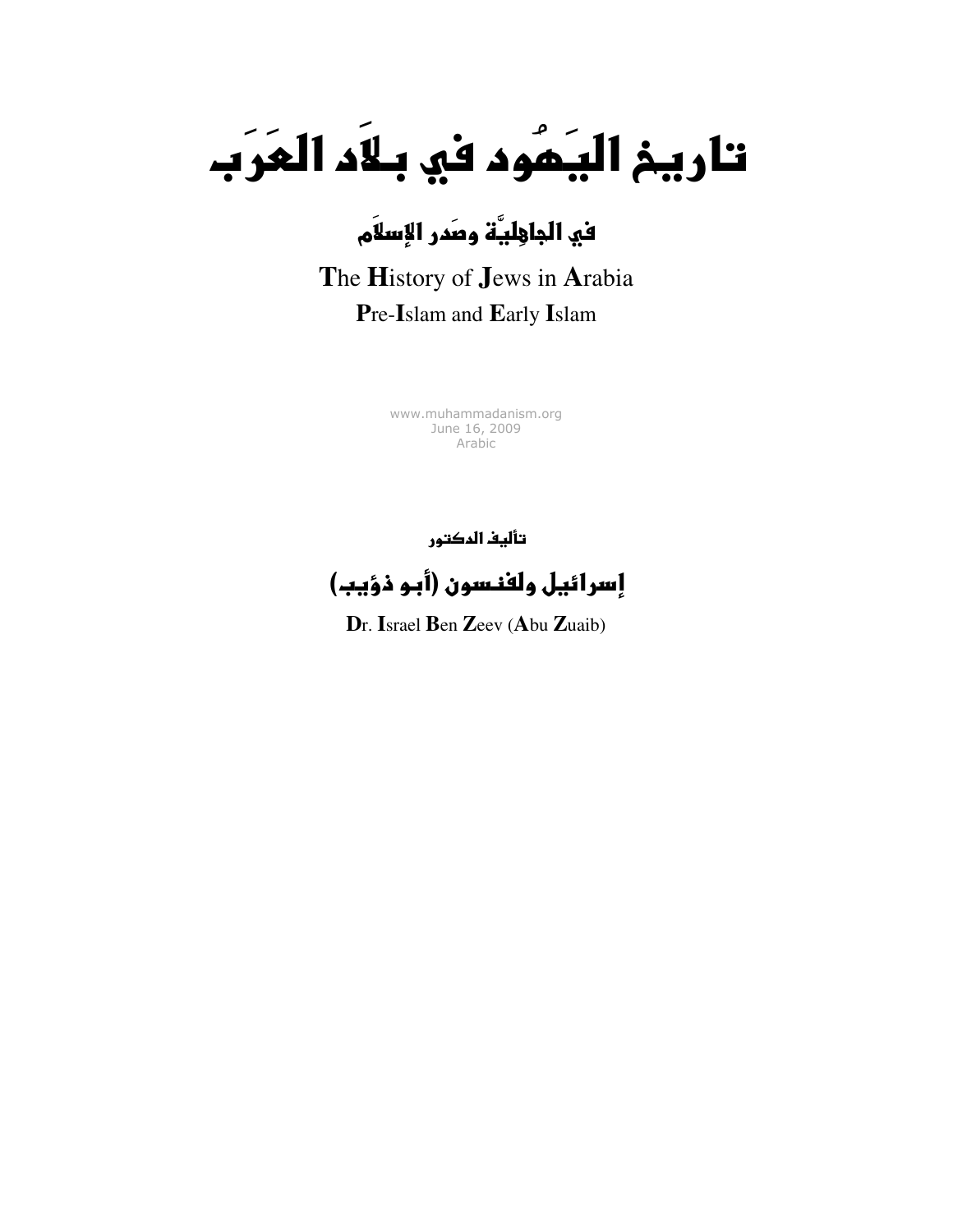تاريم اليَمُود في بلاَد العَرَب

في الماهِليَّة وصَدر الإِسلاَم

تأليف المكتور

### إسرائيل ولفنسون

(أبو ذؤيب) أستاذ اللغات السامية بدار العلوم

مطبَعة الاعتماد بـشارع مسَن الأكبر بـمعر

1977.1720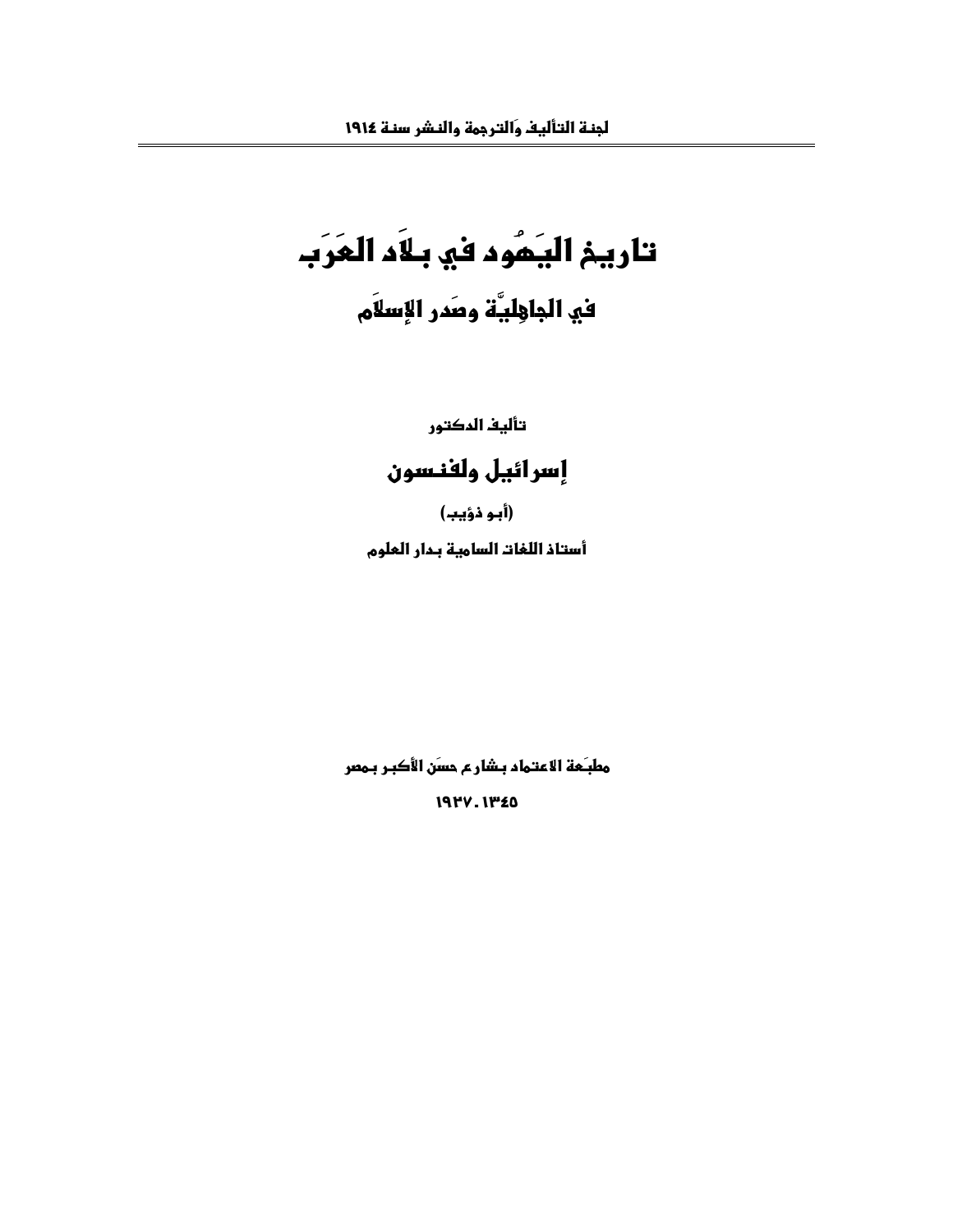#### مقدمة

لحضرة الأستاذ الكبير والنقادة الشهير الدكتور طه حسين

الدكتور إسرائيل ولفنسون عالم شاب يسرني أن أكون أنا مقدمه إلى جمهور المستتيرين من الذين يكلفون بالبحث عن الأدب والناريخ. أقبل إلى مصر وأن له لنقافة متينة منوّعة، قد أنقن من اللغات الأوروبية الحية أرقاها وأمسها بالبحث العلمي التاريخي ولا سيما فيما يتصل بالمسائل الشرقية العربية، وأنقن من اللغات السامية أغناها بالآثار القيمة في الدين والأدب والعلم، ولم نقف ثقافته عند اتقان هذه اللغات بل در س من آدابها حظاً موفور اً فكان له مز اج معتدل من هذا القديم السامي و الجديد الأور وبي يعدّه أحسن اعداد لنتاول المسائل النار يخية و الأدبية الرقيقة إذا تهيأت له مناهج البحث كما ألفها علماء أوروبا في هذا العصر الحديث. وما هي إلا أن انتسب إلى الجامعة المصرية القديمة واختلف إلى أساتذتها يسمع دروسهم ويعمل معهم حتى نهيأ له من ذلك ما كان يحب. ولقد كان يختلف إلى دروسي في التاريخ القديم فكان يعجبني منه ميل ظاهر إلى البحث وحرص شديد على الإجادة والاتقان ونشاط غريب إلى القراءة والاطلاع. وكنت أرى فيه عناية خاصة بكل ما يتصل باليهود في عصور السيطرة اليونانية والرومانية على العالم القديم. فرأيت أن أوجه بحثه هذه الوجهة وأشجعه على المضبي فيها.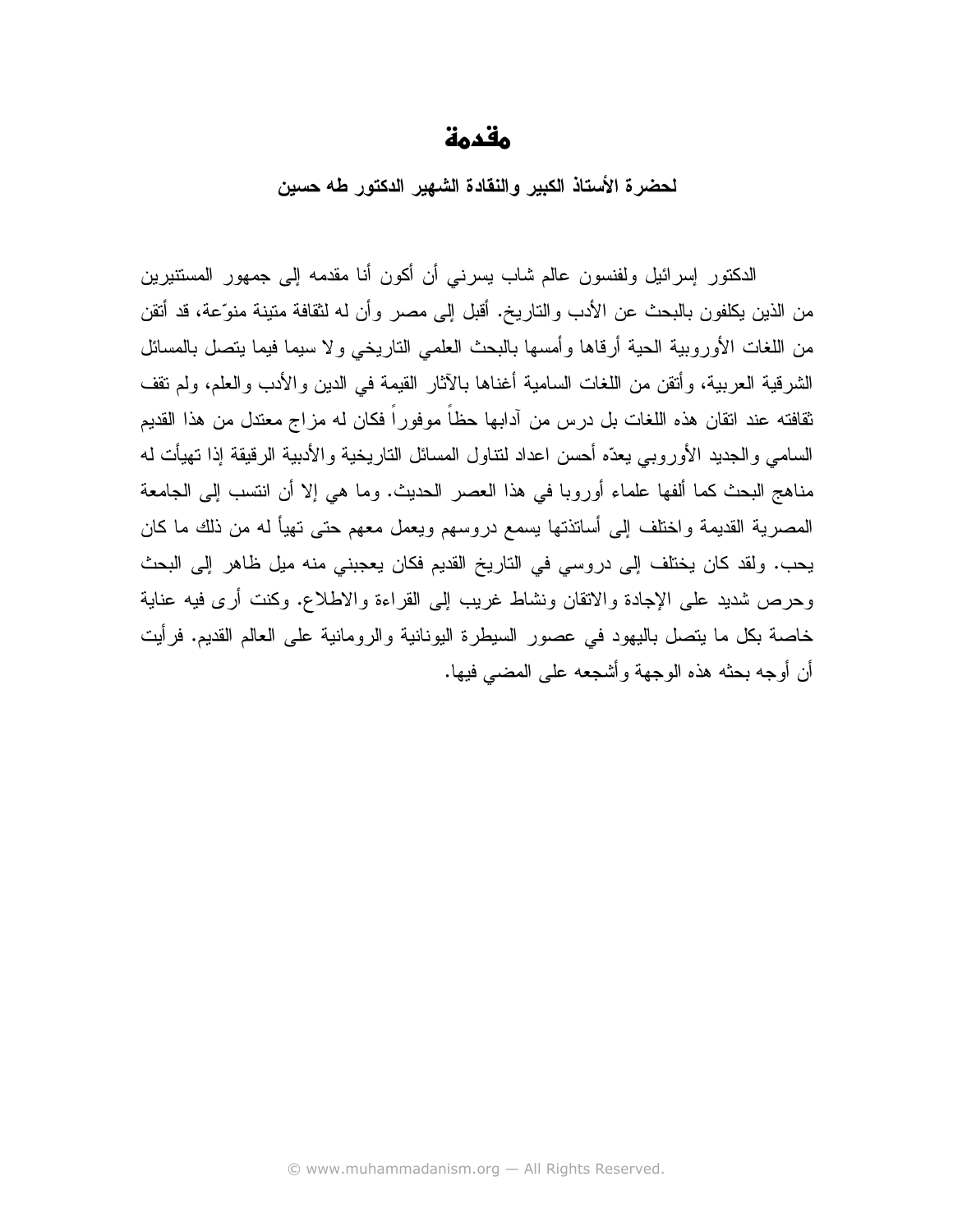ولست أنسى محاضرات تمرينية ألقاها في مثل هذه الموضوعات تركت في نفسى أحسن ما نترك أعمال التلميذ المجدّ في نفس أستاذه من الأثر .

ثم ظفر بشهادة الليسانس في الأداب من الجامعة القديمة وأخذ يستعدّ لشهادة الدكتوراه فلم يرقه من المباحث التي كانت نثارٍ في الجامعة على كثرتها إلا هذا المبحث الذي يتصل دائما باليهود وهو ناريخ اليهود في بلاد العرب قبل الإسلام وأبان ظهوره.

والموضوع في نفسه قيم جليل الخطر بعيد الأثر جدا في التاريخ الأدبي والسياسي والديني للأمة العربية. فليس من شك في أن هذه المستعمرات اليهودية قد أثرت تأثيرا قويا في الحياة العقلية والأدبية للجاهليين من أهل الحجاز. وليس من شك في أن الخصومة كانت عنيفة أشد العنف بين الإسلام ويهودية هؤلاء اليهود وفي أنها قد استحالت من المحاجة والمجادلة إلى حرب بالسبف انتهت بإجلاء اليهود عن البلاد العربية. ولم يكن تاريخ هؤلاء اليهود في بلاد العرب قبل الإسلام معروفاً على وجهه، إنما هي طائفة من الأخبار والأحاديث برويها القصاص في غير تحفظ ولا عناية بالدقة والتحقيق وتكثر فيها المبالغات من الناحية اليهودية والإسلامية لأغراض مختلفة معروفة. وكان المستشرقون قد عرضوا لهذا الموضوع من نواحي مختلفة فوفقوا بعض النوفيق ولكن أخطأتهم الإصابة في كثير من الأحيان لأن حظهم من الثقافة العربية السامية لم يكن يعدل حظهم من القدرة على استثمار مناهج البحث الحديث، فاضطروا إلى طائفة من الأغلاط لم يكن منها بد. على أن مباحثهم هذه القيمة كانت وما زالت مجهولة في الشرق العربي لا يلمّ بها إلا الذين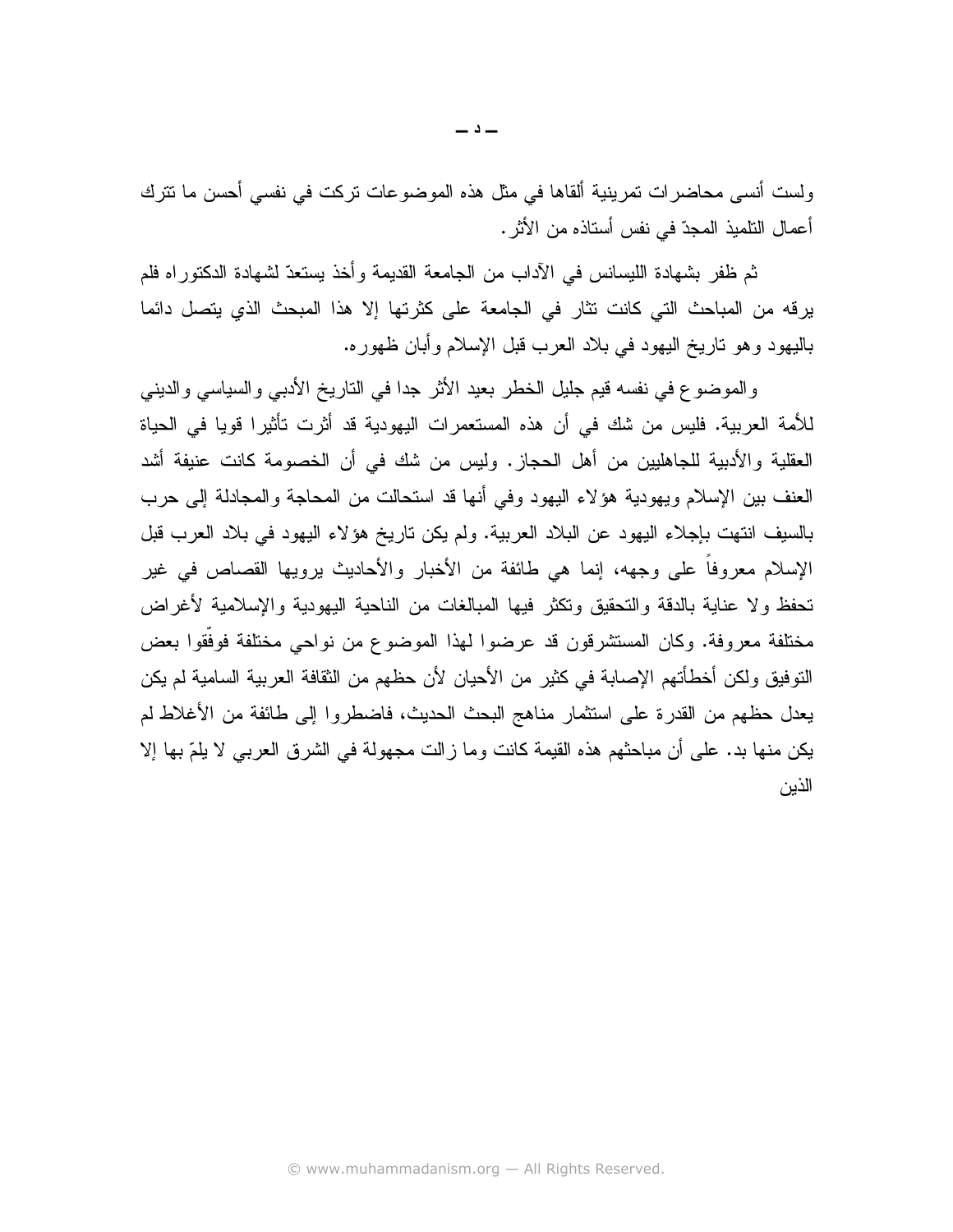يتخذون هذا النحو من العلم غرضا يسعون إليه ويقفون عليه جهودهم

فإذا كان عالمنا الشاب قد وفق إلى الخير في هذا الكتاب الذي قدَّمه إلى الجامعة المصرية ونال به شهادة الدكتوراه والذي أقدمه أنا الآن إلى القرّاء سعيدا مغتبطا فتوفيقه مضاعف، ذلك لأنه وفق إلى تحقيق أشياء كثيرة لم تكن قد حققت من قبل، ووفق إلى عرض مباحث المستشرقين حول هذا الموضوع في اللغة العربية ولم نكن قد عرضت من قبل. ووفق بعبارة موجزة إلى أن يبسط تاريخ اليهود في البلاد العربية قبل الإسلام وأبان ظهوره بسطاً علمياً أدبياً لذيذاً ممتعاً في كتاب كانت اللغة العربية في حاجة إليه فأظفر ها بهذه الحاجة.

و إذا كان لي أن أتمنى للدكتور ٍ إسرائيل ولفنسون شيئاً فإنما أتمنى له مخلصاً أن يمضي في عنايته بهذه الناحية من حياة اليهود والصلة بينهم وبين الأمة العربية بعد الإسلام كما عني بها قبل الإسلام مهتدياً بهدى العلم الصحيح الذي لا يعرف ممالأة ولا مشايعة ولا برى للعالم إلا غرضاً واحداً مقدساً هو السعى إلى الحق والجد فى الوصول إليه.

٢٠ يونيو سنة ١٩٢٧

طه حسين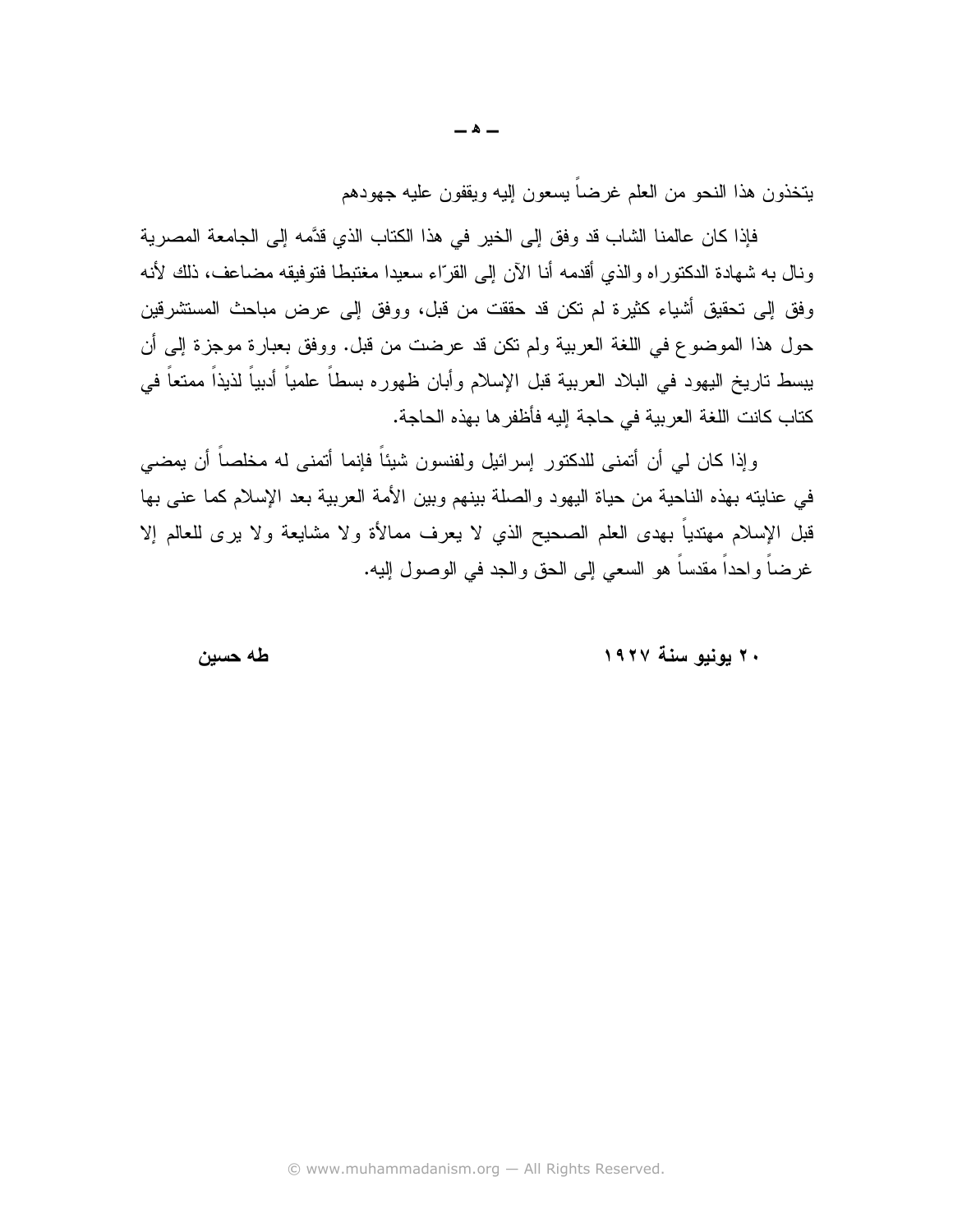#### تصدير

إنّ الذي يدرس ناريخ العرب في الجاهلية وصدر الإسلام ليلمس حاجة اللغة العربية إلى مؤلف خاص في تاريخ اليهود الذين لا ينكر أحد ما كان لهم من الأثر في الجزيرة العربية لذلك العهد، ويعجب كيف حر مت اللغة العربية من مثل هذا المؤلف إلى الآن؟...

وأقرب ما يخطر بالبال في تعليل هذا التقصير هو أن المتأخرين من مؤرخي العرب لم يلموا إلماماً كافياً بتاريخ الجاهلية، ولولا ذلك لما أغفلوا تاريخ قسم كبير من سكان الجزيرة كان له من الحوادث السياسية والوفائع الحربية والآثار الاجتماعية ما يستوجب أفراده بطائفة من المؤلفات، إذ كان الباحث في تاريخ الجاهلية يتوقف نجاحه على معرفة تاريخ اليهود في بلاد العرب عامة وفي الأقاليم الحجازية بوجه خاص.

وقد يرجع السبب في هذا التقصير إلى جهل المؤرخين بالنتائج العظيمة التي نترنب على معرفة تاريخ اليهود، ولو أنهم اهتموا به لوجدوا في المراجع العربية القديمة مادة غزيرة تمكن الباحث المحقق من سد هذا النقص وتعينه على النثبت من تاريخ العرب في ذلك الحين.

\*\*\*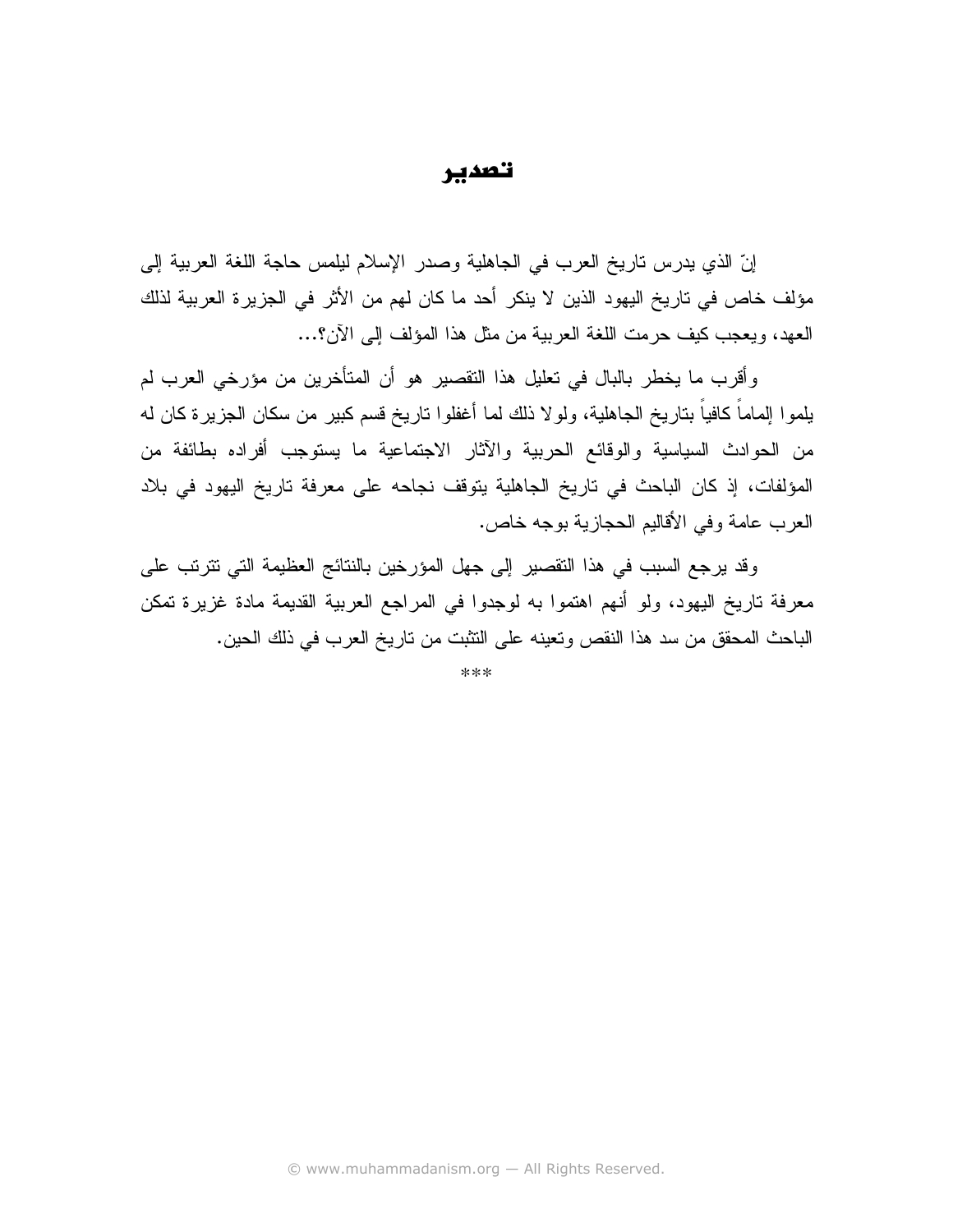إن للبحث في تاريخ يهود الجزيرة العربية أهمية عظيمة في حل المشكلات التي يتخبط فيها كثير من الناس وإماطة اللثام عن لهجات العرب ودياناتهم وعاداتهم لما بين اليهود والعرب من رابطة الدم ولما بين اللغة العبرية واللغة العربية من النشابه والاقتراب

ومع أنه قد وجدت أمم سامية قبل بنبي إسرائيل بالاف من السنين فإن الباحثين برون في اللغة العبرية وادابها مقياسا صىالحا للبحث في جميع اللغات السامية، إذ كان بنو ٳسرائيل أقدم أمة سامية نركت ميراثا روحانيا عظيما في الأدب والدين يعتبر أكبر مجموعة قديمة من أثر القريحة السامية، لأن الذي وصل البينا من اثار البابلبين والأشوريين والأراميين ضئيل جدا بالقياس إلى ما وصل البينا من نراث بني اِسرائيل...

على أن اللغة العبرية من أمهات اللغات السامية، فقد كانت شائعة قبل نشوء بني إسرائيل وظهور هم في العالم إذ كانت لغة أهل فلسطين الكنعانية ولغة كثير من القبائل في طور سيناء وشرق الأردن، وكان من أهم تلك الأمم بنو أدوم وعمون ومواب وقبائل عماليقية ومديانية وإسماعيلية ثم ظهرت بطون بني إسرائيل بين هذه الأقوام في طور سيناء وأطراف الحجاز وانتشرت منها إلى الأقاليم الأخرى<sup>(י)</sup> وبقيت هذه اللغة صاحبة السلطان والنفوذ مدة طويلة إلى أن ظهر ناثير إحدى اللهجات الكنعانية وهي الارامية، فأخذت اللهجات العبرية والكنعانية الأصلية

 $\overline{\phantom{a}}$   $\overline{\phantom{a}}$   $\overline{\phantom{a}}$   $\overline{\phantom{a}}$   $\overline{\phantom{a}}$   $\overline{\phantom{a}}$   $\overline{\phantom{a}}$   $\overline{\phantom{a}}$   $\overline{\phantom{a}}$   $\overline{\phantom{a}}$   $\overline{\phantom{a}}$   $\overline{\phantom{a}}$   $\overline{\phantom{a}}$   $\overline{\phantom{a}}$   $\overline{\phantom{a}}$   $\overline{\phantom{a}}$   $\overline{\phantom{a}}$   $\overline{\phantom{a}}$   $\overline{\$ 

DY *The Relation between Arabs and Israelites prior to the Rise of Islam* )V (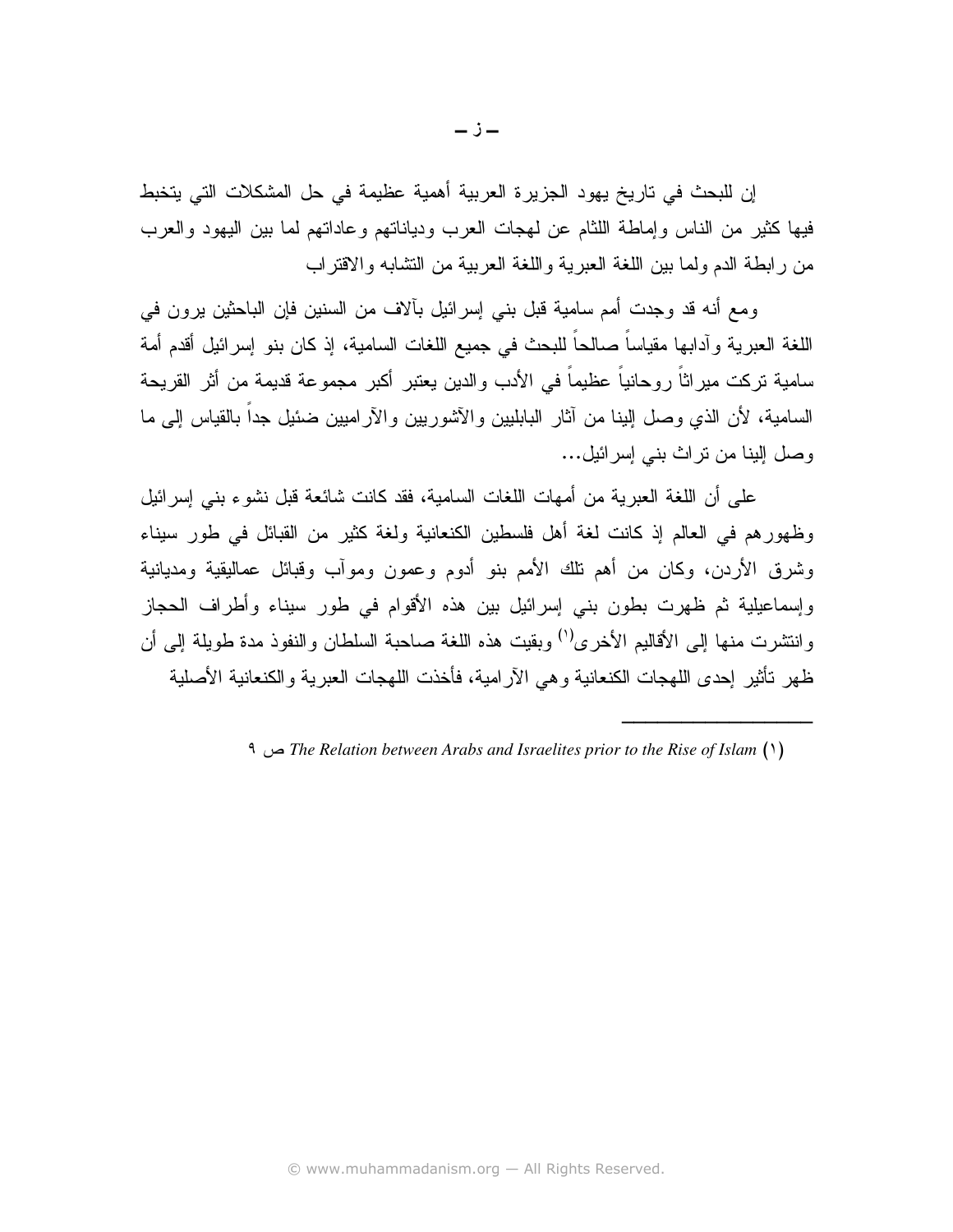تضمحل مع التغييرات السياسية إلىي أن أصبحت أغلب بطون فلسطين وسوريا والعراق وطور سيناء نتكلم باللهجات الآر امية

ثم أخذت هذه اللهجات في القرون الأولى ب. م تتدهور تدريجياً في أطراف الجزيرة العربية، وأخذت نتكمش ونتضاءل أمام اللغة العربية التي كانت في ذلك الحين نمتد ونتنشر بسرعة حتى اضطرت بعض القبائل الأرامية والعبرية إلى أن تختلط بالعنصر العربي الأصلي ونتدمج فيه شيئاً فشيئاً(')

وقد كنت فكرت في أن أخص أقوام طور سيناء ببحث منفرد أكشف فيه بعض ما غمض من أحوالهم معتمداً على بعض الأخبار التي وصلت البنا من مراجع عبرية ويونانية قديمة، وعلى بعض الاكتشافات القليلة التبي ظهرت حديثًا عن هذه الأقوام البائدة ولكنبي رأيت أن في هذا خروجا عن الموضوع الذي نحن بصدده، فأجلت هذا البحث إلى فرصة أخر ي...

علمي أن سكان طور سيناء و أطر اف الجزير ة العربية من جهة الشمال الذين تعتبر بلادهم كقنطرة طبيعية بين بلاد العرب وبين فلسطين موطن بني إسرائيل، قد أثروا تأثيراً شديداً في العرب وبني إسرائيل معاً، فليس في استطاعتنا والحالة هذه أن نوفي موضوعاتنا حقها من البيان والتفصيل إلا بعد النظر الطويل والبحث العميق في تاريخ نلك الأمم

وحاجتنا إلى هذا الموضوع في بحثنا هذا كحاجة الباحث في ناريخ

(١) راجع مقالنا عن اللغة الأرامية ولهجاتها المنشور في السياسية الأسبوعية بتاريخ ٢٠ نوفمبر ١٩٢٦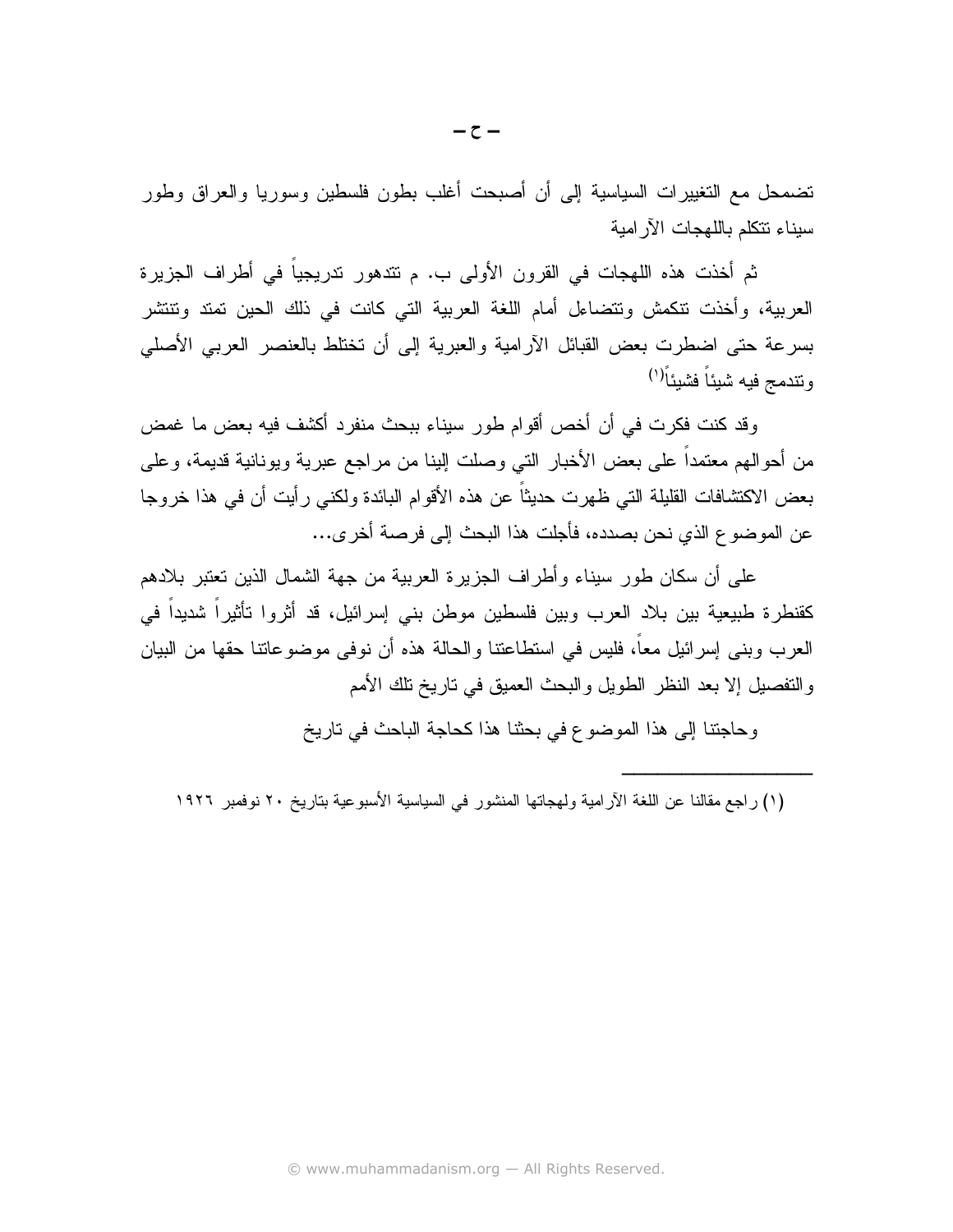$-4-$ 

روما القديم إلى الإلمام بناريخ بطون وقبائل لاتينية ويونانية قديمة عاشت في بلاد إيطاليا قبل نشوء مدبنة روما

\*\*\*

لقد صرح لمي غير واحد من الأصدقاء بأنهم بوجسون خيفة من ثوران عواطف بعض الأندية من المسلمين واليهود من جراء التعرض لموضوع الخلاف الذي نشأ بين الرسول ويهود يثرب، وأن مبلنا إلى إحدى الفئتين قد يكون سبباً في إثارة سخط الطائفة الأخرى

لكننا نعتقد أن رسالتنا موجهة إلى طائفة المفكرين الذين لا ينشرون دعوة خاصة في كتاباتهم، بل يقصدون دائماً إلى البحث المجر د عن العو اطف القومية و الدينية

وما من أحد ينظر بإمعان وإنصاف إلى حوادث اليهود والأنصار في يثرب دون أن نمتلئ نفسه بشعور الإجلال للفئتين، لأن النضال العنيف الذي وقع بينهما قد برهن على أن هذا النزاع كان من الأمور المقدرة في حسبان كل من نتبع الحوادث التي وقعت في المدينة بعد أن هاجر إليها الرسول، فقد كانت الضرورة الطبيعية لنجاح مشروعات المسلمين نقضى حتما بوقوع العراك الشديد بين الطر فين

ومن أجل ذلك فقد تغيرت الحالة تغييراً جوهرياً بعد أن انتهت الخصومة السياسية بين الرسول وبطون بثرب، حتى شرع اليهود بنظرون بعيون الأكبار والاحترام إلى جيوش المسلمين التي كانت تغمر كالسيل أقطار العالم ونواحيه، وكانت هذه الجيوش قد قضت على سلطة الدولة الرومية في أقاليمها القاصية والدانية، تلك الدولة التي ملأت تاريخها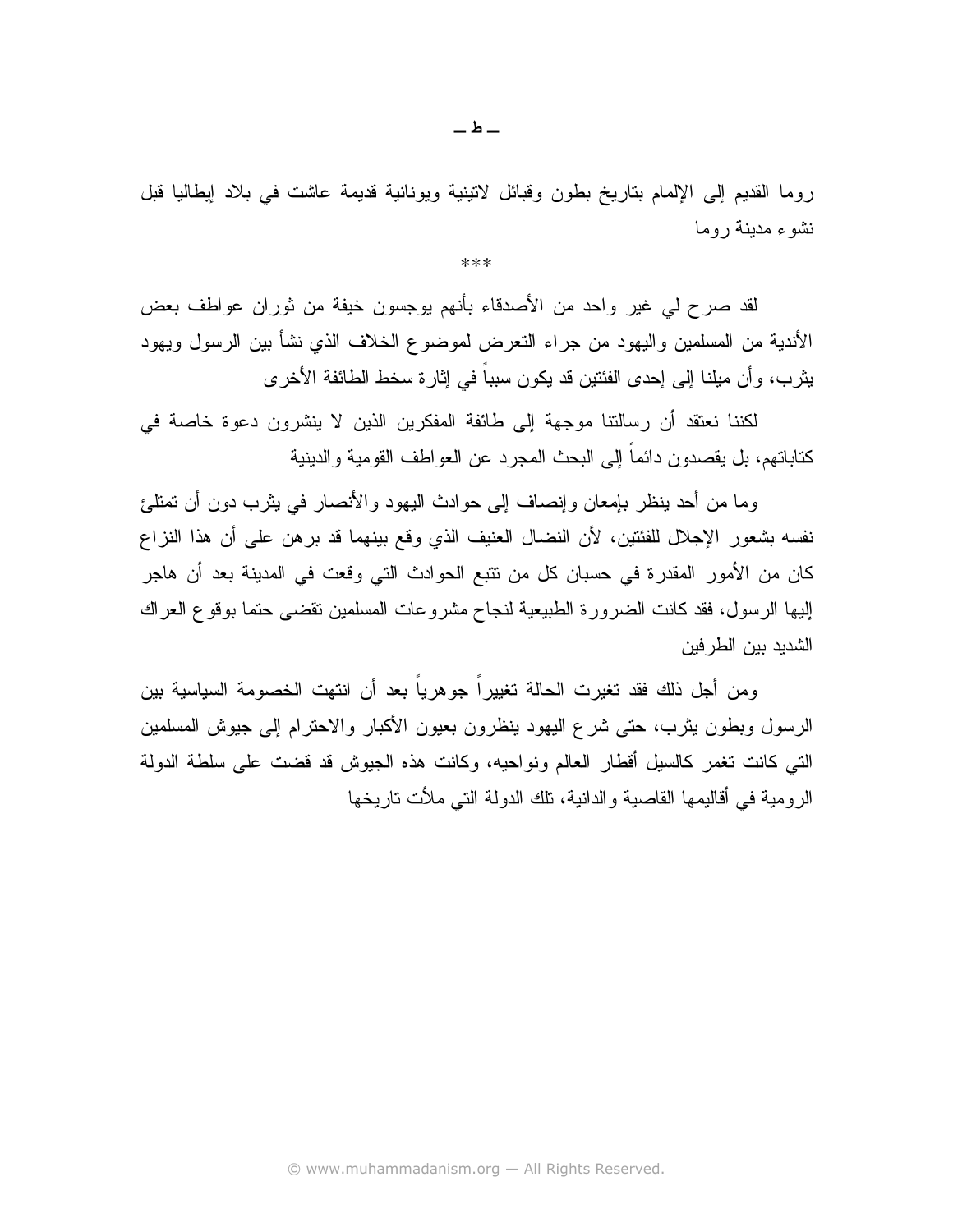بحوادث الظلم والعسف وإهراق الدماء مدة طويلة من الزمان

وقد كان اليهود في أغلب مدن العراق يخرجون لاستقبال جيوش المسلمين بالحفاوة والإكرام لأنهم كانوا يؤثرونهم على غيرهم إذ يرون فيهم قوما يؤمنون بإله موسى وإبراهيم

ولقد ازدادت هذه الروابط متانة مع امتداد الزمن حتى دخل اليهود في جيوش المسلمين ليناضلوا معهم في أقاليم الأندلس

وينبغي ألا يغيب عن البال أن الخسارة القليلة التي لحقت يهود بلاد الحجاز ضئيلة بالقياس إلى الفائدة النبي اكتسبها العنصر اليهودي من ظهور الإسلام، فقد أنقذ الفاتحون المسلمون ألافاً من اليهود كانوا منتشرين في أقاليم الدولة الرومية، وكانوا يقاسون ألوانا من العذاب

ز د علي هذا أن اتصال اليهود بالمسلمين في الأقاليم الإسلامية كان سبباً في نهضة فكرية عظيمة عند اليهود بقيت أثارها في ناريخ الأداب العربية والعبرية زمنا طويلا…

 $***$ 

ويجمل بنا أن نلفت الأنظار إلى أننا نسبنا كل ما لم يكن من رأينا سواء كان كبيراً أو صغيراً إلى صاحبه وذلك قد يتطلب في أغلب الظروف جهداً غير قليل

أما الأراء التبي لم ننسبها لغيرنا فهي بطبيعة الحال جديدة وبعضها عرضة للنقد والشك ونعتقد أنه لو رجحت صحتها لكان ذلك لنا مكافأة عظيمة يرتاح لها الضمير ويطمئن إليها الخاطر

\*\*\*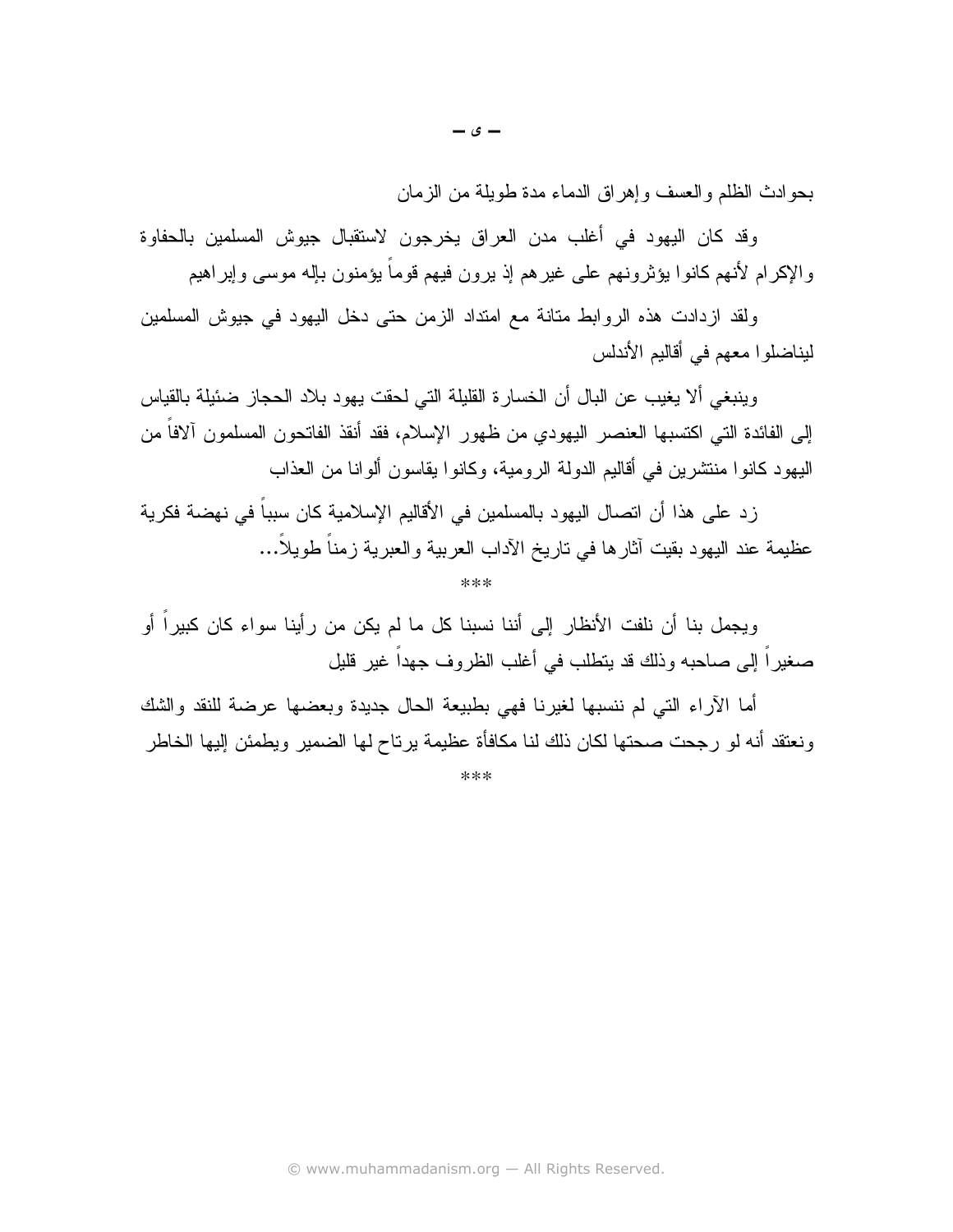ولا يسعني بعد هذا إلا أن أرفع خالص الشكر للقائمين بأمر الجامعة المصرية وأساتذتها الأجلاء

وبهذه المناسبة أقدم تمنياتي الطيبة وعاطر نثائي لحضرة الأستاذ العلامة الشيخ عبد الوهاب النجار الذي أسدى إلىّ الكثير من النصح والإرشاد

أما رجل اليوم أستاذي الدكتور طه حسين الذين تفضل وقبل الإشراف على رسالتي وبذل الكثير من وقته الثمين في قراءتها فإلى نبوغه النادر المثال في النقد يرجع الفضل في هدايتي إلى بعض دقائق هذا البحث الذي أرجو أن يظفر برضاء القراء الكرام والسلام

| إسرائيل ولفنسون | ٢٤ يونيو سنة ١٩٢٧ |
|-----------------|-------------------|
| (أبو ذؤيب)      |                   |

نقدم جزيل الشكر إلى لجنة النأليف والنرجمة والنشر الني كلفت نفسها مؤنة الإنفاق على طبع كتابنا هذا، وليس ذلك بغريب من هيئة اللجنة النبي جعلت ديدنها العناية والاهتمام بنشر العلوم و المصنفات

۲۵ يونيو سنة ۱۹۲۷

المؤلف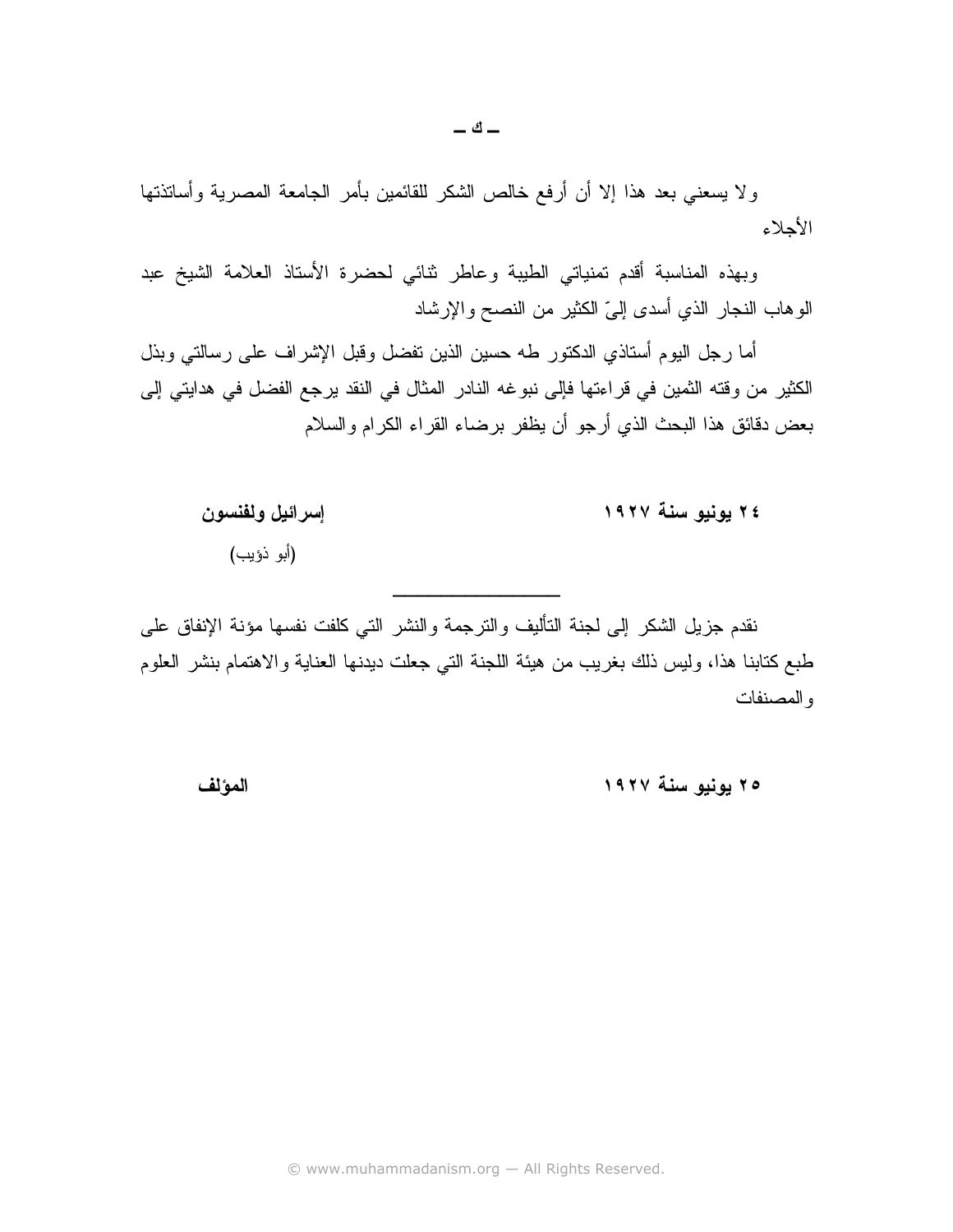المدينة المنوّرة (يَثْرب) مقاس الرسم ١: ١٢,٥٠٠ ملحُوظات: (١) الجامع الكبير (٢) قبة النبي (٣) جبانات



وُضعت لكتاب تاريخ اليهود في بلاد العرب في الجاهلية وصدر الإسلام. للدكتور إسرائيل ولفنسون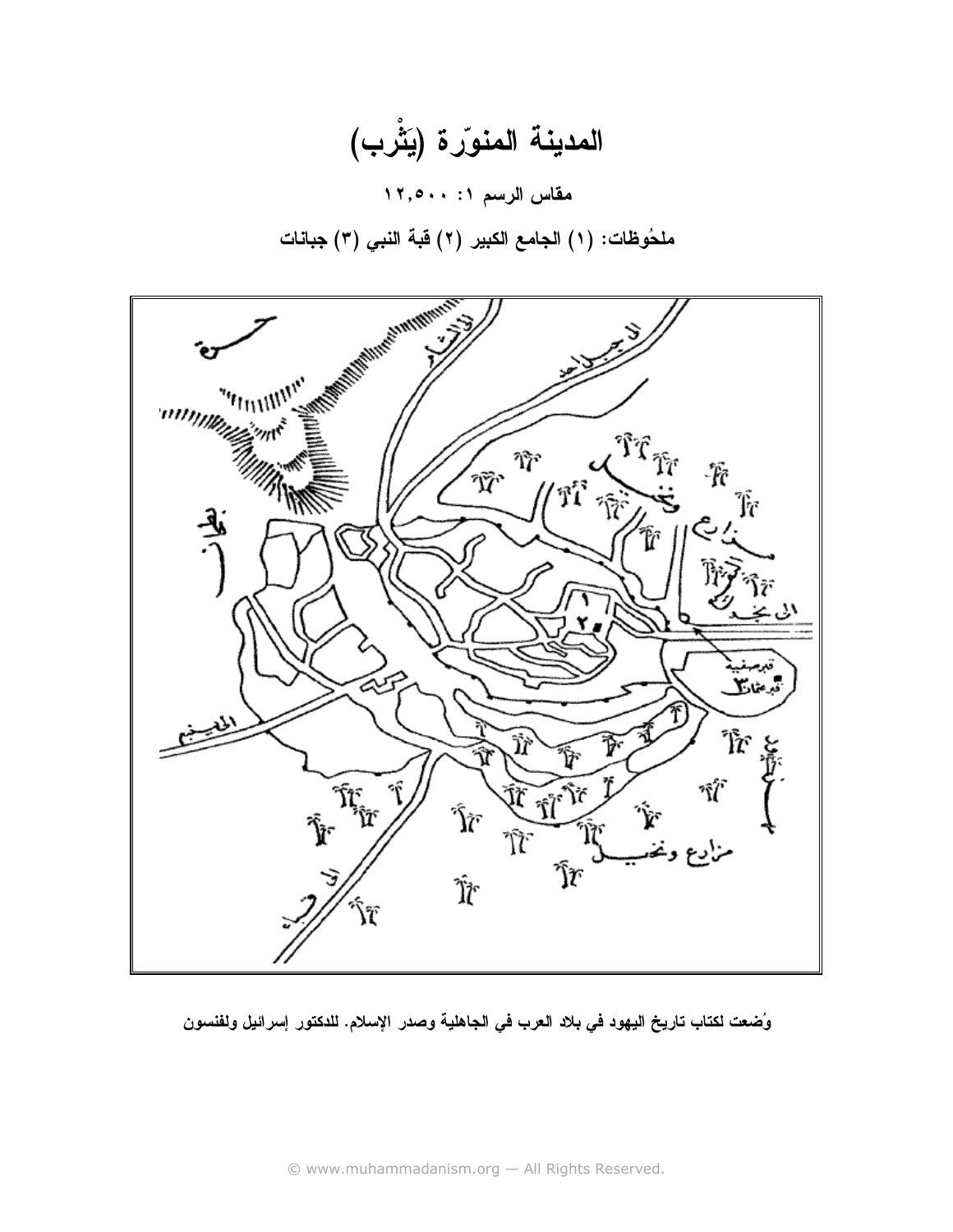## الباب الأول

#### اليمود في بـلاد المجاز

تقسيم تاريخ بني إسرائيل في بلاد العرب إلى طوريْن ـــ مراجع البحث في الطور الأول ـــ الموحدون للإله وعبدة الأصنام من بني إســـرائيل في العهد القديم ـــ أول هجـــرة إسرائيلية إلى بلاد العرب ـــ النص التاريخي \_ ر أي بعض المستشرقين فيه \_ ر أي المؤلف في هذه الهجرة \_ ر أي قدماء مؤرخي العرب عن وجود قبائل إسرائيلية بائــدة في الجزيرة العربية ـــ صحف العهد القــديم وحوادث بني إسرائيل في الجزيرة العربية قديماً ـــ مهاجرة بطون يهودية من أوطانها إلى الجزيرة في الطور الثاني ـــ أسبابها ـــ أشهر البطون اليهودية في بلاد العرب ــ نزولها في مواطن اليهود القدماء ـــ انتشار الحركة الزراعية والتجارية والصناعية في الحجاز بنشاط اليهود ــ الفرق بين الطورين في الاستعمار ــ سكوت المراجع اليهودية عن تاريخ بني إسرائيل في الجزيرة العربية ــ شكوك مؤرخي الإفرنج في كثير مما ذكر مؤرخو العرب عن يهود الجزيرة ـــ هل كان يهود الجزيرة من الوجهة الدينية مثل أبناء جلدتهم؟ ــ اعتناق بطون عربية للديانة اليهودية ــ بحث في أسماء القبائل اليهودية ـــ رأي اليعقوبي ـــ رأي المؤلف ـــ حصون وآطـــام اليهود في بلاد العــــرب ــــ أسماؤها العربية والعبرية ـ المواد التبي كان اليهود يتجرون فيها ــ شيوع الربا عند اليهود والعرب ــ صناعة الصياغة عند يهود يثرب ـــ سوق بني فينقاع ـــ الدوائر الزراعية اليهودية في الحجاز ـــ لغة اليهود في بلاد العرب ـــ الرطانة اليهودية ـــ الأحبار ـــ القضاء عند يهود الحجاز ـــ قبلة اليهود ـــ الصلاة ـــ الصيام ـــ تخلق اليهود بأخلاق العرب ـــ منزلة الشعر العربي عند اليهود ـــ رأى الأستاذ الدكتور طه حسين في أثر اليهود الأدبي في الجزيرة ــــ رأي المؤلف في شعر اليهود ـــ النزعة الشعرية عند اليهود والعرب ـــ كيف احتفظ بشعر اليهود ـــ السموءل بن عادياء \_ آراء مؤرخي العرب فيه \_ الأب شيخو وديوان السموءل \_ تحليل شعر السموءل \_ أهم قصائد السموعل ــ كعب بن الأشرف ـــ حياته وأشعاره ـــ اشتراك النساء في النهضة الشعرية

رِ أيت أن أقسم تاريخ بني إسرائيل في بلاد العرب إلى طورين أساسيين الطور الأول يشمل حوادث لبطون إسرائيلية بائدة في بلاد العرب والطور الثاني يتناول أخبارا لجموع من اليهود كان لها شأن عظيم في تاريخ الجزيرة العربية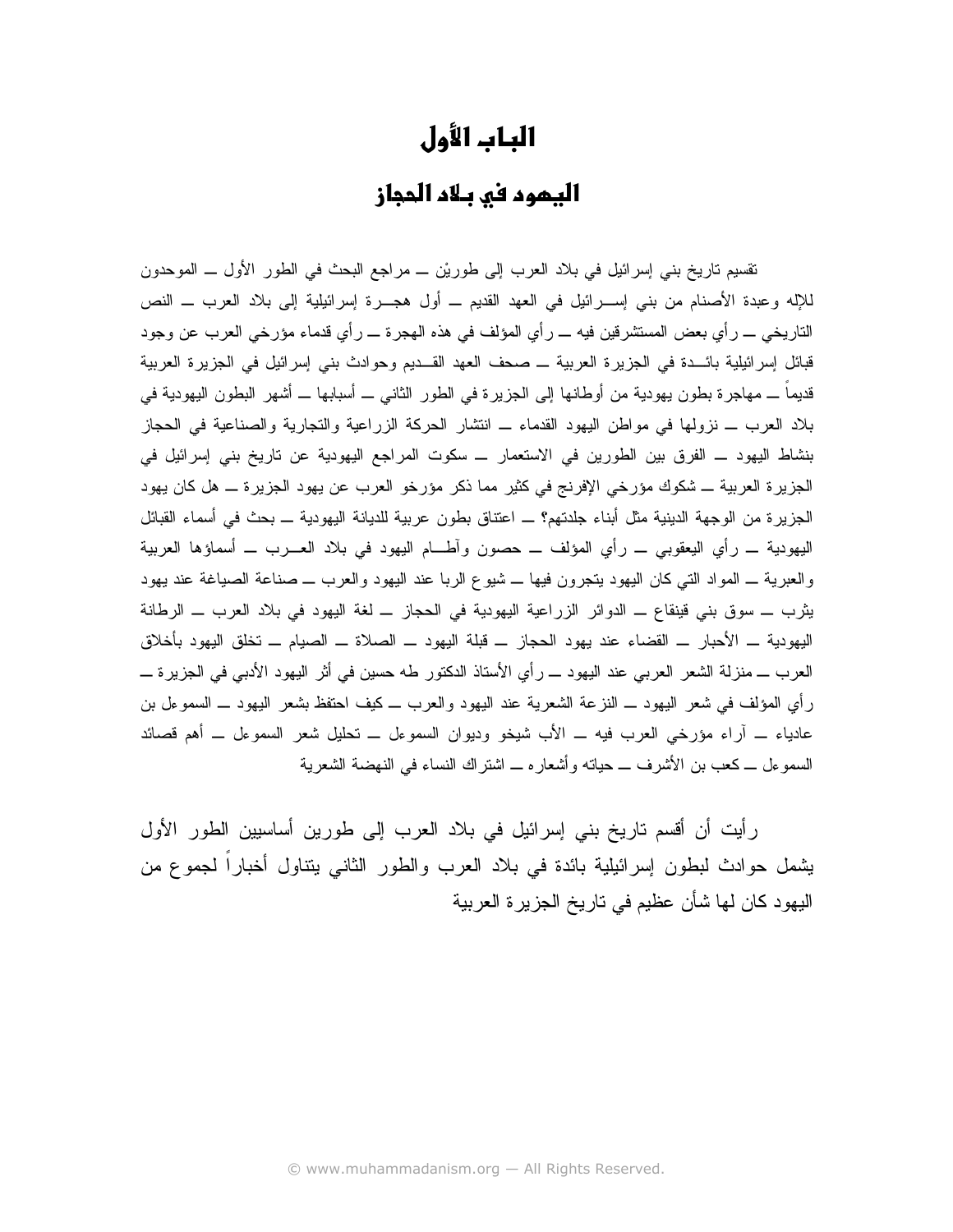ويقف أخر الطور الأول عند نهاية القرن الخامس قبل الميلاد أما الطور الثاني فينتهي بإجلاء عمر بن الخطاب آخر الطوائف اليهودية من الجزير ة العربية

وهذا التقسيم هو الشائع عند العلماء الذين كتبوا في ناريخ بنبي إسرائيل بوجه عام. ولنتكلم أولا عن الطور الأول بقدر ما مكنتنا المصادر التاريخية التي استقينا منها معلوماتنا عن هذا الطور فإنها مراجع قليلة تضطر الباحث إلى بذل مجهود كبير حتى يستطيع أن يلقى شعاعا من النور بخفف به من وطأة ظلامه الدامس

كان بنو إسرائيل في هذا الطور الأول يعبدون الله مع تقديسهم لبعض الأصنام على حين كانت طائفة منهم تعبد الله وحده مخلصين له الدين وهي طائفة الكهنة والأنبياء وبعض الطبقات من الأشراف والملوك والنقباء الذين آمنوا برسالة موسى وانبعوا شريعته<sup>(١)</sup>

وكان الموحدون للإله في بدء الأمر قليلين ولكنهم أخذوا يكثرون شيئاً فشيئاً على مرور الزمن وتوالى العصور حتى نأثرت العقلية اليهودية بالشريعة الموسوية وخضعت لها أفكار اليهود وامتلأت بها قلوبهم وكان ذلك في بدء الطور الثاني بعد رجوع اليهود من السبي البابلي سنة ٥٣٨ ق. م.

ومن حيث أن المرجع الوحيد الذي يمكننا أن نستقي منه أخبار بني إسرائيل إلى القرن الخامس ق. م إنما هو كتاب العهد القديم فإنه يجدر بنا أن نبحث فيه لنقف منه على حوادث الطوائف الإسر ائيلية التي سكنت بلاد العرب

تحدثنا صحف «أخبار الأيام» عن أول هجرة مشهورة في تاريخ بني إسرائيل إلى بلاد العرب أن بطون بنبي شمعون سارت إلى أرض طور سينا مع ماشيتها لتبحث لها عن مرعى إلى أن و صلت أر ض قبائل معان فاشتبكت معها في قتال عنبف

(١) راجع كتاب المؤرخ Klausner הסתוריה ישראלית ج ١ ص ٨ وكتاب العالم سمحونى דברי ימי  $\mathbf{r} \cdot \mathbf{r} \cdot \mathbf{r}$ ישראל ج ו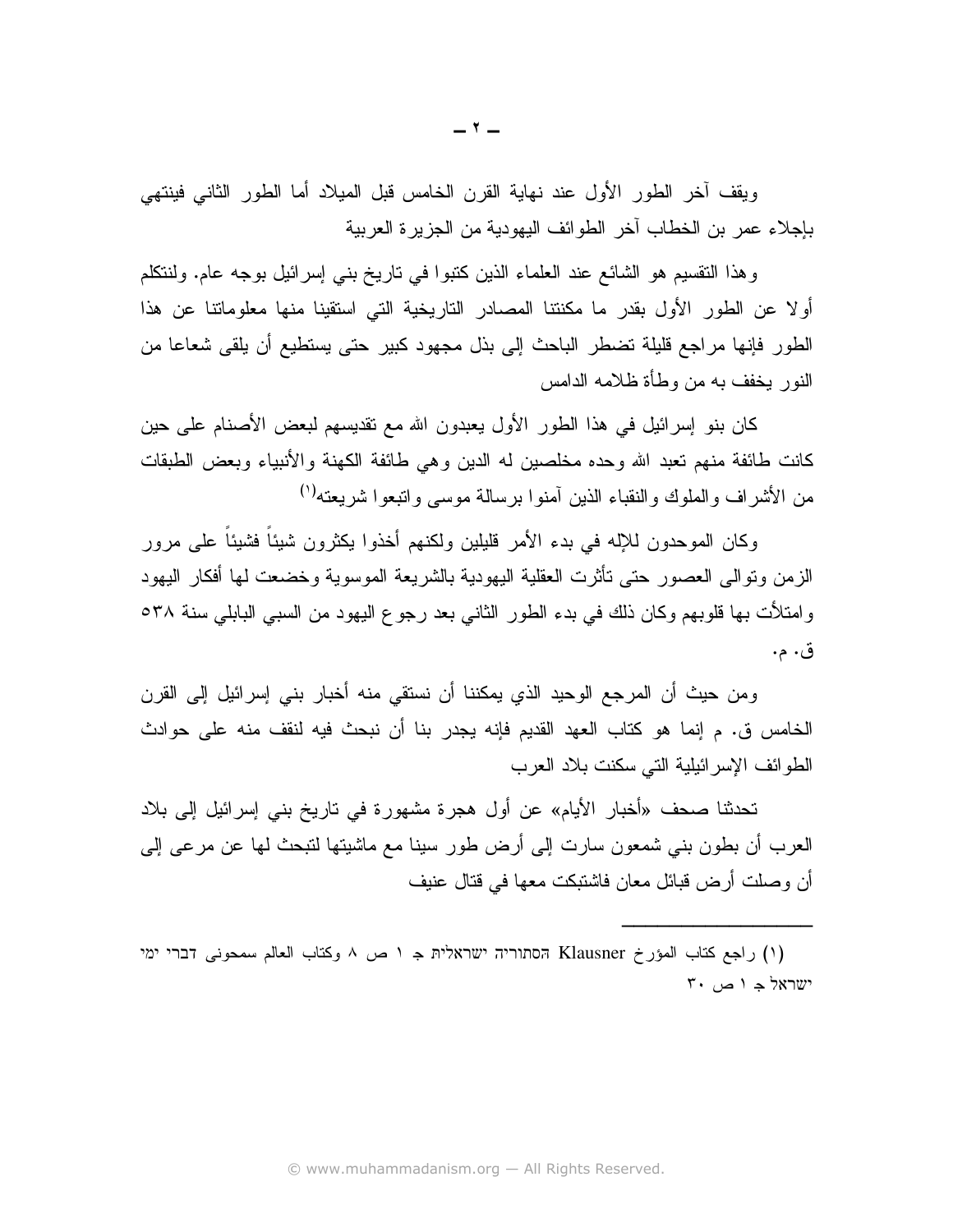انتهى بفوز بطون شمعون وتمزيقهم لأقوام من البطون المعانية شذر مذر<sup>(١)</sup>

ومع ما لهذه الرواية من عظم القيمة في بحثنا فإننا نرى فيها غموضاً وإبهاماً إذ لا نستطيع أن نعلم منها متى نزحت بطون بني شمعون إلى جزيرة العرب

غير أن العالم دوزي يحاول في مصنفه عن بني إسرائيل في مكة<sup>(٢)</sup> أن يثبت أن الهجرة الشمعونية حدثت قبيل عصر الملك داود حوالي عام ١٠٠٠ ق. م في حين يعارضه المستشرق مرجوليوث في كتابه عن علاقة العرب بالبطون الإسرائيلية قبل ظهور الإسلام<sup>(٢)</sup> ويقرر أنها لم تحصل إلا في عصر الملك حزقياه الذي حكم بلاد يهوذا من سنة ٧١٧ ـــ ٦٩٠ ق. م

وأما بعض المحدثين من العلماء والذين لا يريدون أن يخوضوا غمار المناقشة مع هذين العالمين فلم يتعرضوا لما قالاه بنفي أو إثبات ولكنهم برون أنه لا يمكن التعويل على هذه الرواية المنقولة من الكتاب المقدس لقلة النصوص التاريخية القاطعة عن وجود بني شمعون حتى أن الذي يتلو صحف العهد القديم لا يجد شيئاً عن قبيلة شمعون في تاريخ بني إسرائيل سوى رواية ندل علي اشتراكها مع بطون بني يهوذا في فتح فلسطين<sup>(؛)</sup> وسوى ما جاء عن نزوحها من الديار الاسر ائبلبة

مثل هذه النقول القليلة دفعت هؤلاء المحدثين من المستشرقين إلى أن يشكوا في أن تكون قبيلة شمعون هذه كان لها وجود في عالم الحقيقة<sup>(٥)</sup>

ولكنا نرى أن إنكار وجود قبيلة شمعون أمر غير ميسور وقد كان لها ١٢

- (١) أخيار الأبام فصل ٤ آبة ٣٨ ــ ٤٣
- Dozy: Die Israeliten zu Mekka ٩٨ = ٤٠ )
- ^ Margolioth: *The Relation between Arabs and Israelites prior to the Rise of Islam* ( $\tilde{r}$ )
	- (٤) فضاة فصل ١ آبة ٣
	- ٥٨ \_ ٣٧ ص Burney: Isarael's Settlement in Canaan (٥)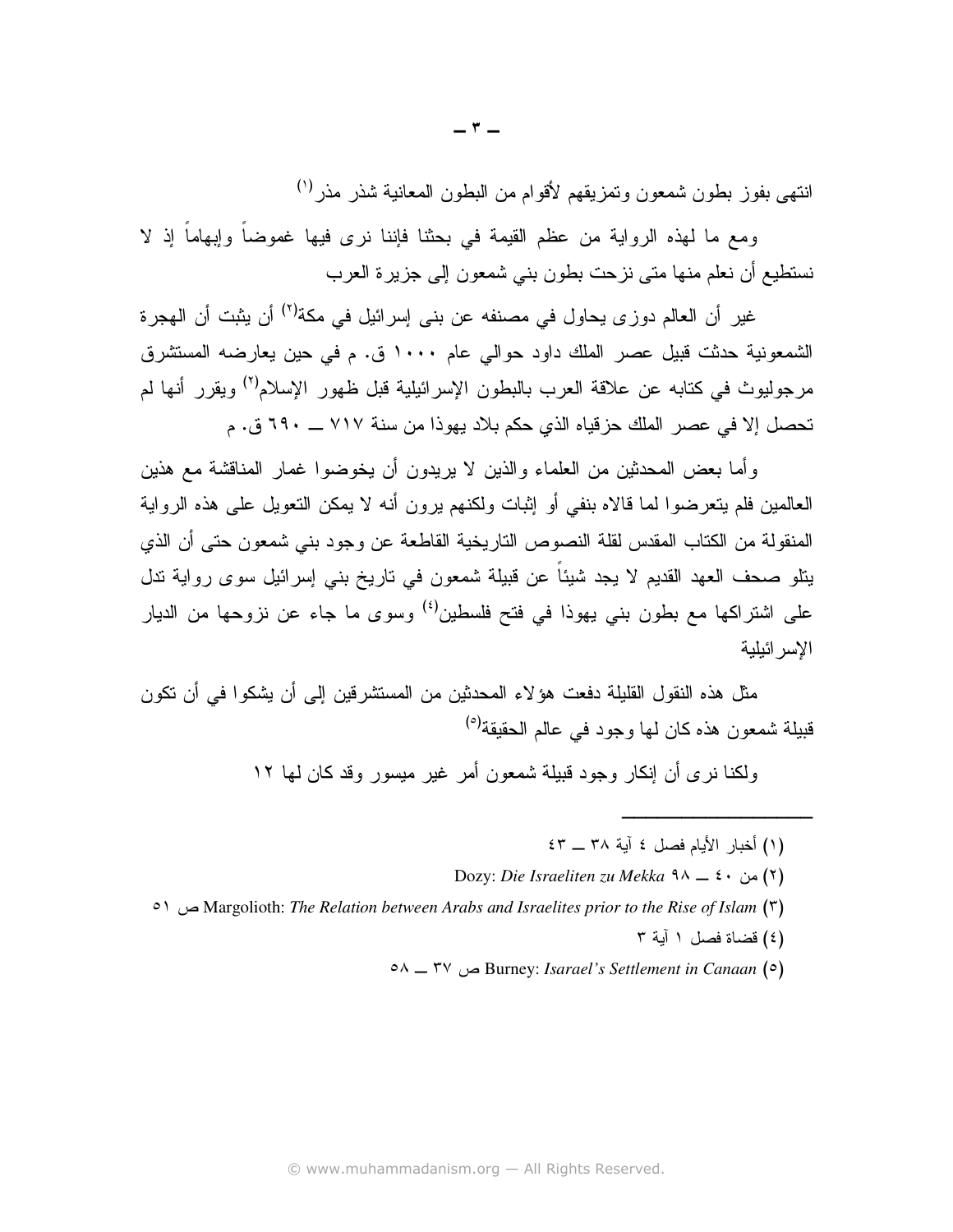مدينته في جنوب فلسطين دخلت في حوزتها بعد استيلاء يوشع بن نون على البلدان الكنعانية و أقامت فيها مدة طويلة<sup>(١)</sup>

على أن لدينا ملاحظة على الرواية المنقولة من كتاب أخبار الأيام عن هجرة بني شمعون طلباً للمرعى فقط وهي أننا نستبعد كل الاستبعاد أن نتزح جميع بطون شمعون من فلسطين تاركة مدنها وثر وتها مر ۃ و احدۃ وفی وقت و احد اِلی بلاد أخر ی لیست أخصب من بلادھم بدر جة کبیر ۃ بل ليست هناك فوارق طبيعية بين البلاد وقد نكون البلاد التبي نقول الرواية إنهم ساروا إليها طلباً للمرعى أشد اجداباً من بلادهم التي رحلوا عنها ثم لا يعودون إلى موطنهم الذي منه نشأوا وفيه عاشوا علمي كر الزمن ومرور الأيام

معقول أن نزعج سنو والقحط الناس عن مواطنهم وتضطرهم إلىي أن يرحلوا عنها ليجدوا ما يقتاتون به ولكنهم لا يرحلون عن بلادهم جملة واحدة ولا يقصدون جهة معينة وهم مجتمعون بل يتفرقون هنا وهناك وتقصد كل فئة ناحية من النواحي المحيطة القريبة منها ليأخذوا ما يستطيعون الحصول عليه من أسباب العيش ثم لا يلبثون أن يعودوا إلى بلادهم وموطنهم ليستأنفوا فيه الحياة الهادئة الو ادعة

أما أن يخرجوا من بلادهم جملة واحدة ويقصدوا جهة معينة وهم جماعة ولا يعودوا إلى بلادهم مطلقاً فهذا ما لا يكاد يوجد في تاريخ بني إسرائيل

ولو أغضبنا النظر عن كل هذه الاعتبارات وفرضنا صحة هذه الرواية وصدقنا أن هذه الهجرة قد وقعت كما يصورها لنا النص المنقول من سفرٍ أخبارٍ الأيام فإننا نعتقد أن نكون قد حدثت في زمن قديم جداً في القرن الثاني عشر ق. م على أقل تقدير إذ لم يكن بنو إسرائيل قد عرفوا بعد ندوين الحوادث التي نقع لهم في صحف، أي أنها حدثت في زمن غير بعيد من عهد الاحتلال الإسرائيلي للبلاد

(١) كتاب يوشع بن نون فصل ١٩ آية ١ ـــ ٩ وصحف الأخبار جـ ١ فصل ٤ آية ٢٨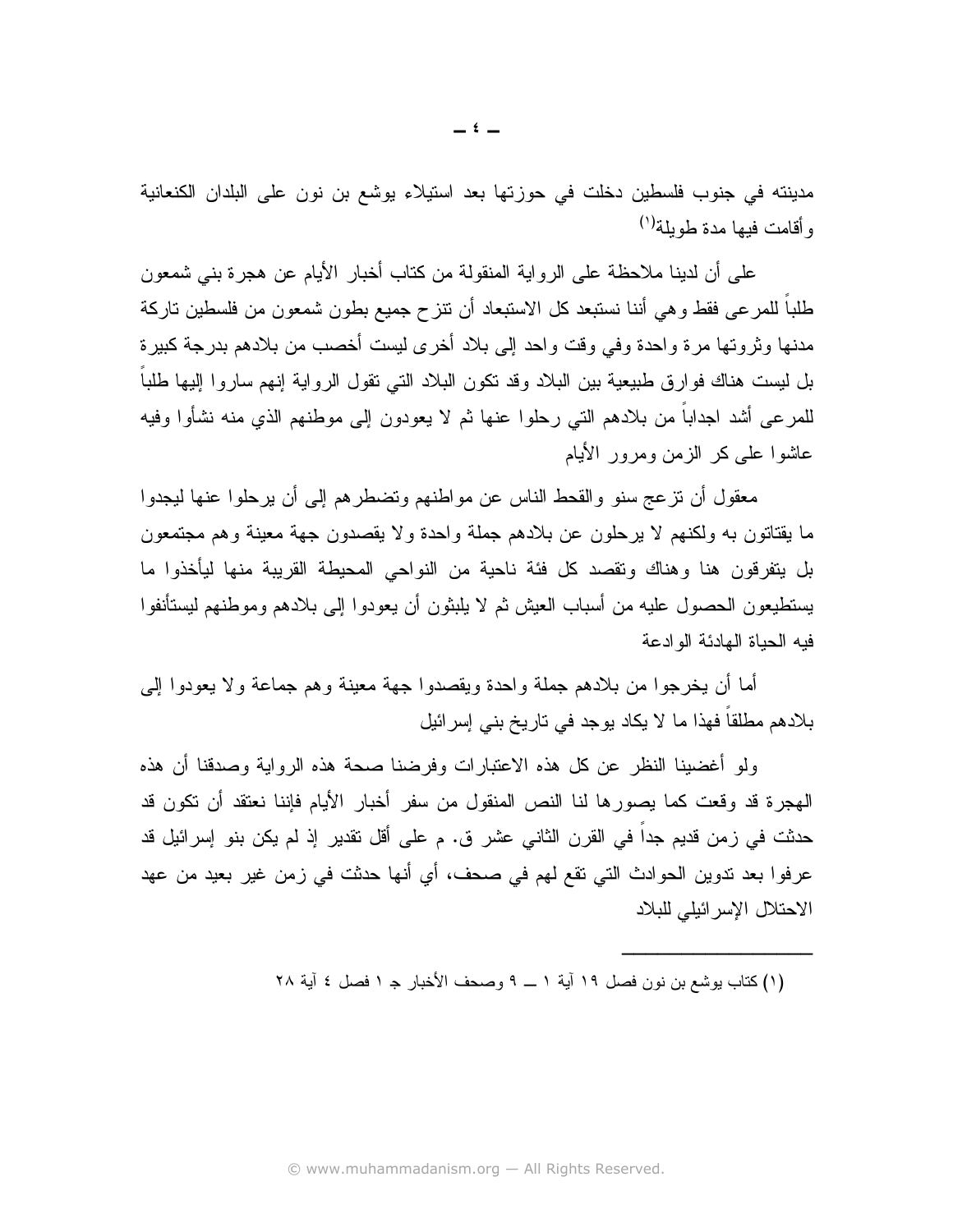وكما أن حوادث الفتح لم تصل إلينا واضحة وافية كذلك وصلتنا أخبار شمعون في روايات غامضة وذلك لأن بني إسرائيل بعد توغلهم في فلسطين بقوا زمنا غير قليل محتفظين بصفات ومميزات سكان الصحاري في أخلاقهم وعاداتهم وتقاليدهم ونفورهم من كل أنواع التغيير و التجديد

وقد مضت عليهم قرون عدة وهم في همجيتهم الأولى حتى دار الزمن دورته وأخذت الأحوال الاجتماعية والأدبية نتبدل ونتحول إلىي أن ظهر عند الشعراء والمفكرين ميل شديد إلىي ندوين أخبار العصور الماضية وذكر أيام القبائل الإسرائيلية وبيان أوطانها التي نزحت عنها والظروف التي دعت إلى نركها وكان غرضهم من ذلك أن يحافظوا على أنسابهم وأن يشيدوا بما كان لهم من مجد وسؤدد

أما فيما يتعلق ببلاد وقبائل معان فإن المستشرقين قد اتفقوا على أنها قد سكنت بين جهات يثرب ومكة ويعتمدون في ذلك على أقوال الجغرافي سترابو الذي جاء بأسماء دول الجزيرة العربية مرتبة على هذا المنوال:

> قبائل معان وعاصمتها قرنا قبائل سبا و عاصمتها مارب دولة ثمنا وكانت في جهات باب المندب مملكة حضر موت وعاصمتها سبوة

ويتضح من وصف بلينوس (Plinus) لأهل معان أنهم كانوا على جانب عظيم من القوة والبطش وكثرة العدد ووفرة المال<sup>(י)</sup> ويسرد لنا العالم جلازر (Glaser) في كتابه الذي صنفه عن بلدان الجزيرة العربية حوادث كثيرة لبطون معان وعلاقتها مع أمم فلسطين وأساس بحثه قائم على منقوشات قديمة عثر عليها في جهات مختلفة من تلك الأصقاع<sup>(٢)</sup>

<sup>(</sup>۱) دوزی ص ٦٦ ــ ٦٨ مرجوليوث ص ٥١

Glaser: Skizzen und Gieschichte Arabiens bis Moh. Glaser: Sammlung (\*)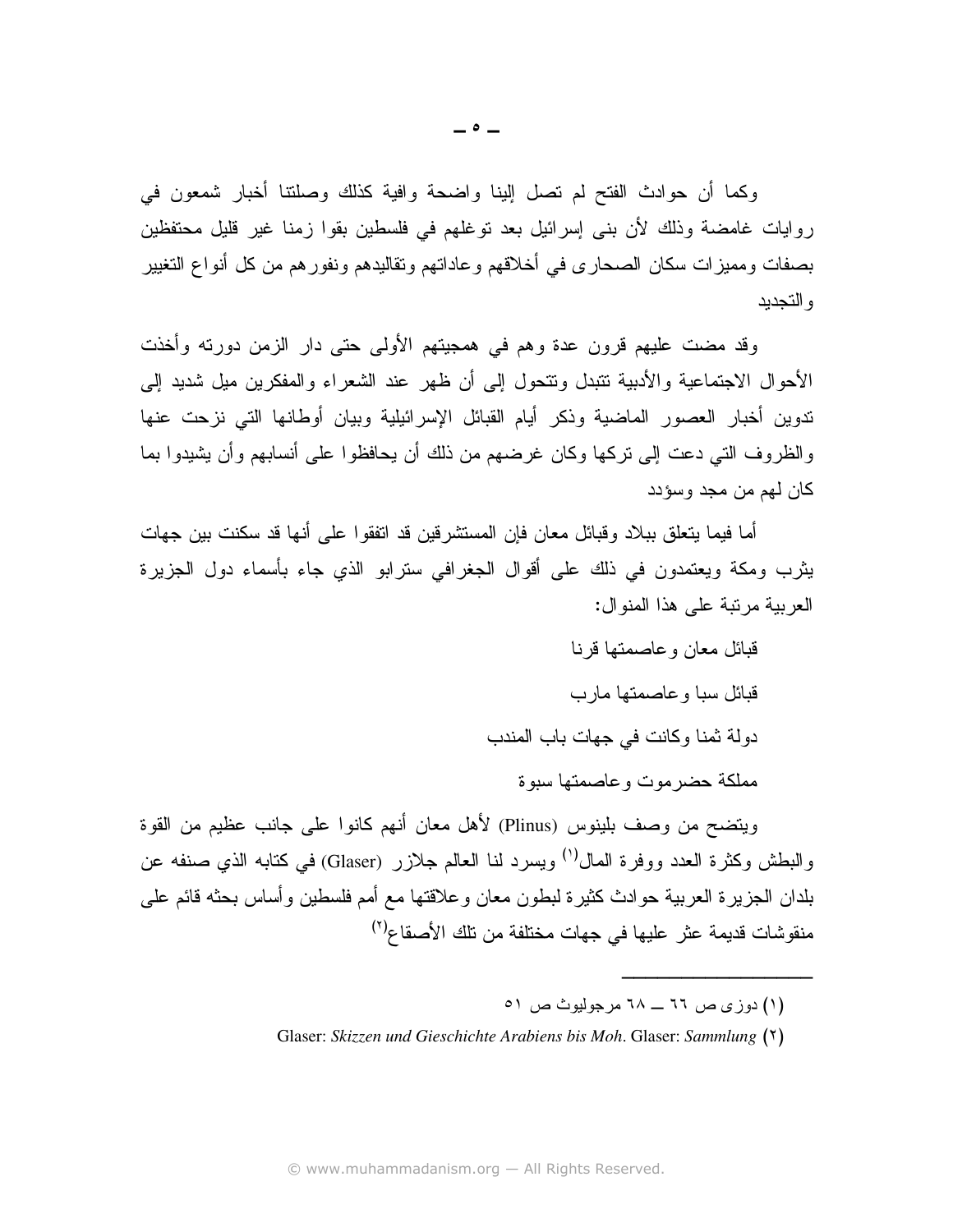وتذكر لنا صحف العهد القديم من أخبار بنبي إسرائيل عدا هذه الهجرة أن بلاد طور سينا وشمال الجزيرة بوجه عام كانت ملجأ يقصد إليه كثير من بنبي إسرائيل الذين كانوا يفرون من وجه الملوك والحكام الظالمين'') ثم في عهد الملك بخنتصر فإنه حين غزا أورشليم قصدت جمو ع من البهود أرض الجزير ة<sup>(٢)</sup>

ولم تغفل المصادر العربية الإشار ة إلى أن قبائل إسر ائيلية كانت تسكن بلاد العرب منذ زمن قديم جداً فقد قال صاحب الأغاني «كان ساكنو المدينة في أول الدهر قبل بني إسرائيل قوماً من الأمم الماضية يقال لهم العماليق وكانوا قد تفرقوا في البلاد وكانوا أهل غزو وبغي شديد وكان ملك الحجاز ٍ منهم يقال له الأرقم ينزل ما بين نيماء إلى فدك وكانوا قد ملأوا المدينة ولهم بها نخل كثير وزرع وكان موسى بن عمر ان قد بعث الجنود إلى الجبابر ة من أهل القر ي يغزونهم فبعث موسى إلى العماليق جيشاً من بني إسرائيل وأمرهم أن يقتلوهم جميعاً إذا ظهروا عليهم ولا يستبقوا منهم أحداً فقدم الجيش الحجاز فأظهرهم الله على العماليق فقتلوهم أجمعين إلا ابناً للأرقم كان وضيئاً جميلًا فضنوا به على القتل وقالوا نذهب به إلى موسى فيرى فيه رأيه فرجعوا إلى الشام فوجدوا موسى قد توفى فقالت لهم بنو إسرائيل ما صنعتم فقالوا أظهرنا الله عليهم فقتلناهم ولم يبق منهم أحد غير ِ غلام كان شاباً جميلا فنفسنا به عن القتل وقلنا نأتي به موسى فير ي فيه ر أيه فقالو ا لمهم هذه معصية قد أمرتم ألا تستبقوا منهم وأن لا تدخلوا علينا الشام أبداً فلما صنعوا ذلك قالوا ما كان خيراً لنا من منازل القوم الذين قتلناهم بالحجاز نرجع إليها فنقيم بها فرجعوا على حاميتهم حتى قدمو ا المدبنة فنز لو ها و كان ذلك الجبش أو ل سكني البهو د بالمدبنة<sup>(٣)</sup>

- (١) ملوك ج ١ فصل ١٩
- (٢) أرميا فصل ٤٠ آية ١١
- (٣) الأغاني جزء ١١ ص ٩٤ (ان مؤرخي العرب لم تكن لديهم كتب لمتقدميهم في ذلك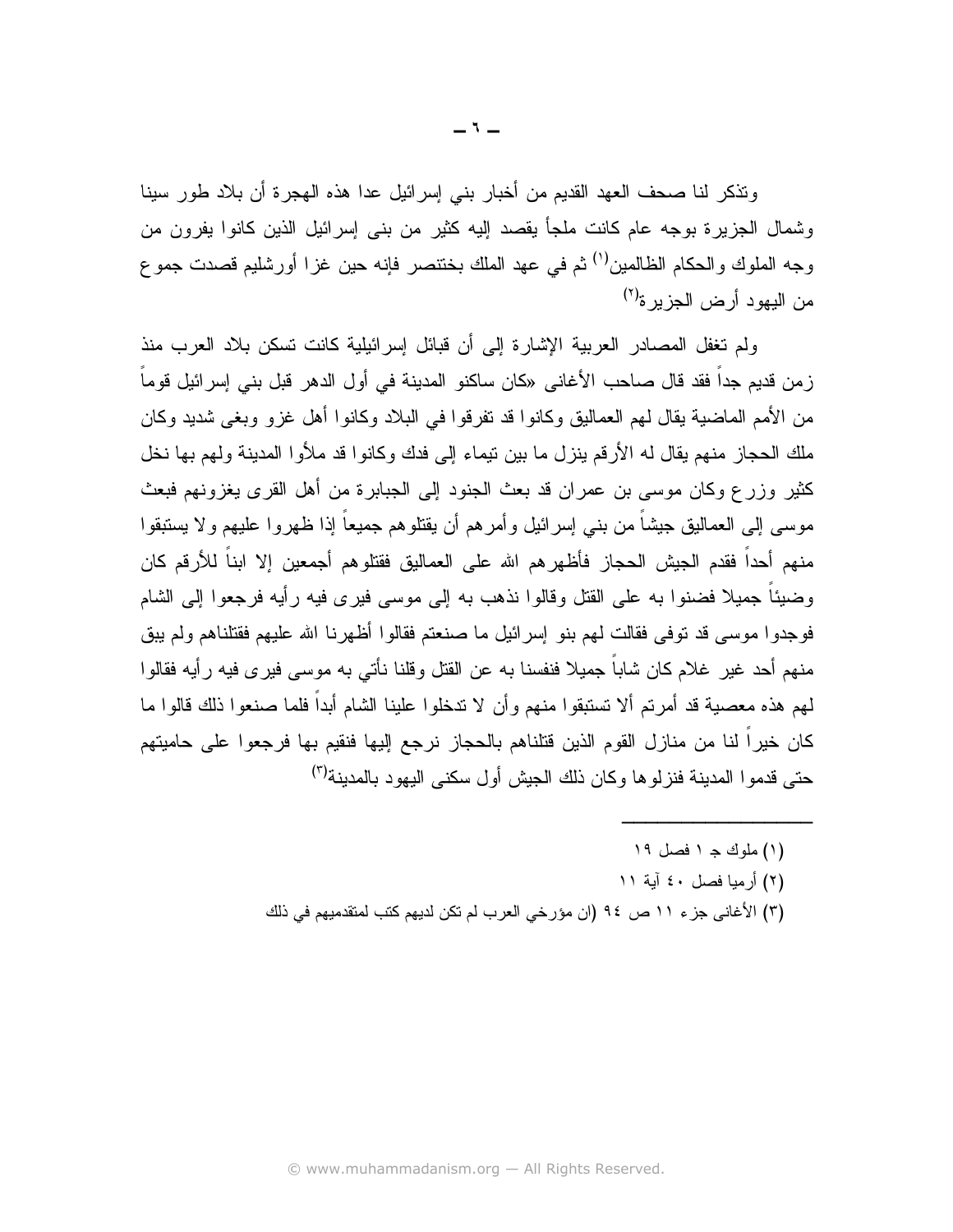ويضيف ابن خلدون إلى هذه الرواية أنه يشك في صحتها لأنها لم توجد عند اليهود ولأن البيهو د لا يعر فون هذه القصبة<sup>(١)</sup>

ثم يحدثنا ابن خلدون أن داود لما خلع بنو ٳسرائيل طاعته وخرجوا عليه فر مع سبط يهوذا إلى خيبر وملك ابنه الشام وأقام بخيبر إلى أن قتل ابنه وعاد إلى وطنه فيظهر من هذا أن عمر أنه كان متصلاً بيثر ب ويجاوز ها الے خبير <sup>(٢)</sup>

غير أننا نرى أنه لا يمكن التعويل على أقاصيص من هذا النوع سردتها المراجع العربية على أنها أساطير شائعة وروايات غير جديرة بالاعتماد عليها وإذا لم يكن مؤرخو العرب قد استطاعو! أن يصلو! إلى أخبار ثابتة موثوق بها عن بني النضير وقريظة ومتى كان ظهور هم في بلاد العرب فكيف يستطيعون أن يصلوا إلى أخبار حقيقية عن طوائف إسرائيلية قديمة بادت و اندثرت من قبل أن يوجد بنو النضير وقريظة؟...

كذلك لا بمكننا أن نطمئن إلى الأخبار القليلة التي نصت عليها بطريقة غير مباشرة صحف العهد القديم عن وصول جموع إسرائيلية إلى الجزيرة العربية ولا نستطيع أن نثبت هذه الأخبار اثباتاً حقبقباً

وإنما الذي يمكننا أن نقوله على سبيل الظن اعتماداً على هذه الأخبار هو أن القدماء قد اعتقدوا أنه قد وجدت في جهات يثرب وخيبر بطون إسرائيلية قبل وصول جموع اليهود إلى الأصقاع العربية في الدور الثاني

ويؤيد هذه النظرية ما نجده في كناب العهد القديم من النص على وجود علاقة

و هم إنما يعولون على ما رأوا في سفر العدد من حروب بني إسرائيل والمدينيين والأموريين وغير هم ويتوسعون في ذلك إلى أرض الحجاز ويزيدون على ما عند الإسرائيليين بغير سلطان أناهم (رأي الأستاذ الشيخ النجار) (١) تاريخ ابن خلدون جزء ٢ ص ٨٨

(۲) تاریخ ابن خلدون جزء ۲ ص ۱۸۲ أما روایة ابن خلدون أن داود ذهب إلی خیبر فلا یوجد ما یصححها وداود لم يجاوز محنايم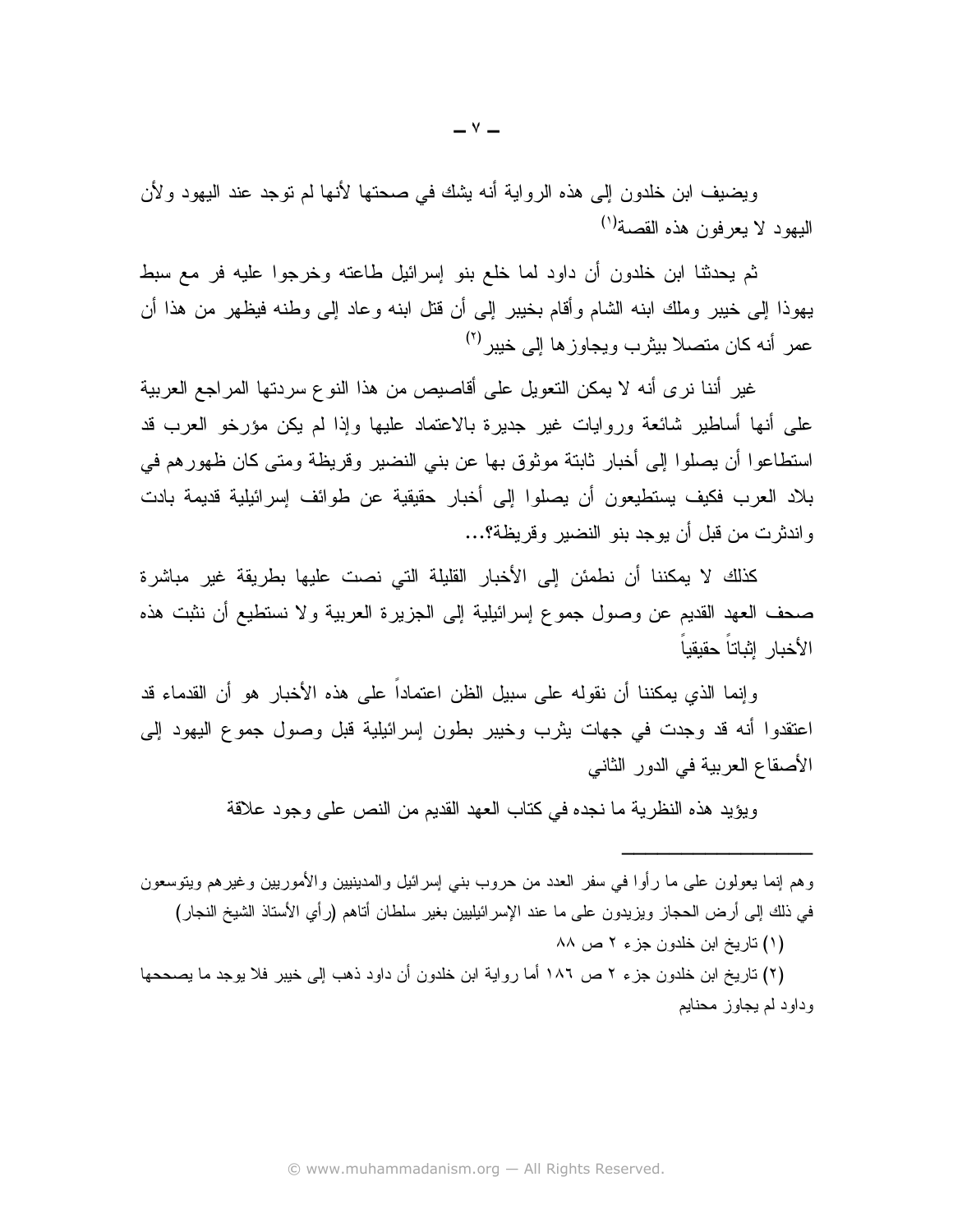متبنة ببن بلاد فلسطين وبلاد الجزير ة العربية

كانت فلسطين بمثابة القنطرة التبي نربط بلاد العرب وسورية من جهة ومصر والعراق من جهة أخرى وكانت القوافل العربية تأتي من بلادها إلى أسواق مدن بني إسرائيل وكنعان'') وكان تجار اليهود بر حلون إلى سبأ في عهد سليمان وبعده<sup>(٢)</sup>

كذلك نعلم أن بعض ملوك بنى إسرائيل انتصروا انتصارات باهرة على قبائل عربية وعمالقة غزوها وأنهم وإصلوا غزواتهم حتى وصلوا إلى أرض الجزيرة<sup>(٣)</sup>

ونعلم أيضاً أن مدينة العقبة (أيلة) كانت في عصر من العصور مستعمرة يهودية<sup>(٤)</sup> والخلاصة أن عناصر إسرائيلية يظن أنها قد هاجرت من ديارها إلى الأقاليم العربية في عصور مختلفة ولأسباب شتى غير أنها بادت كما بادت قبائل عربية كثيرة ولم يبق من آثارها سوى اسمها

وقد حاول بعض المستشرقين أن يجدوا علاقة بين حوادث وقعت لقبائل عربية بائدة من جرهم وغيرها وبين أخبار رويت عن بطون إسرائيلية قديمة كانت في الجزيرة العربية<sup>(٥)</sup> ولولا قبح الاعتماد على الحدس والتخمين لتابعت من كتب في هذا الباب من المستشرقين ولكني أوثر الاحتياط وأفضل الاكتفاء بهذا المقدار لانتقل إلى الكلام عن طور اليهود الثاني في بلاد العرب

أخذت جموع كثيرة من اليهود في القرن الأول والثاني بعد الميلاد تهاجر إلى الأرجاء العربية عموما وإلى الربوع الحجازية بنوع خاص ولا شك أنه كانت هناك أسباب دعت هذه الجموع إلى نزك أوطانها والنزوح منها إلى البلاد العربية ويمكننا أن نلخص هذه الأسباب فيما يأتى: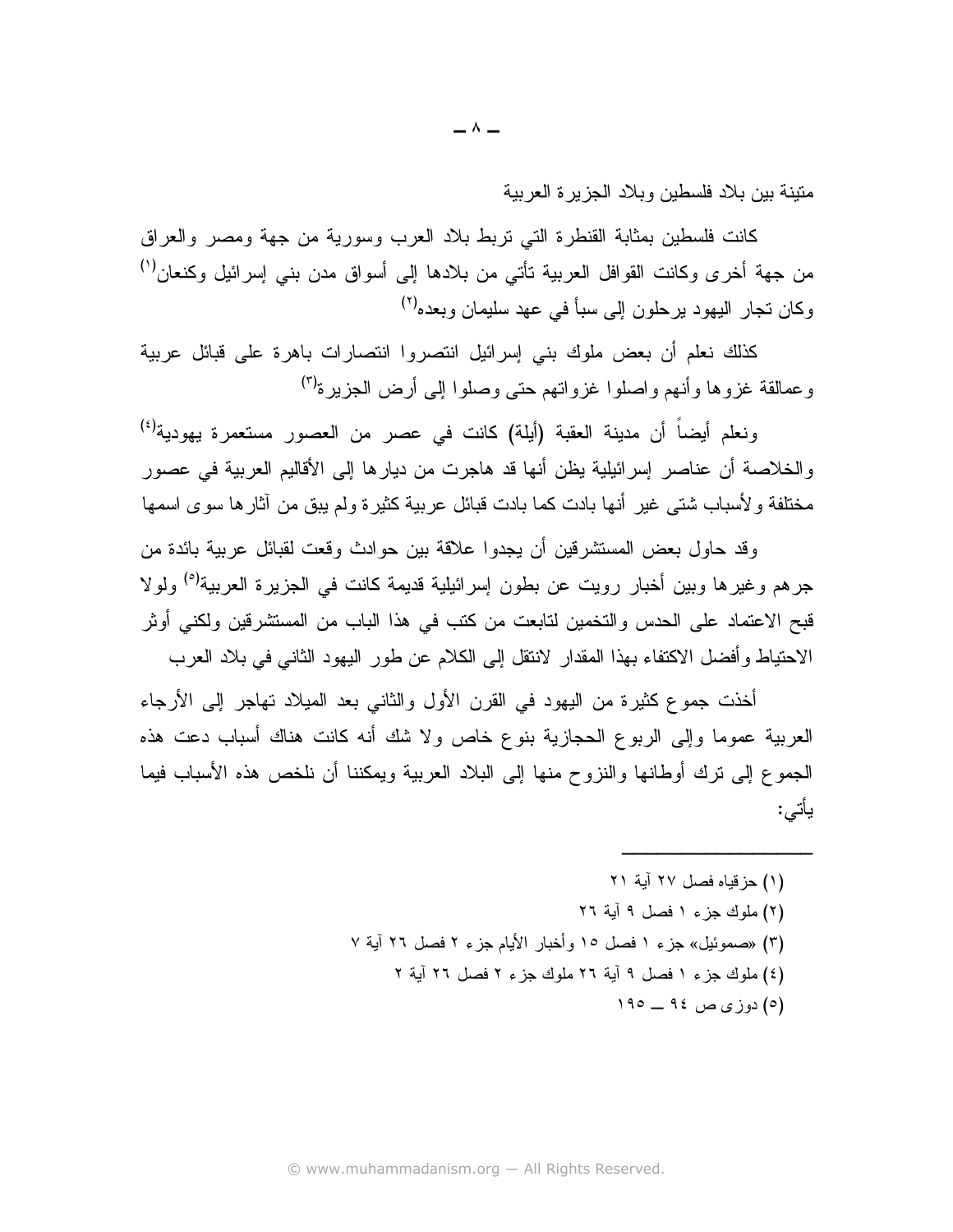(أ) زيادة عدد اليهود في فلسطين زيادة مطردة جعلت البلاد نضبق عن أن تسعهم وتنفسح لعملهم في سبيل الحياة وقد بلغ عددهم في ذلك الحين أكثر من أربعة ملايين نسمة وهو عدد كبير لا نتسع له بلاد ضبقة كفلسطين فاضطروا بحكم هذه الزيادة المستمرة والنمو المطرد أن يهاجروا إلى ما حولهم من البلاد المجاورة لهم كمصر والعراق والجزيرة العربية<sup>(י)</sup>

(ب) حدث حوالي القرن الأول ق. م أن هاجمت الدولة الرومانية بلاد فلسطين وقوضت أركان الدولة اليهودية المستقلة فيها وأخضعتها لسلطان النسر الروماني الذي قبض على زمام الحكم بيد من حديد ولكن النفور والاستياء في نفوس اليهود كان شديدا إلى حد أن الفتن والثورات العنيفة كانت نتشتمل نير انها من حين إلى أخر وكان الرومان يقمعون تلك الثورات بشدة وفسوة تزيد النفور وتضاعف الاستياء فاضطر من لم يكن يستطيع البقاء في البلاد مع هذه الأحوال القاسية أن يلجأ إلى أرض الجزيرة العربية التي كانت أحب إليهم من غيرها نظرا لأنظمتها البدوية الحرة ونظرا لوجودها في أقاليم رملية بعيدة نعوق سير القوات الرومانية المنظمة ونمنع نو غليها

(ج) بعد حرب اليهود والرومان (٧٠ ب. م) التي انتهت بخراب بلاد فلسطين ودمار هيكل بيت القدس ونشنت اليهود في أصقاع العالم قصدت جموع كثيرة أخرى من اليهود بلاد العرب للمزايا التي ذكرناها كما يحدثنا بذلك المؤرخ اليهودي يوسف الذي شهد نلك الحروب وكان قائدا ليعض وحداتها

ونؤيد المصادر العربية كل هذا فقد ذكر صاحب الأغاني أنه لما ظهرت الروم على بني إسرائيل جميعا بالشام فوطئوهم وقتلوهم ونكحوا نساءهم خرج بنو النضير وبنو قريظة وبنو بهدل هاربين منهم إلى من بالحجاز من بني إسرائيل لما غلبتهم الروم على الشام فلما فصلوا عنها بأهليهم بعث ملك الروم في طلبهم

ו ון הברי ימי ישראל בז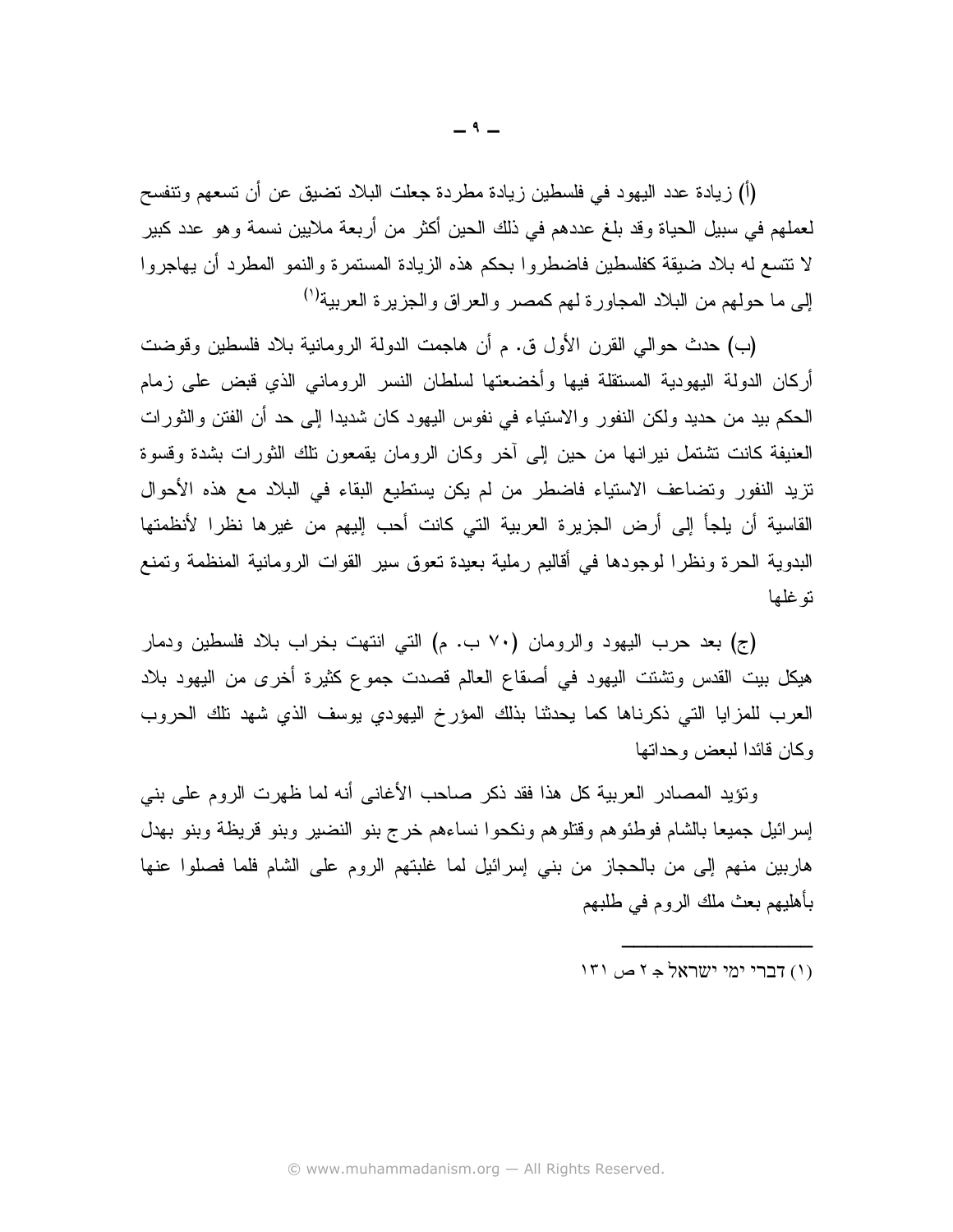ليردهم فأعجزوه وكان ما بين الشام والحجاز مفاوز وصحارى لا نبات فيها ولا ماء فلما طلب الروم النمر انقطعت أعناقهم عطشا فماتوا وسمى الموضع نمر الروم فهو اسمه إلى اليوم<sup>(י)</sup>

ونتلخص آراء بقية مؤرخي العرب في أن جموع اليهود في الجزيرة العربية قد زادت وكثرت بعد اضطهادات الرومان لليهود وقد يجوز أن نكون هذه الروايات انصلت بالعرب من بـهو د بنْز ب و خبير

وإذا صح ما رويناه سابقاً عن تاريخ اليهود في الجزيرة العربية في الدور الأول كان مؤيدا للرأي الذي يقول إن المهاجرين في الدور الثاني قد توجهوا في بادئ أمرهم إلى الجهات التي كانت مسكونة بطوائف إسر ائيلية من زمن قديم

ولقد كان لليهود إلى عصور الدور الثاني بضع مستعمرات صغيرة فصارت بعد ذلك الحين كبيرة وكثيرة وظهرت مدن وقرى جديدة وأطام وحصون على رؤوس الجبال وانتشرت الحركة الزراعية في الأراضي التي كانت منذ ألوف من السنين قاحلة ماحلة لأن اليهود كانوا يشتغلون في موطنهم الأصلي بالزراعة قبل كل شيء وكانت فلسطين غنية بحاصلات القمح والشعير والزيتون والتمر والعنب وكانت تصدر كثيراً من تلك الحاصلات إلى جهات مختلفة منذ عصور قديمة

كذلك انتشرت الحركة الصناعية والتجارية وأنشئت أسواق عديدة يهودية ومن هنا بمكننا أن نستتتج أن الاستعمار الجديد لم يقم على حد الظبا ولم يؤد إلى طرد قبائل عربية أصلية من مواطنها كما حدث في الدور الأول الذي استأصل فيه الفاتحون من بني إسرائيل شأفة بطون معينية وغيرها وإنما الذي حدث في الطور الثاني أن ضيوفاً مضطرين نزلوا على أبناء جلدتهم فاستقبلهم هؤلاء بالحفاوة والترحيب إذ كانوا يعلمون أنهم فارون من مخالب النسر الروماني وسهل الامتزاج بين هؤلاء وهؤلاء بحكم الغريزة الجنسية والعاطفة الدينية وتعاون الجميع

(١) الأغاني جزء ١٩ ص ٩٥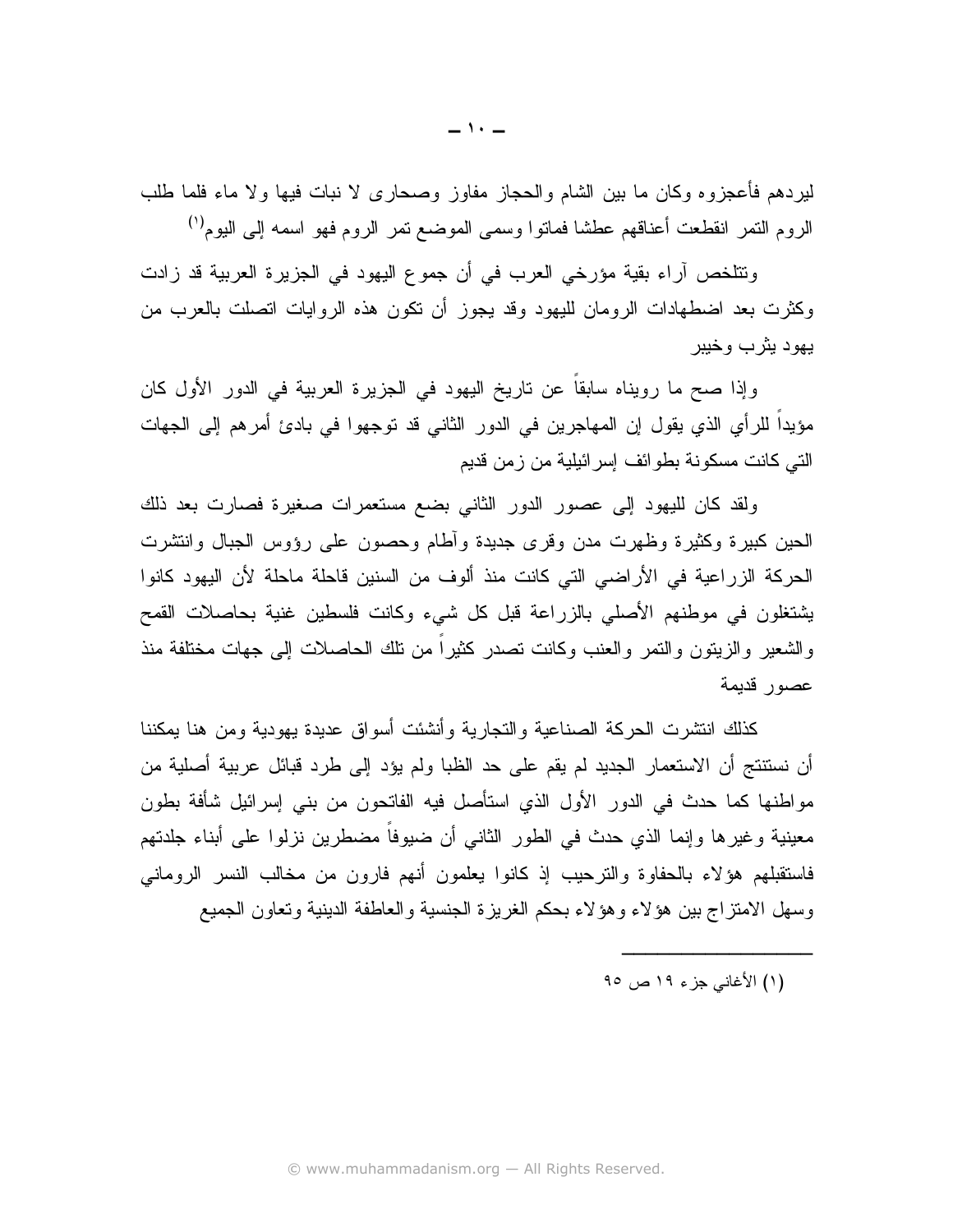على العمل في سبيل الحياة فنجحوا وأثروا وكان لهم في بلاد العرب شأن عظيم

ويجب ألا يغيب عن البال أن جهات يثرب ووادي القرى كانت غير أهلة بكثير من العرب بل كانت جموع منهم نأتي إلى وديانها في أوقات معينة من السنة كقوافل راحلة مع إبلها لتأكل من أعشابها ثم نتزح إلى جهات أخرى وبطبيعة الحال كان لليهود في دورهم الثاني بالجزيرة حوادث ناريخية ذات شأن بحكم عوامل التغيير والانقلاب وبحكم اختلاف الأمزجة وتعارض الأهواء وتضارب المصالح فقد كان عددهم كبيراً بحيث يمكن اعتبارهم أمة قائمة بذاتها يصيبها من ضرورات الاجتماع ما يصيب غيرها ويحدث بينها وبين جيرانها العرب ما يحدث بين أية أمة أخرى وبين من يجاورها من الأمم ومع هذا فإننا نجد المصادر الإسرائيلية خالية من ذكر شيء عن تاريخ اليهود في ذلك الدور وساكتة عن التحدث عنهم سكوتاً تاماً كأن لم يكن هناك يهود وكأن لم تحدث لهم حوادث وكان هذا السكوت موضع العجب عند الباحثين إذ هم يعلمون أن الأمة الإسرائيلية كانت كثيرة الندوين في كل عصورها مغرمة بجمع حوادثها وأخبارها في كل البلاد التي نزلت بها جموع منها

وها هي مراجع عبرية غير قليلة عن حياة اليهود في بلاد العراق والفرس ومصر واليونان والرومان نجد فيها كل ما نتطلع إليه من أخبار اليهود في نلك البلاد في حين لا نكاد نجد مؤلفات عبرية عن يهود العرب إلا شيئاً ضئيلاً جداً لا يتجاوز بضعة نصوص اندمجت في بعض الكتب اندماجاً عرضياً غير مقصود

ولا شك أن هذا مما يضاعف عناء الباحث ويسد في وجهه سبل الكشف عن نواحي الحياة عند بهود الجزير ۃ العربية

ولكننا نستطيع أن نستنتج من هذه الناحية نفسها نتيجة ذات شأن وهي أن سكوت المراجع الإسرائيلية عن سرد حوادث اليهود في الجزيرة العربية يدل دلالة قاطعة على أن اليهود في بلاد العرب كانوا منقطعين تمام الانقطاع عن بقية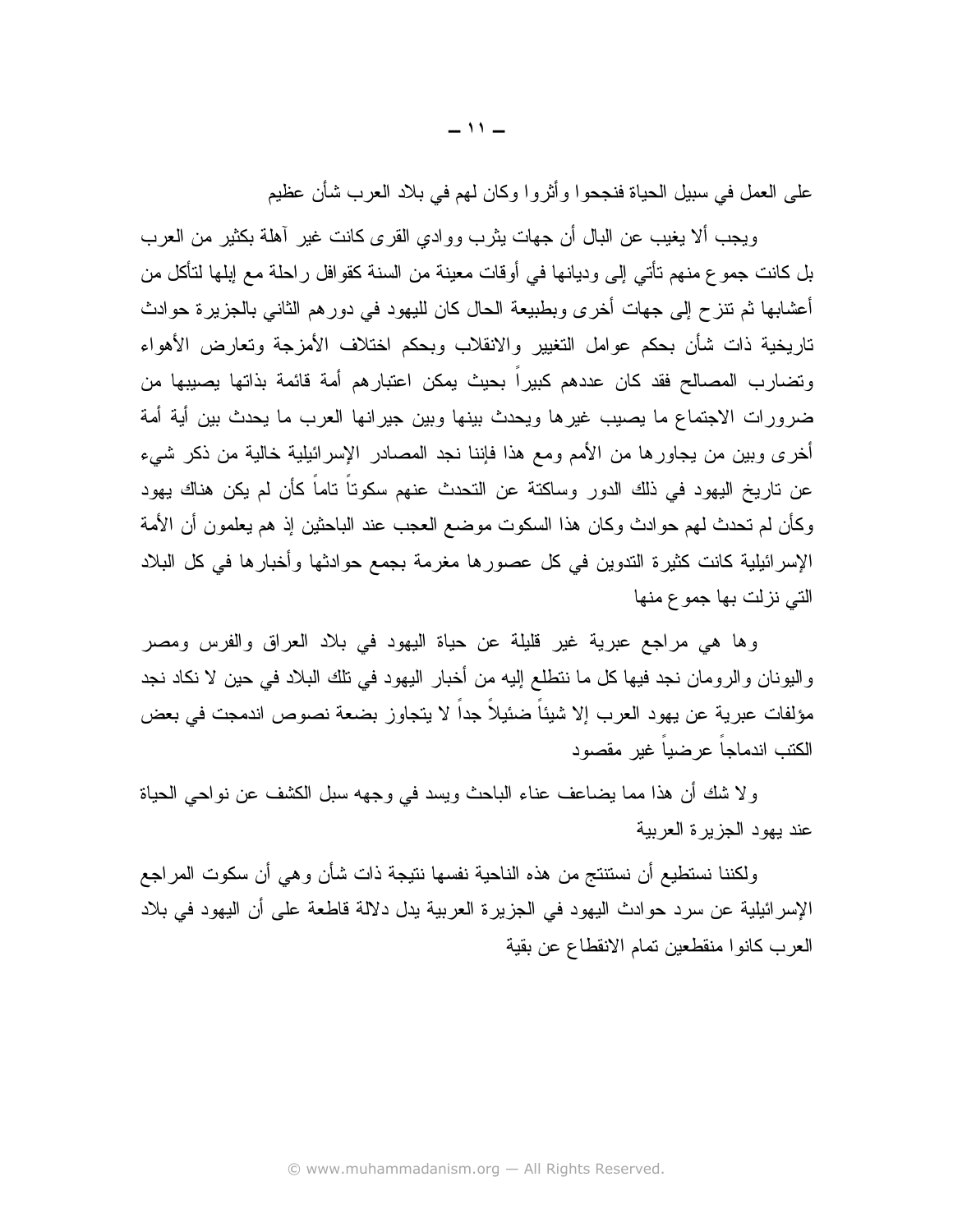أبناء جنسهم في جهات العالم ولم نكن لهم بهم أية صلة وكأن الجزيرة التي انفردت بقبائلها وانقطعت عن العالم المتمدن انقطاعاً كليا قضت على كل من يسكنها من اليهود أن يكون مثل أبنائها وأن يقطع كل علاقة بينه وبين يهود البلدان الأخرى

ومما لا شك فيه أن الصفات المدنية التي كانت لليهود قد زالت منهم بعد استيطانهم بلاد العرب الصحراوية البعيدة عن كل حركة عمرانية وضعفت فيهم نلك الوراثة الروحانية التي حملوها معهم إلى كل بلد نزحوا إليه وأخذوا بنزلون من أوج المدنية والحضارة شيئاً فشيئاً حتى وفعوا في هوة الهمجية وصاروا مثل غيرهم من سكان نلك الجزيرة المنعزلين عن جميع العالم والمكتفين بأبسط أنواع الحياة

وان أمة نغفل ندوين ناريخها ونهمل المحافظة على نتائج قرائحها لنورثها لخلفها لأيلة حتما إلى أحط أنواع الهمجية مهما كانت درجتها في الحضارة والعمران (')

لم يظهر شيء من النبوغ والعبقرية في يهود العرب مطلقاً ولم تشتهر من بينهم شخصية واحدة في كل عصورها بالرقي الفكري وإن كان اليهود بوجه عام أرقى وأقرب إلى المدنية من بِقِيةِ العربِ هذا مما لا يشكِ فيه أحدٍ من مؤرِّخي العربِ وعلماءِ الافرنجِ ولكن يظهرٍ أن البيئةِ الجديدة شلَّت قوى اليهود الروحانية فتغلبت عليهم العقلية البدوية حتى صبارت صباحية السلطان علمي أفكار هم ونفسياتهم

وكما نرجع إلى المصادر العربية في أثناء بحثنا عن حياة العرب في الجاهلية كذلك نستمد منها أخبار اليهود في نلك العصور

وإذا كان ناريخ القبائل العربية فيها قد وجد مشوهاً نتثىويهاً غير قليل

(١) على أن هذا لم ينف ِ احتمال وجود كتب في الناريخ والدين دونها اليهود في بلاد الحجاز ولكنها ضاعت في عصر الحروب التي حدثت بين اليهود والمسلمين في المدينة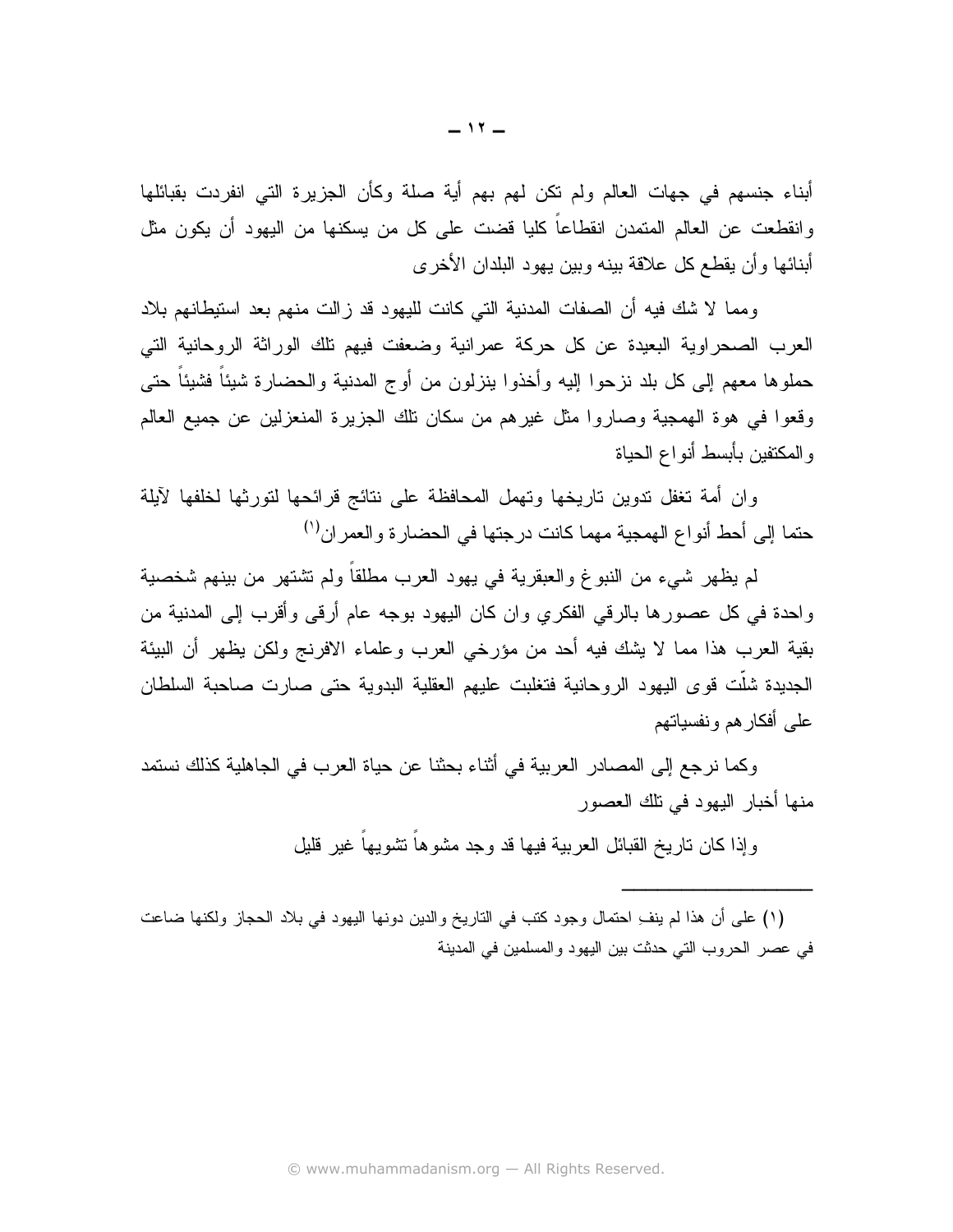فكذلك أخبار اليهود فيها تشتمل على مبالغات كثيرة لا يمكن أن يعتمد عليها المؤرخ المحقق

ولا ريب أن كل أمة تكتب تاريخها كما تحب وتهوى لا كما تريد الحقيقة المجردة عن كل غرض فهي تجتهد في أن تصور الوقائع والحوادث التي تقع بينها وبين أية أمة أخرى بالصورة التي نظهرها كأنها أمة قد اجتمعت فيها كل المزايا والصفات المحمودة في حين تصور خصومها يشكل بدل على أنهم قد جمعو اكل الصفات المذمومة

ومن أجل هذا نجد مؤرخي المسلمين قد شنوا الغارات القلمية بعد الخصومات السياسية و الدينية على قريش الوثنية والطوائف اليهودية لأن الرائد الأسمى في ندوين المسلمين لأخبار الخصومات كان قبل كل شيء ذكر ٍ مجد القاهر وذل المقهورين ولو وصلت إلينا أخبار الحوادث التي وقعت بين العرب واليهود في الجزيرة العربية من مصادر إسرائيلية لكان من الممكن بواسطة المقارنة بينها وبين المراجع التاريخية العربية أن نستخلص حقائق تاريخية ثابتة

و هناك شهادات من يهود مدينة دمشق و حلب في القرن الثالث ب. م. أنهم كانوا ينكرون وجود يهود في الجزيرة العربية ويقولون إن الذين يعتبرون أنفسهم من اليهود في جهات خيبر ليسوا يهودا حقا إذ لم يحافظوا على الديانة الإلهية التوحيدية ولم يخضعوا لقوانين التلمود خضوعاً  $^{(1)}$  Lalz

وكان العالم شير يعتقد أن اليهودية في بلاد العرب كانت لها صبغة خاصة. كانت يهودية في أساسها ولكنها غير خاضعة لكل ما يعرف بالقانون النلمودي<sup>(٢)</sup>

ويحدثنا صـاحب الأغانـي عن الأماكن التي نزل بـها اليـهود في الدور الثانـي فيقول: لما قدم بِنو النضير وقريظة وبهدل المدينة نزلوا الغابة فوجدوها وبيئة فكر هوها

- $\forall \circ \circ \circ \neg$  =  $\forall$  =  $\circ$
- $\circ$  جس ۲ ص ۲۰ Graetz (۲)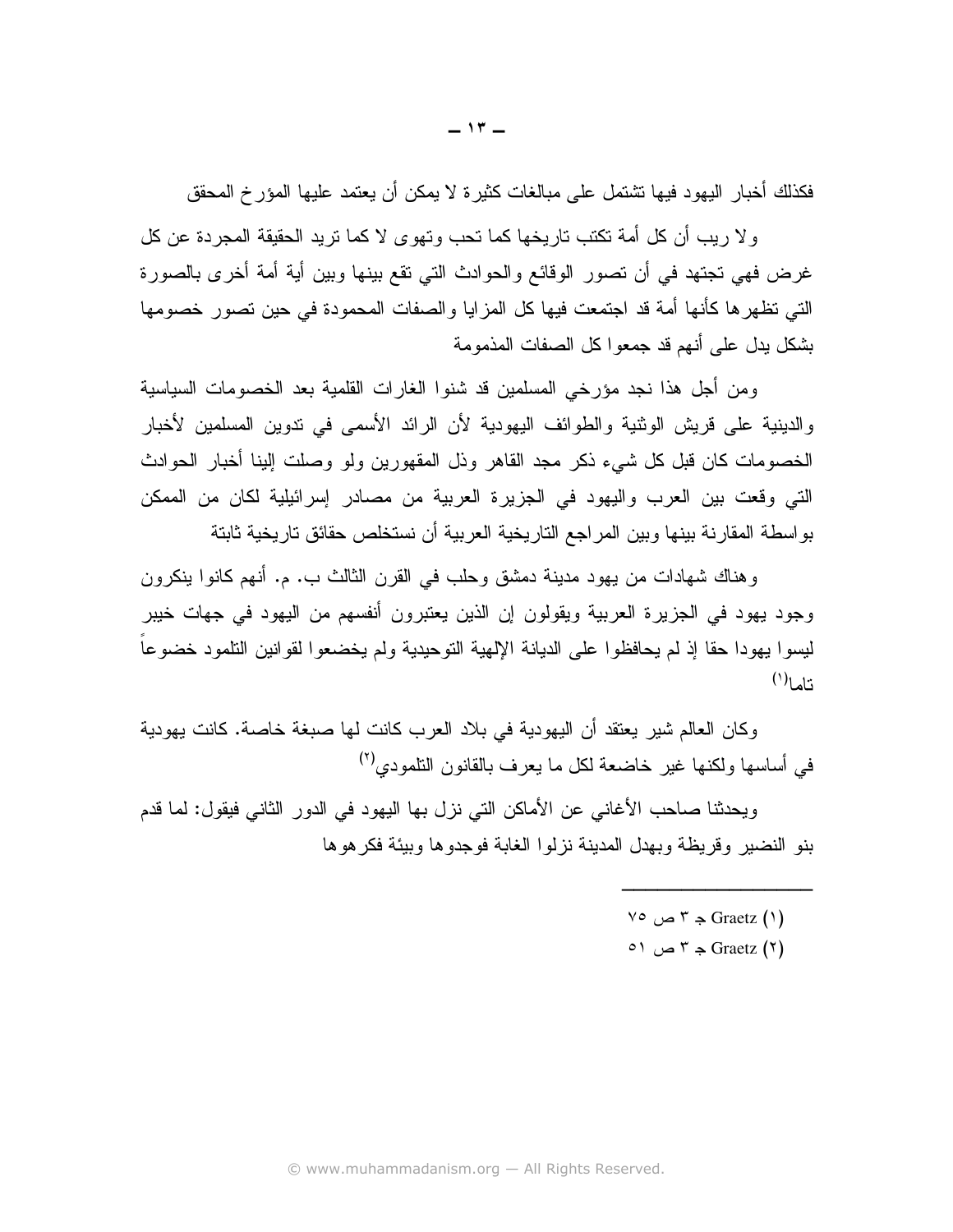وبعثوا رائدا أمروه أن بلتمس لمهم نزلا سواها فخرج حتى أتى العالبة وهي بطحان ومهزور واديان من حرة على نلاع أرض عذبة بها مياه عذبة نتبت حر الشجر فرجع إليهم فقال قد وجدت لكم بلدا طيبا نزهاً إلى حرة يصب فيها واديان على نلاع عذبة ومَدَرَة طيبة في متأخر الحرّة فتحول القوم إليها من منزلهم فنزل بنو النضير ومن معهم على مهزور وكانت لهم تلاعه وما تبقى من بعاث وسموات فكان ممن يسكن المدينة حتى نزلها الأوس والخزرج من قبائل بني إسرائيل بنو عكرمة وبنو ثعلبة وبنو محمر وبنو زعورا وبنو زيد وبنو النضير وبنو قريظة وبنو بهدل وبنو عوف وبنو القصيص فكان يسكن يثرب جماعة من أبناء البهود فيهم الشرف والثروة والعز على سائر اليهود… وكان هناك معهم من غير بني إسرائيل بطون من العرب منهم بنو الحرمان حي من اليمن وبنو مرند حي من بلي وبنو نيف حي من بلي أيضاً وبنو معاوية حي من بني سليم ثم من بني الحارث بن بهثة وبنو الشظية حي من غسان...(')

وبقيت هذه البطون العربية على أديان آبائها القديمة ولم تعتتق اليهودية فعدت من موالى اليهو د

وكانت هناك قرى كثيرة في أرض خيبر الواقعة شمال بثرب آهلة بأكثرية مطلقة من اليهود ثم هناك وادي القرى المشهور بأرضه الخصبة وحدائقه الزاهرة كان أيضاً من المستعمرات اليهودية ووجد اليهود أيضاً بكثرة في أرض نيماء...

ومن هذا يتضح أن جموع اليهود كانت منتشرة في شمال الحجاز

ويظهر جليا من أقوال بعض مؤرخى العرب<sup>(٢)</sup> أن بطونا عربية كثيرة قد اختلطت بالعنصر اليهودي في بلاد الحجاز وأثرت في أخلاقه وعاداته تأثيرا ظاهرا ولكنها لم تستطع أن تتغلب على عقليته الأصلية بل بقى هذا العنصر ممتاز ا

- (١) جزء ١٩ ص ٩٥ الأغاني
- (٢) راجع ما نقلناه من كتاب الأغاني عن يوم بعاث في الباب الثالث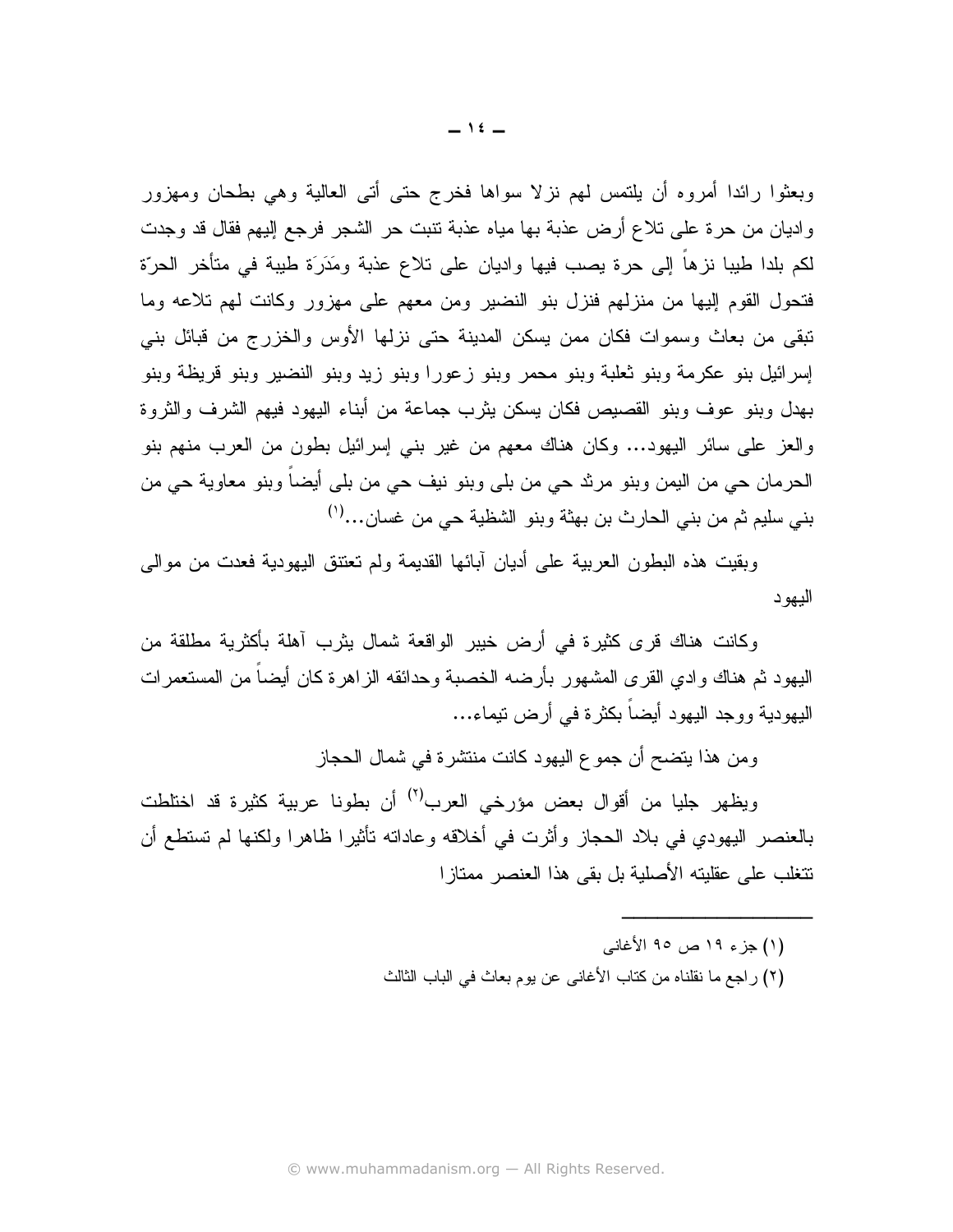بعقلبته امتباز ا ظاهر ا

وينكر المؤرخ اليعقوبي وجود طوائف بهودية أصلية كثيرة في الحجاز بل يعتقد أن أغلبها من العنصر العربي وأقلها من العنصر اليهودي ويقول ان بني النضير فخذ من جذام إلا أنهم تهودوا ونزلوا بجبل يقال له النضير فسموا به ونزل بنو قريظة بجبل يقال له قريظة فنسبوا إليه<sup>(י)</sup>

ولكن من جهة أخرى تجتهد طائفة من المؤرخين الافرنج في أن تجد لبعض أسماء القبائل البهودية اشتقاقا عبر با<sup>(٢)</sup>

على أن الاستدلال ببحث لغوي كهذا على جنسية اليهود في بلاد العرب لا يمكن أن يعتد به أو يعول عليه فمن الحق أن أسماء أكثر القبائل اليهودية عربية محضة كما يقول اليعقوبي ولكنها لا ندل على أنها عربية الجنس إذ يمكن أن نكون جموع اليهود التي هاجرت إلى بلاد العرب قد انخذت أسماء الأمكنة التي نزلت بها أسماء لها بل الواقع ان اليهود في دورهم الثاني لم يكونوا يعرفون بأنسابهم بل عرفوا كلهم بأسماء المدن والقرى والأقاليم التبي جاءوا منها فكان يقال مثلاً فلان الأورشليمي والآخر الحبروني وهكذا… نعم كان بنو ٳسرائيل في دورهم الأول بنتمون إلى قبائلهم فكان بقال مثلا فلان من سبط بهوذا والآخر ٍ من قبيلة افر ايم وكان اليهود في وطنهم الأصلي قبل أن تحل بهم تلك الرز ايا التي شنتت شملهم وفر قتهم أيادي سبا قد وصلوا إلى درجة عظيمة من المدنية والحضارة وبلغوا مكانا عليا في الرقي الروحاني والاجتماعي حتى انمحي من بينهم نظام القبائل وصاروا أمة واحدة مندمجة اندماجا كليا حتى نسى الأفراد فكرة التفاخر بالانتساب إلى قبائلهم ونسبت القبائل عادة الانقباض والاحتراس من أن تختلط دماؤها بدماء القبائل الأخرى بل أصبح المجموع للأفراد والأفراد للمجموع كما هو شأن جميع الأمم التي تتنقل من طور البداوة إلى طور الحضارة

- (١) تاريخ اليعقوبي جـ ٢ ص ٤٩ ـــ ٥١ طبع ليدن
	- $Y^{\dagger}$  (۲) גדץ جس ۲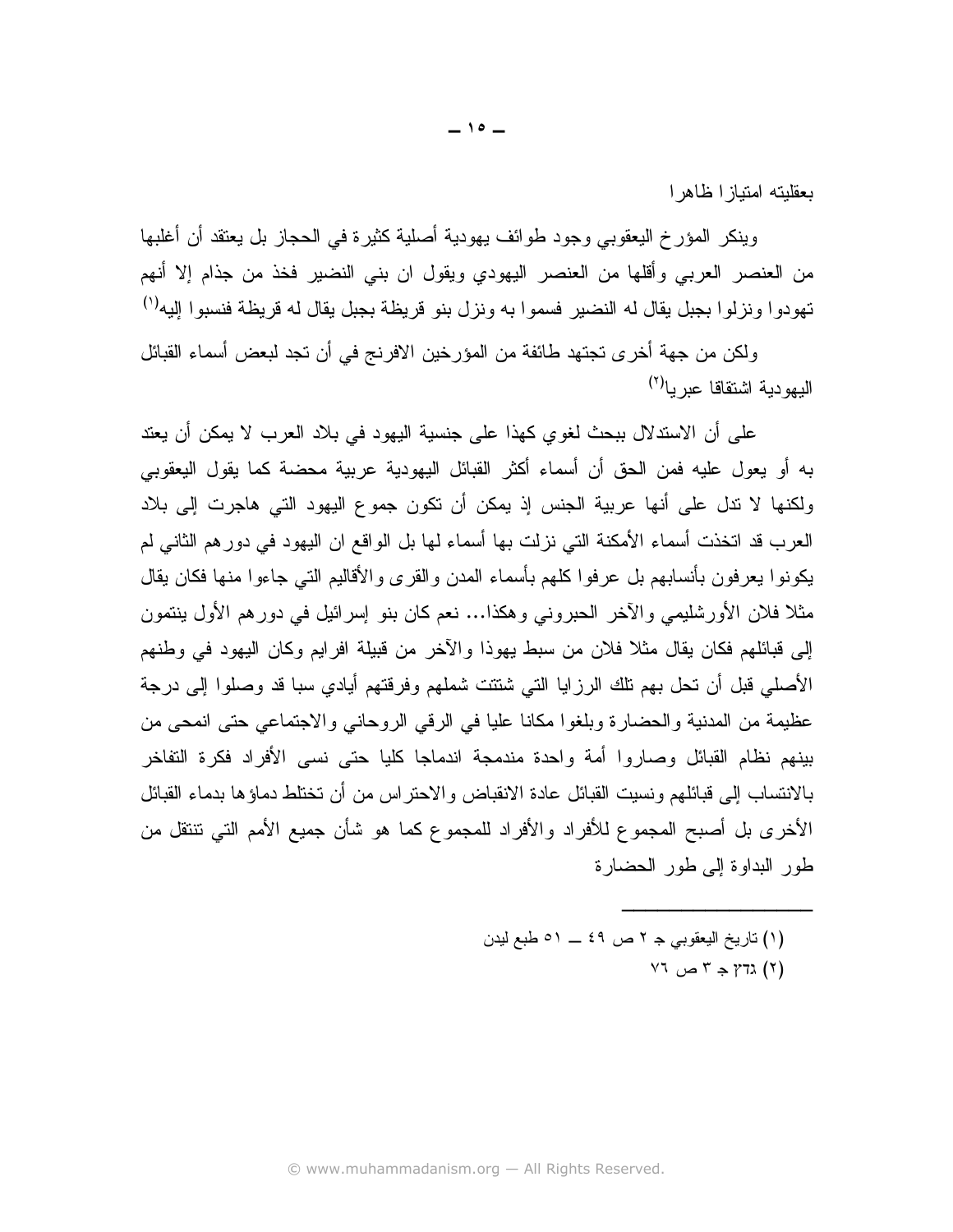وقد أشار النلمود إلى مسألة الأنساب الإسر ائبلبة مببنا أنها ضباعت وذكر أن سبب ضباعها هو أن الملك هرودس اليهودي أحرق كتاب الأنساب الإسرائيلية<sup>(י)</sup>

ومن هنا نعرف السبب في أن اليهود الذين نزحوا إلى بلاد العرب لم يكونوا بأكثر من أنهم بهود فحسب وفي أنهم لم يكونوا بتمايزون فيما ببنهم إلا بأسماء الأماكن التي جاءوا منها

و الطريقة المثلي لمعرفة جنسية اليهود في بلاد العرب إنما هي النظر في الأخلاق والنقاليد واتحاه الأفكار والأعمال

ومن هذا السبيل نستطيع أن نحكم بأن يهود يثرب خصوصاً وشمال الحجاز عموماً أقرب إلى العنصر اليهودي منهم إلى العنصر العربي نظراً لما وصفهم القرآن الكريم

أقام اليهود الحصون والآطام على قمم الجبال ليتحصنوا بها في أوقات الحروب حين يغزوهم الأعراب الطامعون في أموالهم وحاصلاتهم الزراعية أو حين تغزوهم بطون يهودية أخر ي لسبب من الأسباب

ويرجح أن فكرة إقامة الحصون والأطام على قمم الجبال في شمال الجزيرة العربية إنما أتي بها اليهود من وطنهم الأصلي الذي كثرت في جباله الحصون المنيعة

ومن هذه الحصون التبي أقامها اليهود في بلاد العرب حصن الأبلق للسموءل وحصن القمومي لبني أبي الحقيق وحصون السلالم والوطيج وناعم وسعد بن المعاذ الخ...

وقال السمهودي أن قبائل اليهود نتيف على العشرين وعدة آطامهم وأطام من نزل معهم من العرب نزيد على السبعين جاء النهي عن هدمها<sup>(٢)</sup>

ו) פסחים סב

(٢) خلاصة الوفاء بأخبار دار المصطفى ص ٨٠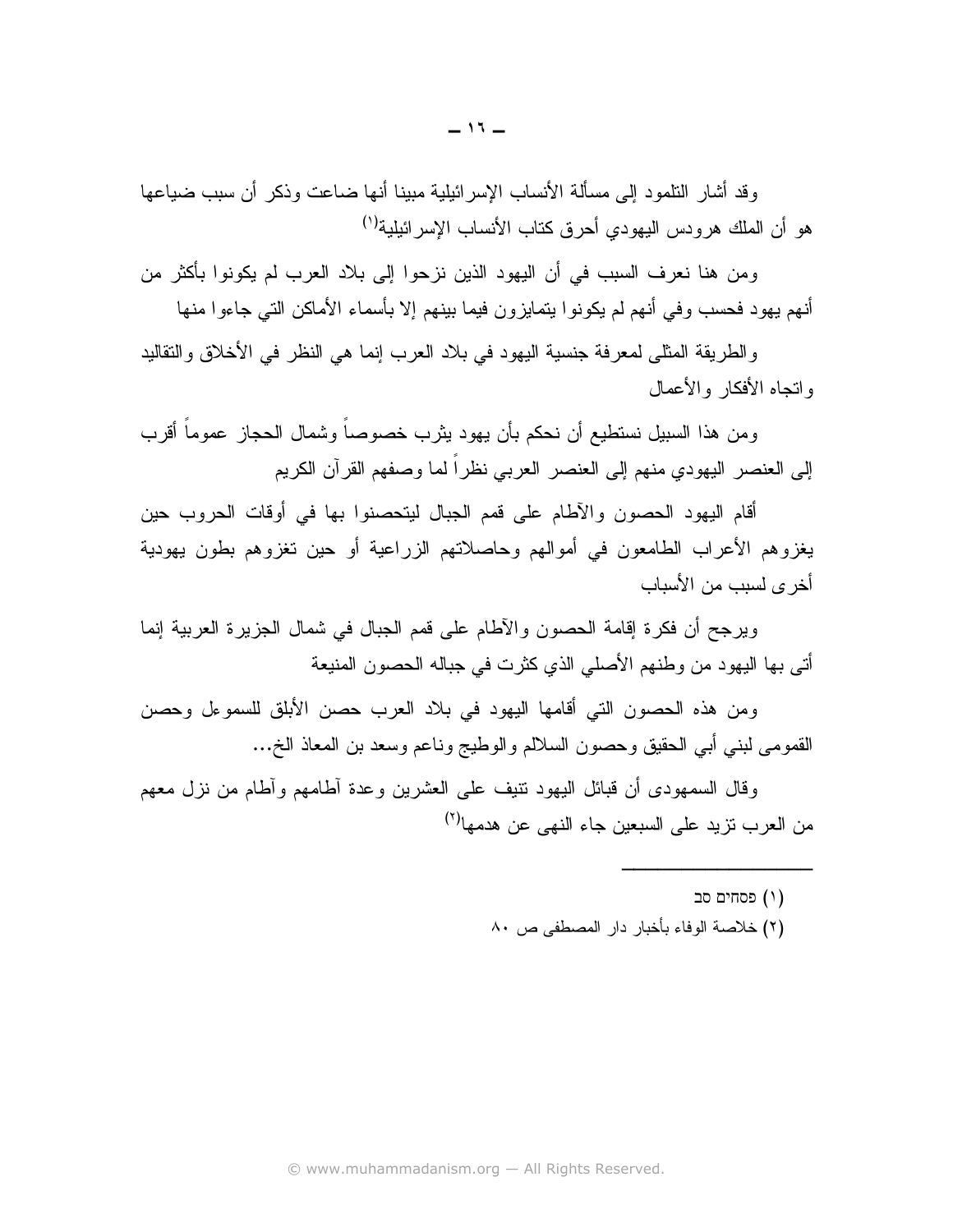ومع أن أغلب أسماء البلدان والأماكن التي سكنها اليهود في الحجاز كانت عربية فقد وجد لبعضها انصال باللغة العبرية مثل وادى بطحان فإن معناه بالعربية الاعتماد ووادى مهزور أو محزور معناه مجرى الماء وقال السمهودي سمران جبل بخيبر صلبي النبي على رأسه والعامة تسميه مسمران وضبطه بعضهم بالشين المعجمة<sup>(י)</sup> فإذا علمنا أن في فلسطين جبلا يسمى شمران أمكننا أن نستنتج أن سمران هذا إنما هو لفظ عبرى أطلقه اليهود على ذلك الجبل بعد أن نزلوا ىحانىە

ويؤكد صحة هذا الاستنتاج ما قاله السمهودي من أن بعضهم ضبطه بالشين المعجمة. ثم بئر ٍ أريس فإنها نسبة إلى رجل يهودي اسمه أريس بلغة أهل الشام<sup>(٢)</sup> ولكننا نعتقد أن هذا الاسم في الأصل غير علم بل هو نكرة بطلق في اللغة العبرية والآرامية على الفلاح الحارث. وبئر روما اشتر اها عثمان من بهودي<sup>(٣)</sup> ومعناها بالعبر بـة البئر العالبـة (באר רמד)

وإنما ذكرنا هذه الطائفة من الأسماء وببنا علاقتها باللغة العبربة لنستدل منها على أن اليهود في بلاد العرب لم يقطعوا صلتهم بلغتهم الأصلية

والعلماء المؤرخون يهتمون بمثل هذه المسائل ليستدلوا بها على مبلغ نأثير اللغة العبرية في اليهود وليتوصلوا إلى معرفة موضوعات مختلفة من ناريخ العرب في الجاهلية وفي عصر ظهور الإسلام

\*\*\*

أدخل اليهود إلى بلاد العرب أنواعاً جديدة من الأشجار وطرقاً جديدة للحراثة والزراعة بالآلات حتى عدوا من أجل هذا أساتذة لعرب الحجاز <sup>(٤)</sup>

- (١) ص ٢٨١ خلاصة الوفاء
- (٢) خلاصة الوفاء ص ٢٢٦
- (٣) ص ٢٣٢ خلاصة الوفاء
- 12) Wellhausen: Skizzen & Vorarbeiten Heft 4 (2)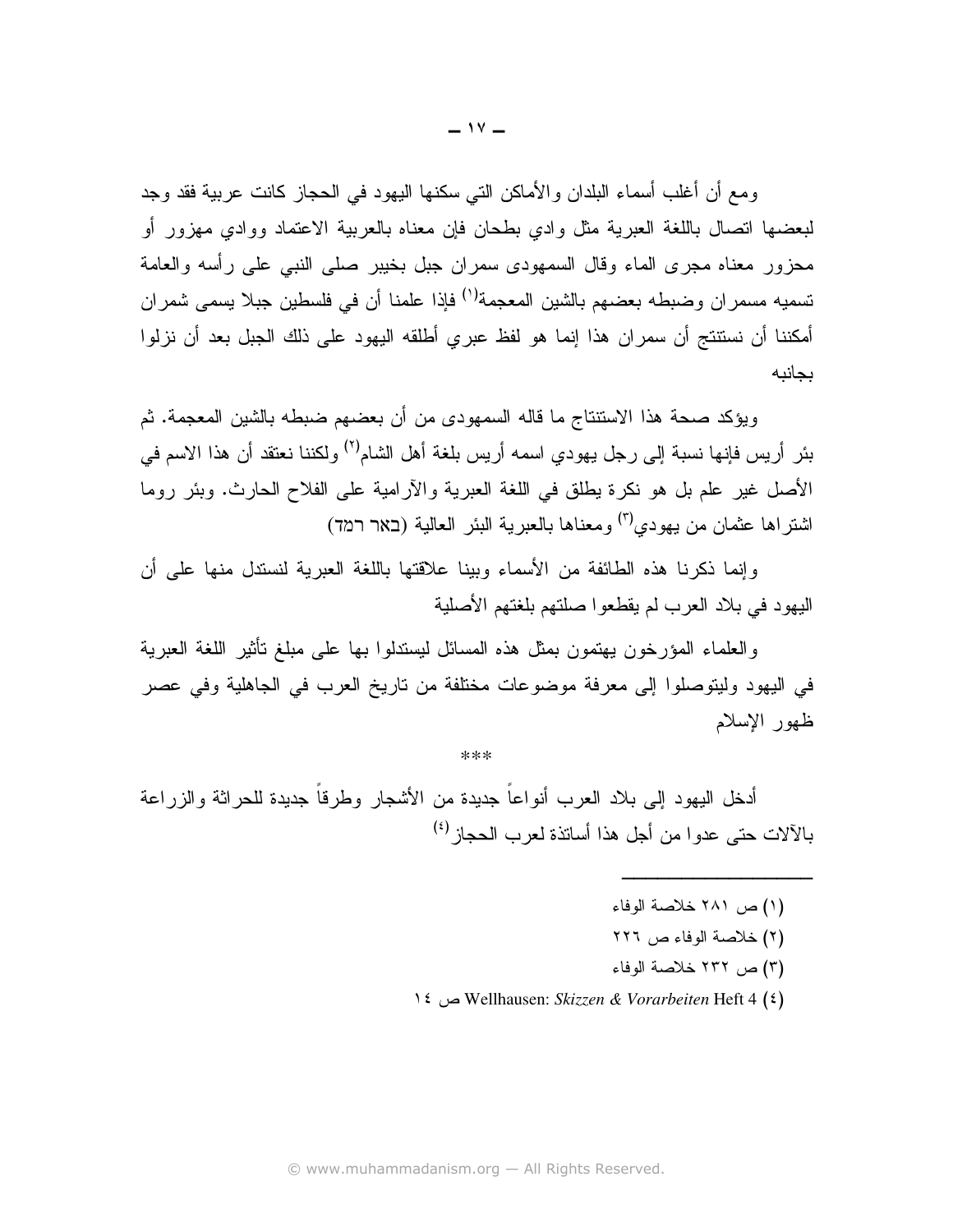ومنهم من حفر الأبار في الأراضي العالية<sup>(י)</sup> ومن أجل هذا كانت أراضيهم أخصب بلاد العر ب.

وكان اليهود بشتغلون بتربية الماشية<sup>(٢)</sup> والدجاج<sup>(٣)</sup> وكانوا في جهات مقنا بشتغلون بصبد الأسماك وكانت نساؤهم نشتغل بنسج الأقمشة<sup>(٤)</sup>

وكانت التجارة بنوع خاص من أهم مرافق الحياة عند يهود الحجاز حتى صار لبعضهم فيها شهرة عظيمة وصبت بعيد كأبي رافع الخيبري الذي أرسل بضاعته بواسطة القوافل إلى الشام واستورد منها الأقمشة المختلفة<sup>(٥)</sup>

ويمكن أن يقال ان تجارة البلح والشعير والقمح كانت خاصة بهم في شمال الحجاز. ونظراً لما كان عندهم من مال وثروة فقد كان كثير من الأعراب برهنون عندهم بعض الأمتعة ليستدينوا منهم ما يحتاجون إليه<sup>(٦)</sup> كما يقال عن النبي محمد أنه رهن درعاً بالمدينة عند يهودي ه أخذ منه شعد أكلاهله<sup>(٧)</sup>

وكان أخذ الربا شائعاً عندهم حتى أن القرآن وجه إليهم بسببه أشد نقريع وأعنف تأنيب «فبظلم من الذين هادوا حرمنا عليهم طيبات أحلت لهم وبصدهم عن سبيل الله كثيراً وأخذهم الربا وقد نهوا عنه وأكلهم أموال الناس بالباطل واعتدنا للكافرين منهم عذاباً أليما»<sup>(٨)</sup>

ولكن التعامل بالربا في نلك العصور لم يكن خاصاً بهم بل كان العرب جميعاً يتعاملون به ولا برون فيه شيئاً معيباً مطلقاً بل كانوا يعتبرونه نوعاً من البيع وكان

- (۱) Wüstenfeld : Geschishte der Stadt Medinah ص ٢١
	- (٢) ابن هشام جزء ٣ ص ١٨٥ (۳) ابن هشام جزء ۳ ص ۲۸۲ (٤) فتوح البلدان للبلاذري ص ٦٠
	- (٥) تاريخ الخميس للديار بكري جزء ٢ ص ١٢
		- (٦) البخاري جزء ٢ ص ١١٦
			- (٧) البخاري جزء ٢ ص ١٦ و٤٥
				- (٨) سورة النساء ١٥٨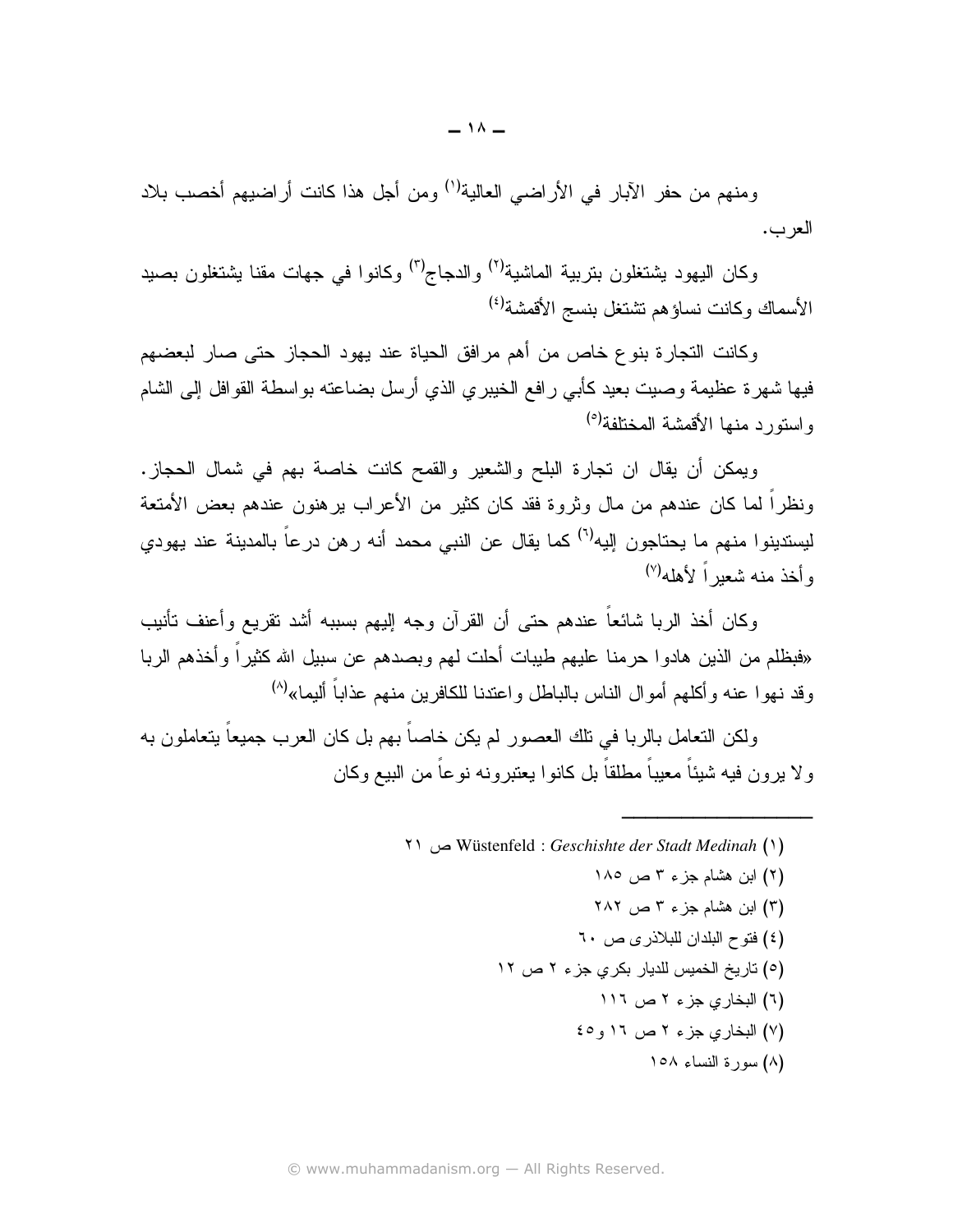للمتعامل بالربا في مدينة الطائف شهرة فائقة عند جميع مدن الحجاز<sup>(י)</sup> وكذلك كان نصارى نجر ان بتعاملون بالر با<sup>(۲)</sup>

ومن الصناعات التي كان اليهود في بلاد العرب بزاولونها صناعة الصياغة التي اشتهر بها بنو قينقاع إذ لم يكن لهم صناعة سواها وكان لهم في يثرب حي خاص يعرف بحي بني قينقاع

وقد جاء في الأغاني أن النابغة الذبياني أقبل إلى المدينة يريد سوق بني قينقاع فلما أشرف على السوق سمع الضجة وكانت سوقا عظيمة فحاصت به ناقته فأنشأ يقول: كادت تهال من الأصوات راحلتي… ما رأيت كاليوم قط لولا أنَهْنِئتها بالسوط لاجندبت، قد ملت الحبس في الآطام ه اشتعفت<sup>(۳)</sup>

وكانوا بزاولون صناعة السيوف والدروع وسائر الألات الحديدية التبي كانت معروفة في بلاد الجز ير ۃ في ذلك الز من<sup>(٤)</sup>

ولا غرو أن يكونوا كذلك فإن صناعة الدروع المسرودة اشتهر بها داود (وَأَلَنَّا لَهُ الْحَدِيدَ أَن اعْمَلْ سَابغَاتٍ وَقَدِّرٍ فِي السَّرْدِ) سورة سبأ

أما الزراعة فكانت مهنة بقية البطون التبي كانت نعيش في القرى وكانت مجموعة الدوائر الزراعية لتلك البطون هي التي تكونت منها مدينة يثرب كما يتضح ذلك من وصف السمهودي للمدينة(٥)

وكذلك كانت الحال في خيبر وفي وادي القرى ونبماء النبي اشتملت على أرياف كثيرة

(۱) فتوح البلدان ص ٥٦ (٢) فتوح البلدان ص ٢٤ ــ ٦٢

(٣) هذه الشطرات مأخوذة من الأغاني جزء ٢١ ص ٦٢ وهي هناك حوار بين النابغة والربيع ابن أبي الحقيق وقد اكتفينا بهذه الإشارة مراعاة للسياق

- (٤) كتاب المغازي للواقدي ص ٢٧٢
- (٥) خلاصة الوفاء للسمهودي ص ٨٠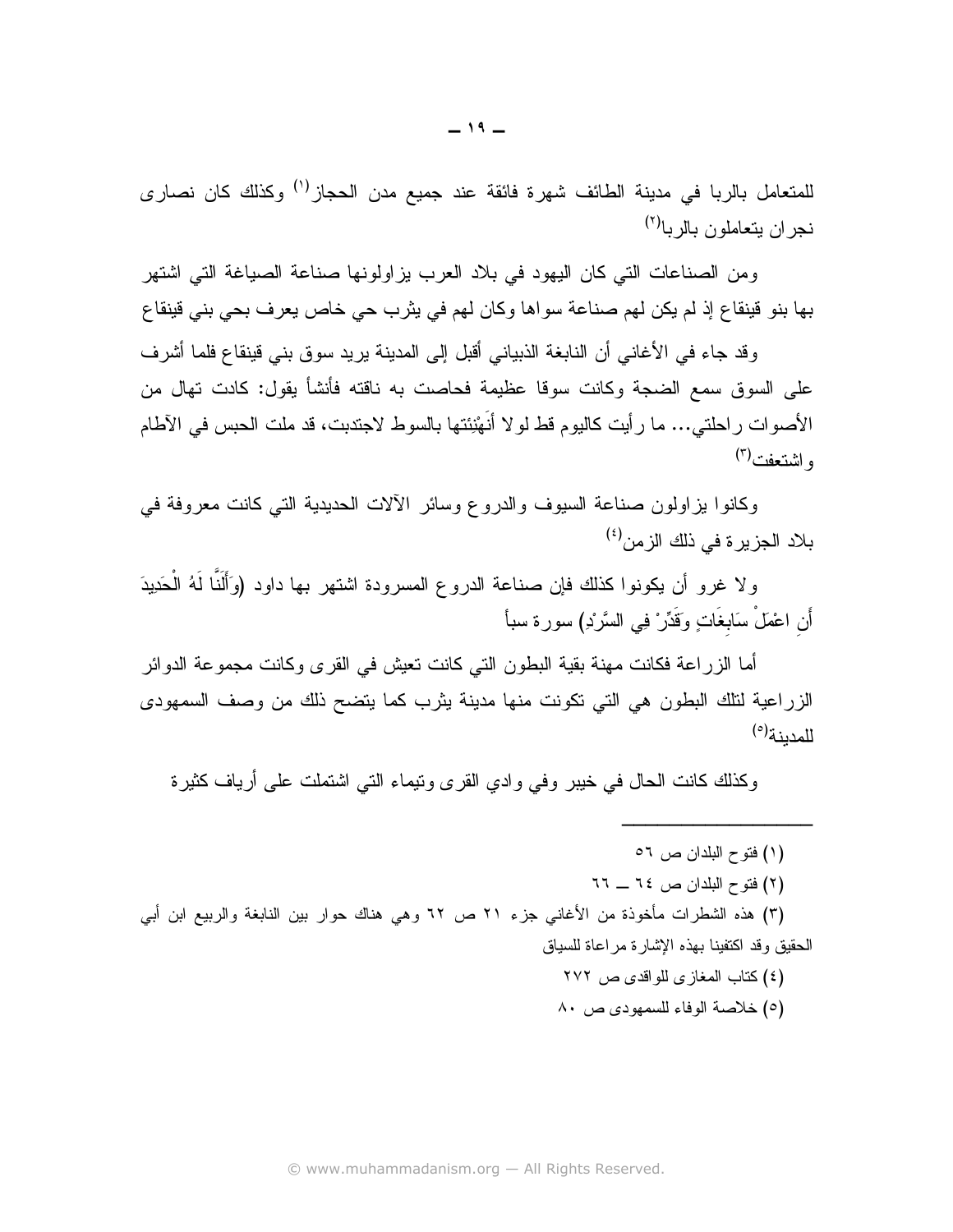وفوق ذلك فقد كان لليهود شغف بفنون القتال والنضال وقد اشتركوا مع العرب في بعض حروبهم المشهورة

ويتضح لنا من جواب بني قنيقاع الذي بعثوا به إلى الرسول بعد يوم بدر أنهم كانوا ذوى قوة وبطش إذ يقولون فيه: يا محمد لا يغرنك انك لقيت قوماً لا علم لهم بالحرب فأصبت منهم الفرصة أنا والله لئن حاربناك لنعلمن أنا نحن الناس<sup>(١)</sup> كذلك نجد عبد الله بن أبـي يفتخر بشجاعة مو اليه بني قنيقاع...(٢)

 $***$ 

أما لغة اليهود في بلاد العرب فكانت بطبيعة الحال اللغة العربية ولكنها لم نكن عربية خالصة بل كانت مشوبة بالرطانة العبرية لأنهم لم يتركوا استعمال اللغة العبرية تركا تاماً بل كانوا يستعملونها في صلواتهم ودراستهم فكان من الضروري أن يدخل في عربيتهم بعض الكلمات العبربة

وقد ذكر صاحب فتوح البلدان أن يهود بثرب كانوا أساتذة العرب في نعلم الكتابة العربية(٣)

ويقسم القرآن يهود الحجاز إلى قسمين: أحبار وجهلة أميين «وَمِنْهُمْ أُمِّيُّونَ لاَ يَعْلَمُونَ الْكِتَابَ إِلاَّ أَمَانِيَّ وَإِنْ هُمْ إِلاَّ يَظُنُونَ فَوَيْلٌ لِّلَّذِينَ يَكْتُبُونَ الْكِتَابَ بأَيْدِيهمْ ثُمَّ يَقُولُونَ هَــذَا مِنْ عِندِ اللَّهِ لَيَشْتَرُواْ بِهِ ثَمَناً قَلِيلاً»<sup>(٤)</sup> وكلمة حبر هذه عبرية الأصل إذ معناها الرفيق (חבר) وقد كانت تطلق في العصور الأولى ق. م على كل عضو من أعضاء الشيعة اليهودية الدينية الفروشيم (פרושים) ثم لما

> (۱) ابن هشام جزء ۲ ص ۳۳٤ (٢) ابن هشام جزء ٢ ص ٣٣٥ (۳) البلاذر ي ص ٤٧٣ (٤) سورة البقرة ٧٢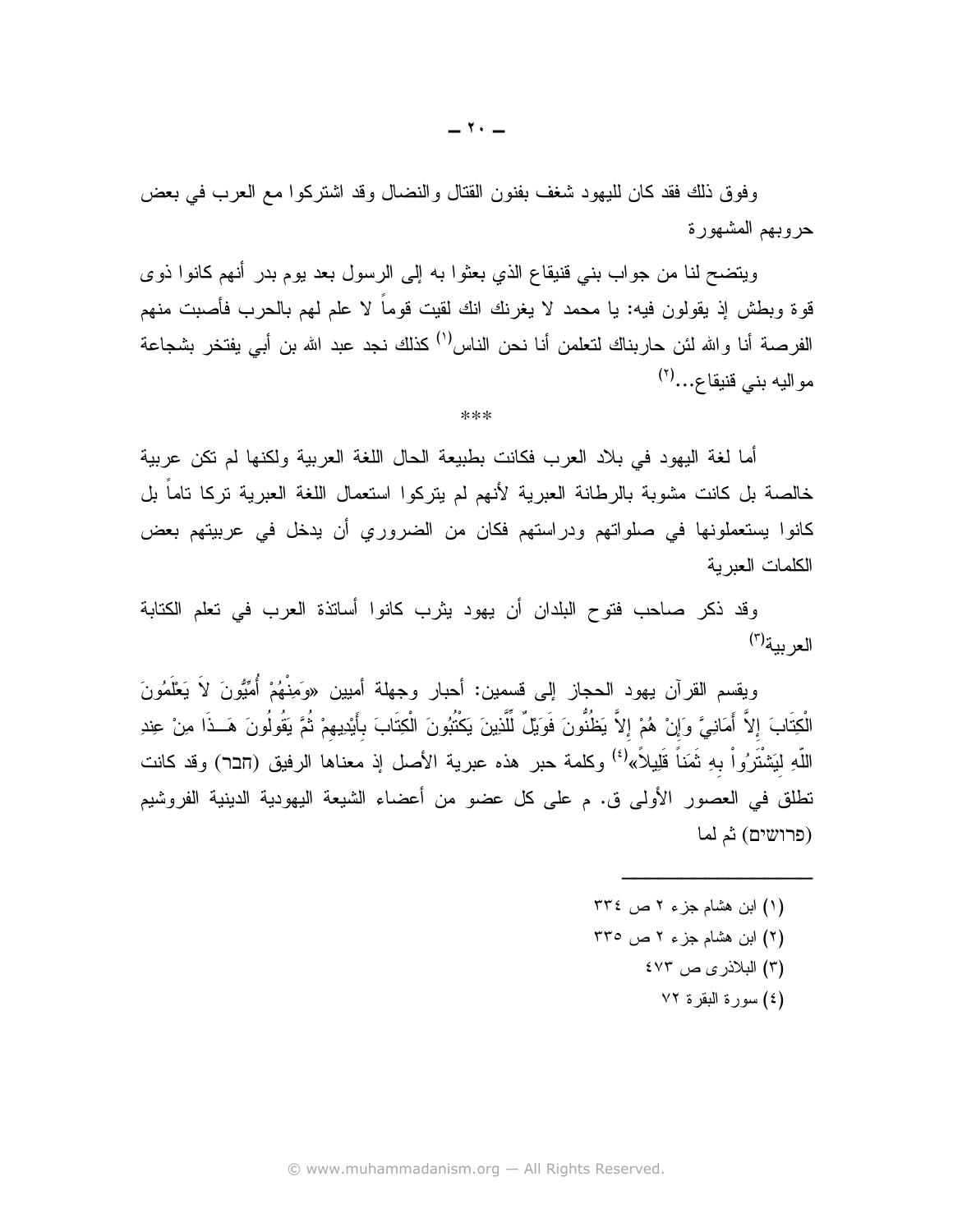تغلبت تعاليم هذه الفئة أصبح كل متعلم من اليهود يلقب بلقب حبر<sup>(י)</sup> ولذلك كان الأحبار موضع الاحترام العظيم كما يتضح لنا من قصة لابن هشام «قال عبد الله بن سلام فأدخلني رسول الله في بعض بيونه ودخل عليه بعض اليهود وكلموه ثم قال لمهم: أي رجل الحصين بن سلام فيكم قالوا سبدنا واین سبدنا و حبر نا و عالمنا<sup>(۲)</sup>

وكان من أعمال الأحبار أن يتولوا القضاء ويَفْصلوا للناس فيما شجر بينهم كما كانوا أصحاب الأمر والنهي في كل الشؤون الدنيوية كما يقول القرآن الكريم «لولا ينهاهم الربانيون والأحبار عن قولهم الاثم وأكلهم السحت لبئس ما كانوا بصنعون»<sup>(٢)</sup> وكان اليهود بستأنفون الصلاة ثلاث مرات في كل يوم وكانت قبلة اليهود أثناء الصلاة متجهة إلى بيت المقدس كما كانت قبلة ر سول الإسلام إلى ز من هجر ته للمدينة إذ يحدثنا ابن هشام أن الر سول كان يفدو بمكة وقبلته إلى الشام فكان إذا صلى بين الركنين البراني والأسود وجعل الكعبة بينه وبين الشام<sup>(٤)</sup>

وقد يؤكد حديث البخاري هذا القول إذ يقول إن رسول الله كان أول ما قدم المدينة يصلَّى قبل بيت المقدس سنة عشر ٍ أو سبعة عشر شهرٍ أو كانت اليهود قد أعجبهم إذا كان يصلى قبل بيت  $\binom{(\circ)}{\alpha}$ المقدس

ويحدثنا ابن هشام أن يهود بِثر ب كانو ا يدعو ن الناس للصلاة بالنفخ في البو ق<sup>(٦)</sup>

ו) הסטוריה ישׂראלית בנ 4 מ (٢) ابن هشام جزء ٢ ص ١٠٩ (٣) سورة المائدة ٦٨ (٤) ابن هشام جزء ١ ص ٢٧١ وص ٣١٤ (٥) البخاري جزء ١ ص ١٨ (٦) ابن هشام جزء ٢ ص ١٠١ البخاري جزء ١ ص ١٠٦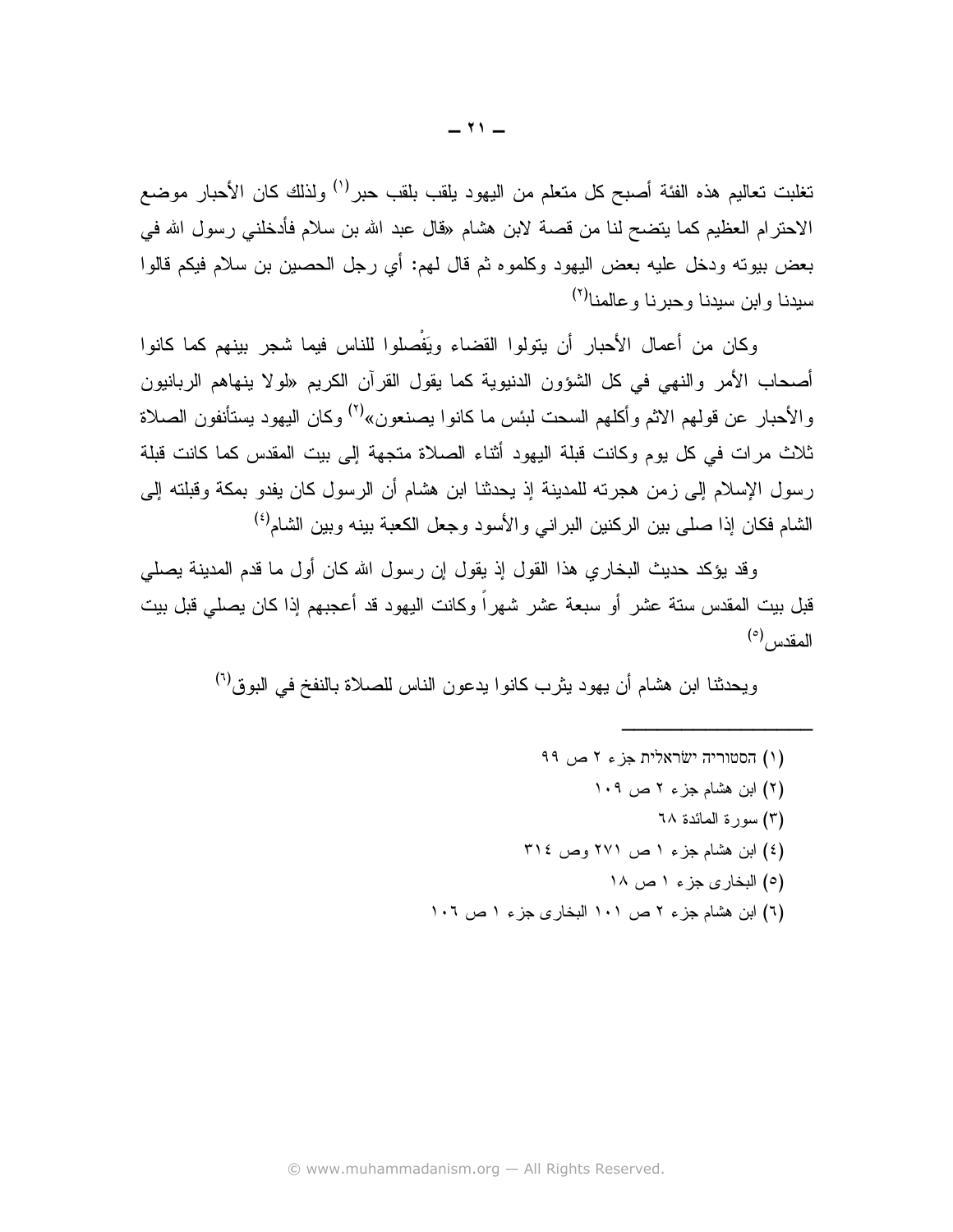وكان اليهود بصومون في العاشوراء فلما قدم النبي محمد المدينة ورأهم يصومونه قال ما هذا؟ قالوا هذا يوم صـالـح هذا يوم نـجي الله بنـي إسرائيل من عدوهم فصـامـه موسـي قال فأنا أحق بموسى منكم فصامه فأمر بصيامه وكانت اليهود تعده عيداً<sup>(١)</sup>

وإذا وُفَّقْنا إلى أن نميز بين يهود الحجاز والعرب من وجهة الدين والعقلية فإنه من المتعذر أن نوفَّق إلى التمييز بين العنصرين من وجهة الأخلاق والعادات والنظم والتقاليد الاجتماعية لأن اليهود الذين سكنوا في بلاد العرب لم يلبثوا أن تخلقوا بأخلاق العرب وتمسكوا بعاداتهم وانتبعوا سبيلهم في النظم والنقاليد الاجتماعية حتى أصبحوا كأن لم يكونوا من جنس آخر غير الجنس العربي

ولا أعلم في تاريخ اليهود القديم اقليما تأثر فيه اليهود بأخلاق وعادات وتقاليد أبنائه إلى هذا الحد سوى اقليم الجزيرة العربية

كان اليهود في تفاخرهم وتشاجرهم على حد ما كان العرب تماما في جميع ذلك وكذلك كانوا مثلهم في التمدح بالشجاعة وعلو الهمة وإكرام الضيف والنفور من الجبن والبخل وكانوا يوقدون النيران في الليل ليرشدوا السائرين وليدعوهم إلى الضيافة والإكرام<sup>(٢)</sup> كما كان يفعل العرب إعلاء لشرفهم وصبانة لمجدهم.

ذكر ابن هشام أن حي بن أخطب أتي كعب بن أسد القرظي صاحب عقد بني قريظة وكان قد أودع رسول الله على قومه وعاقده على ذلك فلما سمع كعب بحي بن أخطب أغلق دونه باب حصنه فاستأذن عليه فأبـي أن يفتح له فناداه حي افتح لـي أكلمك قال ما أنا بفاعل قال والله ان أغلفت الحصن دوني الا تخوفت

- (۱) البخاري جزء ۱ ص ٤٩٨
	- (٢) الواقدي ص ١٧٠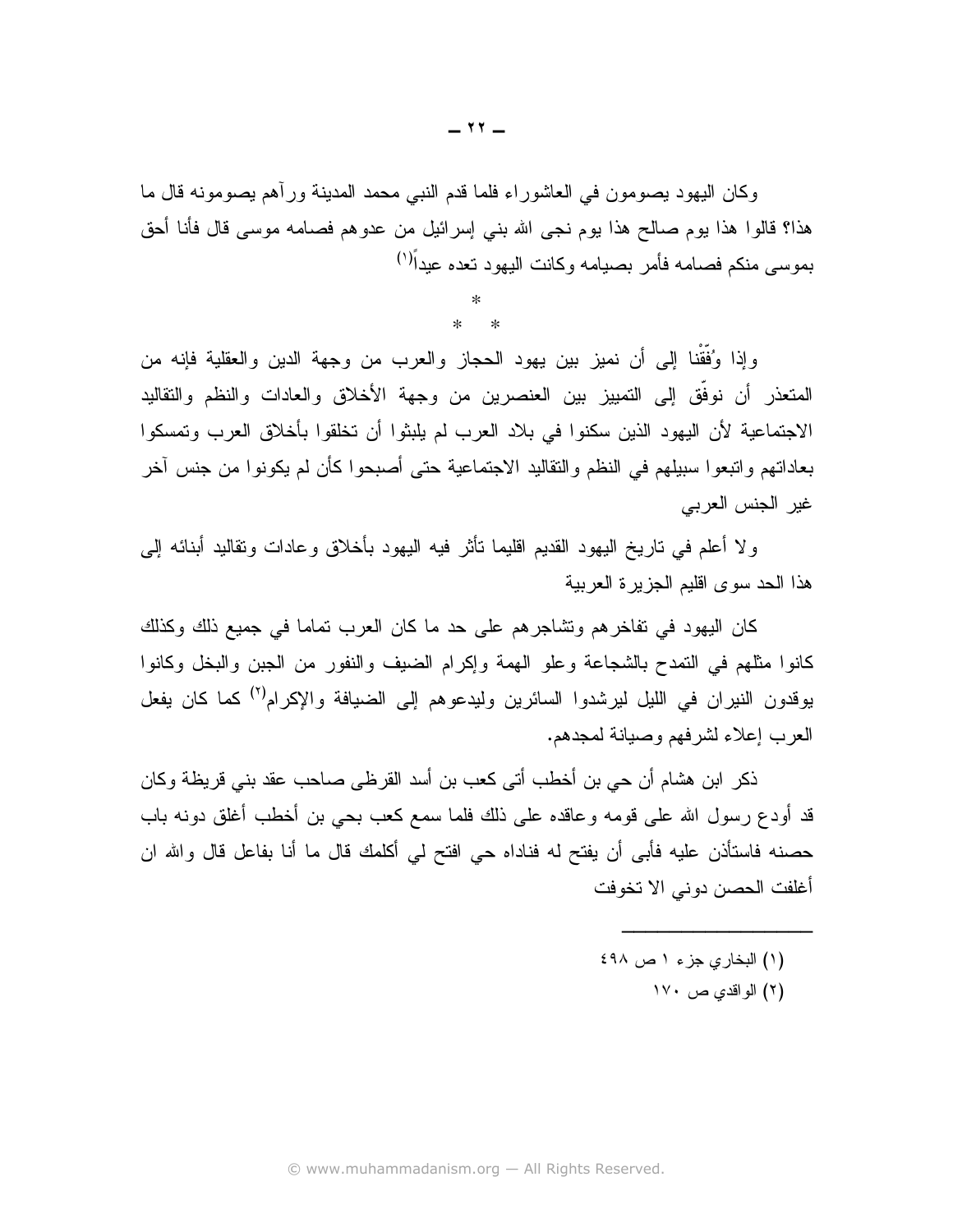$-117-$ 

حشيشتك أن آكل منها فاحفظ الرجل ففتح له<sup>(י)</sup>

وكما أن قرض الشعر كان طبيعة من طبائع العرب وسجية من سجاياهم وطريقة من أجل طرق التعبير والتفكير لديهم حتى كان المفكر العربي يسترسل في القول الموزون استرسالا يَسْحَرُ العقول ويأخذ بالألباب كذلك اندفع اليهود في قرض الشعر باللغة العربية اندفاعا قويا فجعلوا ينظمون الأبيات البديعة والقصائد المتينة في الكرم والوفاء والشجاعة وفي وصف البلدان والحيوان وفي وصف جمال المرأة والتثنبيب بها… وبالإجمال كل ما كان يحرك نفس العربي ويدعوه إلىي قرض الشعر من تهديد ووعيد ومدح وثناء وذم وهجاء ووصف وفخر كان يحرك نفوس الشعر اء من اليهود في الجاهلية ويدعو هم إلى أن يخوضو ا فيه بالقول الفصل والشعر المتين

بيد أن ما وصل إلينا من شعر يهود الجاهلية قليل جدا لا يعدو بضع قصائد وأبيات مبعثرة في أمهات كتب الأدب العربي

و هكذا أفقدتنا الحوادث الكثير ة أكثر تلك الثر و ة الأدبية من أولئك اليهو د الجاهليين ولم نترك لنا منه حتى ما يمكن الباحث الناقد أن يكون له رأيا واضحا عن عقليتهم وتمييز شخصياتهم بعضها من بعض

يقول أستاذي الدكتور طه حسين: أما أثر اليهود الأدبي فيسير الفهم لأننا نعلم كيف تؤثر هذه الحركات في العقول ولا سيما عند العرب ونزيد على أثرهم العقلي أنهم كانوا بعدائهم للأنصار ومحاربتهم إياهم شؤما على الأدب العربي وسببا في ضباع الكثير منه واختراع الكثير ... ويصل الدكتور بعد بحث طويل إلى ثلاث نتائج خطيرة من أثر اليهود

(١) إن لليهود في الأدب العربي أثرًا كبيرًا جني على ظهوره ما كان بين العرب وبين اليهود

(۱) ابن هشام جزء ۳ ص ۷٤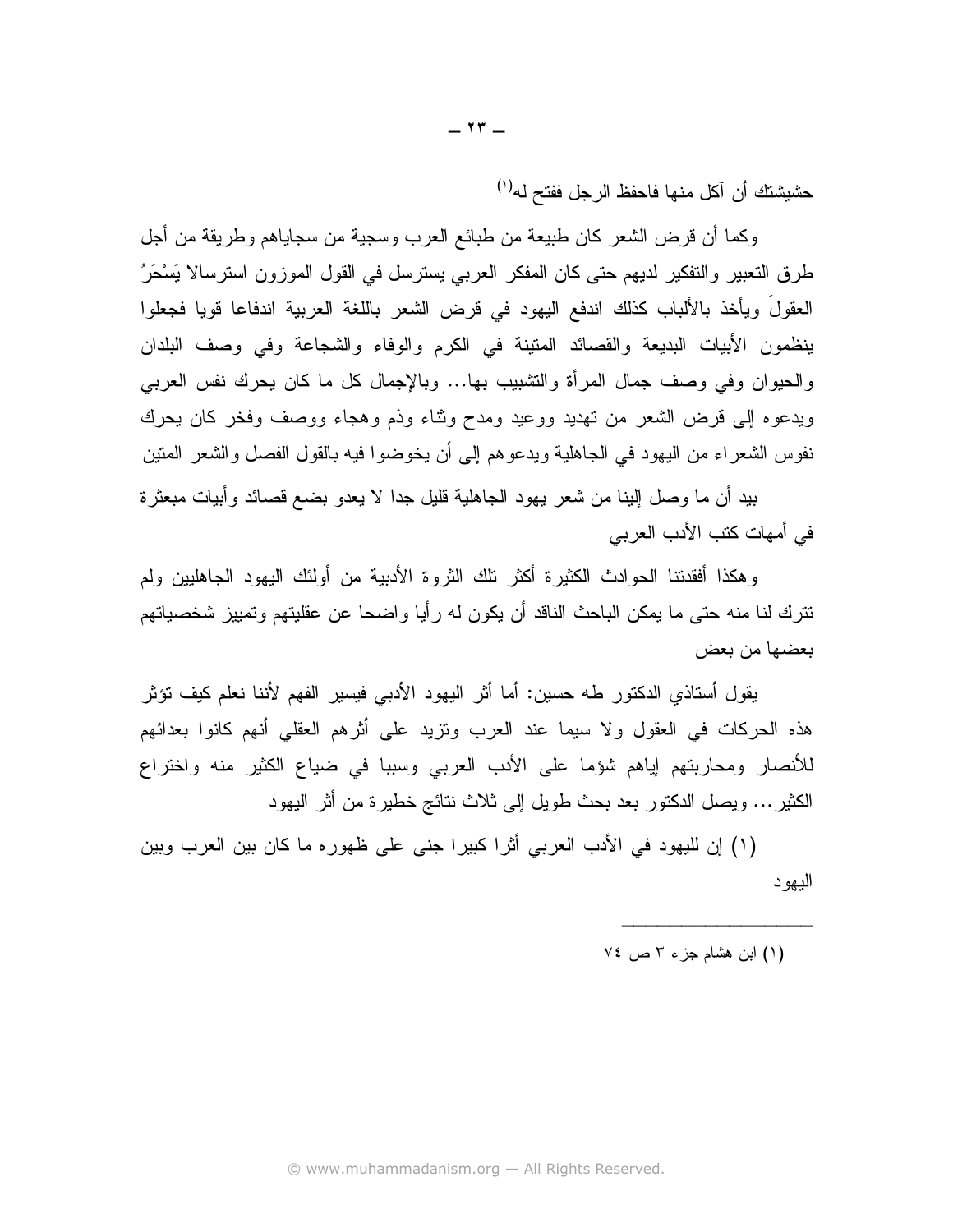(٢) ان اليهود قالوا كثيرا من الشعر في الدين وهجاء العرب وقد أضاعه مؤلفو العرب

ان اليهود انتحلوا شعرا لإثبات سابقتهم في الجاهلية على لسان شعرائهم وشعراء العرب....(١)

و الذي حملني على أن أثبت بعض نظر يات أستاذي الدكتور ً طه حسين بصدد شعر اء يهود الجاهلبة هو:

(١) اني قد جمعت كل ما ينسب إلى شعراء اليهود في الجاهلية ولم أجد فيه فرقا ظاهرا يميزه عن بقية الشعر الجاهلي في حين أن هناك فرقا شاسعا لا يخفى بين اليهود والعرب من وجهة الدين و العقلية و اتجاه الأفكار <sup>(٢)</sup>

(٢) لا شك في أن اللغة العبرية تركت في أشعار هم آثار ا ظاهر ة خصوصا فيما يتعلق بالشعر الديني (Liturgie) فقد كانت النزعة الدينية قوية في نفوس يهود الحجاز فليس ممكنا أن لا يوجد هناك شعر ديني يمجد التوحيد وأل موسى وأنبياء بنبي إسرائيل ويحط من قيمة الأصنام وعبادتها لأن مثل هذا النوع قد ظهر في الأدب اليهودي في كل عصوره القديمة

(٣) إن الذي يمعن نظره في قصائد السموءل يتضح له جليا أنها قد طرأ عليها كثير من النقلبات والنغييرات حتى ليتعذر على الباحث أن يميز القديم منها والحديث أو يفرق بين الصحيح و المنتحل

هذا إلى أن الأبيات القليلة التي وصلت إلينا من شعر اليهود لا تكفي لتخليد أسماء شعر ائها مما يجعلنا نجزم بأنه قد كان هناك شعراء مجيدون ولكن ضاع شعرهم ولم بيق لمهم منه إلا أسماؤهم كأنها صدى ما كان لهم من شهرة وبعد صوت

<sup>(</sup>١) مجلة الجامعة المصر بة سنة ثالثة ص ٧٨ من العدد الأول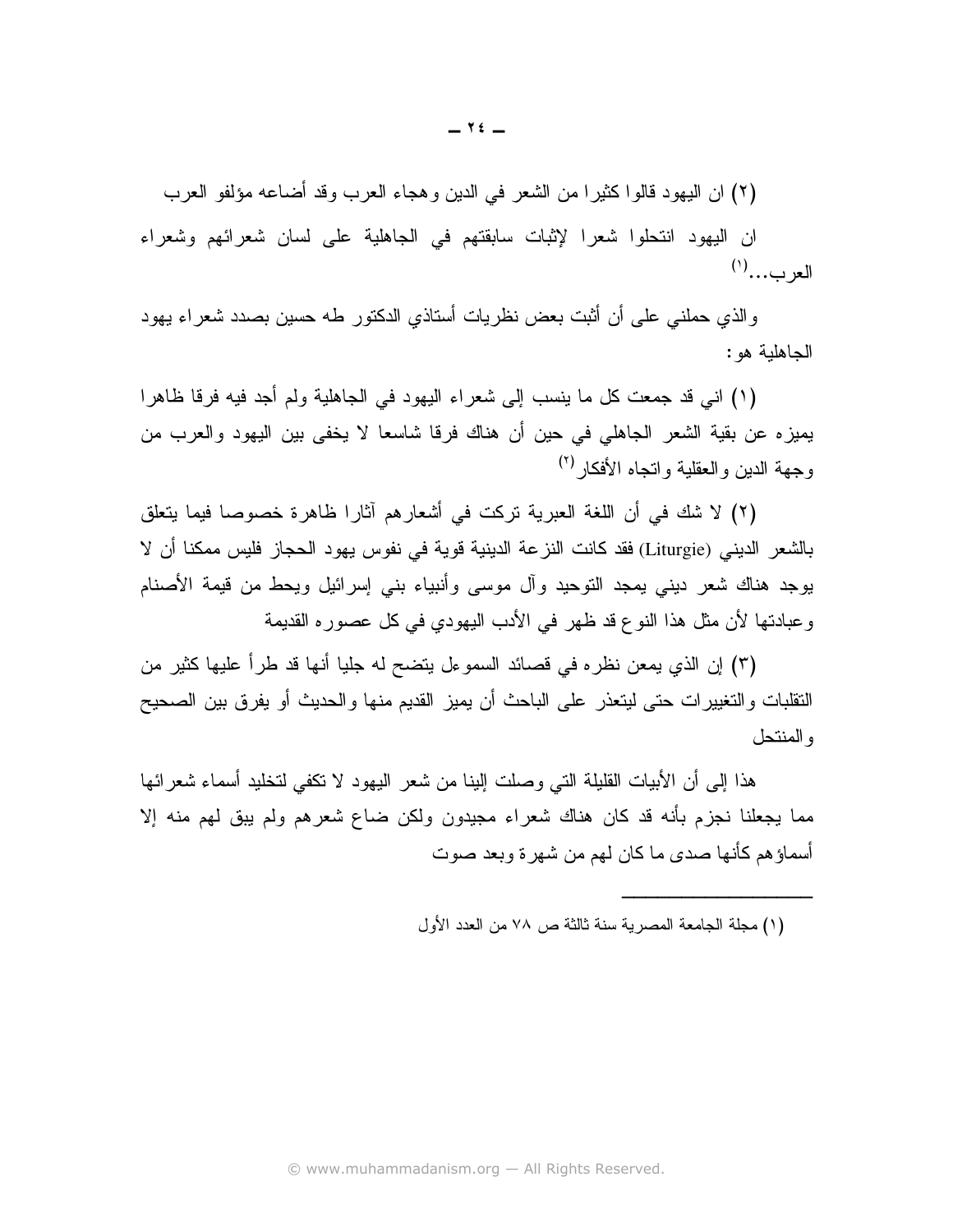(٤) إذا كان العرب أنفسهم لم يستطيعوا أن يحافظوا على شعر آبائهم وأجدادهم مع أنهم ظلوا كما كانوا عليه لم يصبهم شيء سوى نغيير العقيدة فبقيت لهم لغتهم وتقاليدهم فكيف كان من الممكن أن تحتفظ بشعرها أمة غُلبت على أمرها حتى فني منها من فني وهاجر منها من قُدّر له أن يعيش ولكن في غير البلاد التي نشأ فيها واطمأن إليها وضاعت وراثنهم الروحية ولم يبق لمهم ذكر في البلاد العربية

ليس من السهل إنكار وجود شعراء من اليهود في الجاهلية فقد اشترك اليهود مع العرب في جميع المرافق الحيوية في الجزيرة العربية من اقتصادية وسياسية فبعيد كل البعد ألا يشتركوا معهم في النهضة الفكرية والشعرية

ووجود علاقة دموية منينة بين اليهود والعرب يثبت اشتراك العنصرين في النزعة الشعرية وأنها كانت مطبوعة في النفس اليهودية وكامنة فيها قبل أن يسكن اليهود في الجزيرة العربية فلما انتقلوا اليها واختلطوا بالعرب وتخلقوا بأخلاقهم نمت هذه النزعة الفطرية وأزهرت ثم أثمرت الشهى فقرض البهود الشعر العربي ارتجالا وتكلفاً

و عندي أن السبب في قلة ما وصل البنا من شعر البهود في الجاهلية ومن أسماء شعر ائهم إنما برجع إلى ضعف إقبال اليهود على اعتناق الإسلام والذي حافظ على القليل الذي وصل إلينا هم اليهود الذين اعتنقوا الإسلام ومن نتاسل منهم تخليداً لما كان لأجدادهم من مجد أثيل وشرف عظيم

وقد يجوز أنه لو لم يسلم بعض الأفراد من ذرية السموءل لما وصل الِينا من شعره كثير ولا قليل ولا سمعنا حتبي ولا باسمه

ويظهر أن الشعر اء اليهود الذين وصل ذكر هم إلينا كانوا يعيشون في القرن السادس ب م. فأدرك بعضهم العصر الإسلامي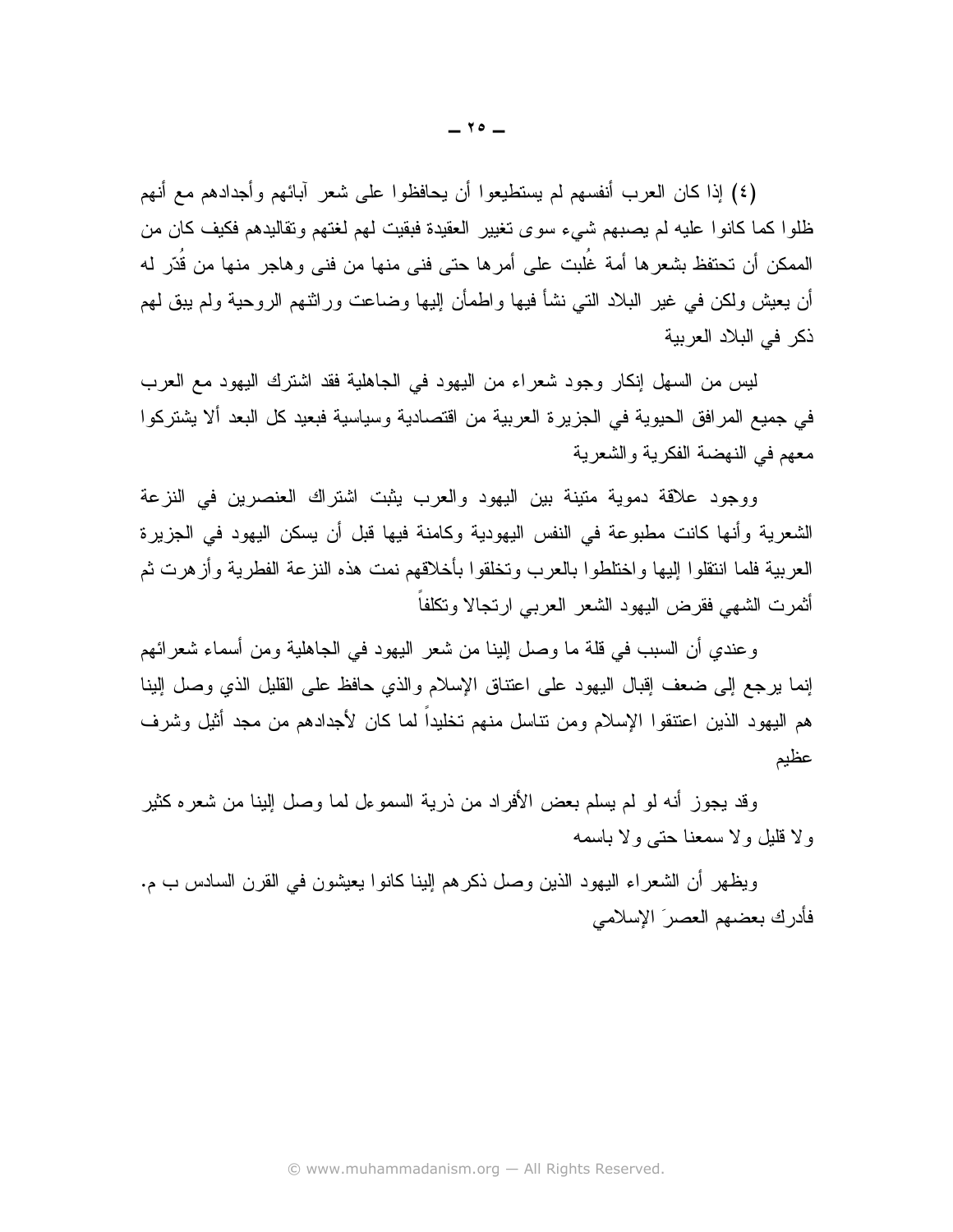ولم نعرف منهم من هو أعظم شهر ة وأبعد صيتاً من السموعل بن عادياء الذي يُشْعِر اسمه بأن أصله عبر ي رغم ما وجد عند بعض الأدباء الأقدمين من الميل إلى إثبات أن هناك صلة بينه وبين بعض الأسماء العربية وقد وجدوا لهذا الاسم في العبرية معاني مختلفة فهو اسم لطائر يكني أبا بر اء و هو أبضياً الظل و ذباب الخل السر بع<sup>(١)</sup>

و لا نعر ف من تر جمة حياته سوى النز ر النسير

وقال صاحب الأغاني انه من بِثر ب<sup>(٢)</sup> وكان صاحب نبماء التي عرفت بنبماء البهودية وعليها حصنه الابلق الفرد بشرف على نيماء بين الحجاز والشام على رابية من نراب فيه آثار أبنية من لبن لا تدل على ما يحكي عنها من عظمة وحصانة و هي خر اب<sup>(٣)</sup>

وأما الأب الذي طبع ديوان السموءل حسب رواية أبي عبد الله نفطويه فله زعم غريب في السموءل ذلك أنه يزعم أن السموءل كان نصر انياً ويستند في زعمه على ما يأتي:

- (١) إن السمو عل كان بنسب إلى غسان و غسان كانت نصر انبة
- (٢) إنه في بعض أبيات نتسب للسمو عل ذكر للسيد المسيح والحواريين

أما هذه الأبيات التي استدل بها الأب شيخو فهي ما جاء في ديوان الحماسة لأبي تمام في آخر اللامية المشهورة للسموعل

> فإن بني الديان قطب لقومهم متدور رحاهم حولهم وتجــول وكان بنو الديان كما وضح الأب شيخو من نصار ي نجر ان<sup>(٤)</sup>

(١) قاله في التاج ص ٧ جـ ٣٨٢ راجع ديوان السمو على طبع الأب شيخو ص ٤  $\lambda$ ۲ جزء ۲ ص (٣) معجم البلدان لياقوت نمرة ٦٥٣ (٤) راجع مقدمة الاب شيخو لديوان السموءل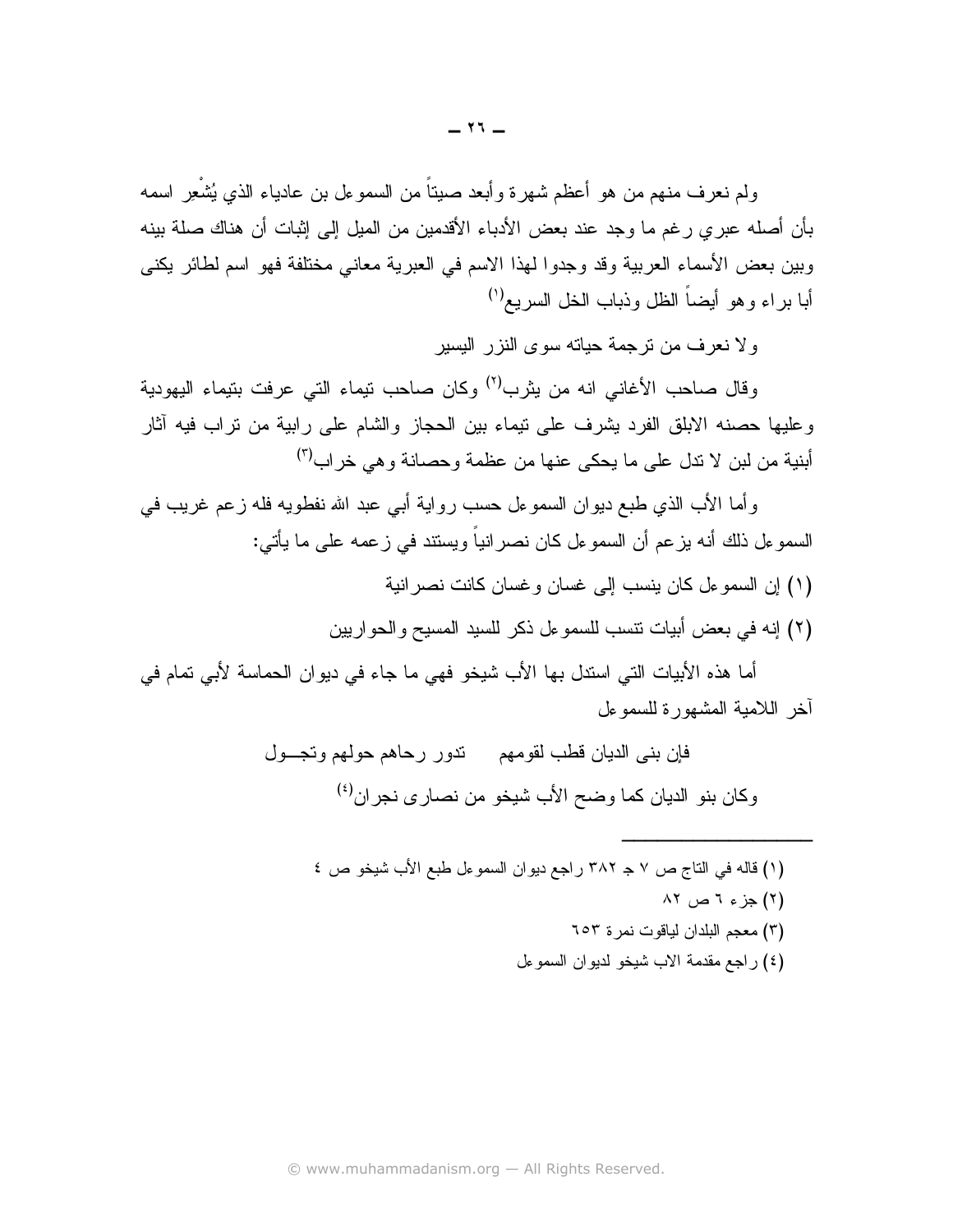لكن النبريز ي يقول في شرحه لهذا البيت أنه لعبد الله الحارثي لا للسمو عل<sup>(י)</sup>

... وقبل أن أتعرض لمزاعم الأب شيخو أريد أن أمدح فيه غيرته الدينية إذ هي التي كانت الدافع الأكبر له على طبعه ديوان السموءل وجمعه كل ما قاله العرب في عصورهم المختلفة عن السموءل وهي التي دفعته إلى أن يبذل مجهودا عظيما في سبيل إظهار ديوان السمو ءل مقر ونا بالشرح المفصل والملاحظات السديدة

ولم تقف نزعته الدينية عند هذا الحد بل حملته على أن يبذل مجهوداً شديداً آخر ً في سبيل جمع أشعار أغلب شعراء الجاهلية في مؤلف واحد ونتظيمها نتظيما بديعاً وشرح ما فيها من كلمات غريبة كما جاء بإرشادات الافرنج في هذا الموضوع وقد أطلق على هذا السفر النفيس اسم شعر اء النصر انية بالرغم من أن الحقيقة النار يخية لا نسمح له بهذه التسمية

ولكنه وقد أبي على السموءل أن يكون يهودياً بالرغم من أنه لم يشك أحد في يهودية السموءل فليس عجيباً منه أن يدعى أن جميع الشعراء الذين جمع شعرهم في سفره ليسوا إلا مسيحيين

أما من جهة نسبه فلسنا ننكره ولا ننفيه لأن علماء العرب قد اختلفوا في نسب هذا الشاعر اختلافاً كثيراً فبينما الأغاني يقول في موضع إنه السموءل بن عادياء<sup>(٢)</sup> إذا به في موضع آخر يقول: ان غريضاً اليهودي هو السموءل بن عادياء<sup>(٣)</sup>

وبينما الميداني في أمثاله يقول انه السمو عل بن حيان عادياء<sup>(٤)</sup> إذا بتاج العروس يقول انه السموءل بن أوفى بن عادياء<sup>(٥)</sup> وإذا بصاحب معاهد التتصيص

> (١) ديوان الحماسة لأبي تمام طبع الرافعي ص ٣١ (٢) الأغاني جزء ١٩ ص ١٢ (٣) الأغاني جزء ٣ ص ١٢ (٤) أمثال الميداني جزء ٢ ص ٢٧٦ طبع مصر (٥) ناج العروس طبع مصر جزء ٧ ص ٣٨٢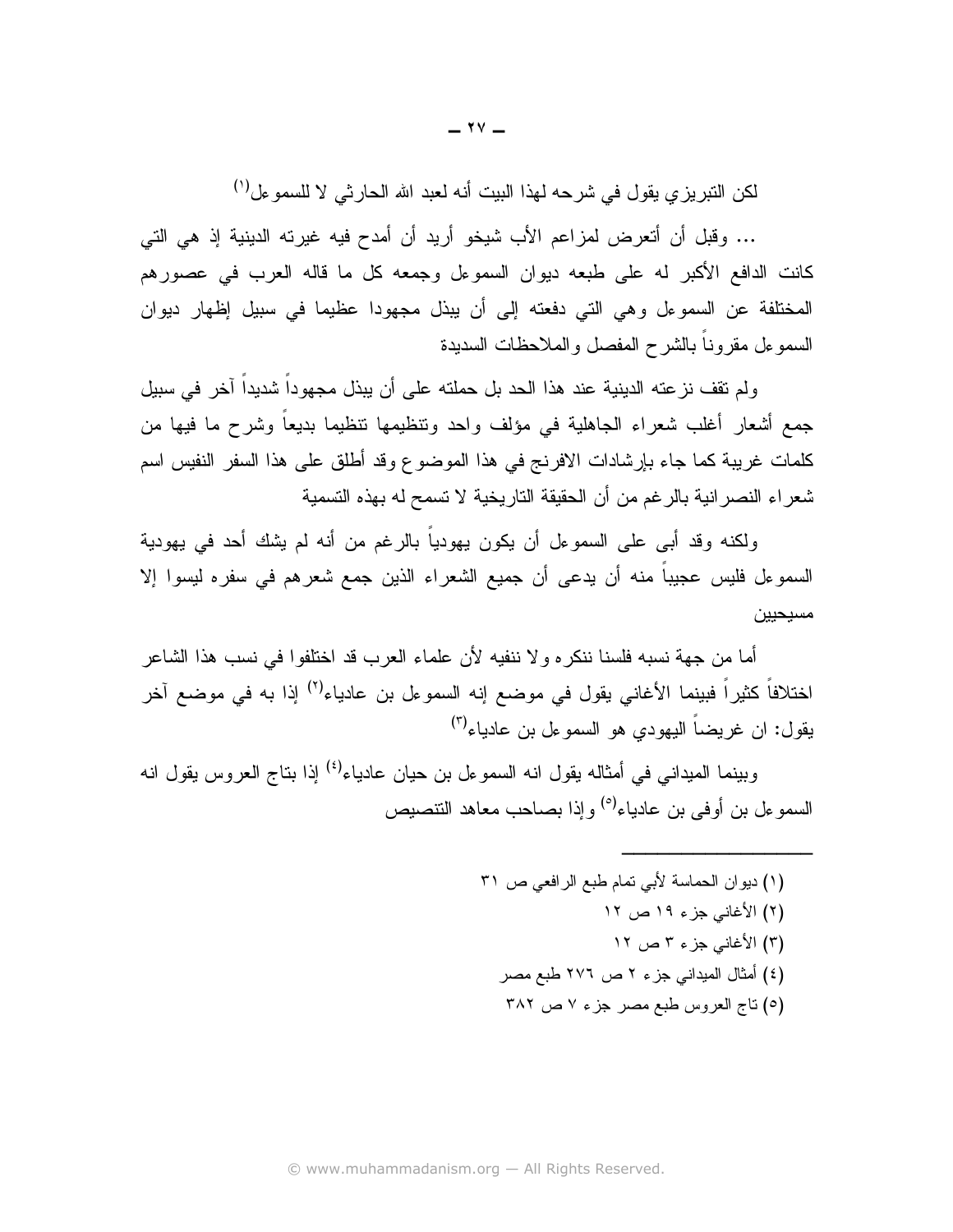يقول انه ولد الكاهن هارون بن عمران<sup>(۱)</sup> وبينما يقولون ان قبيلته غسان إذا بغيرهم يقول ان أمه فقط التي كانت من غسان

ونحن إزاء هذا الاختلاف والاضطراب في نسب السموءل لا نستطيع أن نطمئن إلى رأي

لكن سواء صبح أن السمو عل كان من غسان أو لم يصبح فليس بدل ذلك على أنه كان نصرانياً بل ليس يدعو للشك في صحة ما أجمع عليه المؤرخون من أنه كان يهودياً ومن ذا الذي يستطيع أن يأتي ببر هان قاطع على أن كل بطون غسان كانت قد نتصرت بل المرجح أن البطون الغسانية التبي لم نذهب إلى حدود الشام بقيت على وثنيتها وان هناك بطناً من بطون غسان كونت حيا من أحياء مدينة بثر ب<sup>(٢)</sup>

ومهما يكن من شيء فليس يصح للعالم المحقق أن يستدل بدين بعض بطون قبيلة واحدة على دين كل بطونها فليس من شك في أنه كانت هناك فبائل ندين بطونها بديانات مختلفة

ومن العجيب أن الأب المحترم لا ينكر أن شعبة بن غريض أخا السموعل صاحب حصن تيماء اليهودية كان يهودياً فكيف ينكر يهودية الأخ الآخر

والذي قلته عن بطون غسان يقال أيضاً عن أل بني ديان لكنني أضيف إليه أن الاسم «ديان» على العموم كان من الأسماء المشهورة عند اليهود فكانت كل الأسر التي تحتكر لنفسها مراكز القضاء الشرعي عند اليهود تعرف باسم آل ديان (7٦) فمن المحتمل أن السموعل الذي كان ينتمي على قول بعض المؤر خين إلى الكهان كان والده أو بعض أجداده حاكما شر عياً فأطلق على الأسرة اسم ديان

- (١) معاهد التنصيص طبع مصر جزء ١ ص ١٣١
	- (٢) الأغاني جزء ١٩ ص ٥٩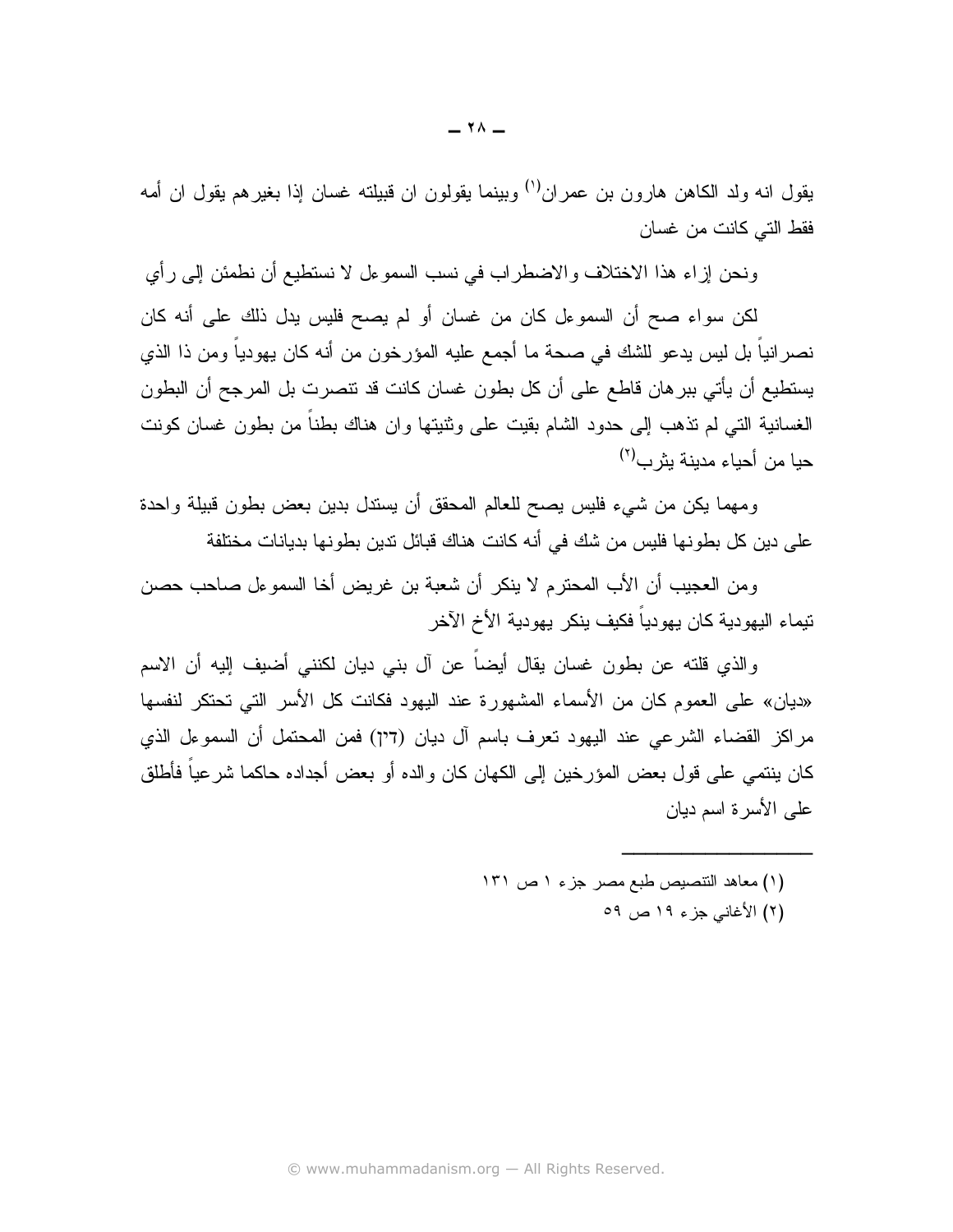يلاحظ الأب الفاضل على نرجمة نفطويه للسموءل ويقول: وفي ديواننا هذا يدعوه الراوي يهودياً وليس قوله مقنعاً<sup>(י)</sup> وقد ننبينت أنه مقنع!!...

أما الأبيات التي جاء بها ذكر السيد المسيح والحواريين فواضح أن من السهل على أي شاعر نصراني أن ينحلها السموءل في القصيدة التائية المنسوبة إليه وهذه بعض أبيات القصيدة ننقل منها ما يتعلق بموضو عنا

(١) ديوان السمو على ص ٥

(٢) في نوادر أبي زيد الأنصاري طبع بيروت (ص ١٠٤) ان الخليل سأل الأصمعي عن الخبيت في هذا البيت فقال بريد الخبيث وهي لغة خيبر ويروى لغة قريظة فقال له الخليل: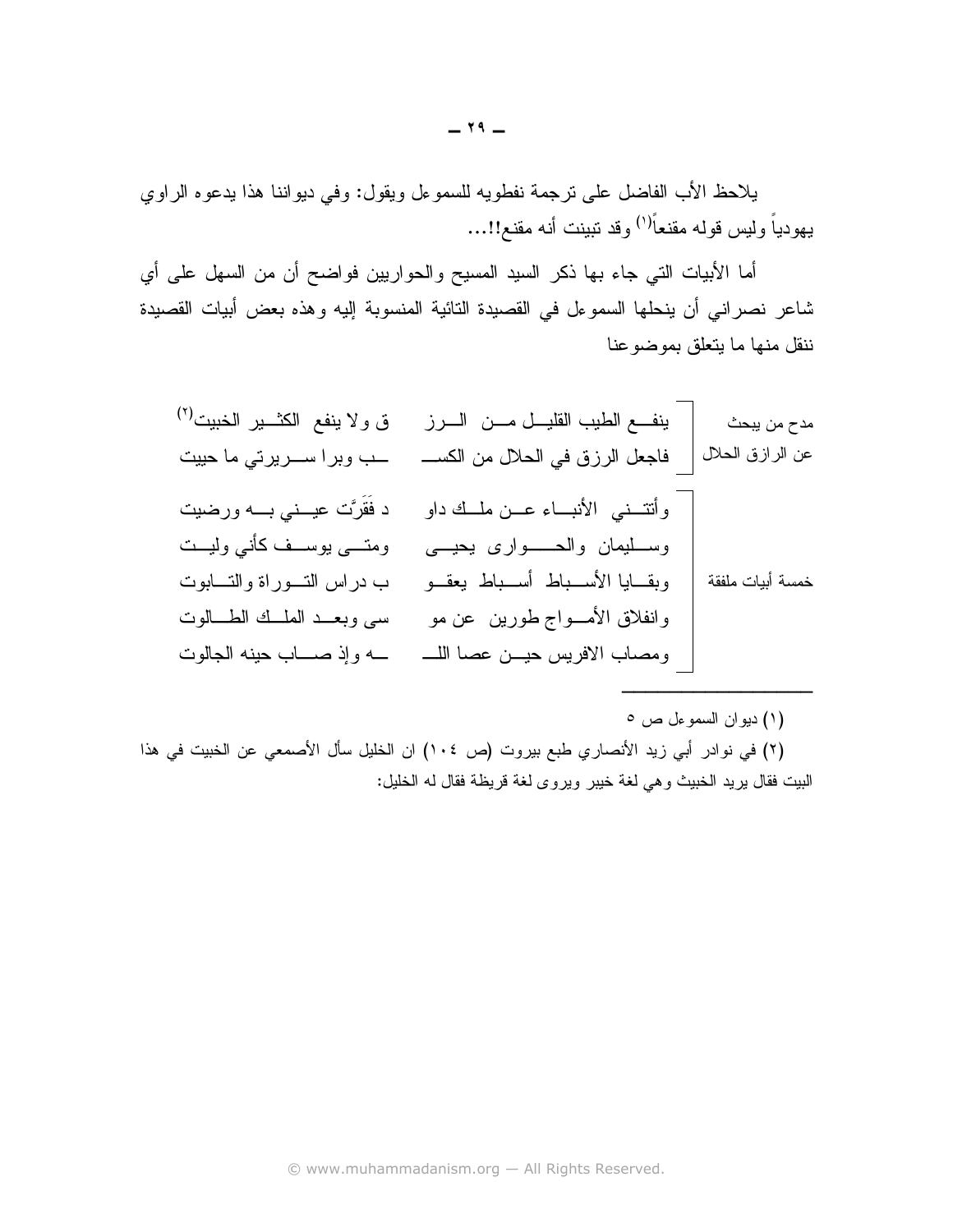ليس بعطي القوى فضلا عن الرز في ولا يحرم الضعيف الشخيت الرجوع إلى موضوع الرزق الحلال | بل لكل من رزقه مـــا قضـى اللــــــــــــه وان حـــز ّ أنفه المُستَميتُ<sup>(٣)</sup>

ويظهر أن الأب الفاضل لم يقنع بزعمه فأضاف إليه قوله «ولعل فصل الخطاب في هذا ما يقال من أن السموءل كان من إحدى نلك الشيع الجامعة بين عادات اليهود وعقائد النصرانية التي أعبرت الأردن وقت حصار الروم لأورشليم فسكنت في بلاد العرب<sup>(י)</sup>

ويظهر من كلامه هذا أنه غير عالم بتاريخ اليهود في صدر النصر انية فإن مما لا جدال فيه أنه وجدت طائفة يهودية نصرالنية في بادئ أمرها في الحين الذي كانت فيه النصرانية دعوة يهودية بحتة وكان النصاري شيعة من شيع اليهود وقد فنيت هذه الفئة بعد أن أخذت النصرانية نتنشر بين اليونان والسريان ولم يبق للطائفة اليهودية النصر انية (secte judéo-chrétienne) ذكر في القرن الثالث ب. م. وليس لنا مراجع ناريخية نثبت وجود طائفة يهودية نصرانية منفردة في الجزيرة العربية... وعلى العموم فإن ديوان السموءل لنفطويه مجموعة من الشعر المليح والقبيح والسمين والغث أنتجته قرائح مختلفة فمن شاعر متين إلى آخر سخيف ومن شاعر مطبوع إلى أخر منكلف وأغلبها مزور مدسوس على السموعل

أما القصيدة اللامية التي أولها:

إذا المرء لم يدنس من اللؤم عرضه فكل رداء يرتـديه جميـل

لو كان ذلك لغتهم لقال الكثير وإنما كان ينبغي أن نقول إنهم يقلبون الثاء ناء في بعض الحروف... (١) ديوان السموءل لنفطويه طبع الاب شيخو ص ١٣ (٢) ديوان السموعل لنفطويه طبع الاب شيخو ص ٥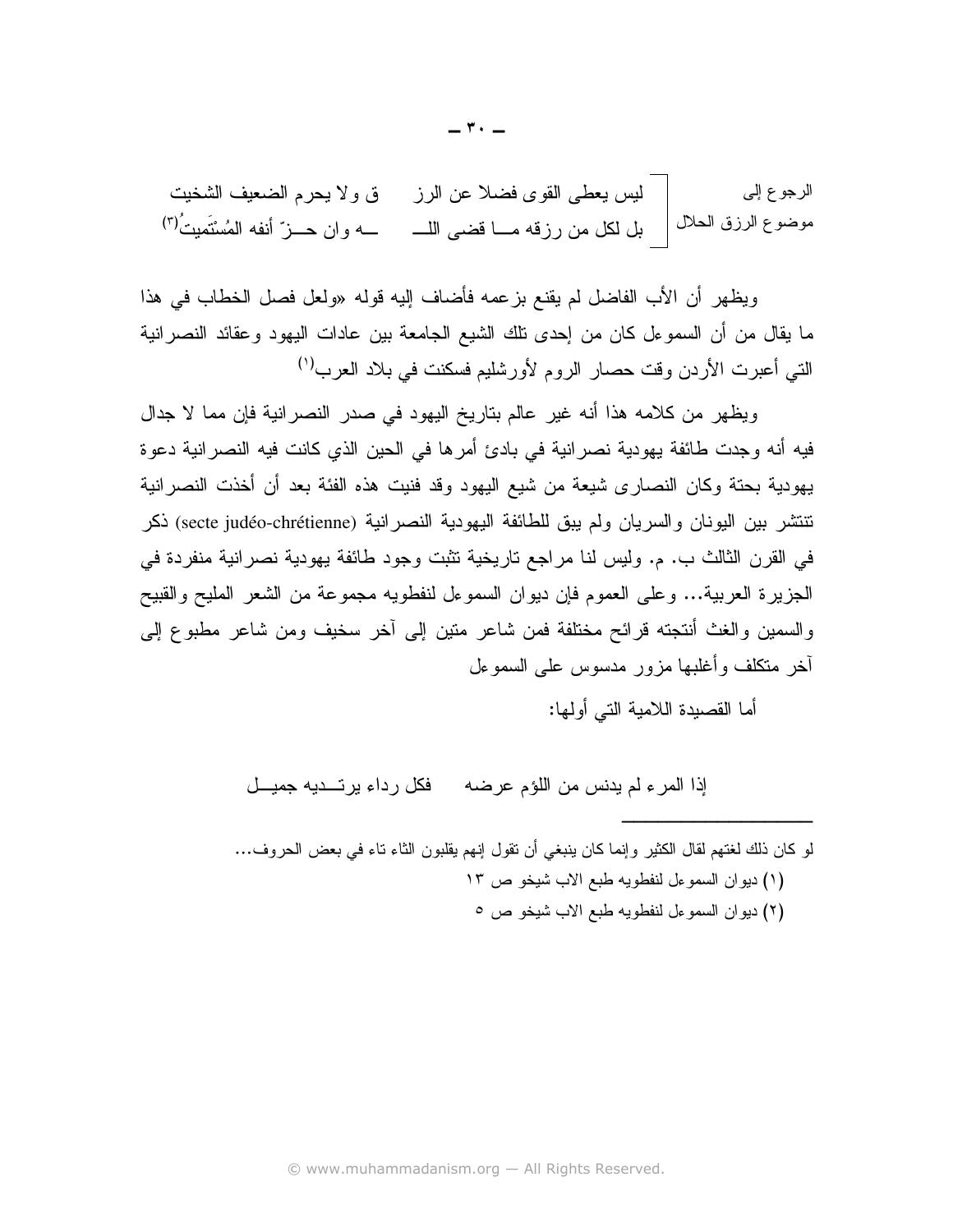والتي يقول عنها صاحب كتاب الطراز أنها نشتمل على مكارم الأخلاق من سماحة وشجاعة وتواضع وحلم وصبر وتكلف واحتمال للمكاره...<sup>(١)</sup> هذه اللامية التبي خلدت اسم السموعل ذهبت فيها آراء الأدباء مذاهب شتى حتى أن الأغاني يقف ازاءها موقف الحائر المضطرب فيقرر طورا أنها لشريخ بن السموءل<sup>(٢)</sup> ويقول مرة أخرى أنها للسموءل نفسه وينسبها في موضع ثالث لشاعر ِ غير معروف اسمه دكين العذر ي<sup>(٣)</sup>

ولا شك أن اختلاف أقوال الأغاني ناشئ من نعدد الروايات التي كانت أمامه وكذلك اختلف الرواة في نقل القصيدة اختلافا كبيرا فمنهم من يقدم بعض أبياتها على بعض ومنهم من يعكس عمل الآخر ومنهم من يزيد فيها ومن ينقص<sup>(٤)</sup> فهذه الاختلافات في نسب مؤلف القصيدة وهذه التصرفات المتباينة في ترتيب أبياتها تتتج حتما الريبة في نفس الباحث في صحة نسبتها للسمو عل

والذي يقرأ القصيدة الفريدة المنسوبة للسموءل في كتاب طبقات الشعراء لابن سلام الجمحي<sup>(٥)</sup> الذي يعتبر ثقة في جمعه شعر الجاهلية نظراً لقدمه وسلامة ذوقه ودقة نقده يأخذه العجب حين لا يجد للسموءل إلا أبياتا قليلة مع عدم نتبيه ابن سلام على وجود أبيات أخرى للسمو عل

وقد جاء ابن سلام بقصيدة لشعبة بن غريض<sup>(٦)</sup> بينما نسب ابن نباته في شرحه لرسالة ابن زيدون<sup>(٧)</sup> نفس هذه القصبدة للسموعل وهي القصبدة التي مطلعها

> (١) راجع ديوان السموءل ص ٢٥ (٢) الأغاني جزء ٦ ص ٦٧ (٣) الأغاني جزء ٨ ص ١٥٥ (٤) ديوان السموءل ص ٢٥ \_ ٢٧ (٥) طبقات الشعراء لابن سلام الجمحى طبع مصر شعراء اليهود ص ١٠٩ ــ ١١٤ (٦) طبقات الشعراء ص ١١١ (٧) شرح ابن نباته لرسالة ابن زيدون طبع مصر ص ٥٤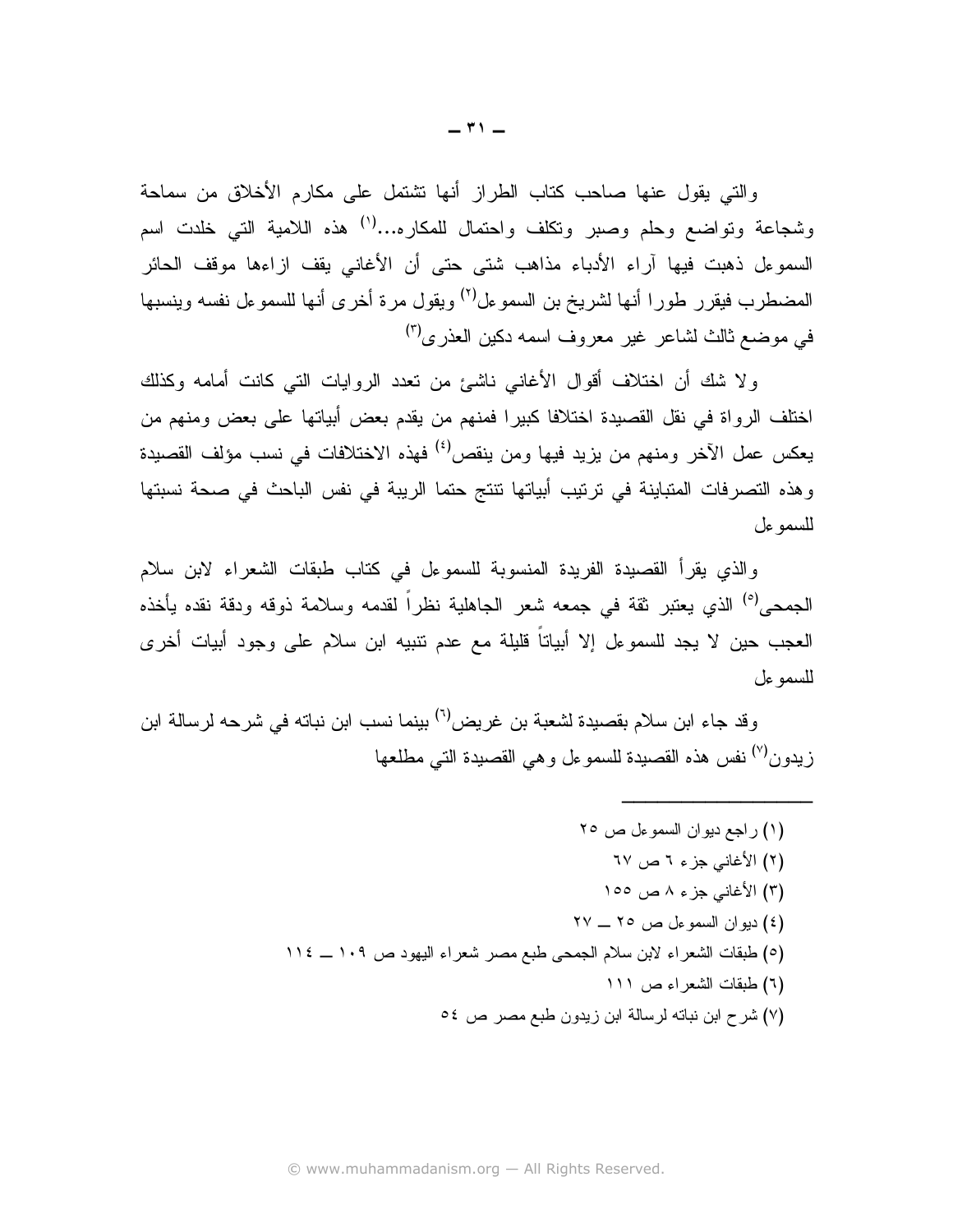# يا ليت شعري حين أندب هالكاً ماذا تُرَيِثني به أنواحي... وللسموءل أبيات لا يشك في صحتها القدماء وفيت بأدرع الكنــدى إنـــى لهذا مـــا ذم أقـــوام وفيــت وأوحى عـــادياً بومـــاً بأن لا تهدم يا ســـمو عل ما بنيت بني لي عـــاديا حصناً حصيناً وبئر أكلما شئت استقيت<sup>(١)</sup>

و الذي قبل في شعر السمو عل يمكن أن يعتبر مقياساً صـالحاً للبحث في شعر بقية يهو د الجاهلية إذ لا يمكننا بوجه من الوجوه أن نقول قولاً فصلاً بأنها وصلت البنا عن يهود الجاهلية

والشخصية البارزة بعد السموعل هي شخصية كعب بن الأشرف وكان من أصحاب النفوذ والبطش بالسبف واللسان لا على اليهود فحسب بل على قريش أيضاً وقد كان عربياً أكثر منه يهودياً إذ كان أبوه من عرب طئ وأمه من بني النضير وقد توفي أبوه وهو صغير فحملته أمه إلى أخواله فنشأ فيهم وساد وكبر أمره وكان شاعراً فارساً وله مناقضات مع حسان بن ثابت وغيره في الحروب التي كانت بين الأوس والخزرج وكان شاعراً فحلا وخطيباً فصيحاً وكان يهجو النبي ويهجو أصحابه فبعث النبي نفراً من أصحابه فقتلوه في دار ه<sup>(٢)</sup>

وأما الأبيات التي ينسبها ابن سلام الجمحي لكعب بن الأشرف والتي تشتمل على وصف دقيق لدار وصفها وصفاً صادقاً موجزاً فإنها نشهد لشاعرها بأنه كان مبدعاً في أسلوبه معجباً بالمناظر الطبيعية وهذه هي الأبيات

> رُبِّ خــال ليَ لــو أَبْصَرَتْــه مســبط المِشْــبة أبّــاء أنــف ليـــن الجــــانب فــــى أقْـــربَــــه وعلى الأعـــداء سم كالزعف ولنـــــــــا بئــــــــــر رواء جمــــة من يَردْهــــا بإنــــاء يغْتَـــرف

> > (١) الأغاني جزء ١٩ ص ٩٩ (٢) الأغاني جـ ١٩ ص ١٠٦.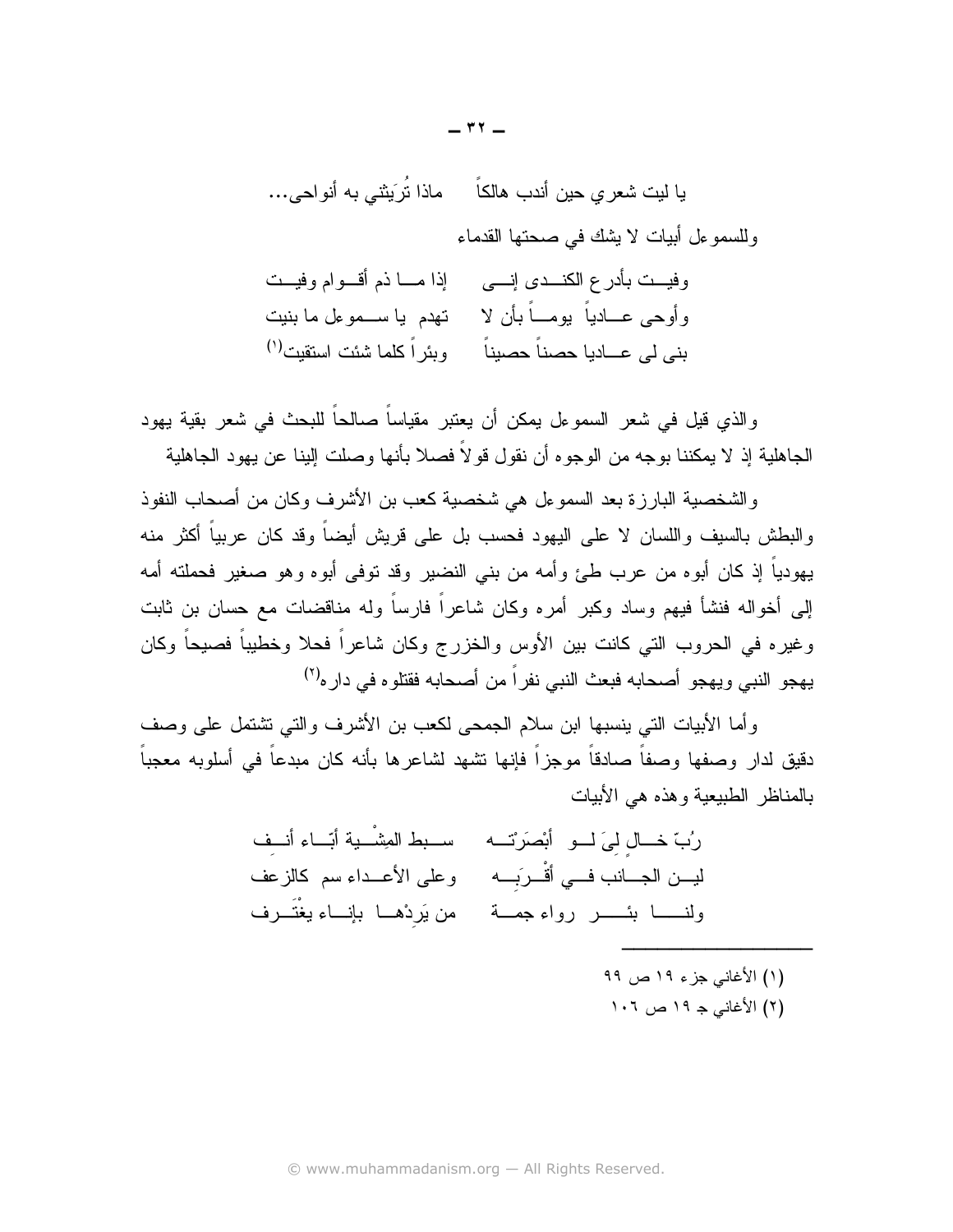ونخيـــل فــــى قــــلاع جَمَّـــة مـــــزج التمـــر كأمثـــال الأكف وحريــر فـــى مِحــال خَلّـــة م آخر الليــل أهـــازيج بُــدف<sup>(١)</sup>

وقد نسب إليه ابن هشام قصيدة في رثاء قتلي بوم بدر من سراة وعظماء مكة

طحنت رحى بـــدر لمهلك أهله ولمثـــل بـــدر تَسْتَهلَّ الأدمــــع قتلت سراة الناس حول حياضهم لا تبعدوا إن الملوك تَصَرَّغُ<sup>(٢)</sup>

ومع أنها تلائم الحالة السياسية التي كان عليها كعب بن الأشرف وبقية قريش بعد يوم بدر ويحتمل أن قائلها كان كعب بن الأشرف فلنا الحق أيضاً أن نشك في صحتها إذ لا يمكن على الإطلاق الاعتماد على كل ما سرد في كتاب السير ة فكثير اً ما نعثر فيه على قصائد طويلة بنسبها ابن هشام لبطون حمير في حين تدل لغتها على أن قائلها من قريش فكيف بمكننا أن نثق بنسبته هذه القصيدة إلى كعب بن الأشر ف... على أن الأستاذ الشيخ عبد الو هاب النجار يقول إن وجود شعر منسوب إلى حميريين أو قحطانيين بلغة مضر لا يقتضي أن يكون مورده في السيرة قد نحله غير فائله وحمله عليه كذباً وإن كان المنسوب البه جاهلياً

ذلك أن اللغة المضرية قد اقتحمت على لغات أهل اليمن مواطنها وتغلغلت في أحشائها و أية ذلك أن رسول الله عليه الصلاة والسلام قد وفدت عليه وفود قبائل اليمن القاصية والدانية ولم يكنوا بحتاجون في مخاطبتهم لرسول الله وحوارهم له ولأصحابه إلى نرجمان بعبر عما بجول بخواطر الفريقين من المعاني التي يريد كل فريق أن يلقيها إلى الآخر . وهذا عليّ عليه السلام ومعاذ رضبي الله عنه أرسلهما رسول الله إلى اليمن ولم يحتاجا إلى منزجم بنزجم لكل منهما كلام من أرسلوا

- (١) طبقات الشعراء ص ١١٠
- (٢) ابن هشام جزء ٢ ص ٣٣٨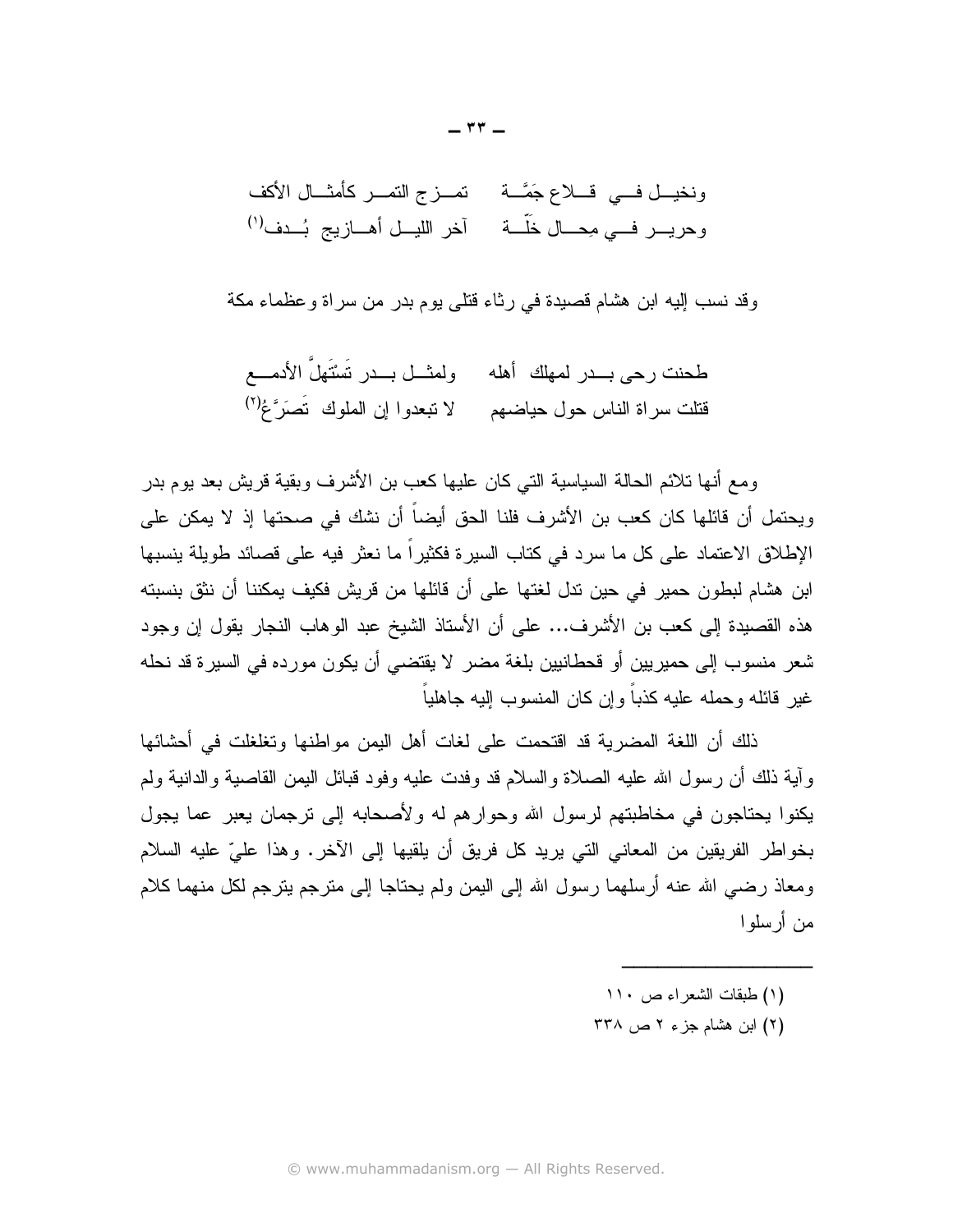إليهم. وهذا كما قلت دليل على أن المضرية قد سادت لغات العرب قبل الإسلام وصارت من القوم بحيث لا يستكثر مستكثر أن يقول بها الحميري أو القحطاني شعره الذي يريد أن يذيعه بين العرب... اه

ثم إن هناك اسما أخر يلفت عنايتنا وهو سارة القريظية التي ينسب إليها شعر في رثاء قو مها بعد أن قتل أبو جبيلة أشر اف اليهو د حيث تقول

| بنفسي أمسة لسم تغسن شسيئاً مسذى حُرُض تُعَفيها الريساح                           |                                |
|----------------------------------------------------------------------------------|--------------------------------|
| سيوف الخــزرجية والـــرماح                                                       | كهول مــن قــريظة أتْلَفَتْهـا |
| يمسر لأهلهسا المساء القَسراح                                                     | رزئنا والمرزيسة ذات ثقل        |
| ولسو أربُوا بأمرهــم لجــالت      هنـــالك دونهم جَــأوَى رَدَاحُ <sup>(١)</sup> |                                |

ولو صحت هذه الرواية لكان من الممكن أن نستدل بها على أن المرأة اليهودية كانت نتثنترك اشتراكاً فعلياً في جلب الرزق لأسرتها من ناحية وفي نمو القوى العقلية من ناحية أخرى

وليس ذلك بغريب على الفتاة الإسرائيلية بوجه عام في جميع أدوار تاريخ أمتها إذ قد ظهر من الجنس اللطيف اليهودي النابغات والشاعر ات والبطلات والملكات

(١) الأغاني جزء ١٩ ص ٩٦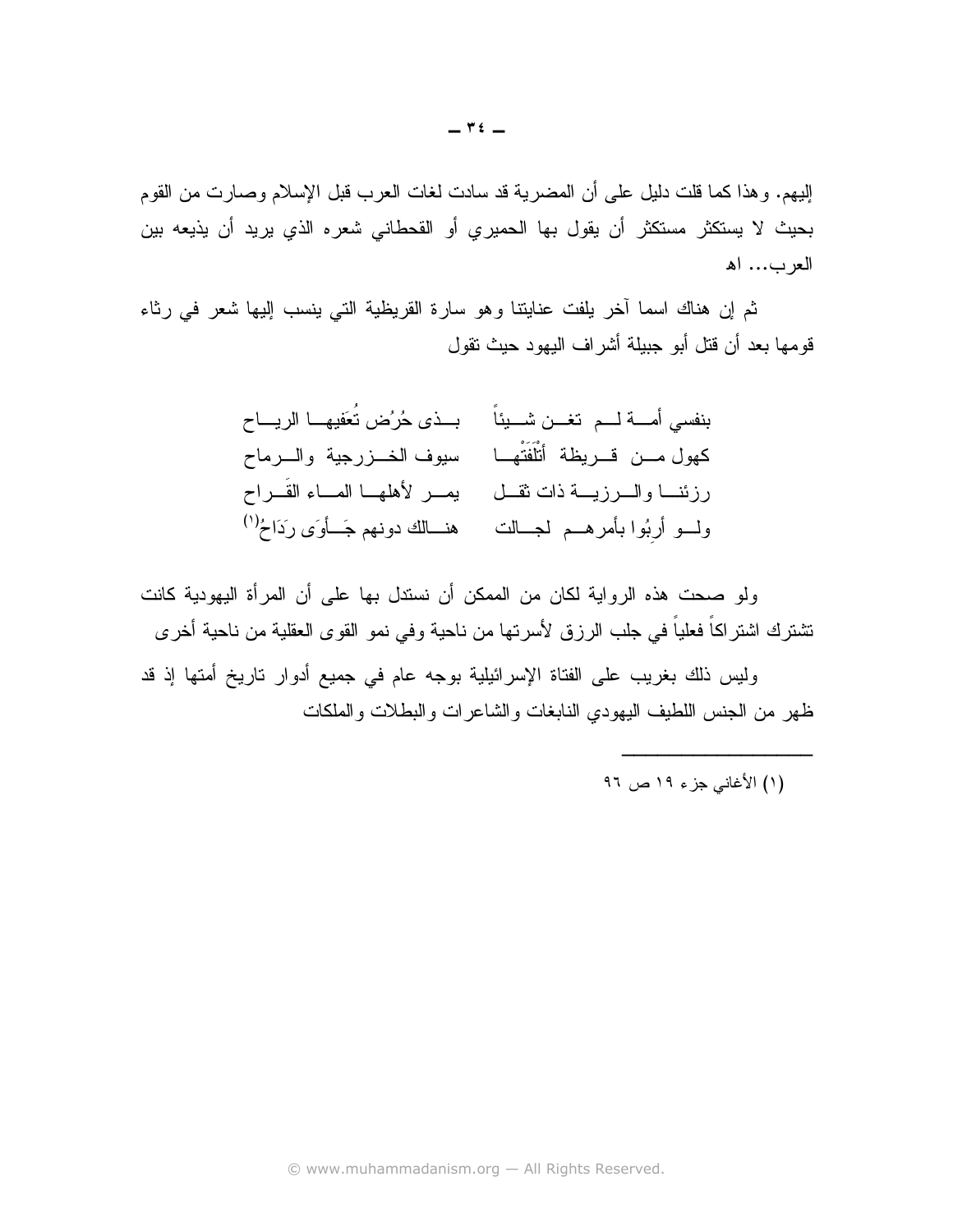# البَابُ الثاني

## ظمور اليمودية في بـلاد اليمن

أسباب انتشار اليهودية في بلاد اليمن ـــ اضطراب أقوال المؤرخين في هذا الباب ـــ العوامل الدينية والسياسية لظهور اليهودية في بلاد اليمن ــ مطامع الدول الرومانية الشرقية في بلاد اليمن ــ لماذا انتشرت اليهودية في بلاد اليمن؟ \_ وقت ظهور اليهودية في اليمن \_ آراء المستشرقين \_ رأي المؤلف \_ أقوال مؤرخي العرب في ملوك حمير اليهود ـــ أسباب اعتناقهم اليهودية ـــ رأى ابن هشام والطبرى ـــ أول ملوك حمير اليهود ــ يوسف ذو نواس ـــ حياته كما ذكر ها ابن هشام ـــ اضطهاده أهل نجر ان ـــ أسباب ذلك الاضطهاد ـــ ذكر القرآن الكريم لقتلي نجران ـــ استنجاد أهل نجران بالروم ـــ إغارة الحبشة على اليمن ـــ تحقيق الحبشة مطامع الدولة الرومانية الشرقية في بلاد العرب ـــ عام الفيل ـــ تأثير هزيمة الدولة الحميرية في نفوس اليهود

بعد أن بينا الأسباب التي أدت إلى انتشار الديانة اليهودية في شمال بلاد الحجاز نريد أن نوضح العوامل الأخرى التي دعت إلى ظهور الدين اليهودي في بلاد اليمن

لم تعتمد الديانة اليهودية في بلاد اليمن على العصبية اليهودية كما كان شأنها في البلاد الحجازية لأن الأغلبية المطلقة التي كونت أنصار هذا الدين الجديد في اليمن كانت من سكان البلاد الأصليين

وقد اضطربت أقوال المؤرخين في أسباب ظهور الديانة اليهودية في ربوع بني حمير فطائفة منهم نرى أن ظهورها كان نتيجة لنضال عنيف وقع بين اليهودية والنصرانية تمكنت فيه الأولى من أن نتغلب على الأخرى في بادئ الأمر ومن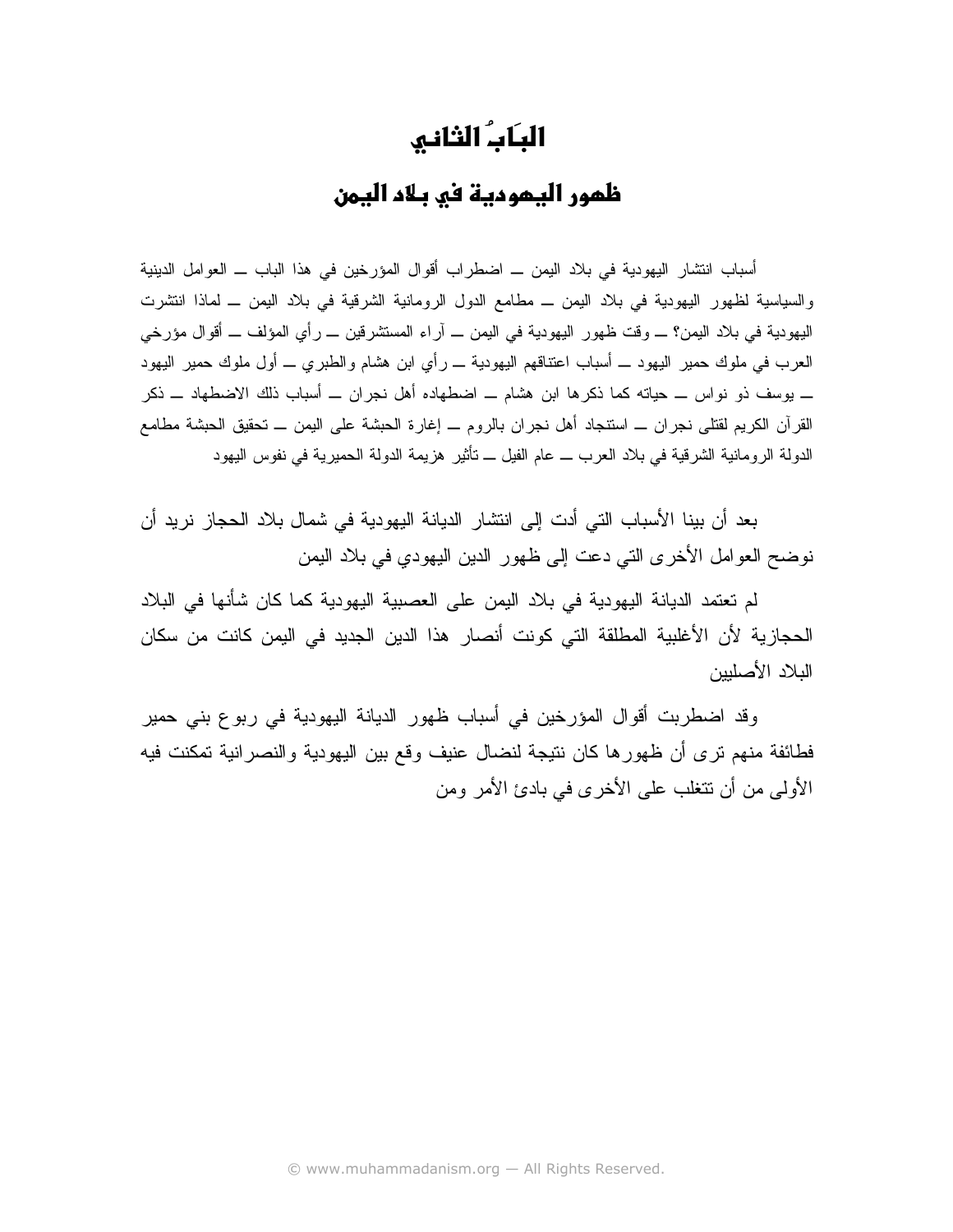(Graetz, Wellhausen, Halevy) هذه الطائفة العلماء

وطائفة أخرى نعترف بأن للعامل الديني أثراً ظاهراً ولكنها نرجح أن الباعث الأصلي إنما هو سياسي قبل كل شيء ومن هذه الطائفة العالمان (Glaser, Winkler) وهذا الباعث الأصلي الذي نزاه الطائفة الأخيرة هو أن ملوك الدولة الرومانية الشرقية بعد أن فرغوا من أمر الأقاليم المجاور ة للجزير ة العربية تأهبوا لضم أطرافها إلى أملاكهم فسلكوا لتتفيذ هذا الغرض طريقة سياسية محكمة حيث أرسلوا وفودا من الرهبان إلى نلك البلاد وأمروهم أن يبثوا النعاليم المسيحية بين أهل الحضر والبادية من جهة ويمهدوا الأفكار والنفوس لقبول التسلط السياسي الروماني من جهة أخرى فلما نتبه ملوك حمير لهذه الحيل وأدركوا ما يتعرض له كيانهم السياسي من الخطر الشديد بسببها نشطوا لإحباطها وفكروا في أمضبي الأسلحة التي تمكنهم من القضاء عليها فهداهم فكر هم إلى أن يعتنقو ا للديانة اليهو دية ليقاو مو ا دينا تو حيديا بدين تو حيدي آخر

وقد أصباب ملوك حمير في هذه الفكرة كل الإصبابة لأن اعتناقهم لليهودية قضبي على كل الحجج التي كان ملوك الدولة الرومانية الشرقية بعتمدون عليها في الترويج لدعوتهم السياسية وانقطعت الوسائل النبي كانوا بنوسلون بها للنأنير في عقول أفراد الشعب وجماعاته

على أن هناك عاملين آخرَين لظهور الديانة اليهودية في بلاد اليمن لم يصرح بهما المؤرخون:

الأول: أن ملوك حمير لم يخشوا على أنفسهم من اعتناق اليهودية أن نتسلط عليهم دولة ذات سلطان كبير ونفوذ واسع ولم يكن لليهودية في ذلك العصر دولة سياسية في حين أن النصر انية كانت تعتمد على الدولة الرومانية الشرقية الطامعة في فتح بلادهم

ومن هنا نفهم السر ً في مقاومة الرِّ هبان و اضطهاد أهل نجر ان و النفور ٍ من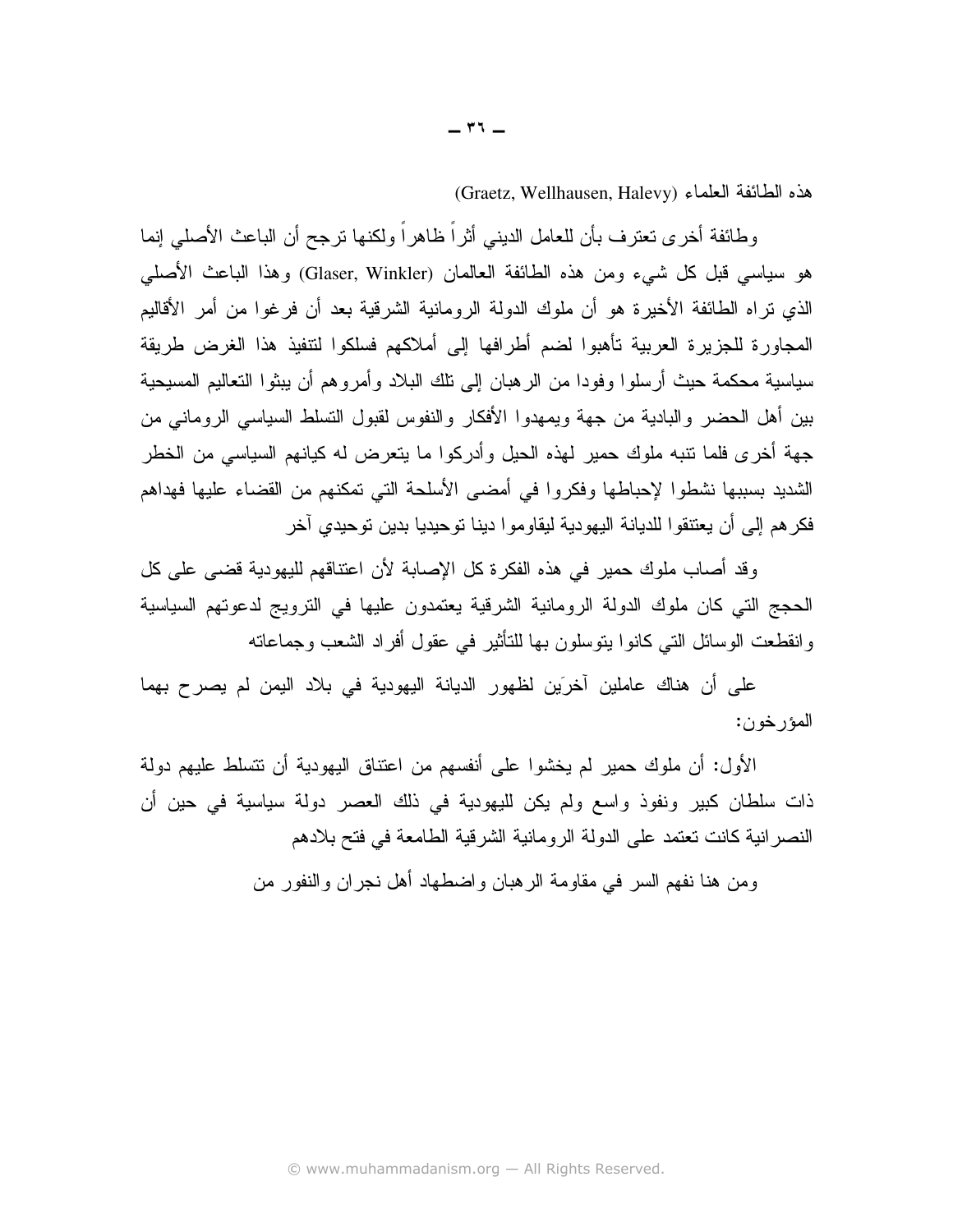الحبشيين لأنهم جميعاً كانوا آلة في أيدي السادة من ملوك قسطنطينية

الثاني: \_ وله أثر كبير في انتشار اليهودية في بلاد اليمن \_ وهو أن تعاليم الديانة اليهودية ومبادئها أقرب إلى عقلية العرب من الديانة المسيحية التي كانت تستمد يومئذ بعض تعاليمها من الفلسفة اليونانية

ومع أنه كان هناك في شمال الجزيرة قبائل عربية اعتنقت الديانة المسيحية فإني أعتقد أن النصر انية كما كان اليونان وغير هم يفهمونها لم تتغلب في وقت ما على النفوس العربية بدليل أن البطون العربية المسيحية دخلت في الدين الإسلامي بعد انصالها بجيوش الخلفاء الراشدين بلا كبير ٍ مقاومة في حين كان اليهود في شمال الجزير ة وجنوبها يدافعون عن الديانة اليهودية دفاعا شريفا. فيقاتلون جيوش الحبشة في اليمن قتالا شديدا رغم ما كانت عليه هذه الجيوش من قوة البأس وكثرة العدد اللتين بو اسطتهما فقط استطاعت أن نظهر على اليهود و أن نفر قهم وتمزقهم

كذلك لم يُلَب اليهود دعوة رسول الإسلام و لا ينقص من قيمة هذه الحقيقة أن أفر اداً من اليهود دخلوا في ملة النبي محمد وولايته

ويؤيد هذه الحقيقة ما جاء في البخاري حيث قال: لو آمن بي عشرة من اليهود لأمن بي اليهود(١)

وتاريخ ظهور اليهودية في بلاد حمير موضع جدل عنيف بين علماء الأفرنج حتى الآن

فيقرر المستشرق (Prococke) وهو من علماء القرن الثامن عشر أن دولة حمير اليهودية ظهرت في القرن الأول ق. م

ولكن العلماء يعارضون في هذا الرأي ويقولون إنه لو صح هذا الحدس لكان

(١) البخاري جزء ٢ ص ٥١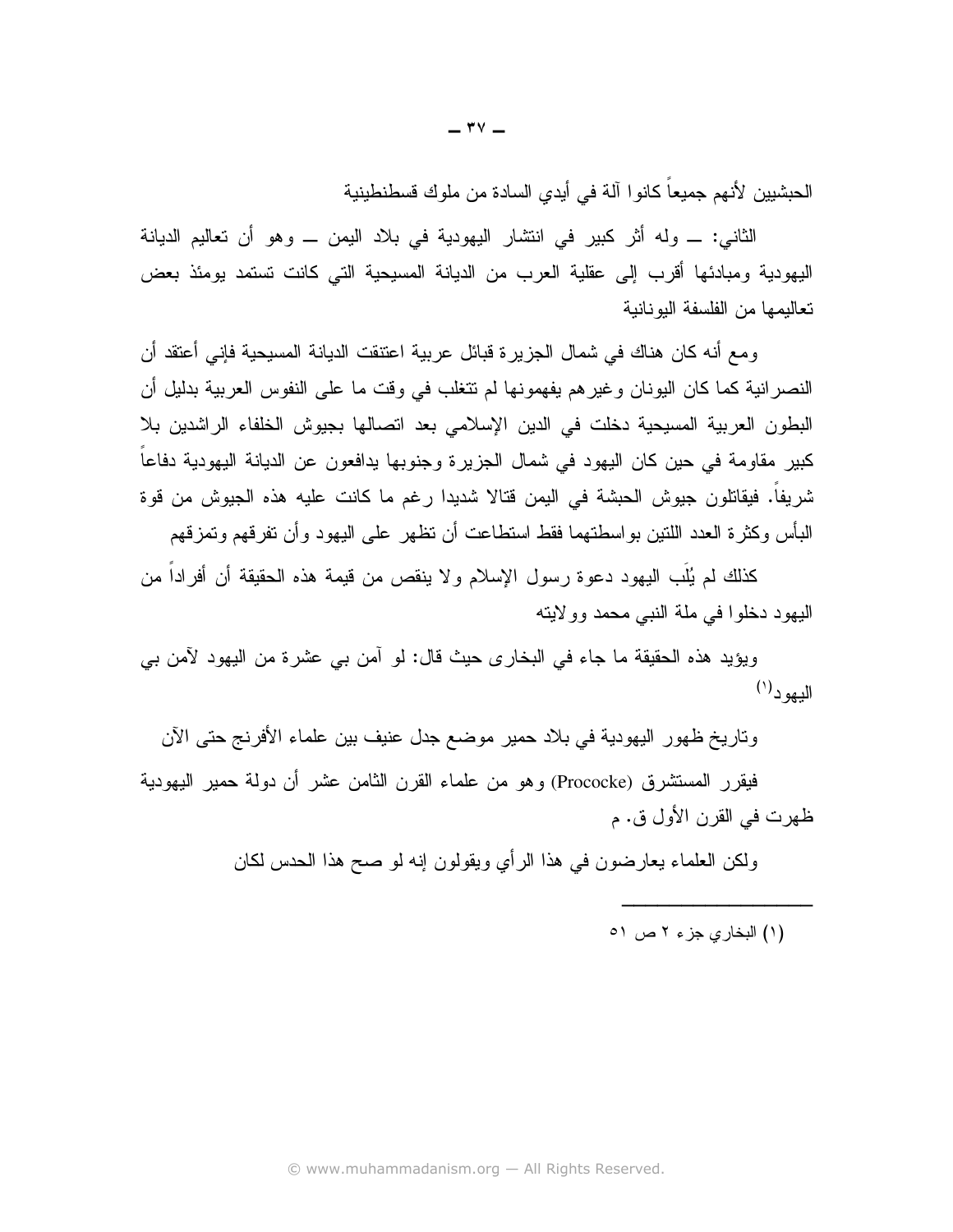يوسف المؤرخ اليهودي قد تكلَّم عن هذه الدولة اليهودية كما ذكر ظهور دولة ارامية متهودة على أطراف نهر الفرات النائية عن فلسطين و هي دولة حُدَيب<sup>(')</sup>

ويقرر العالم (Silvester de Sacy) في كتابه<sup>(٢)</sup> أن ظهور اليهودية في اليمن لم يسبق القرن الثاني ب. م. ولكن المؤرخ اليهودي شيفر ينكر صحة هذا الرأي ويقول لو وجدت هناك دولة يهودية في القرن الثاني بعد الميلاد لكان النلمود بملأ صحائف غير قليلة بذكر أخبارها وسرد الأساطير عنها فسكوت النلمود عن هذه الظاهرة الناريخية أعظم دليل على عدم وجودها في قرون تأليفه<sup>(٣)</sup> (خنام النلمود في القرن الرابع بعد الميلاد)

ثم ظهرت في المجلة الأسيوية الفرنسية<sup>(٤)</sup> مقالة قيمة ناقض فيها العالم بيرون (Perron) جميع نظريات من ذكرنا ويقول ان دولة حمير اليهودية لم نظهر إلا في القرن الخامس بعد الميلاد ويستدل بما ذكره الطبري في هذا الشأن ويقول ان أحيحة الذي قاتل نبان أسعد أبي كرب ملك حمير وصاحب الدعوة اليهودية طلق زوجه سلمة فذهبت إلى مكة حيث نزوجت من هاشم أبي عبد المطلب جد النبي محمد وهذا يدل على أن مقاتلة نبّان أسعد لأهالي يثرب إنما كانت حوالي نهاية القرن الخامس ب. م.

ثم ما ذكره الطبري من أنه كان لنبان أسعد بنون ثلاثة حسن وعمرو وذرْعة، وذرعة هذا علمی حسب روایة ابن هشام هو ذو نواس اخر ملوك حمیر

 $\overline{\phantom{a}}$   $\overline{\phantom{a}}$   $\overline{\phantom{a}}$   $\overline{\phantom{a}}$   $\overline{\phantom{a}}$   $\overline{\phantom{a}}$   $\overline{\phantom{a}}$   $\overline{\phantom{a}}$   $\overline{\phantom{a}}$   $\overline{\phantom{a}}$   $\overline{\phantom{a}}$   $\overline{\phantom{a}}$   $\overline{\phantom{a}}$   $\overline{\phantom{a}}$   $\overline{\phantom{a}}$   $\overline{\phantom{a}}$   $\overline{\phantom{a}}$   $\overline{\phantom{a}}$   $\overline{\$ 

 $( )$  שמחוני $\in$   $Y$   $\infty$  (  $( )$ )

*Memoires sur divers evenement de l'histoire des Arabes avant Mahomet* (\*)

 $\epsilon \cdot \circ \circ \circ \cdot \cdot \cdot$  Craetz (۳)

*Journal asiatique* 1838 November p 358 (*Sur l'introduction de judaisme au Yemen.*) ( $\mathfrak{t}$ )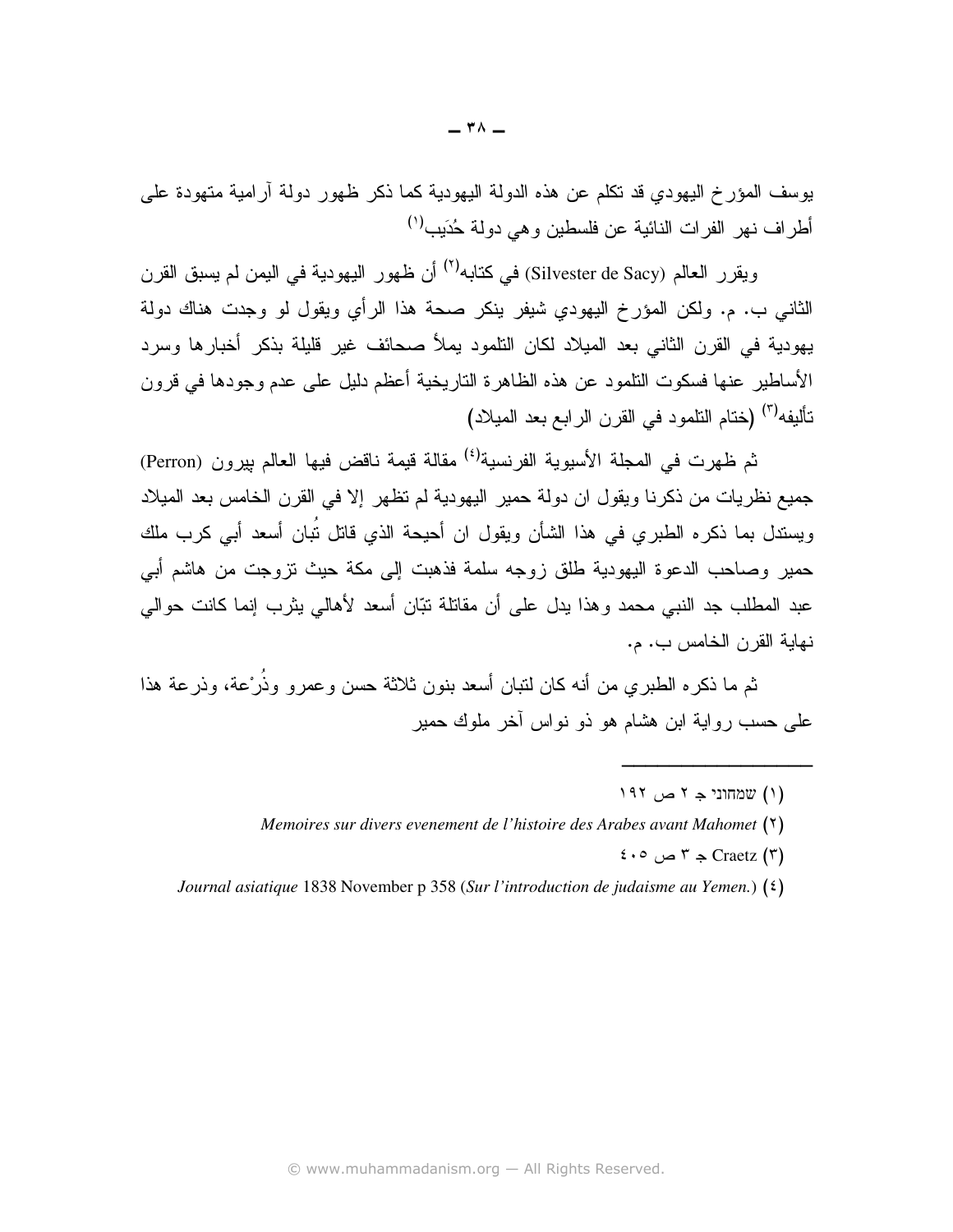و إذن لا يمكن بوجه من الوجوء أن نكون هذه الدولة قد عاشت قبل القرن الخامس ب. م.

لا شك أن حجة بيرون (Perron) أمتن وأصح من نظريات غيره ممن ذكرناهم بيد أن هذه الحجة لا نتنج الجزم القاطع لأنها مبنية على أقوال ليست محل ثقة تامة لأن هناك شكا في بعض الحوادث التاريخية التي ذكرناها

أما أنا فأرجح أن ظهور ِ اليهودية في بلاد اليمن قد حدث قبل تُبّان أسعد إذ من الصعب أن نقتتع بأن قيلا وإحداً يستطيع أن يرغم أقيال حمير ٍ على اعتناق دين جديد دون أن يحدث ذلك فتنا داخلية وأن عدم وجود معارضة للدين اليهودي ليدل على أنه كان هناك أناس من ذوى النفوذ السياسي سمحو ا للديانة اليهودية التوحيدية أن تتسرب إلى اليمن وتركوها تتتشر شيئاً فشيئاً أو ساعدوا على انتشارها بين الشعب من قبل أن يعلن نُبّان أسعد أنها صارت دين البلاد

على ان المعقول أن يكون اليهود قد وجدوا في نلك الأرجاء منذ أزمان بعيدة إذ لا يمكن أن يكون اليهود انتشروا في بلاد الحجاز في حين لا يكون منهم أحد في بلاد اليمن لا سيما وعدد كبير من اليهود تجار دأبهم النتقل والارتحال لتبادل البضائع في مختلف البلدان فلا بد أن تكون هناك جموع بهودية قد وصلت إلى ثغور اليمن وحضرموت ثم توغلت إلى الداخل شيئاً فشيئاً

ويقول الأستاذ الشيخ عبد الوهاب النجار إن علاقة اليهود باليمن قديمة جدا يرجع تاريخها إلى أيام ملك سليمان بن داود فقد جاء في سفر الملوك الأول في الاصحاح العاشر آية (١) ما نصه (وسمعت ملكة سبأ بخبر سليمان لمجد الرب فأتت لتمتحنه بمسائل. فأتت إلى أورشليم بموكب عظيم وكلمته بكامل ما في قلبها إلى أخر ذلك الاصحاح \_ والاصحاح التاسع من أخبار الأيام الثاني من آية (١) إلى آية (١٢) مثل عبارة أخبار الملوك الأول نكاد نكون إحداها منقولة من الأخرى وكلها في وصف سليمان وحكمته واندهاش ملكة سبأ منه وتقديمها إليه الهدايا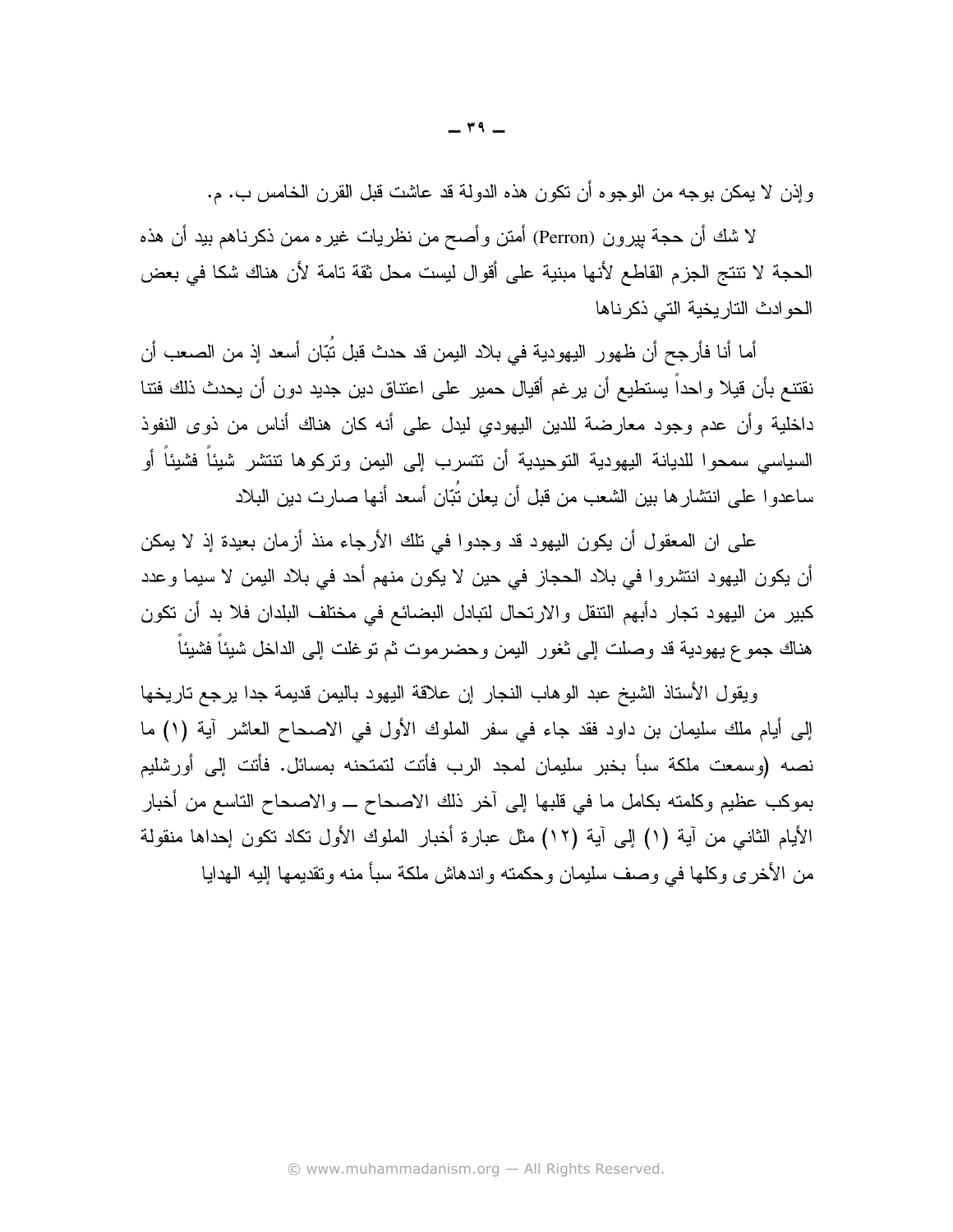والنَّحف الَّتي أنت بها من بلادها وثَّنائها على سليمان وإله سليمان ثم عودتها إلى بلادها ـــ وقد وردت قصة سليمان مع ملكة سبأ في سورة النمل وهي السورة السابعة والعشرون من القرآن من أول الآية العشرين إلى آخر الآية الرابعة والأربعين ومما جاء فيها حكاية قول الملكة لقومها عن كتاب سليمان «فالت يا أيها الملأ إني ألقى إليّ كتاب كريم إنه من سليمان وإنه بسم الله الرحمن الرحيم ألا تعلوا على وأتوني مسلمين. قالت يا أيها الملأ أفتوني في أمرٍ ما كنت قاطعة أمراً حتى نشهدون. قالوا نحن أولو قوة وأولو بأس شديد والأمر إليك فانظرى ماذا نأمرين. قالت ان الملوك إذا دخلوا قرية أفسدوها وجعلوا أعزة أهلها أذلة وكذلك يفعلون وإنبى مرسلة إليهم بهدية فناطرة بم برجع المرسلون» ومنها (فلما جاءت قيل أهكذا عرشك قالت كأنه هو وأوننينا العلم من قبل وكنا مسلمين) ومنها (قيل لها ادخلي الصرح فلما رأته حسبته لجة وكشفت عن ساقيها قال انه صرح ممرد من قوارير قالت رب انبي ظلمت نفسي وأسلمت مع سليمان لله رب العالمين)

وأخبرني السيد محمد بن عقيل من سادات المكلة انه قرأ في تاريخ الجندي من نحو خمسين سنة أن اليهود حين غلب الحبشان على اليمن رحلوا إلى حضرموت وكان مقامهم بتلك النو احي إلى خروج الحبشان من اليمن ــ اه...

وقد أثبت العالم جلازر (Glaser) وجود اليهود في اليمن وحضرموت منذ عصور كثيرة قبل ظهور الإسلام وإذن فهؤلاء اليهود هم الذين أنبتوا النبات في النفوس وتعهدوه حتى ترعرع ثم نأصلت جذوره وظهر الميل عند قيل أو عدة أقيال لاعتناق اليهودية كما اعتنقت بطون عربية الديانة المسيحية بسبب نفوذ الرهبان وانتشار الدعوة إليها ندريجاً وقد كانت هناك جموع من العر ب المتهو دة و هي بطون كنانة وبني الحار ث بن كعب وبني كندة سكنو ا جميعاً بجو ار مكة<sup>(י)</sup>

Graetz ٤٠٨ ص ٢٠٩ عن ابن قتبية جـ ٣ ص ٤٠٨ Graetz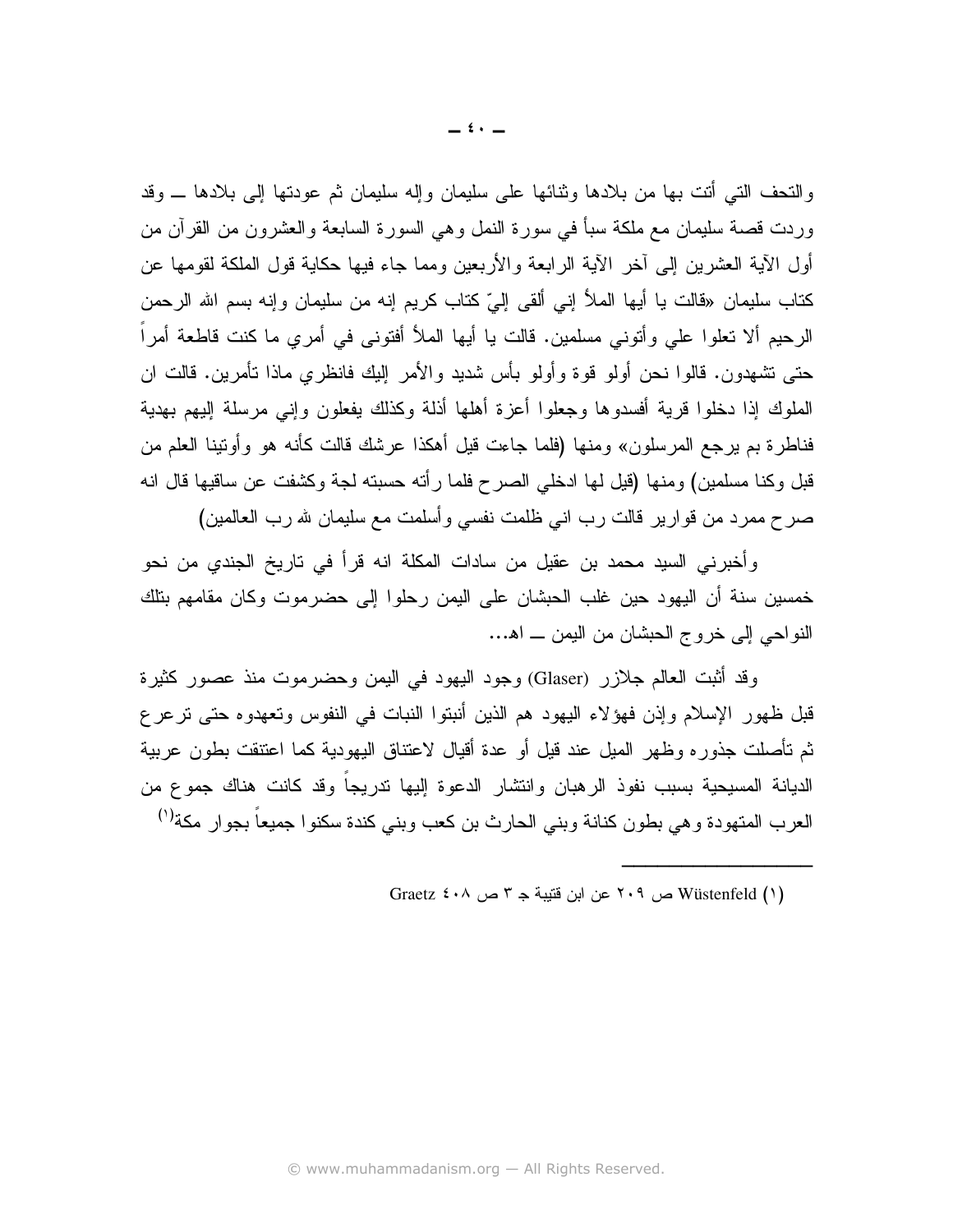وقد يكون في حكم الممكن أنه بعد أن قفل تبان أسعد راجعاً من يثرب جمع الأقيال المتهودة وكون فيها دولة حميرية يهودية لصد هجوم الدولة الحبشية وسد السبيل في وجه مطامعها ولمنع انتشار النصر انية التي كان ملوك الروم بنوسلون بها إلى نتفيذ مطامعهم الاستعمارية  $***$ 

أما مؤرخو العرب فيأتون بقصة طويلة نشير إلى سبب جدير بالاعتبار لظهور الدولة اليهودية في اليمن

يقول الطبر ي كان نبان أسعد حين أقبل من المشرق جعل طريقه على المدينة وقد كان حين مرّ بها في بَدْأته خلف بين أظهرهم ابناً له فقتل غيلة فقدمها وهو مجمع على تخريبها واستئصال شأفة أهلها وقطع نخلها غير أن سكان المدينة كانوا يقاتلونه بالنهار ويقرونه بالليل فأعجبه ذلك منهم فبينما هو على ذلك من حربه لهم إذ جاءه حبْرَانٍ من أحبار اليهود من بني قريظة عالمان ر اسخان حين سمعا ما بريد من إهلاك المدينة و أهلها فقالا له أيها الملك لا تفعل فإنك إن أبيت الا ما نريد حيل بينك وبينهم ولم نأمن عليك عاجل العقوبة لأن يثرب مهاجر نبي يخرج من هذه البلدة من قريش في آخر الزمان فتناهي عند ذلك الذي سمع من قولهما عما كان يريد بالمدينة ورأى أن لمهما علماً وأعجبه ما سمع منهما فانصرف عن المدينة وخرج بهما إلىي اليمن وانتبعهما على دينهما...<sup>(י)</sup>

وكذلك يروى هذه القصة صاحب السيرة النبوية وغيره من بقية مؤرخي العرب دون أن يز يدو ا شبئاً

بعد ذلك يقول الطبري: لما نوجه نبان أسعد إلى اليمن مع جنوده حالت حمير بينه وبين دخوله إلى بلاده وقالوا لا ندخلها وقد فارقت ديننا فدعاهم إلى دينه وقال انه دين خير من دينكم قالو ا فحاكمنا إلى النار ٍ فو افق الملك و كانت بالبمن

(١) نقل بتصرف من كتاب الأمم والملوك للطبري جزء ٢ ص ٢٥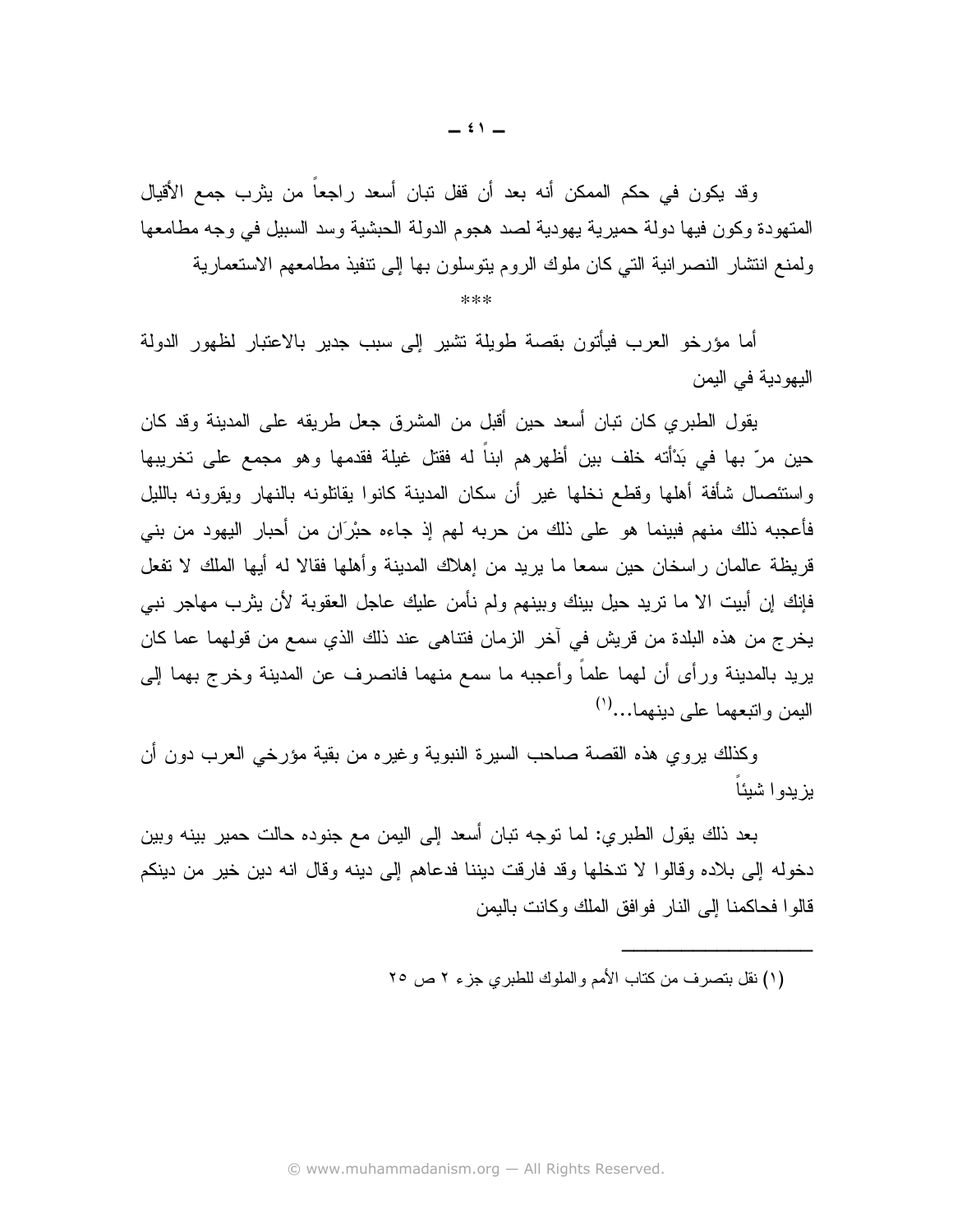نار تحكم بينهم فيما يختلفون فيه تأكل الظالم ولا تضر المظلوم ولما قالوا ذلك لتبان قال أنصفتم فخرج قومهم بأوثانهم وخرج الحبران بمصاحفهما في أعناقهما متقلديها حتى قصدوا للنار عند مخرجها الذي تخرج منه فخرجت إليهم فلما أقبلت نحوهم حادوا عنها وهابوها فذَمَّرَهم من حضرهم من الناس وأمروهم بالصبر فصبروا حتى غشيتهم وأكلت الأوثان وخرج الحبران بمصاحفهما في أعناقهما حتى جباههما لم تضر هما فأصفقت حمير عند ذلك وعند ذلك كان أصل البيهو دبة باليمن...(')

ولكني أميل إلى إنكار صحة هذه القصة بغض الطرف عن أنها خرافة لأن الأمم لا تبدل أديانها كما ننبدل الأفراد ثيابها بل أن التغييرات السياسية والدينية إنما تحصل إما بتغيير بطيء وانقلاب عقلي مندرج في برهة طويلة مستمرة وإما بالثورة العنيفة تهدم القديم مرة واحدة وننبنى الجديد مر ة و احدة أبضاً…

والذي نعلمه عن حسن بن نبان أسعد أبي كرب هو أنه سار بأهل اليمن بريد أن يطأ بهم أرض العرب وأرض الأعاجم حتى إذا كانوا ببعض أرض العراق كرهت حمير المسير معه وأرادوا الرجعة إلى بلادهم فكلموا أخاً له يقال له عمرو وكان معه في جيشه فقال له اقتل أخاك حسن ونملكك علينا ونرجع بنا إلىى بلادنا فأجابهم فاجتمعوا على ذلك إلا ذا رعين الحميري فإنه نهاه عن ذلك فلم يقبل منه فقال ذو رعين

> ألا مـــن يشتري ســــهر ا بنوم م سعيد من بيبت قـــرير عيـــن فأمسا حمير غسدرت وخانت متفعذرة الإلسه لسذى رُعَيسن

ثم كتبها في رقعة وختم عليها ثم أتى بها عمرا فقال له ضع لي هذا الكتاب عندك فقبل ثم قتل عمرو أخاه حسن ورجع من معه إلى اليمن فلما نزل عمرو بن نبان اليمن منع منه النوم وسلط علبه السهر فلما أجهده ذلك سأل الأطباء والحزاء

(۱) الطبري ص ۹۶ جـ ۲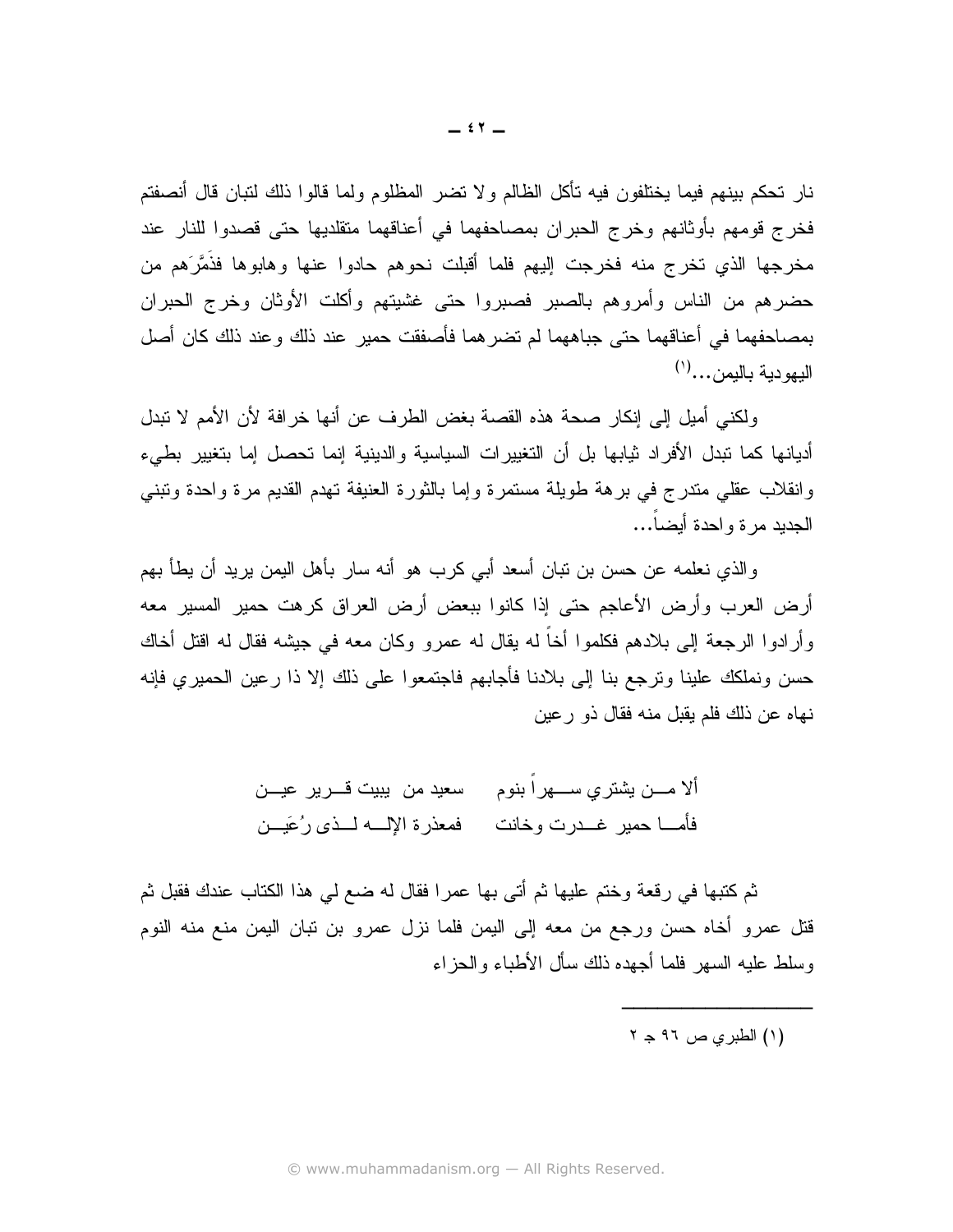من الكهان والعرافين عما به فقال له قائل منهم إنه والله ما قُتل رجل قط أخاه بغيا على مثل ما قتلت أخاك عليه إلا ذهب نومه وسلط عليه السهر فلما قيل له ذلك جعل يقتل كل من أمره بقتل أخيه حسن من أشراف اليمن حتى خلص إلى ذي رعين فقال له ذو رعين إن لي عندك براءة فقال وما هي قال الكتاب الذي دفعت إليك فأخرجه فإذا فيه البيتان فتركه وهلك عمرو… فمرج أمر حمير عند ذلك وتفرقوا فوثب عليهم رجل من حمير لم يكن من بيوت المملكة يقال له لُخْنيعة يَنوف فقتل خيارهم وعبث ببيوت أهل المملكة إلى أن تغلب عليه ذُرْعه ذو نواس ابن نبان أسعد أخي حسن وكان صببيا حين قتل حسن ثم شب غلاماً جميلا ذا هيئة وعقل'')

ويمكننا أن نستتتج من هذه الحوادث أن الوهن والضعف تغلبا على الدولة بعد موت تبان أسعد أبي كرب وأن موجبات الكراهية والتحاسد والتنافس قد فشت بين أفراد الأسرة المالكة فانفسح المجال أمام رواد الفتن ومحبى الاضطراب فلعبوا دورهم باتقان ونجاح

ولا نعلم مبلغ نأنثير هذه الفتن والاضطرابات على دين الدولة ولا ماذا كانت ثورة لخنيعة ينوف متجهة إلى الأسرة الحاكمة فقط أو كانت الفكرة متجهة أيضاً إلى هدم كيان اليهودية في اليمن فإن جميع المصـادر الـعربية لم نشر أقل إشارة إلـى شـيء من هذا

ولكننا مع ذلك نميل إلى ترجيح أن يكون الثوار قد ر موا بثور تهم أيضاً إلى هدم اليهودية إذ لا بد من آلة يستعملونها للتأثير في نفوس الشعب وتهييج عواطفه وخير وسيلة لذلك إنما هي أن بظهروا بمظهر المدافعين عن عقيدة الأباء والأجداد ودين البلاد الأصلبي لا سيما وقد كان كثيرون من الأقبال لم بستبدلو ا بعد الدبانة الوثنية بغير ها

(١) ابن هشام جزء ١ ص ٢٨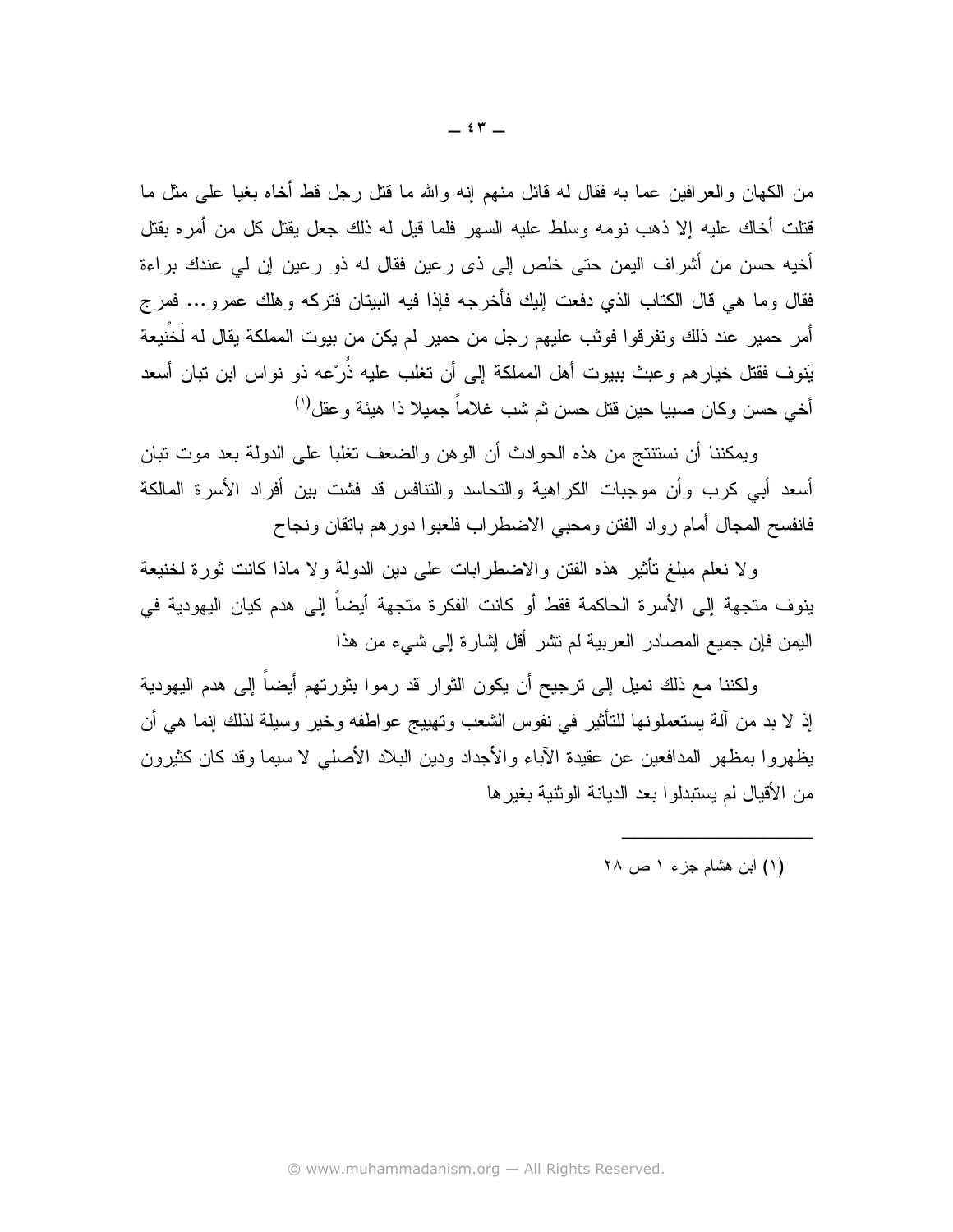ومن المحتمل أن الثائرين كانوا يستمدون قواهم وأموالهم من الخارج ويرجح هذا الاحتمال ما جاء في بعض المراجع اليونانية من أن ثورة وثنية ثارت ضد ذي نواس كما سنوضح ذلك فبما بعد

وقد جاء في المصادر اليونانية كثير من الأخبار عن ذي نواس هذا كما جاء منها الكثير أيضاً في المر اجع العربية

يعتقد العالم Perceval أن ذا نواس حكم بلاده من سنة ٤٩٠ \_ ٢٥٥ ب. م في حين يقول شيفر إن ذا نواس ارتقى العرش سنة ٥٢٠ \_ ٥٣٠ ب. م<sup>(١)</sup>

ويتضح لمن يبحث في ترجمة حياته أنه لم يكن أول ملك يهودي بدليل أن تربيته كانت يهودية محضة وأنه كان في عقليته وميوله يهودياً متعصباً لدينه مما يحمل على الاعتقاد بأنه قد لقن أساس الديانة الإسر ائيلية من نعومة أظفار ه

بذل علماء البحث والتنقيب جهوداً كثيرة في سبيل العثور على شيء من آثار الدولة الحميرية المتهودة ولكنهم لم يعثروا على شيء منها مطلقاً

و هذا بدل علم أحد أمر بن

(١) أن هذه الدولة لم تجد من الوقت ما يكفي لإنشاء الأعمال العظيمة والآثار الخالدة التي نرشد الخلف وندل الأجيال المقبلة على ما كان لها من قوة بأس وعظم سلطان

(٢) أن الضغط الحبشي الذي قضبي على دولة حمير المتهودة محا كل ما كان له علاقة باليهود وقضي على جميع أثار دولتهم لأن النزاع الذي كان بين الحبشة ودولة حمير المتهودة لم يكن نزاعاً سياسياً فقط بل كان نزاعاً سياسياً ودينياً في آن واحد ونحن نعلم أن الحروب الدينية أشد هولاً من السياسية وفيها ببذل المنتصرون كل مرتخص وغال في سبيل استئصال شأفة الدين المغلوب ومحو أثاره

ويحدثنا ابن هشام عن حياة ذي نو اس بقوله: وتسمى ذو نو اس يوسف فأقام

<sup>{</sup>۱} Graetz جزء ۳ ص ٤٠٨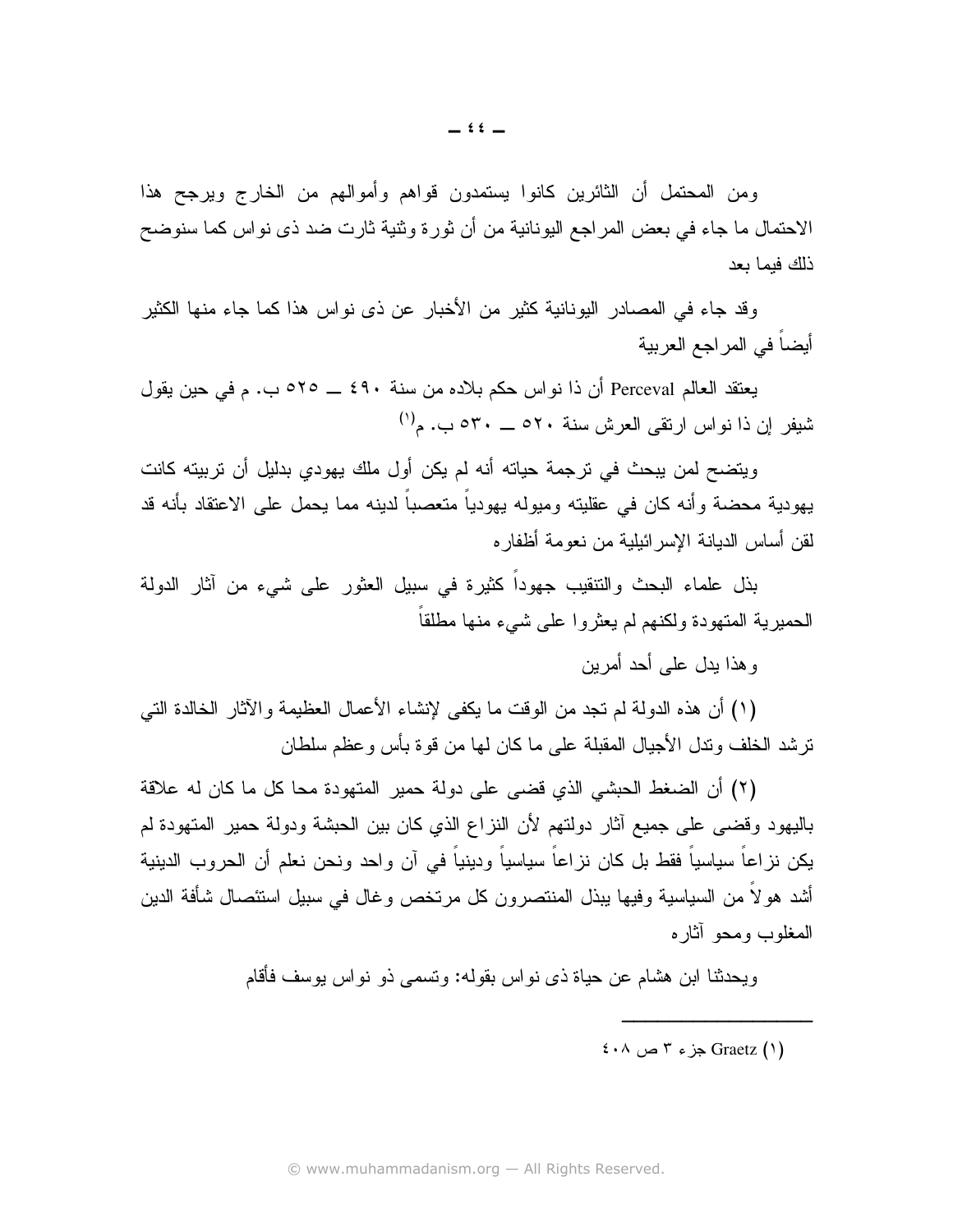في ملكه زمناً. وبنجر إن بقايا من أهل دين عيسى بن مريع و هم أهل فضل و استقامة فسار ٍ البيهم ذو نو اس بجنو ده و دعاهم إلى اليهو دية فخير هم بين ذلك و القتل فاختار و ا القتل فخد لهم الأخدو د فحر ق من حرق بالنار وقتل بالسيف من قتل ومثل بهم حتى قتل منهم قريباً من عشرين ألفاً….<sup>(י)</sup>

والذي يعلم أن نجران لم نكن سوى بلدة صغيرة يَدْهش لمهذه المبالغة في عدد القتلى إذ لم يكن عدد سكانها يزيد عن بضع مئات وفضلا عن ذلك فإن ذا نواس لم يقتل كل أهالي نجران بدليل أن لهم ذكراً في أخبار صدر الإسلام<sup>(٢)</sup> وإذن فليس من شك في أن عدد القتلي من نصار ي نجران لم يدرك عشرين ألفاً بوجه من الوجوه فهي مبالغة ظاهرة سببها أن اضطهاد ذي نواس للنصار ي كان عنيفاً جداً حتى أنه ترك آثار ا هاجت النفوس العربية في البادية و الحاضر ة

وقد خلد القرآن الكريم ذكر ي قتلي نجران بآيات من ذهب: قتل أصحاب الأخدود النار ذات الوقود إذ هم عليها قعود وهم على ما يفعلون بالمؤمنين شهود وما نَقَمُوا إلا أن يؤمنوا بالله  $\left(\begin{matrix}r\end{matrix}\right)$ العزبز الحميد

أما المصادر اليونانية فتقول إن معاملة ذي نواس لنصارى نجران لم نكن إلا رد فعل لاضطهاد الدولة الر ومانية لليهود حيث كانت تذيقهم الأمرين بواسطة عمالها في كل بلادها باسم  $\mathfrak{l}'$ الددن (\*)

بعد نلك الاضطهادات التي أصابت نصار ي نجر ان حدث: أن أفلت منهم رجل من سبأ يقال له دوس ذو ثعلبان على فرس له فسلك الرمل فأعجزهم فمضبي على وجهه حتى أتى قيصر ملك الروم فاستنصره على ذي نو اس وجنوده و أخبر ه

- (۱) ابن هشام جزء ۱ ص ۳٤
- (٢) ابن هشام جزء ٢ ص ١٦٥
	- (٣) سورة البروج ٤ \_ ٨
	- $\land \land \sim$  جزء ۲ ص $\land \land \sim$  Graetz (٤)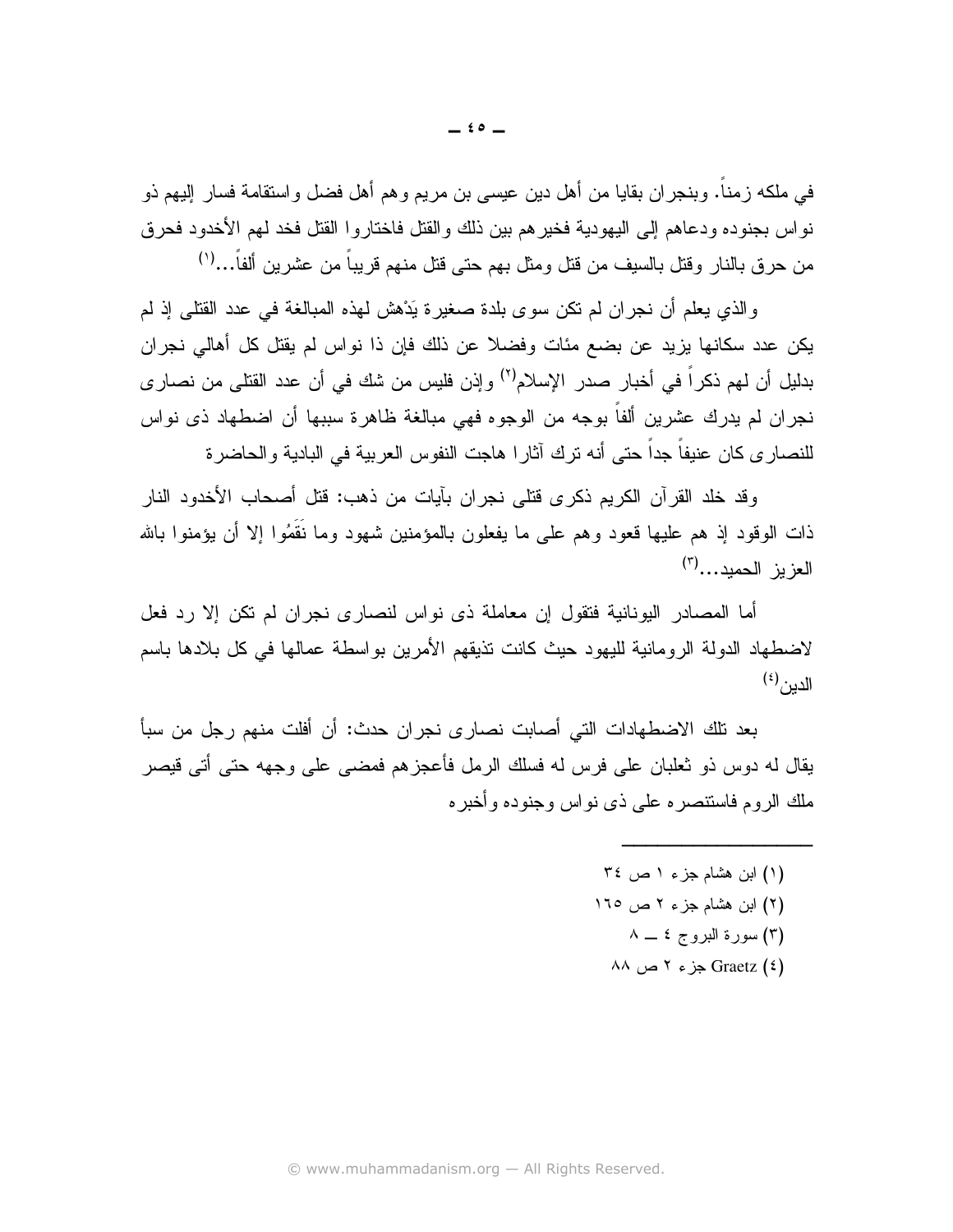بما بلغ منهم فقال له بعدت بلادك منا ولكن سأكتب لك إلى ملك الحبشة فإنه على هذا الدين و هو أقرب إلى بلادك وكتب إليه يأمره بنصره والطلب بثأره فقدم دوس على النجاشي بكتاب قيصر فبعث معه سبعين ألفاً من الحبشة وأمر ٍ عليهم رجلاً بقال له ارياط ومعه في جنده أبر هة الأشرح فركب ارياط البحر حتى نزل بساحل اليمن ومعه دوس ذو ثعلبان وسار إليه ذو نواس في حمير ومن أطاعه من قبائل اليمن فلما النقى الجمعان انهزم ذو نواس وأصحابه... ولم يستطيعوا الثبات أمام جيش النجاشي فاتجه ذو نواس نحو البحر وضرب فرسه فخاض به ضحضاحه حتى أفضي  $(')$ به الے غمر ه

على أن المؤرخ اليوناني يوحنا من مدينة افزوس يقص خبراً لم تقصه المراجع العربية و هو أن دو مينو س الحمير ي قبض على تجار من نصبار ي الرو م و قتلهم و استمر يُعامل تجار الرو م بالقسوة والعنف ويضطهدوهم اضطهاداً شديداً كلما مر منهم أحد ببلاد اليمن حتى انقطع جميع النجار المسيحيين من دخول بلاد اليمن فأصببت الأسواق النجارية اليمنية بالكساد وضعفت فيها الحركة ضعفاً شديداً لأن هذه الأسواق كانت تستمد حياتها الاقتصادية مما تصدر ه إلى الخارج من الحاصلات الزراعية والمنتجات الصناعية ومما برد إليها من حاصلات البلاد الأخرى وكانت ثغور بلاد اليمن هي الواسطة بين الهند وبين جميع الأصقاع الشرقية والغربية فكانت أسواقها لذلك شديدة الحركة كثيرة المعروضات وملتقى تجار كل هذه الجهات

لم يكن من الممكن أن ينظر اليمنيون إلى شل حركة أسواقهم بعين الرضي لذلك تقدم ايدوج قيل من أقيال اليمن الوثنيين إلى ذي نواس وقال له ان أعمالك القاسية ستؤدي إلى نقل الحر كة التجار ية من ثغور نا إلى ثغور ۖ أعدائنا فأجابه ذو ۖ نواس بقوله إن إخواني اليهود في بلاد الروم بذوقون ألواناً شتبي من الأهوال

(۱) ابن هشام جزء ۱ ص ۲۹ ــ ۳۷ نقل بتصرف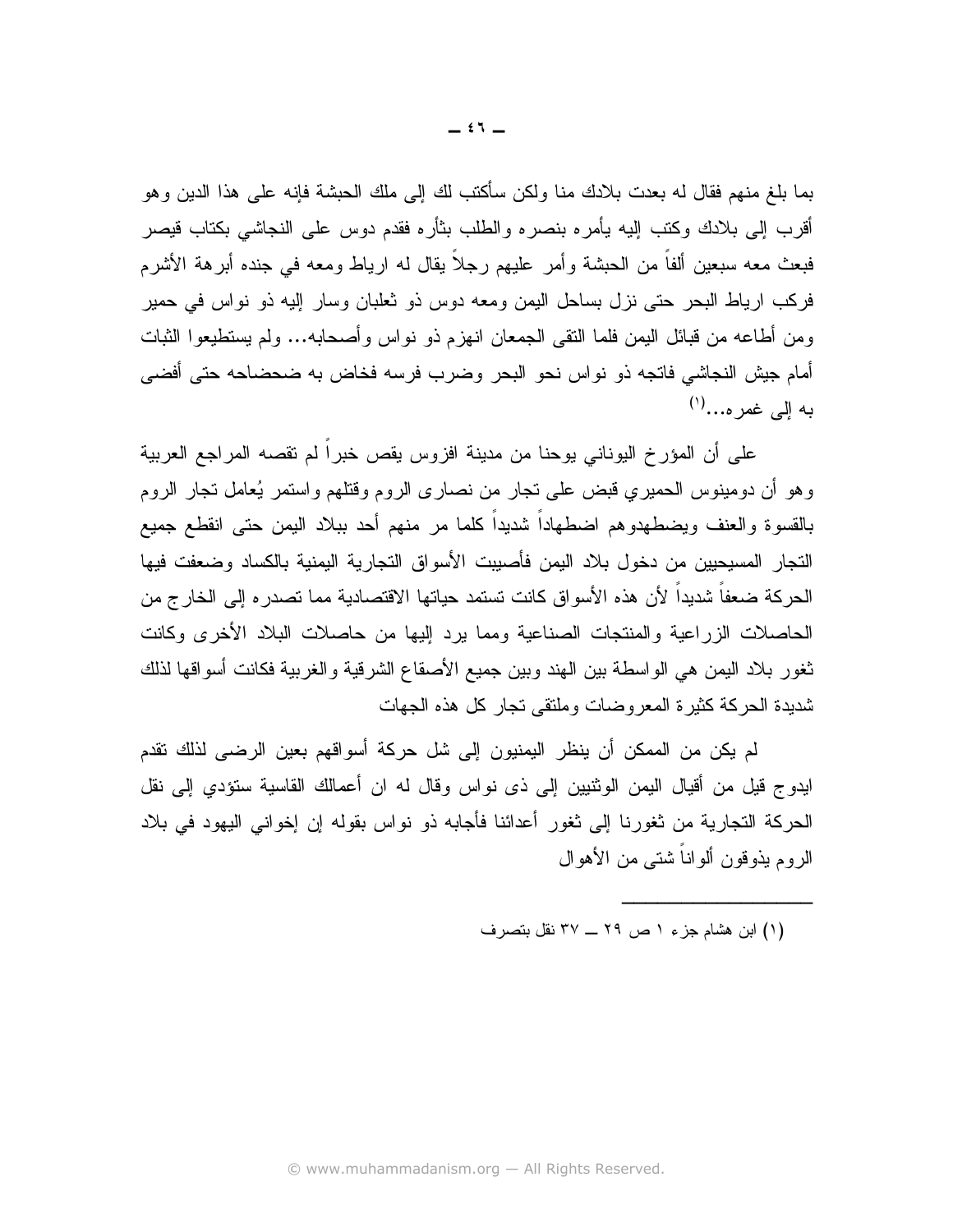والنعذيب فأنا أريد أن أكف أيدي الروم عن اقتراف الاثم بالأبرار بمعاملتي لتجارهم هذه المعاملة السبئة...

ولم يرتض ايدوج هذا الجواب ولم يوافق على هذه السياسة التي يرى أنها ستؤدى إلى خراب البلاد ففكر في أن يتخلص من ذي نواس فاتفق مع باقي أقيال اليمن الوثنيين وجمع بواسطتهم جموعاً كثيرة قاتل بها ذا نواس حتى تغلب عليه وقتله ثم اعتتق ايدوج الديانة  $^{(1)}$ النصد انبة

هذه هي رواية المؤرخ اليوناني يوحنا وهي تخالف ما نقلنا عن المصادر العربية من أن جيوش الحبشة هي التي قضت على دولة ذي نواس

ونحن نرجح ما روته المراجع العربية لأن إنكار غزو الحبشة لليمن غير ممكن مطلقاً نظراً لأنه قد يؤدي إلى إنكار حوادث هامة أخرى حدثت في بلاد اليمن والحجاز بعد ذلك بزمن قليل

على أن لدينا شهادة لقائد من قواد الجيش الروماني الشرقي الذي كان يحارب في العراق ضد الجيش الفارسي أثناء وقوع حوادث اليمن هذه وهو يقصها بأسلوب لا يتعارض مع ما جاء في كتاب السيرة لابن هشام ويعرف هذا القائد باسم (Prokop) بروكوب وهذه هي شهادته: ... وقد استعد ملك الحبشة (Hilistiaus) الذي كان يغالبي في دينه لمحاربة ذي نواس لأنه كان يأخذ الأموال من نجار النصارى بغيا ثم جاء بجيش عظيم إلى باب المندب وشن الغارة على سواحل بلاد حمير فسار ذو نواس اليه ولكنه انهزم هزيمة منكرة وهلك<sup>(٢)</sup>

ولست أميل إلى الراي القائل بأن رواية المؤرخ يوحنا من مدينة افزوس مختلفة بل أفترض أنها حدثت أثناء الاضطرابات الداخلية التي حدثت بعد قتل

- $\mathfrak{c} \cdot \mathfrak{q} = \mathfrak{c} \cdot \mathfrak{d}$  جزء ۳ ص ٤٠٨ ــ ٤٠٩
	- $\epsilon \cdot \mathcal{A}$  جزء ۳ ص ۶۰۹  $\epsilon$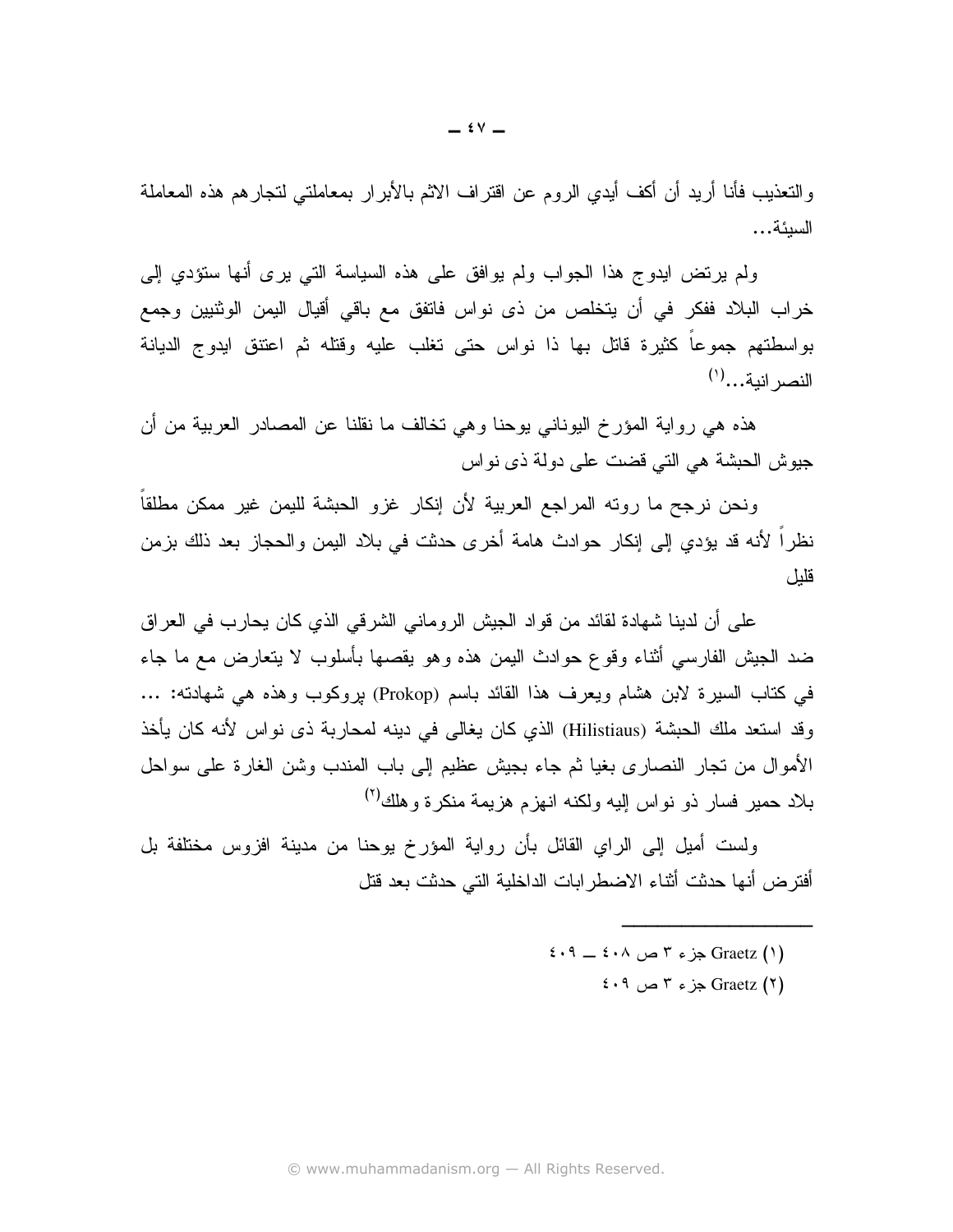حسن بن نبان أسعد أبي كرب إذ قد يحتمل أن لَخْنيعة ينوف الوثني أو غيره طمع في عرش دولة حمير وحارب ملكا من ملوكها وقتله وحكم البلاد بعده برهة إلى أن ثأر أحد أفراد الأسرة التي كانت مالكة للملك المقتول وأعاد النظام إلى نصابه وأخذت المياه تجري في مجراها

وهذا الفرض لو رجحت صحته يؤيد بقية ما أشرنا إليه من اضطراب حبل الأمن بعد أن قتل حسن بن نيان أسعد

ومهما يكن من شيء فقد كللت مساعى الحبشة وجهودها ضد الدولة الحميرية المتهودة بالنجاح وتم لمها القضاء على هذه الدولة قضاء نهائيا

وقد اشترك بوسطين اشتراكا فعليا في فتح اليمن لأنه أرسل أسطول مصر البحرى مشحونا بالمؤن والأسلحة إلىي الثغور اليمنية ويرجح بعض مؤرخي الافرنج أن جيوش بوسطين كانت معتزمة أن تحتل اليمن بعد أن فتحتها الحبشة ولكن قوات الفرس أقلقت راحتها على حدود سور بهٔ فمنعتها من ذلك<sup>(۱)</sup>

بعد أن خَصَدَت الحبشة شوكة الدولة الحميرية اليهودية في بلاد اليمن اتجهت نحو الوثنية تريد هدمها وكان من مجهوداتها في هذا السبيل بناء أبرهة لكنيسة القليس المشهورة في صنعاء ليصرف إليها حج العرب<sup>(٢)</sup>

غير أن النسأة وهم رؤساء الديانة الوثنية قاوموا فكرته ووقفوا سدا في سبيل تحقيق غرضه فصمم أبرهة على نتفيذ فكرته بالقوة وخرج بجيش كبير إلىي مكة يريد هدم الكعبة وإبطال عقائدها غير أنه لم يوفق أيضاً لأن جيشه انكسر انكساراً شنيعاً فعاد منهزماً إلى اليمن كما يحدثنا ابن هشام بأخبار هذه الحملة المعر وفة بعام الفيل<sup>(٢)</sup>

- 
- (٢) ابن هشام جزء ١ ص ٤٣
- $05 = 50$  ابن هشام جزء ١ ص ٤٧ ــ ٥٤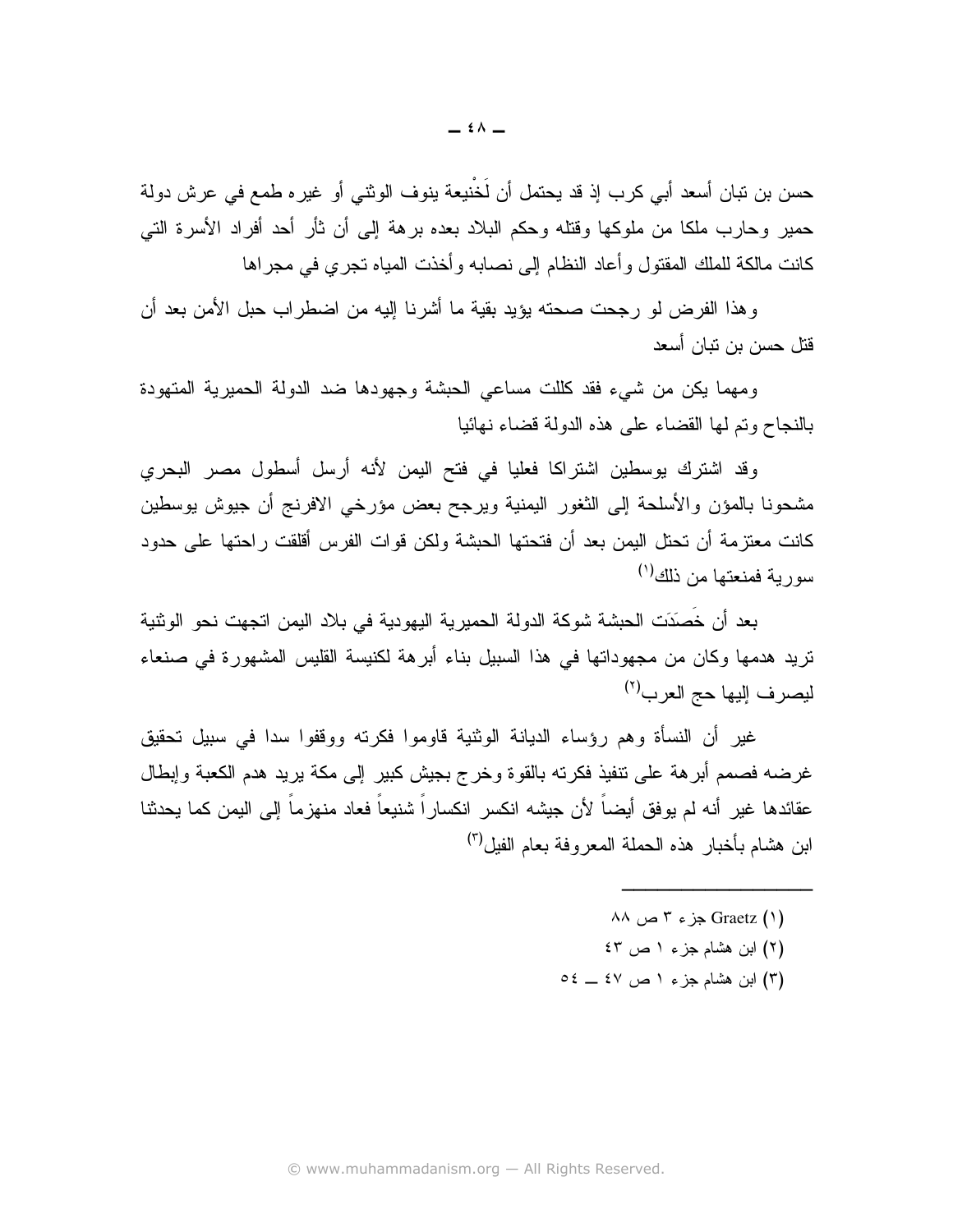وقد أشار القرآن إلى هذه الواقعة في سورة الفيل حيث يقول «ألم نر كيف فعل ربك بأصحاب الفيل ألم يجعل كيدهم في نضليل وأرسل عليهم طيراً أبابيل نرميهم بحجارة من سجيل فجعلهم كعصف مأكول»

وقد كان لانكسار الدولة الحميرية أمام الحبشة رنة أسى شديدة في قلوب اليهود فظهرت مع الزمن أقاصيص كثير ة وأساطير خر افية عن أبطال حمير ، فمن ذلك ما قيل ان أصل هؤلاء من بقايا أسباط بنبي إسرائيل البائدة وأن هذه الجيوش لم تغلب علمي أمرها بل رجعت علمي أعقابها إلى داخل البلاد الرملية وانها كونت في نلك الأرجاء دولة عظيمة يظهر بطشها في اليوم الذي يتاح لها فيه النضال ويؤذن لها بخوض المعارك

وقد كانت هذه الأقاصيص سببا في أن شرع جماعة من اليهود في القرون الوسطى برسلون إلى بلاد العرب ليبحثوا عن نلك الجيوش التي توارت عن العيون...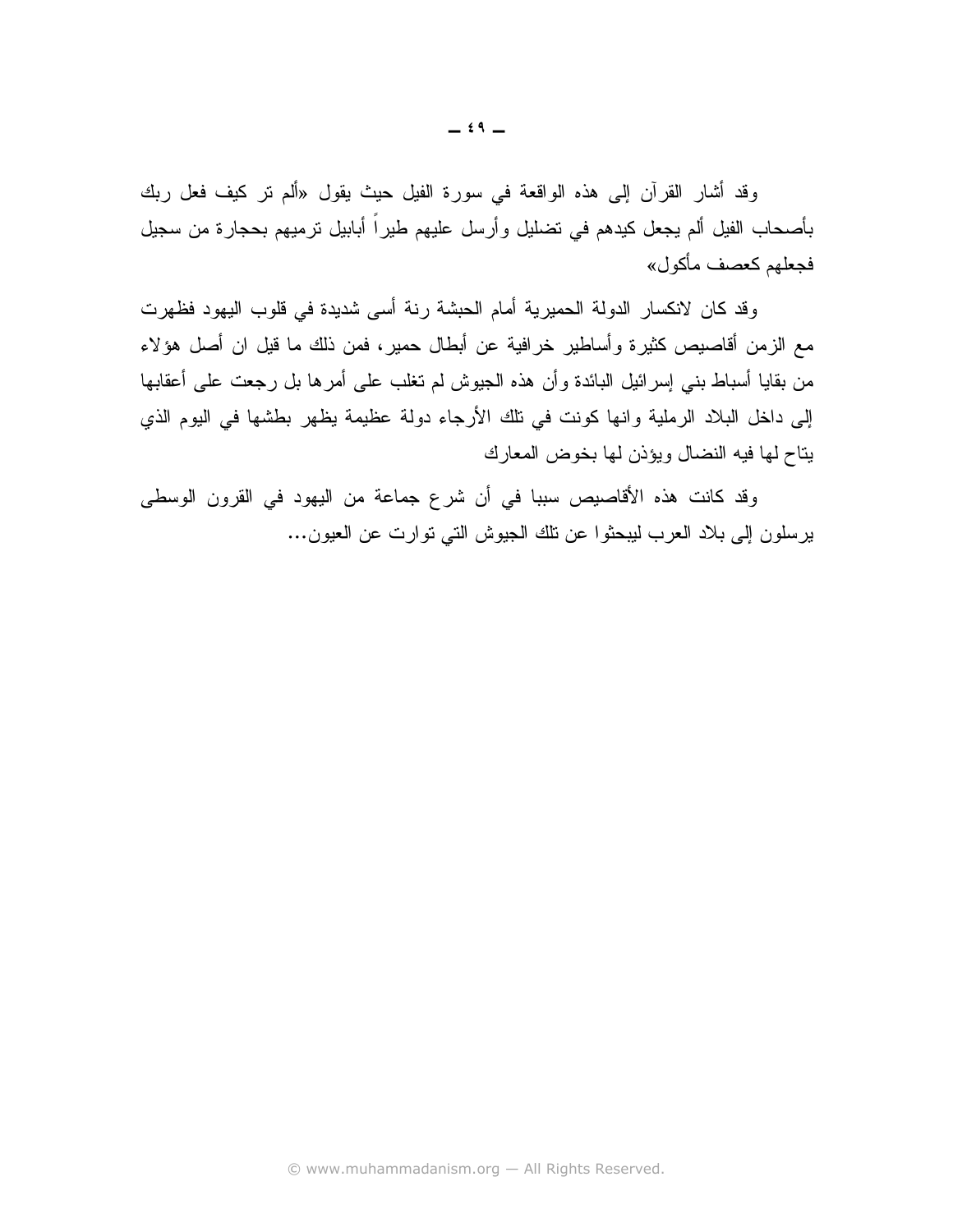### الىام الثالث

#### بطون يثرب وحوادثها وعلاقاتما باليمود

بطون بثرب وحوادثها وعلاقاتها باليهود ــ تأثير انكسار الدولة الحميرية في حياة اليهود ببلاد العرب ـــ تحرش الدولة الرومانية الشرقية باليهود في بلاد العرب ـــ هجرة بطون الأوس والخزرج إلى جهات بثرب ـــ اضطراب أقوال مؤرخي العرب في زمن هذه الهجرة ـــ نص ابن هشام ـــ رأي صاحب الأغاني ـــ رأي الأستاذ الحضري بك \_ سيل العرم وزمن حدوثه \_ آراء المستشرقين فيه \_ نتيجة أبحاث العالم جلارز في هذا الموضوع ــ سوء حال الأوس والخزرج ــ أوائل هجرتهم ــ وصف السمهودي لليهود وبطون الأزد أثناء سيادة الوفاق والصفاء بينهم ــ انقلاب الصفاء إلى عداء بين اليهود وبني الأزد وأسبابه ــ قصة السمهودي عن الملك الفيطون \_ رأي المؤلف فيها \_ رأي صاحب الأغاني في سبب ظهور العداوة بين اليهود والعرب \_ من هو أبو جبيلة؟ ـــ لماذا نزح أبو جبيلة لمحاربة يهود يثرب؟ ـــ هل كانت هناك محالفة بين بطون الأزد وملوك غسان؟ ـــ الارتياب في صحة قصة أبي جبيلة واضطهاده ليهود بثرب ــ ملوك غسان والدولة الرومانية الشرقية ــ الكفاح العنيف بين اليهودية والنصر انية في الجزيرة ــ يوم بعاث ــ قيمة حوادث يوم بعاث ــ حياة العرب في الجاهلية ے نتائج بوم بعاث

يقول العلماء ان النكبة الشديدة التي نزلت باليهود في بلاد حمير قد أنتجت نتائج سيئة لم بكن في الإمكان أن تحدث لو لا هذه النو ائب

وأهم هذه النتائج تحمس العناصر النصرانية التي كانت تعتمد على مؤازرة الدولة الر و مانية ضد الديانة اليهودية وتحركها لهدم كيانها والقضاء على أصولها ومبادئها في جميع أنحاء الجزير ة العربية وتهيج طمع القبائل العربية في أموال اليهود ومستعمر اتهم ور غبتهم في الحصول عليها والاستئثار يها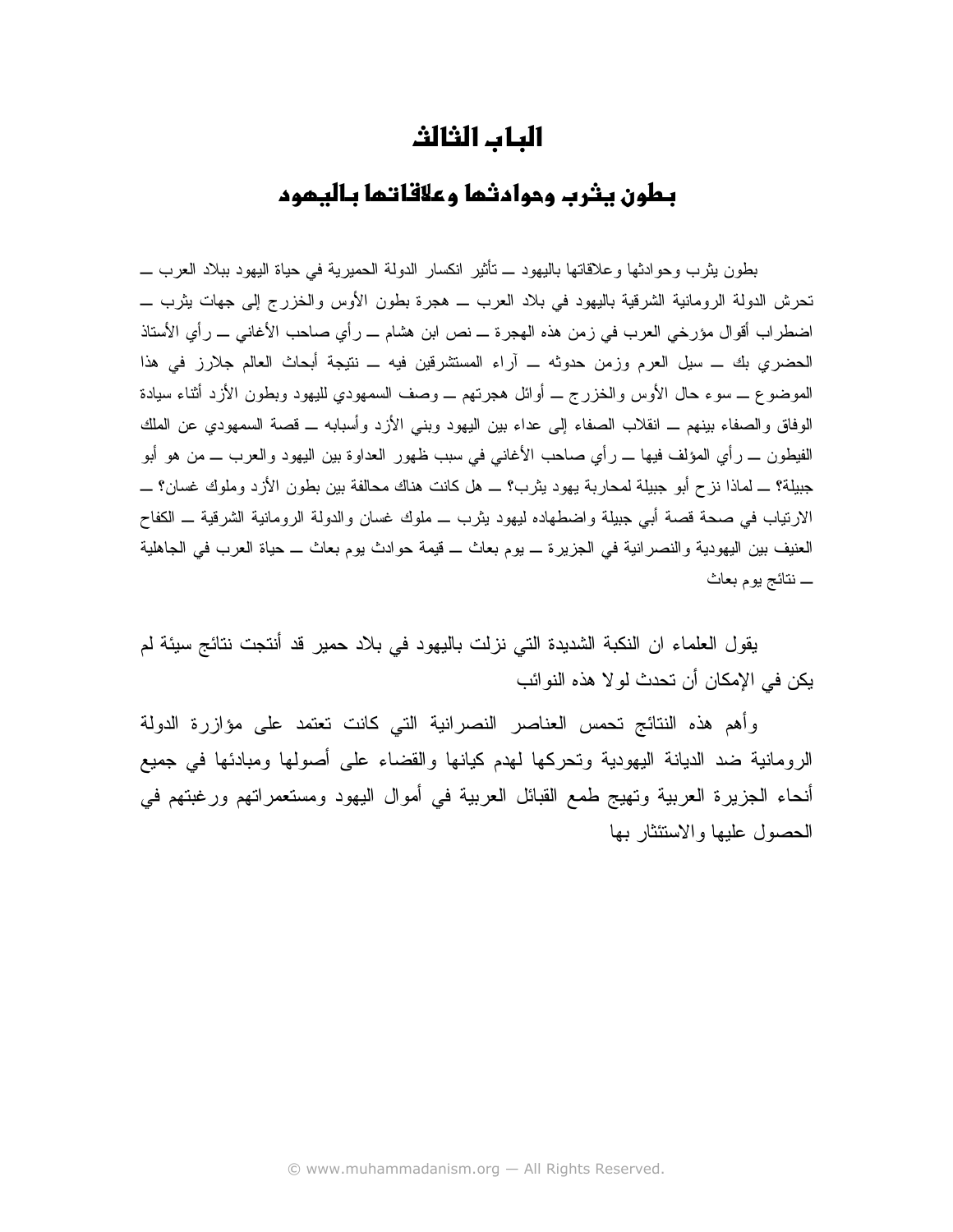وقد كانت القبائل العربية قبل ذلك أي في العصر الذي نمت فيه اليهودية في بلاد اليمن وانتشرت بين سكانها لا نجرؤ مطلقا سواء منها الحضري والبدوي على أن نمس اليهود بأذى في شمال الحجاز أو تصيبهم بأدنى ضرر بل بالعكس تسرب نفوذ اليهودية في ذلك الشطر من الزمن بين الأعراب حتى صاروا يدخلون فيها زرافات ووحدانا مما حمل بعض المستشرقين من أنصار Wüstenfeld على الاعتقاد بأنه قد ظهرت في يثرب دولة يهودية امتد سلطانها السياسي حتى شمل شمال الححاز بأحمعه

ولكن الواقع أن هذا رأى مبالغ فيه إذ ليس عندنا مصادر موثوق بها نؤيد وجود دولة يهودية في شمال الحجاز اللهم إلا إذا استثنينا قصة خرافية عن الفيطون ملك يثرب<sup>(י)</sup> وليس لها في الو اقع ظل من الحقيقة كما سيأتي بيانه

ونريد قبل أن نوفي حوادث اليهود مع العرب في شمال الحجاز حقها من التفصيل والبيان أن نوجه الأنظار إلى البطون العربية المجاورة لمهم وهي التي نلم بأخبارها بعض الإلمام. يقول ابن هشام عن هجرة الأوس والخزرج إلى جهات بثرب: وكان سبب خروج عمرو بن عامر من اليمن أنه رأى جُرِدَا يحفر في سد مأرب الذي كان يحبس عليهم الماء فيصرفونه حيث شاءوا من أراضيهم فعلم أنه لا بقاء للسد على ذلك فاعتزم على النقلة عن اليمن فكاد قومه فأمر أصغر ولده إذا أغلظ عليه ولطمه أن يقوم إليه فيَلْطِمه ففعل ابنه ما أمره به فقال عمرو ولا أقيم ببلد لطم وجهي فيه أصغر ولدى وعرض أمواله فقال أشراف من أشراف اليمن اغتنموا غضبة عمرو فاشتروا منه أمواله وقالت الأزد لا نتخلف عن عمرو بن عامر فباعوا أموالهم وخرجوا معه فساروا حتى نزلوا بلاد عك مجتازين برتادون البلدان فحاربتهم عك فكانت حربهم سجالا ثم ار تحلو ا عنهم فتفر قو ا في البلدان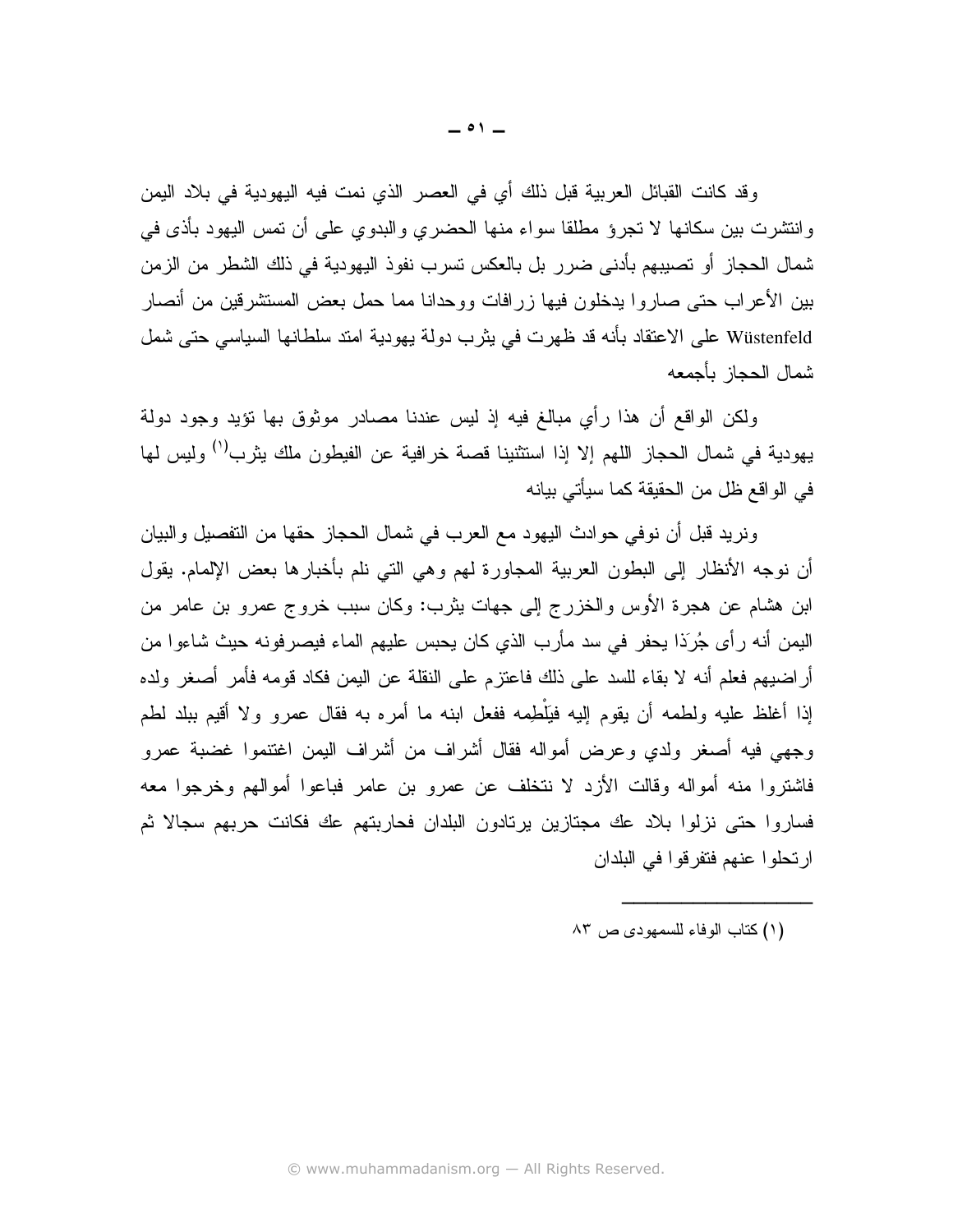فنزل أل جفنة الشام ونزلت الأوس والخزرج بثرب ونزلت خزاعة مرا...(')

ويتضح لنا من قصة ابن هشام أن نزوح الأوس والخزرج إلى جهات يثرب حدث قبل سيل العرم لكن صاحب الأغاني يعتقد أن خروج الأزد من اليمن حدث بعد سيل العرم ويقول: لما أرسل الله سيل العرم على أهل مأرب وهم الأزد قام رائدهم فقال من كان ذا جمل مفن ووطب مدن وقرية وشن فلينقلب عن بقرات النقم فهذا اليوم يوم هم وليلحق بالثني من شن فكان الذين نزلوه ازد شنودة ثم قال لهم ومن كان ذا فاقة وفقر وصبر على أزمات الدهر فليلحق ببطن مر فكان الذين سكنوه خزاعة ثم قال لهم من كان منكم يريد الخمر والخمير والأمر والتأمير والديباج والحرير فليلحق ببصرى والحضير وهي من أرض الشأم فكان الذين سكنوه غسان ثم قال لهم ومن كان منكم ذا هم بعيد وجمل شديد ومزاد جديد فليلحق بقصر عمان فكان الذين نزلوه أزد عمان ثم قال ومن كان بريد الراسخات في الوحل والمطعمات في المحل فليلحق بيثرب ذات النخل فكان الذين سكنو ها الأوس والخزرج...(٢)

و أما الأستاذ الفاضل الخضري بك فيرجح الر أي الأخير لسببين

(١) لأن مفارقة البلاد عند النفس عدل مفارقة الروح وكلاهما أمر مكروه شنيع فيبعد جداً أن يقدم عليه شخص هو وأو لاده و عشير ته لمجرد خبر لا يقطـع أملاً خصـوصـاً أنـه سائر إلـى بلد لـم يخبر ہ

(٢) وردت هذه القصــة في سورة سبأ علـى هذا النحو «لقد كان لسبأ في مسكنهم آيـة جنتان عن يمين وشمال كلوا من رزق ربكم واشكروا له بلدة طيبة ورب غفور فأعرضوا فأرسلنا عليهم سيل العرم وبدلناهم بجنتيهم جنتين ذواتبي أكل خمط وأثل وشيء من سدر قليل» فهذا واضح في أن سيل العرم أصابهم

- (۱) ابن هشام جزء ۱ ص ۱۲
- (٢) الأغاني جزء ١٩ س ٩٥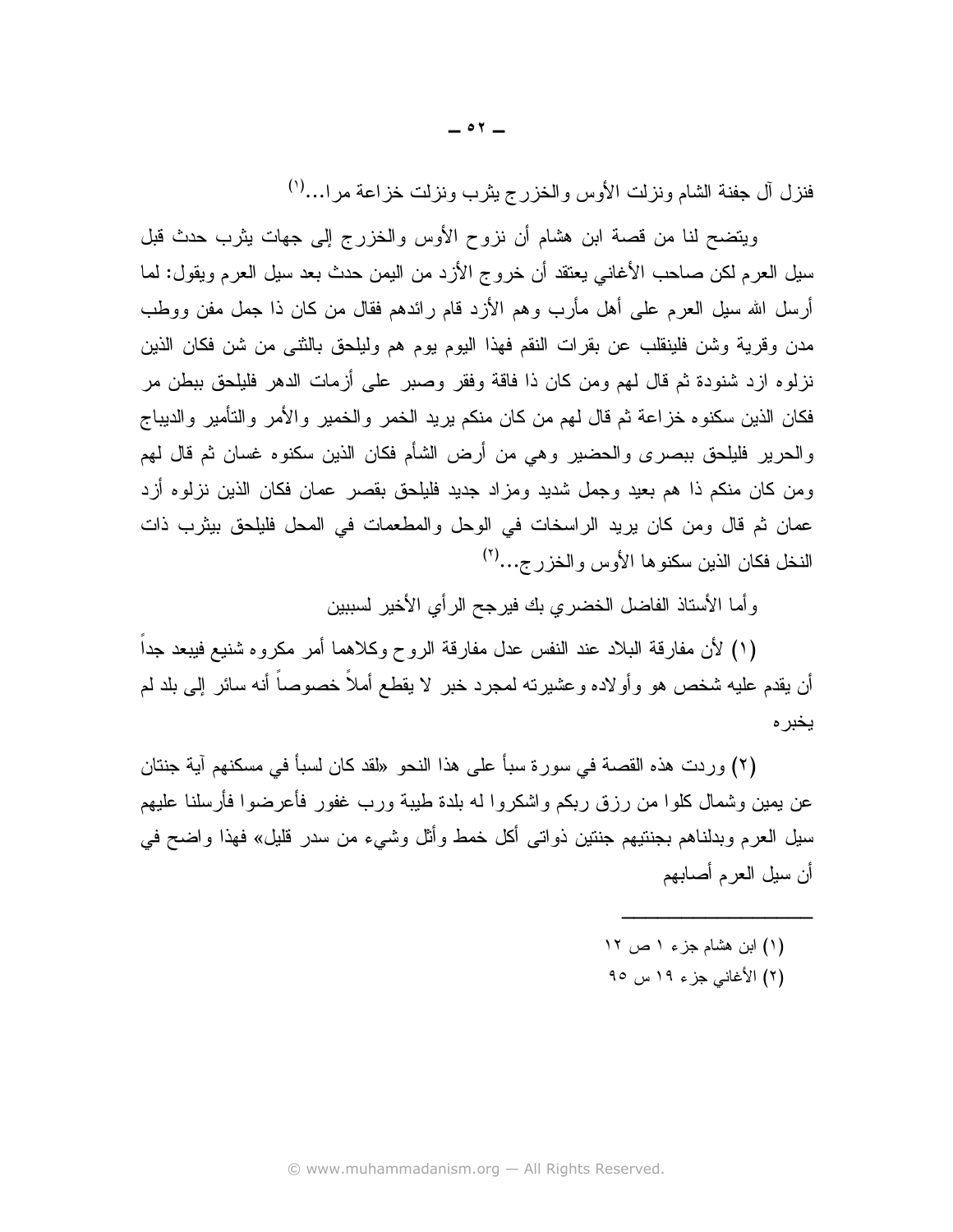ويدل من شكل أرضهم وهم يقيمون بها…(')

والتسليم بإحدى النظريتين المفروضتين في سبب خروج بنبي الأزد من اليمن لا يجدينا نفعا في المعضلة الجوهرية وهي نعيين زمن حدوث سيل العرم

فالمر اجع العربية لا تأتينا بشيء قليل أو كثير ٍ عن زمن وقوع هذه الحادثة الطبيعية المهمة في بلاد اليمن وكان الرأى السائد عند المستشرقين أن سيل العرم حدث في عصر قديم في القرن الثاني أو الأول قبل الميلاد وكانت هناك طائفة من علماء الإفرنج تعتقد أن كل الروايات التي جاءت عن سيل العرب إنما هي خرافات وأباطيل واستمرت هذه الطائفة مقتنعة برأيها هذا حتى ظهرت بحوث العالم المحقق Glaser في سنة ١٨٩٦ حيث قرر ارتكاناً على منقوشات جلبها من أرض اليمن أن السيل قد حدث فعلا ولكن لم يحدث في مدة و لحدة بل تكررت نو ائبه مر ات عديدة أما سببه فلا يرجع إلى الطبيعة من حدوث أمطار ِ غزير ة في مرات متوالية فحسب بل كان نتيجة إهمال شديد لهذا السد العظيم نشأ عن فتن داخلية بين الأقيال من جهة وإغارات متوالية من الخارج من جهة أخرى ولما نطاولت الأزمان على السد مع هذا الإهمال الشديد نصدعت جوانبه شبنًا فشبنًا ووهت أركانه قلبلا قليلا

فلما حدث سيل العر م الأول في سنة ٤٤٧ ب. م الذي استمر إلى سنة ٤٥٠ نتبه القوم إلى الخطر المحدق بالسد فاهتموا بأمره وأصلحوا من شأنه ولكن لم تعد له منعته القديمة فلم يحتمل السبول المتوار دة ز مناً طوبلاً وانكسر ثانباً سنة ٥٣٢ ب. م...(٢)

بعد هذه التحقيقات الجليلة زال الشك من النفوس في صحة روايات سيل

- (١) تاريخ الأمم الإسلامية جزء ١ ص ١٨
- Zwei Inschriften über den Dammbruch von Mareb M. d. v. G. (٢)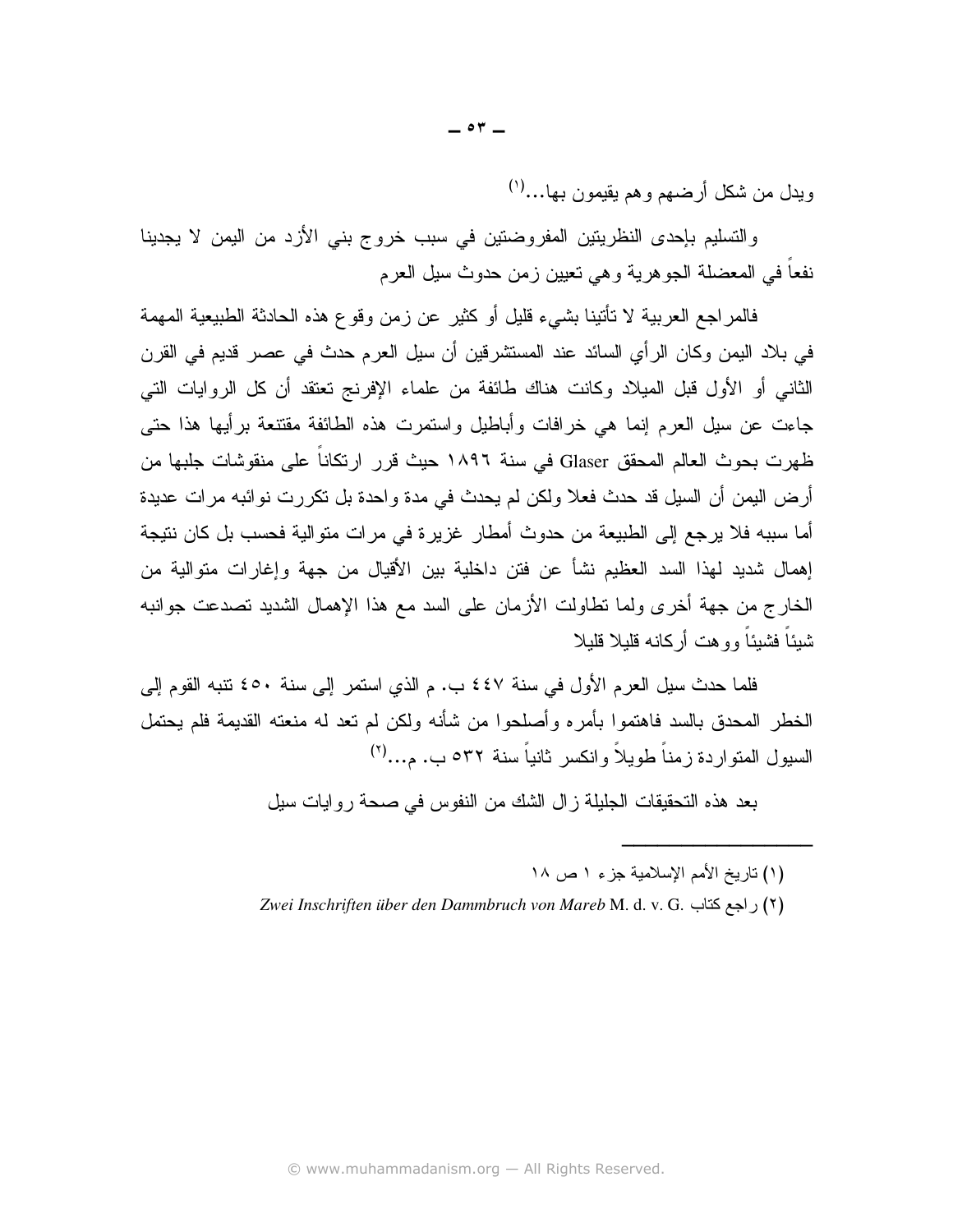العرم وانمحي كل ريب في حدوثه ومال بعض المستشرقين إلى الجزم بأن نزوح البطون الأزدية حدث بعد سبل العر م<sup>(۱)</sup>

ولكن من المتعذر على الباحث الذي يحمل في يده مصباح عقله أن يقتنع بأن جميع البطون الأزدية هاجرت إلى شمال الجزيرة بسبب واحد هو سيل العرم بل دائماً برى أنه من المحتمل أن نكون أسباب أخرى اجتمعت مع سيل العرم أو انفردت دونه واضطر بعض هذه البطون إلى نزك وطنها والهجرة إلى الأرجاء النائية عنه

على أنه يخيل إلى أن المؤرخين أسرفوا في النكبير من شأن سد مأرب وهو لعارفي النتائج التي ترتبت على انكسار ، مبالغة كبيرة إذ كان هذا السد فيما نعلمه من أبحاث ياقوت في معجم البلدان قديما ومن مجهودات قريحة جلازر Glaser حديثا يسقى ربوة من الأرض لم نكن مسكناً لكل بطون الأز د

ويرجح رأينا هذا ما نجده في جميع الروايات التي تضمنت حوادثه وأخباره من الغموض والابهام والنقص الظاهر في البيان والتفصيل مع أنه حدث حوالي قرن واحد قبل الإسلام وقد تراكمت بشأنه القصص والأساطير حتى صارت عرضه لأن يشك العلماء في صحتها جميعاً ولم يرجعوا عن شكهم إلا بعد أن ظهرت أبحاث العالم جلازر Glaser

وإذا كان هذا شأن حادثة وقعت قبل الإسلام بقرن واحد فماذا يكون شأن الحوادث التبي وقعت قبل سد مأرب بنحو خمسة قرون أو أكثر ؟..

وهل يمكننا أن نعول على أخبارها التي ذكرت في السيرة وفي الطبري وفي الواقدي ونستتتج منها نتائج ننظم بها أبحاثنا في تاريخ الجاهلية؟...

 $\star$ 

11 A Literary History of the Aarbs by R. A Nicholson (۱)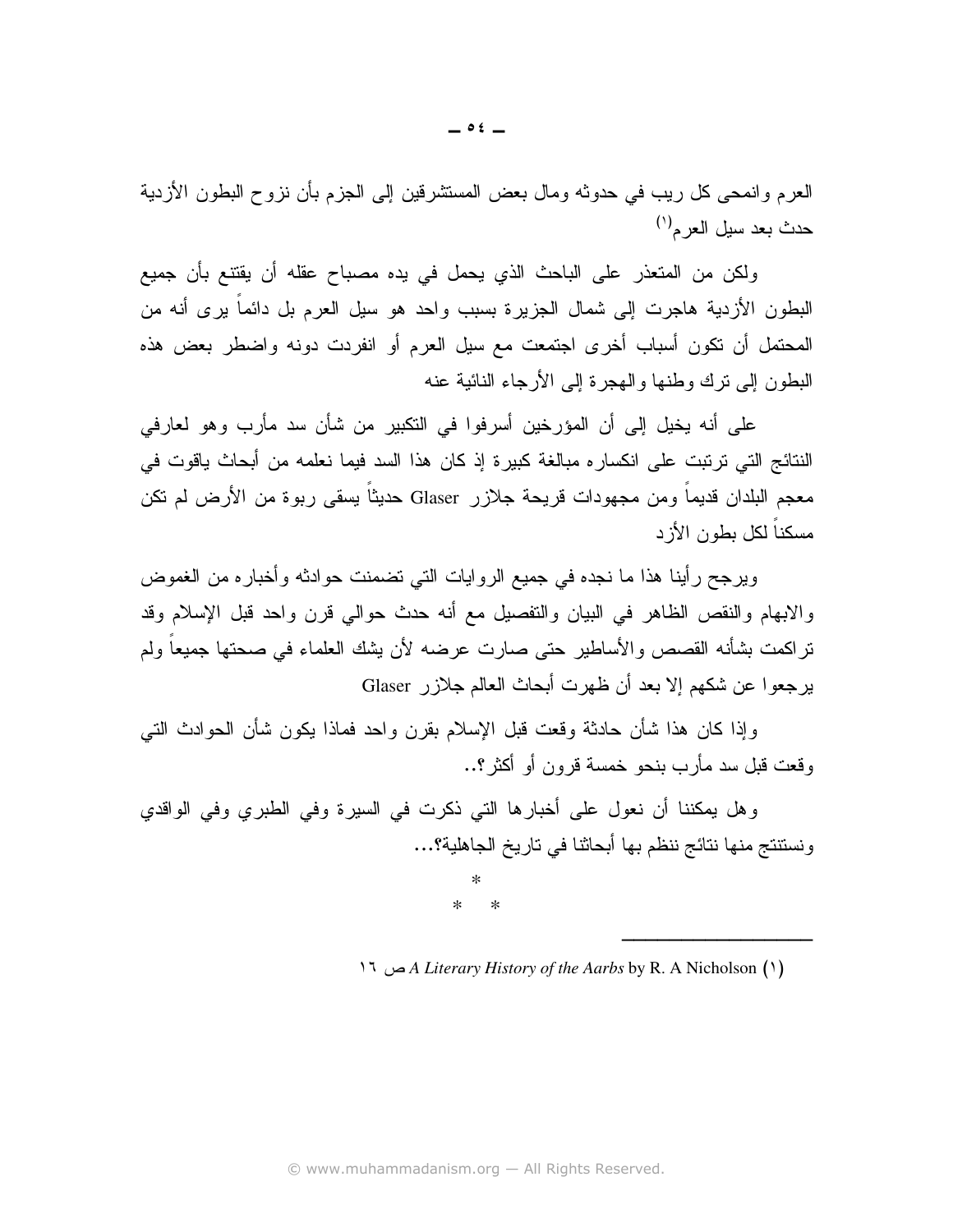من المتعذر علينا إذاً أن نعين الزمن الذي وصلت فيه الأوس والخزرج إلى جهات بثرب فلنكتف بما قاله القدماء من أنهما من أزد اليمن وأنه قد وجدت هناك بطون من اليهود قبل وصولهما إلى بثرب

يقول لنا صاحب الأغاني «فلما توجه الأوس والخزرج ووردوها نزلوا في حرار ثم تفر قو ا وكان منهم من لجأ إلى عفاء من أر ض لا ساكن فيه فنز لو ا به و منهم من لجأ إلى قر ية من قراها فكانوا مع أهلها فأقامت الأوس والخزرج في منازلهم التي نزلوها بالمدينة في جهد وضيق في المعاش ليسوا بأصحاب نخل وزرع وليس للرجل منهم إلا الأغداق اليسيرة والمزرعة يستخرجها من أرض موات والأموال لليهود فلبث الأوس بذلك حيناً...(')

وأقام اليهود والعرب مدة طويلة يسود بينهم الوئام والوفاق دون أن يحدث ما يكدر أو يفر ق بينهم

فكانت السلطة في أيدي اليهود ومواليهم من البطون العربية وكانت الأوس والخزرج تشتغل في الدوائر الزراعية اليهودية ومنهم من كانوا يشتركون مع اليهود في قوافلهم التجارية

ويحدثنا السمهودي عن حالة اليهود والأزد في دور سيادة الوئام والوفاق بينهم فيقول: ... وقد وجد الأوس والخزرج الأموال والأطام بأيدي اليهود والعدد والقوة معهم فمكثوا ما شاء الله ثم سألوهم أن يعقدوا بينهم جواراً وحلفا يأمن به بعضهم من بعض ويمتنعون به من سواهم فتحالفوا ونعاملوا ولم بزالوا كذلك زماناً طويلا وأثرت الأوس والخزرج وصار لمهم مال وعدد وخافت قريظة والنضير أن يغلبوهم على دورهم فتنمروا لهم حتى قطعوا الحلف... فأقاموا خائفين أن تجليهم اليهود حتى نجم منهم مالك بن العجلان...<sup>(٢)</sup>

- (۱) الأغاني جزء ۱۹ ص ۹۲
	- (٢) خلاصة الوفاء ص ٨٣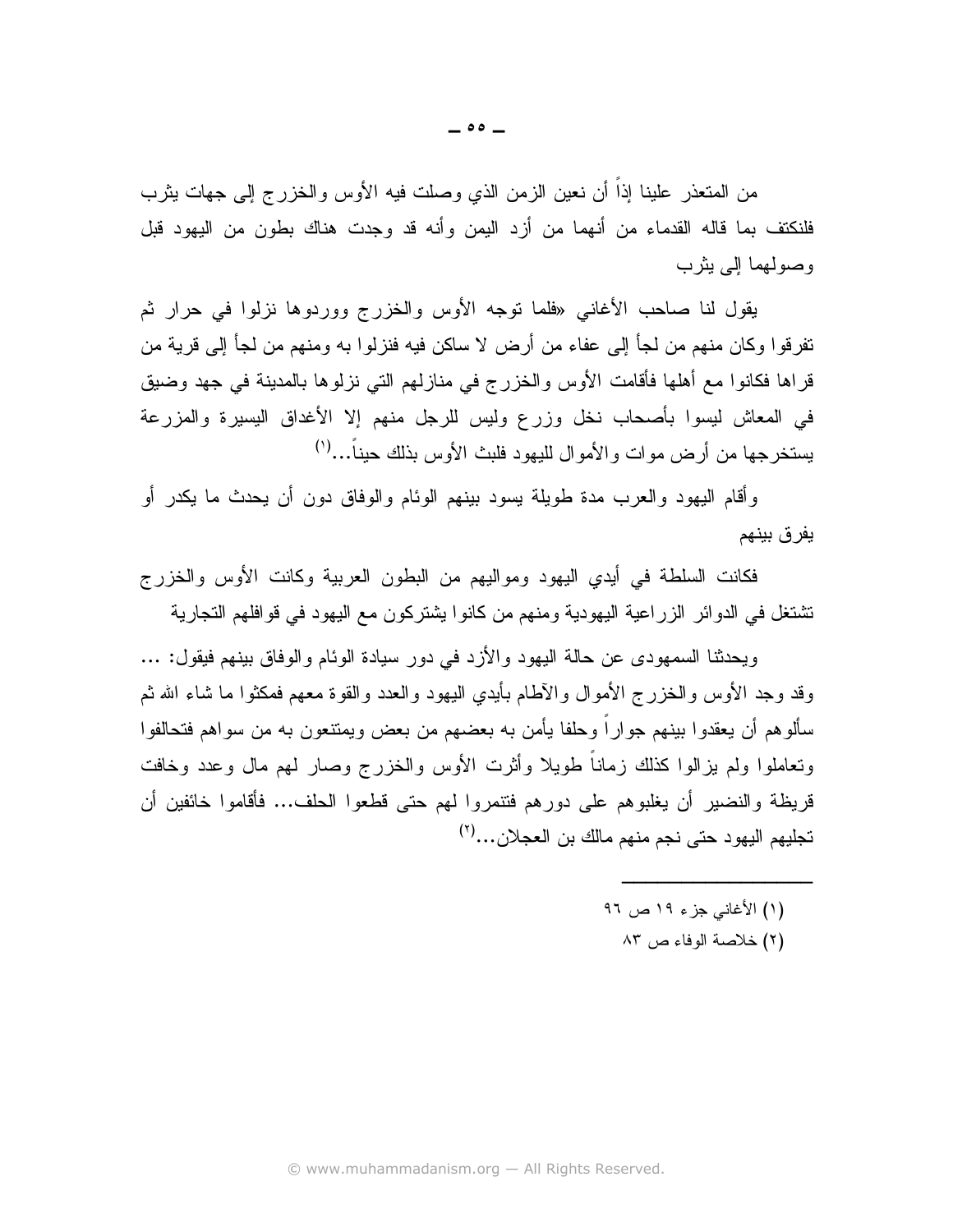ودار الدهر دورته وظهرت الفتن والعداوات بين اليهود والأوس والخزرج غير أن المصـادر العربية لم نو افنا بـالأسباب الكـافية لـهذا النـغيير وإليك مـا يقولـه السمـهودي: وكـانت لا نـهدي عروس الحيين حتى تدخل على الفيطون ملك اليهود فيكون هو الذي يفتضها فتزوجت أخت مالك رجلا من قومها فبينما مالك في النادي إذ خرجت أخته فضلاء فنظر إليها أهل المجلس فشق على مالك فدخل وعنفها فقالت ما يصنع بـى غداً أعظم أهدى إلـى غير زوجـى فلما أمسـى اشتمل علـى السيف ودخل منتكراً مع النساء وقتل الفيطون وانصرف لدار قومه...(')

ويؤخذ من هذه القصنة الملفقة أن السمهودي وأمثاله لم يكن عندهم إلمام كاف بحياة العرب في الجاهلية بل كانوا يعتبرونهم متوحشين همجيين لا يعرفون من النظم الاجتماعية شيئا ولا يفهمون من الآداب قليلاً و لا كثير اً و لا ينقادون إلا لما يدعو إليه الخر ق والسفاهة

و لا شك أن قو لاَّ كهذا ليس إلا طعناً فاحشاً في قبائل العرب في الجاهلية و إنكار اً شنيعاً لما هو معروف عنهم من الأنفة والغيرة وإباء الضيم والشجاعة والبسالة إلى حد النضحية بكل شيء في سبيل العرض وحفظ الشرف والكرامة

ومن جهة أخر ي فمثل هذا القول لا يمكن أن يكون له نصيب من الصحة لأن يهود الحجاز إنما كانو ا أصحاب دين سماو ي يأمر بالمعر و ف و ينهي عن الفحشاء و المنكر و البغي و ليس من المعقول أن ملكاً بـهودياً بر تكب جريمة منكر ة كـهذه تتاقض ر و ح التور اة و تخالف الإيمان بـإلـه موسى دون أن يجد مقاومة عنيفة وإنكاراً شديداً من شعبه وأبناء جلدته

على أن اختلاق هذه القصـة يظهر جلياً متى علمنا أنه لم يوجد ملوك من اليهود في يثرب ونرجح أن الباعث على اختلاق هذه القصة ونلفيقها إنما هو محاولة إخفاء

(١) خلاصة الوفاء ص ٢٤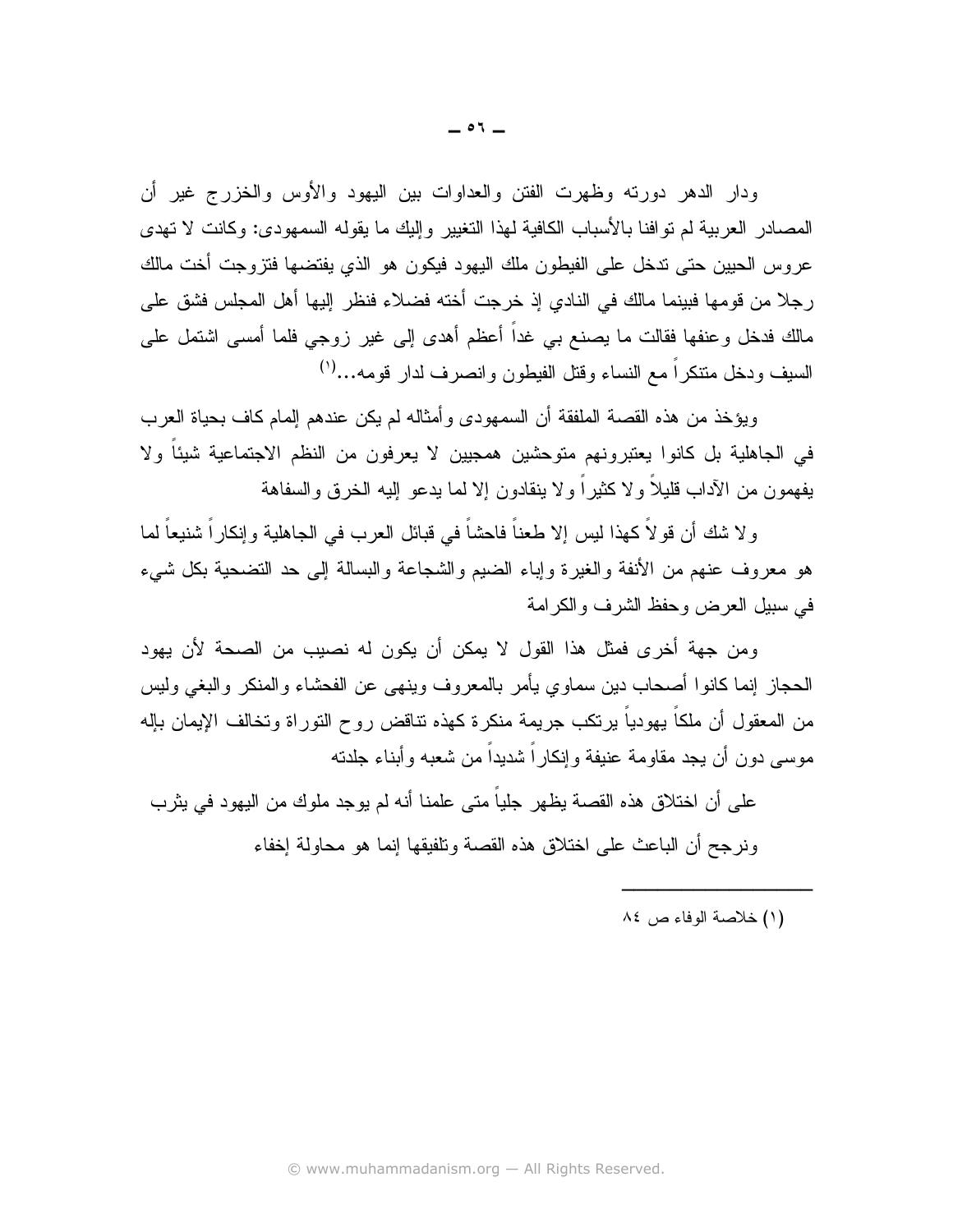الحقيقة في حادثة غدر ابن العجلان بجيرانه وسفكه لدماء الأبرار منهم كما سيأتي تفصيل ذلك

ومن الغريب أن قصـة كـهذه نمـامـاً يقصـمها الطبري عن طسم وجديس'') وذلك يدل علـى أنـها من الخرافات الشائعة عند أمم الشرق في قصصهم وتواريخهم<sup>(٢)</sup>

ولم يأت ابن هشام والواقدي وصاحب الأغانبي بقصة الفيطون بل حدثنا الأخير بخبر بيعثنا على التأمل والبحث في عوامل التغيير الذي طراً فجأة على ما كان بين اليهود والبطون العربية من المودة والوئام فقال «إن مالك بن العجلان رحل إلى أبي جبيلة الغساني وهو يومئذ ملك غسان فسأله عن قومه وعن منزلتهم فأخبره بحالهم وضبق معاشهم فقال له أبو جبيلة والله ما نزل قوم منا بلدا إلا غلبوا أهله عليه فما بالكم؟ ثم أمره بالمضبي إلى قومه وقال له اعلمهم أنبي سائر إليهم فرجع مالك بن العجلان فأخبر هم بأمر أبي جبيلة ثم قال لليهود إن الملك يريد زيارتكم فأعدوا نز لا فأعدوه وأقبل أبو جبيلة سائراً من الشام في جمع كثيف حتى قدم المدينة فنزل بذى حُرُض ثم أرسل إلى الأوس والخزرج فذكر لمهم الذي قدم له وأجمع أن يمكر باليهود حتى يقتل رؤساءهم وأشرافهم وخشى إن لم يمكر بهم أن يتحصنوا في أطامهم فيمنتعوا منه حتى يطول حصاره إياهم فأمر ببناء حائرٍ واسع فبني ثم أرسل إلى اليهود أن أبا جبيلة الملك قد أحب أن تأتوه فلم يبق وجه من وجوه القوم إلا أناه وجعل الرجل بأنبي معه بخاصنه وحشمه رجاء أن يحبوهم فلما اجتمعوا ببابه أمر رجالًا من جنده أن يدخلوا الحائر الذي بني ثم يقتلوا كل من يدخل عليهم من اليهود ثم أمر حجابه أن يأذنوا لهم في الحائر ويدخلوهم رجلا رجلاً فلم يزل الحجاب يأذنون لهم كذلك ويقتلهم الجند الذين في الحائر حتى أتوا على آخر هم...

- (١) تاريخ الملوك والرسل للطبري جزء ٢ ص ٣٧١
	- (٢) راجع كتاب ألف ليلة وليلة (الليلة الأولى)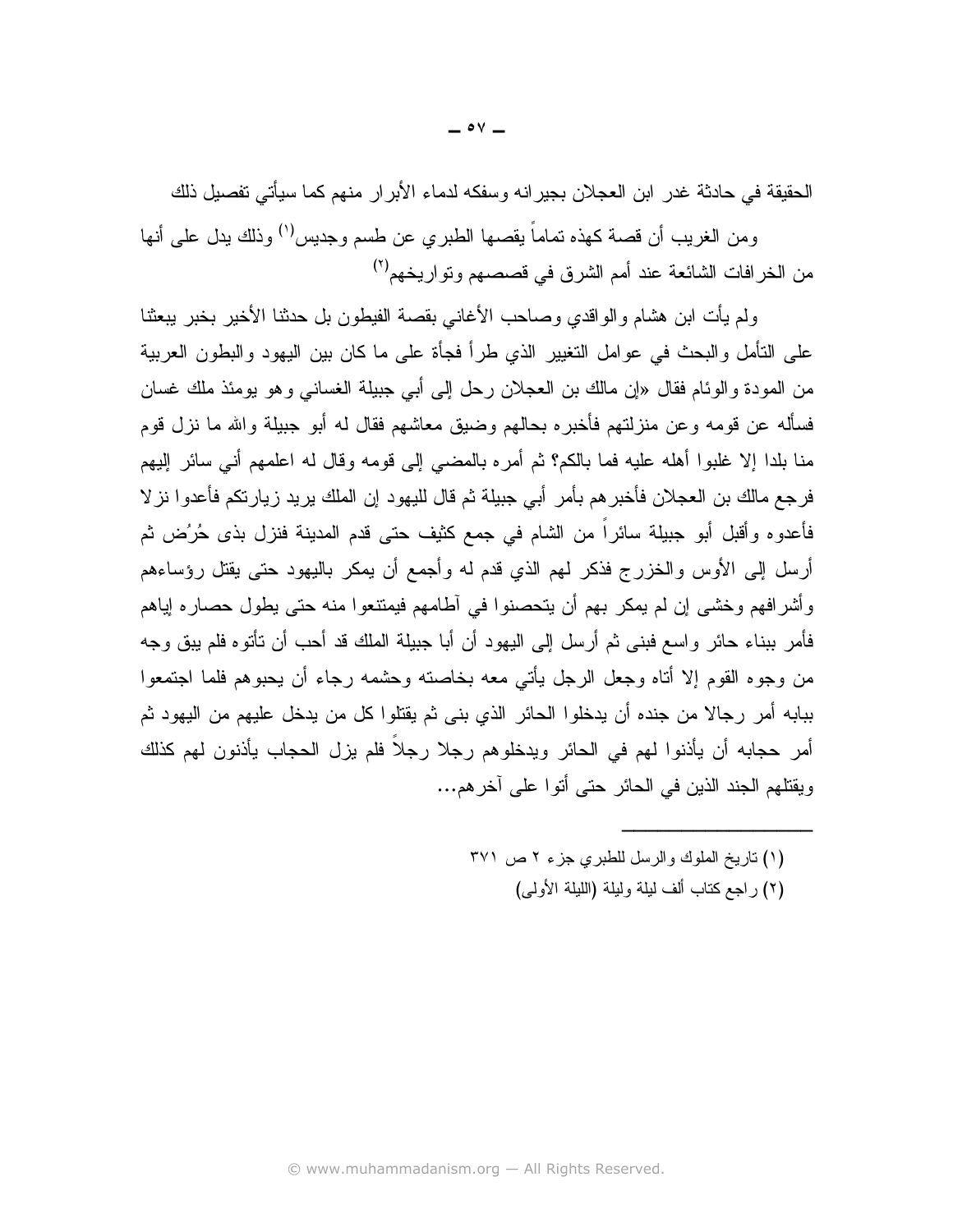وقد أخذت البيهود تعترض الأوس والخزرج ونتاوشهم فقال مالك بن العجلان والله ما أثخنا اليهود غلبة كما نريد فهل لكم أن أصنع لهم طعاماً ثم أرسل في مائة من أشراف من بقي من البهود فإذا جاءونبي فاقتلوهم جميعاً فقالوا نفعل فلما جاءهم رسول مالك قالوا والله لا نأتيهم أبداً وقد قتل أبو جبيلة منا من قتل فقال لمهم مالك إن ذلك كان على غير هوى منا وإنما أردنا أن نمحوه وتعلموا ما لكم عندنا فأجابوه فجعل كلما دخل عليه رجل منهم أمر به مالك بن العجلان فقتل حتى قتل منهم بضعة وثمانين رجلاً ثم إن رجلا منهم أقبل حتى قام على باب مالك فتسمع فلم يسمع صوتاً فرجع وحذر أصحابه الذين بقوا فلم يأت منهم أحد… وصورت اليهود مالكا في بيعهم وكنائسهم فكانوا بلعنونه كلما دخلوها… فلما قتل مالك من اليهود من قتل ذلوا وقل امتناعهم وخافوا خوفاً شديداً وجعلوا كلما هاجهم أحد من الأوس والخزرج بشيء يكرهونه لم يمش بعضهم إلى بعض كما كانوا يفعلون قبل ذلك ولكن يذهب اليهودي إلى جيرانه الذين هو بين أظهرهم فيقول إنما نحن جيرانكم ومواليكم فكان كل قوم من اليهود قد لجأوا إلى بطن من الأوس والخزرج يتعززون بهم...<sup>(۱)</sup>

وقد يكون من المتعذر أن يقْبِل المؤرخ هذه القصة على علاتها إذ لا شك في أن اليهود كانوا يحترسون من عمال ملوك الروم كل الاحتراس وكان المعروف فوق ذلك عن يهود الحجاز أنهم على جانب عظيم من الفطنة والذكاء وأنهم ذوو قوة وبطش فلو أن أمراً كهذا وقع فعلا لأمكنهم أن يحاربوا الأوس والخزرج ويضموا إلى جانبهم في هذه الحرب جميع البطون العربية المجاور ة لهم و التي لم تكن تضمر لليهود شر ا

على أن أبا جبيلة هذا الذي يقول صاحب الأغاني أنه كان ملكا لم يكن من

(١) الأغاني جزء ١٩ ص ٩٧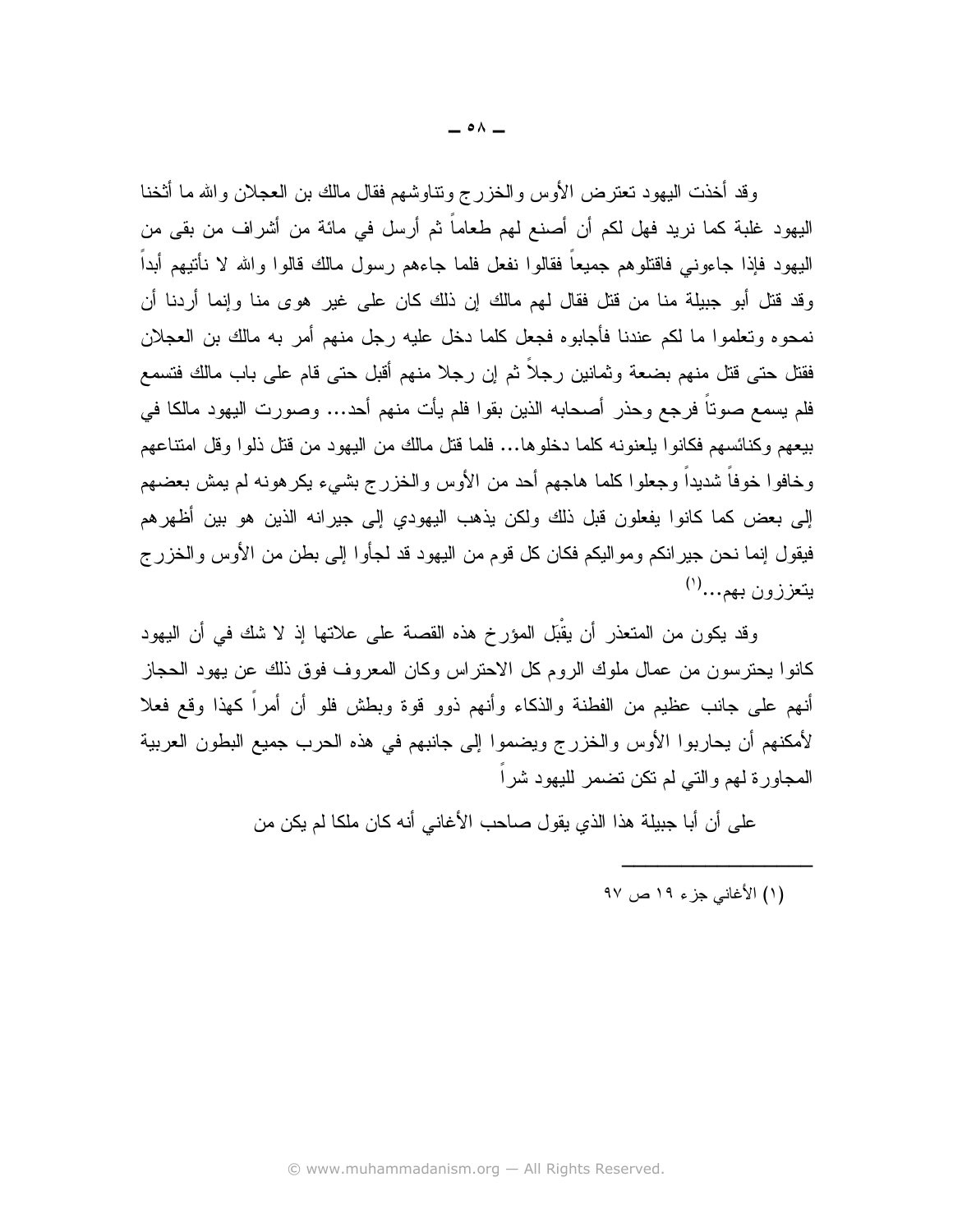سلالة ملوك غسان الذين كانوا من بني جفنة ولم يتول عرش غسان من غير بني جفنة إلا أبو جبيلة والحارث الأعرج اللذان يذكر ابن خلدون في موضع من كتابه أن الروم ملكوهما عرش الشام<sup>(י)</sup> و إن كان يذكر باسم أبي سعد أن الأعرج لم يكن ملكا وإنما كان قائداً ولم يذكر أبا جبيلة  $\mathbb{L}^{(7)}$ النتة

وعلى فرض أن أبا جبيلة والحارث بن الأعرج توليا العرش حقا فلسنا نعلم ما هي الأسباب التي حملت قياصرة الروم على تولية ملكين من غير سلالة آل جفنة ثم ارجاع العرش إلى هذه الأسرة ثانيا لأن آخر ملوك غسان كان من بني جفنة وهو جبلة بن الأيهم الذي أسلم بعد أن فتح المسلمون الشام ثم ندم ورجع إلى دين آبائه ودخل إلى بلاد الروم<sup>(٣)</sup>

من أجل هذا نرجح أن أبا جبيلة لم يكن من ملوك غسان ولكن إذا صحت الرواية عن حادثته مع بهود يثرب فمن المحتمل أنه كان قائدا ذهب بإيعاز من سيدة لمنازلة اليهود ويحتمل أيضا من ناحية أخرى أن نكون الأوس والخزرج قد أرادت أن نعقد حلفاً مع بعض قبائل الشمال لأن الحلف التي عقدت بينهم وبين اليهود لم تعد حائزة كل رضاهم بعد أن رسخت أقدامهم في البلاد وبعد أن اطمأنوا الِيها وانبعثت في نفوسهم المطامع الكبيرة والأمال الواسعة

نعم ان الحلف كانت في مصلحتهم أول الأمر لأنهم لم يكونوا يطلبون إلا أن يعيشوا فلم يكن يسوؤهم أن نبقى الدوائر الزراعية والحركة التجارية في أيدي اليهود وحدهم وأن يكونوا هم معهم كعمال ومساعدين أما الآن فقد امندت أنظارهم إلى أكثر من هذا

ولم يكن أمامهم من سبيل لتحقيق هذه الآمال والمطامع إلا أن يتخلصوا

- (۱) ابن خلدون جزء ۲ ص ۲۸۲ (٢) ابن خلدون جزء ٢ ص ٢٨٥
- (٣) ابن خلدون جزء ٢ ص ٢٨١. الأغانبي جزء ١٤ ص ٣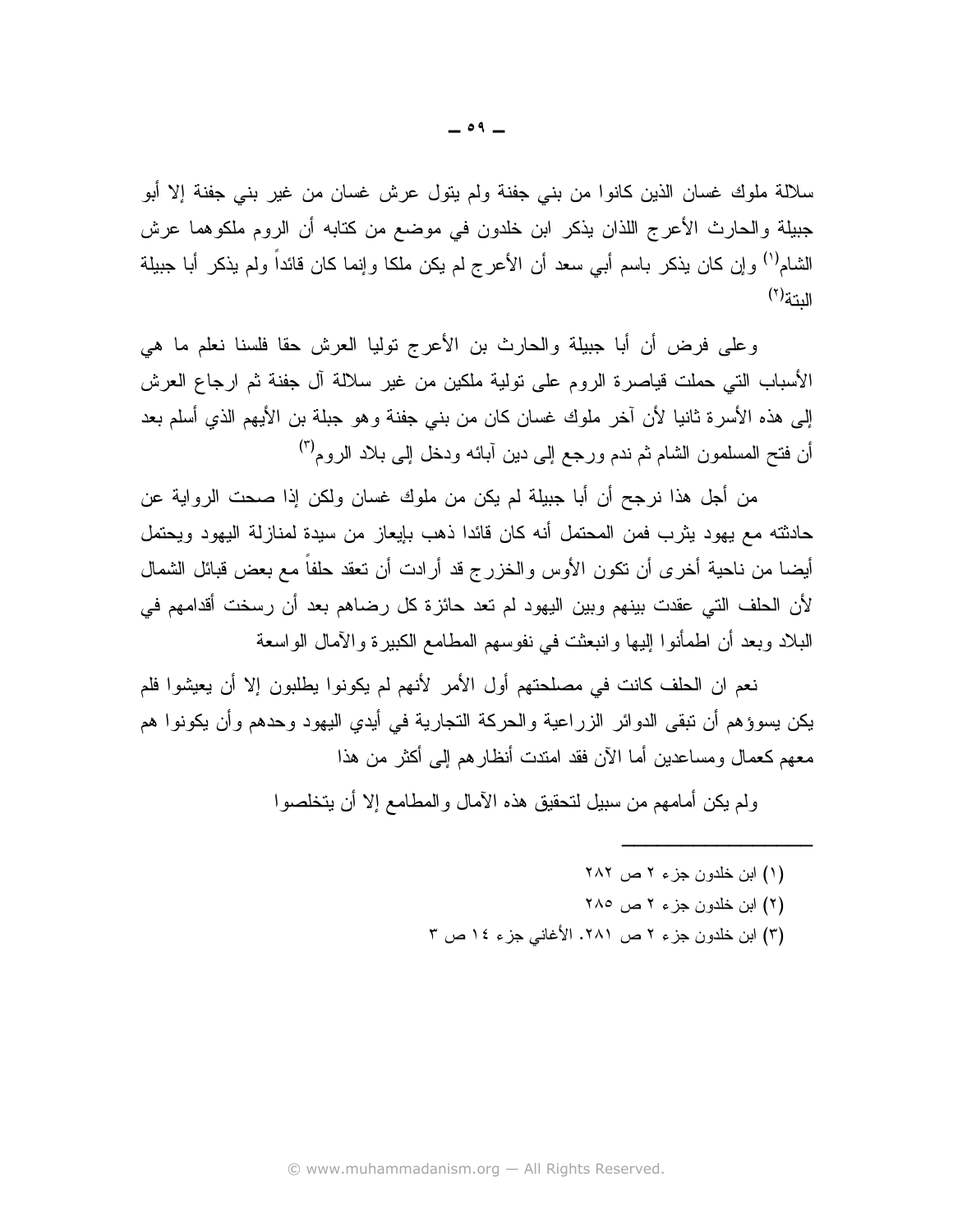من حلف اليهود ولم يكن سبيل التخلص من هذه الحلف ممكنا إلا إذا اعتمدوا على حلف أخرى يضمنون بها لأنفسهم النفوذ إذا ثارت الثائرة ببنهم وببن البهود

وقد رأوا الفرصة سانحة لعقد محالفة مع ملوك غسان الذين كانوا يقودون حركة المنافسة الشديدة والنضال العنيف الموجه من النصرانية ضد اليهودية وبطبيعة الحال كان ملوك غسان يرغبون في هذه المحالفة مع الأوس والخزرج بل ويسعون إليها ليتمكنوا بها من القضاء على البهو دبة في بلاد الحجاز

وعلى كل حال فقد وجدت علاقات حسنة بين الطرفين كما يؤخذ من قصيدة المدح التي قالها حسان بن ثابت في ملوك بنبي غسان والتبي يقول فيها

ولكن هذا كله لا يثبت صحة ما روى عن أبي جبيلة إذ من الممكن جداً أن نكون العلاقات الحسنة بمثابة العهد من جانب ملوك غسان بعد التعرض لتجار البطون البثربية الذين كانوا يجولون في أنحاء سورية

ومن الممكن أيضاً أن تكون هناك علاقات كهذه بين اليهود وبين بنى غسان نظرا للمصـالـح النجارية العظيمة التي كانت لليهود في بلاد غسان<sup>(٢)</sup>

وهناك أمرٍ آخرٍ يزيدنا شكا في صحة قصة أبي جبيلة ذلك أننا لا نجد

(۱) الأغاني جزء ١٤ ص ٢. ابن خلدون ٢ ص ٢٨٠ (٢) تاريخ الخميس جزء ٢ ص ١٣ (أبو الدفاعي الخيبري برسل قوافله إلى بلاد الشام)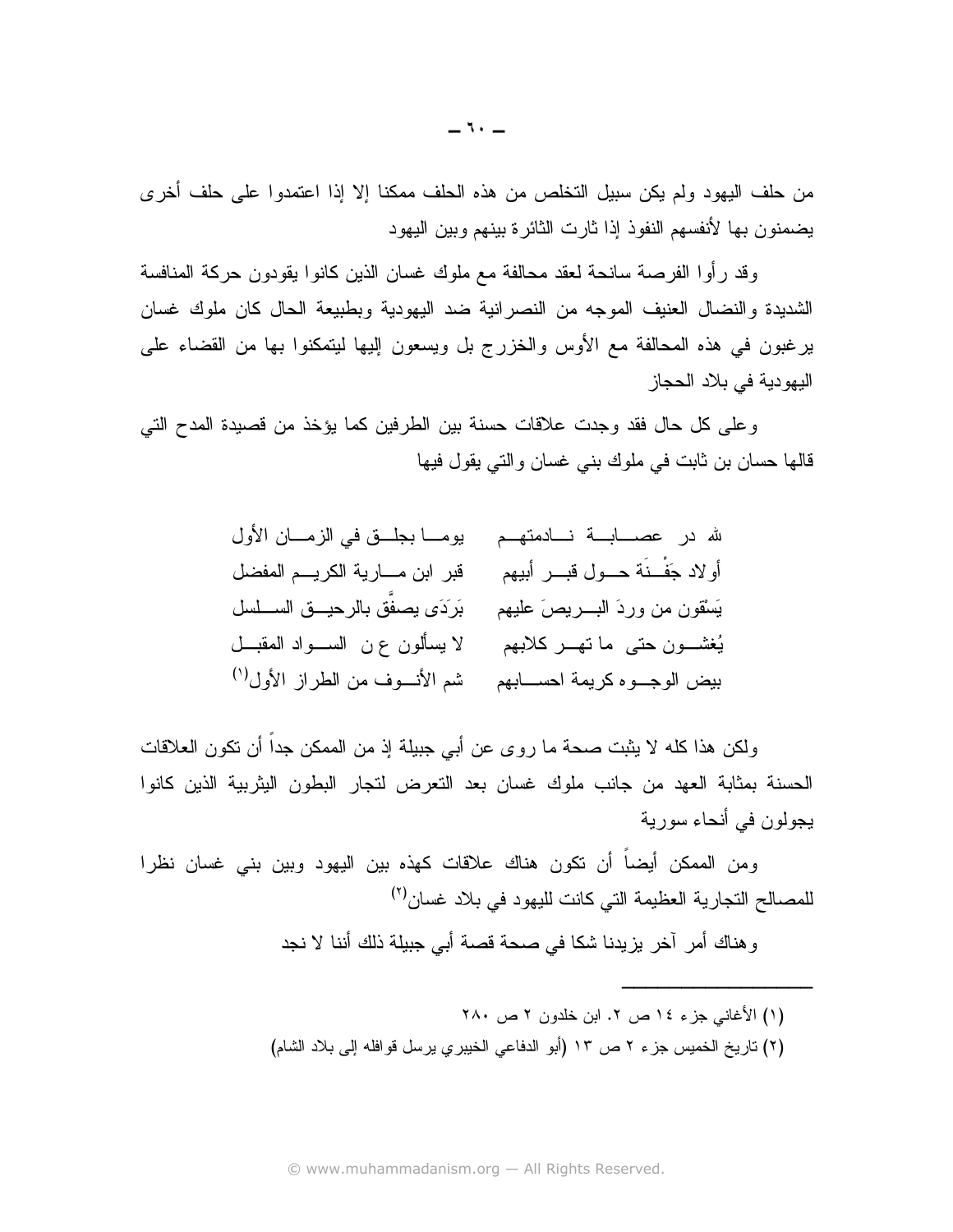بينها وبين يوم بعاث الذي جاء بعدها أية صلة أو ارتباط بل على العكس من ذلك نستتتج اعتماداً على الأخبار المفصلة التي وصلتنا عن يوم بعاث أن اليهود كانوا متمتعين بجميع حقوقهم السياسية والاجتماعية وكانت مزارعهم وأطامهم وأموالهم كاملة غير منقوصة…

ويقرر المؤرخ Graetz ان بطون الأوس والخزرج لم تصارح اليهود بالعداوة والمعصية إلا بعد النكبة التي حلت باليهود في اليمن إذ لا يتصور أن يضطهد اليهود في الحجاز في العصر الذي كان فيه ملوك متهودون يسيطرون على اليمن ويتعصبون لدينهم ويناهضون كل من بناهضهم أو بعتدى عليهم<sup>(١)</sup>

ويؤيد قول هذا العالم ما ذكره بعض مؤرخي العرب من أن الحجاز الشمالية كانت في شبه تبعية لليمن في عصر وجود حمير المتهودة وأن واحدا من الأسرة المالكة في اليمن كان يشر ف على شؤون الطوائف المختلفة في شمال الحجاز <sup>(٢)</sup>

وقد بقيت البطون العربية عصوراً طويلة على موالاة ومناصرة اليهود دون أن يظهر عليهم شيء يدل على أنهم يتربصون لهم الغوائل إلى أن أخذت دولة غسان نتصب لليهود المكايد وتحرض عليهم زعماء الأوس والخزرج ليفتكوا بهم

والظاهر أن دولة بني غسان لم تفعل هذا إلا بإيعاز من الدولة الرومانية الشرقية التي أرسلت أسطولها لمساعدة الحبشة في كفاحها ضد اليهود في اليمن

وليس غربياً على هذه الدولة أن يحرص عمالها من ملوك غسان على أن يثيروا الفتن والدسائس ضد يهود الحجاز فسياستها هذه واضحة كل الوضوح في الجزيرة العربية أثناء القرن الخامس والسادس ب. م. وأمامنا قصة في كتاب السمهودي تستحق العناية لفهم السياسة الدينية عند زعماء النصاري في الجزيرة العربية وهي أن مالك بن العجلان قد ذهب بعد قتاله للفيطون إلى تبع الأصغر

- $(1)$  Graetz = ۳ ج ۳ ص ۹۱ وص
- Perceval (۲) جـ ۲ ص ٢٥٤ ينسبها للنويري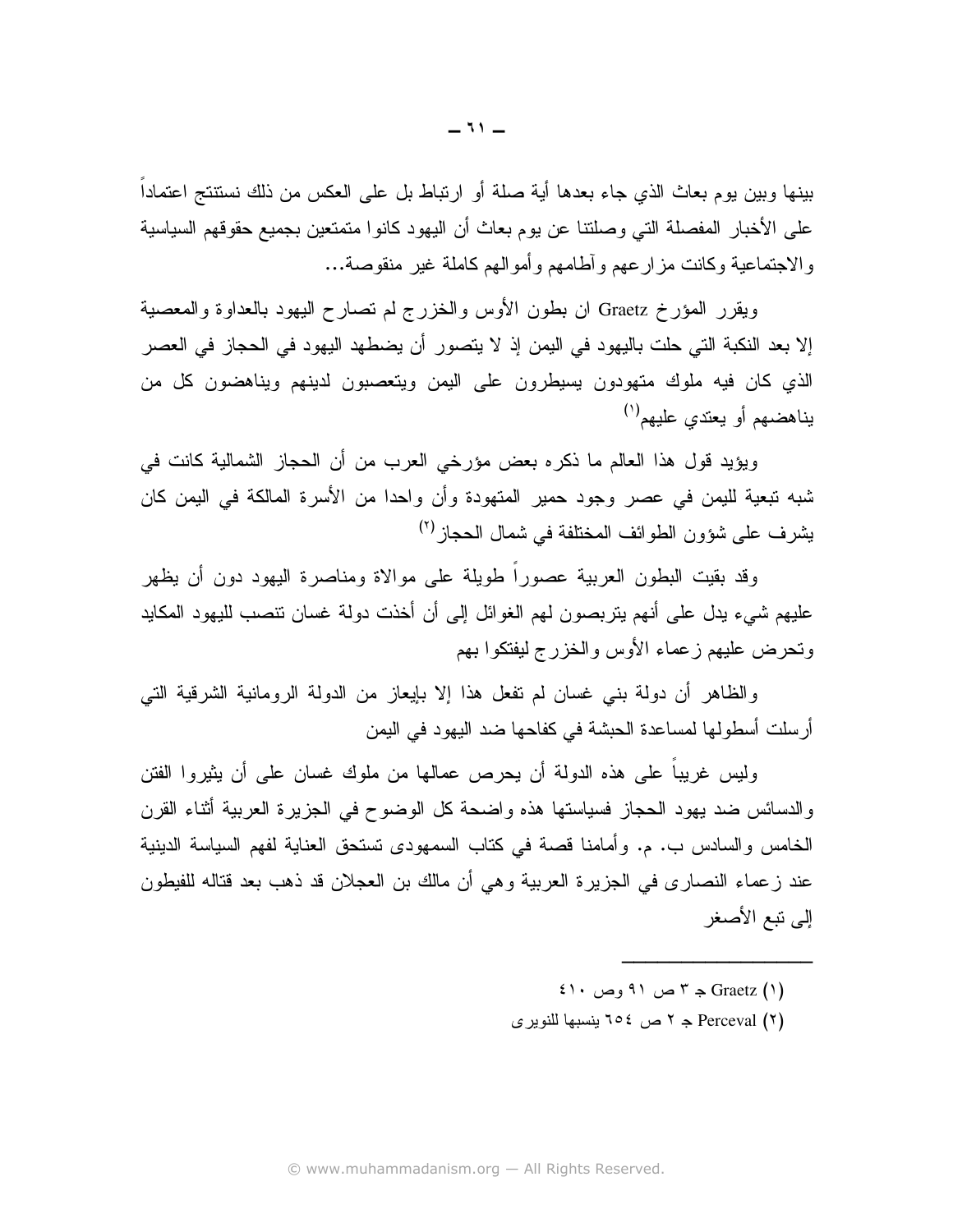فشكا إليه ما كان من أمر يهود بثرب فعاهده نبع ألا بقرب امرأة ولا يَمَسَّ طيبا ولا بشرب خمرا حتى يسير إلى المدينة وبذل البهود...(')

ويعلق العالم Wüstenfeld الذي طبع كتاب السمهودي على رواية نبع الأصغر بقوله انه كان من أقيال الحبشة المنتصرين في اليمن وانه ذهب لمحاربة يهود الحجاز مساعدة لأبي جبيلة الغساني (٢)

واني أنقل رواية السمهودي عن تبع الأصغر بتحفظ شديد دون أن أميل إلى الاعتقاد بصحتها وإنما نقلتها لأنها توافق أقوال المستشرقين عن الخطة السياسية التي اتبعتها الدولة الرومانية الشرقية في الأقاليم العربية

ويعتقد العالم Wellhausen ان الكفاح بين النصر انية واليهودية في بلاد الحجاز كان عنيفا جدا وان اغارات الدولة الفارسية على حدود البلاد الرومانية وقفت الملحمة الفاصلة لزمن ما ولولا ظهور الإسلام لأصبحت بلاد الجزيرة من الوجهة الدينية منقسمة بأجمعها إلى قسمين بهودبة ونصر انبة<sup>(٣)</sup>

لم يصل إلينا من أخبار اليهود في بلاد الحجاز بعد أن خمدت نار الفتنة بينهم وبين بطون الأوس والخزرج إلا ما يعرف بيوم بعاث

ويحدثنا صاحب الأغاني عن هذا اليوم العبوس بقوله: كانت الأوس قد أسندوا أمرهم في يوم بعاث إلى أبي قيس بن الأسلت الوائلي فقام في حربهم وآثرها على كل أمر حتى شَحَب وتغير ولبث أشهرا لا يقرب امرأة… وكانت الأوس قد استعانت ببني قريظة والنضبر في حروبهم التي كانت بينهم وبلغ ذلك الخزرج فبعثت إليهم أن الأوس فيما بلغنا قد استعانت بكم علينا ولن يعجزنا أن نستعين بأعدادكم وأكثر ً منكم من العرب فإن ظفر نا يكم فذاك

N  $\omega$  Skizzen 4 (۳)

<sup>(</sup>٣) خلاصة الوفاء ص ٨٣

<sup>(</sup>٢) ويؤيد العالم Wellhausen أقوال Wüstenfeld في مصنفه Skizzen und Vorarbeiten Heft 4 ص ٨  $\mathbf{11}$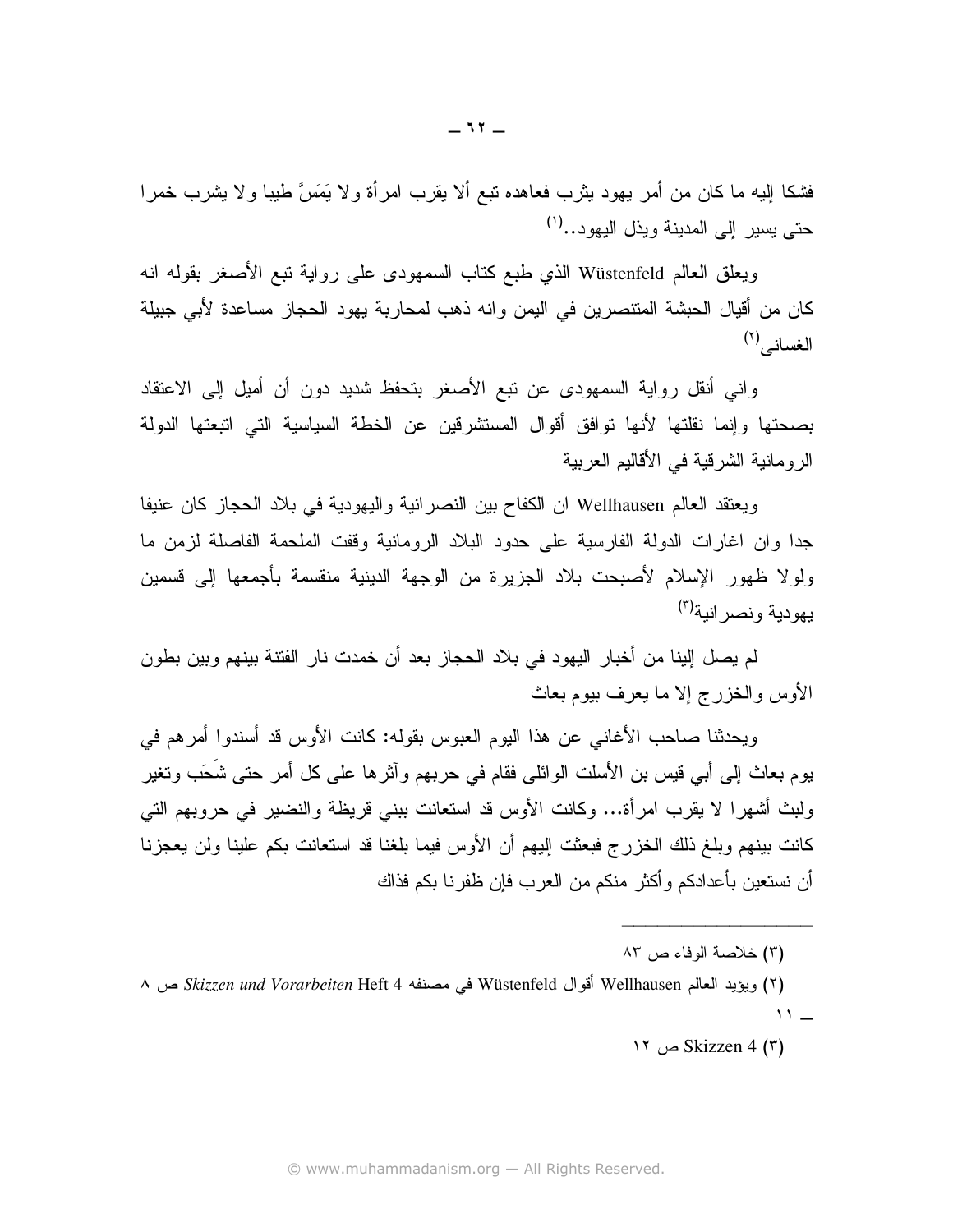ما نكر هون وإن ظفرتم لم ننم عن الطلب أبداً فتصبروا إلى ما نكر هون ويشغلكم من شأننا ما أنتم الآن منه خالون وأسلم لكم من ذلك أن ندعونا وتخلوا بيننا وبين إخواننا فلما سمعوا ذلك علموا أنه الحق فأرسلوا إلى الخزرج أنه قد كان الذي بلغكم والنمست الأوس نصرنا وما كنا لننصرهم عليكم أبدا فقالت لهم الخزرج فإن كان ذلك كذلك فابعثوا إلينا برهائن تكون في أيدينا فبعثوا إليهم أربعين غلاما منهم ففرقهم الخزرج في دورهم فمكثوا بذلك مدة ثم ان عمرو بن النعمان البياضي قال لقومه بياضة أن عامراً أنزلكم منزل سَوْءٍ بين سَبخَةٍ ومفازة وانه والله لا يمس رأسي غسل حتى أنزلكم منازل بني قريظة والنضير على عذب الماء وكريم النخل ثم راسلهم إما أن تخلوا بيننا وبين دياركم نسكنها وأما أن نقتل رهنكم فهموا أن يخرجوا من ديارهم فقال لهم كعب بن أسد القرظبي يا قوم امنعوا دياركم وخلوه يقتل الرهن والله ما هي إلا ليلة يصيب فيها أحد امرأته حتى يولد له غلام مثل أحد الرهن فاجتمع رأيهم على ذلك فأرسلوا إلى عمرو بأن لا نسلم لكم دورنا وانظروا الذي عاهدتمونا عليه في رهننا فقوموا لنا به فعدا عمرو بن النعمان على رهنهم هو ومن أطاعه من الخزرج فقتلوهم وأبي عبد الله بن أبي وكان سيداً حليما وقال هذا عقوق ومأثم وبغي فلست معينا عليه ولا أحد من قومي أطاعني وكان عنده في الرهن سليمان بن أسد القرظي وهو جد محمد بن كعب القرظى فخلى عنه وأطلق ناس من الخزرج نفرا فلحقوا بأهليهم فناوشت الأوس الخز رج يوم قتل الر هن مناوشة ضئيلة

واجتمعت قريظة والنضير إلى كعب بن أسد أخى بنى عمرو بن قريظة ثم تأمروا أن يعينوا الأوس على الخزرج فبعث إلى الأوس بذلك ثم أجمعوا أن ينزل كل أهل بيت من النبيت على بيت من قريظة والنضير فنزلوا معهم في دورهم وأرسلوا إلى النبيت يأمرونهم بأتيانهم ونعاهدوا ألا يسلموهم أبداً وأن يقاتلوا معهم حتى لا يبقى منهم أحد فجاءتهم النبيت فنزلوا مع قريظة والنضير ثم أرسلوا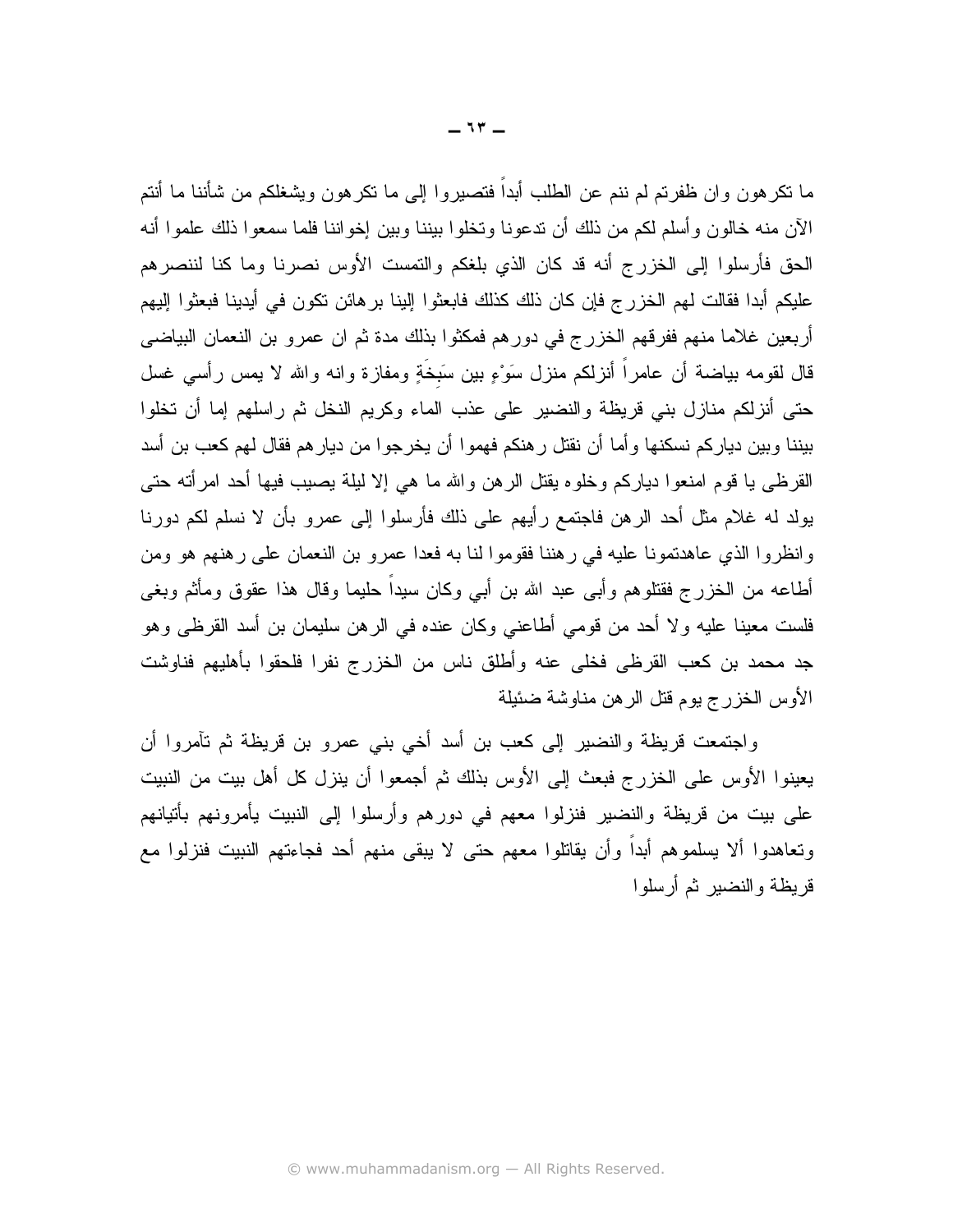إلى سائر الأوس في الحرب والقيام معهم على الخروج فأجابوهم إلى ذلك فاجتمع الملأ منهم واستحكم أمرهم وجدوا في حربهم ودخلت بينهم قبائل من أهل المدينة منهم بنو ثعلبة وهم من غسان وبنو زعــوراء وهم من غسان فلمـــا سمعت بذلك الخزرج اجتمعوا ثم خرجوا وفيهم عمرو بن النعمان البياضيي وعمرو بن الجموح السلمي حتى جاءوا عبدا لله بن أبي وقالوا له قد كان الذي بلغك من أمر الأوس وأمر قريظة والنضير واجتماعهم على حربنا وانا نرى أن نقاتلهم فإن هزمناهم لم يحرز أحد منهم معقله ولا ملجأه حتى لا يبقى منهم أحد

فلما فرغوا من مقالتهم قام عبد الله بن أبي خطيباً وقال ان هذا بغي منكم على قومكم وعقوق والله ما أحب أن رَجلاً من جراد لقيناهم وقد بلغني أنهم يقولون هؤلاء قومنا منعونا الحياة فيمنعوننا الموت والله اني أرى قوما لا ينتهون أو يهلكوا عامتكم واني لأخاف ان قاتلوكم أن ينصروا عليكم لبغيكم عليهم فقاتلوا قومكم كما كنتم تقاتلونهم فإذا ولوا فخلوا عنهم فإذا هزموكم فدخلتم أدنى البيوت خلوا عنكم فقال له عمرو بن النعمان انتفخ والله سَحْرُك يا أبا الحارث حين بلغك حلف الأوس قريظة والنضير فقال عبد الله والله لاحضرنكم أبدا ولا أحد أطاعنبي أبدا ولكأنبي أنظر إليك قتيلًا تحملك أربعة في عباء ونابع عبد الله بن أبي رجالٍ من الخزرج منهم عمرو بن الجموح الحرامي واجتمع كلام الخزرج على أن رأسوا عليهم عمرو بن النعمان البياضي وولوه أمر حربهم

ولبثت الأوس والخزرج أربعين ليلة يتصنعون للحرب ويجمع بعضهم لبعض ويرسلون إلى حلفائهم من قبائل العرب فأرســـلت الخزرج إلى جهينة وأشجع فكان الذي ذهب إلى أشجع ثابت بن قيس بن شماس فأجابو ه و أقبلو ا اليهم و أقبلت جهينة اليهم أيضـاً و أر سلت الأوس إلى مز بنة وذهب حضير الكتائب الأشهلي إلى أبي قيس فقام حضير فاعتمد قوسه فحرضهم وأمرهم بالجد في حربهم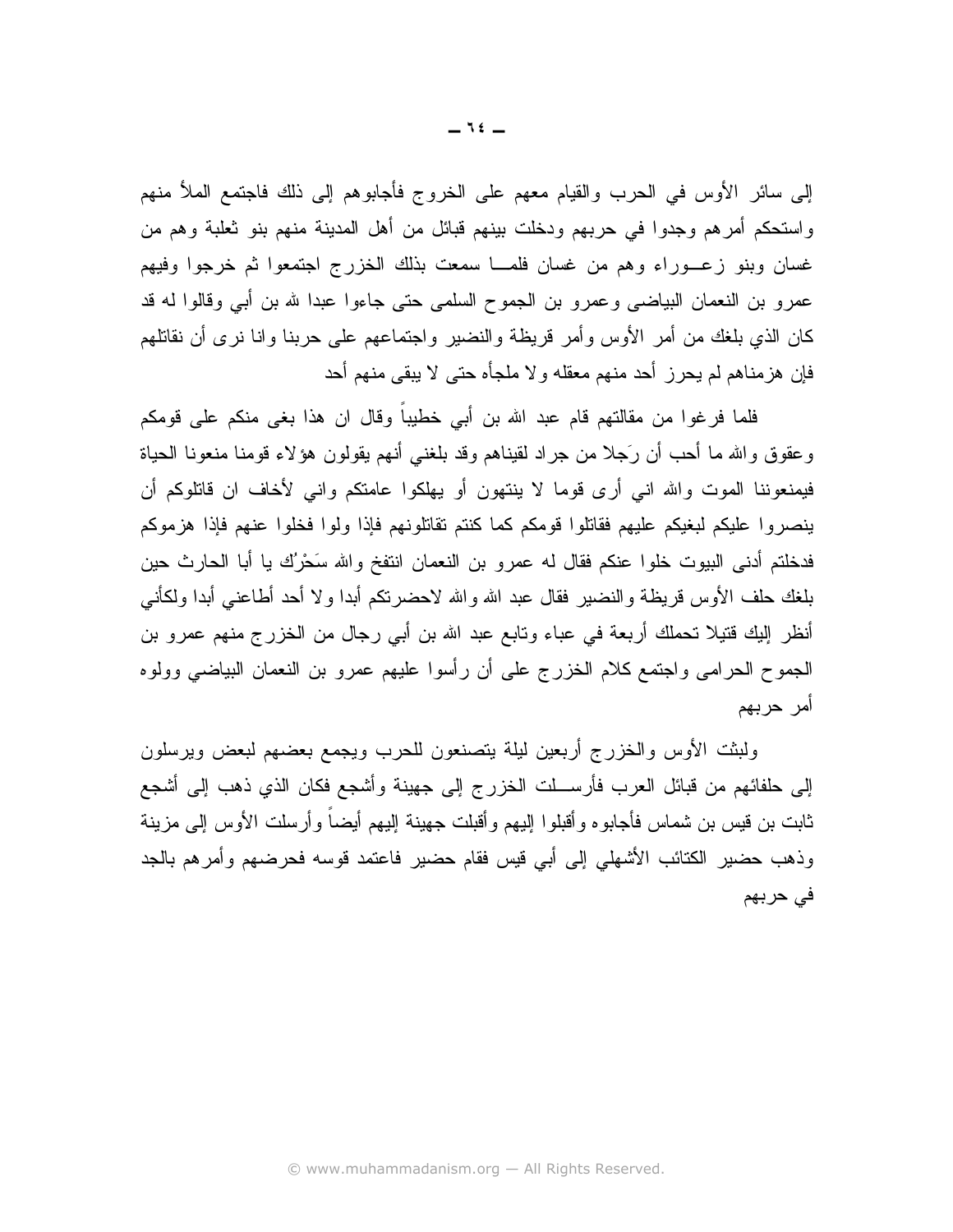وذكر ما صنعت بهم الخزرج من إخراج النبيت وإذلال من تخلف من سائر الأوس في كلام كثبر …

فأجابته أوس الله بالذي يحب من النصرة والمؤازرة والجد في الحرب وأما الأوس فاجتمعت يومئذ إلى حضير بموضع يقال له الحياة فأجابوا الرأى فقالت الأوس ان ظفرنا بالخزر ج لم نبق منهم أحداً ولم نقاتلهم كما كنا نقاتلهم فقال حضير يا معشر الأوس ما سميتم الأوس إلا لأنكم نؤسون الأمور الواسعة

ولما اجتمعوا بالحياة طرحوا بين أيديهم تمرأ وجعلوا يأكلون وحضير الكتائب جالس وعليه بردة له قد اشتمل بها الصماء ما يأكل معهم ولا يدنو إلى التمر غضباً وحنقاً فقال يا قوم اعقدوا لأبي قيس بن الأسلت فقال لهم أبو قيس لا أقبل ذلك فإني لم أرأس على قوم قط إلا هزموا ونشاءموا برياستى وجعلوا بنظرون إلى حضبر واعتزاله أكلهم واشتغاله بما هم فيه من أمر الحرب وقد بدت خصياه من تحت البرد فإذا رأى منهم ما يكره من الفتور والتخاذل تقلصتا غيظاً وغضباً وإذا رأى منهم ما يحب من الجد والتشمير في الحرب عادنا لحالهما وأجابت إلى ذلك أوس مناهُ وجدوا في المؤازرة والمظاهرة وقدمت مزينة على الأوس فانطلق حضير وأبو عامر الراهب بن صيفي<sup>(٢)</sup> إلى أبي قيس بن الأسلت فقالوا قد جاءننا مزينة واجتمع إلينا من أهل يثرب ما لا قبل للخزرج به فما الرأي إن نحن ظهرنا عليهم الانجاز أم البقية فقال أبو قيس بل البقية قال أبو عامر والله لو ددت أن مكانهم ثعلبا ضباحا فقال أبو قيس اقتلو هم حتى يقولو ا بز ا بز ا كلمة كانو ا يقولونها إذا غلبوا فتشاجروا في ذلك وأقسم حضير ألا يشرب خمرا أو يظهر ويهدم مزاحما أطم عبد الله بن أبي فلبثوا شهرين يعدون ويستعدون ثم النقوا ببعاث وتخلف عن الأوس بنو حارثة بن الحارث فبعثوا إلى الخزرج إنا والله

(١) وكان قد نرهب في الجاهلية ولبس المسوح وكان يقال له الراهب. ابن هشام جزء ٢ ص ١٧٧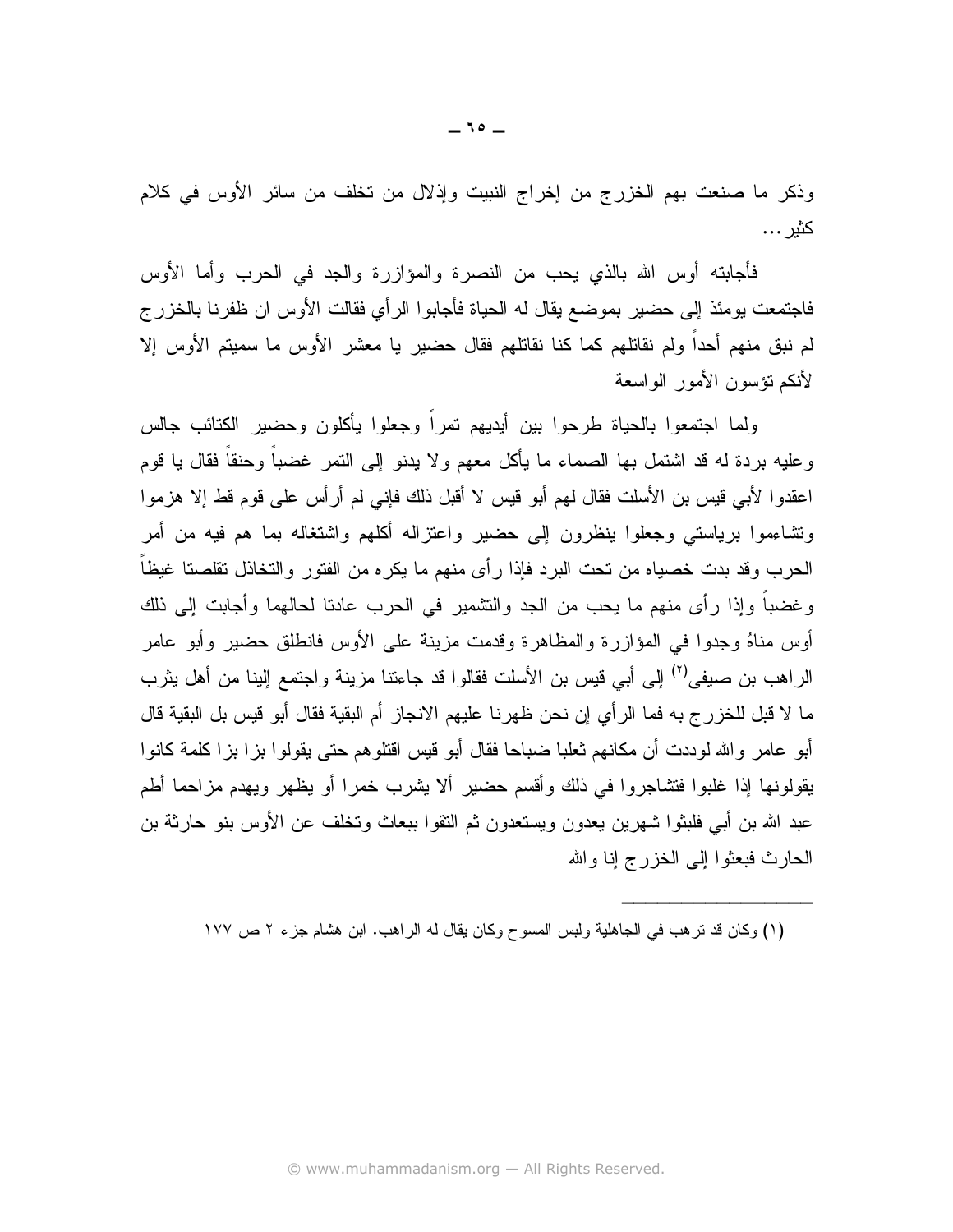ما نريد قتالكم فبعثوا إليهم أن ابعثوا إلينا برهن منكم يكونون في أيدينا فبعثوا إليهم اثني عشر رجلًا منهم خديج وبعاث من أموال بني قريظة فيها مزرعة يقال لها قوري فلذلك ندعى بعاث الحرب وحشد الحيان فلم يتخلف عنهم إلا من لا ذكر له ولم يكونوا حشدوا قبل ذلك في يوم النقوا فيه فلما رأت الأوس الخزرج أعظموهم وقالوا لحضبر يا أبا أسيد لو حاجزت القوم وبعثت إلى من تخلف من حلفائك من مزينة فطرح قوسا كانت في يده ثم قال انظروا مزينة وقد نظر إلى القوم ونظرت إليهم الموت قبل ذلك. ثم حمل وحملوا فاقتتلوا قتالا شديداً فانهزم الأوس حين وجدوا مس السلاح فولوا مصعدين في حرة قورى نحو العريض وذلك وجه طريق نجد فنزل حضير وصاحت بهم الخزرج أين الفرار إلا أن نجدا سنت أي مجدب يعيرونهم فلما سمع حضير طعن بسنان رمحه فخذه ونزل وصاح واعقراه والله لا أريم حتى أفتل فإن شئتم يا معشر الأوس أن تسلموني فافعلوا فتقطعت عليه الأوس وقام على رأسه غلامان من بني عبد الأشهل فقاتلا حتى قتلاً وأقبل سهم حتى أصاب عمرو بن النعمان رأس الخزرج فقتله لا يدري من رمي به إلا أن بني قريظة تز عم أنه سهم ر جل يقال له أبو لبابة فقتله فبينا عبد الله بن أبي بتر دد على بغلة له قريبا من بعاث بِتجسس أخبار القوم إذ طلع عليه بعمر و بن النعمان مبتا في عباءة له بحمله أربعة إلى داره فلما رآه عبد الله بن أبي قال من هذا قالوا عمرو بن النعمان قال ذق وبال العقوق وانهزمت الخزرج ووضعت فيهم الأوس السلاح وصاح صائح يا معشر الأوس أسحجوا ولا تهلكوا أخوانكم فجوارهم خير من جوار الثعالب فتناهت الأوس وكفت عن سلبهم بعد إثخان فيهم وسلبتهم قريظة والنضير وجعلت الأوس تحرق على الخزرج نخلها ودورها فخرج سعد بن معاذ الأشهلي حتى وقف على باب بني سلمة وأجارهم وأموالهم جزاء لهم ببوم الرعل وكان للخزرج على الأوس بوم يقــال له بوم مفلس ومضرس وكان ســـعد بن معاذ حمل بومئذ جريحا إلى عمرو بن الجموح فمن عليه وأجاره وأخاه يوم رعل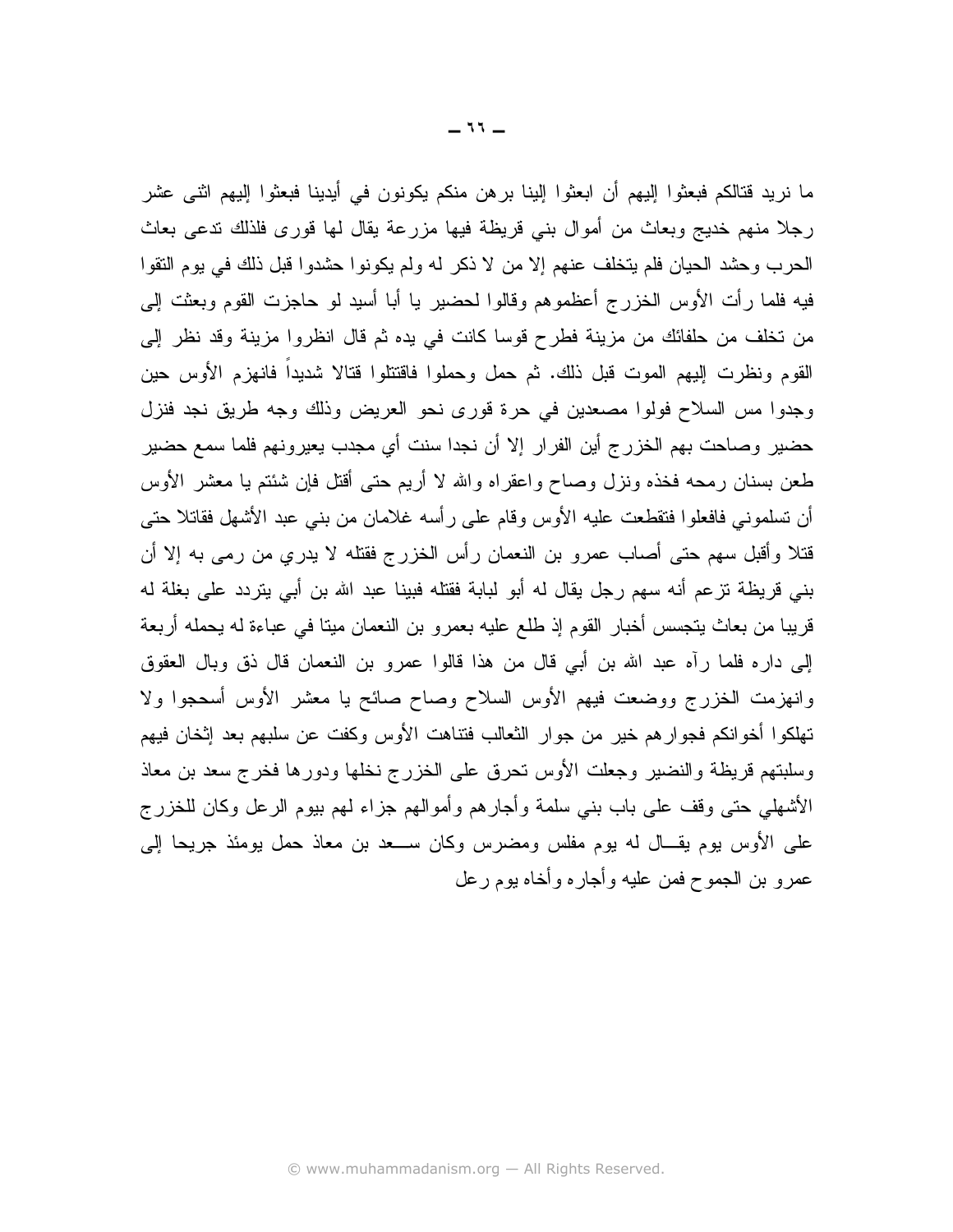وهو على الأوس من القطع والحرق فكافأه سعد يمثل ذلك في يوم بعاث وأقسم كعب بن أسد القرظى ليذلن عبد الله بن أبي وليحلقن رأسه نحت مزاحم فناداه كعب انزل يا عدو الله أنشدك الله وما خذلت عنكم فسأل عما قال فوجده حقاً فرجع عنه واجتمعت الأوس على أن تهدم مز احماً أطم عبد الله بن أبي وحلف حضير ليهدمنه فكلم فيه فأمرهم أن يريثوا فيه كوة وأفلت يومئذ الزبير بن اياس بن باطا ثابت بن قيس شماس أخا بني الحرث وهي النعمة التي كافأه بها ثابت في الإسلام يو ۾ بني قريظة<sup>(۱)</sup>

وخرج حضير الكتائب وأبو عامر الراهب حتى أتيا أبا قيس بن الأسلت بعد الهزيمة فقال له حضير يا أبا قيس إن رأيت أن نأتي الخزرج قصر ا قصر ا ودار ا دار ا نقتل ونهدم حتى لا بيقى منهم أحد فقال أبو قيس والله لا نفعل ذلك فغضب حضير وقال ما سميتم الأوس إلا لأنكم تؤسون الأمر أوسا ولو ظفرت منا الخزرج بمثلها ما أقالوناها ثم انصرف إلى الأوس فأمرهم بالرجوع إلى ديار هم وكان حضير جر ح يومئذ جروحاً شديدة ثم مات من الجراح التي كانت به

وكان يهودي أعمى من بني قريظة يومئذ في أطم من أطامهم فقال لابنة له أشرفي على الأطم فانظري ما فعل القوم فأشرفت وقالت أسمع الصوت قد ارتفع في أعلى قورى وأسمع قائلا يقول اضربوا يا آل الخزرج فقال الدولة إذاً على الأوس لا خير في البقاء ثم قال ماذا تسمعين قالت أسمع رجالًا يقولون يا آل الأوس ورجالًا يقولون يا آل الخزرج قال الآن حمى القتال ثم لبث ساعة ثم قال أشرفي فاسمعي فأشرفت فقالت أسمع قوما يقولون نحن بنو صخرة أصحاب الرعل. قال تلك بنو عبد الأشهل ظفرت... ثم وثب فرحا نحو باب الأطم فضرب رأسه بحاق بابه وكان من حجار ة فسقط فمات

(۱) ابن هشام جزء ۳ ص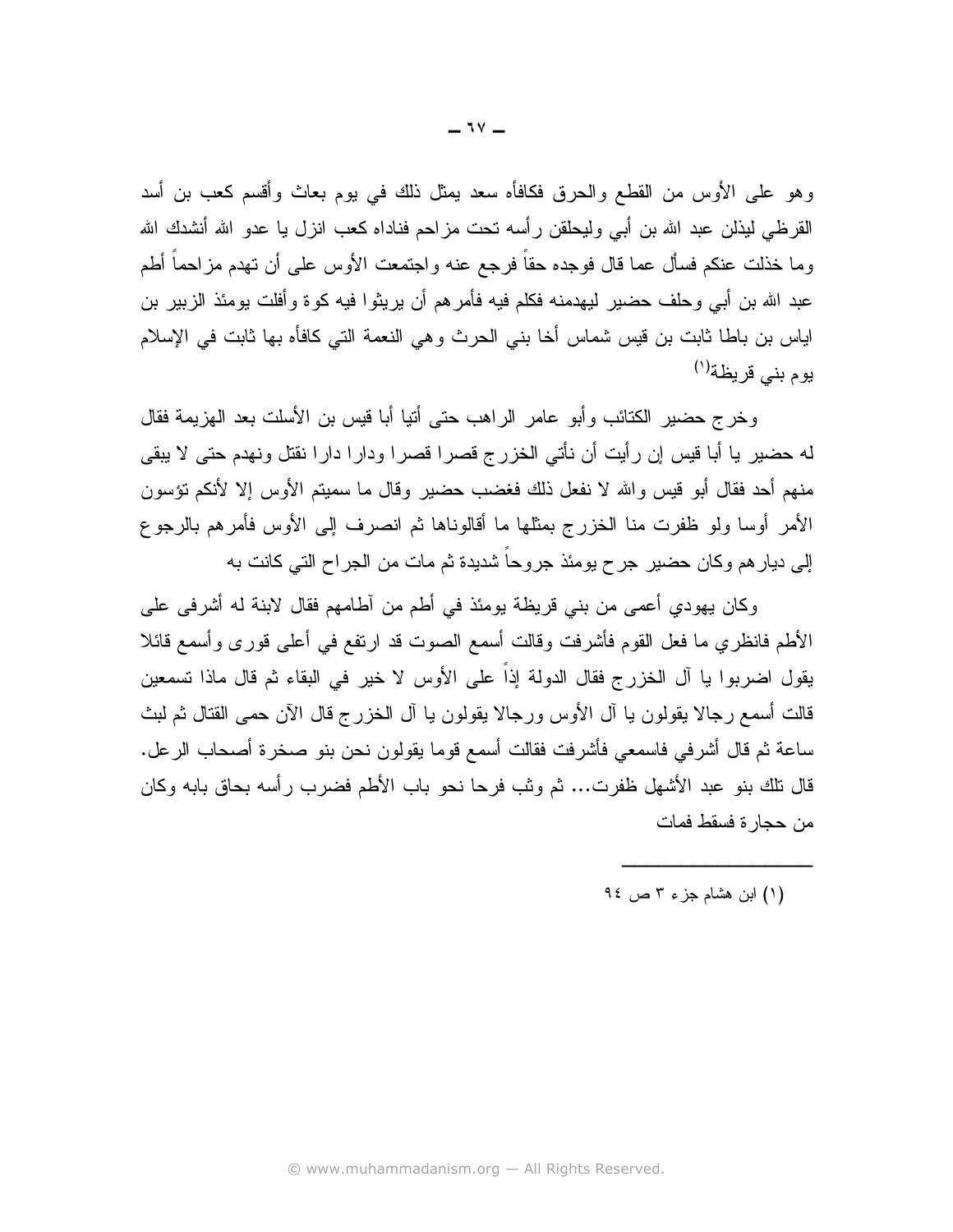وقال خفاف بن ندبة بر ثي حضير الكاتب وكان نديمه وصديقه:

| لمهبن حضبيراً يـــوم أغلق داقما | لو أنّ المنايا حدن عن ذي مهابة              |
|---------------------------------|---------------------------------------------|
| نبوأ منه منـــزلا متنــــاعما … | أطاف بــــه حتى إذا الليـــل جنه            |
|                                 |                                             |
| وقيـــل خليـــلك في المـــــرمس | أتـــــــــانــــى حــــديـــث فـــكذبـــته |
| حضيــر الكتــائـــب والمجلس     | فياعيــن أبكى حضيــر النــدى                |
| نقطـــع منـــه عـــرى الأنفس    | ويسوم شمديلد أوار الحسديلد                  |
| ما بيــن ســـلع إلى الاعـــرس   | صليت به وعليك الحديد                        |
| ونقى ثيــابك لم تـــدنس(')      | فأودى بنفسك بوم السوغسي                     |
|                                 |                                             |
| ***                             |                                             |

ولما كانت حوادث هذا اليوم قد جرت قبيل ظهور الإسلام بخمس سنوات قبل الهجرة وكان كثير من زعماء الأوس والخزرج واليهود الذين جالوا في ميدان الوغي قد أدركوا الإسلام حتى كان لبعضهم أثر ظاهر في حوادث المدينة بعد هجرة النبي محمد إليها فلا شك أنه يوم حقيقي وأن أغلب ما نقلنا من أخبار ه صحيح

وللبخاري حديث يدل على الوقع العظيم الذي كان ليوم بعاث في نفوس أهل يثرب «فالت عائشة دخل علي رسول الله وعندي جاريتان تغنيان بغناء بعاث فاضطجع على الفراش وحول وجهه فدخل أبو بكر فانتهزني وقال مزْمَارَة الشيطان عند رسول الله<sup>(٢)</sup>

وقد ظل اليهود بعد هذا اليوم محتفظين بمكانتهم بين القبائل العربية حتى

- (١) الأغاني جزء ١٥٥ ص ١٥٤ \_ ١٥٩
	- (۲) ابن هشام جزء ۲ ص ۲۲۰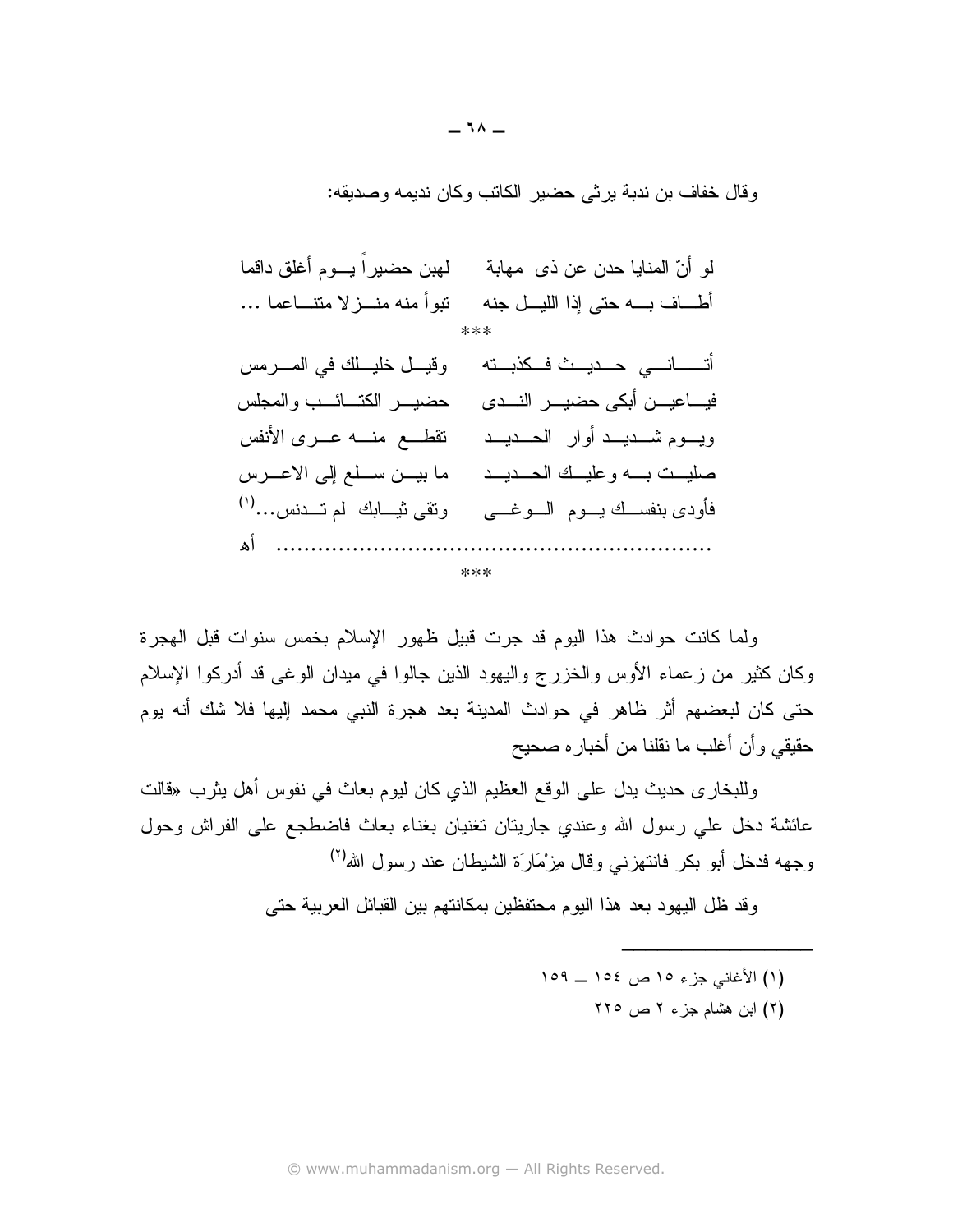ان الأوس والخزر ج كانتا تحسبان لقوتهم حساباً كبيراً وكانت كل منهما تجتهد في أن تميلهم إليها ليساعدو ها في كفاحها ضد الأخر ي

وكذلك نبين لنا من يوم بعاث أن اليهود كانوا أهل نضال وكفاح وأنهم كانوا كالأعراب في قسوتهم وغلظتهم المعروفتين عنهم في الجاهلية حتى أن بني النضير وقريظة أثخنوا في بني قينقاع ومزقوا شملهم بسبب انضمامهم إلى بني الخزرج ليكونوا عوناً لهم على أبناء جلدتهم

وقد أظهر الربيع بن أبي الحقيق استياءه الشديد من نلك المعاملة الغليظة لبني قينقاع فذكر معايب بني النضير وقريظة وكان الربيع من شعراء اليهود من بني قريظة وكان أحد الرؤساء في يوم حرب بعاث وكان حليفاً للخزرج هو وقومه فقال:

وكان من نتائج يوم بعاث أن ضعف روح العدوان والحقد في نفوس البطون البريئة حتى أخذ الناس بنصر فون لأعمالهم وبنذوقون لذة الراحة وهناءة العبش وصفاء البال وكانوا كلما همّ أحدهم أن يصب زيتاً حامياً على نار العداوة الكامنة في

(١) الأغاني جزء ٢١ ص ٦٢ وأما ابن سلام الجمحي صاحب طبقات الشعراء فإنه يقول ان الربيع بن أبي الحقيق من بني النضير (ص ١١٠ طبع مصر) ونحن نرجح رأي الجمحي على رأي صاحب الأغاني لما اتضح لنا من أن آل بني الحقيق من بطون بني النضير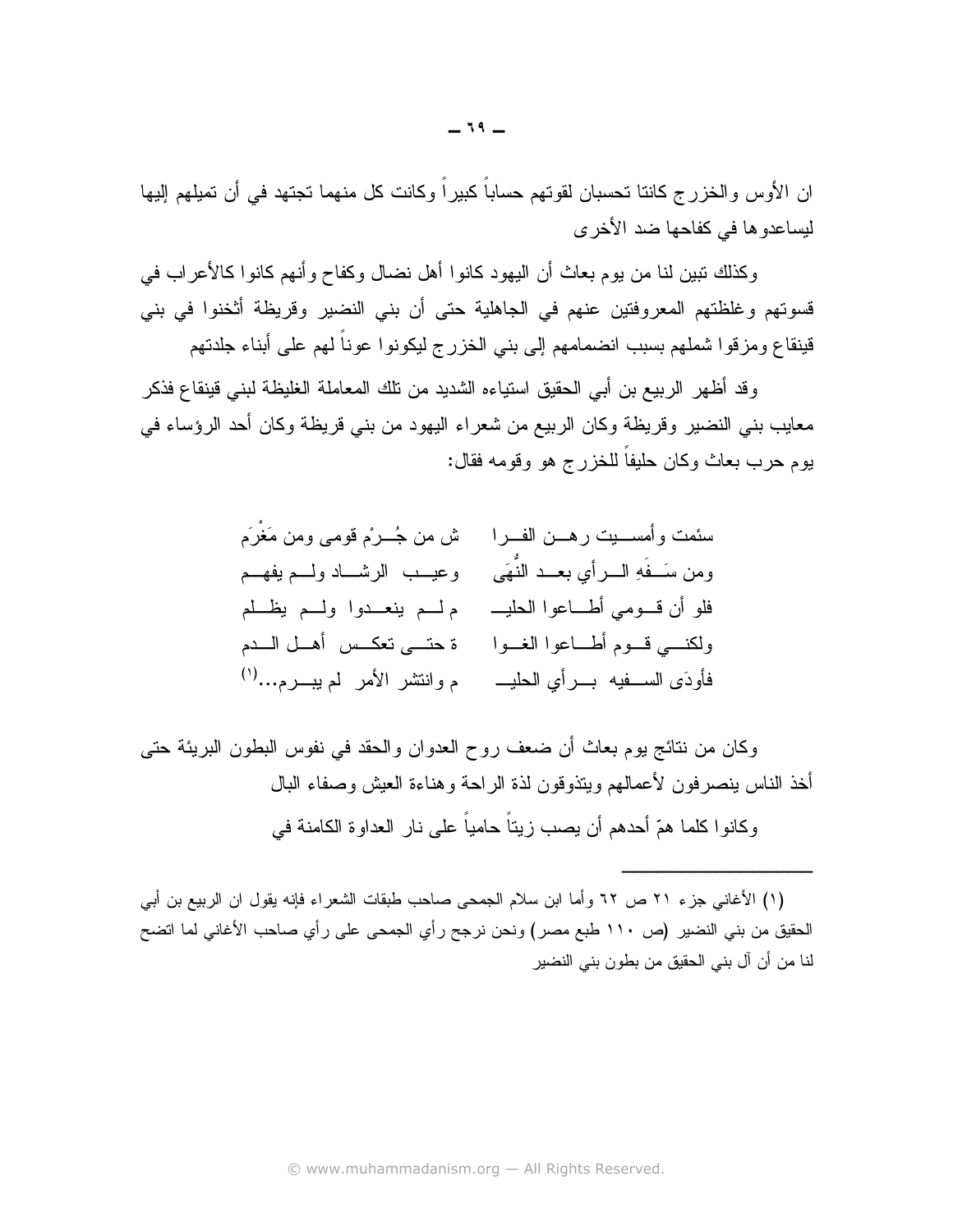القلوب ليزيد في ضرامها ويعظم من أوارها سعى كثير من الزعماء وذوى النفوذ من الطرفين لكف يده حتى لا تسل السيوف من أغمادها

وعلى العموم فإن يوم بعاث قد أضعف بطون بثرب قاطبة وأدخل فيها المبل إلى الاتحاد حتى أرادت فيما يقال أن تملك عليها ملكاً من بني الخزرج كمـــا يحدثنا ابن هشام «ان قوم عبد الله بن أبي قد نظموا له الخرز ليتوجوه ثم يملكوه عليهم ثم جاء رسول الله إلى المدينة وانصرف القوم عن عبد الله ورأى أن الرسول قد استلبه ملكا فلما أن رأى قومه قد أبوا إلا الإسلام دخل فيه كارهاً مصراً على نفاق وضغن وكان لا يختلف عليه في شرفه اثنان لم تجتمع الأوس والخزرج قبله ولا بعده على رجل من أحد الفريقين...<sup>(١)</sup>

فكأن قلوب بني يثرب على اختلاف قبائلها وكثرة نزعاتها قد سئمت العداوة وكرهت حالة الْجِفاء والخُشونة وشعرت بالحاجة إلى من يخرجهم منها ويوجه عنايتهم إلى ما هو أكثر خيراً وأعظم نفعأ

(۱) ابن هشام جزء ۲ ص ۱۷۷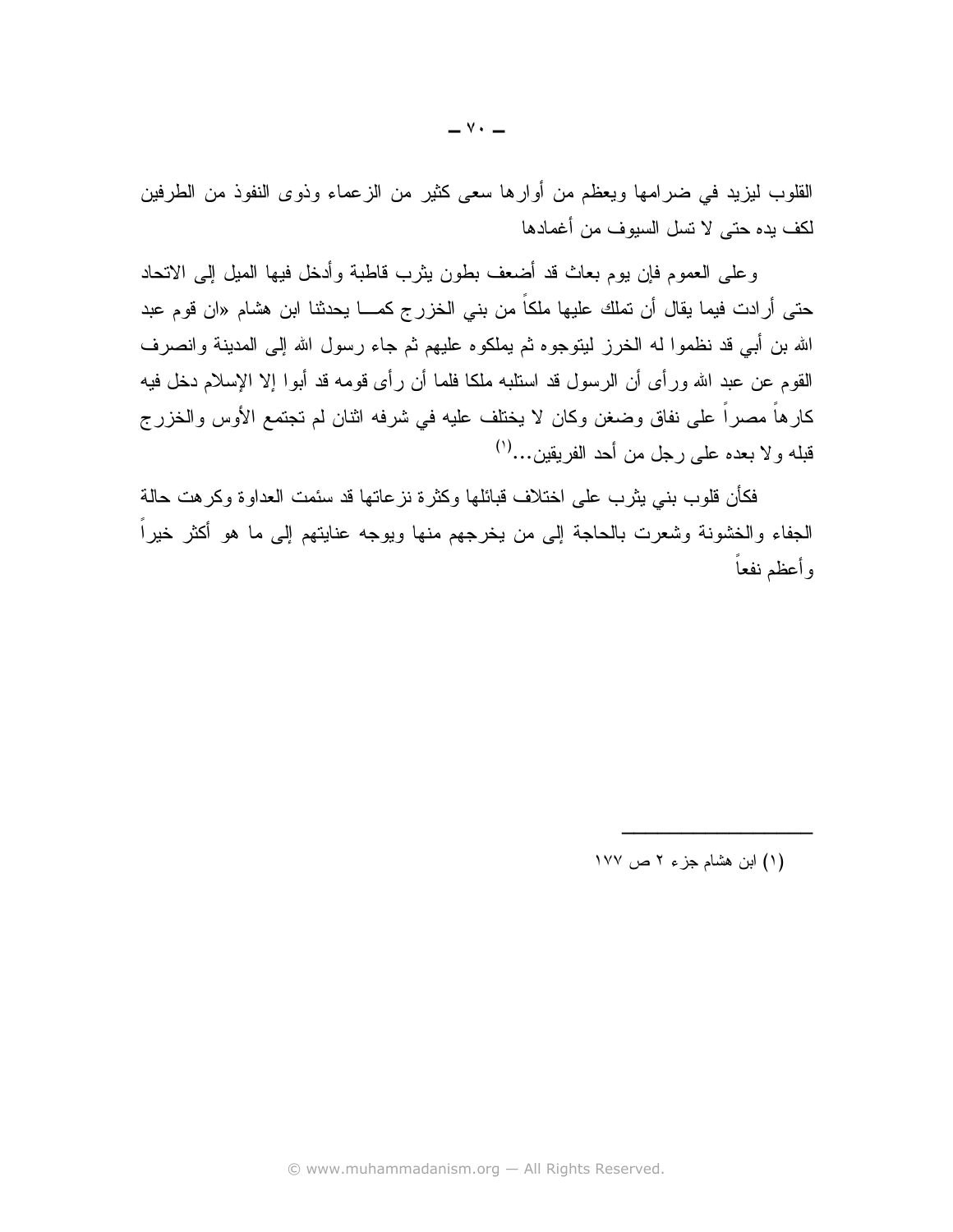## الباب الرّابع

## أحوال العرب الاجتماعية والدينية والسياسية في بـلاد المجاز قببيل ظمور الإسلام

مسايرة النمو الأدبي والاجتماعي للتقلبات السياسية ـــ بسط نفوذ الدين اليهودي في الحجاز ـــ الديانة الإسرائيلية لا تميل إلى ارغام الأمم على اعتناقها ــ العوامل التي حالت دون انتشار اليهودية في الحجاز ـــ قصص ابن هشام في مبلغ تأثير اليهود في عقلية العرب ـــ طعن بعض المستشرقين في صحة وجود صلة قرابة قديمة بين العرب واليهود ـــ رد هذا الطعن بالأدلة التاريخية وأبحاث بعض المستشرقين ـــ عادة الختان عند العرب واليهود وهل أخذها العرب من اليهود؟ ــ التعبير (ملة ايراهيم حنيفا) وعادة الختان ــ الحنيفية في بلاد الحجاز \_ الجدل بين المستشرقين في هذا الموضوع \_ زيد بن عمرو بن نفيل والحنيفية \_ النسأة عند العرب واليهود ــ الاصطلاحات الوثنية عند العرب وعلاقتها باللغة العبرية ـــ ضعف نأثير الديانة المسيحية في فلوب أهل الحجاز ـــ حالة اليهود الاجتماعية والدينية بين العرب في الجاهلية ـــ الحالة عند قبائل الحجاز ظهور الإسلام \_ يوم الفجار ونتائجه \_ النهضة الفكرية في بلاد الحجاز قبيل ظهور الإسلام \_ قس بن ساعدة \_ أمية بن أبي الصلت ـــ استعداد القلوب العربية لقبول ديانة سماوية جديدة

إذا أنعمنا النظر في الناريخ العام نجد النمو الأدبي والتغير الفكري في أمة من الأمم يمند ويسمو إلىي الدرجات الرفيعة مع امتداد النمو السياسي وازدياد الرقبي إلىي ذرى المجد بقوة السيف والبطش كما نراه يسقط شيئاً فشيئاً ويتدهور تدريجياً كلما تدهورت القوة المادية في نلك الأمة وضعف سلطانها

ونكاد نكون هذه الظاهرة عامة وشاملة لكل الأمم والشعوب ولكنا لا نجدها حين نبحث عنها في يهود الجزير ة العربية إذ بعد أن انتصر الحبشيون على ملوك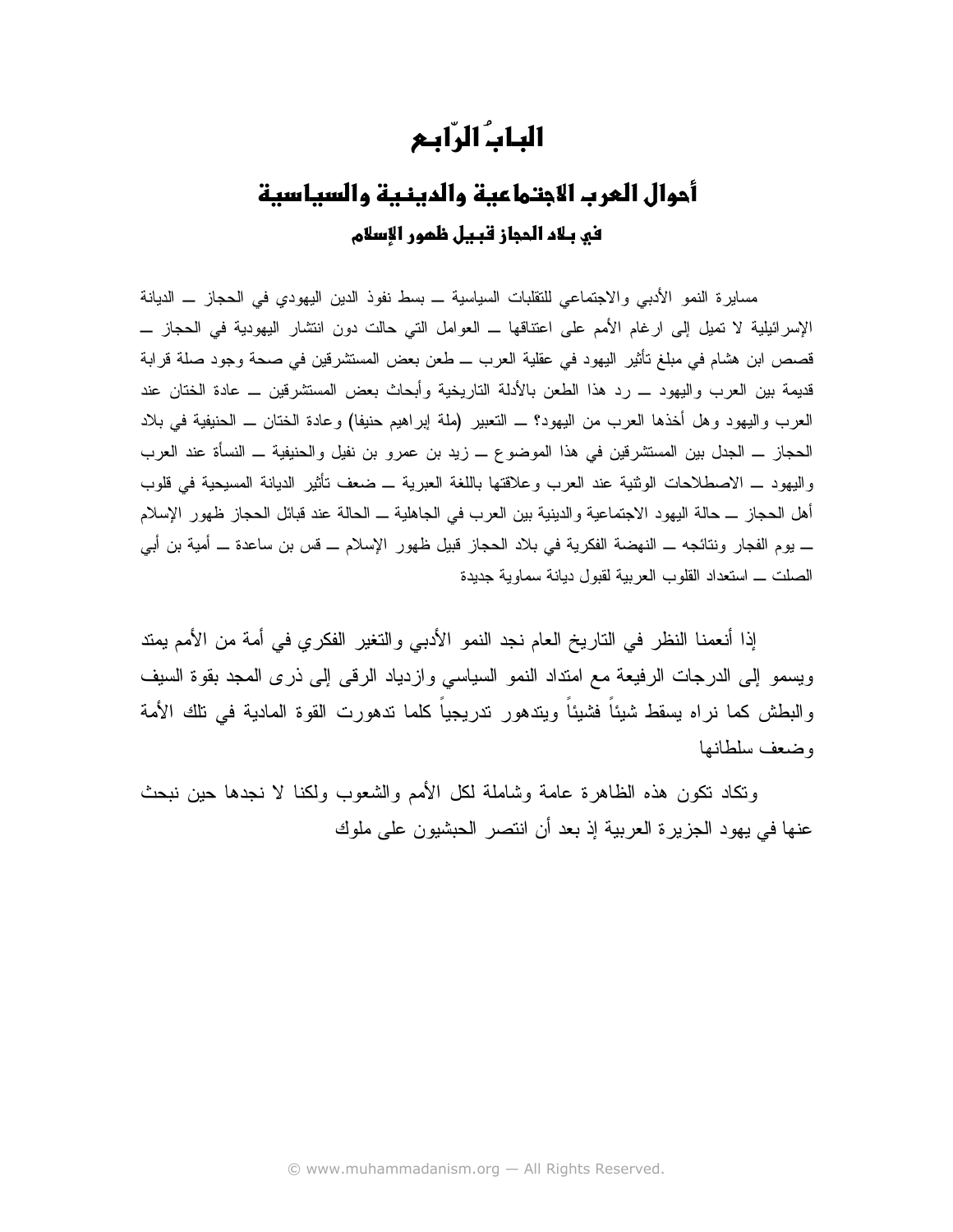$YY -$ 

حمير المتهودة وبعد أن أظهر أبو جبيلة الأوس والخزرج على يهود بثرب ــ إذا فرضنا صحة هذه الرواية ـــ بقى سلطانهم الفكري بوجه عام ونفوذهم الديني بوجه خاص قويين سليمين لم نتل منهما قوة أعدائهم إلا قلبلا

و لا شك أنه كان في مقدرة اليهودية أن تزيد في بسط نفوذها الديني على العرب حتى تبلغ منز لة أر قي مما كانت عليه لو تو افر ت عند اليهو د النية علي نشر الدعو ة الدينية بطر يقة مباشر ة ولكن الذي يعلم ناريخ اليهود يشهد بأن الأمة الإسرائيلية لم تمل بوجه عام إلى إرغام الأمم على اعتناق دينها و ان نشر الدعو ة الدينية من بعض الوجو ه محظور على اليهود<sup>(י)</sup>

ولِسنا نعرف في تاريخ اليهود أنهم أرغموا بقوة السيف أمة من الأمم على اعتناق اليهودية إذا استثنينا حادثة واحدة ارغم فيها الملك اليهودي يوحنان هوركانوس طوائف بنبي أدوم على اعتناق اليهودية صاغرين بعد أن استولى على بلادهم عنوة ولكن يجب ألا يغيب عن بالنا أن اليهود كانوا يعتبرون بني أدوم إخوة لهم في الجنسية إذ لم نكن هناك بينهم فروق ظاهرة في العقلية والنقاليد فلعلهم أرادوا بإرغامهم إياهم على اعتناق اليهودية أن بزيلوا الفارق الديني أيضاً...(٢)

و هناك عامل آخر حال دون انتشار اليهودية في الحجاز: فاليهودية كما نفهمها هي خلاصة القانون النلمودي بعقائده وتقاليده وطقوسه وهذا القانون الذي نشأ في بيئة معينة وفي مدة قرون معينة والذي استمد مبادئه وتعاليمه من نصوص التوراة قد أدخلت عليه تغييرات تلائم الأحوال الجديدة النبي طرأت على اليهود مع النغير الاجتماعي والرقى الروحاني الذي طبع العقلية اليهودية بطابع جديد لم يكن يعرف في العصور الإسرائيلية القديمة وقد نجم عن ذلك أن الذين أر ادو ا

- (١) راجع التلمود كتاب קידושין لا وكتاب יבמות מֹן
- 10) Klausmer ج ۲ ص ۷۲ وکتاب Simhoni ج ۲ ص ۱۰۳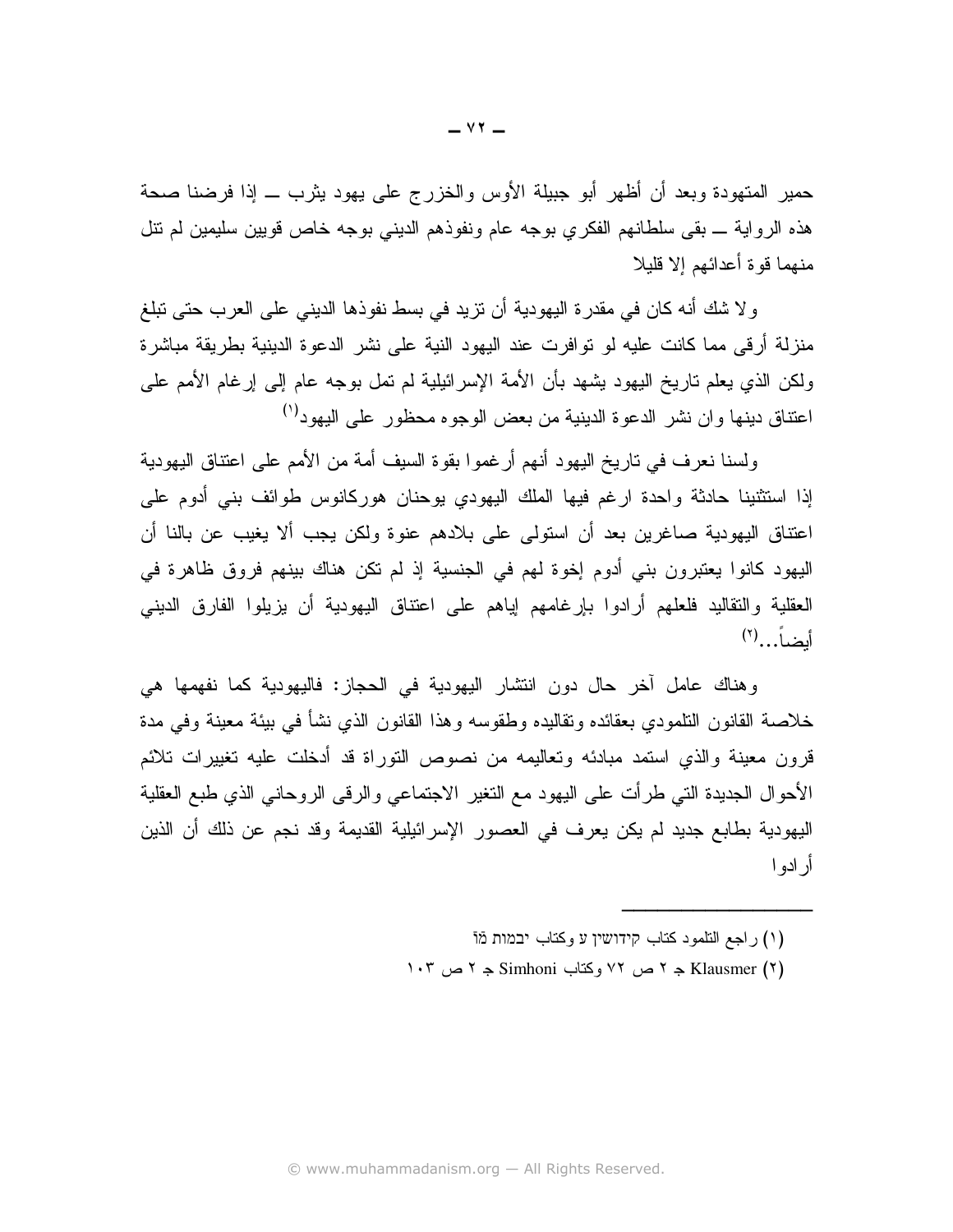أن يقبلوا جوهريات صحف التوراة دون أن يخضعوا للناموس التلمودي وعقائده لم يؤذن لهم باعتناق اليهودية ولا شك أن هذا كان من أهم الأسباب التي أدت إلى ظهور النصرانية فإن طوائف البونان والسريان المجاورة لفلسطين قد نأثرت بالدين الإسرائيلي وارتاحت لتعاليم النوراة فاعتنقت العقائد الجوهرية وأمنت بالمبادئ الأساسية ورفضت ما لا يناسب روحها القومي ولا يتفق مع نقاليدها القديمة

كذلك وجدت هذه النفسية في الجزيرة العربية إذ تأثر كثيرون من العرب بتعاليم اليهودية وأخذوا يخضعون لبعض الأصول الجوهرية من التوراة دون أن ينقادوا للبعض الآخر فلم ترض منهم اليهودية ذلك ولم نقربهم إلى الله بل لم نفرق بينهم وبين بقية عبدة الأصنام لأنهم لم يقبلوا النَّمسكَ بِالسِّبتِ ولم يخضِّعوا لبقية وصَّابا النَّور اة والنَّلْمود

وهكذا صمم اليهود الذين انفردوا عدة قرون بحمل راية التوحيد على أن يبعدوا عن اليهودية كل من أراد أن يعتنقها إلا إذا نوافرت فيه جميع شروط التوراة والتلمود وخضع لكل نظمها دون أن يفضل بعضها على بعض

على أن المسيحيين والمسلمين نحوا هذا النحو مع كل من أراد أن يعتنق المسيحية أو الإسلام إذ لم ير ض المسيحيون من شخص أن يعتنق بعض ما جاء في الإنجيل وينكر ٍ ما لم يو افق هواه وكذلك رفض المسلمون أن يدخلوا في حظيرة الإسلام من آمن ببعض الكتاب وكفر بالبعض الآخر

وهناك أمر آخر عاق انتشار البهودية بين العرب ذلك أن التوراة والتلمود كلفا الإنسان بنكاليف صعبة وربطاه بنقاليد كثيرة لم يألفها فلم يستطع العرببي الذي لم يكن يعرف للنظم المعقدة قيمة أن يدركها بسهولة وعسر على نفسه أن نقبل النقليد باغلال لا نحصـي من القوانين الثابتة النقيلة وهي المطبوعة على حب الاستقلال والحرية

ويقول الأستاذ الشيخ عبد الوهاب النجار : وهناك أمر آخر له خطر . وهو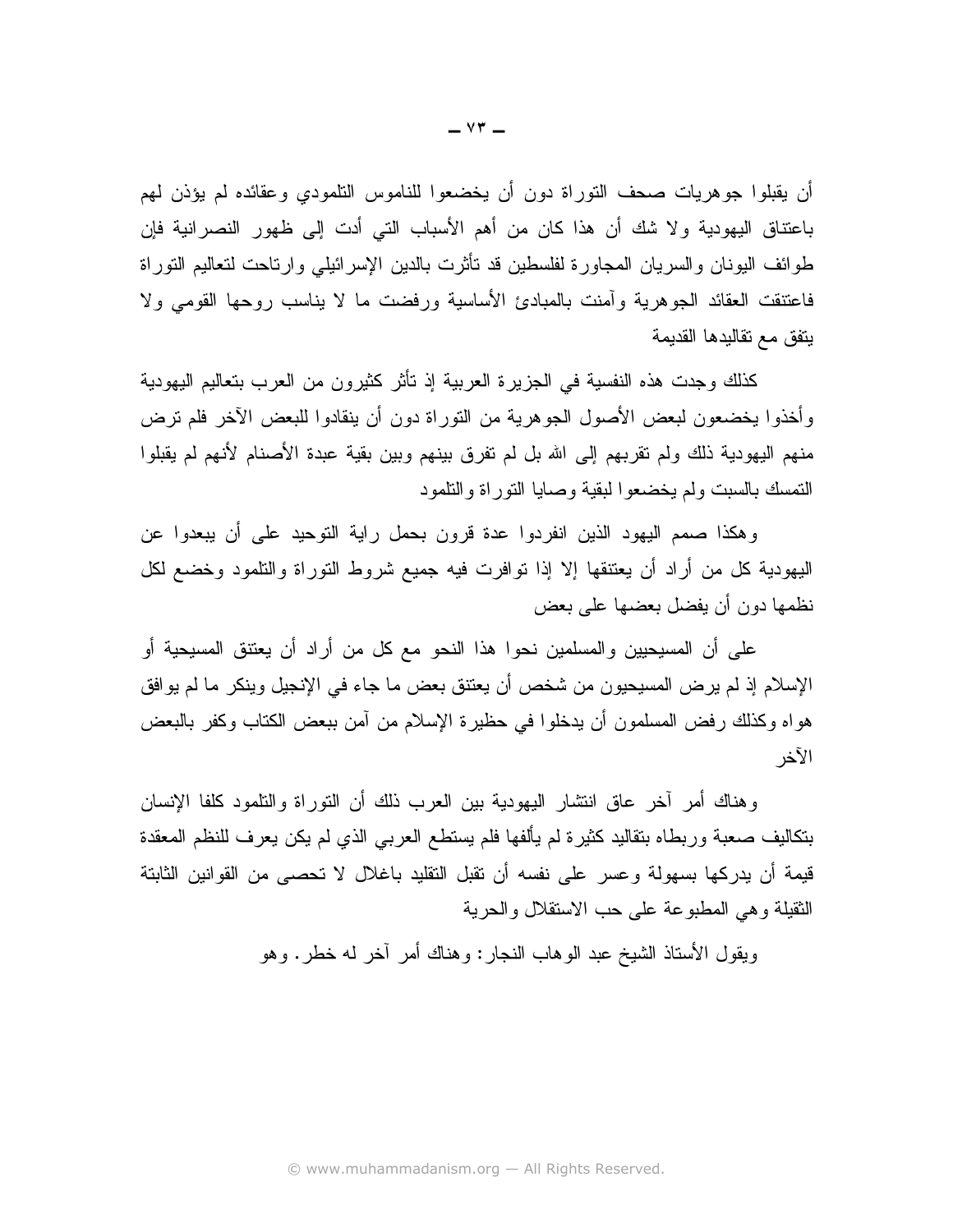ان اليهود يعتبرون أنفسهم أبناء الله وشعبه المختار من بين شعوب الأرض. ولا تسمح أنفسهم أن نكون هذه المبزات لشعب آخر ليس منهم. لهذا لا يقرون بأن الله يختار نبيا غير إسرائيلي. (راجع أية \_ ١ \_ وما بعدها من الاصحاح ١٤ نتثنية) \_ اهـ

كنا قد ذكر نا في الفصول الماضية أن بطونا عربية كثير ة سكنت بجوار اليهود في بِثر بِ وخيبر ووادى القرى ولكن الاختلاط والتأثير بين العرب واليهود لم يقف عند هذا الحد بل أنه انتشر في أكثر أقاليم العرب عموما والحجاز خصوصا. كانت مستعمرات اليهود واقعة على طريق القوافل الأنية من الحجاز واليمن قاصدة إلى سورية والعراق وكان تجار العرب يأتون إلى الأسواق اليهودية في شمال الحجاز ليبتاعوا من حاصلات اليهود وصناعاتهم وكذلك كان اليهود يعرضون بضاعتهم في الأسواق التي كان العرب يقيمونها في جهات شتى فينتج عن التعاون الاقتصادي والاختلاط الاجتماعي نبادل في الأراء وجدال في الديانات

كان اليهود يفتخرون بدينهم ويقصون على الاعراب ما يعلمون من عظمة الله وجبروته وعن خلق الدنيا والجنة والنار والقيامة والبعث والحساب والميزان وكانوا يذكرون معايب الوثنيين ويمزقون أعراض الأصنام جهرًا كما يحدثنا ابن هشام إذ يقول «كان سلمة من أصحاب بدر قال: كان لنا جار من يهود بن عبد الأشهل قال فخرج علينا يوما من بيته حتى وقف على بني الأشهل وأنا يومئذ أحدث من فيه سنا على بردة لمي مضطجع فيها بفناء أهلي فذكر القيامة والبعث والحساب والمميزان والجنة والنار قال فقال ذلك لقوم أهل شرك أصحاب أوثان لا برون أن بعثا كائن بعد الموت فقالوا له ويحك يا فلان أوَترى أن هذا كائن أن الناس يبعثون بعد موتهم إلى دار فيها جنة ونار يجزون فيها بأعمالهم قال نعم والذي يحلف به ويود أن له بحظه من نلك النار أعظم نتور في الدار يحمونه ثم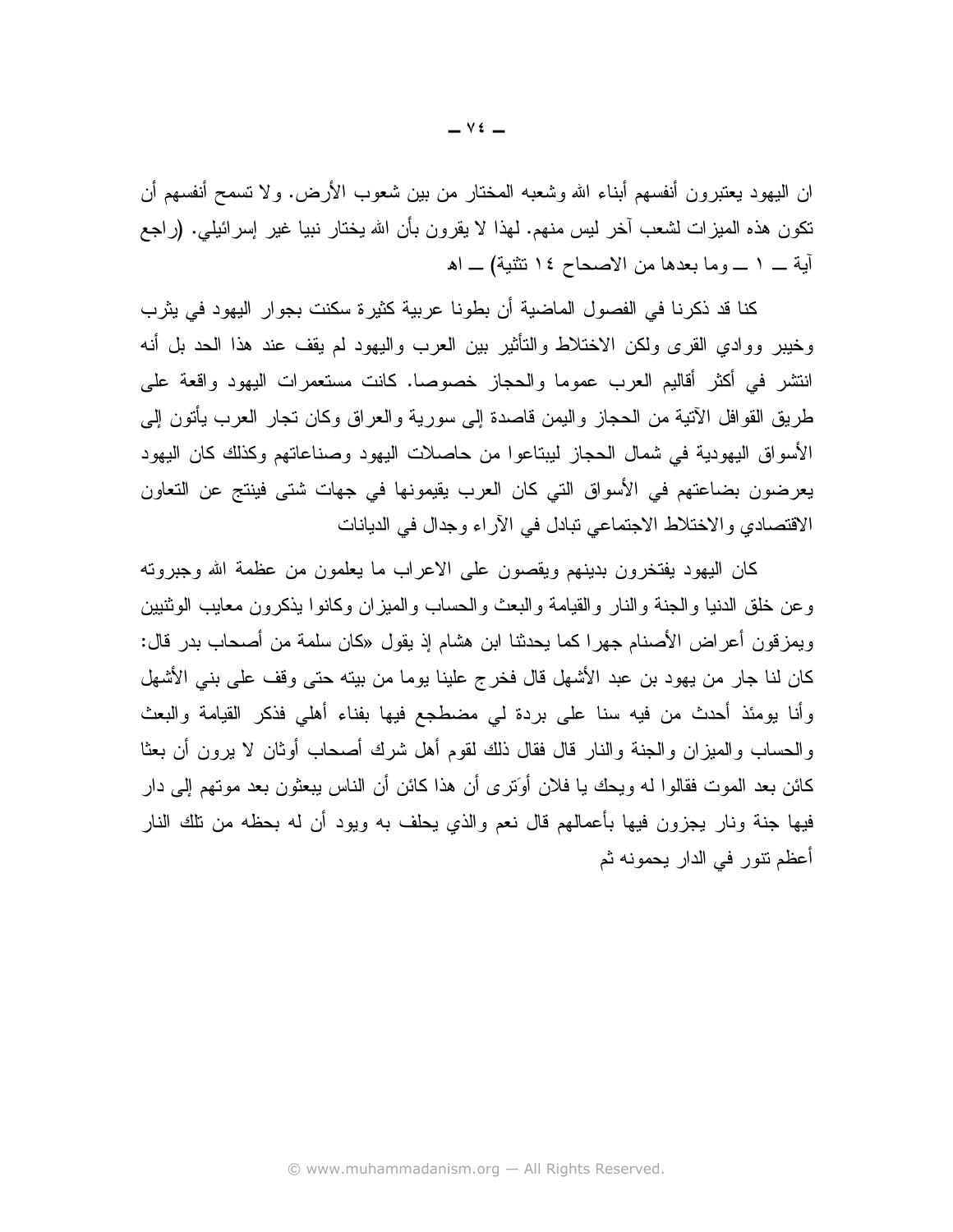يدخلونه إياه فيظنونه عليه بأن ينجو من تلك النار غداً فقالوا له ويحك يا فلان فما آية ذلك قال نبي مبعوث من نحو هذه البلاد وأشار ببده إلى مكة والبص:...(')

 $***$ 

يوجد عند بعض الباحثين ميل إلى اعتقاد أن اليهود تعمدوا نشر قصص النوراة والنلمود بين العرب لأسباب سياسية ودينية وأنها في حقيقة الأمر دسيسة لفقها اليهود للعرب نزلفاً إليهم واحتيالًا على كسب عطفهم وتوثيق عرى المودة والألفة بينهم، ويقول أحد هؤلاء العلماء: «… ان هذه الطريقة من سنن اليهود المألوفة إذ لوحظ عليهم كثيراً أنهم متى رأوا المصلحة في النودد إلى قوم قالوا لهم أنتم إخواننا ونحن وأنتم صنوان... وظلوا منذ ذلك العهد إلى ظهور الإسلام وهم ببذلون جهدهم في اشر اب العرب عقيدة أنهم جميعاً ذرية أب واحد حتى نجعت فيهم هذه الأكذوبة التي كان العر ب أجهل من أن بنيبنو ا ما فيها من كذب و تلفيق

ولما ظهر النبي محمد رأى المصلحة في اقرار ها فأقرها وقال للعرب إنما هو يدعوهم إلى ملة ابر اهيم...»<sup>(٢)</sup>

والمتأمل في هذه النظرية التي يشم منها رائحة الطعن في ديانة سماوية برى أنها مجردة عن الصحة وليس فيها من الحقيقة التاريخية عين ولا أثر ويؤكد فسادها ما يأتي:

(١) ان اليهود كانوا يقصون على العرب الأقاصيص المذكورة في التوراة والتلمود كما هي دون أن يزيدوا عليها شيئاً من عند أنفسهم

(٢) إذا وجد الميل عند بعض المستشرقين إلى إنكار وجود الآباء الأقدمين لبني إسرائيل من لبراهيم وإسماعيل وإسحاق ويعقوب فإنهم لا يستطيعون أن

- (۱) ابن هشام جزء ۱ ص ۲۱۳
- (٢) مقالة في الإسلام من كتب المبشرين ص ١٨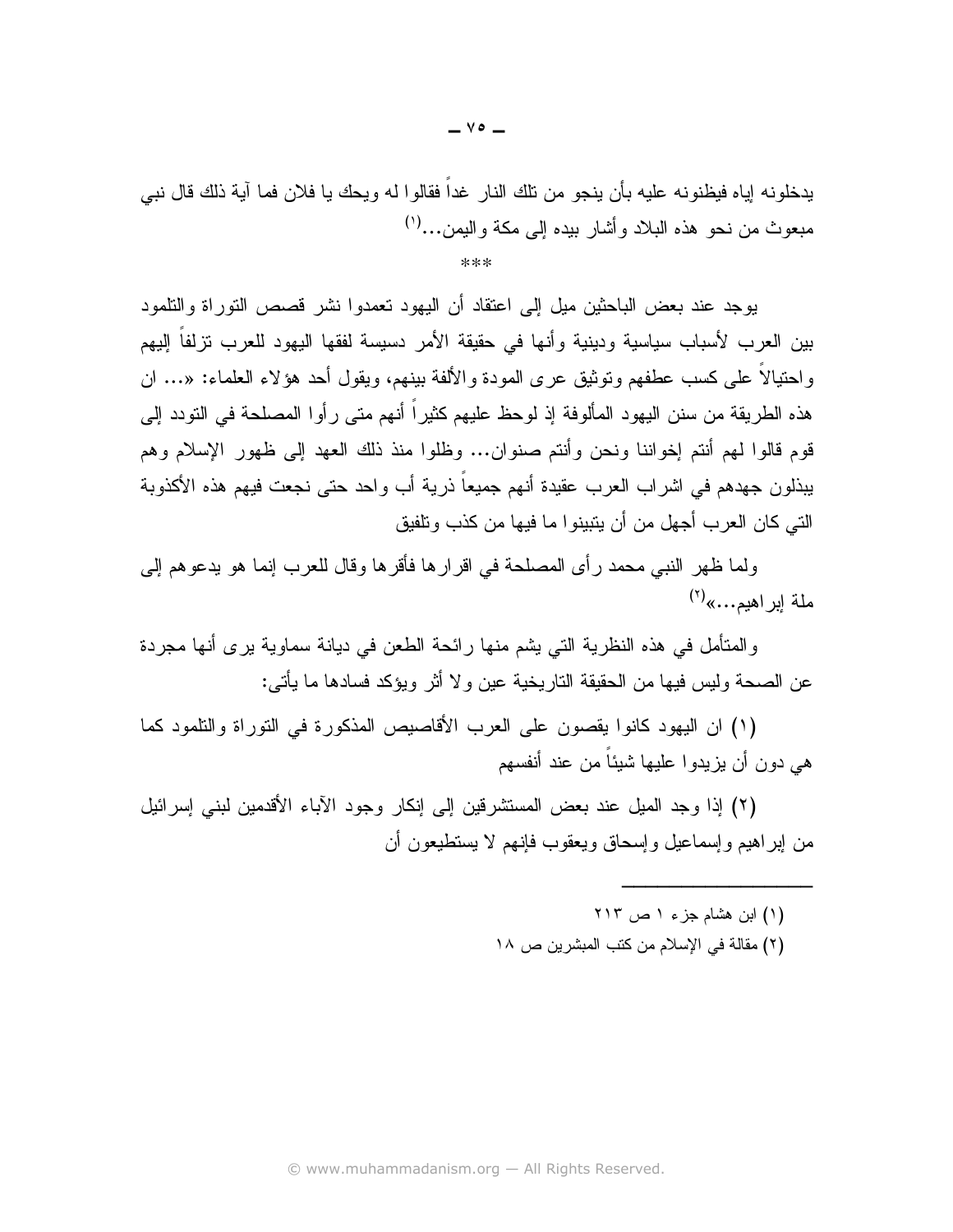ينكروا وجود قبائل بنبي إسرائيل وقبائل بنبي إسماعيل لأن النوراة نصت على وجودها في طور سينا والحجاز بما ذكرته من الحوادث التي وقعت بين بطون إسماعيلية وأدومية وإسرائيلية ولا شك أن هذا كاف لإثبات العلاقة الدموية المنينة بين اليهود وعرب طور سينا والحجاز

وقد عثرت على نص في النوراة يؤيد نظريتي في هذا الصدد ولكني مضطر إلى أن أترجم هذا النص ترجمة عربية جديدة لأن تراجم التوراة العربية والإفرنجية قد أخطأت في نفسيرها الحقيقى وهذا هو النص العبرى:

וישכנו (בני ישמעאל) מחוילה עד שור אשר על פני מצרים באכה אשורה על פני כל אחיו ותל<sup>(י)</sup>

ومعناه: ونزلت (بطون بنبي إسماعيل) مع نشأتها<sup>(٢)</sup> بين اخوتها واستوطنت البلاد من الحولة إلى طريق القوافل بين مصر والعراق

(٣) قرر علماء الإفرنج جميعاً أن علاقة بطون بني إسرائيل الجنوبية بعرب الحجاز وطور سبنا أقرب منها إلى قبائل بني إسرائيل الشمالية كل هذا يوضح أنه لم نكن ليهود الحجاز ضرورة لاختلاق الأباطيل<sup>(٣)</sup>

و أما الأستاذ الشيخ عبد الوهاب النجار فيقول: لو أن اليهود كانوا في تلك الأزمان المنصرمة يستغلون القرابة يختر عونها لنكون رباطاً بينهم وبين قوم يرجون منهم نفعاً أو يخشون منهم ضرراً أو حيفاً لكان الأجدر بنلك القرابة الرومان والفرس أي الأمم التي تعاقب حكمها عليهم في الأزمنة المختلفة. ولكنا لم نر منهم شيئاً من ذلك ودعوى أنهم يفعلون ذلك مع الأمم كلما رجو ا نفعاً أو خافو ا حيفاً دعو ي لا نظن أن من بدعيها بقدر ۖ أن بقيم أدنى بر هان عليها ۖ

- (١) النكوين فصل ٢٥ / ١٨
- (٢) راجع في نهاية هذا الباب عن النسأة ص ٨١
- Israel's Settlement in Canaan  $\mathbf{r} = \mathbf{r} \cdot \mathbf{r}$  ص  $(\mathbf{r})$
- Relation between Arabs and Israelites  $\circ 7 1$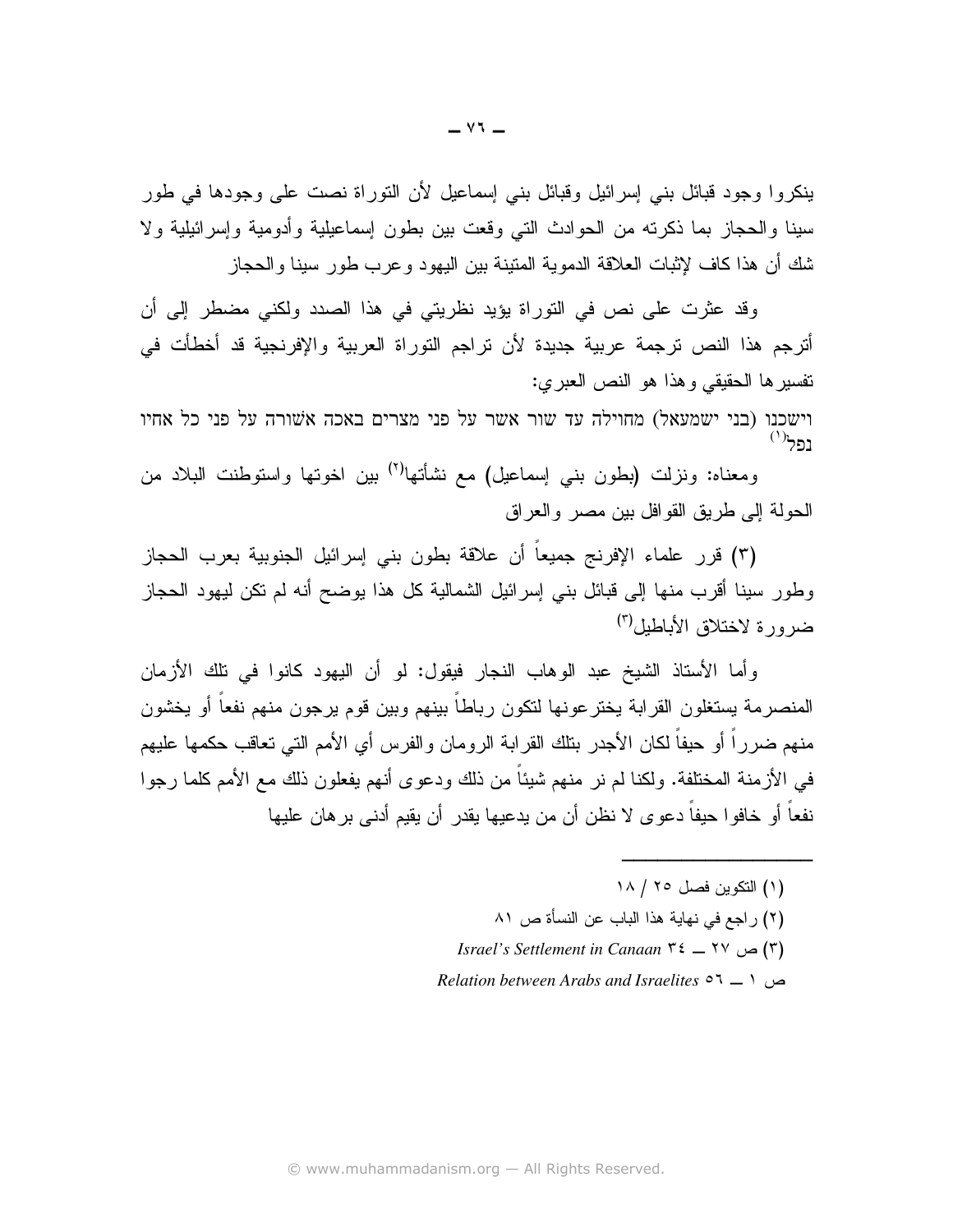وأعجب ما يعجب له السامع لأولئك الطاعنين في اليهود بهذه الفرية أن يكون اليهود يختر عون تلك الأسطورة تزلقاً لقريش أو العدنانيين في حين أنه ليس ثمة من صلات بين اليهود وقريش نجعل الأولين يرهبون سطوت الآخرين ويرجون خيرهم لبعد الشقة بين مواطن الفريقين ولم يعهد أحد ولم يروا في القديم ولا في الحديث أن اليهود استعانوا قريشا في حرب من حروبهم أو غزوة من غزواتهم معتمدين على صلة القرابة واتحاد الدم أو على صلة أخرى من الصلات التي تكون بين الشعوب المتقاربة أو المتباعدة

ولو أن اليهود يتجرون بلُحْمَة القرابة النسبية ويستغلونها للمصلحة يجلبونها أو المضرة يدفعونها لكان الأليق بهم والأجدر أن يخترعوا تلك القرابة بينهم وبين الأوس والخزرج الذين يتاخمونهم ويشاركونهم في المواطن والمرافق ويرتبطون معهم بربط المعاملة والجوار . فكيف بِتركون هؤلاء المجاورين لمهم ويخترعون أسطورة بِلفقونها تربطهم بقوم بعيدي الدار لا بِملكون لمهم ضرأ ولا نفعاً

بقي أمر آخر له أهمية في هذا الموضوع: وهو أن أسفار النوراة نرجمت إلى اليونانية في عهد بطليموس فيلادلتوس. وهو ثاني ملك من البطالسة في مصر ويوافق حكمه أوائل القرن الثالث قبل المسيح وفي صلب نلك الترجمة كل النصوص التي نتص على ارتباط العرب الإسماعيلية بالقرابة النسبية مع اليهود وذلك قبل رحيل يهود يثرب إلى الحجاز بما يقرب من أربعة قرون. فهل كان اليهود يعلمون ما ستحدثه الأيام وأنهم بعد أربعة قرون أو أكثر سيصيرون إلى بلاد العرب ويتخذونها دار مقام لهم. ثم أنهم سوف يحتاجون إلى ربط أنفسهم برابطة النسب مع قوم من العرب لا يخالطونهم في الدار وليس بينهم وبينهم حلف أو جوار فأعدوا ذلك قبل ترجمة التوراة إلى اليونانية وكذبوا تلك الأكذوبة سلفاً وقبل الاحتياج إليها بقرون متطاولة. إذا قال أو لئك الطاعنو ن على اليهو د: نعم، فليس لدينا ما نجيبهم به سو ي قول القائل: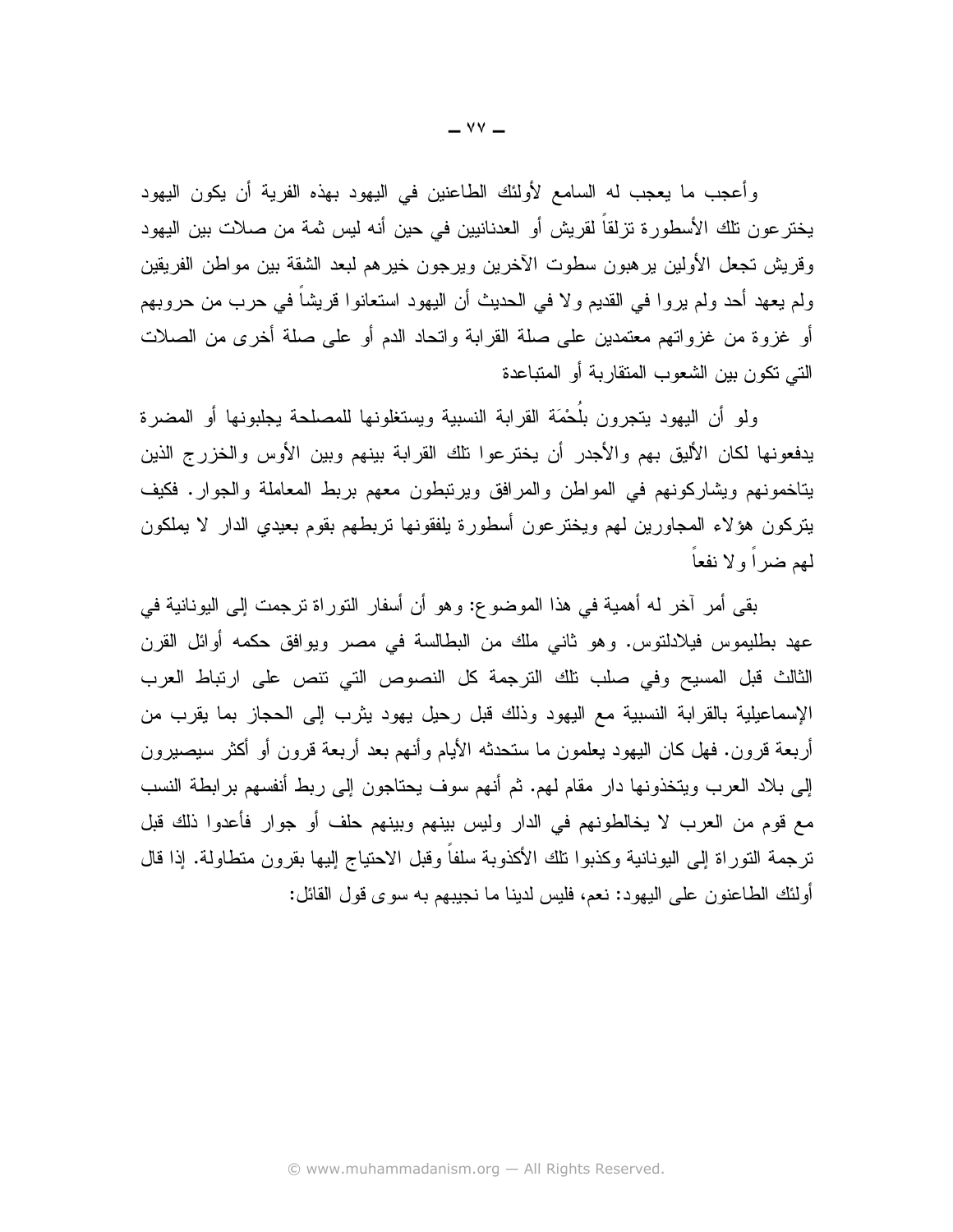من كان يخلق ما يقـــو ل فحيلتي فيــــه قليلة... اه ــــ

ومهما يكن من الأمر فإن اتصال العرب باليهود قد أدى إلى تغيير جوهري في عقلية المضر والبادية بالحجاز وظهرت هناك نظم جديدة طرأت علىي شؤونهم الاجتماعية ونسربت الاصطلاحات من العبر ية إلى العربية

وَإِنِّي أَشْيَرٍ هَنَّا إِلَى بَعْضَ النَّغْبِيرَاتِ الَّتِي يَعْتَقَدَ الْعَلَمَاءِ أَنَّهَا ظَهَرَتَ فَبِي الحجاز بعد وصول البيهود البيها في طور هم الثاني...

لا شك في أن عادة الختان لم تسر من اليهود إلى العرب لأنها كانت شائعة عند قبائل مختلفة في الجزيرة العربية منذ عصور غابرة ويستدل العالم (Wellhausen)<sup>(י)</sup> بوجود قبائل متو حشة حتى في أفر يقيا كانت تألف هذه العادة

ولست أنكر صحة هذا الرأي لأن النوراة توضح لنا أن بني إسرائيل قد جاءوا بالختان من موطنهم الأصلي فعلى ذلك يحتمل أن هذه العادة كانت ذائعة عند قبائل أخرى مجاورة لبني إسر ائيل في الصحر اء

غير أن هناك اعتبارا آخر لم يمعن العلماء نظرهم في فحصه ربما يرشدنا إلى اكتشاف تأثير اليهود على العرب في عادة الختان

كان الاصطلاح «ملة ايراهيم حنيفا»<sup>(٢)</sup> شائعاً عند العرب قبل ظهور الإسلام وقد اشتهر بهذا اللقب أفراد من مفكر ي العرب لم نكن عبادة الأوثان تعجبهم وكانوا برون أن النقرب إلى الله بالحجار ة أمر لا قيمة له

لا أريد أن أعود إلى أقوال مفسري القرآن في هذه العبارة ولكن أجتهد في أن أصل إلى تفسير جديد لهذا الاصطلاح

- (١) ص ١٤٥ Skizzen & Vorarbeiten H III
- (۲) ابن هشام جزء ۱ ص ۲۱۷ و ۲۱۹ و ۲۲۱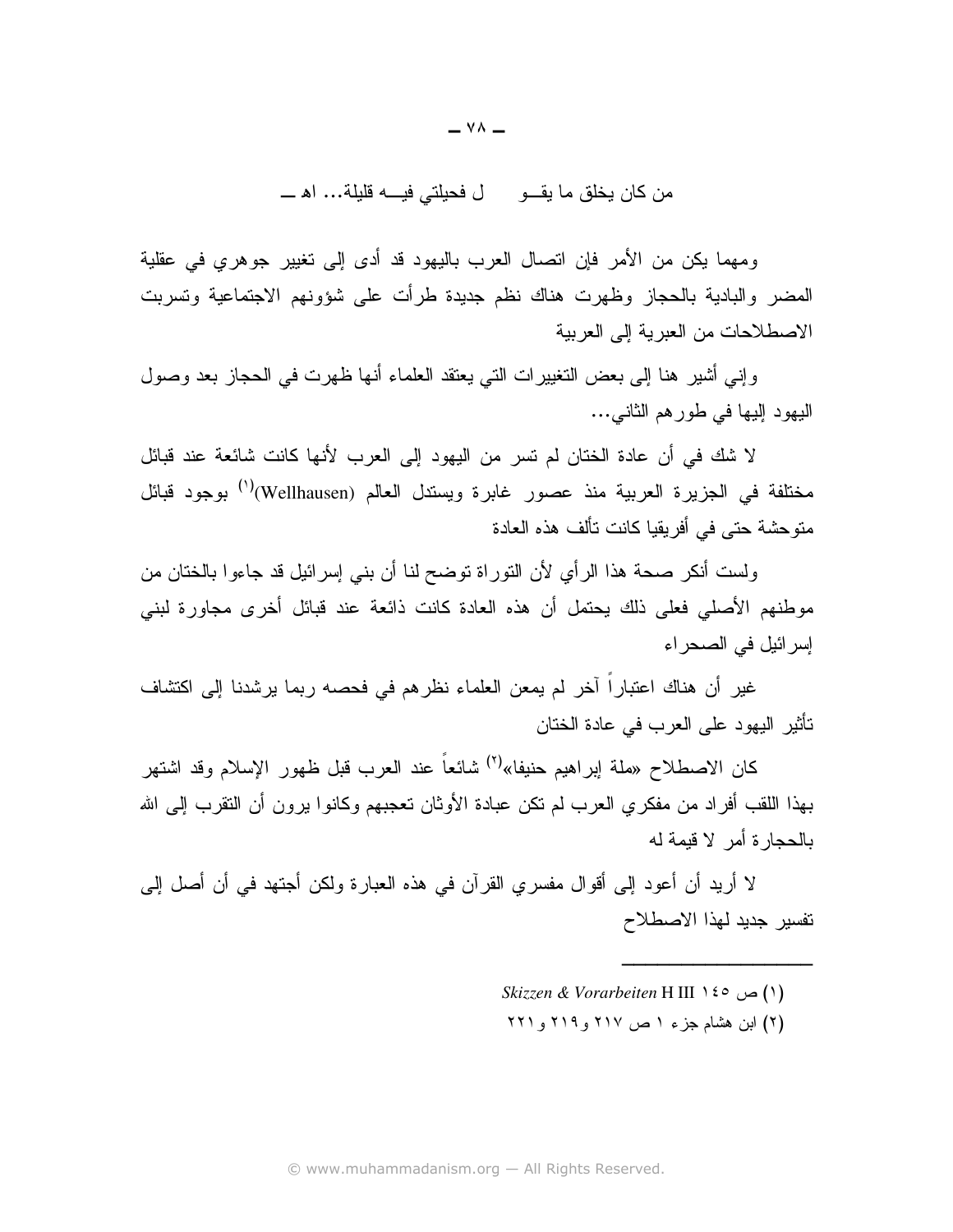يعرف العضو النتاسلي بعد ختانه في العبرية باسم مِلَّة מילה كما أن له اسما خاصاً قبل ختانه و هو غرلة

وبما أن الختان من أصول الدين الإسرائيلي<sup>(י)</sup> فقد عبر الناموس الديني عن كل من اختتن أنه دخل في ذمة و عهد إبر اهيم الخليل להכניסו בבריתו של אברהם אבינו

ومن هنا أطلق اليهود على كل من اختتن التعبير «ملة إبراهيم» وهذا اللفظ يقوله العاذر للطفل عندما يعذره والحاضرون يؤمنون (لاانات אמן)

ولكن من حيث أن الختان وحده لا يؤدي إلى الإيمان باليهودية لأن هناك شروطاً أخرى لا بد من توفرها كإعلان الدخول في الديانة التوحيدية الإسرائيلية واتباع ما تأمر به التوراة واجتناب ما نتهي عنه فقد أطلق اليهود على كل من يختتن دون أن يعتنق اليهودية اسم حنيف חנף<sup>(י)</sup> غير الصـالـح أي الـختان الـغير الوافـي بـالشروط اليـهوديـة وقد جـاء فـي لسـان الـعرب وكـان فـي الجاهلية يقال من اختتن وحج البيت حنيف... القراء الحنيف من سنَّتَه الختان... الجوهر ي الحنيف المسلم وقد سمى المستقيم بذلك كما سمى الغراب أعور وتحنف الرجل أي عمل عمل الحنيفية وبقال اختتن

وفيه أيضـا: أبو عمرو الـحنيف المـائل من خير إلـي شر ومن شر إلـي خير

ومن ذلك كله بمكننا أن نقول إن الحنيف في الأصل هو المائل إلى الشر كما هو عند اليهود في لغتهم والعرب قد يطلقون اللفظ على الشيء وضده فأطلقوا الحنيف على المستقيم على ملة إبراهيم استعمالاً للفظ في أحد معنييه<sup>(٣)</sup> فَيحْتمل أن اليهود أطلقوا على العرب التي شاعت عندها عادة الختان هذا اللفظ دون أن

> (١) راجع التوراة سفر التكوين فصل ١٧ آية ١١ والتلمود كتاب 77-٥ ص ٣١ (٢) لهذه الكلمة بعض المعاني بالعبرية مثل: نملق أو اقترف اثماً أو نذلل ونداهن  $(5.7)$ لسان العرب جزء ١٠ ص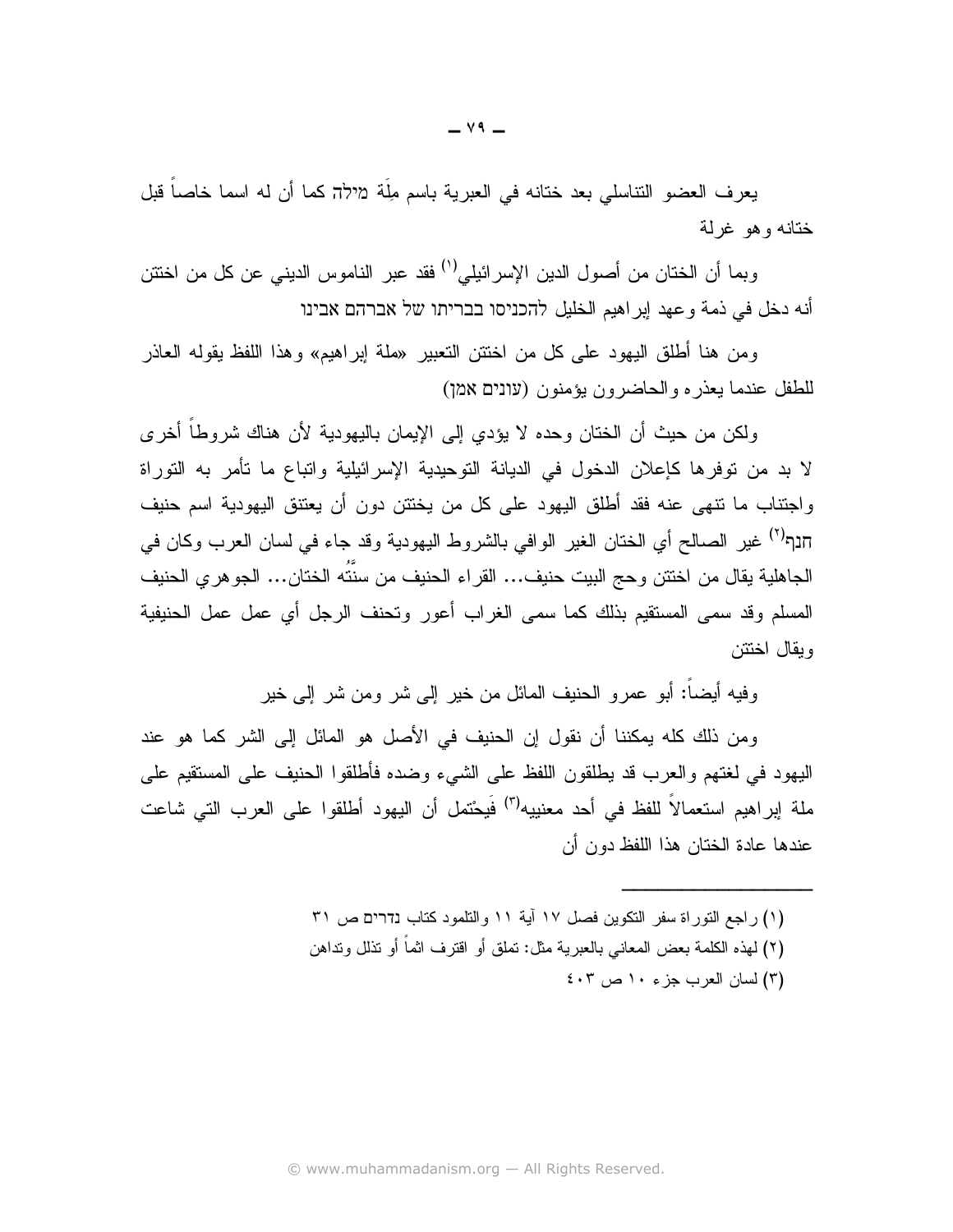نوضح لهم معناه ثم شاع استعماله عند العرب حتى في معناه الأصلي (')

ولو انضحت صحة هذا الرأي لكان فيه برهان قاطع على أن عادة الختان قد سرت إلى العرب من اليهود في الدور الثاني

يجتهد العالم (Wellhausen) في أن يبر هن أن الحنيفية كانت مذهباً نصر انياً ذائع الصيت<sup>(٢)</sup> في بلاد العرب ولكن Leszynsky يعارضه<sup>(٣)</sup> ويقول أن الحنيفية لم تكن نصر انية البتة كما لم تكن مذهباً معيناً بل كان هناك أشخاص من مفكر ي العرب استنكر و ا عبادة الأوثان متأثر بن بتعاليم اليهودية والنصر انية ودخل بعضهم في اليهودية ودخل بعض آخر في النصر انية وبقى جماعة منهم غير متمسكين بدين من الأديان واستدل على ذلك بقول القرآن ما كان ابر اهيم يهودياً و لا نصر انياً و لكن كان حنيفاً مسلماً فإنه صريح في أن الحنيفية لم نكن و احداً منهما

وقد جاء لبعض الأفراد من الحنيفيين ذكر في سيرة ابن هشام أكتفي بنقل ما يقوله عن واحد منهم «وأما زيد بن عمرو بن نفيل فوقف ولم يدخل في يهودية ولا نصرانية وفارق دين قومه فاعتزل الأوثان والمبتة والذبائح التبي تذبح على الأوثان ونهي عن قتل الموءودة وقال أعبد رب إبراهيم وبادأ قومه بعيب ما هم عليه… وكان زيد بن عمرو بن نفيل شيخاً كبيراً يسند ظهره إلى الكعبة ويقول يا معشر قريش و الذي نفس زيد بن عمر و بيده ما أصبح منكم على دين إبر اهيم غير ي ثم يقول اللَّهم لو أنبي أعلم أي الوجو ه أحب إليك عبدتك و لكنبي لا أعلمه...<sup>(٤)</sup>

- (۱) دوزی ص ۱۹۰
- Skizzen H IV ۱۹۲  $\omega$  (۲)
- Die Juden zu Medina  $5^{\circ}$  ص  $(5^{\circ})$ 
	- (٤) ابن هشام جزء ١ ص ٢١٧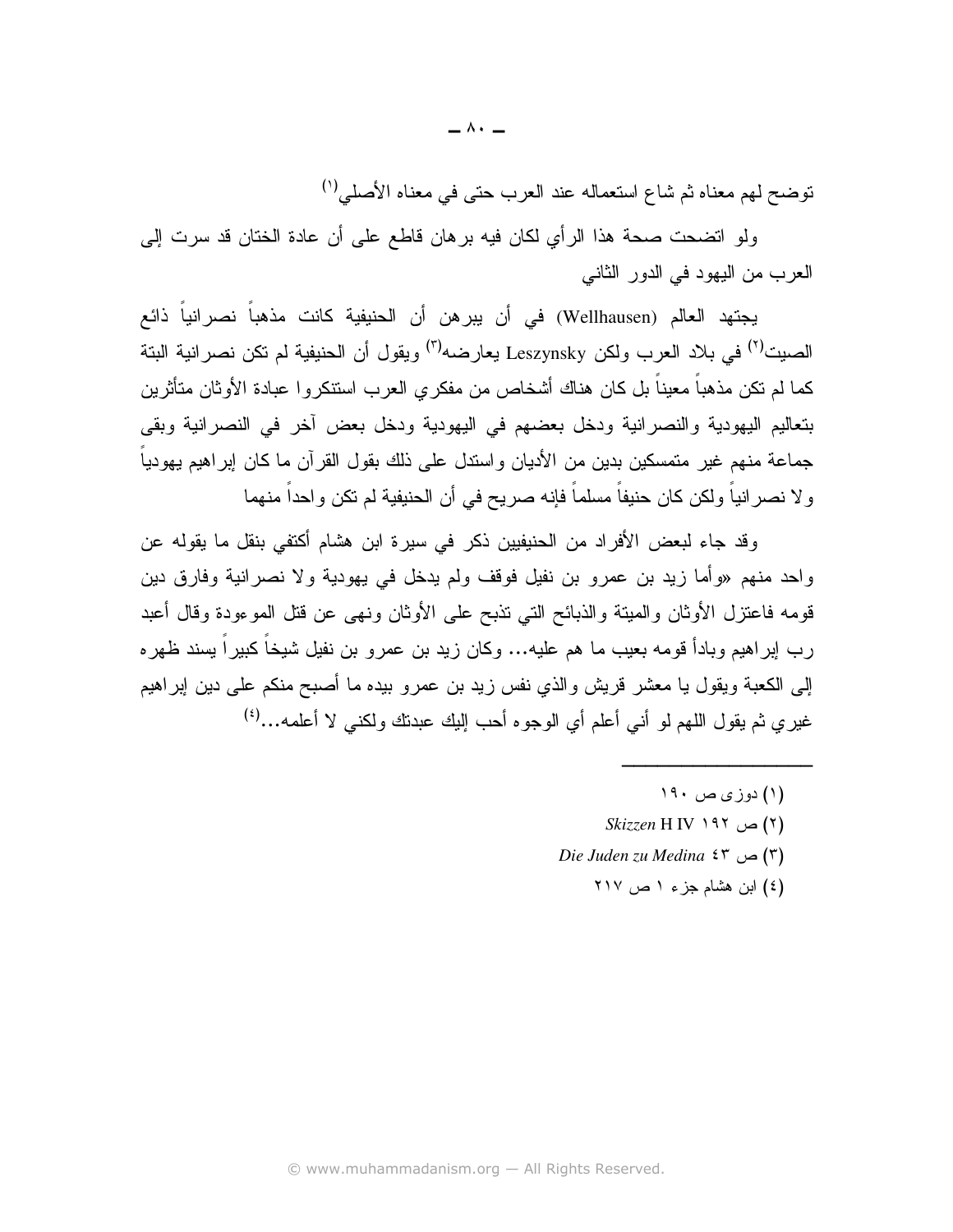كذلك قرر بعض العلماء من الافرنج أن أمر النسئ نشأ من تأثير اليهود على العرب (')

يحدثنا ابن هشام بأن «النسأة هم الذين كانوا ينسئون الشهور على العرب في الجاهلية فيحلون الشهر من الأشهر الحرم ويحرمون مكانه من أشهر الحل ويؤخرون ذلك الشهر<sup>(٢)</sup>

وللعرب في موضوع النسأة ومعناها كلام طويل عريض<sup>(٣)</sup> وأما الافرنج فينكرون وجود تفسير لكلمة نسأة بالعربية ويميلون إلى القول بما كان معروفاً عند اليهود من أن الناسئ (נשיא) أي الرئيس الدينبي عند اليهود كان يؤخر ويقدم الشهور ويعين مواعيد الأعياد والصيام ويعلن النتيجة بواسطة وفود إلى الطوائف اليهودية المختلفة<sup>(٤)</sup>

أز منة غاير ة<sup>(٥)</sup>

ويحدثنا ابن هشام أن أولٍ من نسأ الشهور ٍ على العرب فأحلت منها ما أحل وحرمت منها ما حرم القُلَمَّس وهو حذيفة بن عبد بن فقيم بن عدى بن عامرٍ بن ثعلبة بن الحرث بن مالك بن كنانة بن خزيمة ثم قام بعده على ذلك ابنه (ابن حذيفة) ثم قام بعد عباد قلع بن عباد ثم قام بعد قلع أمية ابن قلع ثم قام بعد أمية عوف بن أمية وكان آخر هم وعليه قام الإسلام وكانت العرب إذا فرغت من حجها اجتمعت إليه فحرم الأشهر الحرم الأربعة رجباً وذا القعدة وذا الحجة والمحرم فاذا

> Die Israeliten zu Mekka  $\forall$  (1) ص ١٦٨ — (1)  $\mathcal{E}(\mathbf{r})$  این هشام جزء ۱ ص (٣) أديان العرب تأليف محمد نعمان الحارم ص ٤٣ ــ ٤٦ ראש השנה פֿ $(i)$ (٥) سفر الخروج فصل ٣٤ آبة ٣١ وسفر عدد فصل ٧ آبة ٣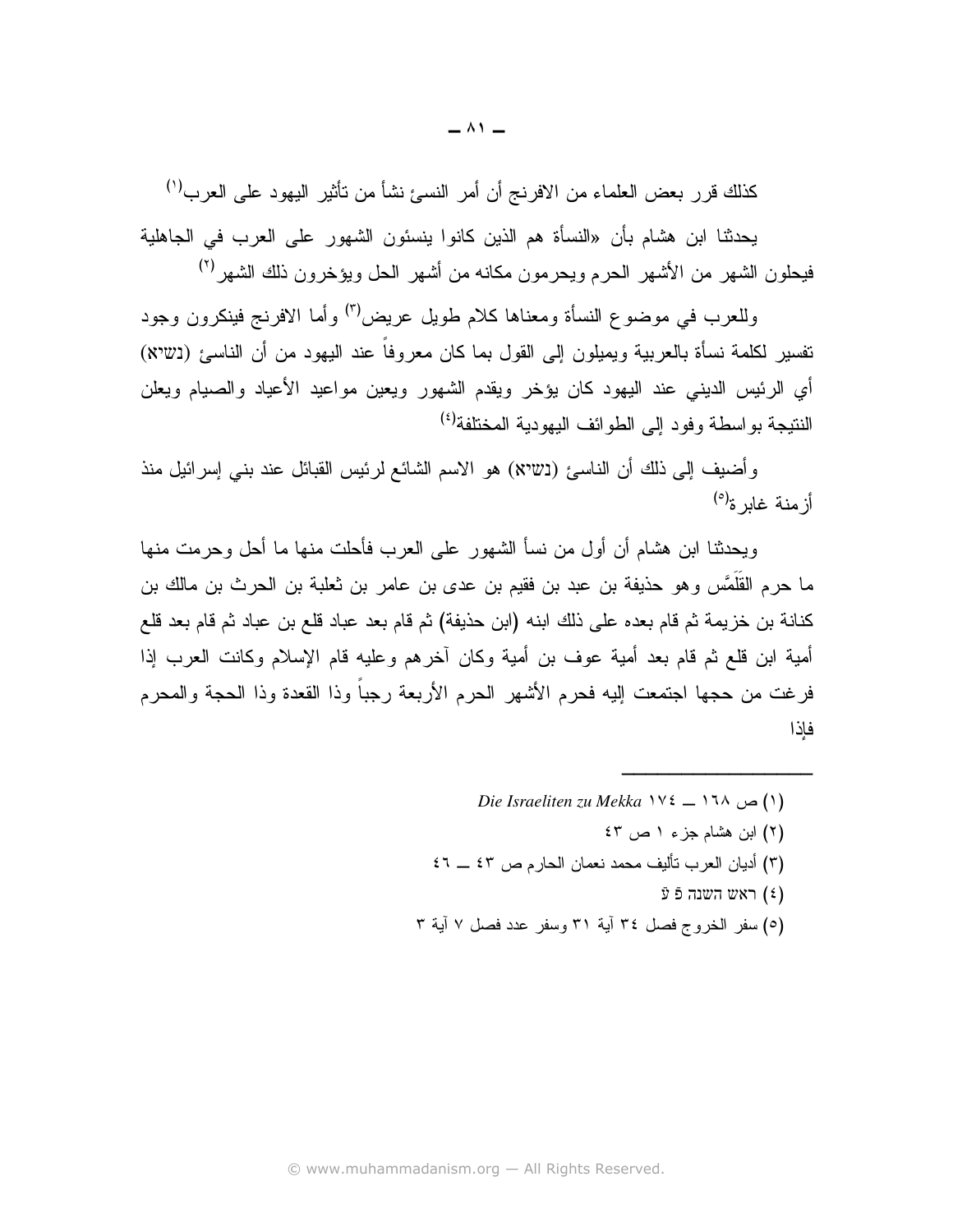أراد أن يحل منها شيئاً أحل المحرم فأحلوه وحرم مكانه صفر فحرموه ليوافقوا عدة الأربعة الأشهر الحرم فإذا أرادوا الصدر قام فيهم فقال اني قد أحللت لكم أحد الصفرين الصفر الأول ونسأت الآخر للعام المقبل...<sup>(י)</sup>

هذه أقوال ابن هشام عن النسأة وهي نوضح قبل كل شيىء أن وظيفة النسأة أدخلت علمي العرب في عصر غير بعيد من ظهور الإسلام ثم ان وجود هذه الوظيفة في بني كنانة يرشدنا إلى سؤال: هل كان لبطن بني كنانة الذي أصدر النسأة علاقة ببطون بني كنانة المتهودة التي سكنت جنوبي مكة ثم لماذا وجدت المقاومة للنصرانية في اليمن وللنجاشي الذي قضبي على ذي نواس من جهة النسأة وحدهم دون الزعماء الوثنيين؟ ألم يكن من المحتمل أن لمؤلاء النسأة علاقة باللهودية؟...

ولكنبي أكتفي بما أشرت إليك من العلاقة بين كنانة والنسأة وكنانة واليهود ومقاومة النسأة للنجاشي بسبب عطفهم على القضبة اليهودية في الجزيرة دون أن أجزم فيها بر أي...

ويؤيد أبو معشر البلخي<sup>(٢)</sup> وأبو الريحاني البيروني<sup>(٣)</sup> والمقريزي<sup>(٤)</sup> رأينا في النسأة ويقولون ان العرب تعلموا عمل الكبسية من اليهود قبل الهجرة بقريب من مائتي سنة وأخذوا يعملون بالكبس ما يشاكل فعل اليهود من الحاق فضل ما بين سنتهم وسنة الشمس وقد أطلق العر ب على عمل الكبسية بالنسئ أي التأخير غير أنهم خالفو ا اليهو د في بعض أعمالهم لأن اليهو د كانوا بكبسون تسع عشرة سنة قمرية بسبعة أشهر قمرية حتى تصير تسع عشرة شمسية والعرب تكبس

> (۱) ابن هشام جزء ۱ ص ٤٥ (٢) كتاب الألوف (٣) الآثار الباقية عن القرون الخالية (٤) المواعظ والاعتبار بذكر الخطط والآثار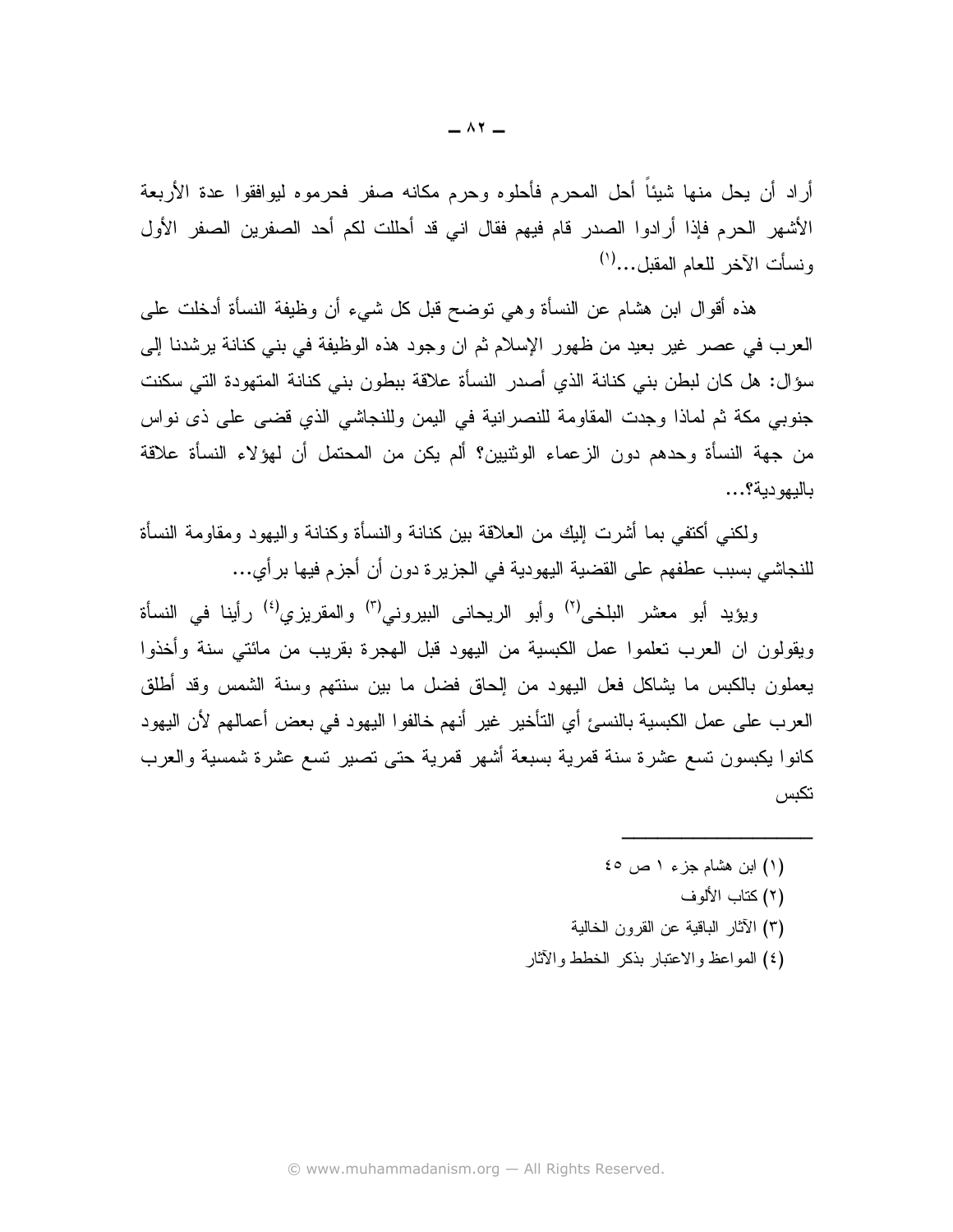وكذلك ير ي العالم دوز ي أن استعمال العرب لأسماء الأسبو ع تأثير اً يهودياً<sup>(٤)</sup> إذ لا يمكن تصور استعمال لفظ السبت ليوم من أيام الأسبوع دون أن يأتي من

فرنبوا إلى جد<sup>(٢)</sup> مائدة وملأوا لمني خمراً ممز وجاً<sup>(٣)</sup>»

الإفاضة وكان أول من رمي الجمار بالحجارة أو الحصيي في وادي مني

(۱) ابن هشام جزء ۱ ص ۱۱۳

(٢) من الأصنام الكنعانية 71 إله الجد والحظ وقد أخطأت نراجم النوراة العربية في نفسير هذه الآية: راجع ترجمة التوراة لجمعية المبشرين البريطانيين ص ١٠٧٠

(٣) أشعبا فصل ٦٥ آبة ١١

(٤) ص ١٨٠ Die Israeliten zu Mekka

أربعاً وعشرين سنة قمرية باثني عشر شهراً قمرياً…

كذلك نظن أن لوظيفة الصوفة علاقة باليهود أو بلغتهم العبرية على أقل نقدير

يحدثنا ابن هشام «كانت صوفة تدفع بالناس من عرفة وتجيز لمهم إذا انفردوا من مِنِّي فإذا كان يوم النفر أتوا لرمي الجمار ورجل من صوفة يرمي للناس ما يرمون حتى يرمي فكان ذوو الحاجات المتعجلون يأتونه فيقولون له قم فارم حتى نرمى معك فيقول لا والله حتى تميل الشمس فيظل ذوو الحاجات الذين يحبون التعجيل يرمونه بالحجارة ويستعجلونه بذلك ويقولون له ويلك قم فارم فيأبي عليهم حتى إذا مالت الشمس قام فرمي ورمي الناس معه... وكان أخرهم الذي قام عليه الإسلام كرب بن صفو ان...<sup>(١)</sup>

وأما صوفة بالعبرية فإن معناها الحارس وهذا التفسير يلائم ما نقلناه من كتاب السيرة عن

ومني هذا من الأصنام المشهورة عند بني إسرائيل في عصور جاهليتها لأننا نعلم من

الصوفة (צפה) بصر أو الشخص الذي يبصر في الشؤون الدينية لأنه أصدر الأمر حين مسابقة

آيات نبوات أشعيا أن منى (מני) كان إلهاً للخمر «وأما الذين تركوا الرب ونسوا جبل قدسى

 $\odot$  www.muhammadanism.org  $-$  All Rights Reserved.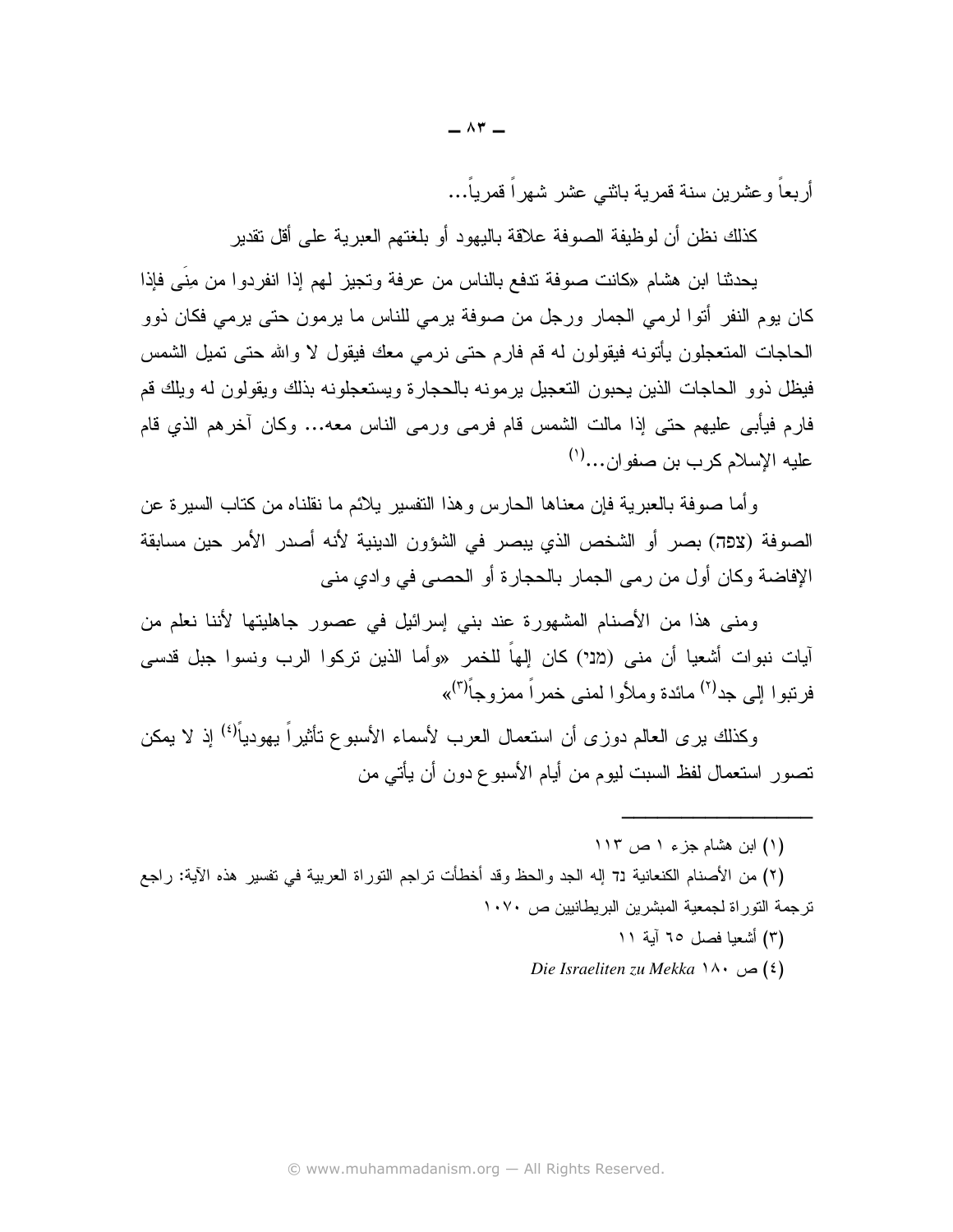تأثير اليهود كذلك عرف بوم الجمعة عند أهل مكة بلفظ عروبة وهو لفظ شائع عند اليهود يطلقونه على كل يوم يقع قبل السبت وقبل الأعياد: ערב שבת ערב חג הפסח<sup>(י)</sup>

ومهما يكن من مبلغ تأثير اليهود في العرب فإني أميل إلى الاحتراس والتحفظ لئلا نصل إلى المبالغة و المجاز فة في الحقائق التار بخية

على أن هناك مقياساً آخر يجب ألا ينسى وهو ما قلته فيما مضىي من أن الصلة الدموية في العنصر والنقارب في اللغة والأخلاق هو أساس النشابه بين العقلية وانجاه الأفكار والآداب بين العنصر بن

ولا يمكننا في كل الأحوال أن نستنتج نتائج نتعلق بالنفوذ كما يحكم بعض الذين لا يتعمقون في البحث فيقولون مثلاً أن مهنة التجارة وما يتصل بها من دهاء وذكاء ونشاط قد جاءت إلى أهل مكة من يهود بلاد الحجاز إذ نرجع ملكة النجارة عند بطون أم القرى قبل كل شيء إلى مركزها الجغرافي ووقوعها في وسط بلاد العرب وعدم وجود مرافق أخرى للتكسب والارتزاق

ثم ان النشابه العظيم بين البهود وأهل مكة من وجهة الأخلاق والنقاليد والاصطلاحات الدينية كان سبباً في ضلال بعض المستشرقين حتى خيل إليهم أن أهل مكة واليهود قُدُّوا من أديم واحد ونبتوا من نَبْعَة واحدة فأخذوا يذهبون في المبالغات والظنون مذاهب عجيبة ومنهم دوزي<sup>(٢)</sup> الذي يجتهد في أن يبرهن على أن حرم مكة قد عمر بواسطة بني شمعون وأن نقاليد الحج والطواف حول الكعبة ليست إلا وراثة إسرائيلية قديمة ولكننا نعتقد أنه إذا ظهر التشابه بين أهل مكة و البهود أكثر ً منه بين البهود و البطون الحجاز بة الأخر ي فإن ذلك

- (١) راجع التلمود كتاب אבות 5 ה وكتاب פסחים קס
	- Die Israeliten ۱۸۵ = ٤٠ (٢)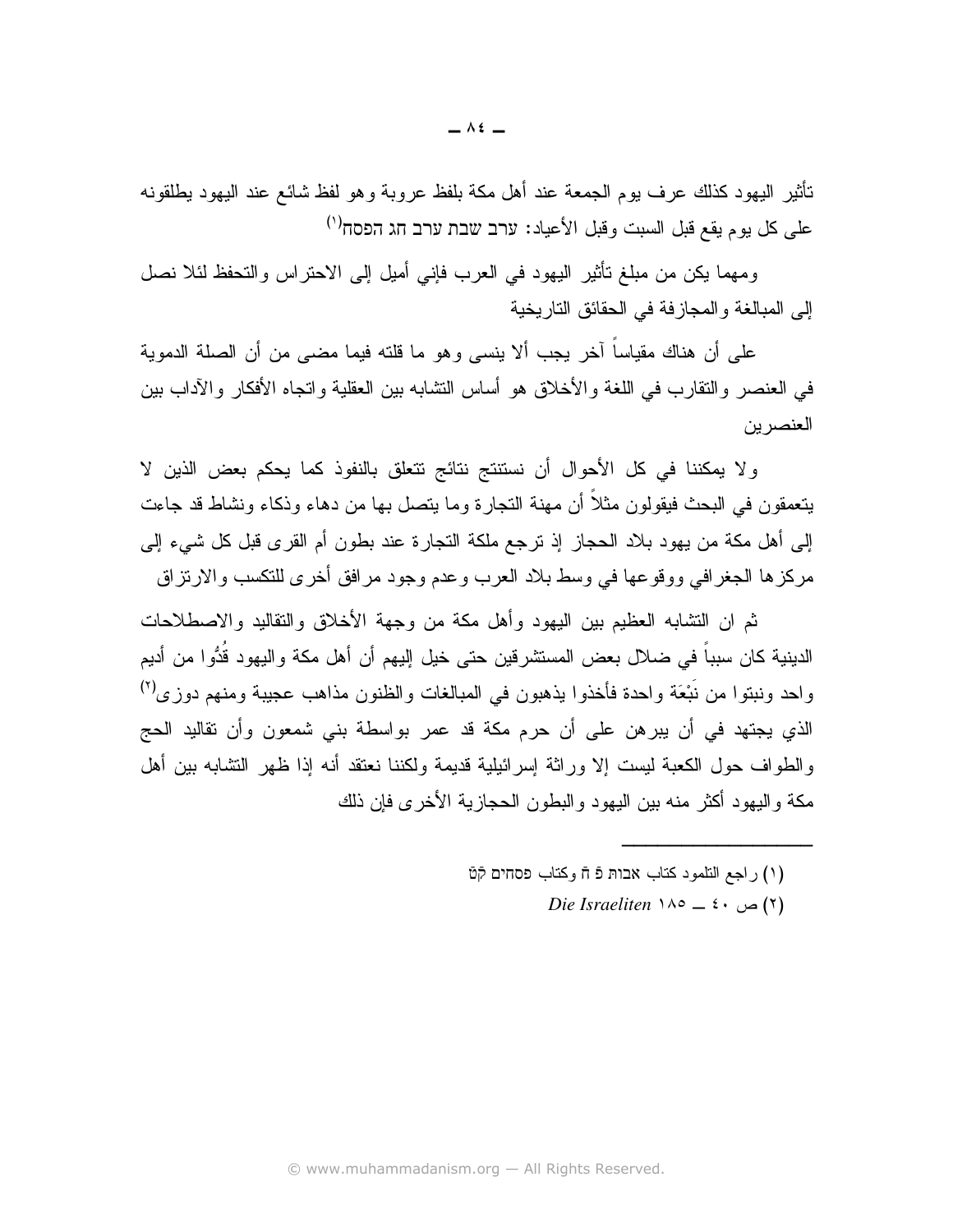يرجع إلى أن مكة كانت أرقى وأرفع من بقية البلاد في شمال الجزيرة ومن أجل هذا كان حرم مكة موضع الاحترام والتبجيل من جميع العرب في الجاهلية.

ومع أنبي أستنكر استنكاراً شديداً ما استنتجه دوزي في أمر حرم مكة وعلاقته ببطون بنبي شمعون فإن هناك أمراً يستوقف الأنظار وهو أنه كثيراً ما يحدثنا ابن هشام عن حرم مكة وبنائه واشتراك ابراهيم وإسماعيل والملائكة في تقديسه الخ<sup>(١)</sup>... بشكل بشبه ما بقصه التلمود عن بناء الهيكل المقدس بأورشليم وعلاقة الآباء الأقدمين به وتقديس الملائكة له حتى خيل إلينا أثناء قراءتنا كتاب السيرة لابن هشام في هذه الموضوعات أننا نقرأ صحف التلمود القصصية...

تجتهد طائفة من أنصار ِ Wellhausen في أن تبر هن على أن تأثير النصر انية في النفوس العربية الحجازية كان أقوى من تأثير اليهودية مستندين إلى أن عدد نصار ي العرب كان أكثر من عهد اليهود<sup>(٢)</sup> ولكن هذا غير صحيح لأن الكثرة النصرانية العربية إنما كانت على أطراف الجزير ة من جهة الشمال أما في داخل الحجاز حيث المراكز التجارية والدينية والفكرية فقد كانت الأكثرية في جانب اليهود بل لم يكن هناك من نصارى العرب إلا عدد قليل جداً

وفضلاً عن ذلك فقد كانت الصلة قوية جداً بين مكة ويثرب التي كانت تكاد تعتبر موطناً خالصا للبهود

(١) ١٠٦/ ١٣٤/ ١٨١ ص ابن هشام جزء ١ وللبخاري أحاديث في هذا الموضوع منها «وقال الرسول بوم فتح مكة أن هذا البلد حرمه الله يوم خلق السموات والأرض فهو حرام بحرمة الله إلى يوم القيامة وأنه لم يحل القتال فيه لأحد قبلي ولم يحل لمي إلا ساعة من نهار فهو حرام بحرمة الله إلى يوم القيامة لا يعضد شوكه ولا ينفر صيده ولا يلتقط لقطة إلا من عرفها ولا يختلبي خلاه...» جزء ٢ ص ٣٠١

*Skizzen* Heft III ۱۹۷ ص $(1)$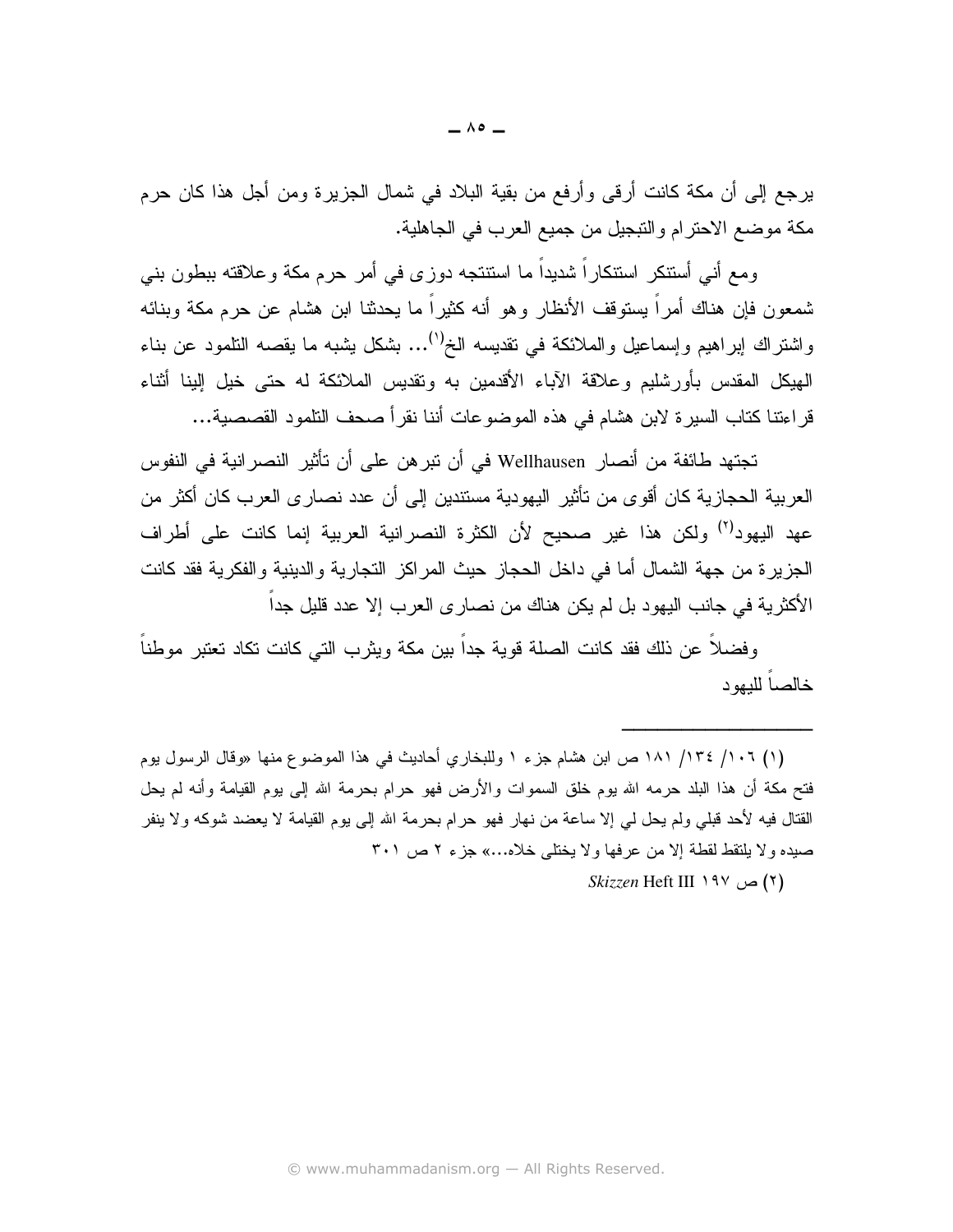ويكفينا في تقويض مزاعم هؤلاء المستشرقين اننا نجد أكثر من ثلث القرآن يتكلم عن اليهود ويناقشهم ويهتم بأقوالهم والرد عليها فطوراً يمدحهم وتارة يقرعهم ويؤنبهم نأنيباً شديداً فإن ذلك يدل على ما كان لليهود من المكانة العظيمة في نفوس العرب وعلى الصلة المتينة التي كانت تربطهم بهم

لا ننكر ٍ على النصر انية تأثير ها في العرب بوجه عام ولكنه على كل حال تأثير ٍ ضئيل بالنسبة للنفوذ اليهودي الذي كان واضحاً جلياً في كل ناحية من نواحي الحياة الروحية والمادية…

وهناك مسألة أخرى نلفت نظر الباحث في كتب بعض المؤرخين من الافرنج وهي ما يزعمونه من أن اليهود كانوا محتقرين في الجزيرة العربية قبيل ظهور الإسلام<sup>(١)</sup> ونحن نميل إلى الاعتقاد بأن ذلك غير صحيح لأن العربي في الجاهلية لم يكن يفهم البغض والضغينة الدينية كما فهمها المتأخرون ولقد يؤيد الأستاذ النجار رأينا بقوله: لو كان اليهود محتقرين لما اهتم رسول الله بمحالفتهم ولما أهمه أمرهم بوم الأحزاب حين مالوا عنه ولما قام لحربهم بعد بوم الأحزاب على ممالأتهم علبه واتبانهم بالأحز اب لحر به... اه

وكان عرب الجاهلية يلقبون اليهود أثناء القتال والنضال بألقاب قبيحة ذميمة وكذلك كان البِهود بفعلون ولكن ذلك لم يؤد إلى احتقار البِهود أو التعريض بالقومية البِهودية ودينها وما كان للعربي الذي طبع على حب الحرية والغير ة على الكرامة أن يسلبها من غير ه وكل القرائن ندل على أن العرب على اختلاف بطونهم وأديانهم كانوا بتبادلون الاحترام دون أن يعرفوا فرقاً بينهم من وجهة الحقوق السياسية والاجتماعية والأدبية فقد نجد كعب بن الأشرف يرثى قتلى قريش كما نجد عباس بن مرداس يذكر جلاء بني النضير ويبكيهم في قصيدة

وكذلك بمدح أبو سفيان زعيما من زعماء البهود ويقول:

Skizzen Heft III ۱۹۷ ص $(1)$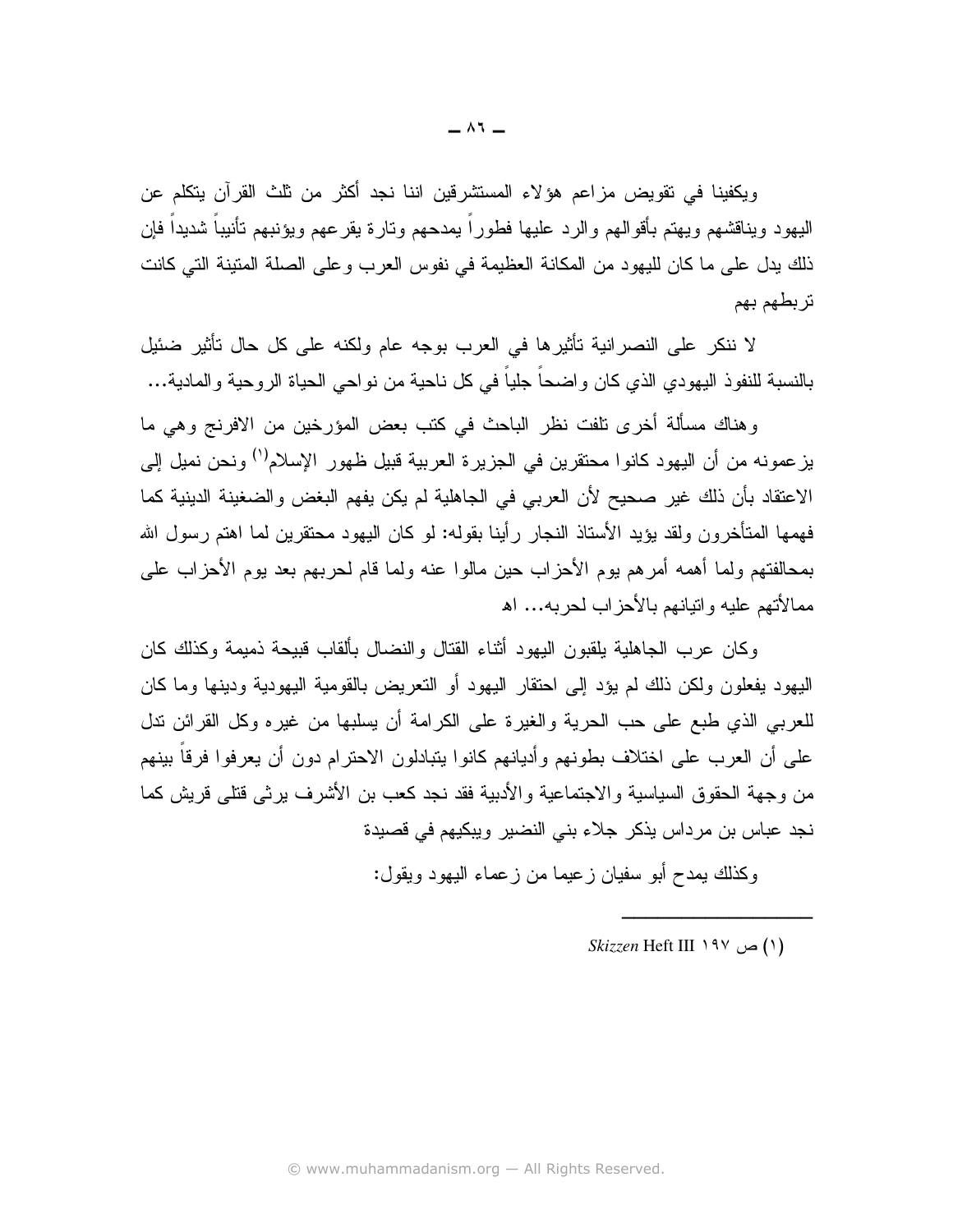ولا يمكن أن يعول على ما يؤخذ من القصص والروايات التي جاءت بعد فتور الأحوال بين اليهود و الأنصار أو يستدل به على مكانة اليهود في نفوس العرب ز من الجاهلية

كان اليهود موضع الاحترام عند الأشراف والنقباء من قريش وكان رسول الإسلام ينظر إليهم هذه النظرة من التبجيل إلى زمن طويل بعد مبعثه كما سنوضح ذلك فيما بعد

وكان العرب يجهلون الديانة اليهودية ويقولون لليهود «لكم علم ليس لنا»<sup>(٢)</sup>

وقد يحدثنا ابن هشام أن رجلا من يهود الشام يقال له ابن الهيبان قدم علينا قبيل الإسلام بسنين فحل بين أظهرنا لا والله ما رأينا رجلا قط لا يصلبي الخمس أفضل منه فأقام عندنا فكنا إذا قحط عنا المطر قلنا له أخرج يا ابن الهيبان فاستسق لنا فيقول لا والله حتى تقدموا بين يدي مخرجكم صدقة فنقول له كم فيقول صاعاً من تمر أو قُدّين من شعر فخرجها ثم يخرج بنا إلى ظاهر حرنتا فيستقى لنا والله ما ببرح من مجلسه حتى نمر السحابة ونسقى قد فعل ذلك غير مرة ولا مرتين ولا ثلاثاً…(٣)

و الذي يمكننا أن نستنتجه من هذه القصة الخر افية ان مؤرخي العرب كانوا يعتقدون أن الديانة اليهو دية و أقو امها كانو ا موضع الاحتر ام في الجاهلية

- (١) الأغاني جزء ٦ ص ٩٧
- (٢) ابن هشام جزء ١ ص ٢٠١
- (٣) ابن هشام جزء ٠ ص ٢٠٤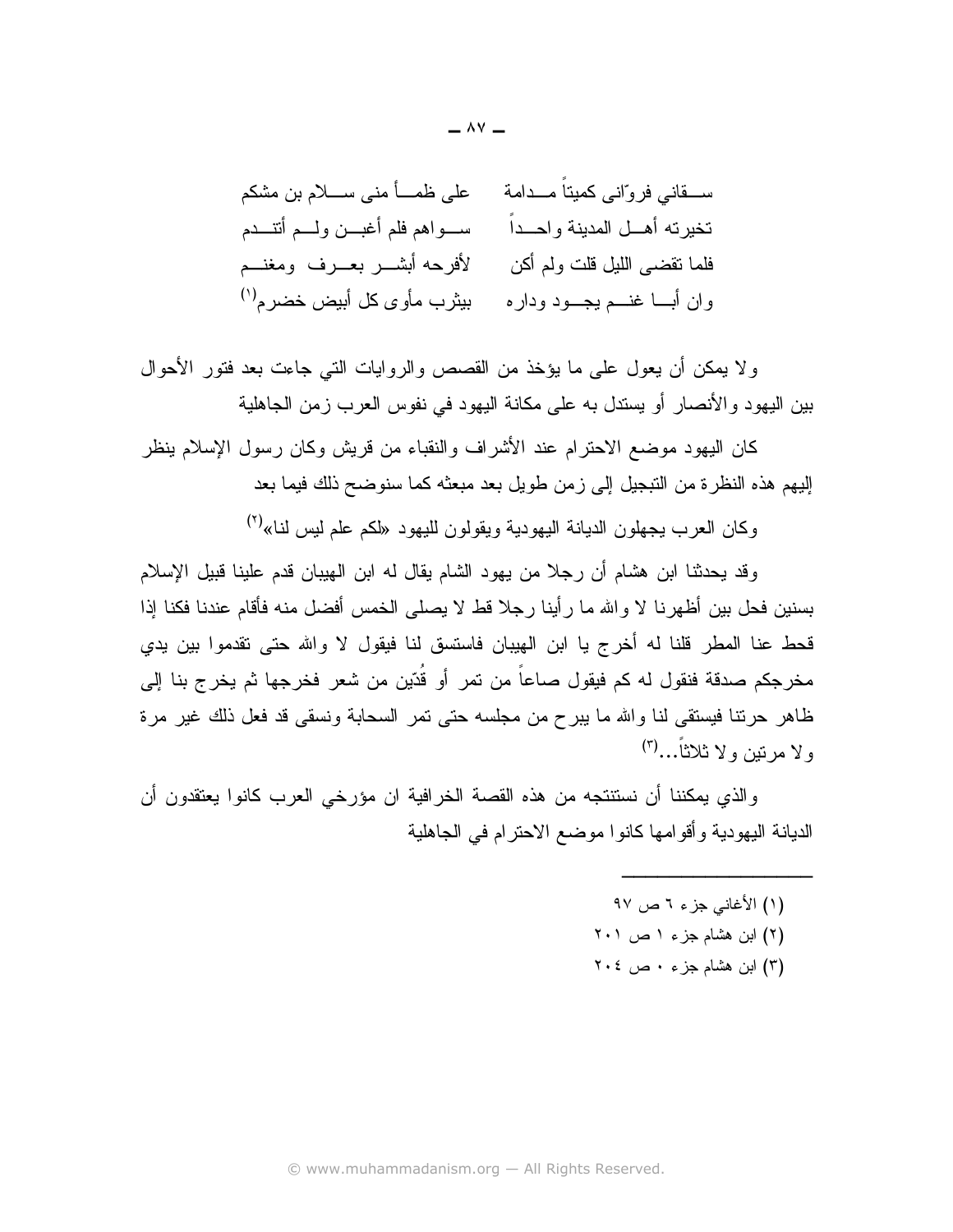وكانت من نساء العرب من نتذر إذا ولدت وعاش ولدها أن تهوده لأن اليهود كانوا في نظرهم أهل علم وكتاب<sup>(י)</sup>

\*\*\*

قبيل ظهور الإسلام حدثت حروب عظيمة بين بطون يثرب عرفت بيوم بعاث دامت سنين طويلة كذلك حدث في جهة مكة حرب ضروس عرفت بأيام الفجار التحمت فيها المعارك بين بطون قريش وكنانة في أربعة أدوار يقال لها الفجارات الأربعة

أما الفجار الأول فكان عمر النبي محمد فيه عشر سنين وسببه أن بدر ابن معشر الغفاري كان له مجلس يجلس فيه بسوق عكاظ ويفتخر على الناس فبسط يوما رجله وقال أنا أعز العرب فمن زعم أنه أعز مني فليضربها بالسيف فونب عليه رجل فضربه بالسيف على ركبته فأسقطها و أز الها فاقتتلوا. وسبب الفجار الثاني أن امر أة من بني عامر كانت جالسة بسوق عكاظ فطاف بها شاب من قريش من بني كنانة فسألها أن تكشف وجهها فضحك الناس فنادت المرأة يا آل عامر فنادوا بالسلاح ونادي الشاب يا بني كنانة فاقتتلوا… وسبب الفجار الثالث انه كان لرجل من بني عامر دين على رجل كناني فماطله فجرت بينهما مخاصمة فاقتتل الحيان<sup>(٢)</sup>

وكانت أخرها فجار البراض وقد بلغ رسول الله أربع عشرة سنة أو خمس عشرة سنة حين هاجت حر ب الفجار بين قريش و من معها من كنانة وبين قيس عيلان و كان الذي هاجها أن عروة الرحال من بني هوازن أجاز لطيمة (وهي الجمال التي تحمل المسك) للنعمان بن المنذر فقال له البر اض بطلب غفلته حتى اذا

- (١) ديانات العرب في الجاهلية ص ٢٠١
- (٢) من تعليقات الشيخ محمود سيد الطهطاوى على كتاب السيرة لابن هشام جزء ١ ص ١٧٥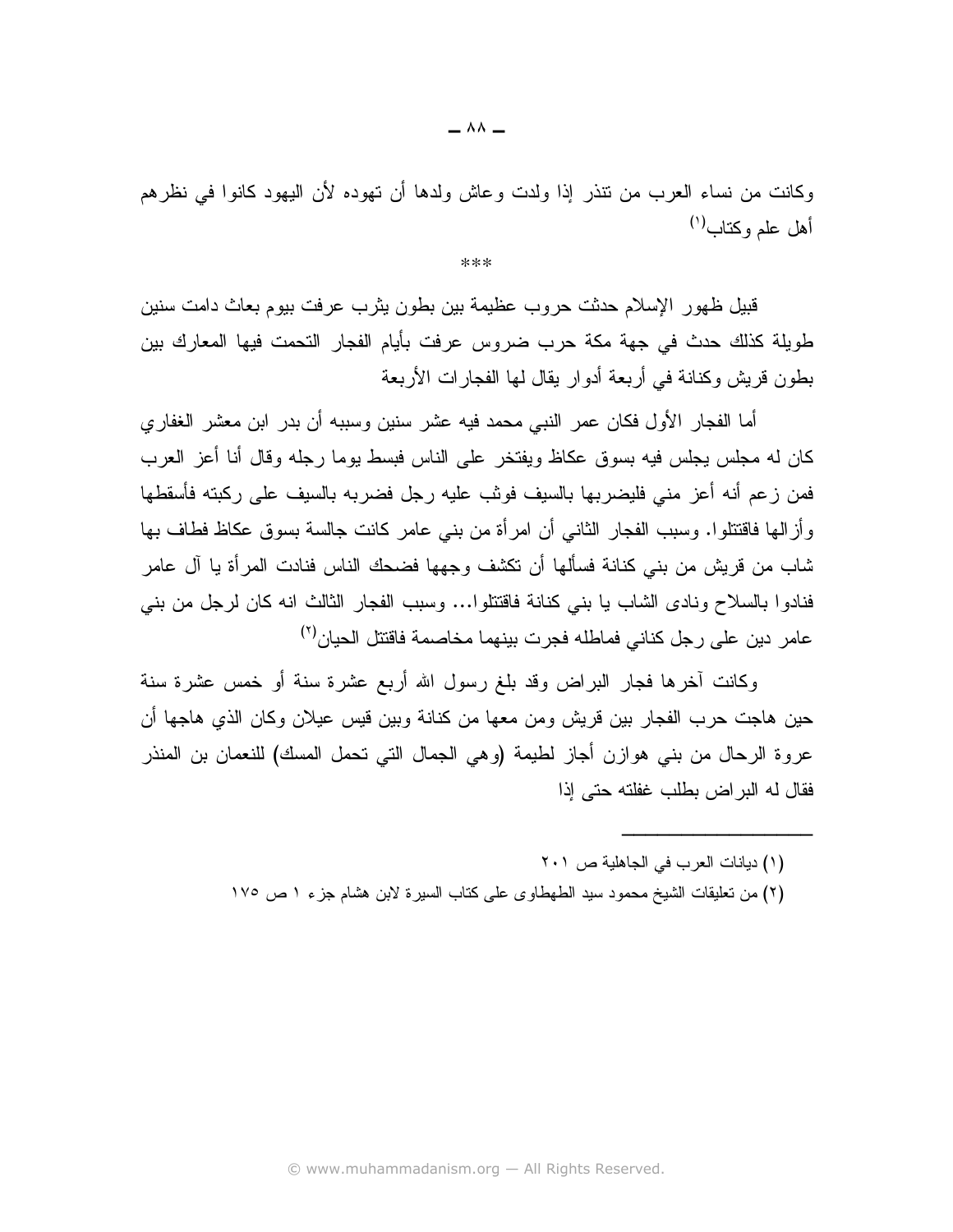كان بنيمن ذي طلال بالعالية وثب عليه فقتله في الشهر الحرام فلذلك سمى الفجار فارتحل العرب عن عكاظ و هوازن لا نشعر أن البراض قد قتل ثم بلغهم الخبر فاتبعو هم فأدركو هم قبل أن يدخلوا الحرم فاقتتلوا حتى جاء الليل ودخلوا الحرم فأمسكت عنهم هوازن ثم التقوا بعد هذا اليوم أياماً والقوم متساندون علي كل قبيل من قريش وكنانة رئيس منهم وعلي كل قبيل من قيس رئيس منهم وشهد رسول الله بعض أيامهم أخرجه أعمامه معهم وقال الرسول كنت أنبل على أعمامي أي أرد عليهم نبل عدوهم إذا رموهم بها...<sup>(י)</sup>

وأما الذي نقلناه عن أيام الفجار فيحتمل أن يكون من العلل المباشرة والقريبة لظهور الهياج بين قبائل قريش وكنانة وهوإزن

ويلوح لـى أن النضـال الشديد الذي ظـهر بين قبـائل الـحجاز فـى شمالـه وجنوبـه يدل علـى أنـه وجد في القرن السادس ب. م حركة سياسية قوية بين ز عماء الحجاز كان كل واحد منهم يطمع أن بستأثر بالحكم لبتمكن من أن بشبد أر كان مملكة جدبدة

ولكن النتافس أضعف الجميع وقلم أظافرهم وزاد في المصاعب والمتاعب التي كانت تحول بين كل واحد منهم وبين ما يريد حتى ظهر هناك شخص تو افر ت فيه شر وط لم تتو افر في غبر ہ فألف بين القلوب

ومن ذلك الحين أخذت جداول الجزيرة العربية نتجه اتجاهاً واحداً ويقترب بعضها من بعض إلى أن امتزجت في نهر واحد أخذ يتدفق من قلب الجزيرة ويفيض بقوة حتى غمر وجه الأر ض...

وقبيل ظهور الإسلام وجدت في الديار العربية نهضة فكرية عظيمة كان الاضطراب من علاماتها وقبيل الاسلام أبضاً أصبحت القلوب صالحة لقبول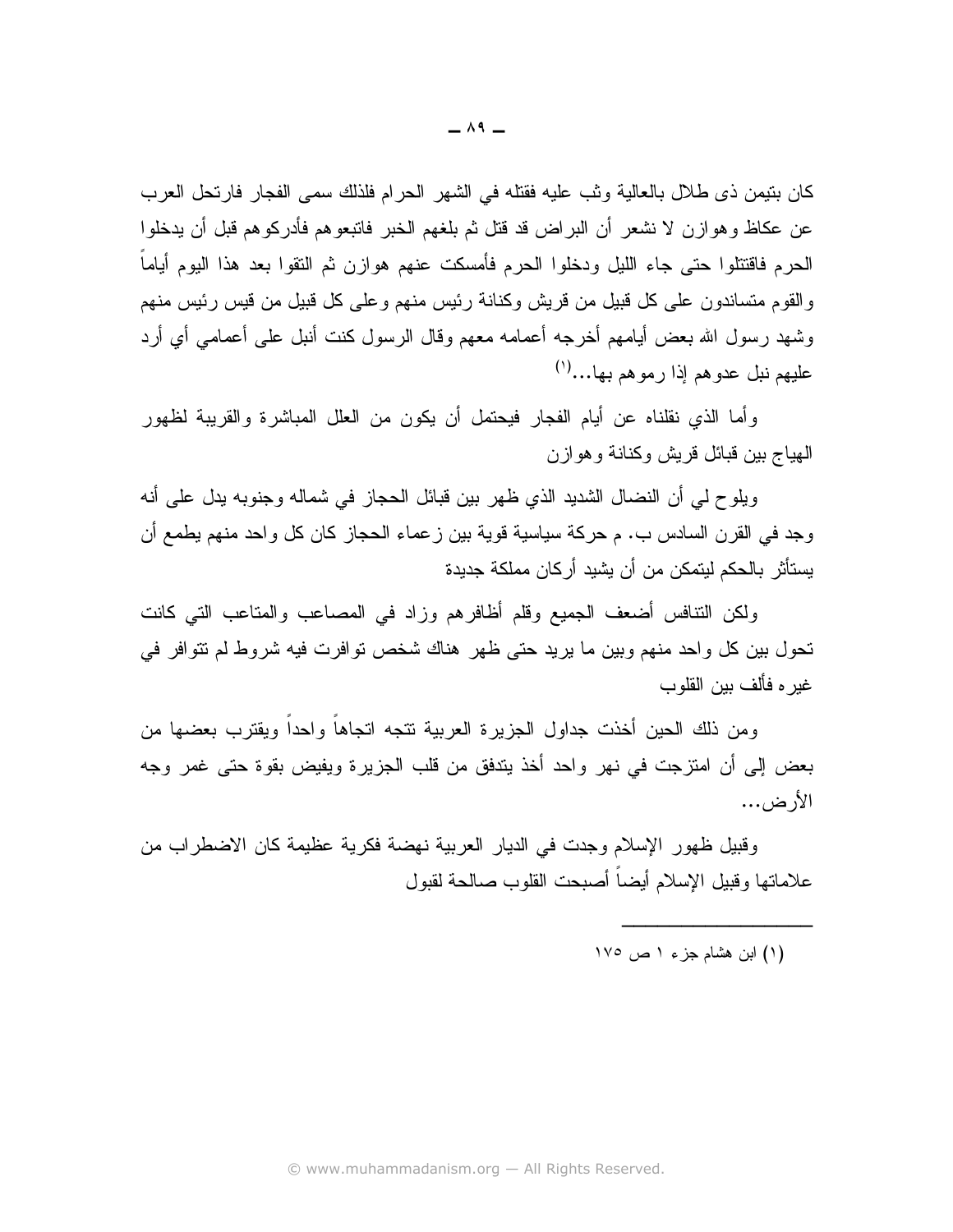دعوة دينية جديدة وصارت الديانة الوثنية موضع السخرية جهرا عند بعض الطبقات من المفكرين

يحدثنا صاحب الأغاني أن قس بن ساعدة الأيادي كان ينكئ عند خطبته على سيف أو عصـا ويقول «مـا لمي أر ي النـاس بذهبون و لا برجعون أرضـوا بـالمقام فأقاموا أم نركوا هناك فناموا والله ما على وجه الأرض دين أفضل من دين قد أظلكم زمانه وأدرككم أوانه فطوبى لمن أدركه فاتبعه وويل لمن خالفه<sup>(۱</sup>)»

ومع أن النصر انية واليهودية قد أوجدنا الشك في صحة الديانة الوثنية فإنهما لم تفلحا في إدخال تغيير جوهري في النظم الدينية وظلت الوثنية واليهودية والنصرانية في نزاع عنيف دون أن نتغلب واحدة علمي الأخرى

واننا نعتقد أنه لو ظهر هناك يهودي ذو عاطفة ربانية قوية ودعا العرب إلى الدخول في دين جديد يشبه اليهودية في جوهره ويبقى عربياً في تقاليده وروحه لكانت دعوته قد وجدت آذاناً مصغنة وقلوبا واعية

كذلك لو كان واحد من المفكرين الحنيفيين أو غيرهم دعا لتوحيد الإله مع إبقاء النظم العربية الاجتماعية التليدة لكانت دعوته قد صادفت أرضاً خصبة

يقول صاحب الأغاني أن أمية بن أبي الصلت «كان قد نظر في الكتب وقرأها ولبس المسوح نعبداً وكان ممن ذكر ۖ إبراهيم وإسماعيل والحنيفية وحرم الخمر وشك في الأوثان وكان محققاً والتمس الدين وطمع في النبوة لأنه قرأ في الكتب أن نبياً يبعث من العرب فكان يرجو أن  $\mathcal{L}^{(7)}$ ، دلك

ولكن أمية وغيره لم يظهروا بمظهر الأنبياء ولم يجترءوا على أن يفادوا بحياتهم

- (١) الأغاني جزء ١٤ ص ٤٠
- (٢) الأغاني جزء ٣ ص ١٧٩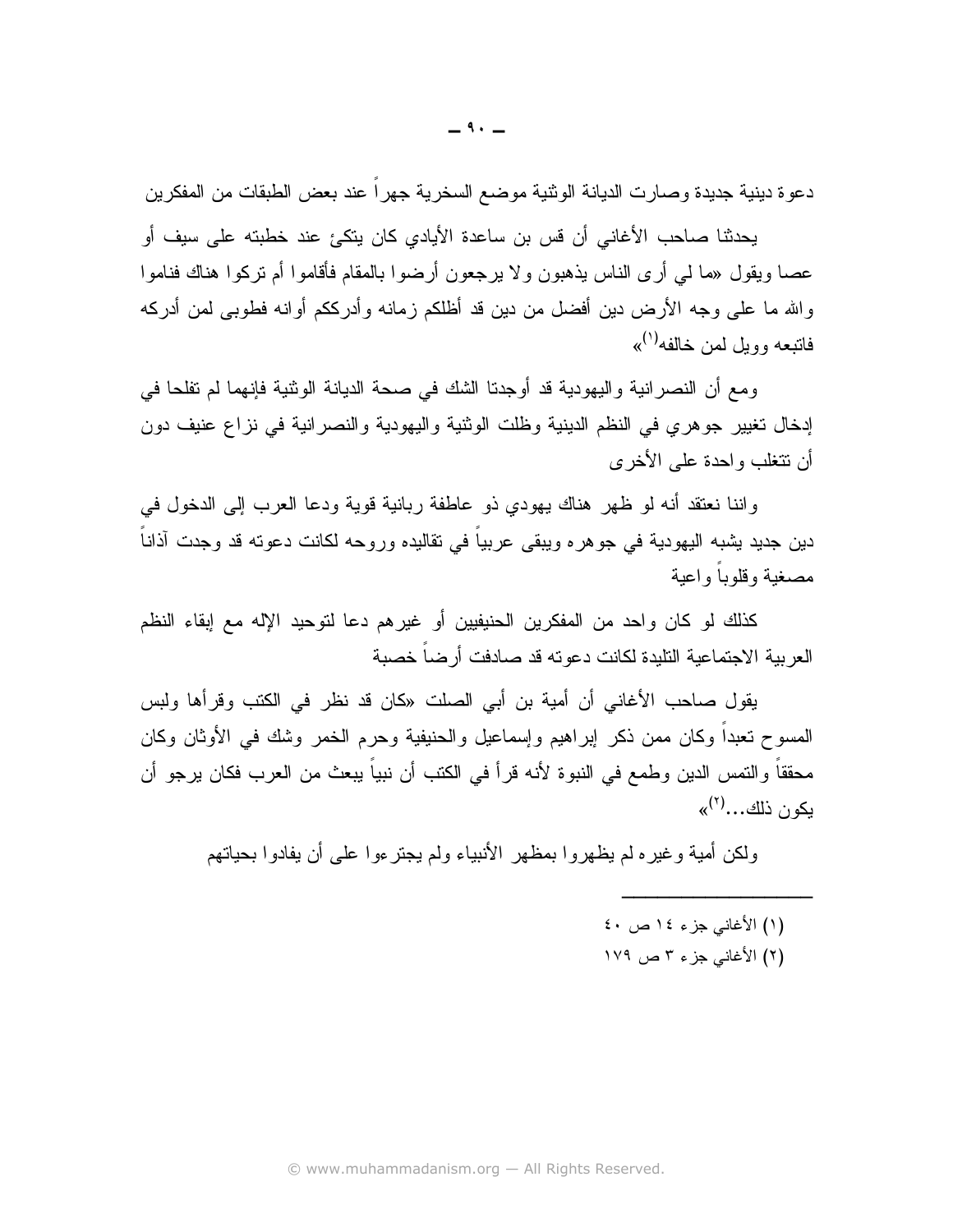في سبيل الدعوة الدينية وبقيت أفكار أهل الجزيرة العربية مضطربة اضطراباً عنيفاً بين اليهودية والنصرانية والوثنية إلى ن ظهر رجل رفع علم النبوة وصار غرة ناصعة في جبين الدهر ومجداً باقياً ما بقى الزمان وأرغم الناريخ على أن ينحو نحواً جديدا…

وكان اسمه محمد بن عبد الله من أل قريش من مدينة مكة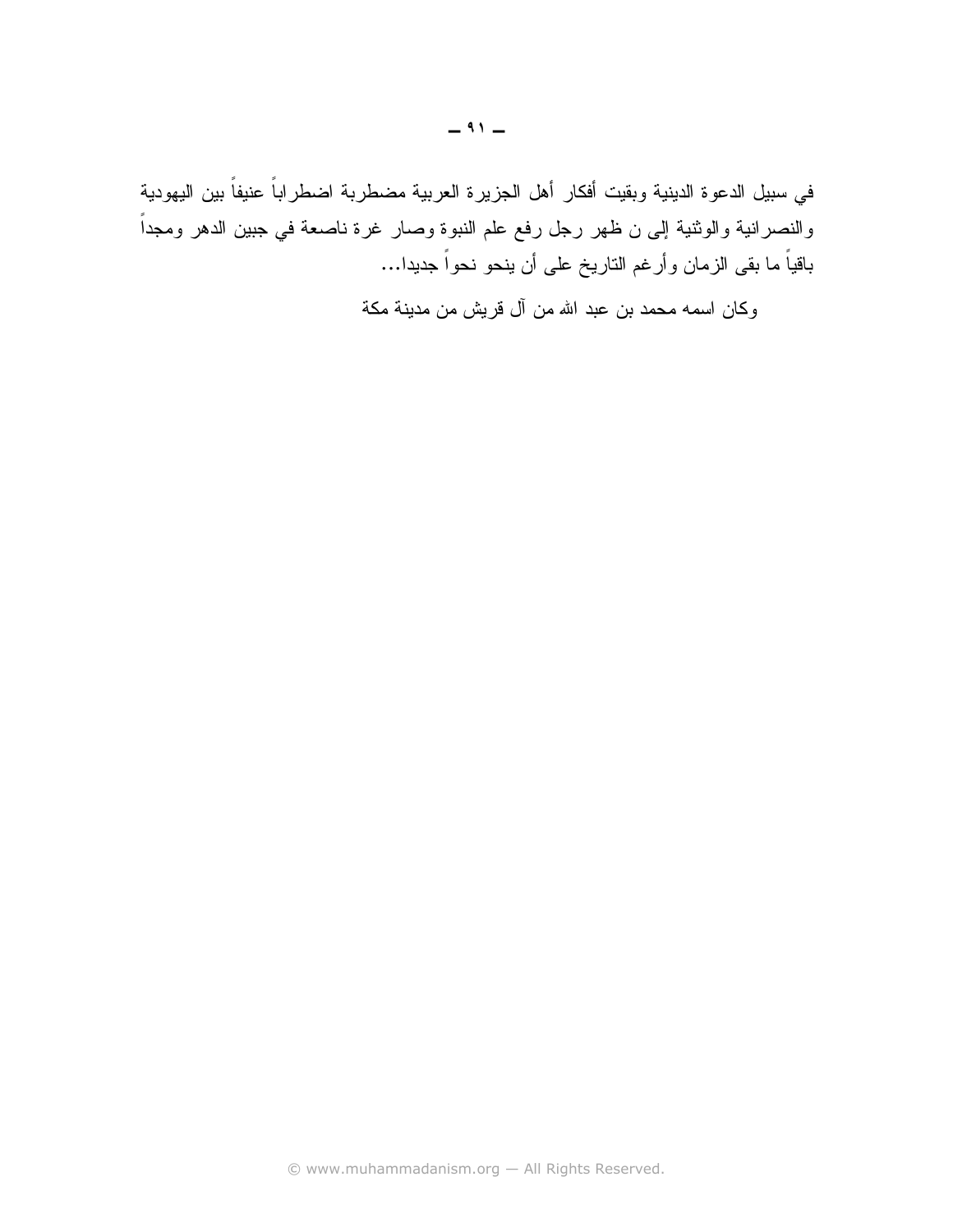## البابُ الذامس

## مكة ويثرب ازاء الدركة الإسلامية

مبعث الرسول ــ كيف يكون البحث في سيرة الأنبياء؟ طريقة البحث عند رجال العلم ورجال الدين ـــ الظروف التي كانت تحيط بالنبي محمد قبل هجرته إلى بِثرب ـــ هل سكن اليهود في مدينة مكة قبيل الهجرة ـــ رأي الاب المستشرق لامنص في هذا الموضوع نقسيم العالم Noeldke القرآن الكريم إلى أربعة أقسام ــ الآيات القرآنية الموافقة لمبادئ النوراة الجوهرية ــ ذكر الأيات القرآنية الأولى لموسى وسردها بعض أنباء بنبي إسرائيل في مصر \_ رواية احتكام رسول الله وبني قريش إلى يهود بثرب \_ ارتياب بعض المستشرقين في صحة هذه القصة الخطيرة ــــ رأى المؤلف في هذا الموضوع ـــ اضطهاد أهل مكة للمسلمين ــــ نزوح فئة من المسلمين إلى الحبشة ــ لماذا لم يلتجئ المسلمون إلى أقاليم العرب أو إلى يهود يثرب؟ سياسة الحبشة في بلاد العرب ـــ عرض الرسول نفسه على العرب في المواسم ـــ رحلة الرسول إلى الطائف ـــ معاناة الرسول للشدائد والصعاب في سبيل نشر دعونه ــ النقاء الرسول في العقبة برهط من الخزرج ــ الفرق بين عقلية القبائل العربية وبطون يثرب ـــ أثار تعاليم اليهودية فيهم ــ الديانة اليهودية من الأسباب القوية لظهور الإسلام ــ اعتقاد اليهود بظهور مسيح ـــ تأثير هذه العقيدة في نفوس قبائل بِثرب ـــ حاجة بطون بِثرب إلى محالفات سرية ـــ قصـة الحيسرانس بن رافع وقدومه إلى مكة قبل يوم بعاث ـــ بيعة النساء بالعقبة ـــ بيعة العقبة الكبرى ـــ مطامع بني الخزرج من هذه البيعة ــ الغاية التي كان النبي برمي إليها ـــ نتائج بيعة العقبة الكبرى في الناريخ الإسلامي ـــ موقف قريش واليهود إز اء البيعة الكبر ي بالعقبة

بوجه العلماء أثناء بحثهم عن حياة العظماء من الجنس البشر ى عناية عظيمة إلى البيئة التي نشأوا فيها والوسط الذي أحاط بهم و لا يفتأون بيحثون باهتمام شديد عن الظروف الداخلية والخارجية التي وجدوا فيها لوثوقهم بأن لها الفضل الأكبر في نكوين عقليتهم ونتمية عبقريتهم حتى إذا ما استوفوا أبحاثهم الدقيقة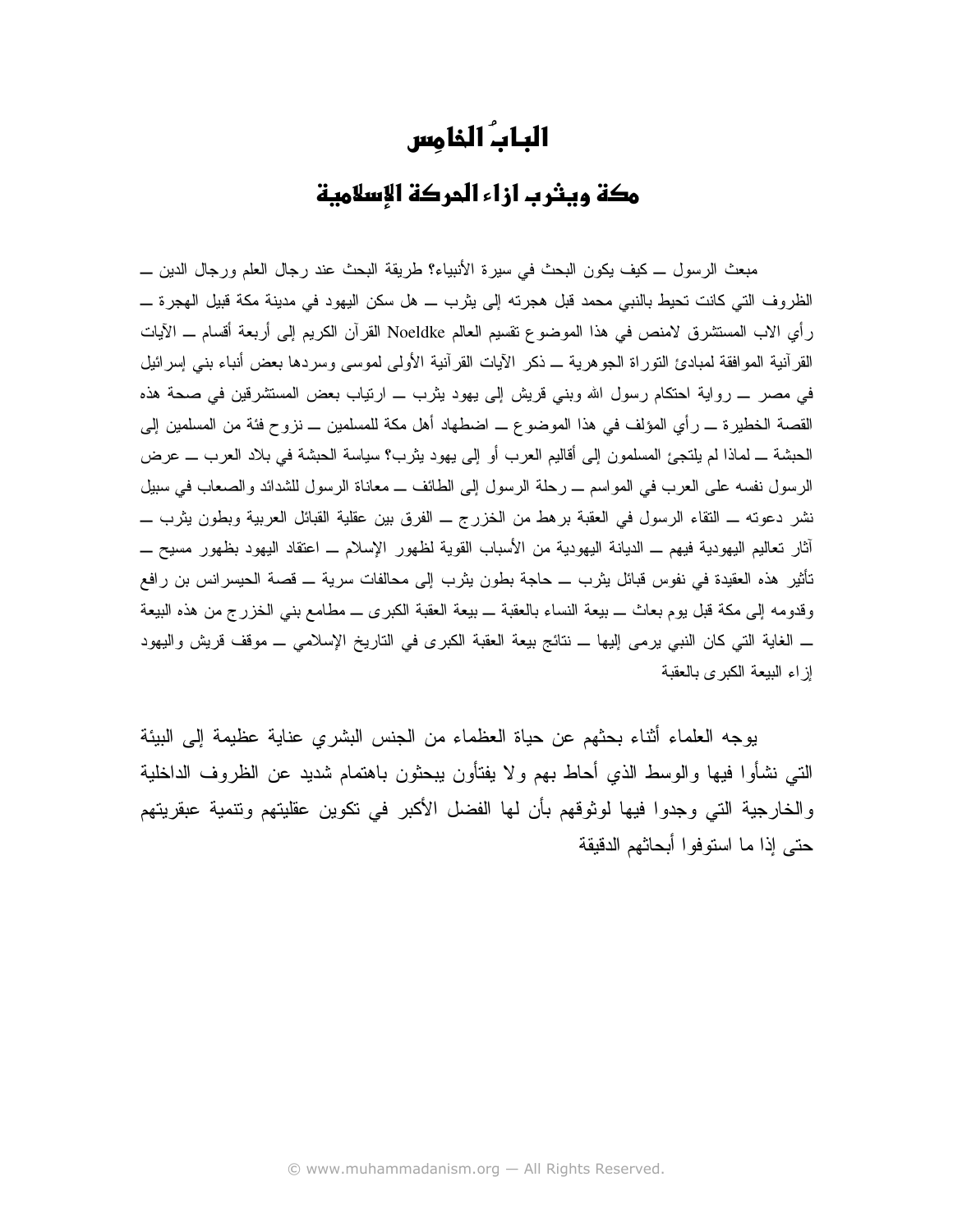العميقة بأخذون في استنتاج النتائج التي بطمئنون إليها ونرناح لها ضمائرهم

غير أن هذه الوجهة في البحث لا يرتضيها كثيرا رجال الدين أثناء البحث في تاريخ الأنبياء لا سيما من لا يوافقون منهم على فكرة النوفيق بين العلم والدين لأنهم يعتبرون للشؤون الدينية مقياسا أخر وينزلون رجال الوحى منزلة أخرى وينظرون إليهم بعين غير التبي ينظرون بها إلى إبطال الناريخ البشرى

على أن هذا الاختلاف بين مقياس محققي العلم والدين لا يوجد إلا في تعريف النظرية دون الوجهة العملية في جو هر البحث لأن رجال الدين لا يخالفون الرأى العلمي القائل بأن الوحي إنما نزل على الأنبياء في ظروف داخلية وخارجية دعت إليه الأحوال وبواعث نفسية توافرت في الأنبياء دون غيرهم ممن عاشوا في بيئاتهم وعصورهم ولنقلبات وعوارض نفسية كانت نعرض لهم في ظروف خاصة من سرور وشجون واضطراب

وقبل أن نشر ع في توضيح الظروف التي كانت تحيط بالنبي محمد أثناء نزول الآيات القرآنية إلى عهد هجرته إلى يثرب فإننا نود أن نبحث في مسألة وقع فيها نزاع بين المستشرقين هي هل اتصل رسول الإسلام بأفر اد وجماعات من اليهود قبل هجر ته إلى المدينة أم لا؟

لا شك أن أفر اداً من البهود كانوا بأنون إلى مكة لأشغال نجار بـة و أعمال مختلفة و أن أهل مكة أنفسهم كانوا بقصدون إلى خيبر ليجلبوا منها حلى آل أبي الحقيق التي كانت نساؤهم وفتياتهم نتحلي بها حبن ز فافهن و غبر ذلك<sup>(۱)</sup>

كذلك كان كعب بن الأشرف قد جاء إلى مكة ليرثى قتلى بدر كما جاءت وفود من يهود النضير إلى مكة لتحز ب الأحز اب ليو م الخندق<sup>(٢)</sup> و ذلك بعد الهجر ة

- (١) الو اقدى ص ٢٧٧
- (٢) ابن هشام جزء ٣ ص ٦٨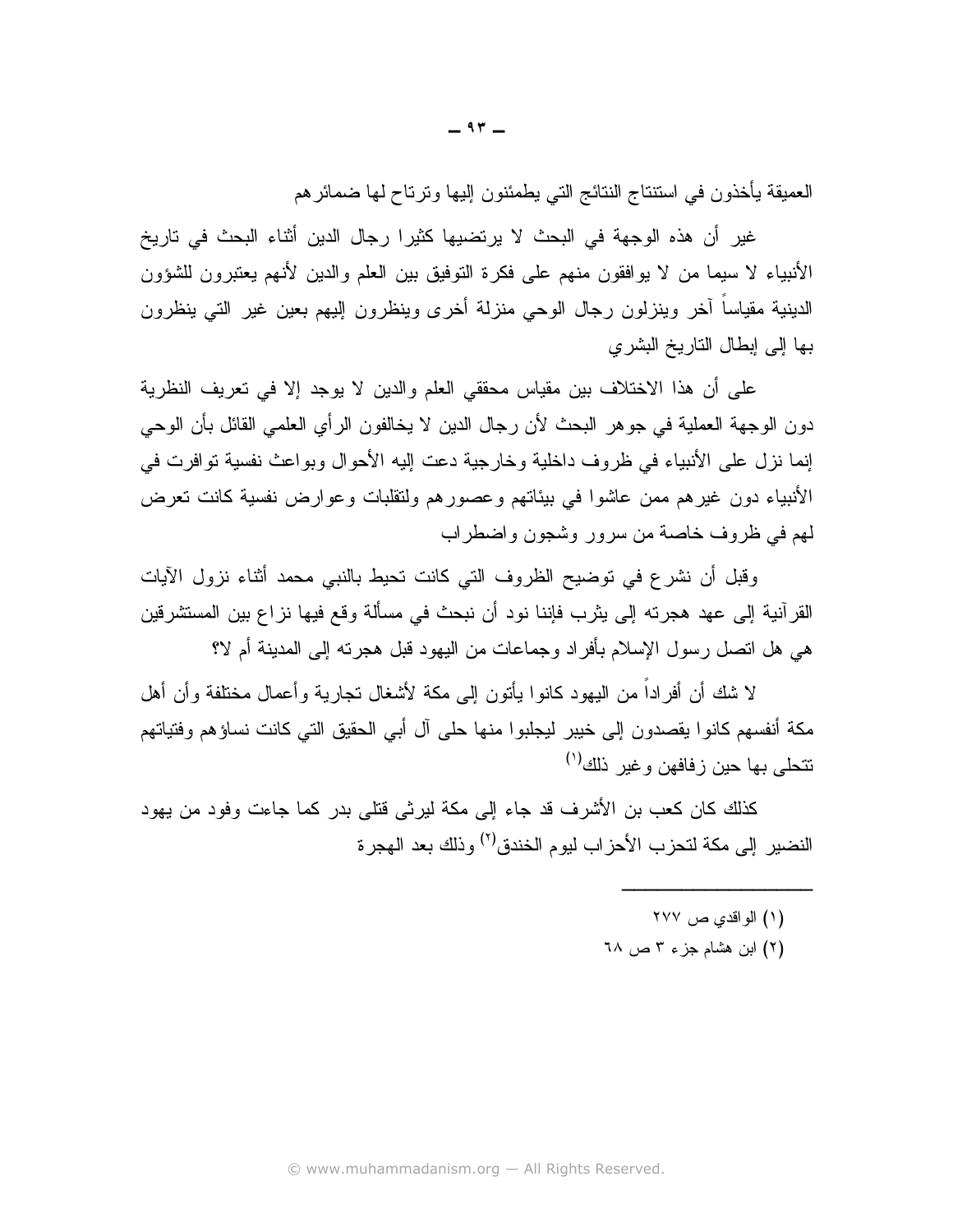$-95-$ 

اليهود كان اسمه عبد الدار بن جبر دخل في ذمة الرسول بعد أن سمع منه سورة يوسف فكان لها وقع شديد في نفسه ولما بلغ الخبر مشركي مكة أوسعوه ضربا فأعطاه الرسول بعد فنحه لمكة مقداراً من المال فتزوج بامرأة شريفة من بنات مكة<sup>(י)</sup>

وقد أفرِ غ المستشر ق Lamens جهده في أن بير هن علي أن عدداً من اليهود وكان بسكن مدينة مكة قبيل ظهور الإسلام<sup>(٢)</sup> ولكن نظرياته لا يطمئن اليها الباحث ولو صح ما ادعاه هذا العالم لكان لليهود حي خاص بهم في مكة ولكان لهم معبد خاص يقيمون فيه صلواتهم ويدرسون كتبهم وليس في جميع المصادر الناريخية القديمة ما يشير أقل إشارة إلى وجود شيء من ذلك

غير أنه من الممكن أن يكون بعض الأفراد سكنوا في مدينة مكة كما سكن بعضهم في مدينة الطائف<sup>(٣)</sup> وفي عدة مدن أخرى من الحجاز ولكنهم كانوا قليلين

يحتمل أن النبي قد اتصل باليهود منذ حداثته لا سيما بعد أن اشتغل بالنجار ة عند السيدة خديجة إذ كانت الأعمال التجارية في مدينة مكة مرتبطة ارتباطا شديدا بيهود يثرب وخيبر

ويرناب بعض المستشرقين في صحة خروج النبي إلى الشام والنقائه بالراهب بحيرا<sup>(٤)</sup> ويعتقدون أن الرسول لم يتجاوز حدود الحجاز طول حياته<sup>(٥)</sup>

- (١) الو اقدى ص ٢٤٩
- Les Juives a la Meque (٢)
- (٣) فتوح البلدان للبلاذري ص ٦٣ طبع مصر
	- (٤) ابن هشام جزء ١ ص ١٦٩
	- Die Juden zu Medina ٤١ ص ٥١)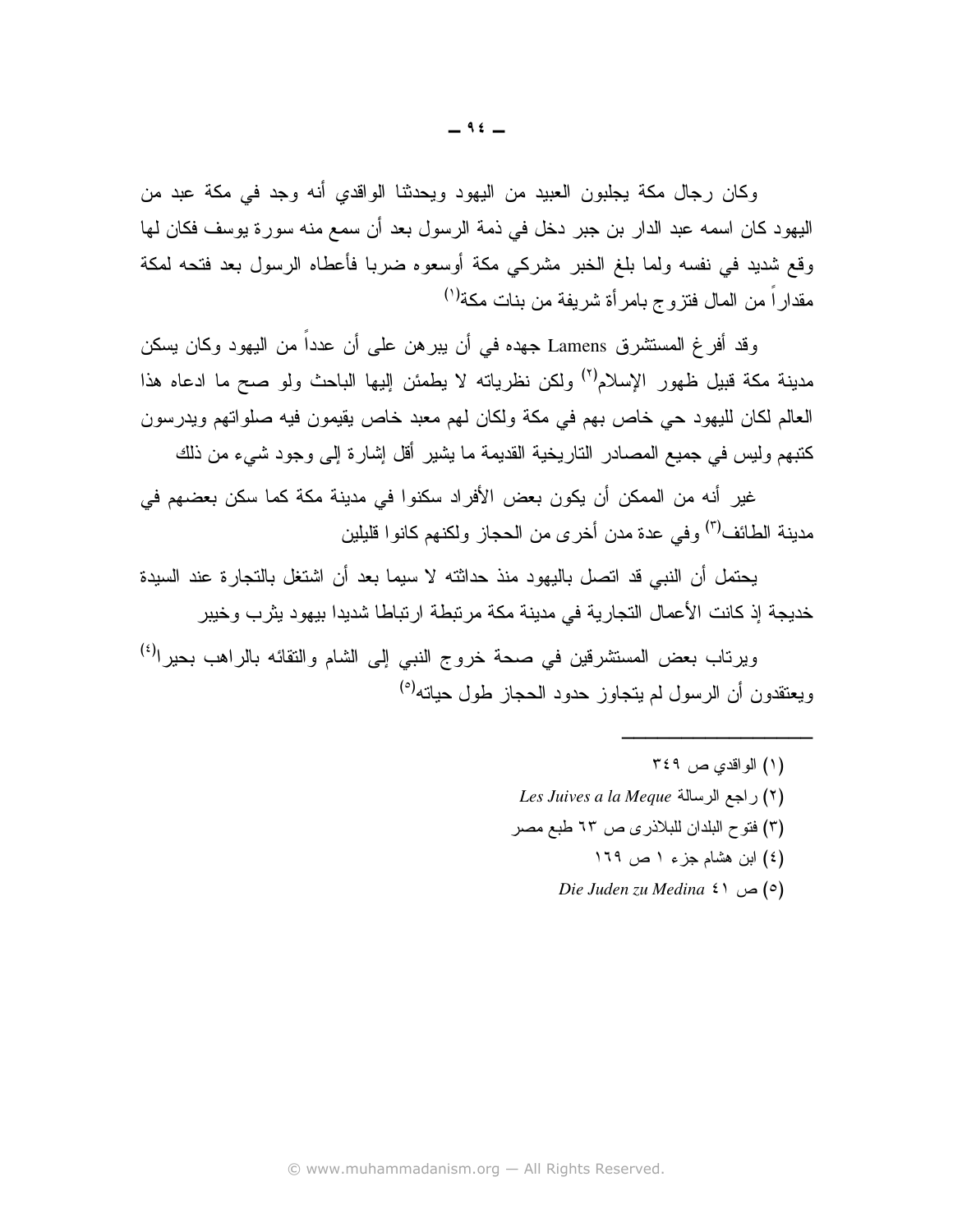وقد قسم العالم Noeldke القرآن الكريم إلى أربعة أقسام بِشتمل القسم الأول منه على الآيات التي أنزلت قبل الهجرة إلى يثرب ويتضح أن الآيات في هذا الدور كانت موافقة لمبادئ النوراة الجوهرية وكانت نرمي إلى التأثير في النفوس العربية التي كانت نتظر باحترام عظيم إلى تعاليم التوراة ومبادئها «ان هذا لفي الصحف الأولى صحف إبراهيم وموسى»<sup>(י)</sup>

وينبئ النتزيل أهل مكة بأن محمداً للعرب إنما هو مثل موسى لبنى إسرائيل وينذرهم ان هم لم يؤمنوا بما جاء به النبي محمد أن يصيبهم ما أصاب قوم فرعون فيقول «إنا أرسلنا إليكم رسولا شاهداً عليكم كما أرسلنا إلى فرعون رسولا فعصبي فرعون الرسول فأخذناه أخذاً وبيلا فكيف نتقون إن كفرتم يوماً يجعل الولدان شيباً»<sup>(٢)</sup>

كما يقول «قل ما كنت بدعاً من الرسل وما أدرى ما يفعل ب*ي و*لا بكم إن اتبع إلا ما  $\left(\begin{smallmatrix} 0 \ 0 \end{smallmatrix}\right)$ بو ھے اِلے وما أنا اِلا نذہر مببن

نفس هذا التعريف يوجد في كتب العهد القديم عن بعض الأنبياء الإسر ائيليين<sup>(٤)</sup> ويخاطب الوحي العرب بما يقنعهم بأن النبي ذكر في التوراة وأن بني إسرائيل يعلمونه «وإنه لنتزيل رب العالمين نزل به الروح الأمين على قلبك لنكون من المنذرين بلسان عربي مبين وانه لفي زبر الأولين أولم بكن لهم آبة أن بعلمه علماء بني اسر ائيل<sup>(٥)</sup>

ويشير التتزيل إلى أن هناك وفاقاً ناماً بين القرآن والتوراة «قل أرأيتم إن كان من عند الله وكفرتم به وشهد شاهد من بنبي إسرائيل علمي مثله فأمن

> (١) سورة الأعلى آبة ١٩ (٢) سورة المزمل آبة ١٥ (٣) سورة الأحقاف آبة ٨ (٤) راجع ميخا فصل ٢ آية ٦ هز قياه فصل ٢١ آية (מטיף) (٥) سورة الشعراء آبة ١٩٥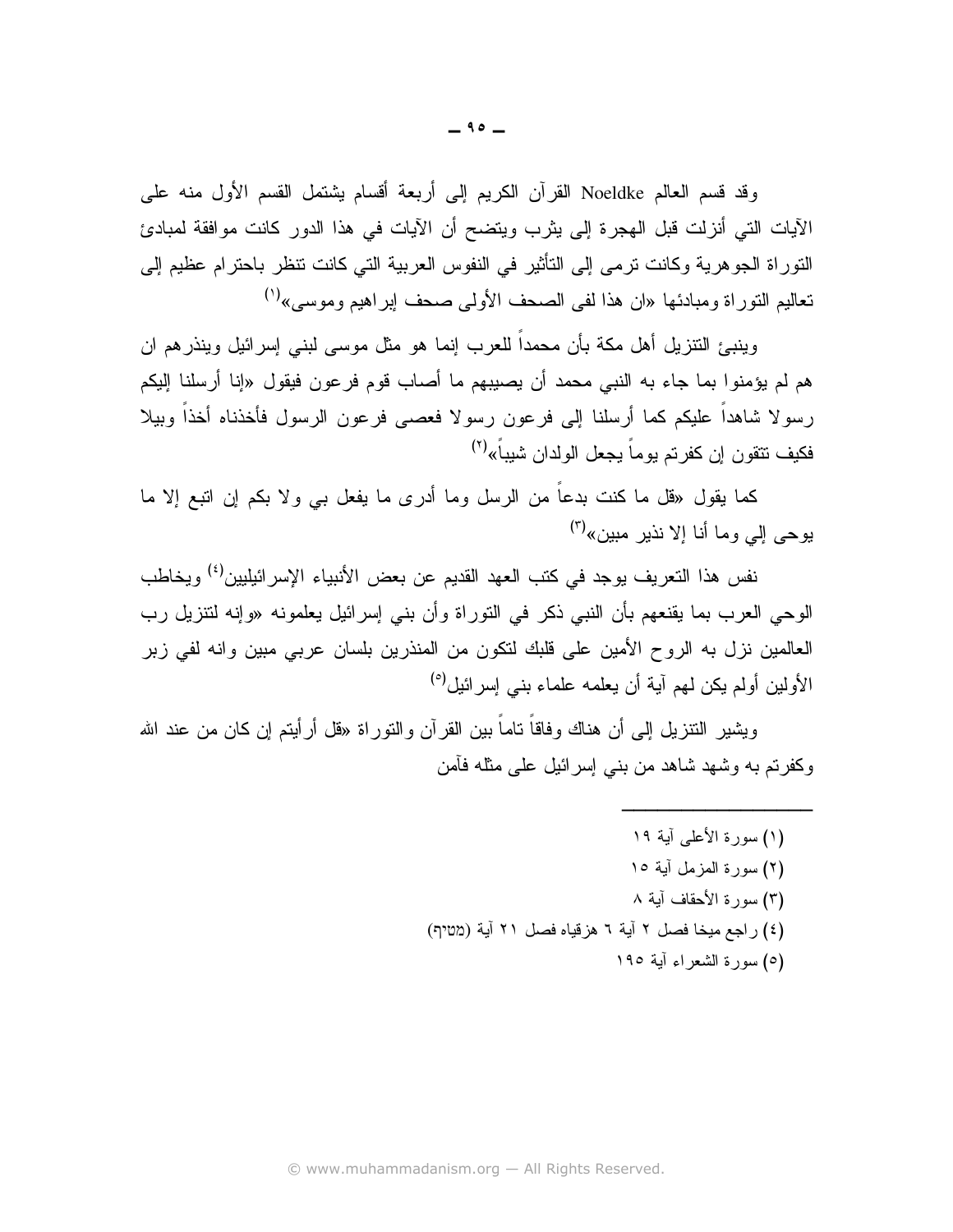واستكبرتم إن الله لا يهدى القوم الظالمين... ومن قبله كتاب موسى إماماً ورحمة وهذا كتاب مصدق لساناً عربياً لينذر الذين ظلموا وبشرى للمحسنين»<sup>(י)</sup>

من هذا يستنتج المستشرقون أن الأفكار في مدينة مكة كانت على علم بدين اليهود ونعاليمه وأن النبي الجديد قد ظهر بمظهر الأنبياء الإسرائيليين كي يثبت صحة رسالته ويؤيد دعوته التي يعلم قريش لها نظيراً في اليهودية

ويعجب المستشرقون من أنه لم يأت في هذا الدور أقل ذكر للمسيح أو لتعاليم الإنجيل وأن أول إشارة في القرآن للسيد المسيح لم تكن إلا في السنة العاشرة بعد مبعث النبي محمد<sup>(٢)</sup>

وقد استتنج العالم (Leszynsky) من هذا أنه كان هناك بون شاسع بين قلوب رجال عرب الحجاز في الجاهلية وبين مبادئ النصرانية وتعاليمها بينما كانت السور القرآنية في الدور الأول لا نخلو واحدة من الإشارة إلى ما في النوراة والنلميح إلى مواضيعها وذكر شيء من ناريخ بني  $\left( \begin{smallmatrix} 0 \ 0 \end{smallmatrix} \right)$ اسر ائبل

مع أن من المؤكد الثابت أن أفر اداً من أحر ار النصار ي و عبيدهم قد كانو ا في مكة ساكنين ومختلطين بأهلها ولكن لم يثبت أن أهل مكة قد عرفو ا النصر انية و تعاليمها ومبادئها

كان التأثر بتعاليم اليهو دية شديداً جداً إلى حدٍ أن قبلة الر سول في صلاته كانت إلى جهة أورشليم كما هي عند اليهود فكان الرسول إذا صلى صلى بين الركنين البراني والأسود وجعل الكعبة ببنه وببن الشام<sup>(٤)</sup>

ورواية احتكام رسول الله وبنبي قريش إلى يهود بثرب ندل على ما كان

- $Y1 9$  الأحقاف ٩
	- (۲) سورة مريم
- Die Juden ٤١ ص ٢١)
- (٤) ابن هشام جزء ١ ص ٢٢١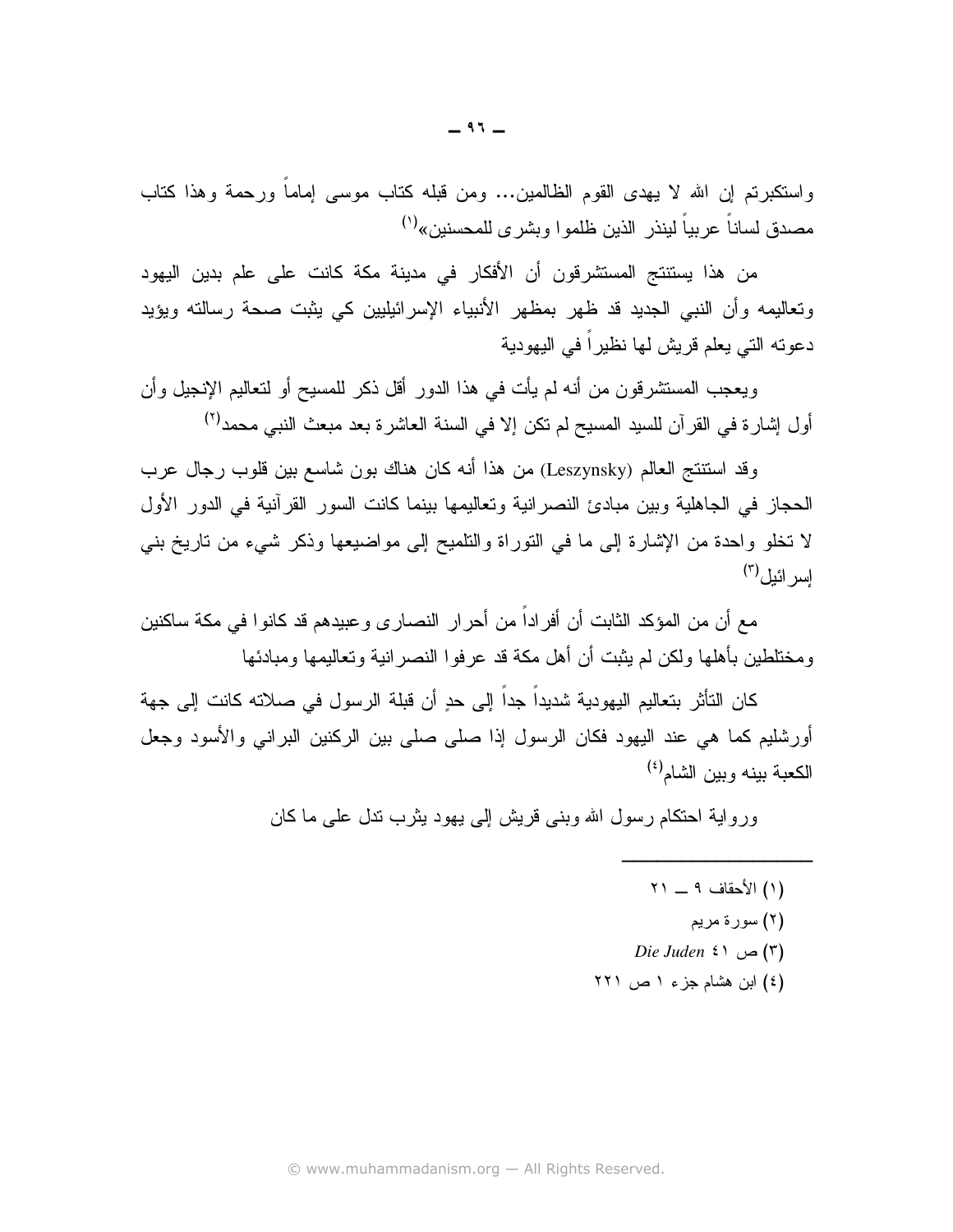## مَكَة المُكرَّمة

مقاس الرسم ١: ١٦.٦٦٦

ملحوظات: (١) الكعبة (٢) بيت الندوة (٣) الصِّفا (٤) المروة (٥) منزل السيدة خديجة (٦) السوق



وُضعت لكتاب تاريخ اليهود في بلاد العرب في الجاهلية وصدر الإسلام للدكتور إسرائيل ولفنسون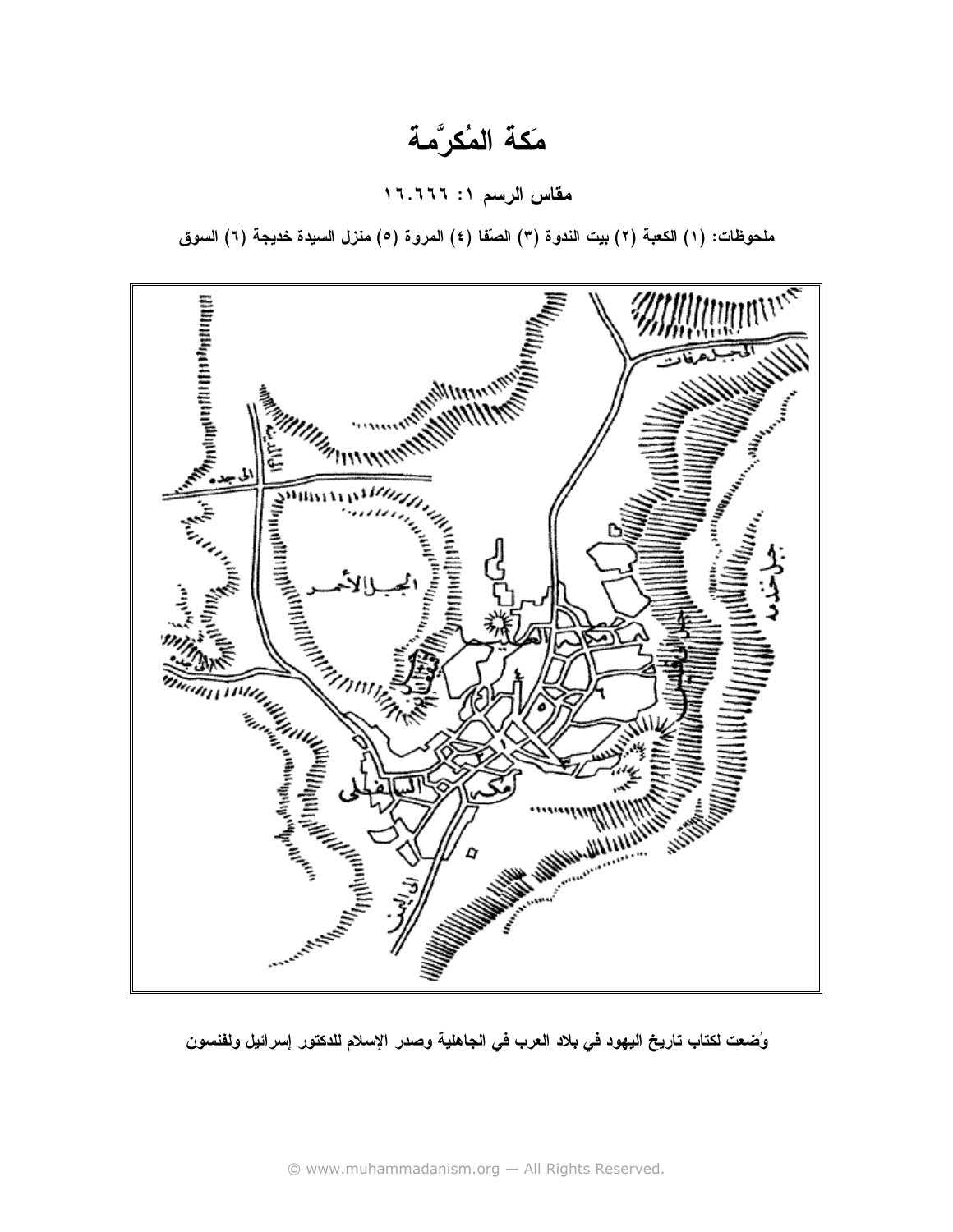لليهود في نفوس أهل مكة من المكانة الكبيرة

ويحدثنا ابن هشام أن قريشاً بعثت النضر بن الحارث ومعه عقبة بن أبي معيط إلى أحبار البهود بالمدينة وقالوا لهما سلاهم عن محمد وصفا لهم صفته وأخبراهم بقوله فإنهم أهل الكتاب الأول وعندهم علم ليس عندنا من علم الأنبياء فخرجا حتى قدما المدينة فسألا أحبار اليهود عن رسول الله ووصفا لمهم أمره وأخبراهم ببعض قوله وقالا لمهما إنكم أهل التوراة وقد جئناكم لتخبرونا عن صاحبنا هذا فقالت لهما أحبار اليهود سلوه عن ثلاث نأمركم بهن فإن أخبركم بهن فهو نبي مرسل وإن لم يفعل فالرجل مُتَقَوّلٌ فأروا فيه رأيكم سلوه عن فتية ذهبوا في الدهر الأول ما كان أمر هم فإنه قد كان لهم حديث عجيب وسلوه عن رجل طواف قد بلغ مشارق الأرض ومغاربها ما كان نبوًه وسلوه عن الروح ما هي فإن أخبر كم بذلك فاتبعوه فإنه نبي وإن لم يفعل فهو رجل مُتَقَوّل فاصنعوا في الرجل ما بدا لكم فأقبل النضر بن الحارث وعقبة بن أبي مُعَيْط حتى قدما مكة وأخبر ا بني قريش ما سمعا من أحبار اليهود فجاءوا إلى رسول الله فقالوا يا محمد أخبرنا عن فتية ذهبوا في الدهر الأول وقد كانت لهم قصبة عجب وعن رجل كان طوافاً قد بلغ مشارق الأرض ومغاربها وأخبرنا عن الروح ما هي فقال لهم رسول الله أخبركم بما سألتم عنه غداً ولم يستثن فانصرفوا عنه فمكث رسول الله فيما يذكرون خمس عشرة ليلة لا يحدث الله إليه في ذلك وحياً و لا يأتيه جبريل حتى أرجف أهل مكة وقالوا وعدنا محمد غداً واليوم خمس عشرة لبلة قد أصبحنا منها لا يخبرنا بشيء مما سألناه عنه وحتى حزن رسول الله ومكث عنه الوحي وشق عليه ما يتكلَّم به أهل مكة ثم جاءه جبريل من الله عز وجل بسورة أصحاب الكهف فيها معاتبته لياه على حزنه وعلى أنه لم يكل الأمر لمشيئة الله وخبر ما سألوه عنه من أمر الفتنة و الر جل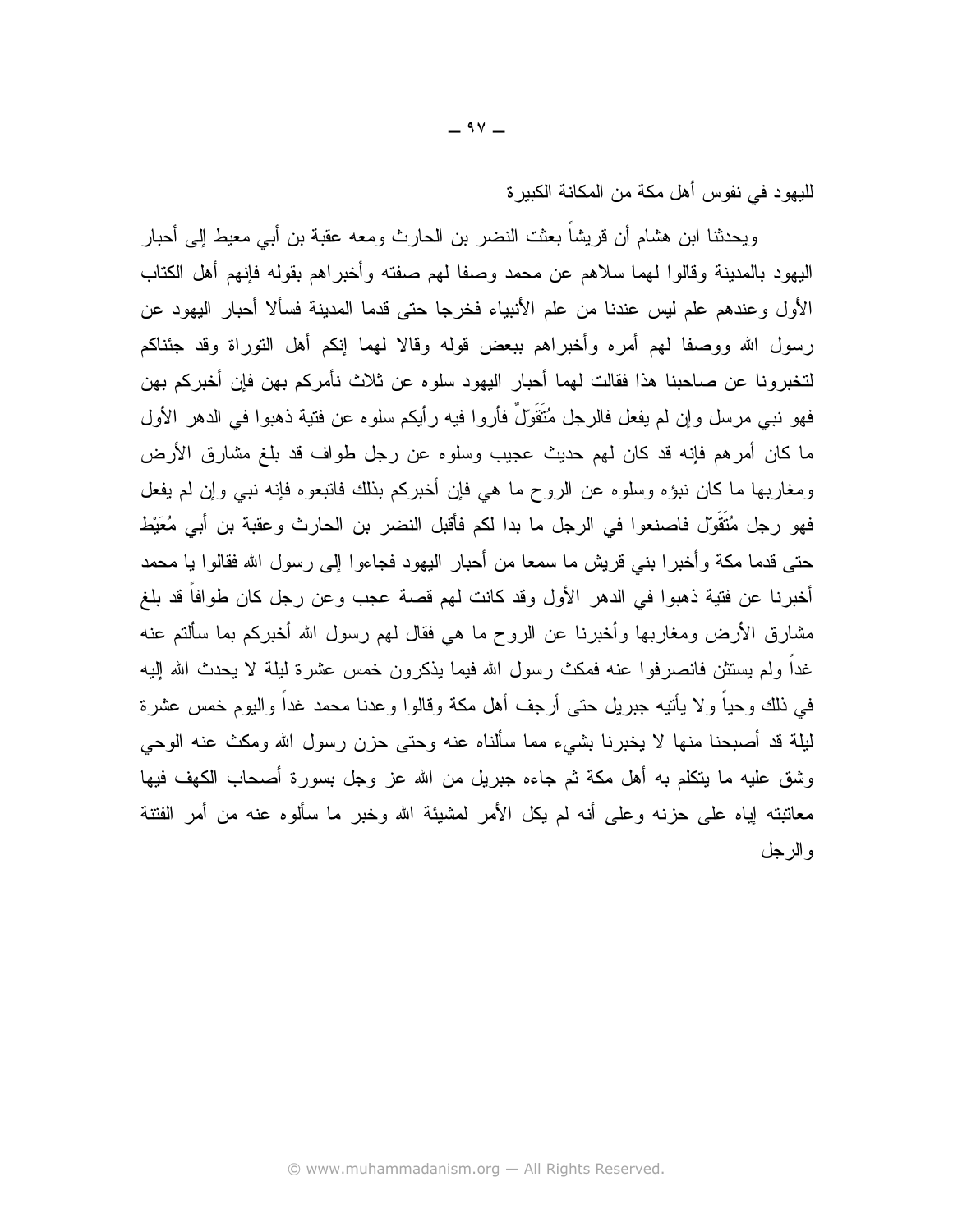الطواف والروح<sup>(י)</sup>

وينفي بعض المستشرقين صحة هذه القصة الخطيرة دون أن يأتوا بدليل نطمئن إليه<sup>(٢)</sup> والحق أن من العسير إنكار رواية تاريخية كانت سبباً في نزول سورة الكهف والأيات الخاصة بالروح وذى القرنين

وعندنا دليل يحملنا على الاعتقاد بأن هذه الرواية من المحتمل أن تكون واقعية وهي أن في التلمود قصبة مشهورة تشبه قصبة أهل الكهف<sup>(٣)</sup> ومن هذه القصبة أخذ أحبار اليهود الأسئلة التي وجهوها للرسول بواسطة وفد بنبي قريش

وتؤيد هذه القصنة ما ذهبنا إليه من أنه لم يكن بمكة أحد من اليهود إذ لو وجد منهم في مكة ما أوفد بنو قريش وفدهم إلى المدينة ليسألوا أحبار اليهود عن شأن النبي وإذا وجد منهم أحد فلا بد أن يكون غير عالم

انتهى بعد ذلك دور المناقشات بين الرسول وأهل مكة وبدأ النفور والاضطهاد ويحدثنا ابن هشام أن أهل مكة نآمروا على من أسلم وانبع الرسول فوثبت كل قبيلة على من فيها من المسلمين فجعلوا يحبسونهم ويعذبونهم بالضرب والجوع والعطش(٤)

ولما ر أي الرسول ما يصيب أصحابه وأنه لا يقدر على أن يمنعهم مما هم فيه من البلاء أشار عليهم بالنزوح إلى بلاد الحبشة وكان لهم ملك لا يظلم عنده أحد وهي أرض صدق فخرج عند ذلك المسلمون من أصحاب الرسول إلى الحبشة مخافة الفتنة وفر ار ا إلى الله بدينهم<sup>(٥)</sup>

ولماذا لم يلتجئ هؤ لاء المهاجرون إلى إقليم من أقاليم العرب أو إلى يهود

- (۱) ابن هشام جزء ۱ ص ٢٧٤
	- Die Juden ٣٦ ص $(5)$
- (٣) راجع التلمود كتاب בבא בתרא על
	- (٤) ابن هشام جزء ١ ص ٢٨٨
	- (٥) ابن هشام جزء ١ ص ٢٩٢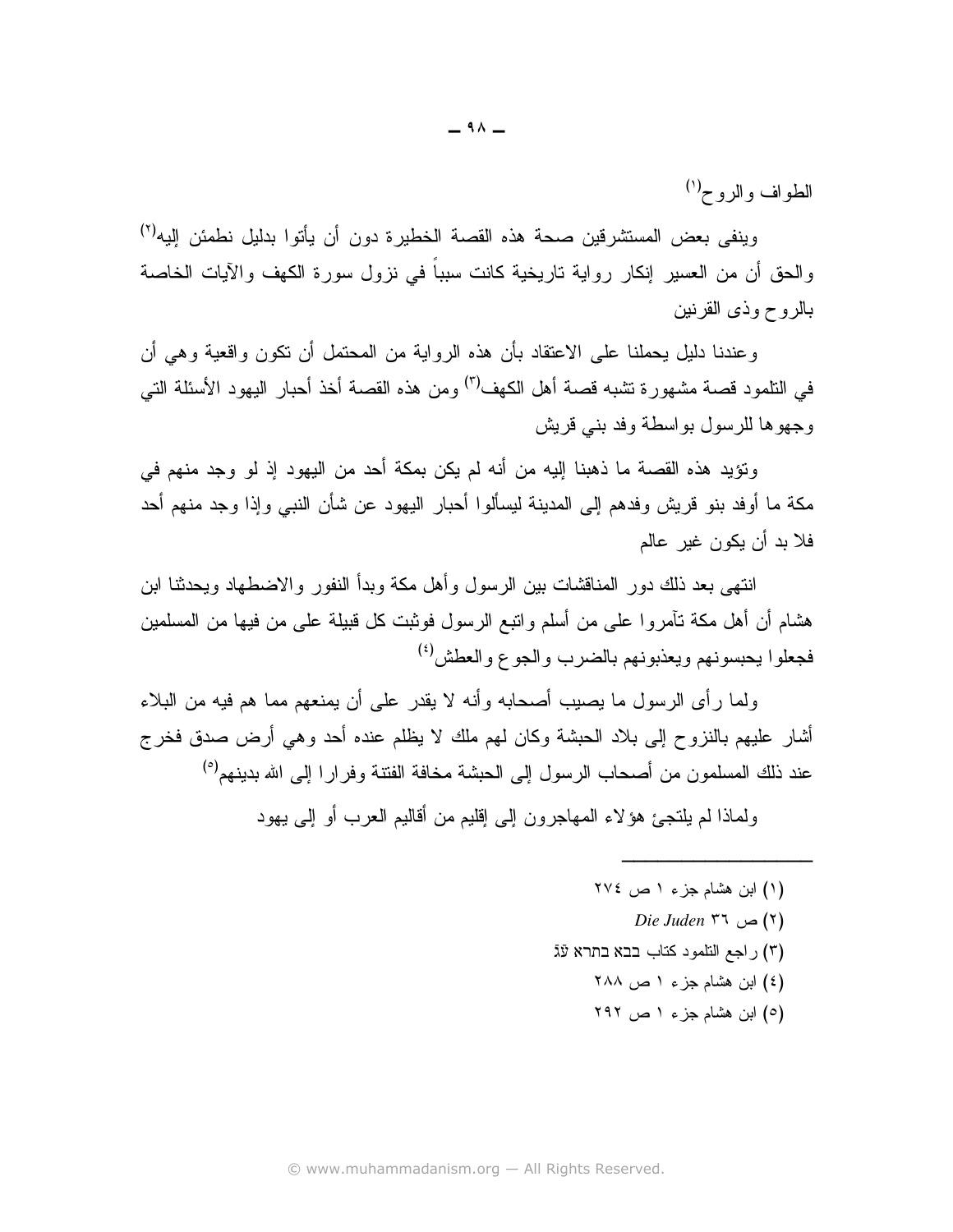يثرب؟ بعض المستشرقين من المتعصبين للنصر انية يقولون بأن النبي إنما أشار على المسلمين بالنزوح إلى الحبشة لأنه كان يفضل وجود المسلمين في بيئة مؤمنة من النصاري على وجودها بين المشركين ولكننا نميل إلى الاعتقاد بأن عاملا سياسيا هو الذي كان السبب في نزوح المهاجر بن إلى الحبشة

كانت الأمة الحبشية تطمع منذ أجيال قديمة في فتح الأقاليم العربية وكان ملوك الحبشة براقبون أحوال الجزيرة مراقبة شديدة ويتحينون الفرص لتتفيذ مطامعهم الاستعمارية، من أجل ذلك بالغ النجاشي في الاحتفاء باللاجئين من مكة أملاً في أن يتمكن بمساعدتهم من التدخل في شؤون مكة الداخلبة

ولم يلجأ المهاجرون إلى قوم من العرب في الجزيرة مخافة من هيئة قريش وعدوانها وكانت بلاد العرب مرتبطة برجال قريش ارتباطاً تجارياً ودينياً وكان لبعضها محالفات وعقود سياسية مع رجال قريش

ولهذا السبب نفسه منع النبي الهجرة إلى يثرب إذ كان بين بطون اليهود وأل قريش علاقات تجارية متينة لم تكن تسمح لليهود أو للأوس والخزرج بالاحتفاء بأعداء قريش وفوق ذلك فقد كانت الحرب دائرة بين بطون يثرب في ذلك الحين (يوم بعاث)

إذا فقد كانت بلاد الحبشة أقرب إقليم هادئ إلى مكة وكانت هي البلاد التي تمكن الهجرة إليها مع أمن المهاجرين على حياتهم وأموالهم

وبعد هجرة المسلمين إلىي الحبشة أخذ الرسول يعرض نفسه على العرب في المواسم ويدعوهم إلىي الله ويخبرهم أنه نبي مرسل

وقد رحل إلى الطائف وعرض نفسه على بطونها فلم يقبلوا منه وخذلوه وأنكروه فقال له أحدهم هو بمرطن ثياب الكعبة إن كان الله أرسلك وقال الآخر أما وجد الله أحدا برسله غيرك و قال الثالث و الله لا أكلمك أبداً لئن كنت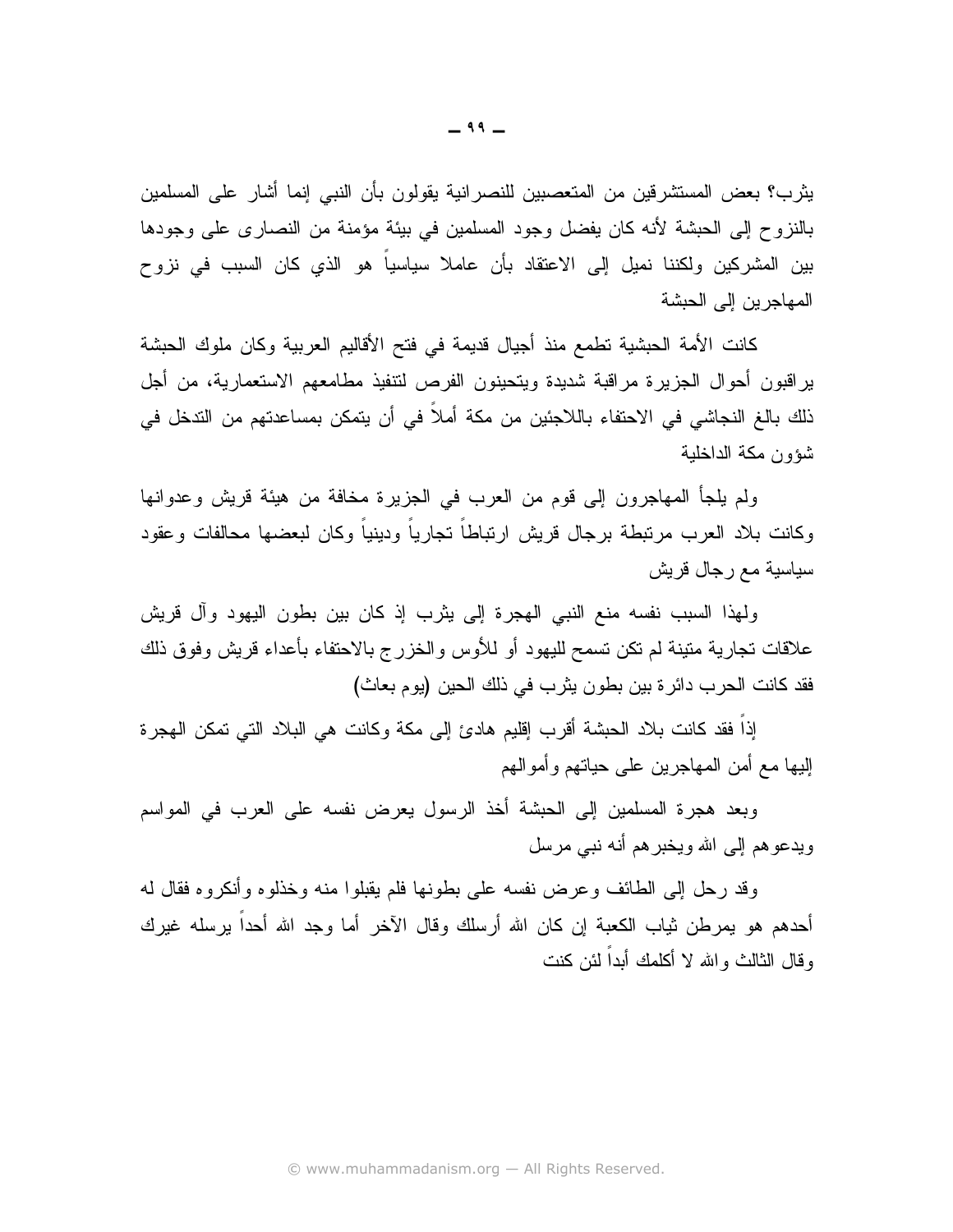رِ سو لا من الله كما نقول لأنت أعظم خطراً من أن أرد عليك بالكلام ولئن كنت نكذب على الله ما ينبغي لي أن أكلمك ثم أغروا به سفهاءهم وعبيدهم يرجمونه بالحجارة ويصيحون به حتى اجتمع عليه الناس وألجأوه على حائط فلما اطمأن روعه قال اللهم إليك أشكو ضعف قوتى وقلة حيلتى وهواني على الناس يا أرحم الراحمين أنت رب المستضعفين وأنت ربي إلى من تكلني إلى عبد يتهجمني أم إلى عدو ملكته أمرى<sup>(י)</sup>

وهذه القصة المؤثرة ندل على الشدة التي كان يعانيها الرسول أثناء عرضه دعونه على بطون الطائف ثم تظهر مقدرته الفائقة التي لا توجد إلا عند كبار الأخيار من رجال التاريخ البشري حين لم يكن ببالي بعدوان البطون عليه ولا بقوارص الكلم التي كان السفهاء بوجهونها إليه بل مضبي في سبيله بدعو العرب إلى الله بكل ما أمكنه من حيلة ووسيلة ولكن نجاحه كان بطيئاً جداً في ذلك الحين لأن تعاليمه كانت تقوم على ترك عبادة الأصنام وهدم العقيدة الراسخة في نفوس العرب «وعلى أن تسلخ هبل واللات والعزى من أعناقها»<sup>(٢)</sup> وكان ذلك فوق ما تهضمه عقولها وتحتمله نفوسها ثم رجع الرسول إلى مكة

وبقى النبي يعاني الشدائد والصعاب في سبيل نشر دعونه وأعداؤه يزدادون فى إساءتهم إليه حتى النقى بأفراد من عرب بثرب فوجدت دعونه لديهم أذاناً مصغية وقلوباً واعية فبينما الرسول في العقبة إذ لقى رهطاً من الخزرج أراد الله بهم خيراً فقال لهم من أنتم قالوا نفر من الخزرج قال من موالي اليهود قالوا نعم قال أفلا نجلسون أكلمكم قالوا بلي فجلسوا معه فدعاهم إلى الله عز وجل وعرض عليهم الإسلام ونلا عليهم القرأن وكان مما صنع الله لهم به في الإسلام أن يهو دا كانو ا معهم في بلادهم وكانو ا أهل كتاب و علم وكانو ا هم أهل شر ك و أصحاب أو ثان وكانو ا

- (١) ابن هشام جزء ٢ ص ٢٦
- (٢) ابن هشام جزء ٢ ص ٢٦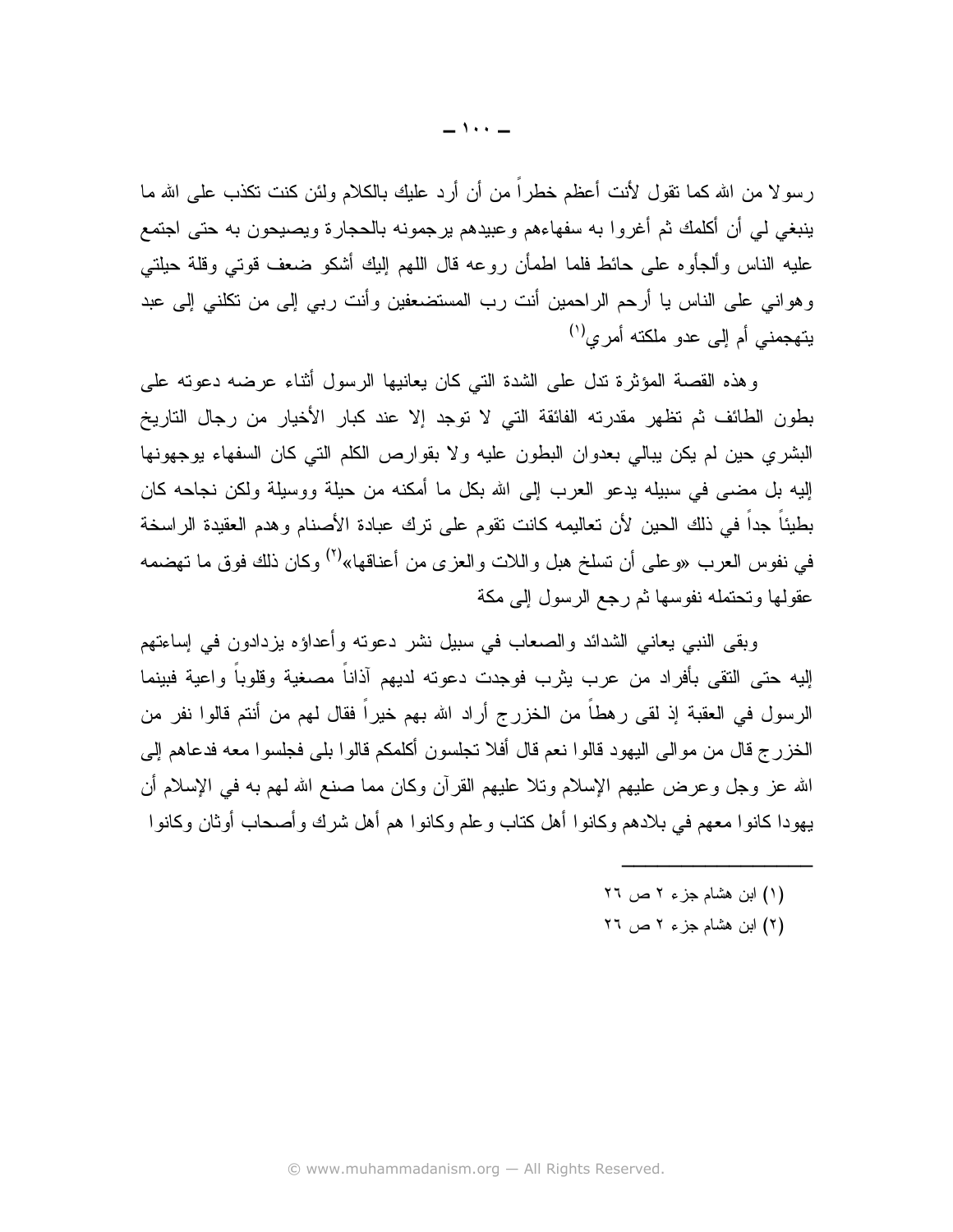قد غزوهم ببلادهم فكانوا إذا كان بينهم شيء قال لهم اليهود إن نبياً مبعوث الآن قد أظل زمانه فنتبعه فنقتلكم معه قتل عاد وارم فلما كلم رسول الله أولئك النفر ودعاهم إلىي الله قال بعضهم لبعض يا قوم نعلموا والله انه للنبي الذي وعدكم به اليهود فلا نسبقنكم إليه فأجابوه فيما دعاهم إليه بأن صدقوه وقبلوا منه ما عرض عليهم من الإسلام وقالوا له إنا قد نركنا قومنا لا قوم بينهم من العدواة والشر ما بينهم وعسى أن يجمعهم الله بك فسنقدم عليهم فندعوهم إلىي أمرك ونعرض عليهم الذي أجبناك إليه من هذا الدين ثم انصرفوا عن الرسول راجعين إلى بلادهم وقد آمنوا وصدقو ا<sup>(۱)</sup>

وينضح من هذا أنه كان هناك بون شاسع بين عقلية القبائل القاطنة بالطائف وغيرها من سائر القبائل التي عرض عليها الرسول دعونه وبين عقلية هذا النفر من رجال بثرب إذ كانت الأولى عقليتها جامدة جافة ليس فيها أي استعداد للتصور الروحي وكانت الثانية عقليتها مرنة قابلة للنطور مستعدة للنرفى فلم نكد نسمع دعوة الرسول حتى فبلتها واعتقدتها ووجدت دعوة الرسول في هذه النفوس أرضاً خصبة صالحة لنمو الدين الجديد فيها وإز دهار ه

ولا شك أن هذا أثر من آثار النعاليم اليهودية ونتيجة من نتائج الاختلاط الشديد بيهود يثرب

وهكذا بعد نلك الشدائد والرزايا التي نزلت بالنبي بسبب عرضه دينه على العرب في تمسكهم الشديد بالقديم وهجومهم علىيكل من يتعرض لدين أبائهم وجد أمامه بطوناً يثربية دخلت في دينه بلا مقاومة وأخذ أفرادها ينظرون إليه نظر التعظيم والتقديس لما ألقى عليهم الرسول

ومن هنا يمكن أن يقال إن اليهود كانوا من أهم الأسباب التي ساعدت على ظهور الإسلام و إن يكن ذاك بطر يقة غير مباشر ة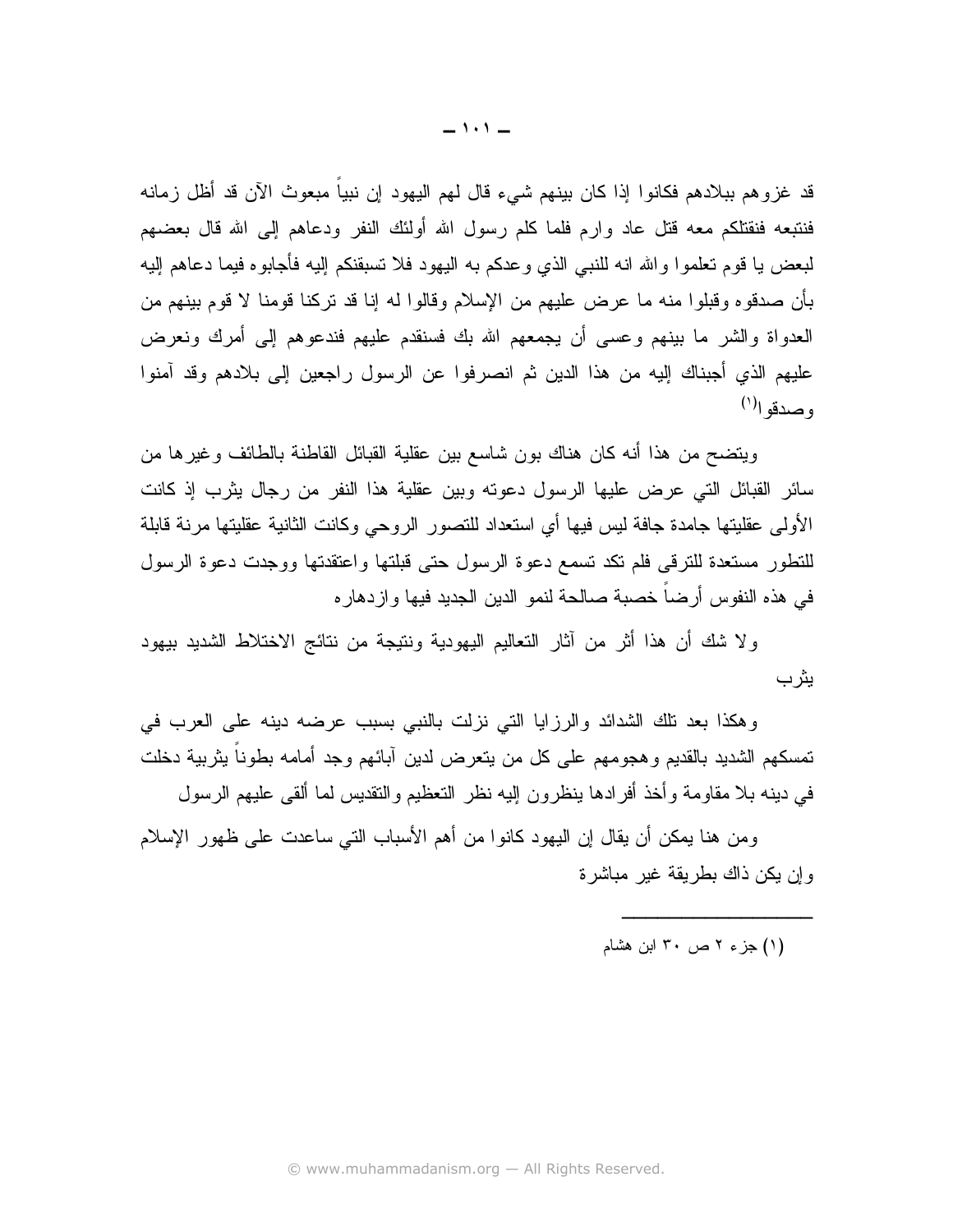وهناك ملاحظة أخذناها من هذه القصة ــ قصة النفر من الخزرج ــ ولم نجد من نتبه إليها من المؤرخين وهي ان ما رسخ في نفوس اليهود من اعتقاد مجيء مسيح ينقذهم من البؤس والشقاء كان له الأثر الكبير في انتشار الإسلام كما كان سبباً في ظهور النصرانية في فلسطين عند طائفة خاصـة من اليهود وكمـا كان سبباً لظهور عدة أشخاص من اليهود في القرون القديمة والوسطى بمظهر الأنبياء والمرسلين حيث عرضوا على اخوانهم تعاليم دينية جديدة وادعوا لأنفسهم دعوة المسيح المنتظر

وقد ملأت هذه القصة صحفاً كثيرة من صحف الأدب الإسرائيلي القديم والحديث وكثيراً ما كانت سبباً في نزول بلايا ورزايا كثيرة باليهود في أدوار مختلفة ولا نزال هذه العقيدة إلى اليو م ر اسخة في نفوس الطبقات المندينة من اليهو د و إذا قام شخص و ادعى أنه المسيح المنتظر الذي يحنون إليه منذ أزمان طويلة أنكروا ادعاءه وسفهوا قوله ورفضوا الاذعان لما يدعوهم إليه. وكأن الأمة الإسرائيلية كانت نرمي لهذه الفكرة إلى غاية معنوية لا يريدون تحقيقها بوجه من الوجو ہ

ولكنها لعبت دورها بين العوامل التبي أدت إلى انتشار الإسلام إذ كان العرب يسمعون من اليهود أثناء أوقات الشدائد والأزمات أن المسيح المنتظر سيأتي ليتغلب على أعداء الشعب المختار فلما عرض النبي رسالته على أفراد من الخزرج نتبهوا إلى أقوال اليهود فاقبلوا يعتنقون الإسلام وبؤمنون بدعوة الرسول

وهكذا أدت نلك المحادثة بين الرسول وبين النفر من الخزرج إلى هذه النتيجة العظيمة ذات الأثر البعيد في التاريخ البشري

لكن هناك عوامل أخرى ذات أهمية كبيرة وهي نلك المقاصد السياسية التبي كانت نرمي إليها بطون العرب بارتباطها بروابط العروة الوثقى مع النبي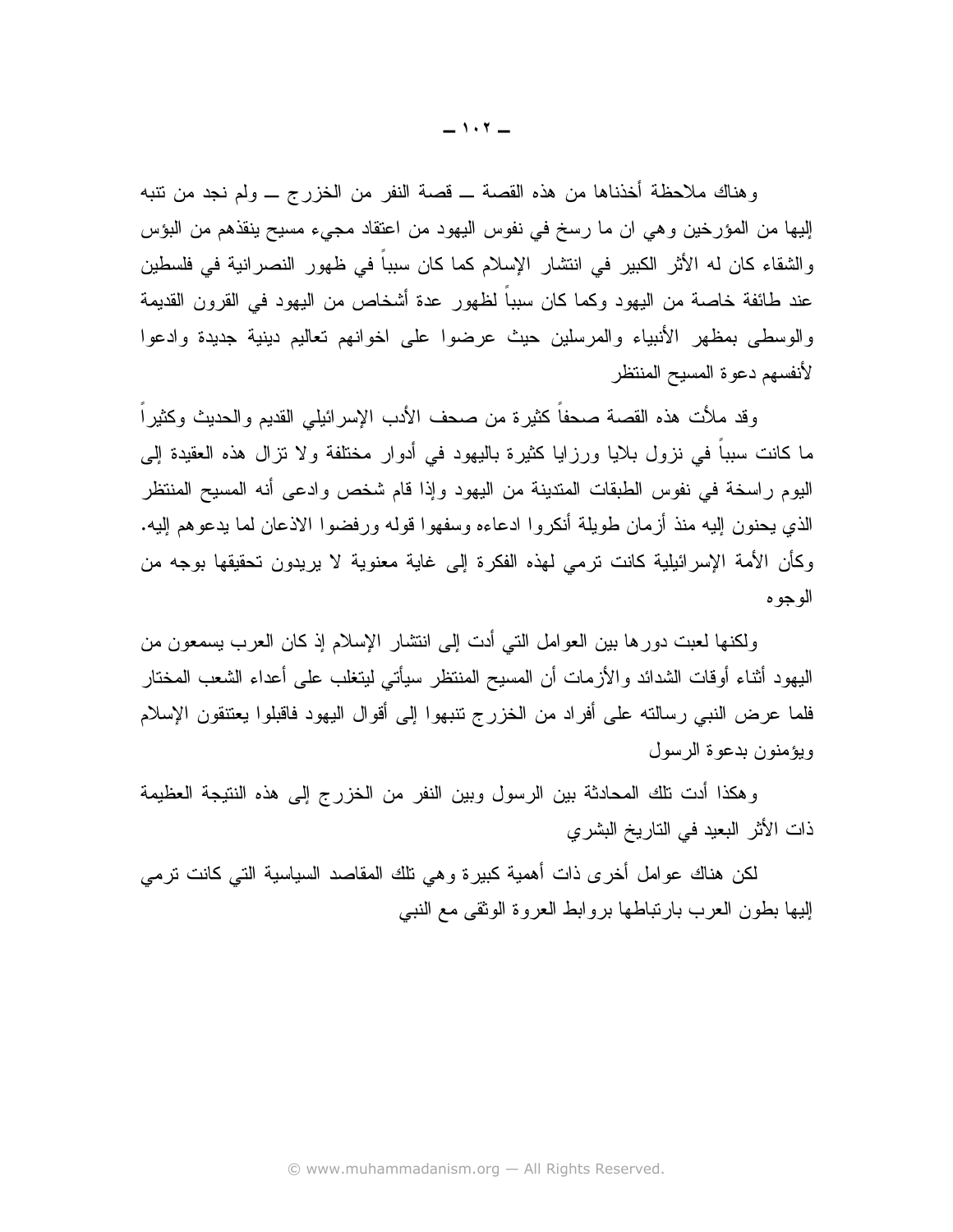والذي ينعم النظر في تاريخ بطون يثرب يرى أن الطوائف الضعيفة في المدينة كانت تعمل سرا على إيجاد محالفات مع قبائل عربية قريبة وبعيدة

فمن المحتمل إذن أن تكون الأوس والخزرج قد حالفت بطون بنبي غسان لمحاربة اليهود في عصر أبي جبيلة كذلك يحتمل أن تكون تلك البطون قد عرضت المحالفة على قريش ولكن لم بصل شيء عنها البنا أو أن قربشاً قد استنكر تها لمصلحتها التجارية

ونحن نعلم أن بطون الأوس قد أرسلت قبل يوم بعاث وفدا إلى مكة وكانت في ذلك الحين عاجزة عن محاربة بطون الخزرج وكان رائد وفد الأوس برمي إلى تحريض قريش على الخزرج ولكن قريشاً رفضت الدخول في أمور كان يشتم منها رائحة الدماء

ويحدثنا ابن هشام عن هذا الوفد «ان أبا الحيسرانس بن رافع قدم مكة ومعه فتية من بني عبد الأشهل فيهم اياس بن معاذ يلتمسون الحلف من قريش على قومهم من الخزرج وقد سمع بهم رسول الله فأتاهم فجلس إليهم فقال لهم هل لكم في خير مما جئتم له فقالوا له وما ذاك قال أنا رسول الله بعثني إلى العباد أن يعبدوا الله ولا يشركوا به شيئاً وأنزل على الكتاب فقال اياس بن معاذ و هو غلام حدث هذا والله خير ًمما جئتم له فلطمه أبو الحيسر اياس بن معاذ على وجهه وقال دعنا منك فلعمر ي لقد جئنا لغير هذا فصمت اباس ثم انصرفوا إلى المدبنة وكانت وقعة  $\langle\langle\cdot\rangle_{\vec{\tau}}$ بعاث بين الأوس والخز رج

وهذه القصة ذات شأن عظيم في فهم تاريخ بطون بثرب وانبي لأميل إلىي الاعتقاد بأنه لو لم نكن لها صلة بالرسول لأهملها ابن هشام كما أهمل مؤرخو العرب القدماء ذكر محالفات أخرى مع قريش جاءت الأوس أو الخزرج لتعرضها عليها

(۱) ابن هشام جزء ۲ ص ۲۹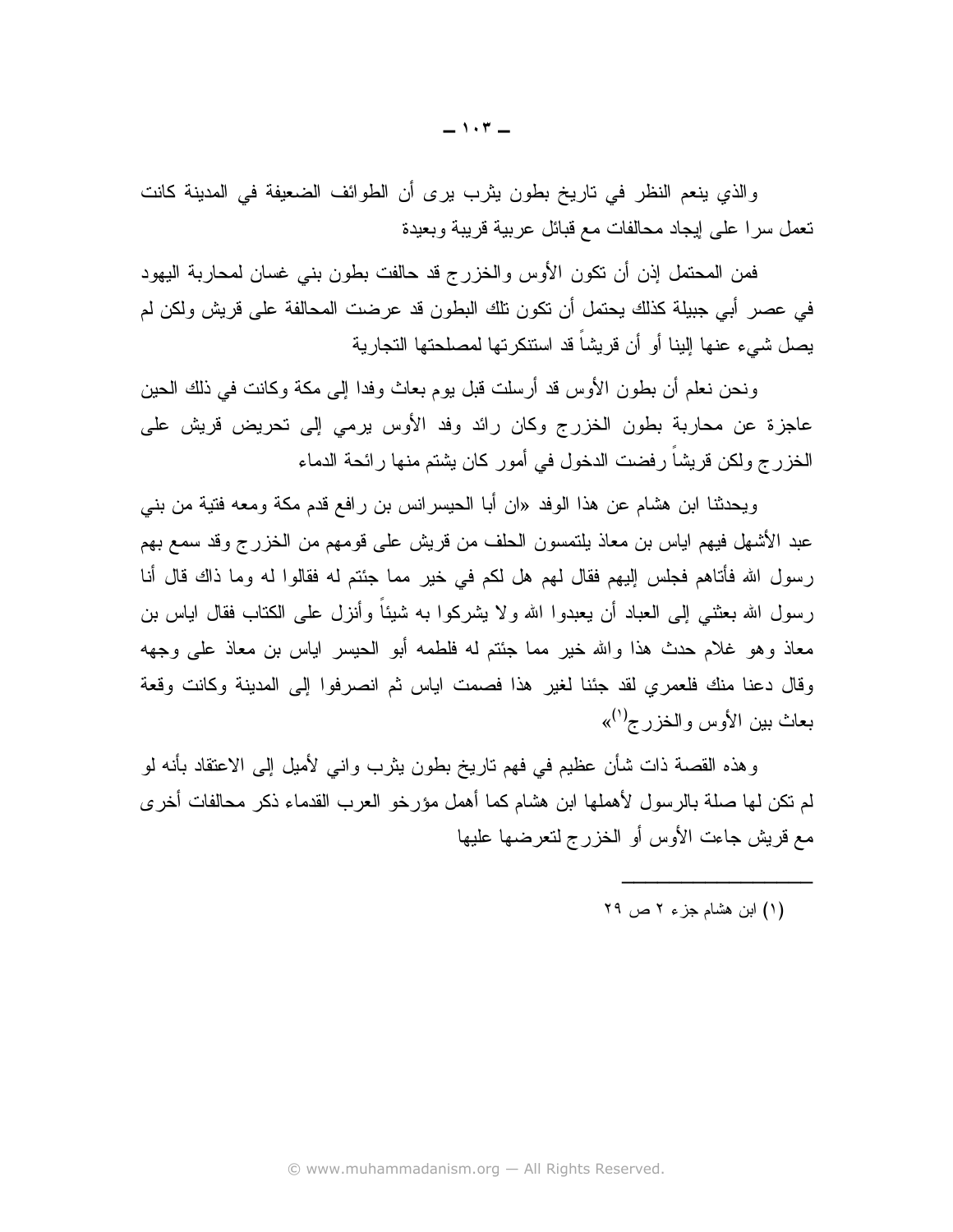أما بعد يوم بعاث فقد ظهر عند بطون الخزرج المغلوبة على أمرها أن نقتفي أثر الأوس في أيام عجزها وكانت بطون الخزرج تحن إلى الثأر من الأوس واليهود معاً لأنهم قد اثخنوا فيهم إثخاناً وبالغوا في قتلهم فلما ذهب النفر من الخزرج إلى مكة لتأدية فروض الحج وكان قلبهم يفيض أسى وحزنا فلم يكد يعرض الرسول دعونه عليهم حتى قبلوا منه وأمنوا بدعونه وبايعوه لأنهم أرادوا أن يكون لهم منه مسيح بنقذهم مما يعانون من بؤس وشقاء

وفي العام المقبل في موسم الحج حدثت بيعة العقبة المشهورة ببيعة النساء<sup>(١)</sup> وفي الموسم الثالث تمت البيعة الكبرى بالعقبة وقد اشترك فيها اثنا عشر نقيبا من نقباء الأس والخزرج و أخبار ها مطولة في سير ة ابن هشام<sup>(٢)</sup>

وأما الغرض الذي كان برمي إليه الرسول فكان غرضا دينيا قبل كل شيء ثم إلى إيجاد قوة لمحاربة قريش التي تسيء إليه وإلى كل مؤمن بينما كانت الغاية التي يرمى إليها بنو الخزرج سياسية قبل كل شيء وهي إيجاد قوة لمحاربة عدوهم الذي بالغ في قتلهم وإذلالهم وهو بطون اليھود في پٿر ب

وقد قال الزعيم الخزرجي أبو الهيثم للرسول «ان بيننا وبين الرجال حبالا وإنا قاطعوها \_ يعني اليهود \_ فهل عسيت ان نحن فعلنا ذلك ثم أظهرك الله أن نرجع إلى قومك وندعنا فنبسم الرسول وقال بل الدم الدم والهدم الهدم أنا منكم وأنتم منى أحارب من حاربتم وأسالم من  $\kappa^{(\varepsilon)}$ سالمتم

وإذا سلمنا بصحة هذا الحديث فإننا نقرر أن الغاية التي كان بنو الخزرج برمون إليها من مشروعات بيعة العقبة الكبرى ظاهرة جلية إذ هي مقاتلة يهود بثرب وهدم كيانهم

- (۱) ابن هشام جزء ۲ ص ۳۳
- (۲) ابن هشام جزء ۲ ص ۳۸ ــ ٤٢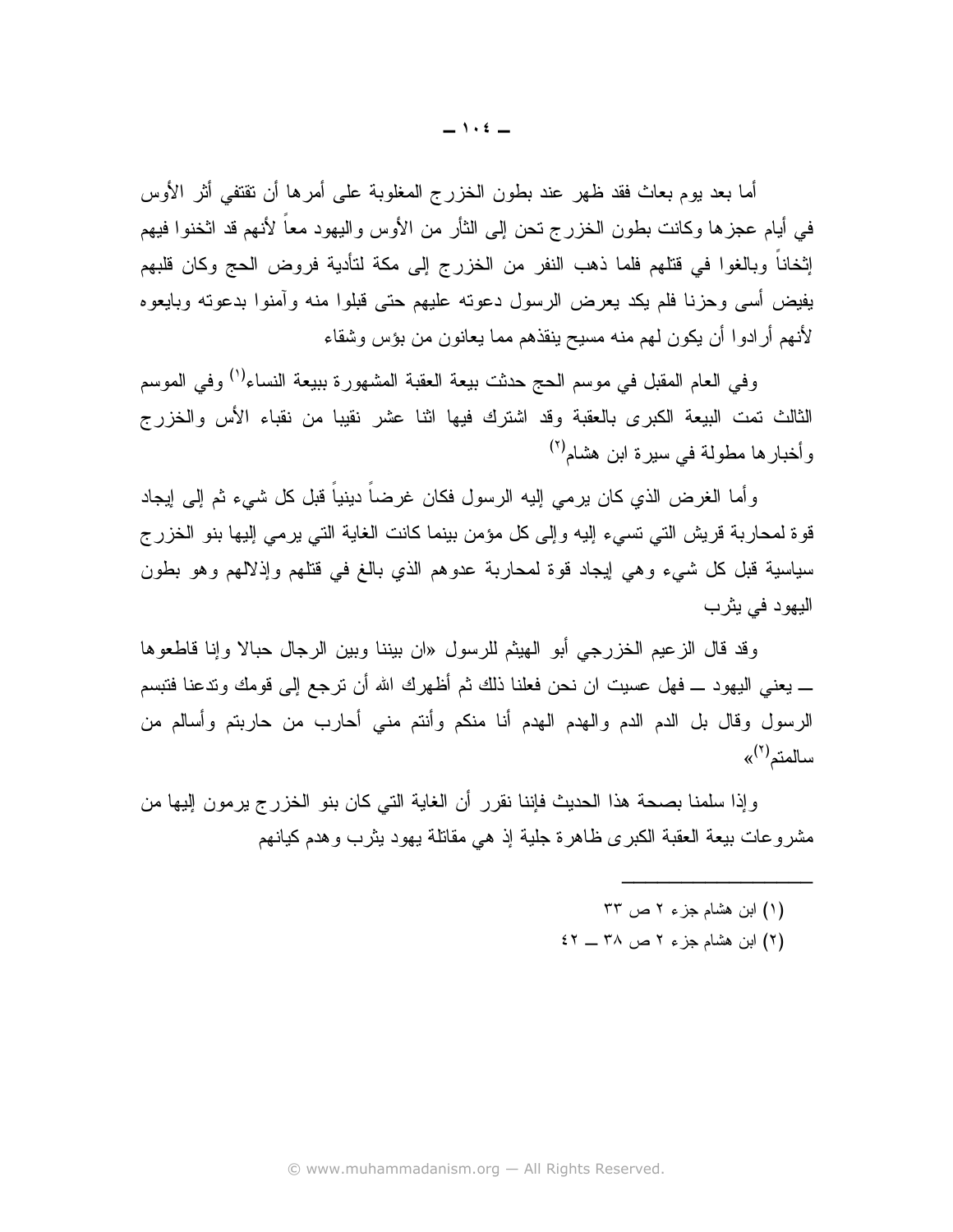أما النبي فقد وعدهم ما وعد لكسب نقتهم النامة وأما الغرض الذي كان بسمو إليه في الواقع فقد كان غير غرضـهم تمـامـاً إذ لم يكن بـعد قد نشأ بينـه وبين اليـهود شـيء من الـعداء ولم يكن يضمر لهم أقل شر بل كان يرمى إلى توحيد بطون يثرب جميعاً وجعلهم أمة واحدة ليتمكن من أن بحارب بهم أعداءه!...

وكذلك يحتمل أنه وعد النفر من الخزرج الذين النقي بهم الرسول في البيعة الأولى بأن يقاتل أعداءهم من الأوس واليهود جميعاً ولكن في بيعة النساء قد اشترك بعض النقباء من الأوس ومع أنه لم يشترك أحد من زعماء اليهود في البيعة الكبرى فإن النبي كان يعتقد رغم هذا أن سيدخل اليهود في ذمته حين يظهر في يثرب

والذي مهد السبيل وهيأ القلوب للبيعة الكبرى هو مُصْعَب بن عمير الذي ذهب مع النقباء من بطون يثرب بعد بيعة النساء وقرأ مع الأنصار القرآن وألف بين قلوبهم وكان الأوس والخزرج يكره بعضهم بعضاً فكره بعضهم أن يؤمه البعض الآخر (')

ولكن مصعب بن عمير استطاع أن يحالف بين النقباء الاثنى عشر في يثرب وأن يأتي بهم منألفين منضامنين في غاية واحدة إلى البيعة الكبرى

وهنا يعترضنا سؤال وهـــو لماذا لم يشترك من اليهود في هـــذه البيعة أحد ألم يكن مصعب بن عمير يسعى لإدخالهم في لحلف أو أن اليهود لم يلبوا دعونه أو أنه خشى من دخول اليهود في هذه البيعة أن تضعف عزيمة زعماء الخزرج؟...

هذه أسئلة يجب ألا تغيب عن بالنا في أثناء بحثنا في تاريخ البيعة الكبرى بالعقبة

و هنا يعنّ لنا سؤال و هو كيف كان موقف قريش واليهود إزاء اتجاه الرسول

 $\uparrow$ د (۱) این هشام جزء ۲ ص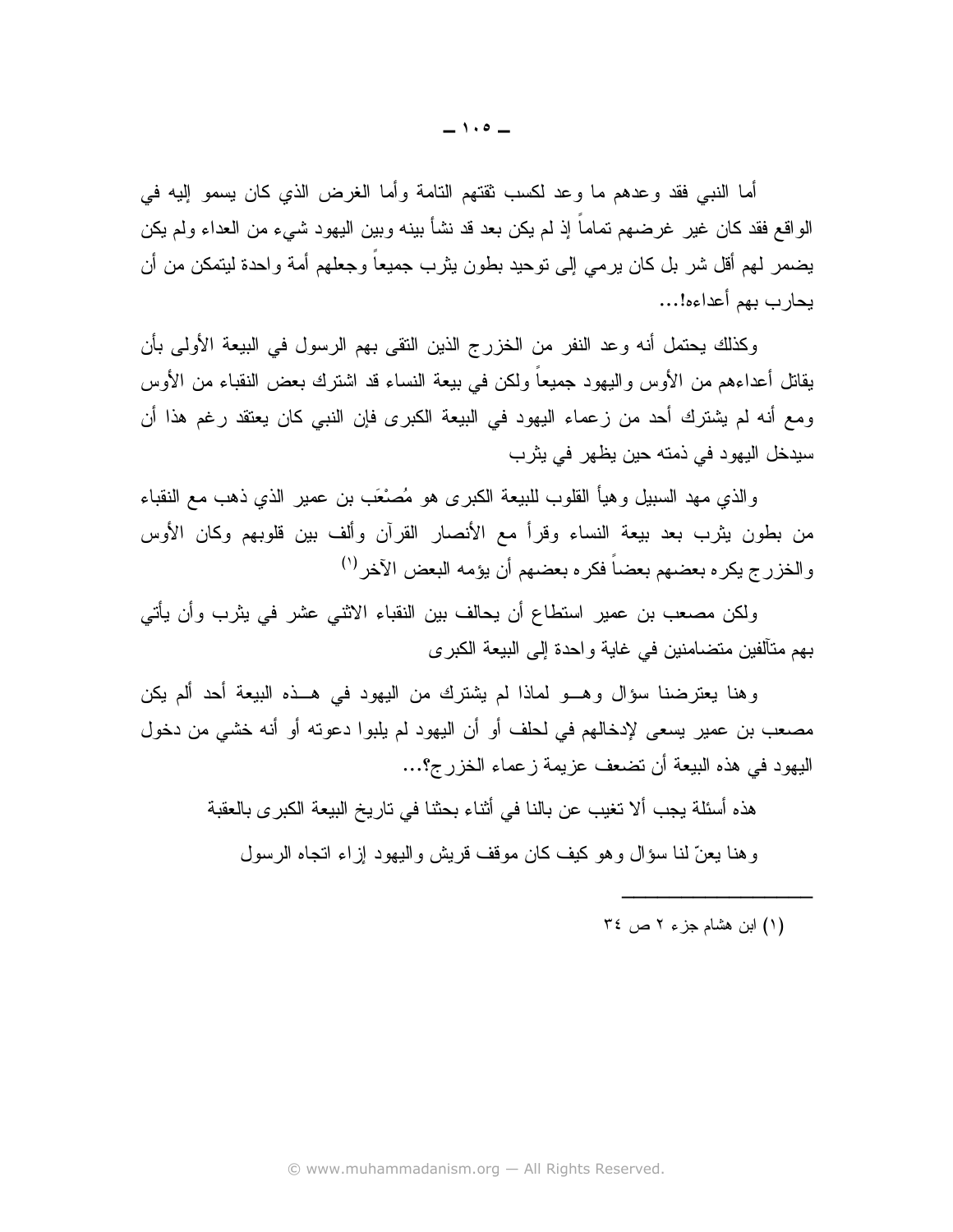إلى بطون يثرب العربية التي انتهت بالبيعة الكبرى بالعقبة؟

لقد رجعنا إلى ما كتبه العرب عن حركات قريش أثناء البيعات في مواسم الحج من ناحية بطون الأوس والخزرج فوجدناهم اقتصروا على بسط أعمال زعماء قريش بعد البيعة الكبرى و في أثناء العمل لها فهل بمكننا أن نصدق أن قريشاً وقفت موقف الحياد في تلك السنو ات الثلاث التي استمر ت فيها المحادثات والمفاو ضات بين أنصار الرسول وبين بطون بثرب ونحن نعلم أن زعماء قريش قد أعلنوا عداوتهم للديانة الجديدة منذ نشأت ولم يألوا جهداً في قتلها وهي في المهد ولم يتركوا وسيلة لإيقاد الفتنة ضد المسلمين إلا لجأوا إليها حتى لقد أرسلوا الوفود إلى الحبشة يستعينون بها على إخراج المؤمنين من ديار هم، أيمكن أن نسلم بأن قريشاً أغضت أو تغاضت عن تلك الحو ادث الهامة التي كانت تجر ي في مكة في حين كان القوم يؤدون شعائر هم الدينية وكانت تلك الحركات العدائية مصوبة إلى العقائد القديمة من ناحية عنصر عربي له قوة ونفوذ في شمال الحجاز بأجمعه؟

إزاء هذا لا يمكننا أن نسلم بذلك الحياد المظنون بل نرجح أن قريشاً بذلت كل ما كان في وسعها من القوة والنفوذ لتحبط مشروعات الرسول ولنرجع زعماء الأوس والخزرج إلىي موقفهم الأول ولكنها خابت في هذا المسعى لأن بطون يثرب لم نستمع لهم إذ كانت تأثرت بنفوذ النبي ورأت أن مصالحها السياسية والاقتصادية تقضي بالانضمام إليه

و إنه ليعنينا أكثر من هذا أن نعرف موقف يهود يثرب إزاء هذه البيعة الكبرى بالعقبة فإن المراجع العربية لم نشر إلى حركاتهم ونياتهم إزاء هذه البيعة الكبرى كأن الدعوة الإسلامية لم تصل اليهم وكأنهم لم يقفوا على شيء من أعمال البطون البثربية العربية

ونحن نرجح أن اليهود لم يغفلوا عن نلك الحركة لأنها متصلة بمصالحهم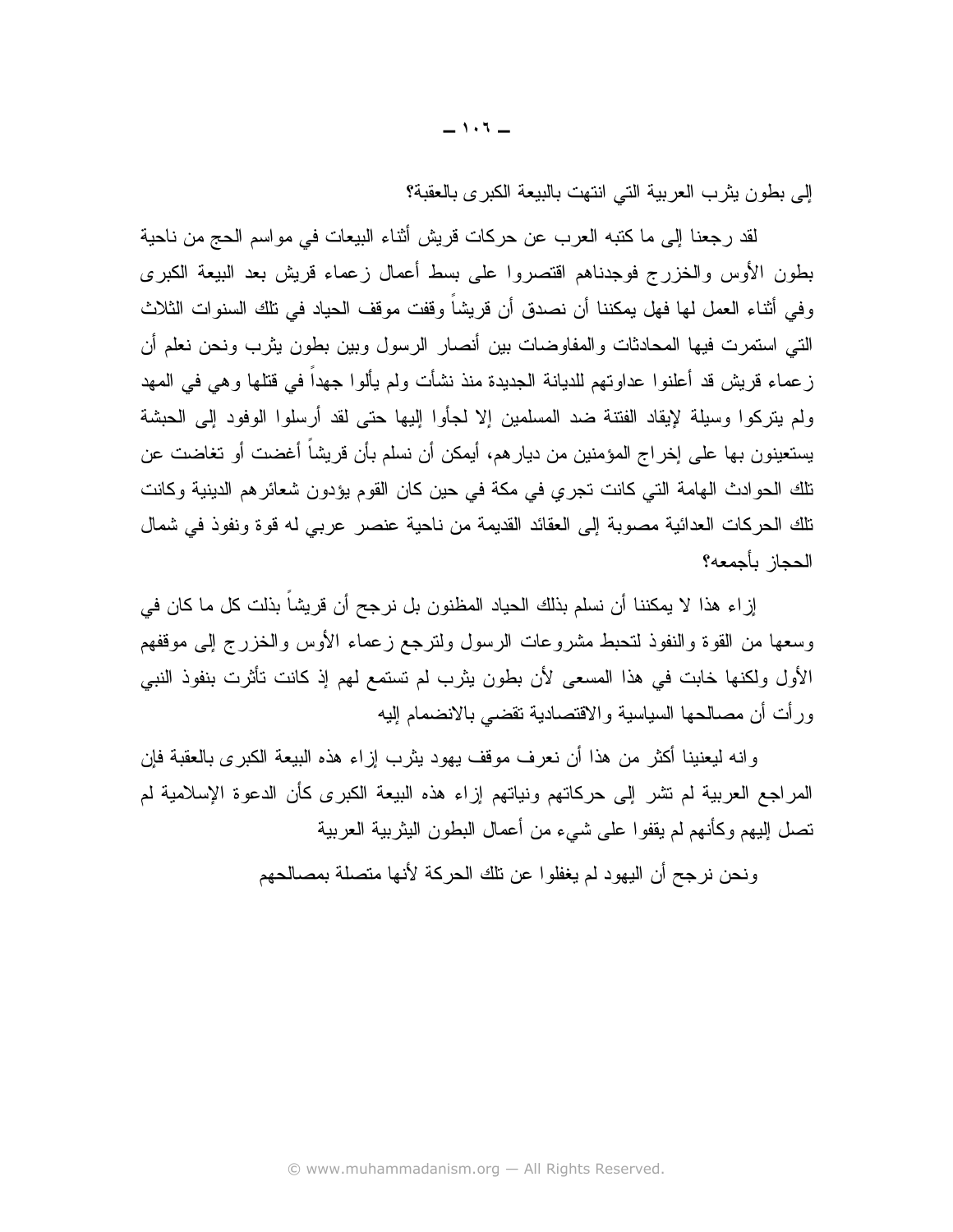السياسية والتجارية والاجتماعية خصوصا إذا لاحظنا اتجاه الدعوة الإسلامية صوب المدينة وميل زعماء الخزرج إلى الاتصال بالرسول ونحن نعلم ما كان بينهم وبين اليهود من الحقد مما جعل زعماء بني النضير وقريظة براقبون حركاتهم جميعاً ثم نعلم أن الإسلام لم ينشر خفية في يثرب وكيف وقد كان مصـعب بن عمير يدعو النـاس إلـى الله ورسولـه علـى مرأى من جميع البطون وكـان يتنقل من بطن إلى بطن ومن حي إلى حي مدة طويلة ثم إننا نعلم أن عددا من تجار اليهود كان يشترك في مواسم الحج فمن البعيد إذن أن يجهل اليهود نلك الشؤون كما صورتهم كتب الأخبار

نحن لا نشك في أن اليهود لم يكونوا متحدين في ميولهم السياسية والاجتماعية فقد كانوا في شقاق دائم ولم تظهر بينهم الألفة إلا في أيام البؤس والشدة كما اتحد بنو النضير وبنو قريظة في يوم بعاث ضد عدوهم من بني الخزرج وفي يوم بعاث كان بنو قينقاع بحاربون إلى جانب صفوف الخزرج ضد أبناء جلدتهم وقد بالغ اليهود في قتلهم وعداوة بني قينقاع لبقية اليهود قديمة فيما برى بعض المستشرقين إذ أكرههم اليهود على الخروج من مزارعهم والاكتفاء بحيهم الذي كان يحميه بنو الخزرج

وأمامنا عنصر ثالث من اليهود هو البطون المتهودة الصغيرة وكان من بطون العرب في يثرب أسر تهودت ولم تخرج من ديارها بل بقيت محتفظة بمنازلها بين قومها ونحن لا نجد لهذه البطون المتهودة ذكراً في النضال العنيف ضد الإسلام

فهل نظن أنهم لم يندخلوا قط في شؤون الحرب أو انهم قانلوا في صفوف أبناء دينهم ولم يذكرهم المؤرخون لقلتهم وقد يصح أن نفترض أنهم مع تهودهم آثروا النزعة القومية على العاطفة الدينية فلم يشتركوا في حرب اليهود للمسلمين؟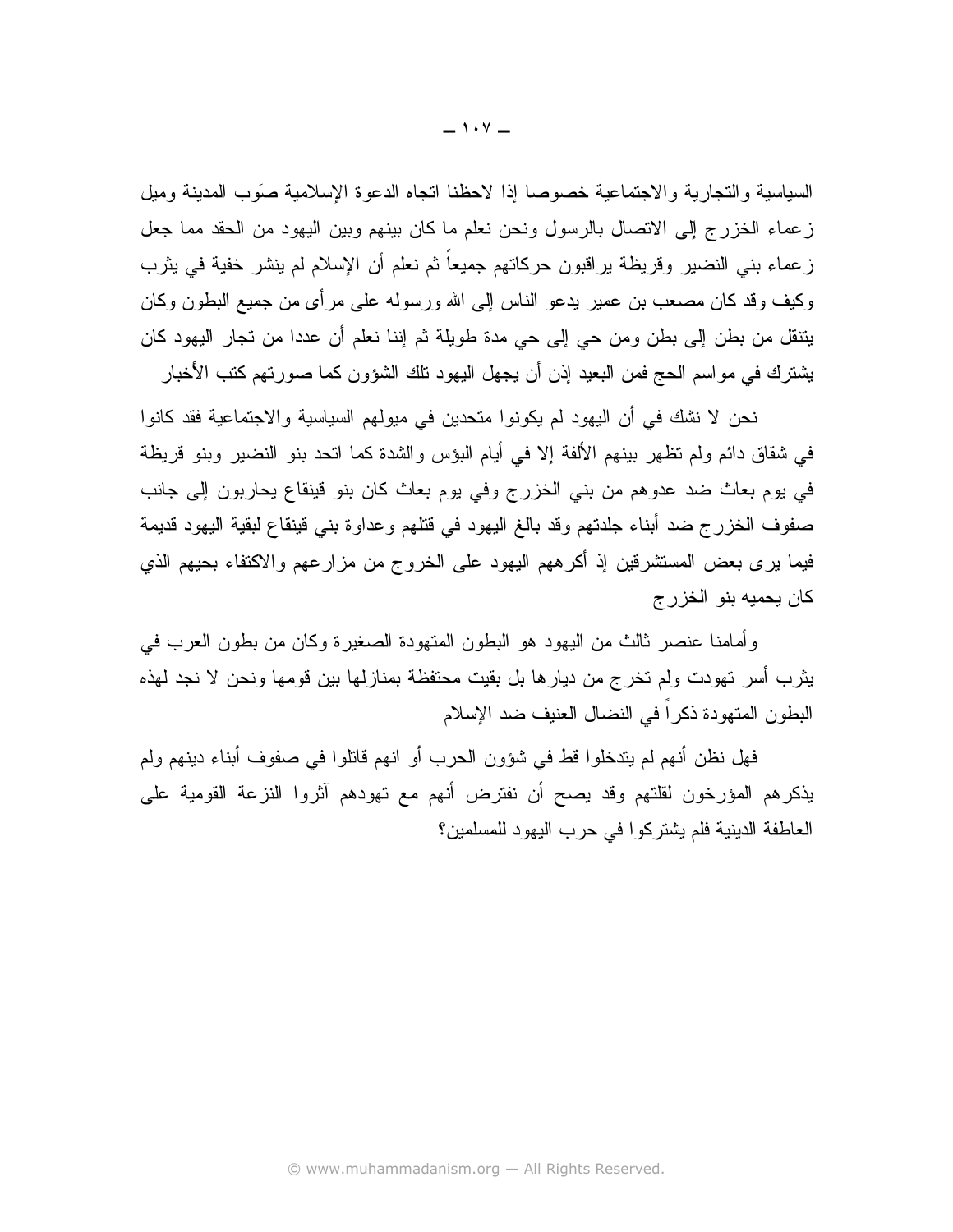كانت العلاقات بين اليهود وبين قريش في غاية الصفاء لذلك نفرض انه إذا لم يفلح زعماء قريش في استمالة زعماء الخزرج فإنهم لا بد ذاهبون للتقرب من بعض زعماء اليهود ليعملو ا على إحباط أعمال المسلمين في المدينة وكذلك كان فإنَّ الذي يتأمل ما جر ي بين كعب بن الأشرف زعيم بني النضير وبين الرسول يرى أن ذلك الرجل كان يقاوم الحركة الإسلامية منذ وصلت أرض بثرب والعداء الذي استفحل أمره بين الجهتين بؤيد ما نقول

ولكن إذا افترضنا اتفاق بعض زعماء اليهود مع قريش للتحرش بالإسلام فإننا نعلم من جهة أخرى أن مخيريق اليهودي أحد زعماء وأغنياء بني النضير كان من أوفى الناس للرسول وأكثرهم ميلا إليه منذ هجرته وكذلك أظهر عبد الله بن سلام ولاء للنبي قبل أن نتشأ الأزمة بين النبي ويبن بهود المدبنة

كل ذلك يؤيد ما نميل إليه من أن النزعات السياسية عند زعماء البطون كانت مختلفة كل الاختلاف وهذا كله فرض قد يساعدنا في البحث عن العلاقات بين المسلمين وبين قريش واليهود

ويقول الأستاذ الشيخ عبد الوهاب النجار وقد ذكر المؤرخون وأصحاب السبر أن أهل يثرب لما بايعوا النبي البيعة الكبرى علمت قريش في تلك الليلة بتلك البيعة مع أنها كانت سرية لم يعلم بها وثنيو أهل بِثر بِ فمن الذي أفضي إلى قريش بذلك الأمر ؟

لا جائزٍ أن يكون أحد المبايعين أخبرهم بما كان والوثنيون لا علم لهم بشيء والذي نفتر ضبه أحد أمر بن:

الأول أن نكون قريش نتبهت إلى الأمر وراقبت محمداً من حيث لا يدري حتى إذا اجتمع بأنصار ه بلغهم عينهم بما كان ففطنو ا للأمر

الثاني أن أحد اليهود من تجار الموسم ر أي جير انه في الدار ٍ على حال غير ِ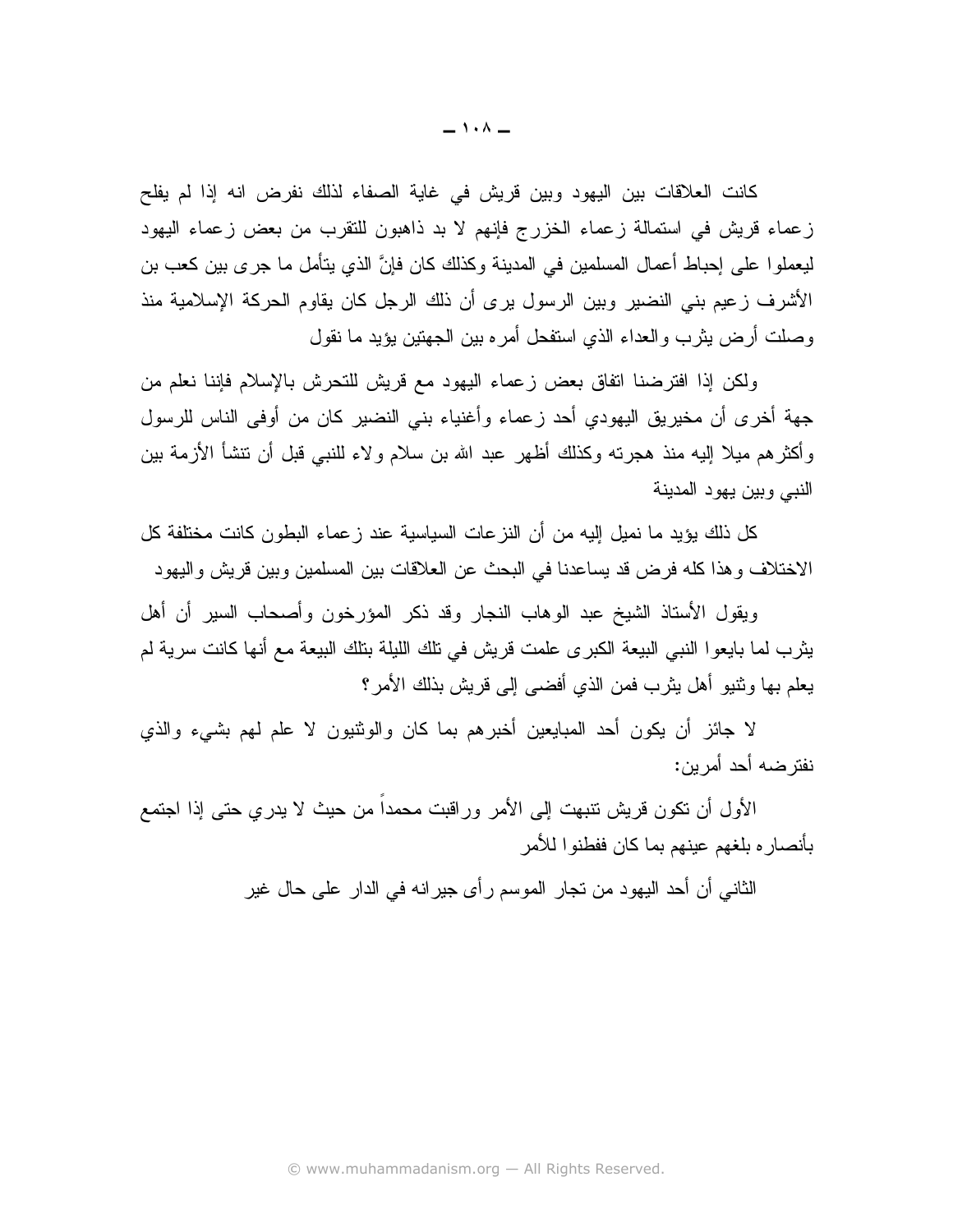معتادة ففطن للأمر وأسر إلى قريش بما رأى

وقد ذكر المؤرخون أن قريشاً عانبت أهل يثرب على ما كان من أمر بيعة الرسول فسكت من كان منهم مؤمناً ودخل في بيعة النبي ونكلم الوثنيون فأنكروا أن يكون حصل منهم شيء نكرهه قريش وحلفوا لهم على ذلك فرجع القرشيون حين سمعوا ذلك... اه

ومهما يكن من شأن هذه البيعة العظيمة فإنها من الحوادث ذات النتائج الخطيرة في التاريخ الإسلامي

وإني أعتقد أنه كان من الحق على المسلمين أن يبتدئوا تاريخهم من نلك السنة لأن قيمتها لم تكن أقل شأناً من قيمة هجرة الرسول إلى يثرب... ومع ذلك فلم يفتهم شيء كثير فإن الهجرة حصلت في السنة التالية لها عن قرب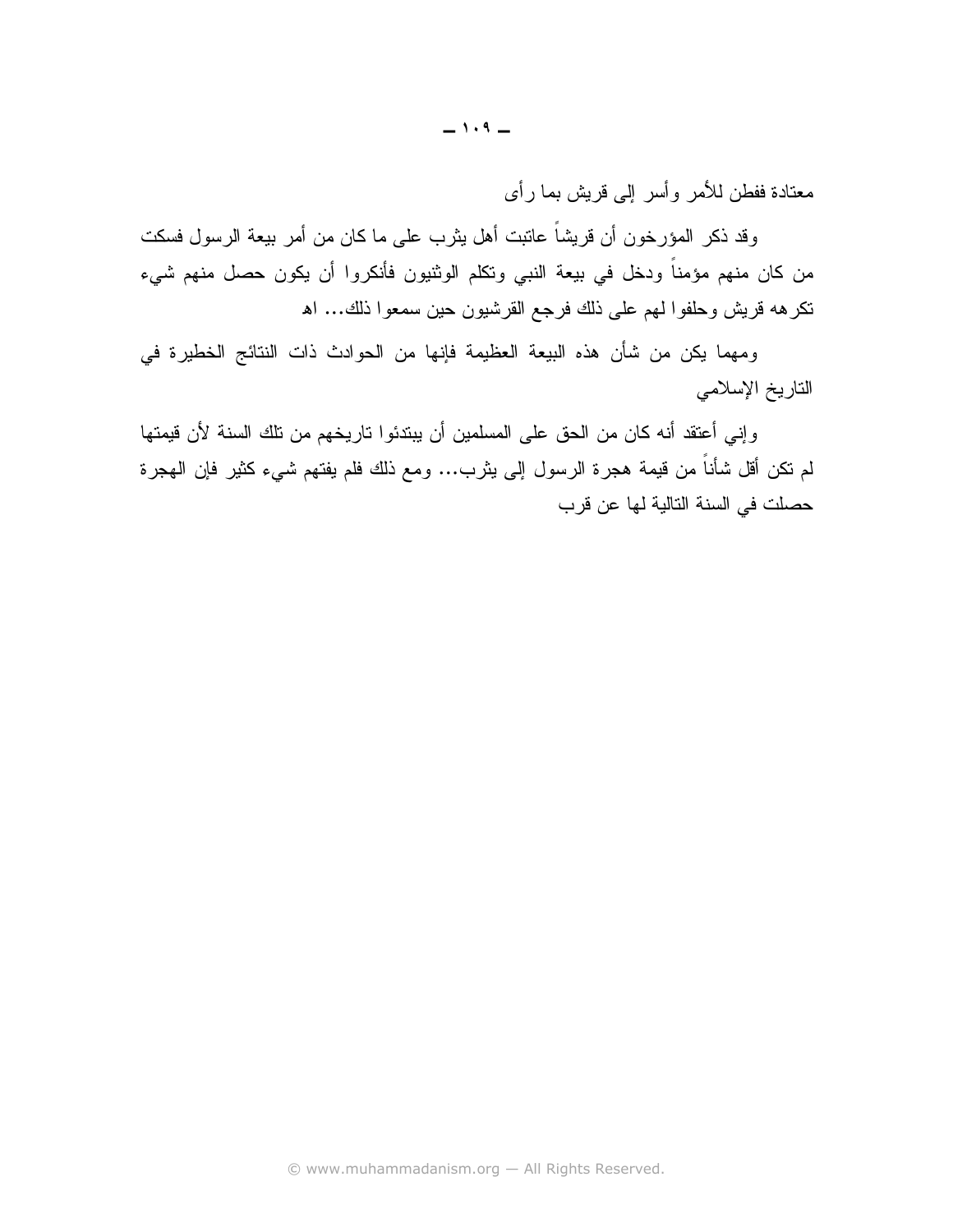## البابُ السّادس

## هجرة الرسول إلى يثرب وإجلاؤه بنبى قينقام والنضير عنما

آمال البھود التبی کانوا بنتظرون تحقیقھا بعد قدوم النبی إلی بِثرب ـــ معاہدۃ الرسول مع بھود بِثرب ـــ نص الصحيفة ـــ آراء المستشرفين فيها ـــ قيمة هذه الصحيفة ـــ نظام الحكم في منطقة يثرب قبل الهجرة ـــ رغبة الرسول في التأليف بين قلوب المسلمين واليهود ـــ كيف نشأ سوء التفاهم بين الرسول واليهود ـــ بعض أسباب جو هر ية لسو ء التفاهم أهملها المؤر خون ـــ المجادلة الدينية سبب مباشر للخصومة ـــ اشتداد الأزمة السياسية بين الرسول واليهود ـــ فشل الطائفة المعتدلة من اليهود في سعيها لإرجاع المياه إلى مجاريها ـــ دور المنافقين في هذا النزاع \_ يوم بدر \_ لماذا لم يشترك اليهود في القتال يوم بدر؟ \_ دعوة الرسول بني فينقاع إلى الإسلام \_ الأسباب التي أدت إلى نشوء العداوة بين المسلمين وبني قينقاع قبل غيرهم من اليهود ــ رد بني قينقاع على دعوة الرسول ـــ جلاؤهم عن المدينة ـــ آيات قرآنية نزلت في جلاء بني قينقاع عن المدينة ـــ يوم أحد ـــ امتناع بني النضير عن الاشتراك في هذه الموقعة ــ مخيريق اليهودي صديق الرسول ــ فتل كعب بن الأشرف ــ نقطة خلاف بين ابن هشام واليعقوبي ـــ أمر الرسول بإجلاء بنبي النضير عن المدينة ـــ إصرار بنبي النضير علي المقاومة بتشجيع زعيم المنافقين ــ نزول بني النضير على حكم الرسول ــ مغانم بني النضير ــ شعر العرب في يوم بني النضير

لا شك أن اليهود كانوا برصدون الأحوال التي طرأت على بثرب بعد البيعة الكبرى بالعقبة ويراقبون نطور الحوادث باهتمام شديد ولم يكن يدور في خُلْدِهم أن سيحدث ما يوجه الحوادث في نيار مضاد لمصالحهم ومضاد لكيانهم ولو أنهم نبينوا في مظاهر الخزرج ما يدل على شيء من ذلك لأعلنوا الحرب جهراً منضمين إلى حلفائهم من البطون اليثربية أو منضمين مع قريش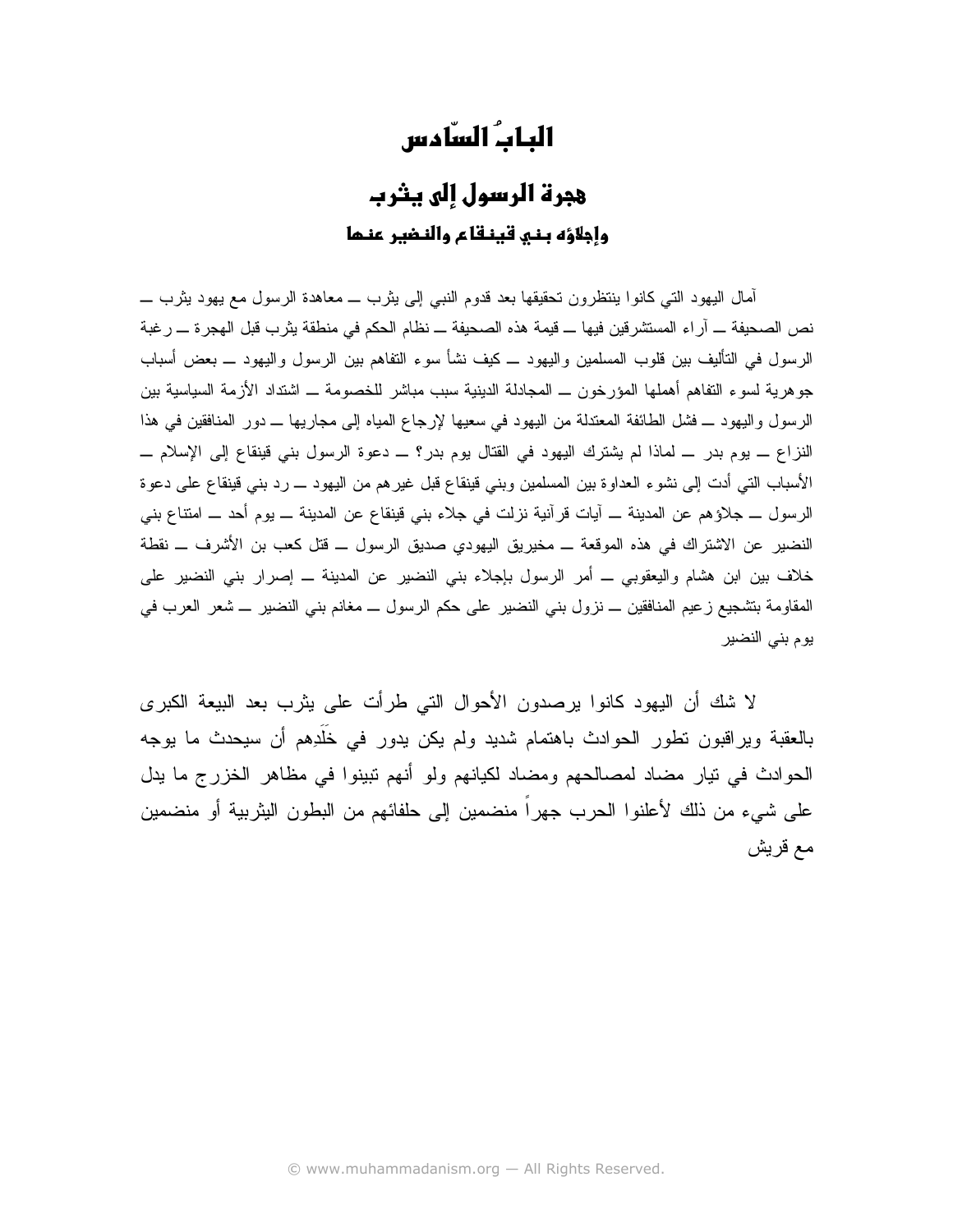ويلوح لبي أن اليهود كانوا ينظرون بفارغ الصبر قدوم النبي إلى يثرب وكانوا يعتقدون أنه في مصلحتهم فقد نادي فيهم أول رجل منهم رأى النبي في يثرب بأعلى صوته «هذا جدكم قد  $^{(1)}$ «cla

كان يهود يثرب يتشوقون لرؤية الرجل الذي ينشر دعوة دينية تتفق في جوهرها مع عقائدهم وكانوا يعتقدون أن ظهور رجل ليس من بنبي إسرائيل يدعو إلىي توحيد الإله وإلىي تعاليم النوراة وإلى تمحيد ايراهيم وموسى إنما هو ظاهرة غريبة في الناريخ البشري

ولا شك أنهم سمعوا من مصعب بن عمير بعض الآيات القرآنية وأنه كان لهذه الآيات وقع حسن في نفوسهم جعلهم يؤملون في هجرة النبي إلى يثرب أمالاً كباراً

ويظهر أنهم كانوا يعتقدون أو على الأقل يرجون أن يتمكنوا من التأثير فيه حتى يدخل في دينهم حيث يتعاونون على محو عبادة الأصنام وقد يحتمل أنهم كانوا برجون أيضاً أن يتمكن الرسول من التأليف بين البطون اليثربية وجعلها كتلة واحدة نتعاون على النهوض بهذه المدينة التي كانت في حاجة شديدة إلى الهدوء والسكينة وكانوا يعتقدون أنه لو تم ذلك لأصبحت يثرب أعظم مركز للتجار ة في الجزير ة ولتمكن أهلها من أن يضربو ا تجار ة مكة و غير ها

من المحتمل أن آمالا من هذا النو ع كانت تجيش في صدور هم أثناء الفتر ة التي كانت بين البيعة الكبرى وببن الهجر ة

كذلك كان الر سول بر غب في النقر ب إلى اليهود نظر اً لمكانتهم الر فيعة من الوجهة الأدبية والمالية والسياسية في البلاد الحجازية وكان يعتقد أن اليهود يدخلون في ذمته وملته بلا مقاومة بل يرحبون بدعوته التي تشبه في جوهر ها تعاليم

 $\wedge$ (۱) این هشام جزء ۲ ص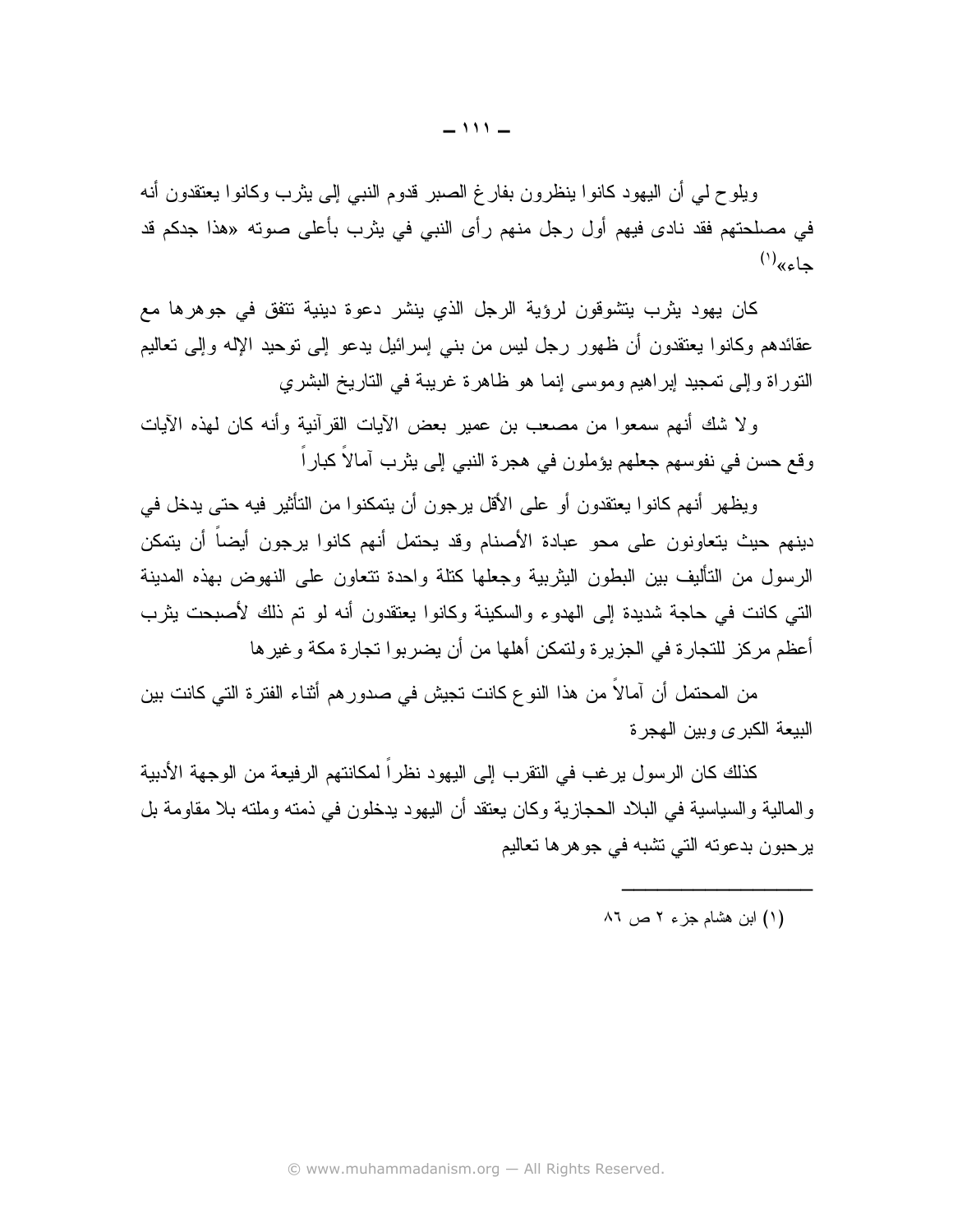الأباء الأقدمين من بنبي إسرائيل حيث يكون منهم ومن البطون العربية أمة واحدة نبذل النفس والنفيس في سبيل نتفيذ مشروعاته

وقد عقد الرسول بعد قدومه إلى بِثرب معاهدة ودية مع اليهود وقد جاء ابن هشام بنص هذه المعاهدة ويقول:

قال ابن إسحاق وكتب رسول الله صلى الله عليه وسلم كتابا بين المهاجرين والأنصار وادع فيه اليهود وعاهدهم وأقرهم على دينهم وأموالهم عليهم وشرط واشترط لهم

بسم الله الرحمن الرحيم هذا كتاب من محمد النبي صلى الله عليه وسلم بين المؤمنين والمسلمين من قريش ويثرب ومن نبعهم فلحق بهم وجاهد معهم أنهم أمة واحدة من دون الناس المهاجرون من قريش على ربعتهم يتعاقلون بينهم وهم يفدون عافيهم بالمعروف والقسط بين المؤمنين وبنو عوف علىي ربعتهم يتعاقلون معاقلهم الأولىي وكل طائفة منهم تفدى عانيها بالمعروف والقسط بين المؤمنين وبنو الحرث على ربعتهم يتعاقلون الأولى وكل طائفة نفدى عانيها بالمعروف والقسط بين المؤمنين وبنو جشم على ربعتهم يتعاقلون معاقلهم الأولى وكل طائفة منهم تفدى عانيها بالمعروف والقسط بين المؤمنين وبنو النجار على ربعتهم يتعاقلون معاقلهم الأولى وكل طائفة منهم نفدى عانيها بالمعروف والقسط بين المؤمينن وبنو عمرو بن عوف على ربعتهم يتعاقلون معاقلهم الأولى وكل طائفة نفدى عانيها بالمعروف والقسط بين المؤمنين وبنو النبيت على ربعتهم يتعاقلون معاقلهم الأولى وكل طائفة نفدى عانيها بالمعروف والقسط بين المؤمنين وبنو الأوس على ربعتهم يتعاقلون معاقلهم الأولىي وكل طائفة منهم تفدى عانيها بالقسط والمعروف بين المؤمنين وأن المؤمنين لا يتركون مفرجا بينهم أن يعطوه بالمعر وف في فداء أو عقل

و لا يحالف مؤمن مولَّى مؤمن دونه وأن المؤمنين المنقين على من بغي أو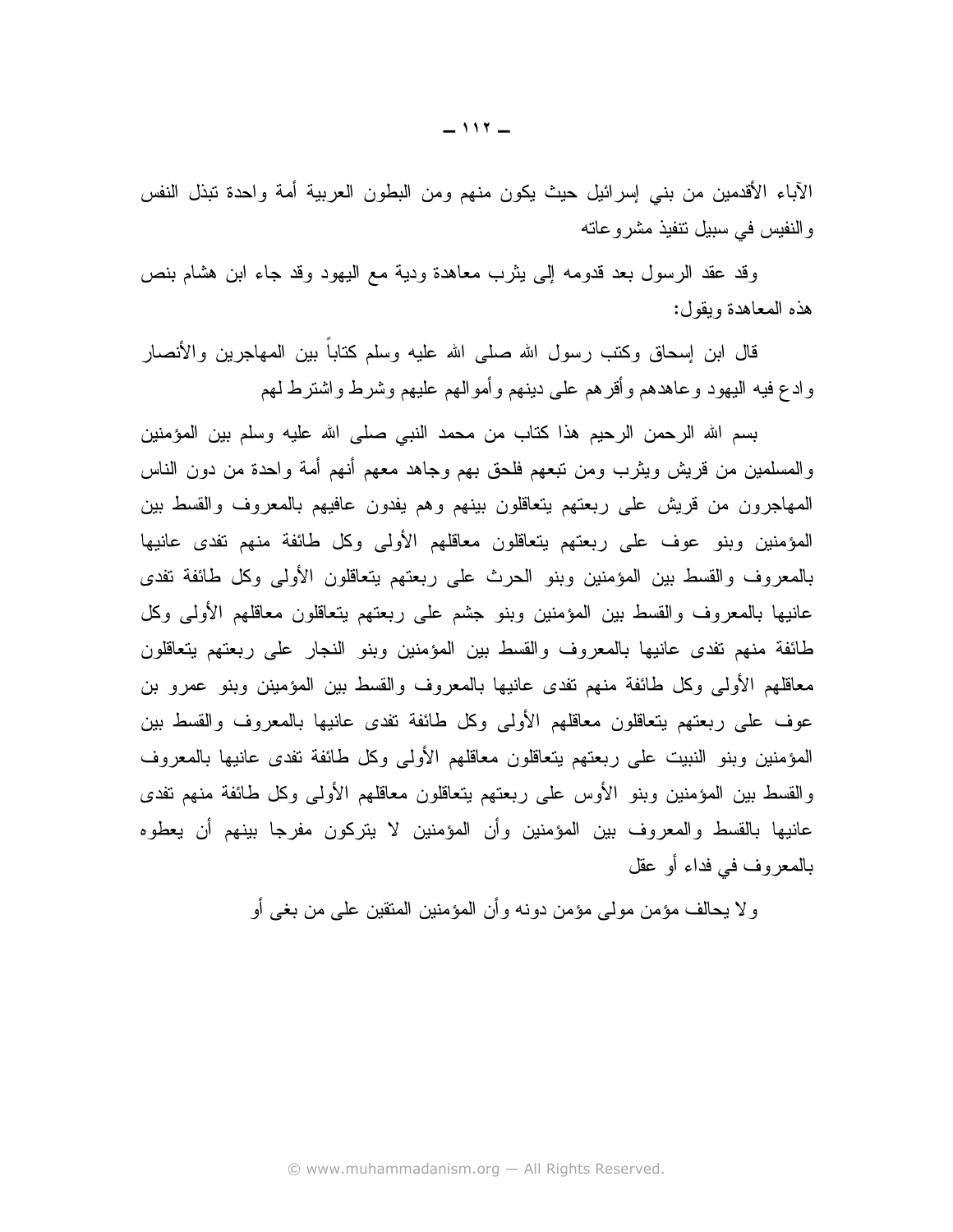ابنغي ظلم أو اثم أو عدو ان أو فساد بين المؤمنين و أن أيديهم عليه جميعاً ولو كان ولد أخدهم<sup>(י)</sup>

ولا يقتل مؤمن مؤمناً في كافر ولا ينصر كافر على مؤمن وأن ذمة الله واحدة يجير عليهم أدناهم وأن المؤمنين بعضهم موالىي بعض دون الناس

وأنه من تبعنا من اليهود فإن له النصر والأسوة غير مظلومين ولا متناصرين عليهم وإن سلَّم المؤمنين واحدة لا يسالم مؤمن دون مؤمن في قتال في سبيل الله إلا على سواء وعدل بينهم وأن كل غازية غزت معنا تعقب بعضها بعضا وأن المؤمنين يبئ بعضهم على بعض بما نال دماءهم في سبيل الله وأن المؤمنين المنقين على أحسن هدى وأقومه وإنه لا يجير مشرك مالاً لقريش ولا نفساً ولا يحول دونه على مؤمن وإنه من اعتبط مؤمناً قتلا عن بيته فإنه قود به إلى أن برضي ولي المقتول وأن المؤمنين عليه كافة ولا يحل لمهم الا قيام عليه وأنه لا يحل لمؤمن أقرَّ بما في هذه الصحيفة وآمن بالله واليوم الآخر أن ينصر محدثًا ولا يؤويه وإنه من نصر أو أواه فان عليه لعنة الله وغضبه بوم القيامة ولا يؤخذ منه صرف ولا عدل وإنكم مهما اختلفتم فيه من شيء فإن مرده إلى الله عز وجل وإلى محمد صلى الله عليه وسلم

و أن اليهود ينفقون مع المؤمنين ما دامو ا محاربين و أن يهود بني عوف أمة مع المؤمنين لليهود دينهم وللمسلمين دينهم مو اليهم و أنفسهم إلا من ظلم و أثم فإنه لا يو تغ (أي لا يهلك) إلا نفسه و أهل بيته و أن ليهو د بني النجار مثل ما ليهو د بني عو ف و أن ليهو د بني الحر ث مثل ما ليهو د بني عوف وأن ليهود بنبي ساعدة مثل ما ليهود بنبي عوف وأن ليهود بنبي جشم مثل ما ليهود بنبي عوف وأن ليهود بنبي

(١) وفي القرآن أية صريحة نزلت على الرسول في هذا الشطر من الزمن تقر هذا النص من المعاهدة «لا إكراه في الدين قد نبين الرشد من الغي فمن يكفر بالطغوت ويؤمن بالله فقد استمسك بالعروة الوثقي لا انفصام لها والله سميع عليم» (سورة البقرة أية ٢٥٦)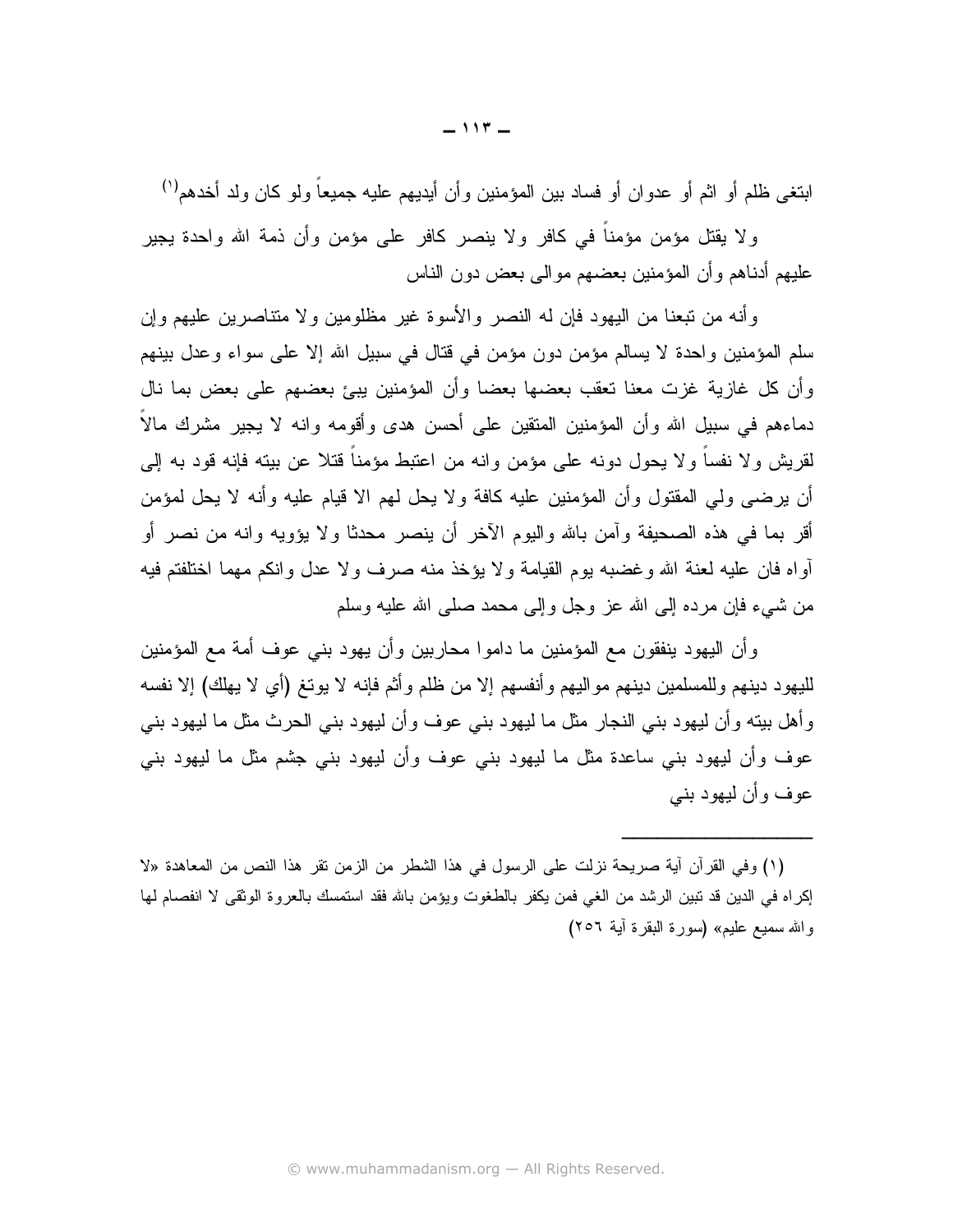الأوس مثل ما ليهود بنبي عوف إلا من ظلم وأثم فإنه لا يوتغ إلا نفسه وأهل بيته وأن جفنة بطن من ثعلبة كأنفسهم وأن لبنبي الشطنة مثل ما ليهود بنبي عوف وأن البر دون الاثم وأن موالي ثعلبة كأنفسهم وأن بطانة يهود كأنفسهم وأنه لا يخرج منهم أحد إلا بأذن محمد صلبي الله عليه وسلم وأنه لا ينحجز على ثار جرح وأنه من فتك فبنفسه فتك وأهل بيته إلا من ظلم وأن الله على أبر هذا

وأن على اليهود نفقتهم وعلى المسلمين نفقتهم وأن بينهم النصر على من حارب أهل هذه الصحيفة وأن بينهم النصح والنصيحة والبر دون الاثم وأنه لم يأثم امرؤ بحليفة وأن النصر للمظلوم وأن اليهود ينفقون مع المؤمنين ما داموا محاربين

وأن يثرب حرام جوفها لأهل هذه الصحيفة وأن الجار كالنفس غير مضار ولا أثم وأنه لا تجار حرمة إلا بإذن أهلها وأنه ما كان بين أهل هذه الصحيفة من حدث أو اشتجار يخاف فساده فإن مرده إلى الله عز وجل وإلى محمد رسول الله صلى الله عليه وسلم وان الله على أنقى ما في هذه الصحيفة وأبره وأنه لا تجار قريش ولا من تضرها وأن بينهم النصر على من دهم بثرب وإذا دعوا إلى صلح بصالحونه ويلبسونه فإنهم بصالحونه ويلبسونه وانهم إذا دعوا إلى مثل ذلك فإنه لهم على المؤمنين إلا من حارب في الدين على كل أناس حصنهم من جانبهم الذي قبلهم وأن يهود الأوس مواليهم وأنفسهم على مثل ما لأهل هذه الصحيفة مع البر الحسن من أهل هذه الصحيفة... اه

وقبل أن نتعرض لهذه المعاهدة نقول: ان الصحائف التي عقدها الرسول مع المشركين والبيهود نتقسم إلىي قسمين: القسم الأول بشتمل على عقود وعهود وقعت حقا وشهد بوقوعها القرآن الكريع وأثبتها المؤرخون القدماء أما القسم الثاني فيشتمل على عهود غير صحيحة نحلت بعد وفاة الرسول لأغراض شتى إذ كان الخلفاء يقرون كل ما وعد به النبـي ولو لم يكن مكتوبا

ولا يشك المؤرخون في أن النبي عقد مع اليهود عقوداً مختلفة بعد حضوره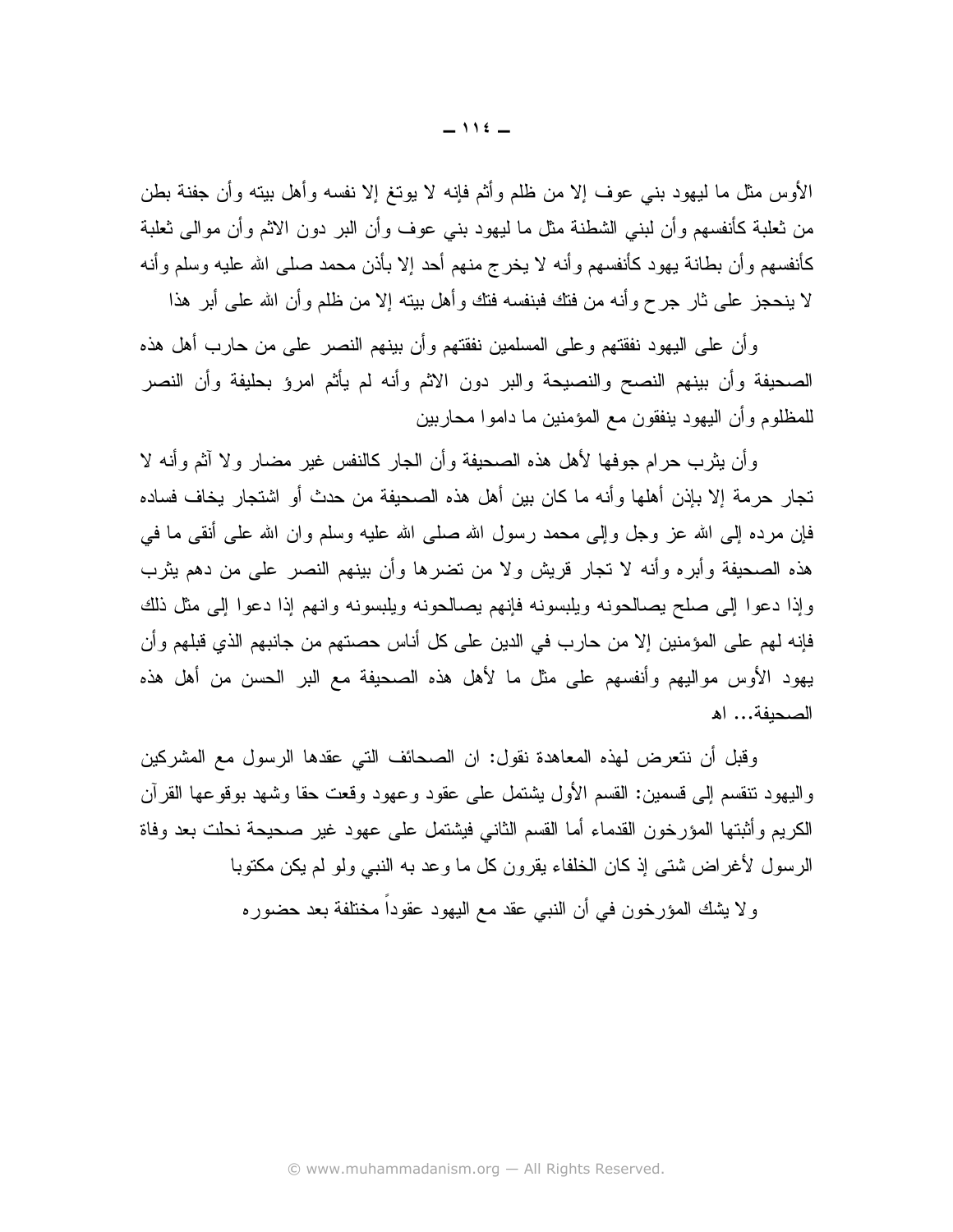إلى المدينة إذ كان يخاف على حياته وحياة أنصاره ويود عقد المحالفات مع اليهود الذين لعبوا دورًا هاماً في يثرب. وفي القرآن تأنيب لليهود على نقض العهود وهو أصدق دليل على أنه عقدت معهم معاهدات<sup>(۱)</sup>

وقد ذكر ابن هشام عقودا مختلفة عقدت بين اليهود وبين الرسول عدا هذه المعاهدة<sup>(٢)</sup> و قال أبو عبيد في كتاب الأمو ال: إنما كتب ر سول الله هذا الكتاب قبل أن تفر ض الجزية و إذ كان الإسلام ضعيفًا وكان لليهود إذ ذاك نصيبٍ من المغنم إذا قاتلوا مع المسلمين كما شرط عليهم في هذا الكتاب النفقة معهم في الحر وب...<sup>(٣)</sup>

وكانت هناك صحيفة خاصنة بينه وبين بنى قريظة وبين الرسول وبين يهود خيبر ونيماء ووادي القرى وذكر ابن سعد عقودا عقدها الرسول مع يهود بني غدية<sup>(٤)</sup> وذكر صاحب فتوح البلدان صحيفة عقدت بين الرسول وبين أسرة شريفة من اليهود<sup>(٥)</sup>

وكل هذا يؤيد وجود معاهدات بين النبي وبين اليهود ولكن من العسير أن تأنس إلى جميعها كما يفعل المستشرقون فإن ابن اسحق لم يحدثنا عن معاهدات مخطوطة وصلت إليه وإنما يكتفي بالر واية عن السابقين وهذا لا يقدح في قيمة هذه الصحيفة التاريخية التي نرجو أن نزيل بعض الغموض من حباة القبائل العريبة والبهودية بالمدبنة

(١) وكان بينهم وبين رسول الله عهد إلى مدة فنقضوا ذلك العهد (جزء ٣ ص ١٥٨ على الهامش من كتاب جامع البيان للطبري والرواية عن ابن عباس) ثم في الجزء الأول من جامع البيان ص ١٤٢ ـــ ١٤٣ روايات كثير ة في تفسير الآية الذين ينقضون عهد الله

> (۲) ابن هشام جزء ۳ ص ۷٤ وجزء ۳ ص ۱۹۷ (٣) الروض الأنف جزء ٢ ص ١٧ طبع مصر (٤) ابن سعد: بعثة رسول الله الرسل بكتبه ص ١٨ طبع Wellhausen برلين (٥) فتوح البلدان ص ٦٠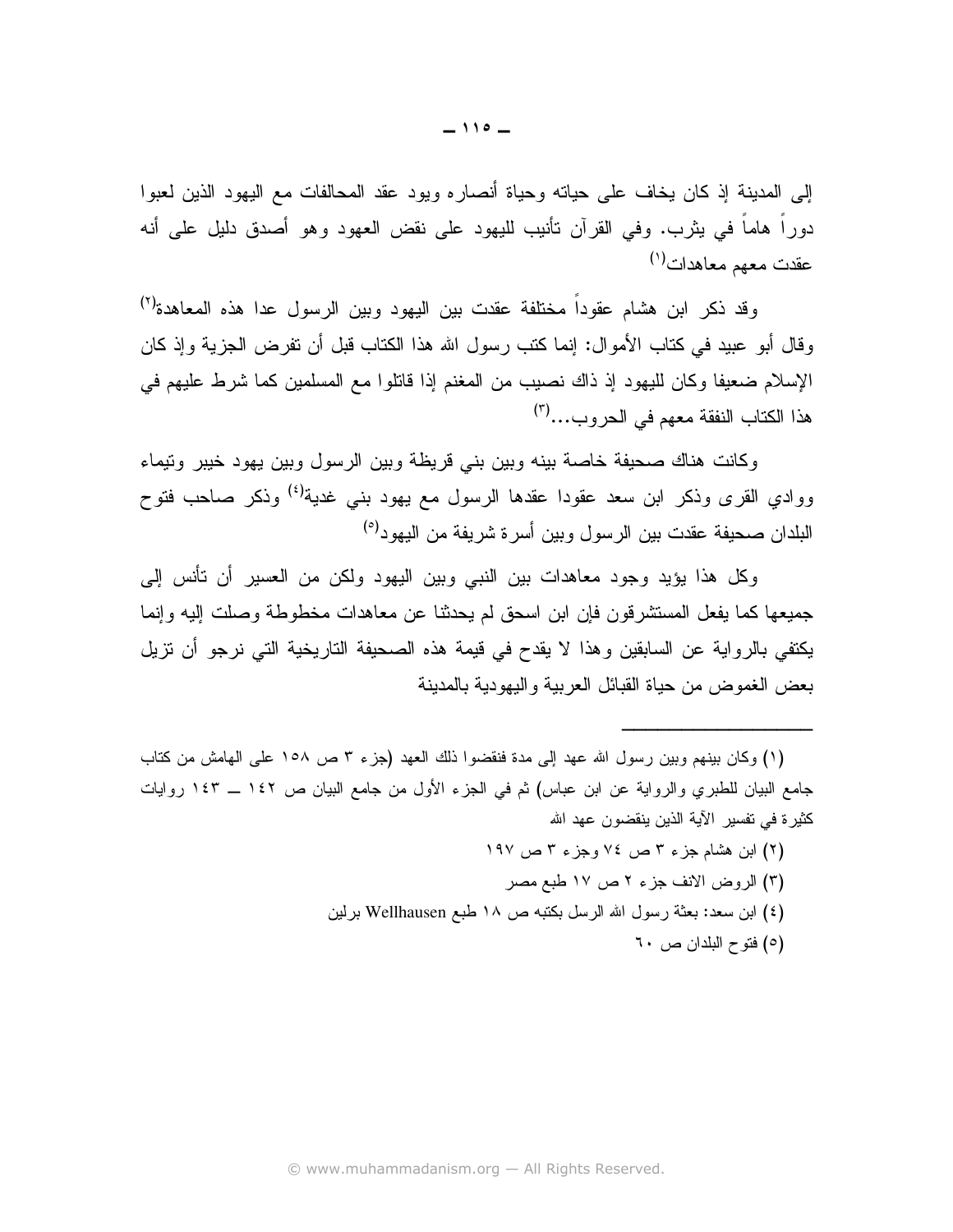أما الغرض الذي كان يرمى إليه الرسول من وراء هذه الصحيفة وما إليها من العهود التي عقدها مع بطون بثرب فهو هدم النظام القديم وإيجاد نظام جديد يمكن به أن نتوحد العناصر البِثرِبِيةِ وأن تعود بِثريبٍ بعد فرقة أحيائها مدينة واحدة فقد كانت بِثريبٍ منقسمةٍ إلى عدة دوائرٍ وكانت كل دائرة تابعة لبطن من البطون وكانت الدائرة تنقسم إلى قسمين يشتمل القسم الأول منها على الأراضبي الزراعية بمنازلها وسكانها وكان من الزراع والفلاحين فئة تضم هيئة من أصحاب الأرض الزراعية تعمل في الفلاحة ولمها ما للبطون التي تملك الأطام من الامتيازات والحقوق وفئة كانت تجمع العمال المستأجرين من البطون البثربية وهم أحرار ولهم حقوق الأحرار ثم وجدت طبقة العبيد التي لم يكن لها من الحقوق إلا القليل

أما القسم الثاني من الدائرة فكان يملك الأطام وكان البطن يملك أطما أو آطاما وهذه الأطام كانت ملكا خاصاً بالأسر العريقة وكان رئيس الأسرة صاحب السلطان في الاطم كما كان بعثير زعيما من زعماء البطون

وكانت أهمية الأطام عظيمة في يثرب فكان يفزع إليها أفراد البطن عند هجوم العدو ويأوى إليها النساء والأطفال والعجزة حين بذهب الرجال لمقاتلة الأعداء وقد كانت الأطام تستعمل كالمخازن نجمع فيها الغلال والثمار ذلك أنها كانت معرضة في أماكنها المكشوفة للنهب والسلب وكان الأطم مرجعاً لكنز الأموال والسلاح وكان للقوافل المثقلة بالبضائع أن نتزل بالقرب منه كما كانت نقام على أبو ابه الأسو اق

وكانت الأطام نتثىتمل ـــ كما نظن ـــ على المعابد وبيوت المدارس<sup>(١)</sup> إذ كانت فاخرة الأثاث كثير ة الأدوات مملو ءة بالأسفار فكان يجتمع فيها الز عماء

 $(i)$  בתי מדרש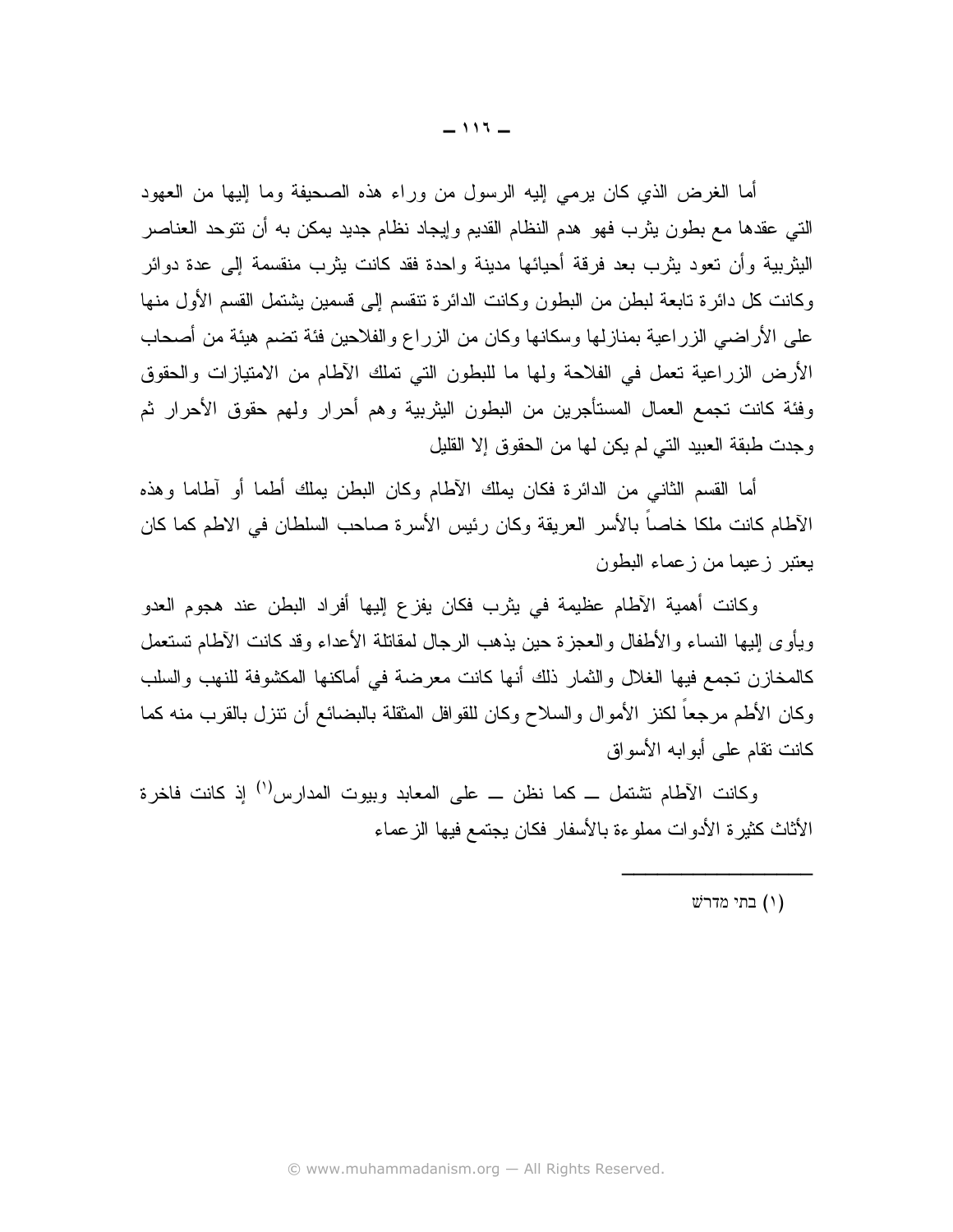للبحث والمشاورة حيث يقسمون بالكتب المقدسة حين يهمون بابرام العقود والاتفاقات

ثم وجدت في يثرب بطون لم تكن تملك الأطام وكانت تقيم في الأحياء حيث تحمي البطون الكبيرة مواليها من إغارات البطون الأخرى وكانت الاحياء متضامة يلاصق بعضها بعضاً وكانت مع هذا مختلفة في نظمها الداخلية حيث يهتم كل حي بشؤونه

وإذ كانت الأطام في نظامها قد وجدت في شمال الحجاز أكثر مما وجدت في أي بقعة أخرى من بلاد العرب فإننا نرجح أنها كانت متأثرة بالنظم الاجتماعية اليهودية التي كان يجري عليها اليهود في وطنهم الأصلي فلسطين

وهنا يعرض هذا السؤال: مم اشتقت كلمة اطم؟ فإن معناها بالعربية غيره بالعبرية. يقول صاحب الروض الانف الاطم اسم مأخوذ من ائتطم إذا ارتفع وعلا يقال ائتطم على فلان إذا غضب وانتفخ والاطامات نيران معروفة في الجبال لا تخمد فيها تأخذ بعنان السماء فهي أبداً باقية لأنها في معادن الكبر بت'')

أما العبرية فلفعل أطم (אـْם) معان شتى يقال اطم عينيه أغمضـها وأطم اذنيه سدهما والاطم في الجدران والحيطان هي النوافذ المغلقة من الخارج والمفتوحة من الداخل ويستعمل الاطم في السور أي الحائط الضخم

وعلى ذلك بمكننا أن نفترض أن اليهود أطلقوا على الحصن اسم اطم لأنه كان في إمكانهم أن يغلقو ا أبو ابه و إن كانت له نو افذ نقفل من الخار ج و تفتح من الداخل

كانت الوظائف المختلفة من دينية وسياسية تتنقل بالوراثة من السلف إلى الخلف في الأسرة الواحدة التي نتفرد بعمل من الأعمال وكانت البطون الكبيرة أصحاب الحكم في يثرب وكان كل بطن يجتهد في أن ينفر د بالنفوذ

(١) الروض الأنف جزء ٢ ص ٥٢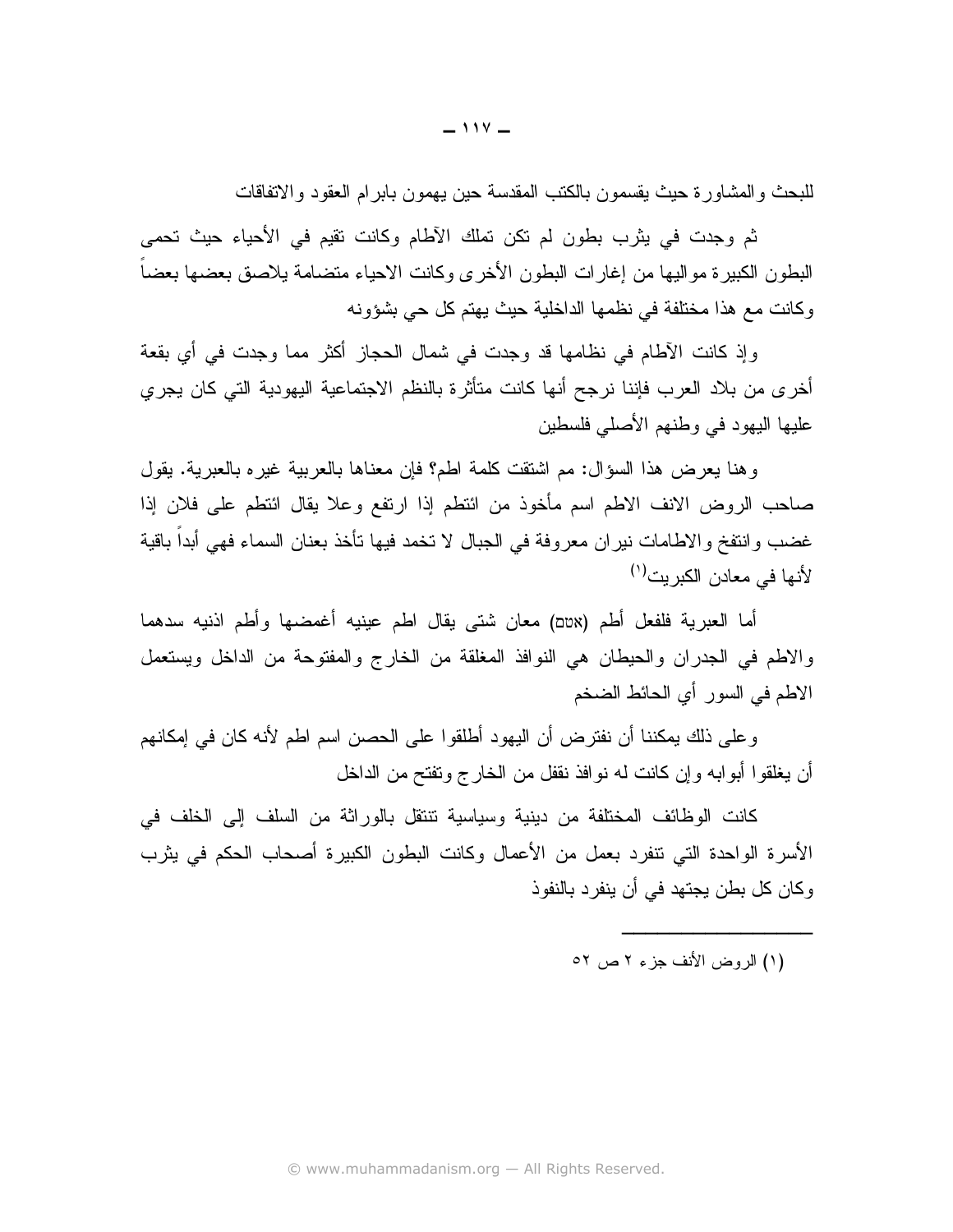وكان كل بطن من البطون الكبيرة يضم إليه طائفة من البطون الصغيرة تعد من مواليه وكان بشرف على مزارعها ومناجرها وحقوقها وإذا وقعت إغارة عدها واقعة على رعاياه فطالب بالثار أو دفع الدية وكان أفراد البطن الصغير يلجأون إلى آطام البطن الكبير إذا هاجمهم العدو وكان البطن الصغير بتابعيته للبطن الكبير مضطراً إلى الاشتراك في الحروب التي توجه إلى البطن الكبير وإلا رمى بالنمرد والعصيان ومع هذا حافظت البطون الصغيرة على شخصيتها ولم تسمح للبطون الكبيرة بأن تحُدّ من حريتها وكان من نتيجة ذلك أن تجنبت البطون الكبيرة كل ما بهيج البطون الصغيرة

وكان هناك شبه نوازن في نظام الحكم بين البطون الكبير ة فكانت نثور بقية البطون إذا هم بطن كبير بالاستئثار بالنفوذ

هذا كل ما يمكن أن نفرضه واقعاً عن نظام الحكم في يثرب ولا نعلم بالضبط كيف وصلت إلى هذا النظام فليس لدينا من المصادر ما نعرف به كيف انتقلت البطون اليثربية من البداوة إلى النظام المعقد الذي وصلت إليه قبيل ظهور الإسلام ولكنه من المرجح أن يكون هذا النظام نتيجة لحروب وحوادث وقعت في قرون مختلفة قبل هجرة الرسول إلىي يثرب فإن النظم الاجتماعية لا توجد إلا متأثرة بالحوادث راقية كانت تلك النظم أو منحطة

كان تضافر نلك البطون وتوافقها نافعاً لها كل النفع في در ء الأخطار الخارجية التي كانت تهددها من سائر البلاد العربية وكان بمكن أن يصل هذا التوافق إلى شيء من النظام الجمهوري الراقي ولو استطاعت بثرب أن نتحد اتحاداً بقوم على أساس النعاون والتوازن الصحيح لاستطاعت هذه القوة أن تبسط سلطانها على قبائل الجزير ة العربية

وما يذكر في المراجع العربية من أن بطون يثرب أرادت أن تملك عليها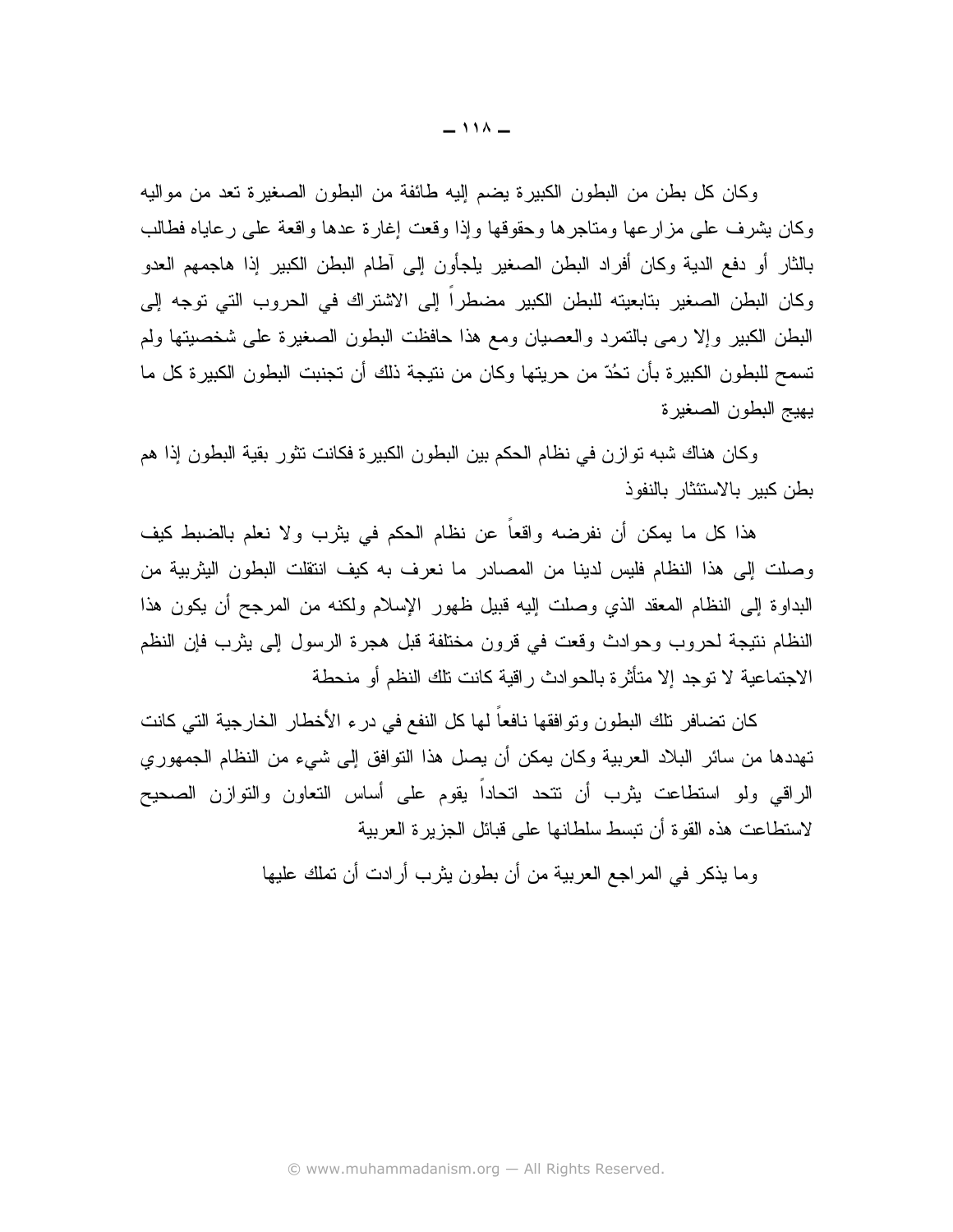عبد الله بن أبي وأنها نظمت له الخرز لنتوجه فذلك مشكوك فيه لأسباب منها أن رهط عبد الله كان قد غلب على أمره يوم بعاث فليس من المعقول أن يرتاح الأوس واليهود بعد فوزهم المبين إلى تمليك زعيم من الخزرج وكانوا لهم من ألد الأعداء

على أن عبد الله بن أبي لم يكن صالحاً للقبض على ناصية الحكم في يثرب وإنما كان ضعيفاً دساساً متر دداً لا بستقر على حال...

يضاف إلى ذلك أن إيجاد عرش في يثرب كان يقضي على استقلال البطون وما كان يمكن أن تصل يثرب إلى شيء من هذا بغير الحرب وسفك الدماء

كل هذا كان الرسول يعلمه وكان يعلم أنه يتنافر مع أغراضه العظيمة فلم ير بداً من هدم نظام بِثرب فقد كان في حاجة شديدة إلى قوم مؤتلفين لم تفرق بينهم الأهواء المتعاكسة يستطيع أن يسوسهم بإرادته ونفوذه وهؤلاء كانت سياسية الأطام والأحياء مزقتهم شر ممزق فكان من الحزم أن يهدم نظام الطوائف وأن يؤسس نظاماً جديداً وكان سبيله إلى غايته أن يعقد العقود بينه وبين البطون البِثر بية وأن بِنشر تعاليم القرآن من ناحية أخر ي

كل ذلك جرى عليه الرسول قبل أن يلجأ إلى السيف لقهر أعدائه في السياسية والدين كما سيجىء بيانه...

ولعل للقصة التي ننقلها عن ابن اسحاق في السيرة مغرى نعرف به شيئاً في سياسة الرسول بعد هجرته إلى يثرب: قال ابن اسحاق ومرشاس بن قيس وكان شيخاً قد عسى، عظيم الكفر شديد الضغن على المسلمين شديد الحسد لهم نفر من أصحاب رسول الله من الأوس والخزرج في مجلس قد جمعهم... فغاظه ما رأى من ألفتهم وجماعتهم وصلاح ذات بينهم على الإسلام بعد الذي كان بينهم من العداو ة في الجاهلية فقال قد اجتمع ملأ بني قيلة بهذه البلاد لا والله ما لنا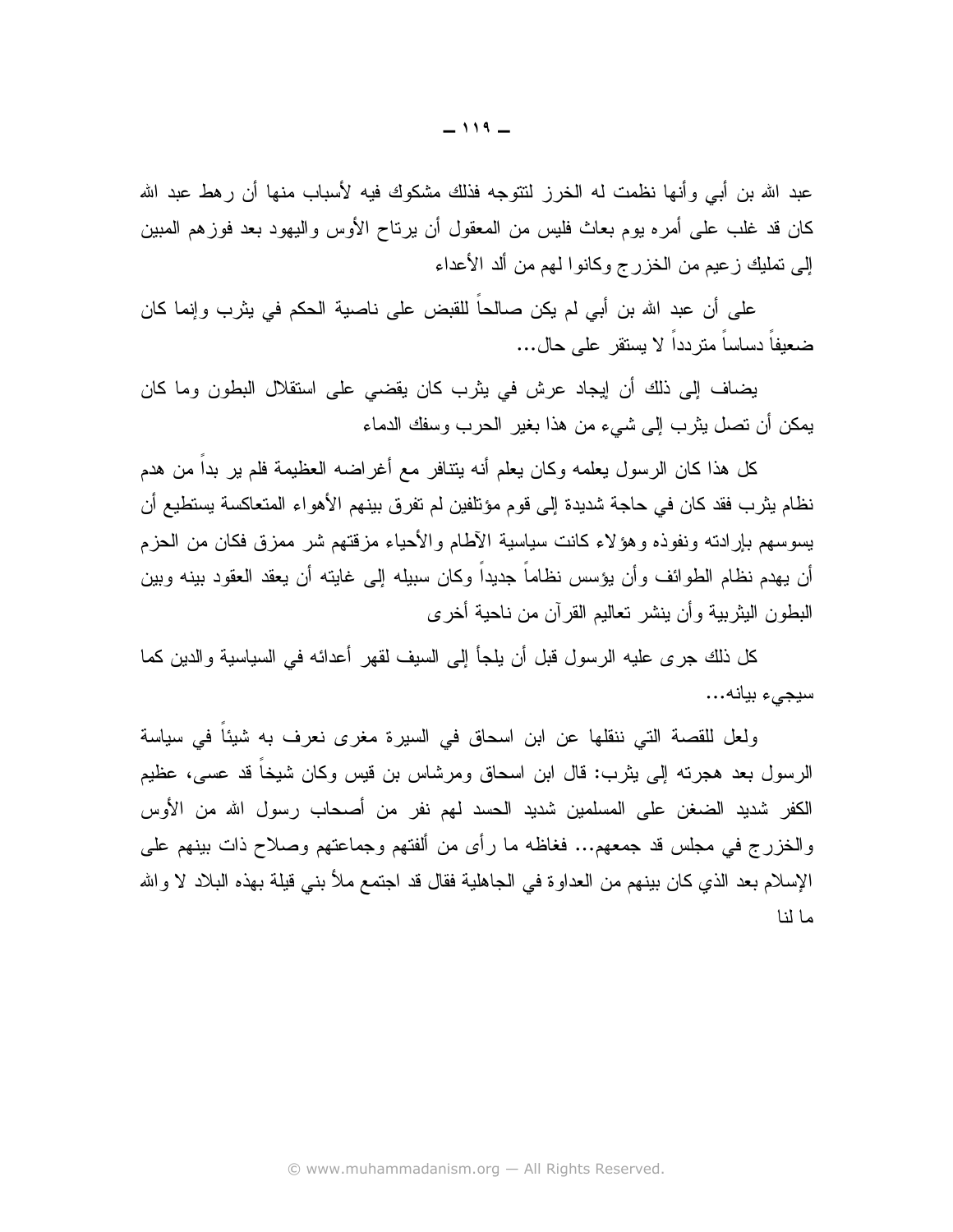معهم إذا اجتمع ملأهم بها من قرار فأمر فتى شابا من يهود كان معه فقال اعمد إليهم فأجلس معهم ثم اذكر بوم بعاث وما كان قبله وأنشدهم بعض ما كانوا بنقاولون فيه من الأشعار وكان بوم بعاث يوماً اقتتلت فيه الأوس والخزرج وكان على الأوس يومئذ حضير بن سماك الأشهلي وأبو أسيد بن حضير وعلى الخزرج عمر بن النعمان البياضي فقتلا جميعاً… ففعل فنكلم القوم عند ذلك ونتازعوا وتفاخروا حتى تواثب رجلان من الحيين على الرُّكب أوس بن قيظي أحد بني حارثة بن الحرث من الأوس وجبار بن صخر أحد بني سلمة من الخزرج فتقاولا ثم قال أحدهما لصاحبه ان شئتم رددناها الآن جذعة وغضب الفريقان جميعاً وقالوا قد فعلنا موعدكم الظاهرة والظاهرة الحرة السلاح السلاح فخرجوا إليها فبلغ ذلك رسول الله فخرج إليهم فيمن معه من أصحابه المهاجرين حتى جلدهم فقال يا معشر المسلمين الله الله أبدعوى الجاهلية وأنا بين أظهركم بعد أن هداكم الله للإسلام وأكرمكم به وقطع به عنكم أمر الجاهلية واستنقذكم به من الكفر وألف به بين قلوبكم فعرف القوم أنها نزغة من الشيطان وكيد من عدوهم فبكوا وعانق الرجال من الأوس والخزرج بعضهم بعضاً ثم انصرفوا مع رسول الله سامعين مطيعين

وقد استغرق ما جاء في هذه المعاهدة عن اليهود أكثر من نصفها مما يدل على أن الرسول كان بحسب حساباً غير قليل لنفوذ اليهود وسلاحهم

ولكن الذي يتأمل في هذه الصحيفة يعجب إذ لا يجد للبطون الكبيرة من الأوس والخزرج وبني قينقاع ذكراً فيها فكيف أمكن أن يعقد النبي عهوداً مع البطون الصغيرة من اليهود دون الكبير ة منها

وللمستشرقين في هذه الظاهرة رأيان: الأول: ان هذه المعاهدة كانت خاصة بالعرب والبطون اليهودية الصغيرة لأنها كانت منتثىرة بين البطون العربية ومتداخلة فيها ومعدودة من مو البها حتى لا بمكن أن بعتبر لها وجود خاص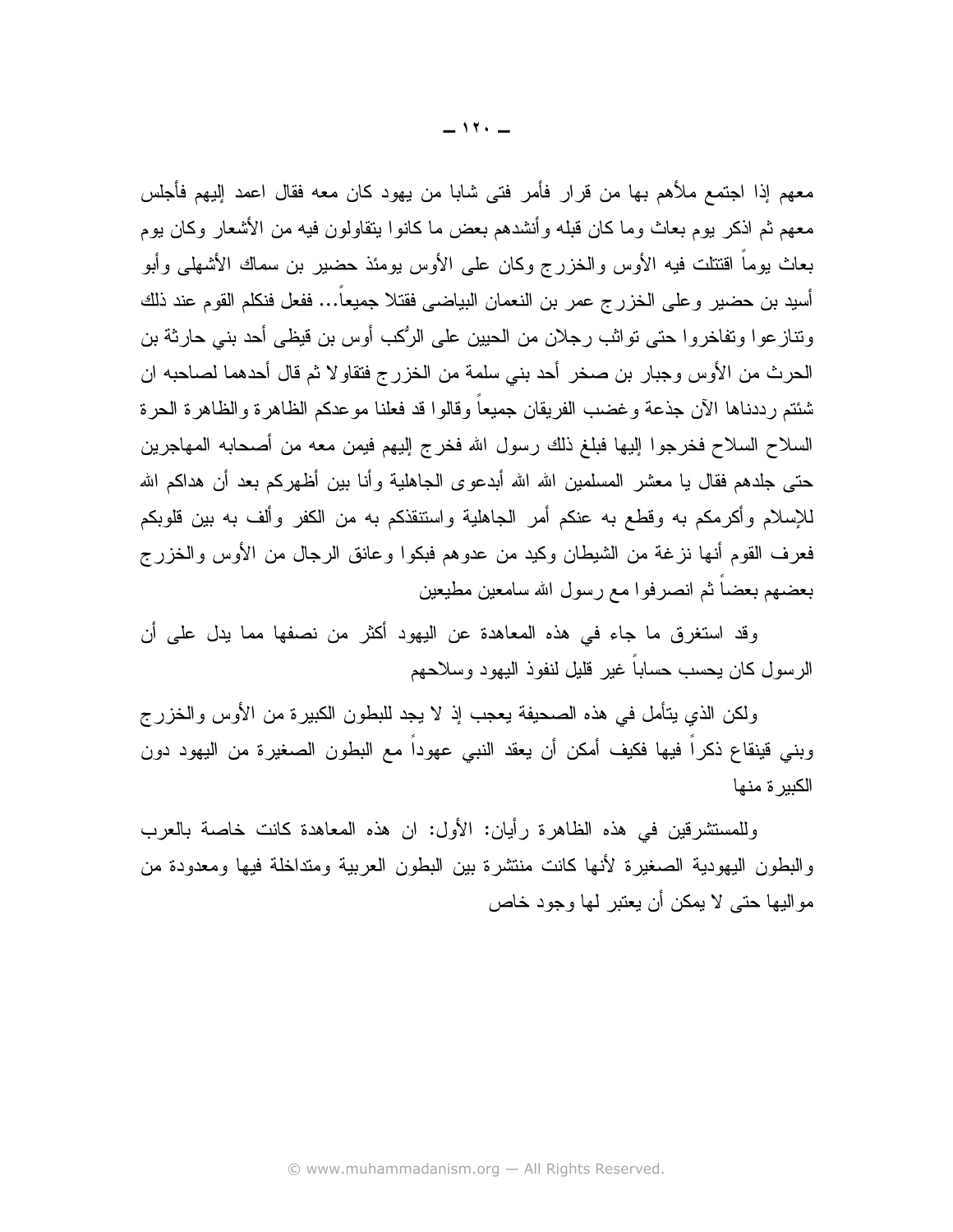و الثاني: ان هذه المعاهدة كانت نشتمل على البطون اليهودية الكبير ة أيضاً من بني النضير وبني قريظة وبنى قينقاع ولكن مؤرخى العرب المتأخرين حذفوا أسماءها من المعاهدة فيما بعد لأنه ساءهم أن يذكر فيها أن الرسول نعاقد مع بطون خالفته وقاومته مقاومة عنيفة انتهت بسفك الدماء<sup>(۱)</sup>

ويؤيد الرأى الأخير أن المؤرخين لم يذكروا البطون الصغيرة التي تعاقدت مع الرسول ضمن من اعتدوا علي الأنصار وحاربوهم

ومن المحتمل أن ما جاء في الصحيفة عن يهود الأوس كان شاملا بني النضير أيضاً

وعلى كل حال فليس من شك في أن النبي قد عقد العقود والعهود مع العرب واليهود بعد حضوره إلى بِثرب فعلى ذلك أميل إلى الاعتقاد بأنها كانت أكثر من معاهدة واحدة لأننا نجد الرسول يغضب من بني النضير لأنهم لم يشتركوا في يوم أحد في حين أنه لم يطلب من بني قر يظة أن يشتر كو ا معه في حر ب المشر كين

ومن جهة أخرى فإن عقد معاهدات كثيرة مع بطون كثيرة قد يكون في مصلحة الرسول أكثر من عقد معاهدة واحدة نضم جميع البطون لأن المعاهدات الكثيرة نقسم قوة البطون ونضعفها من الوجهة السياسية والحربية بينما يكون الاعتداء على بطن من البطون المجتمعة في معاهدة واحدة كأنه اعتداء على جمبعها

وقد نر ي الر سول يحار ب بطناً من البطون دون أن تتحر ك البطون الأخر ي وكأن الحر ب التبي نقع ببين المسلمين والبطن من بطون اليهود لم نمس صحيفتها ولم نتقض شروطها. ولنا عودة لمهذا الموضوع فيما بعد

 $Die Juden \circ \Upsilon$ (۱)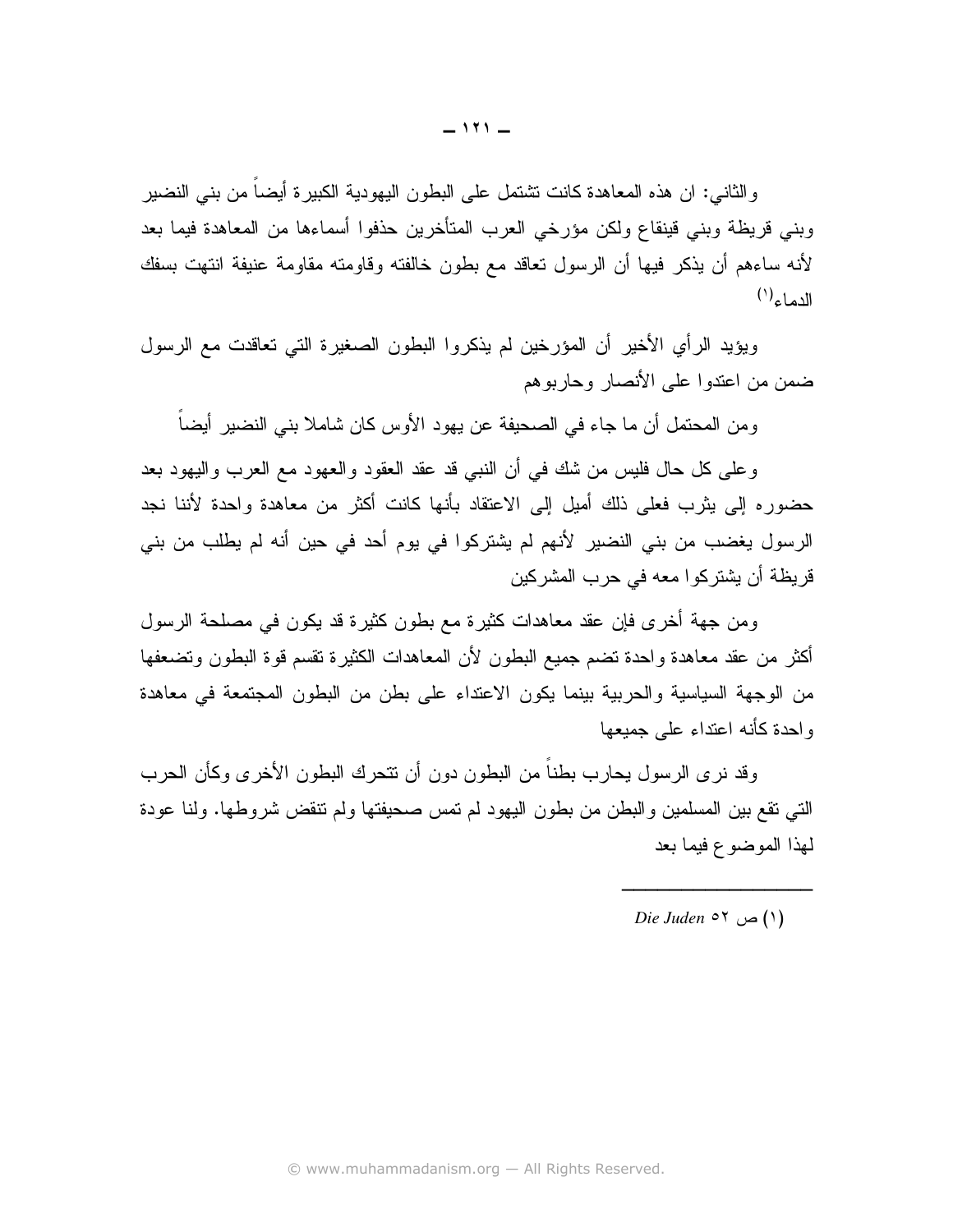وقد عقد الرسول معاهدة كانت خاصة ببني قريظة<sup>(י)</sup>

أما روح هذه المعاهدات فملائم كل الملاءمة للحالة التبي كان عليها المسلمون واليهود في الفترة لأولى بعد مجيء النبي إلى بثرب...

لقد قلنا إن الرسول قد أراد أن يؤلف بين القلوب فأحل للمسلمين أكل ما أحل لليهود أكله وأحل لمهم التزوح مع بناتهم «اليوم أحل لكم الطيبات وطعام الذين أونوا الكتاب حل لكم والمحصنات من المؤمنات والمحصنات من الذين أونوا الكتاب من فبلكم إذا آنتيتموهن أجورهن محصنين غير مسافحين ولا متخذى أخدان»<sup>(۲)</sup>

كذلك أمر المسلمين أن يصوموا بعض أيام كان اليهود يصومونها<sup>(٣)</sup> ولو وقفت تعاليم الرسول عند حد محاربته للديانة الوثنية فحسب ولم يكلف اليهود أن يعترفوا برسالته لما وقع نزاع بين اليهود والمسلمين ولكان اليهود قد نظروا بعين ملؤها التبجيل والاحترام لتعاليم الرسول ولأيدوه وساعدوه بأموالهم وأنفسهم حتى يحطم الأصنام ويقضيي على العقائد الوثنية لكن بشرط ألا يتعرض لهم و لا لدينهم وبشرط ألا يكلفهم الاعتر اف بالر سالة الجديدة لأن العقلية اليهودية لا تلين أمام شبيء بز حز حها عن دينها و تأبي أن تعتر ف بأن يو جد نبي من غير بني إسر ائيل بل يعتقدون عقيدة راسخة أنه بعد أن ختمت صحف التوراة وكتب العهد القديم قد انقضيي عهد بعث الرسل وظهور الأنبياء سواء كانوا من بني ٳسرائيل أو من غيرهم<sup>(٤)</sup> كما يعتقد المسلمون أنه لن يبعث نبي بعد الرسول محمد

هذه العقيدة يجب أن لا تغرب عن الأذهان لأنها أساس كل ما حدث بين

(۱) ابن هشام جزء ۳ ص ۷٤ (٢) سورة المائدة آبة ٤٨ (٣) البخاري جزء ١ ص ٤٩٨ (٤) راجع التلمود كتاب סנהדרין Ri و בבא בתרא 2<sup>5</sup>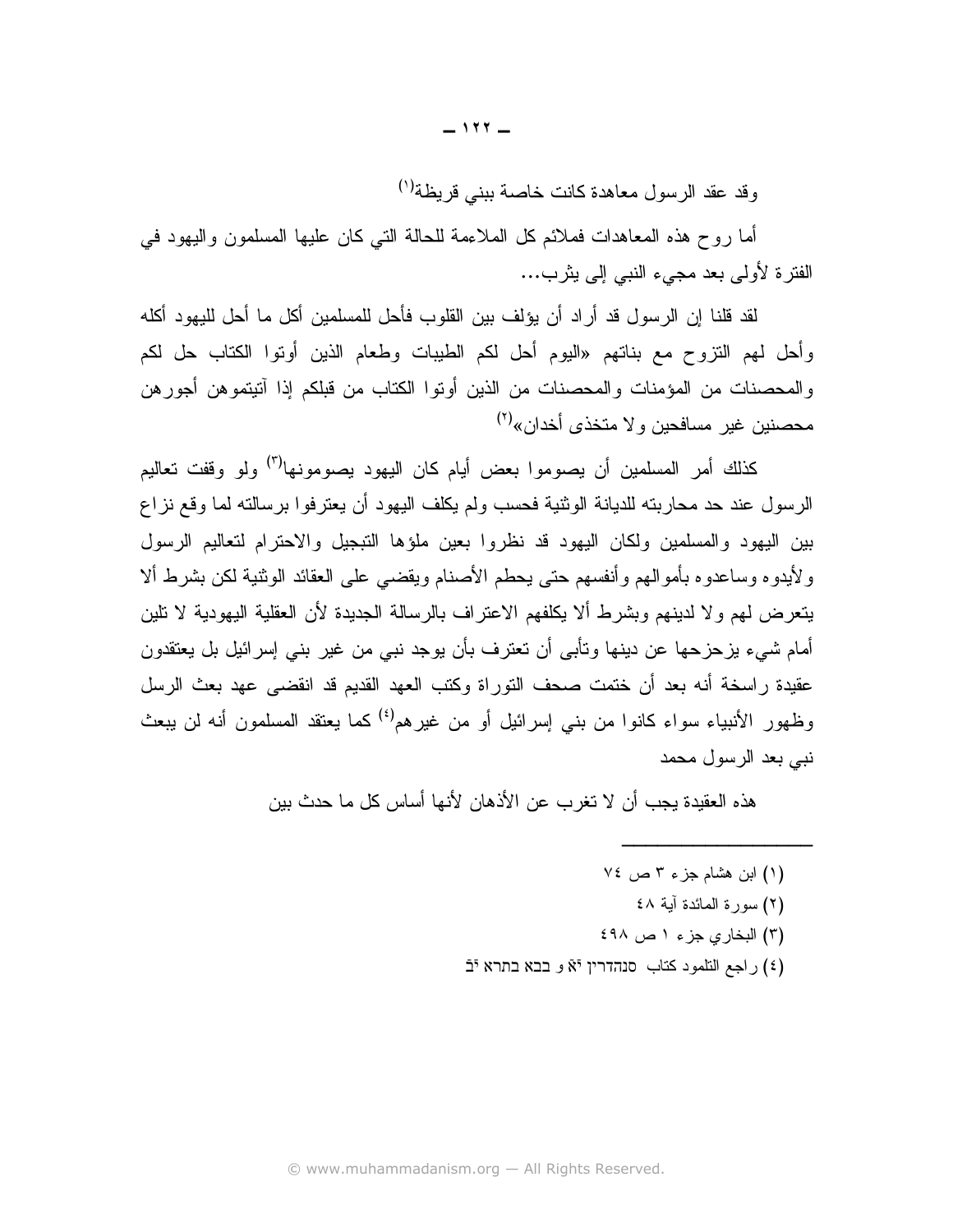اليهود وبين الرسول من خلاف ونزاع ولولا وجودها لما حدث شيء من الخلاف أو لكان في الإمكان أن بتلافي ما قد بنشأ من ذلك

ونلاحظ هنا على معظم المستشرقين أنهم أهملوا هذه النقطة الجوهرية في بحثهم عن أسباب الخلاف بين الرسول واليهود مع أنه مما لا شك فيه أنه إذا أهملت هذه النقطة فلا سبيل مطلقاً للبحث في هذا الموضوع

وبدأ النز اع بين النبي و اليهو د بالمناقشة الدينية المتبادلة بين الطر فين<sup>(י)</sup> فكان أحبار اليهو د يوجهون الأسئلة إلىي رسول الله ويصلون فيها إلى حد النعنت فكان القرآن ينزل فيما يسألون  $(1)$  die

وكانوا بطالبون النبي بأن يأتي إليهم بالمعجزات «الذين قالوا ان الله عهد إلينا ألا نؤمن لر سول حتى يأتينا بقر بان... تأكله النار ...»<sup>(٣)</sup>

«بسألك أهل الكتاب أن تتز ل عليهم كتابا من السماء...»<sup>(٤)</sup>

ثم انتقلت المناقشة إلى مخاصمة كلامية فجعل النتزيل بلوم اليهود ويعنفهم

«ولما جاءهم رسول من عند الله مصدق لما معهم نبذ فريق من الذين أوتوا الكتاب كتاب الله وراء ظهورهم كأنهم لا يعلمون…<sup>(٥</sup>) ولما جاءهم كتاب من عند الله مصدق لما معهم وكانوا من قبل يستفتحون على الذين كفروا فلما جاءهم ما عرفوا كفروا به فلعنة الله على الكافرين» (سورة البقرة آبة ٨٩)

ثم ظهرت العداوة فأخذ النبي يطعن في يهود يثرب وأخذ اليهود يرمون الأنصار بقوارص الكلم فنزلت الأيات الكثيرة مشيرة إلى فتور الأحوال بين الرسول واليهود «أولئك الذين حبطت أعمالهم في الدنيا والأخرة وما لهم من

> (۱) ابن هشام جزء ۲ ص ۱۳٥ ــ ۱۸۲ (٢) ابن هشام جزء ٢ ص ١٠٦ (٣) سورة آل عمران آية ١٨٣ (٤) سورة النساء آبة ١٥٣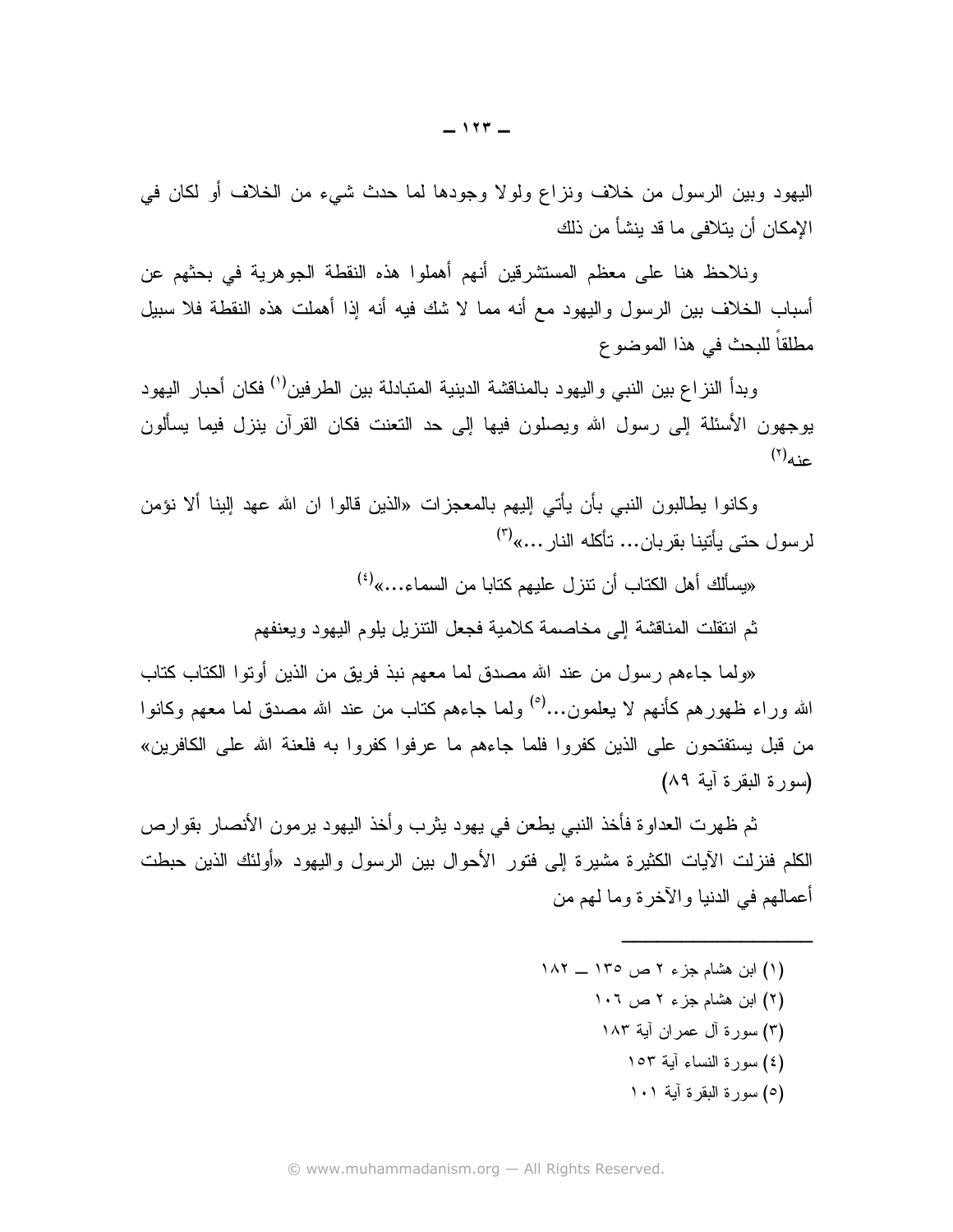ناصرين<sup>(י)</sup>»

«الذين أننيناهم الكتاب يعرفونه كما يعرفون أبناءهم وأن فريقاً منهم ليكتمون الحق وهم  $\left(\mathbf{x}^{(\mathsf{Y})}\right)$ يعلمو ن

و هكذا اشتد النفور حتى كانت المخاصمات تقع بين اليهود والأنصار في الشوار ع يتر امون فيها بالألفاظ القبيحة ويَنْتَضلِون كما نعلم من حديث للبخار ي انه استَبِّ رِجِلان رِجِل من المسلمين ورجل من اليهود فقال المسلم والذي اصطفى محمدا على العالمين فقال اليهودي والذي اصطفى موسى على العالمين فرفع المسلم يده عند ذلك فلطم وجه اليهودي فذهب اليهودي إلى النبي بما كان من أمرٍ و أمرٍ المسلم فدعا النبي المسلم فسأله عن ذلك فأخبر ه فقال النبي لا تخير و نبي علي موسى فإن الناس بصعَقُون بوح القيامة فأصعق معهم فأكون أول من بفيق فإذا موسى باطن جانب العرش فلا أدر ي كان فيمن صعق قبلي أو كان ممن استثنى الله...»<sup>(٣)</sup>

ونز ل كثير من الآيات في ذلك الحين متضمنة الطعن المر في اليهود منها «لتجدن أشد الناس عداوة للذين آمنوا اليهود والذين أشركوا<sup>(٤)</sup>» ومنها: بئسما اشتروا به أنفسهم بما أنزل الله بغياً أن ينزل الله من فضله على من يشاء من عباده فباءوا بغضب على غضب وللكافرين عذاب مهين (سورة البقرة آية ٩٠)» ومنها مثل الذين حملوا النوراة ثم لم يحملوها كمثل الحمار يحمل أسفار ا بئس مثل القوم الذين كذبو ا بآيات الله و الله لا يهدي القوم الظالمين»

وأخذ القرآن يذكر بما ارتكبه أجدادهم من الجرائم كعصيانهم لموسى وقتلهم أنبياء بني إسر ائبل وسجودهم للعجل...<sup>(٥)</sup>

- (١) سورة البقرة آبة ١٤٦ (٢) سورة آل عمر إن آية ٢٢ (٣) البخاري جزء ٢ ص ٨٩ وص ٣٥٤ و ٣٥٩
	- (٤) سورة المائدة أية ٨٥
	- ام) راجع سورة البقرة آبة ٩٠ ــ ٩١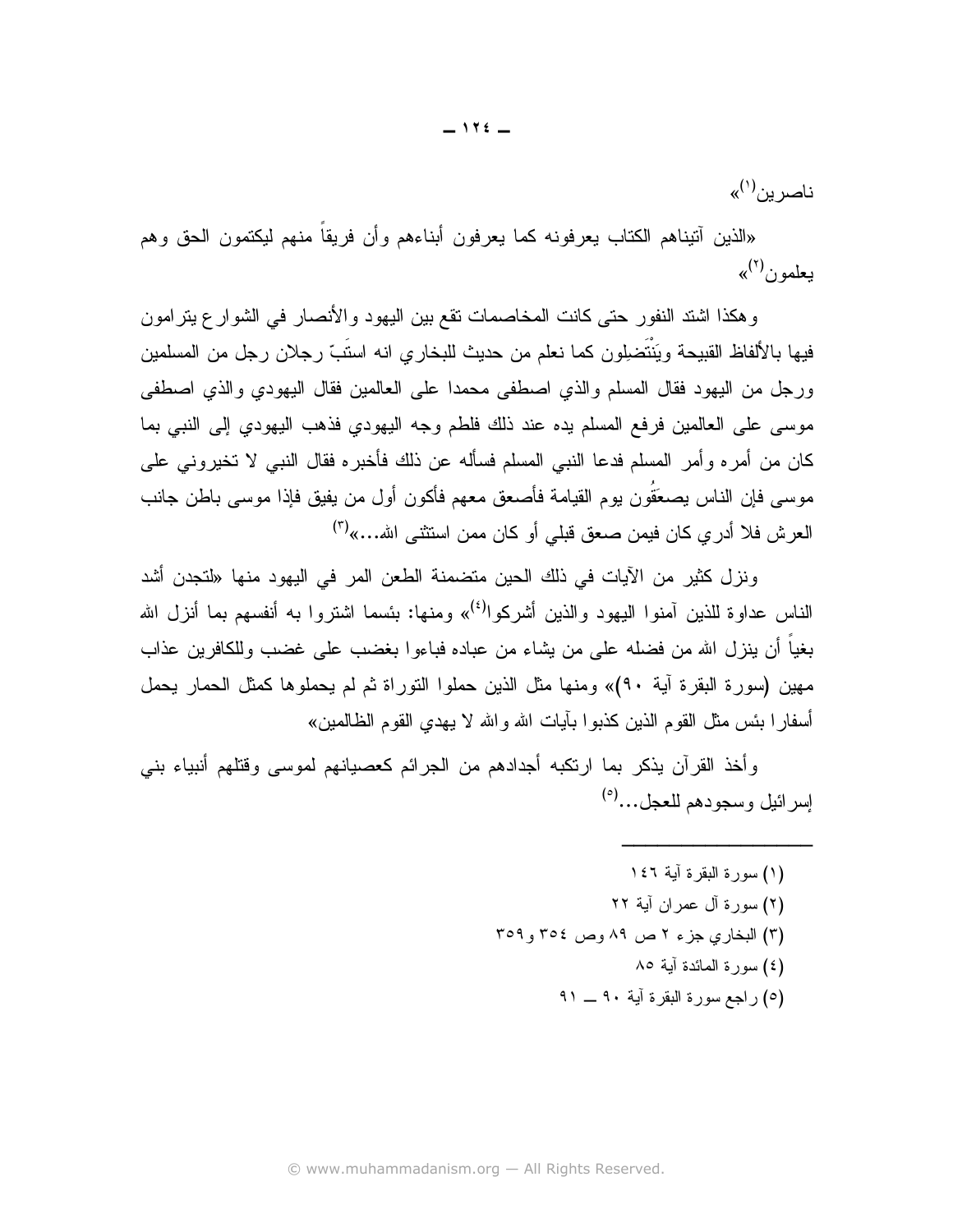ولكن كل هذا لم يضعف من عزيمة اليهود فاستمروا على مناقشة الرسول ومخاصمة الأنصار إلى أن حذر النتزيل المسلمين من المجادلة الدينية

«قد نزل عليكم إن إذا سمعتم أيات الله يكفر بها ويستهزأ بها فلا تقعدوا معهم حتى يخو ضو ا في حديث غير ه»<sup>(۱)</sup>

فنجم من ذلك أزمة سياسية جعلت نشند يوما بعد يوم وشعر النبي بأنه لم يوفق إلى النجاح في تحقيق الفكرة التي كان يرمي إليها من التأليف بين قلوب اليهود والعرب وإيجاد أمة مؤلفة من جميع عناصر يثرب

وهكذا لم يمض ثمانية عشر شهرًا من قدوم النبي إلى بثرب حتى نلبد الجو بالغيوم الكثيفة وجعل كل فريق يتواصىي بالحذر والنفور من الفريق الأخر وكذلك طرأت تغييرات دينية وظهر ما يسمى في عرف القرآن الكريم بالنسخ «ما ننسخ من آية أو ننسها نأت بخير منها أو مثلها ألم تعلم  $\langle$ (1) أن الله على كل شيء قدير

وتحولت قبلة الصلاة إلى الكعبة بعد أن كانت متجهة نحو بيت المقدس «قد نرى تقلب وجهك في السماء فلنولينك قبلة نرضاها فول وجهك شطر المسجد الحرام... وحيث ما كنتم فولوا وجوهكم شطره وإن الذين أوتوا الكتاب ليعلمون أنه الحق من ربهم وما الله بغافل عما يعملون...»<sup>(٣)</sup> ويحدثنا ابن هشام عن هذا الموضوع فيقول:

ولما صرفت القبلة من الشام إلى الكعبة وصرفت في رجب على رأس سبعة عشر شهراً (قبيل يوم بدر) من مقدم رسول الله إلى المدينة أتى رفاعة بن قيس وقردم بن عمرو وكعب بن الأشرف من اليهود إلى النبي فقالوا يا محمد ما ولاك عن قبلتك التي كنت عليها وأنت نزعم انك علي ملة ابر اهيم ودينه ارجع إلى قبلتك

- (١) سورة النساء آبة ١٤٠
	- (٢) سورة البقرة ١٠٦
- (٣) سورة البقرة آية ١٣٦ حديث البخاري جزء ١ ص ١٨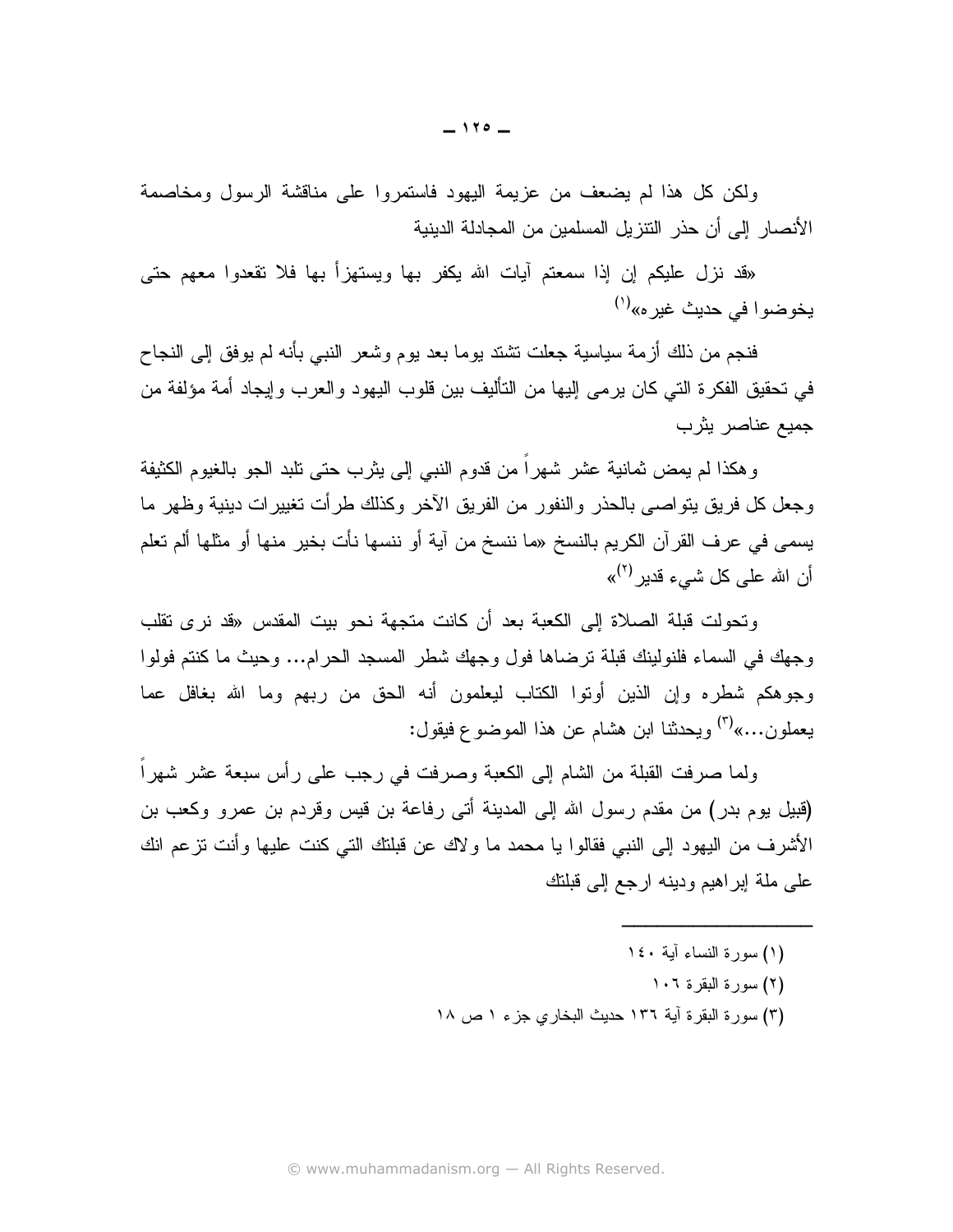التي كنت عليها نتيعك ونصدقك...»<sup>(٤)</sup>

وكان هناك طائفة معتدلة من اليهود أرادت أن نصلح بين الفريقين المتخاصمين ونزيل ما بينهما من أسباب النزاع ولكنها أخفقت في مسعاها لأن السيل كان قد بلغ الزبي فأوجست هذه الطائفة خيفة من استمرار العداء وتوقعت شراً مستطيراً مما يضمره كل من الفريقين للأخر من الحقد والبغضاء وكان مخيريق اليهودي رفيق الرسول من أنصار هذه الطائفة وقد حار في كيفية معالجة المشكلة التي صارت أعقد من ذنب الضب

وكان هناك عنصر أخر لعب دوراً خطيراً في الحوادث البثربية وهو العنصر الذي يضم أعداء اليهود السياسيين من بني الخزرج فقد كانوا أشد الأقوام خصومة لليهود ولم يكونوا مخلصين للرسول فكان همهم منحصراً في أن يصبوا الزيت ليزيدوا في إشعال نار العداوة بين الرسول وبين اليهود وقد عرف بعضهم عند المسلمين باسم المنافقين وكان عبد الله بن أبي من ز عماء هؤلاء المنافقين

وقد استمرت هذه الأز مة الشديدة إلى يوم و اقعة بدر الكبر ي

ويظهر أن اليهود كانوا برجون أن يضجر الرسول من عنادهم وحملهم على قبول دين جديد فيكتفي بنشر دعوته الدينية بين القبائل العربية ونستتتج ذلك من أنهم لم يكونوا يرغبون في محاربة الأنصار مع أن يوم بدر كان فرصة مناسبة لمن كان في مركز هم

وكان النبي لا يريد أن يحارب اليهود في نلك الظروف التي لم نكن ملائمة بل كان يؤجل الدخول معهم في حرب حتى نتحسن الأحوال ونكون أكثر ملاءمة وفي الواقع كان اليهود يفضلون السلام والسكينة على المشاحنات والمخاصمات لأن السلام والسكينة أساس النجاح في الأعمال التجاربة والصناعبة

(١) ابن هشام جزء ٢ ص ١٤٢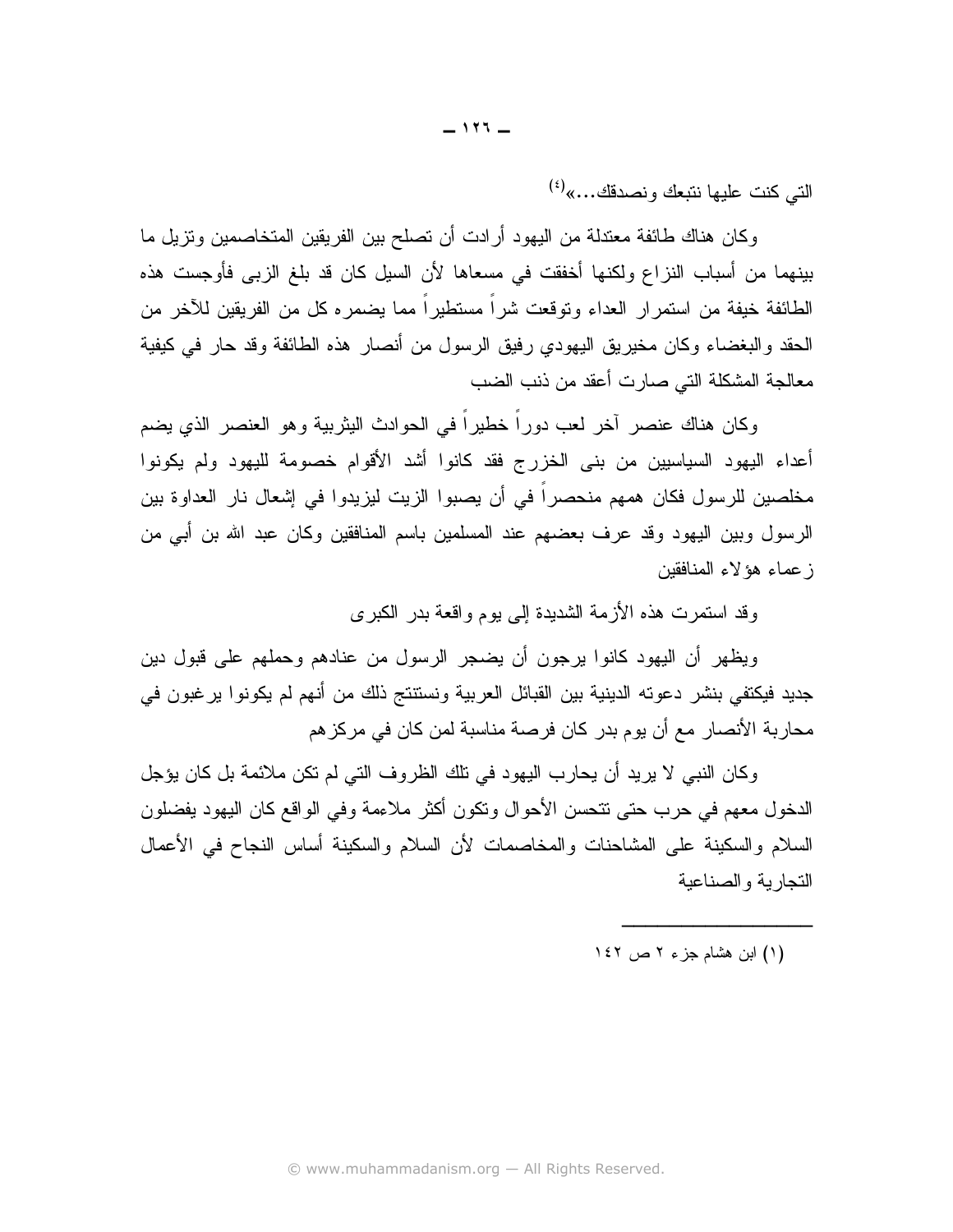ويميل بعض المستشرفين إلى الرأى القائل بأن الحالة كادت نرجع بين اليهود والمسلمين إلى ما كانت عليه قبل اشتداد النفور والخصومة من الألفة والولاء لولا أن حدثت موقعة بدر الكبرى في شهر رمضان من السنة الثانية للهجرة التي انتصر فيها المسلمون انتصاراً مبيناً على قريش'') فقد أصبح المسلمون بعد هذا الظفر العظيم أصحاب الأمر والنهي في مدينة يثرب وشرعوا يأخذون بالثأر من الأفراد والجماعات التي أساءت إليهم وطعنت في أعراضهم

ولم يشترك اليهود مع الرسول في محاربة قريش بوم بدر لأنه لم يكن مشترطاً عليهم في المعاهدة أن يشتركوا في الغزوات الخارجية عن دائرة المنطقة اليثربية وكذلك كان عدد الأوس والخزرج في هذه المعركة قليلاً وكان أغلب المحاربين من المهاجرين

كان النبي في أول الأمر يرجو أن يدخل اليهود في الإسلام بطريق المجادلة والمناقشة فلما لم تنجح معهم هذه الطريقة صبر عليهم إلى يوم بدر حيث صارت الظروف ملائمة للدخول معهم في حرب دموية

لذلك ظهرت عند الأنصار بعد موقعة بدر الكبرى سياسة جديدة جلية حيث صمموا على أحد أمرين أن يندمج اليهود مع العرب بواسطة اعتناق الإسلام أو يحاربوهم حتى يجلوهم

وكان المهاجرون ينتظرون بفارغ الصبر نتيجة مقاومة اليهود في يثرب لأن حالتهم كانت سيئة جدًا إذ لم يكن لهم مال ولا مزارع ولا منازل بل كانوا بسكنون مع الأنصار من الأوس والخزرج

وكان أعداء اليهود من الخزرج يشجعون النبي علىي الشروع في محاربة

- $(1)$  ابن هشام جزء ۲ ص ۱۹۶ ــ ۳۳۱
- (٢) ناريخ الخميس جزء ١ ص ٤٠٦ وص ٤٠٨ في قتل العصماء بنت مروان وقتل أبي عفك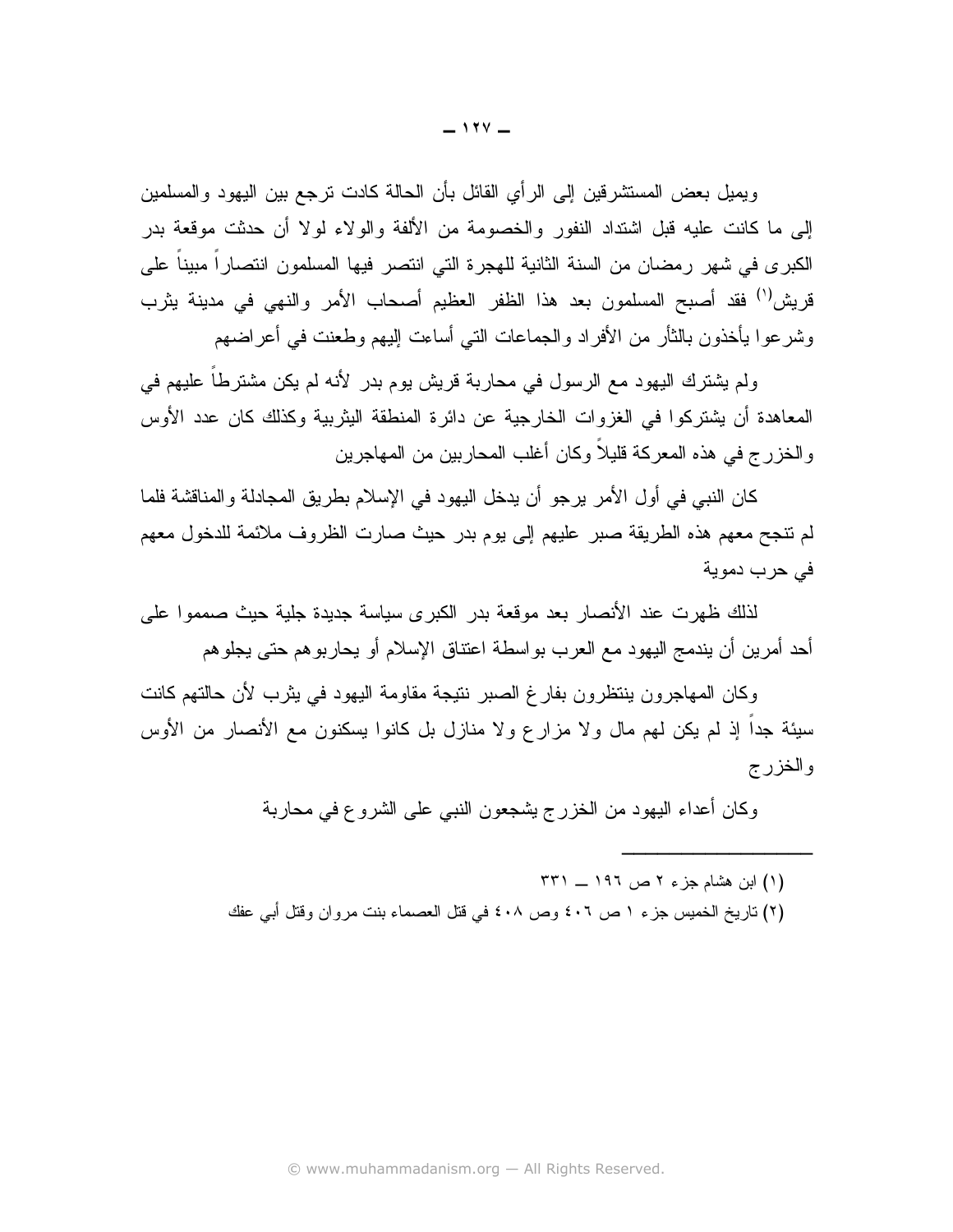البهود كما وضحنا ذلك من قبل

ويحدثنا ابن هشام عن هذه الأحوال فيقول أنه بعد مرور بضعة أيام من موقعة بدر جاء الرسول إلى حي بنبي فينقاع وجمعهم بسوقهم ثم قال «يا معشر اليهود احذروا من الله مثل ما نزل بقريش من النقمة وأسلموا فإنكم قد عرفتم أني نبي مرسل تجدون ذلك في كتابكم وعهد الله البكم»<sup>(۱)</sup>

وإني لأعتقد أن لأصرار النبي على دخول اليهود في الإسلام سبباً آخر فوق الأسباب التي ذكرتها وهو أن دخول أهل الكتاب في الإسلام بزيد في هيبته ويكبر شأنه في نظر قريش ذات المجد التليد وتدخل الجماعات الكثيرة في الإسلام بدون مقاومة

أما الأسباب التي حملت النبي على البدء بمحاربة بني قينقاع من بين جميع اليهود فترجع إلى أن بني قينقاع كانوا يسكنون داخل المدينة في حي واحد من أحياء الأقوام العربية فأراد النبي أن يطهر المدينة وأحياء الأنصار من المشركين ومن جميع من يخالفون دينه

و غني عن البيان أن بني قينقاع كانوا أغني طوائف اليهود في مدينة يثرب فكانت بيوتهم تحتوي على الأموال الطائلة والحلي الكثيرة من الفضة والذهب وكان العرب يطمعون في كل ذلك

ثم كان عدد بني قينقاع غير كثير فكان من السهل مقاتلتهم واستئصال شأفتهم

وفوق كل هذا فقد كانت هناك عداوة بين بني قينقاع وبقية اليهود سببها أن بني قينقاع كانوا قد اشتركوا مع بني الخزرج في يوم بعاث وقد أثخن بنو النضير وبنو قريظة في بني قينقاع ومزقوهم كل ممزق مع أنهم دفعو ا الفدية عن كل من

(۱) ابن هشام جزء ۲ ص ۳۳٤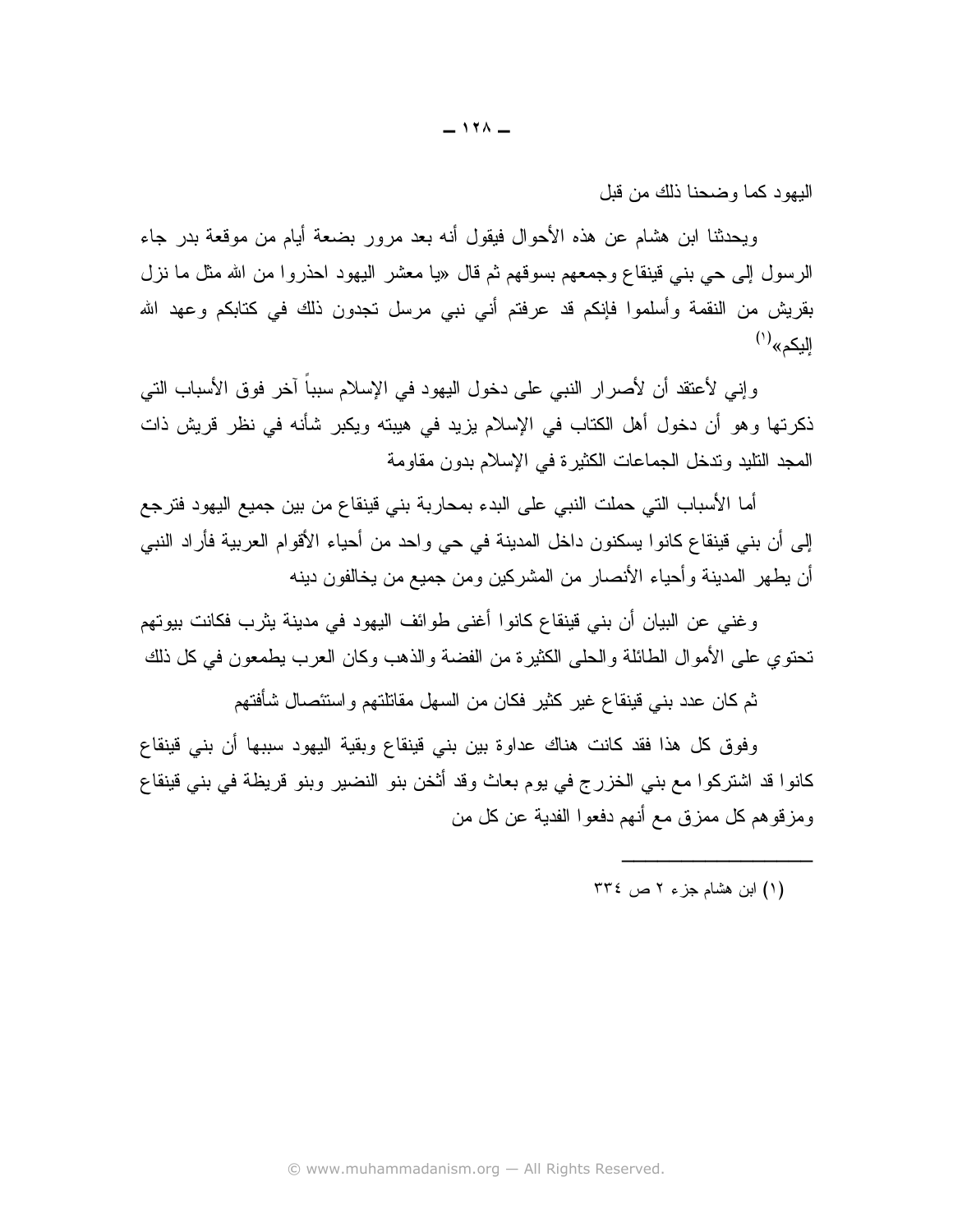وقع في أيديهم من اليهود وقد استمرت هذه العداوة بين البطون اليهودية بعد يوم بعاث حتى وقعت الحرب بين الأنصار وبين بني فينقاع معهم أحد من اليهود في محاربة الأنصار

وقد أشار القرآن إلى عداوة اليهود فيما ببنهم بقوله «وإذ أخذنا مبثاقكم لا تسفكون دماءكم ولا تخرجون أنفسكم من دياركم ثم أقررتم وأنتم نشهدون ثم أنتم هؤلاء نقتلون أنفسكم وتخرجون فريقاً منكم من ديارهم تظاهرون عليهم بالاثم والعدوان وإن يأتوكم أساري تفادوهم وهو محرم عليكم لخر لجهم....»<sup>(۱)</sup>

فيظهر من هذه الآية مقدار ما كان بين بني قينقاع وبين بني النضير وقريظة من العداوة والبغضاء ويظهر أيضاً أن بنى قينقاع كانوا أصحاب مزارع فأخرجهم أبناء جلدتهم منها وأرغموهم على الالتجاء إلى حي واحد في داخل المدينة

على أن هناك عاملا آخر ذا قيمة كبيرة في حمل الرسول على البدء بمحاربة بني قينقاع وهو أن بني قينقاع كانوا من موالي بني الخزرج وكانت أغلب بطون بني الخزرج قد دخلت في الإسلام ما عدا بطن عبد الله بن أبي فقد كان يظهر الإيمان ويبطن الكفر وكانت بطون بني الخزرج توافق على مشروعات النبي بدون معارضة

 $***$ 

ننتقل من هذا إلى ما رد به بنو قينقاع على أقوال النبي إذ أجابوا بكل جرأة وتبجح «يا محمد لا يغرنك إنك لقيت قوما لا علم لهم بالحرب فأصبَبْت منهم فرصة إنا والله لئن حاربناك لتعلمن انا نحن القوم»<sup>(۲)</sup>

ويظهر من هذا الرد أن بني قينقاع كانت تعتمد على معاضدة حلفائهم من الخزرج في نزاعهم مع الرسول قبل كل شيء إذ لا يتصور أن بطناً صغيراً كبطن

- (١) سورة البقرة آية ٧٣
- (۲) ابن هشام جزء ۲ ص ٣٣٤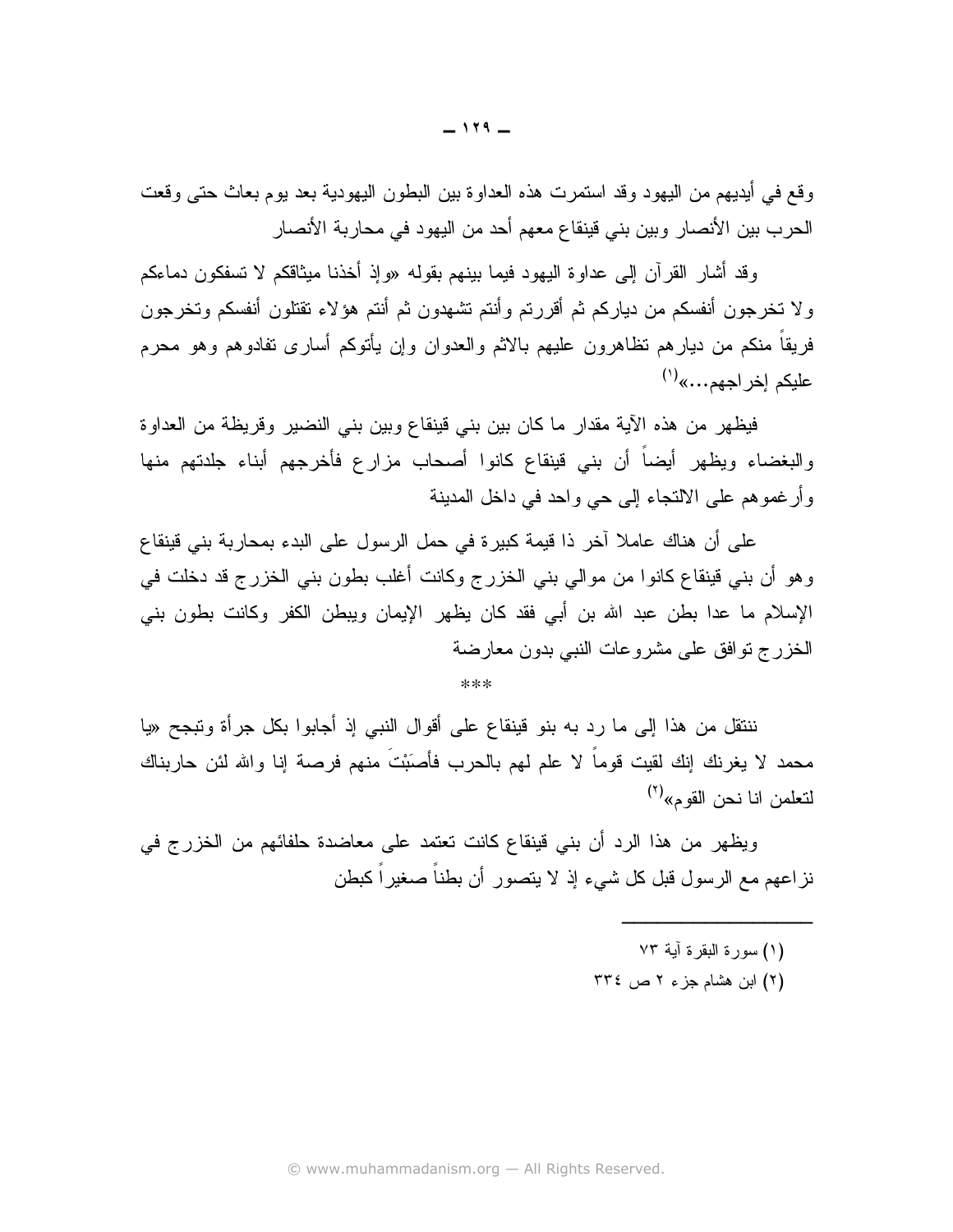بني قنيقاع يجرؤ على إعلان الحرب ضد أغلب بطون يثرب ولكن بني الخزرج خذلوهم ولم يتحركوا لنجدتهم رغم انهم من مواليهم

«وحاصر هم رسول الله حتى نزلوا على حكمه فقام اليه عبد الله بن أبي فقال يا محمد أحسن إلى موالى وكانوا حلفاء الخزرج فأبطأ عليه الرسول فقال يا محمد أحسن إلى موالى فأعرض عنه النبي فأدخل عبد الله يده في جيب درع الرسول فقال له الرسول أرسلني وغضب حتى رأوا لوجهه ظللا قال ويحك أرسلني قال لا والله لا أرسلك حتى نحسن في موالي أربعمائة حاسر وثلاثمائة دارع قد منعوا من الأحمر والأسود تحصدهم في غداة واحدة انبى والله امرؤ أخشبي الدوائر فقال الرسول هم لك... وكان محاصراً إياهم خمس عشرة ليلة... ثم أجلاهم الرسول من المدينة فخرجوا منها إلى اذرعات بالشام»<sup>(י)</sup>

ويحدثنا الواقدي أن الرسول أمر بجمع أموالهم وأسلحتهم ثم قسمها على الأنصار بعد أن حجز منها الخمس وأبقى لبني قينقاع ذراريهم ونساءهم وأمهلهم ثلاثة أيام ولما رحل بنو قينقاع من يثرب نزلوا بوادي القرى حيث احتفى بهم إخوانهم من اليهود فأقاموا عندهم على الرحب والسعة إلى أن رحلوا نهائياً إلى الشام<sup>(٢)</sup>

وفي ابن هشام قصبة بذكر ها على أنها تتضمن السبب في إعلان المسلمين الحرب على بني قينقاع إلا أن المستشرقين لاحظوا أنه لم يروها عن ابن اسحق الذي هو المرجع الثقة لابن هشام ثم هي ليست موجودة في كتاب الواقدي لذلك هم يعتبرونها «قصـة متأخرة وغير واقعية» وفحواها أن امرأة من العرب جلست إلى صائغ بسوق بني فينقاع فجعل بعض اليهود يريدونها على كشف وجهها وهي نأبي فعمد الصائغ إلى طرف ثوبها فعقده إلى طوقها فلما انكشفت سوأتها ضحكو ا منها فوقع الشر بين الأنصار وبين بني قينقاع<sup>(٣)</sup>

- (۱) ابن هشام جزء ۲ ص ٣٣٤
	- (٢) الو اقدى ص ٩٤
- (۳) ابن هشام جزء ۲ ص ٣٣٤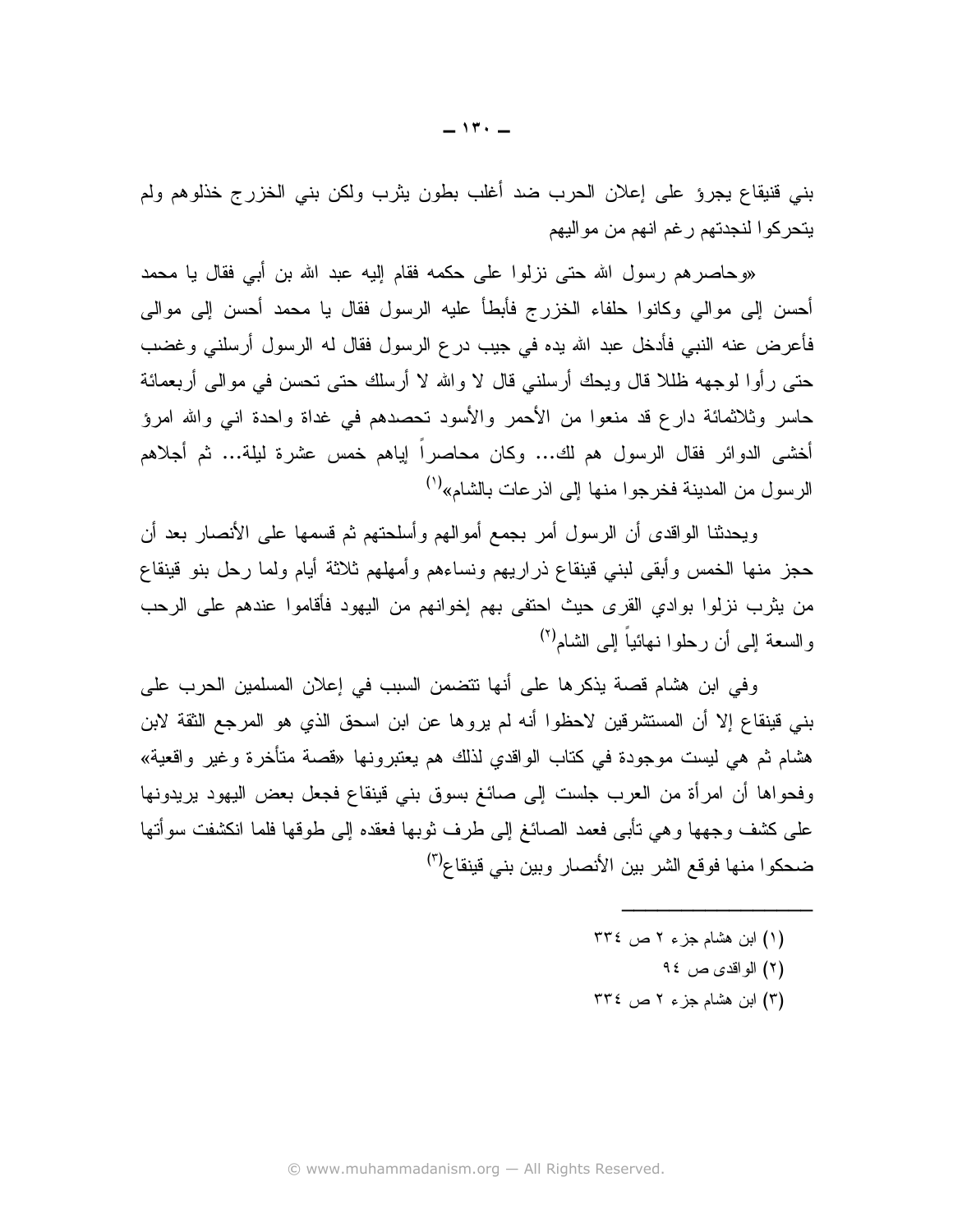وقد أشار القرآن إلى حادثة إجلاء بنبي قينقاع عن المدينة بقوله: «قل للذين كفروا ستغلبون ونَحشرون إلى جهنم وبئس المهاد قد كان لكم آية في فئتين النقتا فئة نقاتل في سبيل الله وأخرى كافرة يرونهم مثيلهم رأى العين والله يؤيد بنصره من يشاء ان في ذلك لعبرة لأولى الأبصار»<sup>(י)</sup>

 $***$ 

يظهر أن أمر إجلاء بنبي قينقاع كان له وقع عظيم في نفوس اليهود فقد امتنعوا بعد ذلك عن المجادلة الدينية وكفوا عن رمي المسلمين بقوارص الكلم ودخلت هيبة المسلمين في قلوب البطون العربية التي لم تكن دخلت في الإسلام فانفسح المجال أمام النبي لنشر دعوته

ثم جاء يوم أحد في شهر شوال من السنة الثالثة للهجرة «فخرجت قريش بحدها وجدها وأحابيشها ومن نابعها من بنبي كنانة وأهل نهامة وخرجوا معهم بالظعن النماس الحفيظة وأن لا يفروا فخرج أبو سفيان بن حرب وهو قائد الناس ومعه عمرو بن العاص وغيره من الزعماء فأقبلوا حتى نزلوا بحنين جبل ببطن السبخة من قناة على شفير الوادي مقابل المدينة» ثم خرج إليهم رسول الله في ألف من أصحابه حتى إذا كانـــوا بالشوط بين المدينة وأحد انخذل عنه عبد الله بن أبي بثلث الناس وقال علام نقتل أنفسنا أيها الناس فرجع بمن انبعه من قومه من أهل الريب ه النفاق<sup>(۲)</sup>

ولم يشترك أحد من اليهود في واقعة أحد إلا ر جل اسمه مخير يق «كان ر جلا غنياً كثير النخيل وكان يعرف رسول الله بصفته وما يجد في علمه وغلب عليه إلف دينه فلم يزل على ذلك  $\left( \mathsf{r} \right)$ حتے کان بو م أحد

> (١) آل عمر ان آبة ١٣ (٢) ابن هشام جـ ٢ ص ٣٤٦ ــ ٤١٢ (٣) ابن هشام جـ ٢ ص ١١٠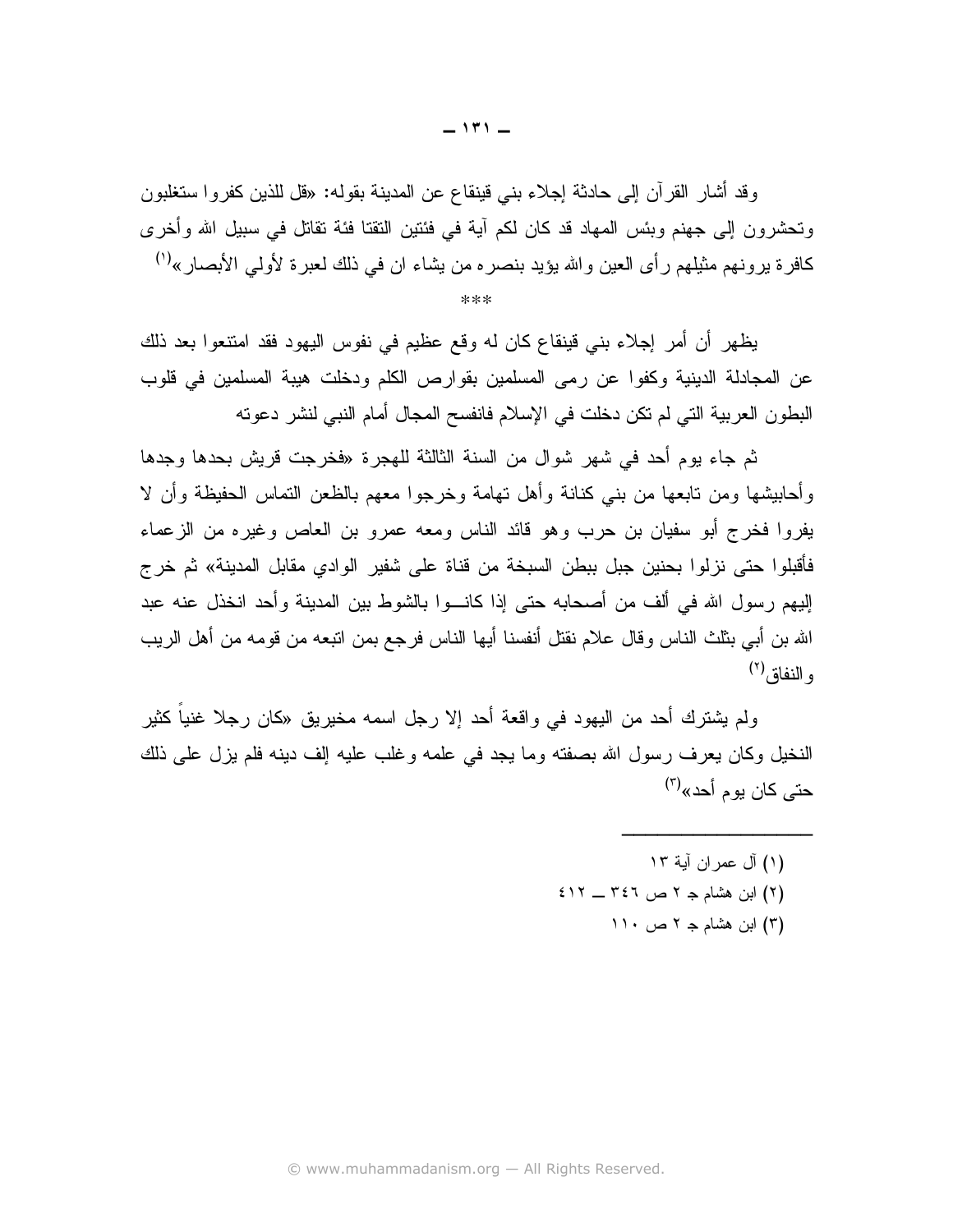وقد كانت موقعة أحد في يوم سبت فأبي اليهود أن يحملوا السلاح في ذلك اليوم ورفضوا الاشتراك مع الرسول في غزوة أحد معتمدين على أن المعاهدة التي كانت بينهم وبين النبي تسمح لهم بالتخلف عن المعارك التي تقع بعيداً عن المدينة كما ذكر سابقاً

ولكن مخيريق اليهودي قال: لا سبت لكم فأخذ سيفه وعدته وقال ان أصبت فمالي لمحمد يصنع فيه ما شاء ثم غدا إلى رسول الله فقاتل معه حتى قتل فقال الرسول مخيريق خير اليهود<sup>(י)</sup>

وفي ابن هشام زعم منسوب لغير ابن اسحاق ملخصه أن الأنصار سألوا النبي يوم أحد: ألا تستعين بحلفائنا من اليهود فقال لا حاجة لنا فيهم<sup>(٢)</sup>

غير ان المستشرقين يرتابون في صحة هذا الحديث كما هو شأنهم في كل ما يرويه ابن هشام عن غير ابن اسحق ويستدلون على عدم صحته بأن الرسول غضب من اليهود بسبب عدم اشتراكهم معه في يوم أحد واتخذ من امتناعهم عن ذلك سبباً لإعلانه الحرب على بني النضير كما سنيين ذلك فيما يعد

ويؤيد صدق نظر المستشرقين في هذا الزعم ما نقلناه عن ابن هشام نفسه من نتاء الرسول على مخيريق وقوله مخيريق خير اليهود فإنه لم يقل ذلك إلا لأن مخيريقا لم يتخلف عن تلك الموقعة كما تخلف بقبة البهود

ولصاحب الطبقات الكبرى رواية تفيد أن النبي بعد أن خرج بجيوش المسلمين إلى أحد حتى إذا كان بالشيخين وهما أطمان النفت فنظر إلى كتيبة خشناء لها زجل فقال: ما هذه قالوا: حلفاء بن أبي من يهود فقال رسول الله: لا تستتصروا بأهل الشرك على أهل الشرك...<sup>(٣)</sup>

- ۳۷۳ این هشام جـ ۲ ص
- (٢) ابن هشام جـ ٢ ص ٣٧٣
	- $YV$ این سعد جر ۲ ص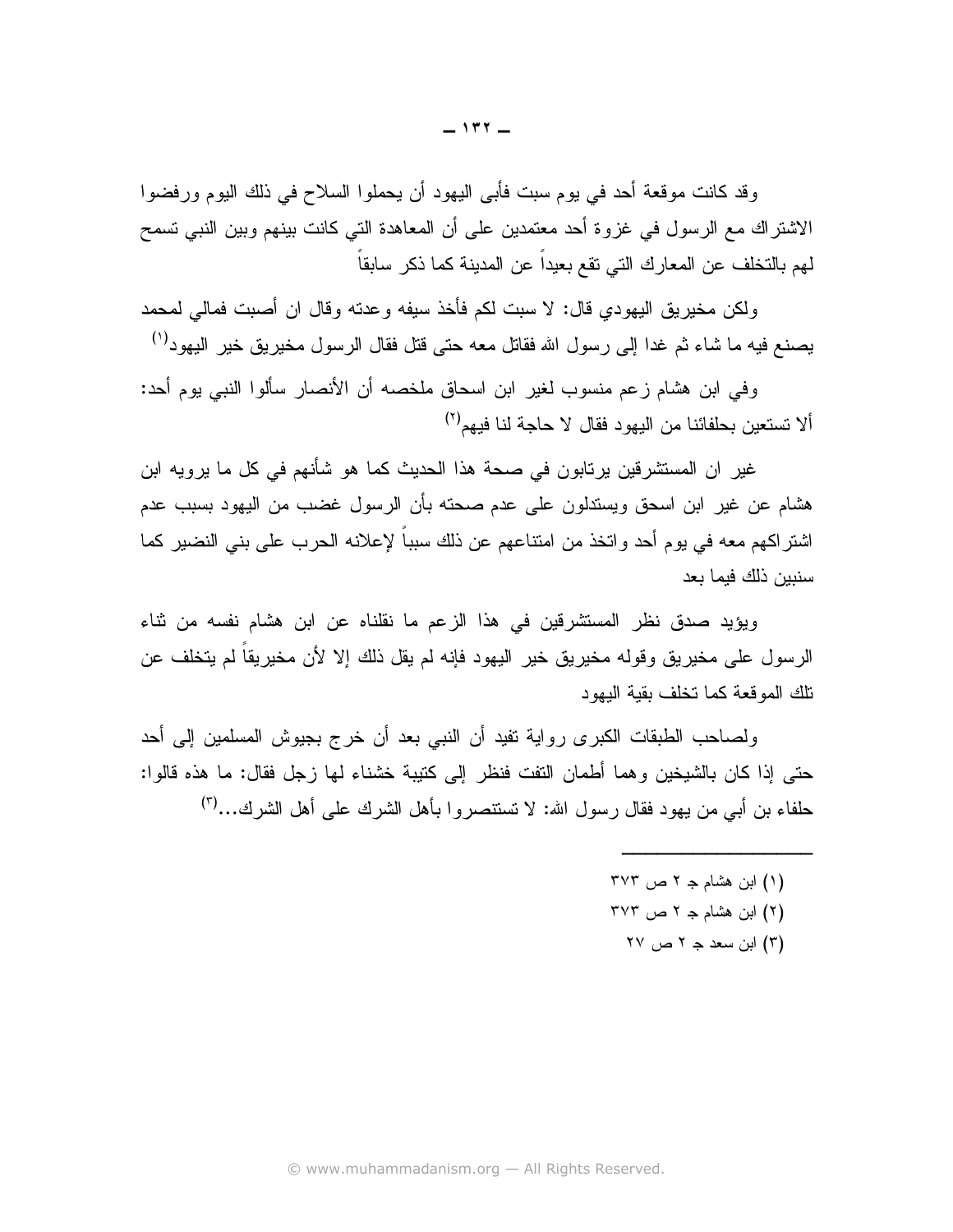أما نحن فنغض الطرف عن هذه الرواية لأنها نتاقض ما قصصنا عن ابن اسحق. على أن الذي يمعن نظر ه في الحالة التي كان عليها اليهود بعد إجلاء بني قينقاع عن المدينة يتضح له جلياً أنه لم يبق لعبد الله بن أبي مو ال من اليهود إذ كان بنو النضير ٍ وقريظة من ألد أعدائه كما مر ذلك في عدة مواضع...

ودخلت الأشهر الحرم بعد بوم أحد فلم يحصل فيها نضال ولا قتال ثم اتجه النبي لمحاربة بني النضير

وهنا نقطة خلاف هامة بين ابن هشام وبين اليعقوبي فابن هشام يقول ان قتل كعب بن الأشرف حدث بعد خروج بني قينقاع من المدينة أي في ربيع الأول من السنة الثالثة للهجرة ويذكر ابن هشام أنه بعد قتل ابن الأشرف قال الرسول «من ظفرتم به من اليهود فاقتلوه فوثب محيصة بن مسعود على بن سنينة رجل من تجار اليهود كان يلابسهم ويبايعهم فقتله وكان حويصة بن مسعود إذ ذاك لم يسلم وكان أسن من محيصة فلما قتله جعل حويصة بضربه ويقول: أي عدو الله أفقتلنه أما والله لرب شحم في بطنك من ماله! قال محيصة: والله لقد أمرنبي بقتله من لو أمرني بقتلك لضربت عنقك...»<sup>(٢)</sup>

ولكن اليعقوبي يقول إن النبي أمر بقتل كعب بن الأشرف بعد يوم أحد<sup>(١)</sup> أي قبيل محاصرته لبني النضير أي في ربيع الأول من السنة الرابعة للهجرة وكان قتله بمثابة إعلان الحرب عليهم لأنه كان زعيما من زعمائهم وكان قاتله أبو نائلة أخو كعب بن الأشرف من الرضاعة ومعه أربعة من الأنصار (٣)

ويقول العالم Leszynsky إن العلاقات بين الرسول وبين بني النضير كانت على ما يرام قبل يوم أحد فلو ان قتل كعب بن الأشرف حدث بعد إجلاء بنبي

> (۱) ابن هشام جزء ۲ ص ۳٤٤ (٢) ناريخ اليعقوبي جزء ٢ ص ٤٩ وناريخ الخميس جزء ١ ص ٢٤٤  $\mathsf{Y}$ ابن هشام ج ۲ ص ۳۳۷ ــ ۳٤٤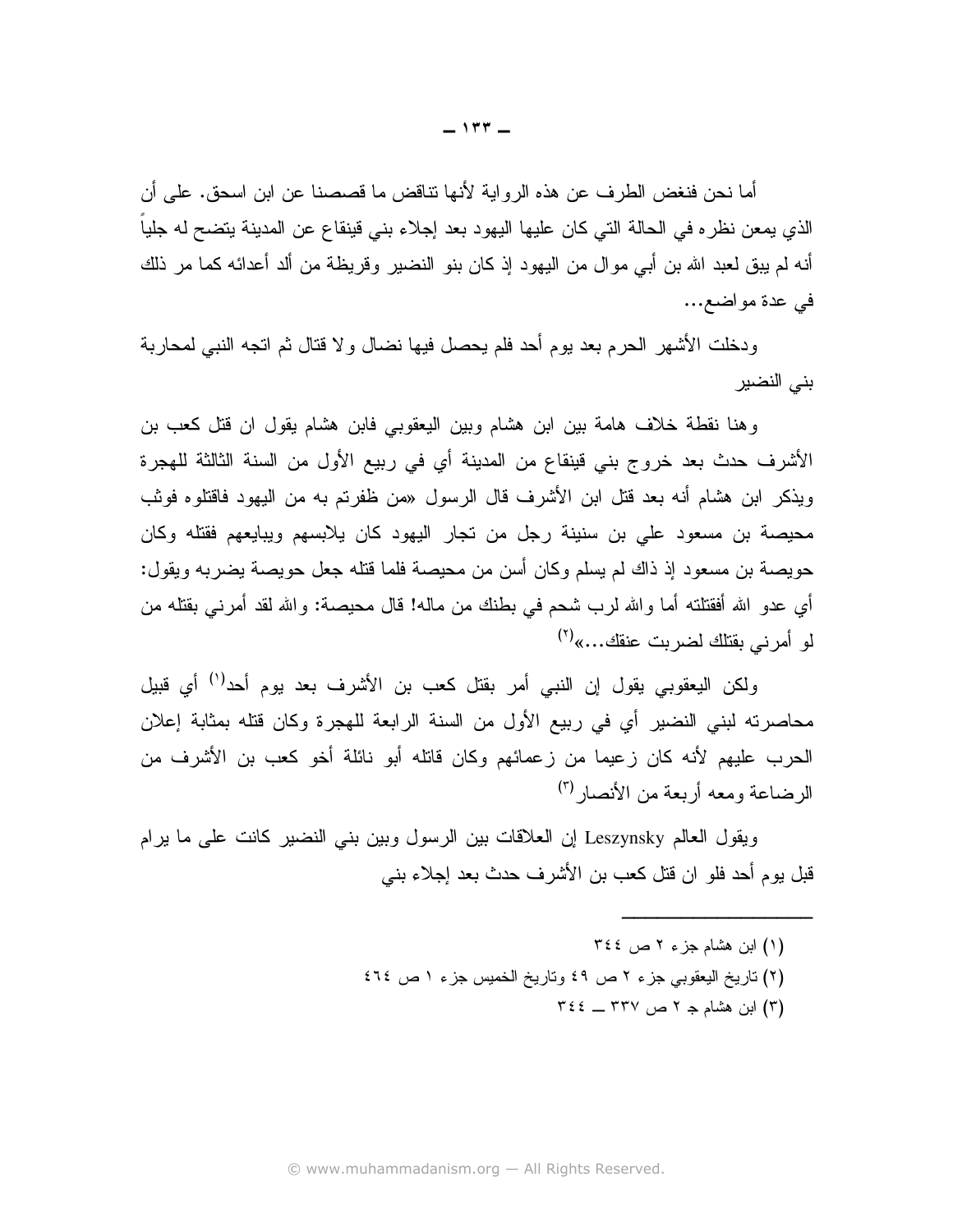قينقاع أي قبل واقعة أحد لما أمكن أن تكون هناك علاقات حسنة بين الرسول وبين بني النضير لأن كعب بن الأشرف كان من زعماء بني النضير وفوق ذلك فقد كان الرسول محتاجا إلى معاضدتهم قبل بوم أحد<sup>(۱)</sup>

و انبي أميل إلى ر أي اليعقوبي و أعتبر م تصحيحاً هاما لحادثة تار يخية كبير ة إذ لا يتصور أن الرسول يحرض أنصاره على قتل أفراد من اليهود قبل يوم أحد وليس هناك أي دليل على أن العداوة وجدت بين الأنصار وبين بني النضير إلا قبيل محاصرة الأنصار لآطام بني النضير حيث كان اليهو د يو جسو ن خيفة من أعمال الإر هاب التي كان الأنصار يقومو ن بها

ويرتاب المستشرقون فيما يقوله ابن هشام من أن سبب قتل كعب إنما هو قصيدة الرئاء التي رئي بها قتلي بدر الكبرى وارتياب المستشرقين في هذا مترتب على ارتيابهم فيما قاله ابن هشام عن وقت قتل كعب ويقولون انه أعوزه المبرر لاغتيال كعب في الوقت الذي ذكره فزعم أنه قصبدة الر ثاء لقتلي بدر وانه التشبيب بنساء المسلمين<sup>(٢)</sup>

ويحدثنا البخاري أن كعب بن الأشرف قد آذي الله ورسوله فأتاه محمد بن مسلمة فقال أردنا أن تسلفنا وَسقا أو وسقين قال أتر هنوني نساءكم قالوا كيف نَر هنك نساءنا وأنت أجمل العرب قال فار هنو نے أبناءكم قالو ا كيف نر هنك أبناءنا فيُسب أحدهم فيقال ر ُهن بوسق أو وسقين هذا عار علينا ولكن نرهنك السلاح قال سفيان يعني السلاح فوعده أن يأتيه فقتلوه ثم أنوا النبي فأخبرو ه<sup>(٣)</sup>

ولصاحب الأغاني فصيدة ينسبها للربيع بن أبي الحقيق تلائم الحالة التي كان عليها بنو النضبر بعد قتل كعب ابن الأشر ف

> Die Juden  $\lambda$  ص ۱۸  $(1)$ (٢) ابن هشام جـ ٢ ص ٣٤٣ (۳) البخاري جـ ۲ ص ۱۱۰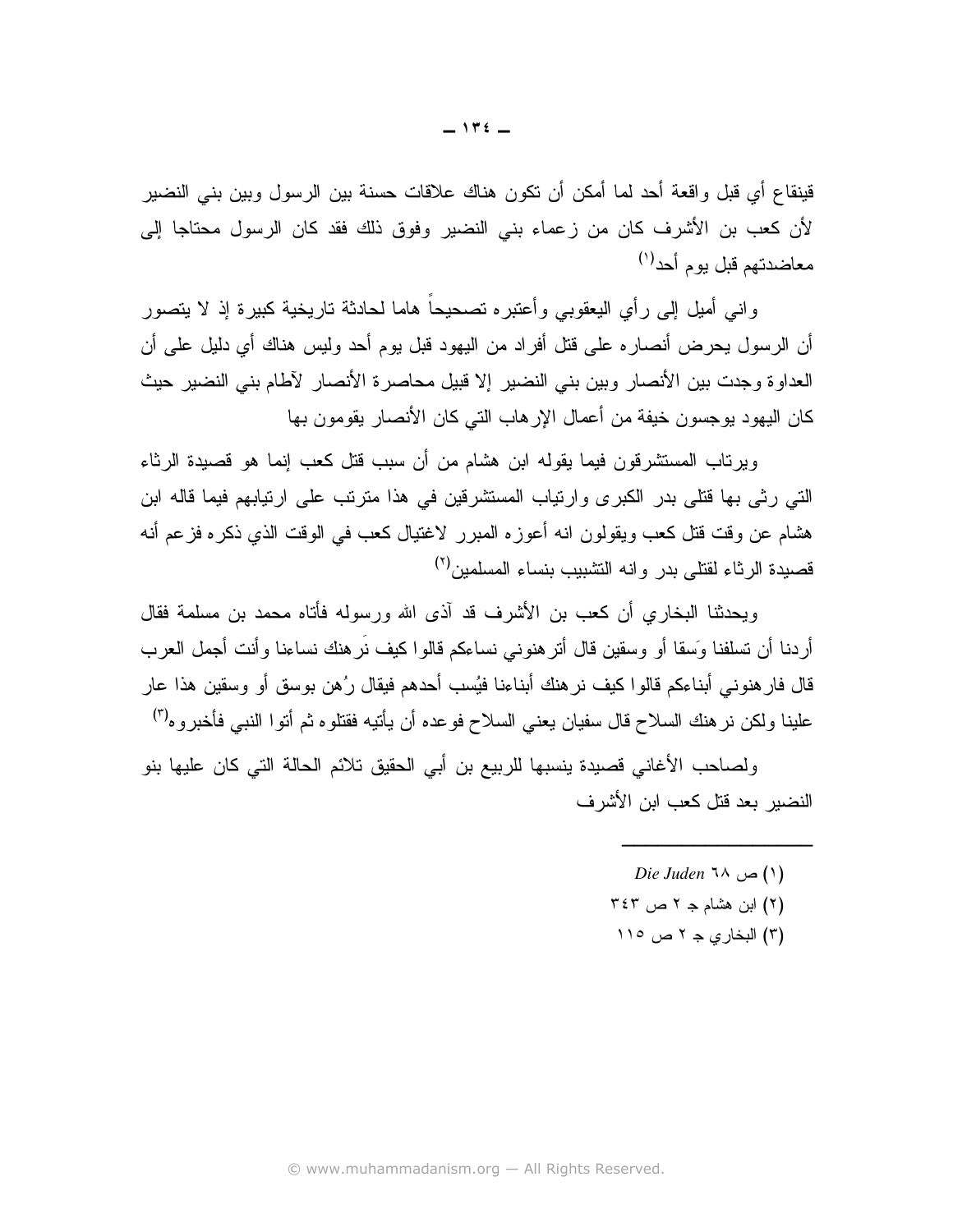أنذر النبي بني النضير بأن يخرجوا من آطامهم وينزحوا من يثرب في مدة عشرة أيام ولكنهم رفضوا الاذعان لهذا الانذار

 $***$ 

وكان إنذار الرسول لمهم بذلك بمثابة انتقام منهم على عدم اشتراكهم في واقعة أحد وكأن الرسول كان يعتبرها كغزوة موجهة إلى مدينة يثرب فكان على بني النضير أن يخرجوا للقاء العدو كما نقضبي شروط المعاهدة

ثم يظهر أن بني قريظة كانوا مرتبطين بعهد آخر غير عهد بني النضير وأن الشروط كانت غير شروط عهد بني النضير إذ لم يطالبهم الرسول بالاشتراك في واقعة أحد كما طالب بني النضير ولم يثأر منهم بحجة مخالفة الشر وط كما ثأر من بني النضير

وليس معقولا أن يغضب الرسول من بني النضير لعدم خروجهم إلى الوغي في واقعة أحد دون أن تكون هناك معاهدة تلزم الفريقين بتتفيذها

ويعتقد العالم Leszynsky أن ما جاء في الحديث من أن يوم السبت يوم عبوس وغدر يرجع إلى اعتذار بني النضير الممقوت وأن جميع الأحاديث التي من هذا النوع ترجع إلى حادثة تاريخية ومن هنا نفهم أن غضب الرسول من اعتذار بني النضير قد ترك في نفسه أثرا سيئا من  $(7)$ نحو بوم السبت بوجه عام

ويقول الأستاذ النجار إن هذا القول ليس حديثًا وإنما هو من كلام الناس

- (١) الأغاني جـ ٢١ ص ٦٢
- $\ldots$  *Die Juden*  $\vee \ldots$  (۲)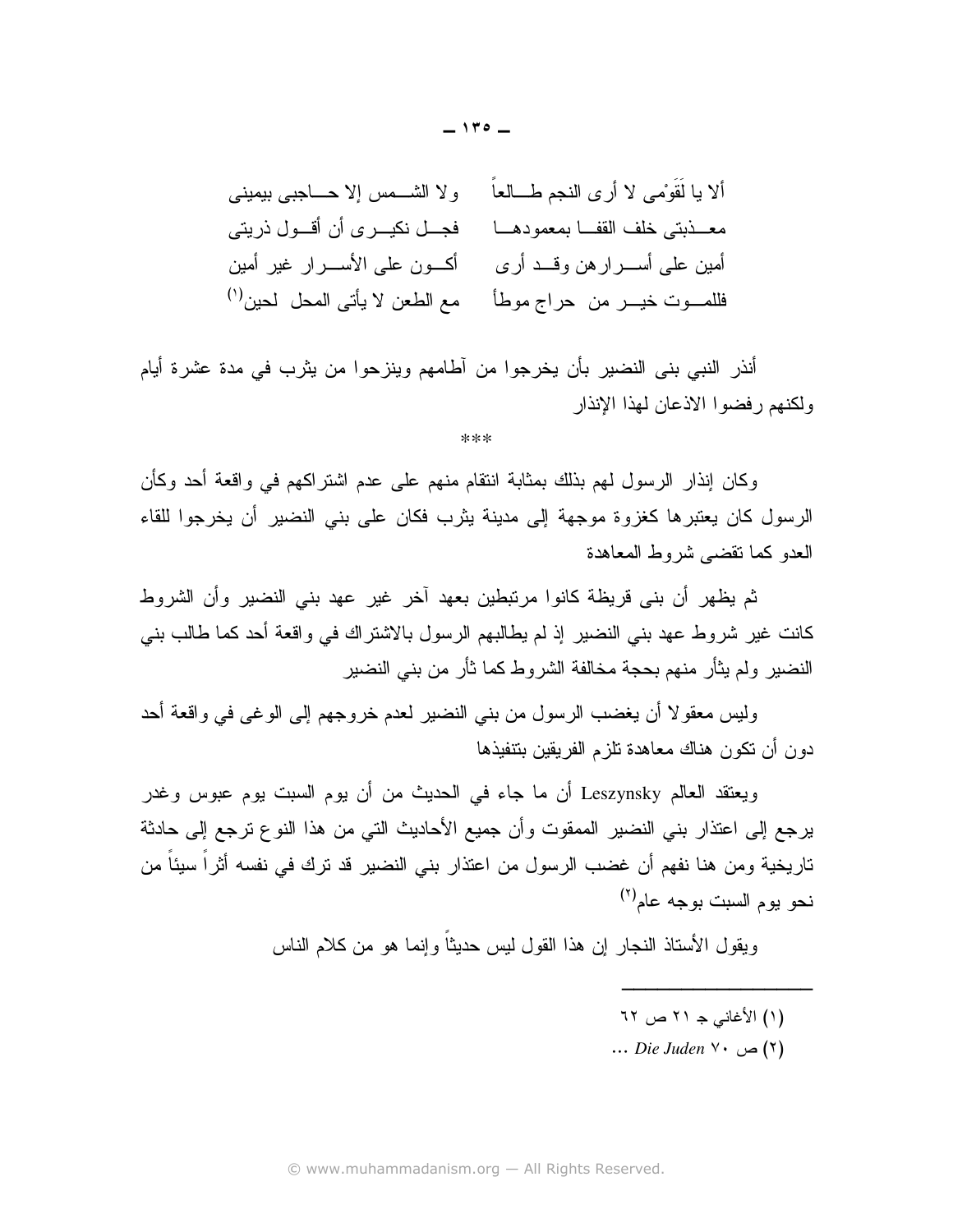علَّـى أن بعضـا ينتثَّـاءم بـه كمـا أن بـعض النـاس ينيمن بـه وينتثَّـاءم بـغير ه وليس ذلك من الـحديث في شيء... اه

ويذكر مؤرخو العرب سبباً آخر لإعلان الحرب على بني النضير غير امتناع اليهود عن الاشتراك في يوم أحد واعتذار هم بيوم السبت فيقول ابن هشام: ان الرسول خرج إلى بني النضير يستعينهم في دية ذينك القتيلين من بني عامر اللذين قتلهما عمرو بن أمية الغمري للجوار الذي كان رسول الله عقده لهما فلما أناهم رسول الله يستعينهم قالوا نعم يا أبا القاسم نعينك على ما أحببت مما استعنت بنا عليه ثم خلا بعضهم ببعض فقالوا انكم لن تجدوا الرجل على مثل حاله هذه ـــــ والرسول إلى جنب جدار من بيوتهم قاعداً ــــ فمن رجل يعلو على هذا البيت فيلقى عليه صخر ة فير يحنا منه فانتدب لذلك عمر و بن جحاش أحدهم فقال أنا لذلك فصعد ليلقى عليه صخر ة فأننى رسول الله من السماء الخبر بما أراد القوم فقام وخرج راجعاً إلى المدينة فلما استلبث النبي أصحابه قاموا في طلبه حتى انتهوا إليه فأخبر هم الخبر بما كانت اليهود أرادت من الغدر به فأمر النبي بالتهيؤ لحربهم والسير اليهم...(')

لكن المستشرقين ينكرون صحة هذه الرواية ويستدلون على كذبهم بعدم وجود ذكر لها في سورة الحشر التي نزلت بعد إجلاء بني النضير

على أننا لو سلمنا بصحة هذه الرواية فإننا لا نجدها كافية لإشهار الحرب على جميع بطون بنبي النضير إذ نعلم من نص المعاهدة الكبيرة بين الرسول واليهود أن كل جرم من جهة فرد أو عدة أفراد يقع عقابه على فاعليه وأهل بيتهم دون أن يمس غيرهم بشيء من الأذي

والذي يظهر لكل ذي عينين أن بني النضير لم يكونوا ينوون الغدر بالنبي

(۱) ابن هشام جزء ۱ ص ۱۱۳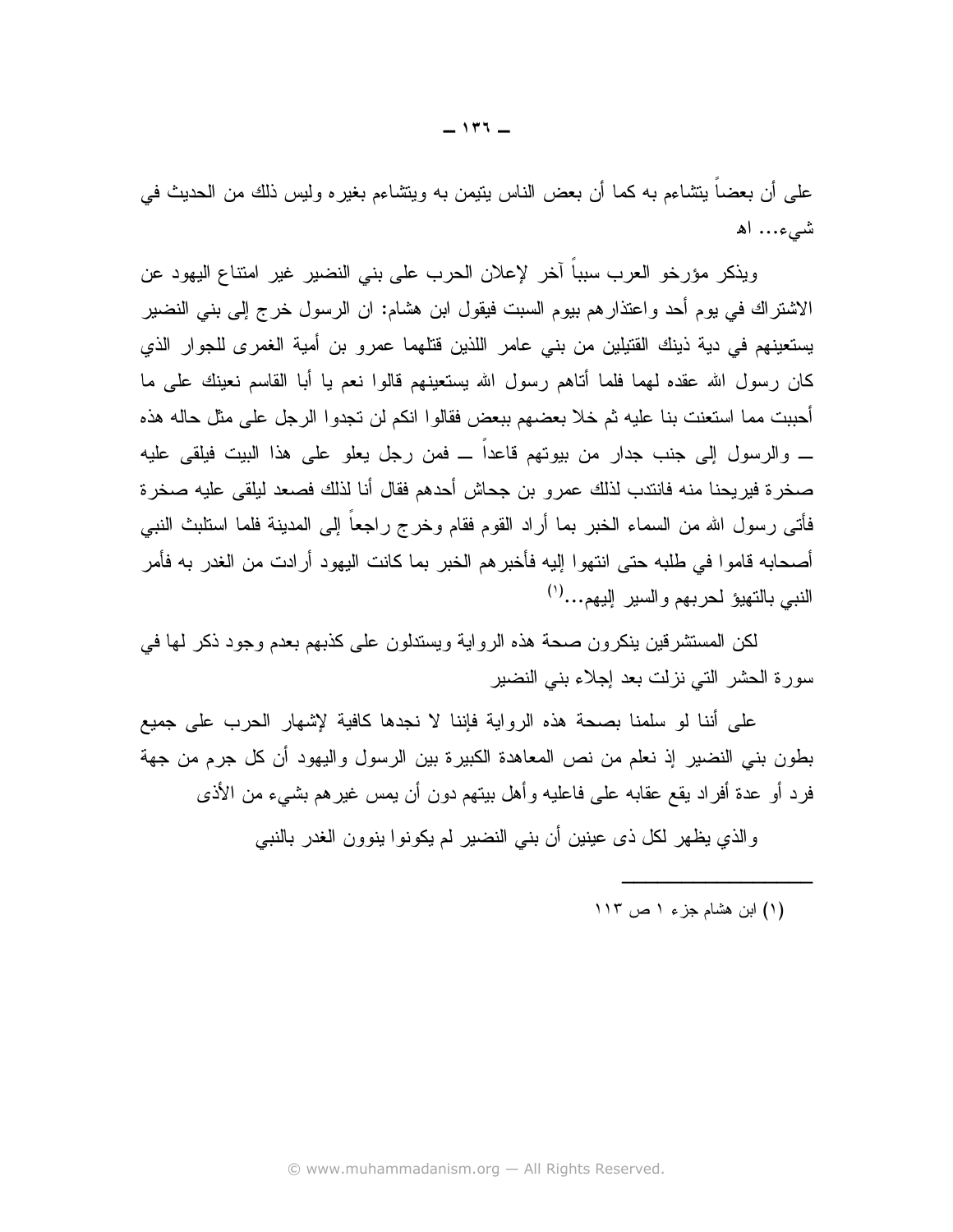واغتياله على مثل هذه الصورة لأنهم كانوا يخشون عاقبة فعلتهم هذه من أنصاره

ولو أنهم كانوا بنوون اغتياله غدراً لما كانت هناك ضرورة لإلقاء الصخرة عليه من فوق الحائط بل كان في استطاعتهم أن يفاجئوه وهو يحادثهم إذ لم يكن معه غير قليل من أصحابه

وقد أراد بنو النضير أن يذعنوا لحكم الرسول ويجلوا عن يثرب ولكن «ر هطاً من بني عوف بن الخزرج منهم عبد الله بن أبي وديعة بن مالك وسويد وداعي قد بعثوا إلى بنبي النضير أن البثوا وتمتعوا فإنا لن نسلمكم ان قتلتم قاتلنا معكم وان أخرجتم خرجنا معكم فتربصوا ذلك من  $^{(1)}$ نصر هم فلم بفعلو ا»

وقد طلب بنو النضير من بني قريظة أن ينجدوهم فلم يفعلوا وصرح كعب بن أسد زعيم بني قريظة أنه لا يريد أن ينقض حِلْفَه مع الأنصار (٢)

ويشير القرآن إلى غدر عبد الله وقومه بيهود بني النضير بقوله «ألم نر إلى الذين نافقوا يقولون لإخوانهم الذين كفروا من أهل الكتاب لئن أخرجتم لنخرجن معكم ولا نطيع فيكم أحداً أبداً وإن قوتلتم لننصرنكم والله يشهد إنهم لكاذبون لئن أخرجوا لا يخرجون معهم ولئن قوتلوا لا ينصرونهم ولئن نصروهم ليولن الأدبار ثم لا ينصرون...»<sup>(٣)</sup>

وكانت أطام بني النضير حصينة جداً وكان من المحال فتحها في مدة وجيزة «لا يقاتلونكم جميعاً إلا في قرى محصنة أو من وراء جدر ..»<sup>(٤)</sup> لذلك أمر الرسول بقطع النخيل والتحريق فيها فنادوه ان يا محمد قد كنت نتهى عن الفساد ونعيب على من يصنعه فما بال قطع النخيل وتحريقها...(°)

> (۱) ابن هشام جزء ۳ ص ٥٠ (۲) الواقدي ص ۱٦۳ (٣) سورة الحشر آبة ١١ (٤) سورة الحشر أية ١٤ (٥) ابن هشام جزء ٣ ص ٥٠ وحديث البخاري جزء ٢ ص ٢٥٢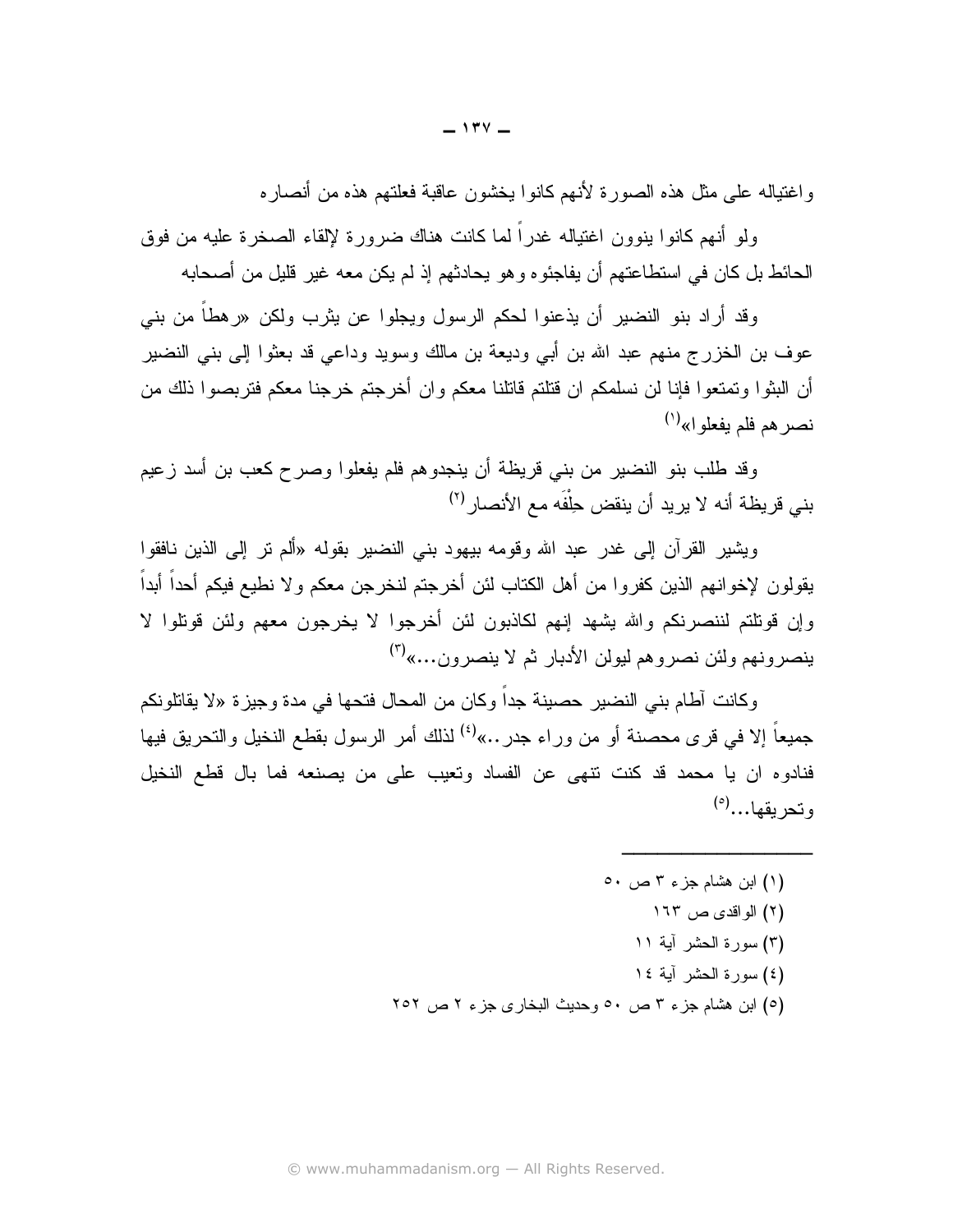ويظهر أن قطع النخل وتحريقه كان سبباً في تسرب اليأس إلى قلوب اليهود إذ وجدوا أنفسهم بين أمرين أما الإذعان لحكم الرسول واما الخروج من المدينة لمهاجمة المسلمين ومنعهم من حرق النخيل وكانت ثمارها من أهم مرافق الحياة فاختاروا الإذعان لحكم الرسول وكان ذلك ر أي سلام بن مشكم «فسأل الرسول أن يجليهم ويكف عن دمائهم على أن لهم ما حملت الإبل من أموالهم إلا الحلقة فاحتملوا من أموالهم ما استقلت به الإبل فخرجوا إلى خببر ومنهم من سار إلى الشام باذرعات فكان أشرافهم من سار منهم إلى خيبر سلام بن أبي الحقيق وكنانة بن الربيع وحيى بن أخطب فلما نزلو ها دان لهم أهلها<sup>(١)</sup>

وقبل أن ينزح بنو النضير من منازلهم هدموا البيوت عن نجاف بابهم فوضعوها على ظهر البعير و انطلقو ا بها<sup>(٢)</sup> وكانت هذه الر و اية المبهمة سبباً في أن يقول بعض المستشر قين ان الأخشاب كانت غالية في الأقاليم الصحر اوية فأخذها اليهود معهم ليبيعوها ولكننا لا نميل إلى نفسير ذلك على هذا المنوال بل أقول ان هدم نجاف البيوت بتعلق بعقيدة نلمودية معروفة وهي أن كل يهودي يعلق على نجاف داره صحيفة تشتمل على وصية موسى لبني إسرائيل أن يحتفظوا بالإيمان بإله وإحد ولا ببدلو ه ولو عذبوا وقتلوا<sup>(٣)</sup> فاليهود حين بنز حون من منازلهم بأخذونها معهم و هي عادة متبعة عند اليهود إلى يومنا هذا ويظهر أن يهود بلاد العرب كانوا يصنعون تلك الصحيفة (מוטה) في داخل النجاف خوفاً من اتلاف الهواء أو مس الأيدي فلما رحلوا عن ديار هم هدمو ا نجاف الببوت و أخذو ها

ويقول القرآن بصدد إجلاء بنبي النضير «هو الذي أخرج الذين كفروا من أهل الكتاب من ديار هم لأول الحشر ما ظننتم أن يخر جو ا وظنو ا أنهم مانعتهم

- (١) جزء ٣ ص ٥١ ابن هشام (٢) ابن هشام جزء ٣ ص ٥٠
- (٣) كتاب تثنية فصل ٦ آية ٥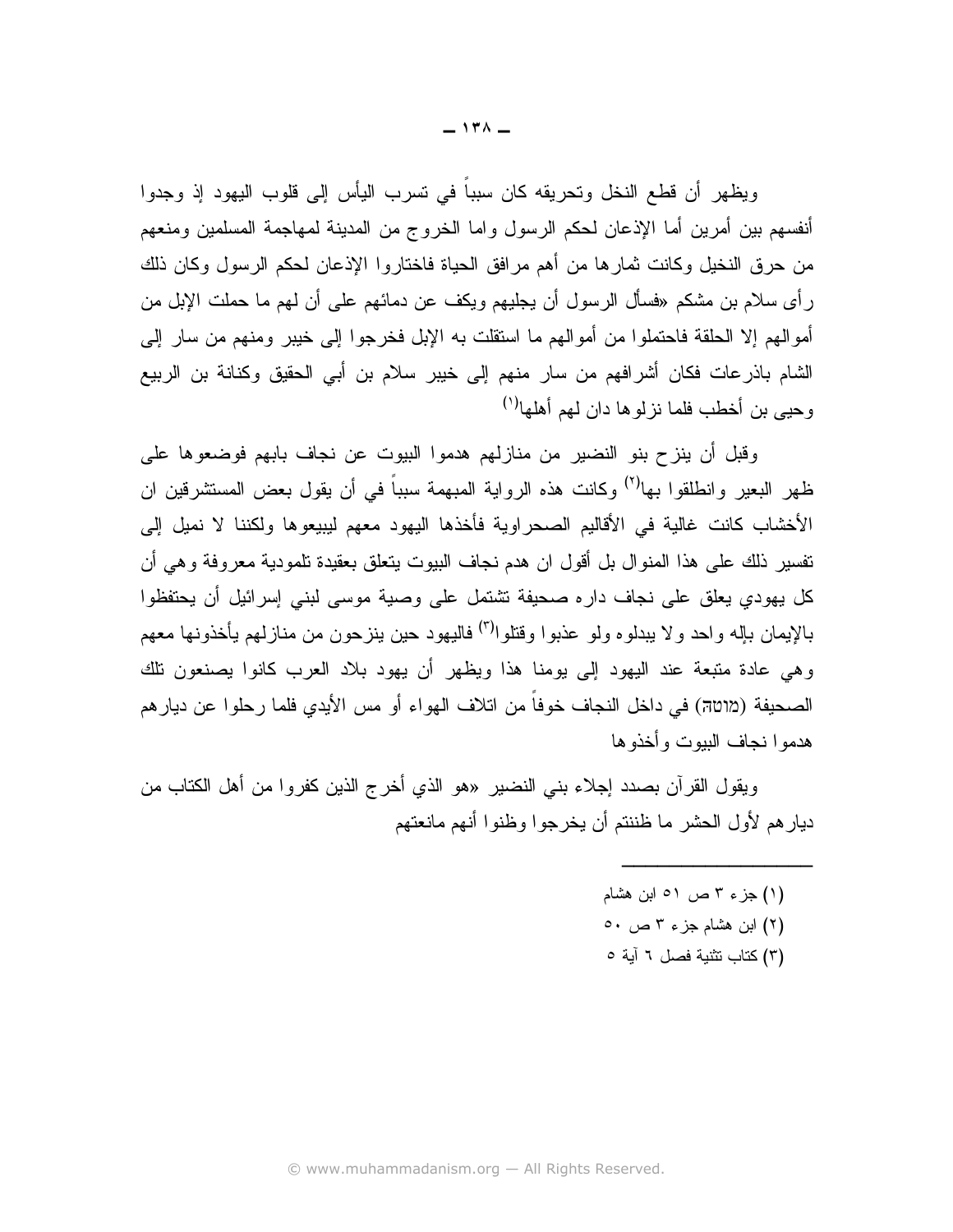حصونهم من الله فأتاهم الله من حيث لم يحتسبوا وقذف في قلوبهم الرعب يخربون بيونهم بأيديهم و أبدى المؤمنين فاعتبر وا يا أولى الألباب»<sup>(١)</sup>

ويصف ابن هشام خروجهم من أطامهم بقوله «انه حدث أنهم انتقلوا بالنساء والأبناء والأموال معهم الدفوف والمزامير والقيان يعزفن خلفهم...»<sup>(٢)</sup>

ويقول الواقدي إن النساء تحلين بحليهن وتزين أحسن زينة حتى بدت الواحدة منهن غاية في الجمال وكان يبدو عليهن السرور والابتهاج بدرجة أدهشت المسلمين وأما منافقو المدينة فقد نكسوا رؤسهم بعد ذلك حتى قال عبد الله بن أبي أنه قد أصبح يشعر بأنه صار رجلا أجنبياً في وطنه غريباً عن بلاده بعد إجلاء بني النضير (٣)

وقد غنم الأنصار بقية الأمتعة التي لم يستطع بنو النضير حملها معهم وكان منها ٥٠  $\left( \epsilon \right)$  (4) در عاً و ۲۶۰ سيفاً

وقد كانت هذه المغانم لرسول الله خاصة يضعها حيث يشاء فقسمها على المهاجرين الأولين دون الأنصار إلا أن سهل بن حنيف وأبا دجانة ذكر! فأعطاهما الرسول<sup>(٥)</sup> ويذكر القرآن هذه المغانم «للفقراء المهاجرين الذين أخرجوا من ديارهم وأموالهم يبتغون فضلا من الله ورضواناً وينصرون الله ورسوله أولئك هم الصادقون»<sup>(٦)</sup>

ولم يسلم من بني النضير إلا رجلان يامين بن عمير وأبو سعد بن وهب أسلما على أموالهما فاحرز اها<sup>(٧)</sup>

> (١) سورة الحشر أية ٢ (۲) ابن هشام جزء ۳ ص ٥١ (۳) الواقدي ص ١٦٥ (٤) الواقدي ص ١٦٤ (٥) ابن هشام جزء ٣ ص ٥١ (٦) سورة الحشر أية ٨ (٧) ابن هشام جزء ٣ ص ٥١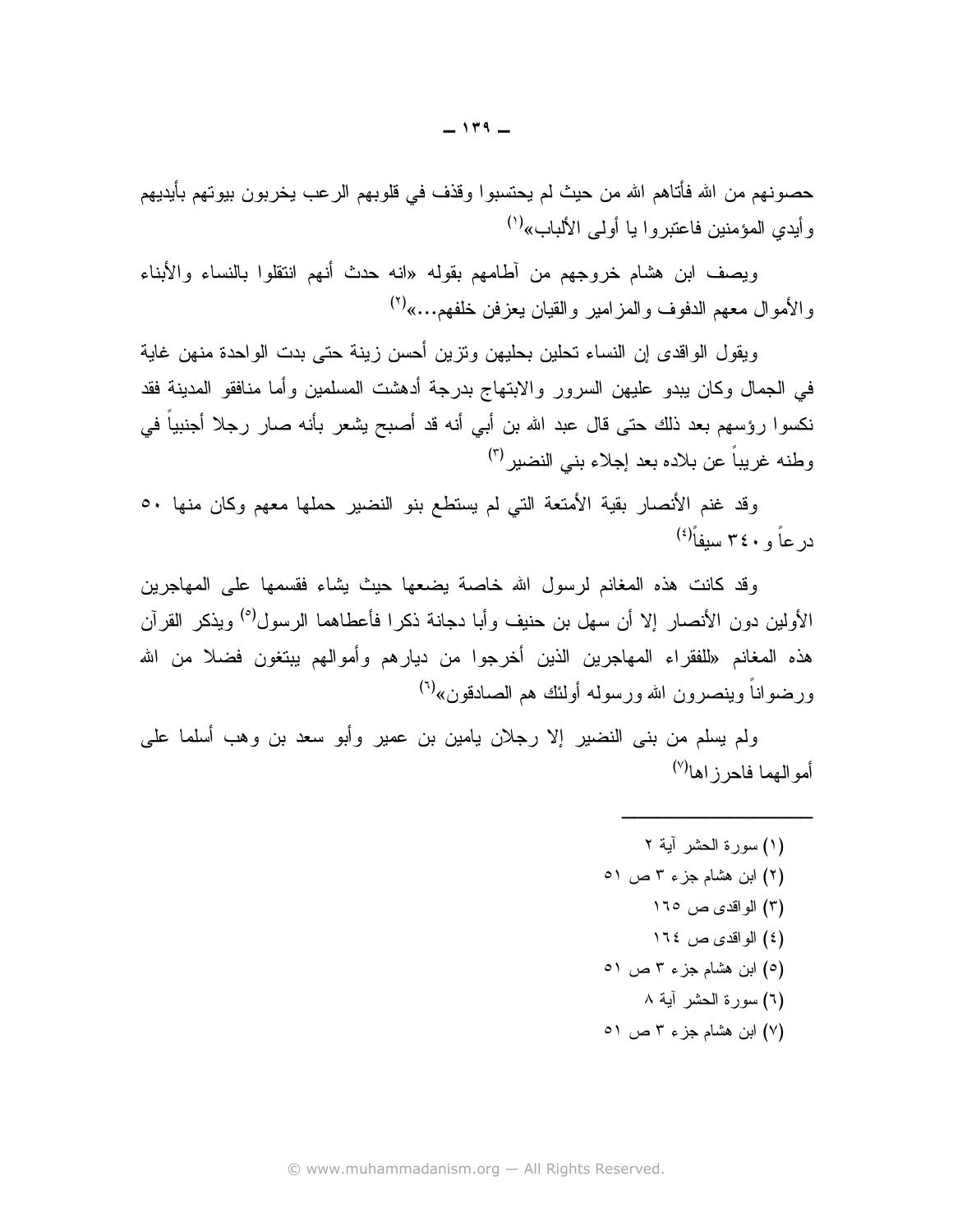وقد قيل بمناسبة إجلاء بنبي النضير شعر كثير بعضه مدح وبعضه ذم وأهم ما يلفت نظرنا من ذلك الشعر قصيدة قالها عباس بن مرداس يذكر جلاء بنبي النضير ويبكيهم

> لو أن قطين الـــدار لـــم يتحمـــلوا وجدت خلال الدار ملهى وملعبا فإنك عصــر ي هـــل ر أبت ظعائنا مــــلكن علـي ركـــن الشطا فتبأبا إذا جساء باغي الخير فلن بشاشة للسه بوجسوه كالدنسانير مرحبا فلا نحسبنبي كنت ًمولى ابن مشكم مسسلام ولا مولى حُببي بن أخطبا

فقال خو ات لعباس بن مر داس أأنت الذي ر ثبت اليهو د و قد كان منهم في عداو ة الله ما كان فقال عباس إنهم كانو ا أخلائي في الجاهلية وكانو ا قو ماً أنز ل بهم فيكر مو نني و مثلي يشكر ما صنع البه من الجمبل ثم أنشد

> هجسوتَ صنيع الكاهنيـــن وفيـــكم م لـهـــم نعم كانت من الجهـــر متر تبـــا أولئـــك أحـــــرى إن بكيت عليهـــم وفــــومك لو أدوا من الحــــق موجبا من الشَّـــكر إن الشَّـــكر خيرٍ مغبة مع وأوفـــق فعـــلا للـــذي كان أصــــوبا فصرت كمـــن أمسى يقطع رأسه مسليبـــلغ عـــزا كـــان فيـــه مـــركّبـــا فبكَّ بنبي هارون وإذكـر فعــالهم وقتلهــم للجــوع إذ كان مســـغبا أخــوّات أنْر الدمع بالدمع وابكهم وأعـــرض عن المكروه منهم ونكبا فإنــك لـــو لاقيتهم فـــي ديـــارهم لالفيــت عمـــا قـــد تقـــول منكّبـــا سراع إلىي العليا كرام لذي الوغي يقــال لبـــاغي الخيـــر أهلا ومرحبا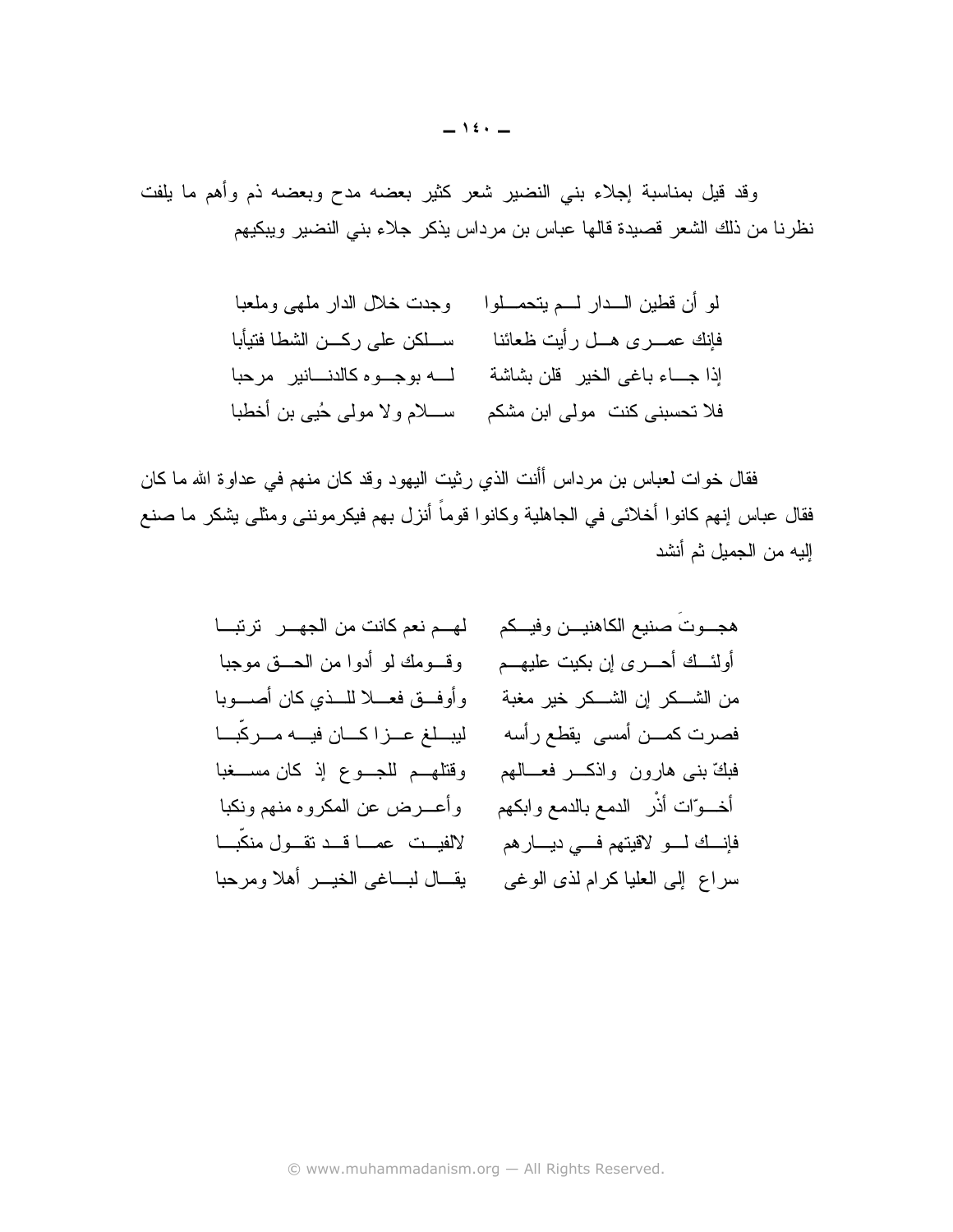# البَابُ السَّابِمِ

#### غزوة بني قريظة

تحريض زعماء بنبي النضير لبنبي قريش وغطفان على محاربة المسلمين \_ انحياز زعماء بنبي النضير إلى بني قريش الوثنيين ـــ هل تعتبر هذه المحالفة عملا مخالفا لأوامر التوراة؟ ـــ احتجاج القرآن على هذه المحالفة ـــ بوم الأحزاب ـــ مطامع قريش وغطفان واليهود من وراء هذه الغزوة ـــ تحريض حيى بن أخطب لبني فريظة على نقض معاهدتهم مع الرسول ـــ محالفة سرية بين الرسول وبين غطفان ـــ فشل يوم الأحزاب وأسبابه ــ حصار الرسول لبني فريظة ـــ نزول بني فريظة على حكم الرسول ـــ اشفاق الأوس على حلفائهم بني قريظة \_ نتفيذ حكم الإعدام في رجال بني قريظة \_ نتيجة غزوة بني قريظة \_ كثرة شعر العرب في يوم الأحزاب وبني قريظة

لما نزل أشراف بني النضير في خيبر أخذوا يفكرون في الثأر من الأنصار وجعلوا يفكرون في الوسائل التي توصلهم إلى أطامهم ونردهم إلى مزارعهم في منطقة يثرب فعزم نفر من اليهود فيهم سلام بن أبي الحقيق وحيى بن أخطب وكنانة بن الربيع أن يحزبوا الأحزاب على المسلمين «فخرجوا حتى قدموا على قريش بمكة فدعوهم إلى حرب رسول الله وقالوا انا سنكون معكم حتى نستأصله فقالت لهم قريش يا معشر اليهود انكم أهل الكتاب الأول والعلم بما أصبحنا نختلف فيه نحن ومحمد أفديننا خير أم دينه قالوا بل دينكم خير من دينه وأنتم أولى بالحق فلما قالوا ذلك لقريش سر هم ونشطوا لما دعو هم إليه من حرب رسول الله فاجتمعوا لذلك وانعدوا له ثم خرج أولئك النفر من اليهود حتى جاءوا غطفان من قيس عيلان فدعوهم إلى حرب رسول الله و أخبر و هم أنهم سبكونون معهم عليه و أن قريشاً قد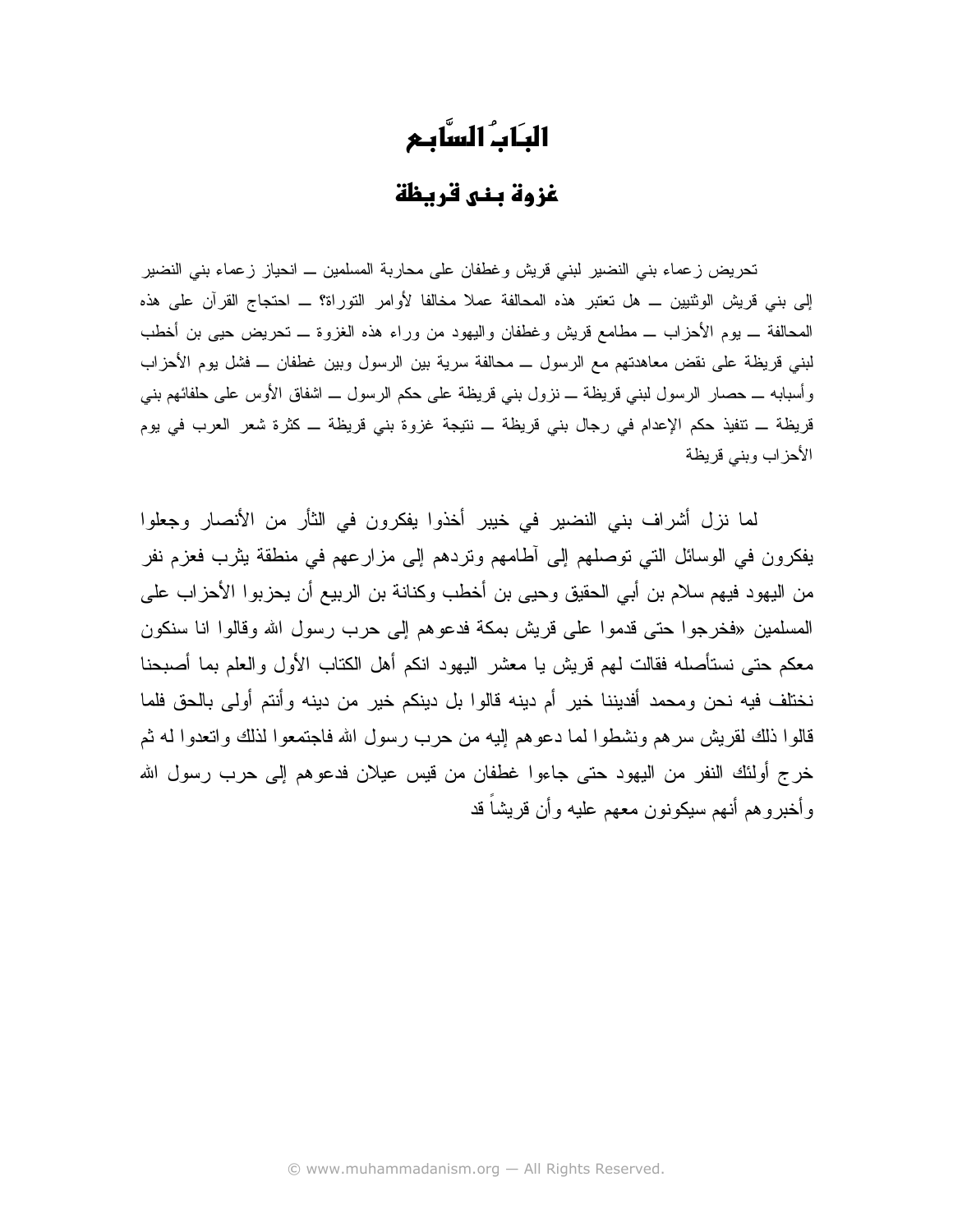نابعوهم على ذلك فاجتمعوا معهم فيه...(')

ومن ينظر إلى حالة بني النضير النعسة التي صاروا عليها بعد إجلائهم عن بلاد سكنوها منذ قرون وكانوا فيها أصحاب السلطان المطلق والثروة الطائلة والمزايا الواسعة لا بوجه إليهم أقل لوم على محاولتهم الرجوع إلى أرضهم وبحثهم عن الأنصار والحلفاء الذين يعينونهم على تحقيق أملهم والثأر من خصومهم فإن هذه سجية من السجايا البشرية وطبيعة من الطبائع الإنسانية بل و عمل مشر و ع مقبول لدى جميع الأمم

لكن الذي يلامون عليه بحق والذي يؤلم كل مؤمن بآله واحد من اليهود والمسلمين على السواء إنما هو تلك المحادثة التي جرت بين نفر من اليهود وبين بني قريش الوثنيين حيث فضل هؤ لاء النفر من اليهود أديان قريش على دين صاحب الرسالة الإسلامية

نعم ان ضرورات الحروب أباحت للأمم استعمال الحيل والأكاذيب والتوسل بالخدع والأضاليل للتغلب على العدو ولكن مع هذا كان من واجب هؤلاء اليهود ألا يتورطوا في مثل هذا الخطأ الفاحش وألا يصرحوا أمام زعماء قريش بأن عبادة الأصنام أفضل من التوحيد الإسلامي ولو أدى بهم الأمر إلى عدم إجابة مطلبهم لأن بني إسرائيل الذين كانوا مدة قرون حاملي راية النَّوحيد في العالم بين الأمم الوثنية باسم الآباء الأقدمين، والذين نكبوا بنكبات لا تحصبي من تقتيل و اضطهاد بسبب إيمانهم بإله واحد في عصور شتي من الأدوار الناريخية كان من واجبهم أن يضحوا بحياتهم وكل عزيز لديهم في سبيل أن يخذلوا المشركين

هذا فضلا عن أنهم بالتجائهم إلى عبدة الأصنام إنما كانوا يحاربون أنفسهم بأنفسهم ويناقضون تعاليم النوراة التي نوصيهم بالنفور من أصحاب الأصنام

(١) ابن هشام جزء ٢ ص ٦٩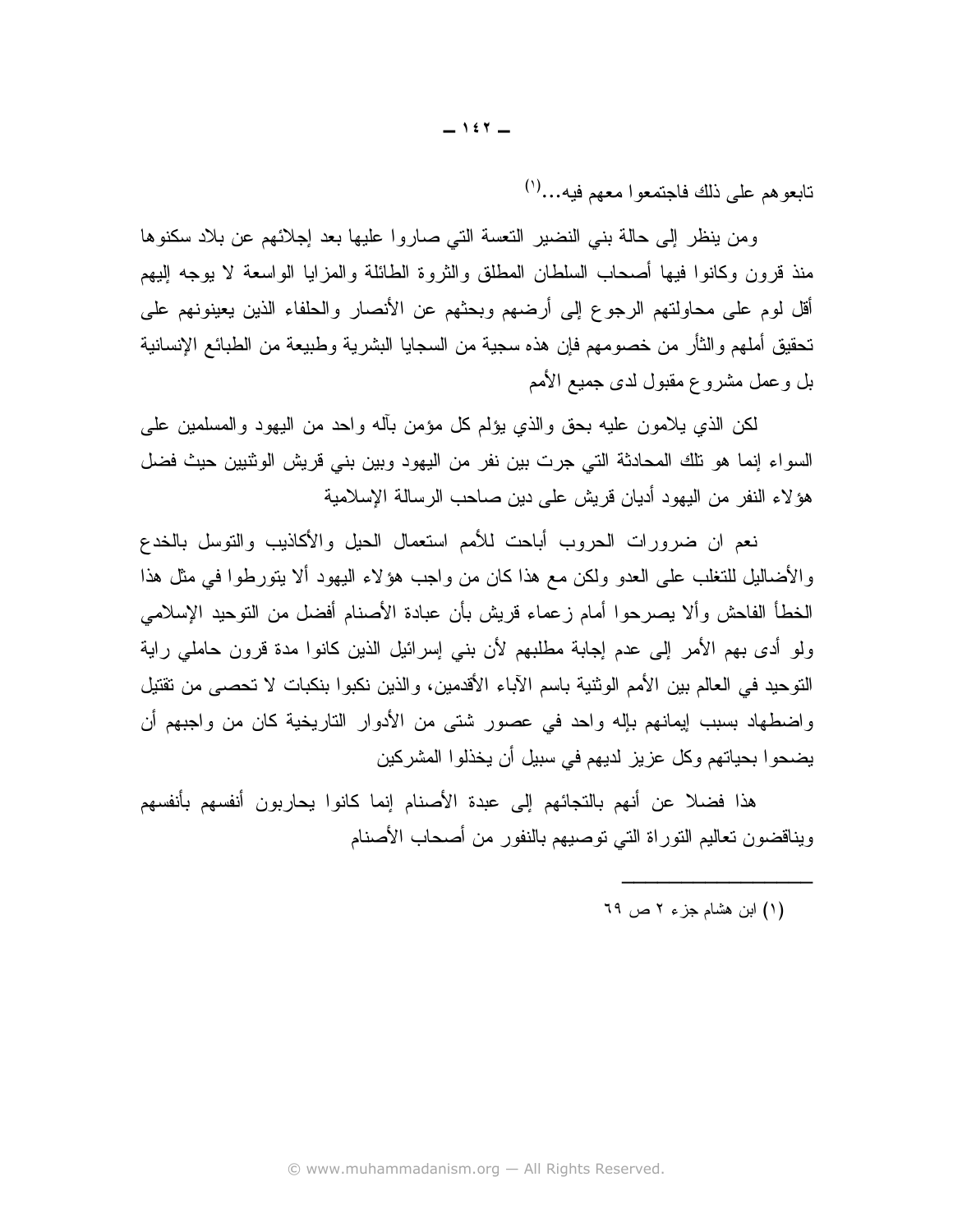والوقوف معهم موقف الخصومة

وقد أشار القرآن إلى عمل النفر من اليهود وتحزبهم مع قريش وغطفان على الإسلام بقوله «ألم نر إلى الذين أوتوا نصبيباً من الكتاب يؤمنون بالجبت والطاغوت ويقولون للذين كفروا هؤ لاء أهدى من الذين آمنو ا سبيلا»<sup>(١)</sup>

ثم أقبلت جموع قريش في شوال سنة خمس ونزلت بمجتمع الأسيال من رومة بين الجرف وزغابة في عشرة ألاف من أحابيشهم ومن تبعهم من بني كنانة وأهل تهامة وأقبلت غطفان ومن تبعهم من أهل نجد حتى نزلوا بذنب نَقَمَى إلى جانب أحد وخرج رسول الله والمسلمون حتى جعلوا ظهور هم إلى سلع في ثلاثة آلاف من المسلمين فضرب هنالك عسكره الخندق بينه وبين القوم..(٢)

وقد أخذ المسلمون ألات الحفر من مساح وكرازين ومكانل من بنبي قريظة الذين بقوا على الو لاء ولم ينقضوا عهدهم فحفر وا بها الخندق حول المدينة<sup>(٣)</sup>

ويعتقد المستشرقون أن مؤرخى العرب قد بالغوا في أخبار يوم الخندق وأدخلوا فيها الأساطير التي تسد على الباحث سبيل استخلاص الصحيح من الحوادث

وكان للأحزاب في يوم الخندق قوة عظيمة لا تقل عن ١٠٠٠٠ مقاتل وكانوا مسلحين بأفخر الأسلحة وكانت لديهم الخيول الكثيرة فإن استعدادهم كان كاملا من الوجهة المادية ولكنه كان ناقصاً نقصاً كبيراً من الوجهة المعنوية إذ لم نكن لهم غاية مشتركة تجمع بين قلوبهم وتحملهم على الإخلاص في أعمال الحرب

فقد كان السبب في اشتراك غطفان في هذه الحرب أن اليهود وعدوهم بأن يعطوهم ثمار سنة كاملة من ثمار مزارع وحدائق خيبر<sup>(٤)</sup> إذا تم لهم النصر وكانت

- (١) سورة النساء ٥١
- (۲) ابن هشام جزء ۳ ص ۷٤
	- (۳) الواقدي ص ۱۹۳
		- (٤) الو اقدى ١٩١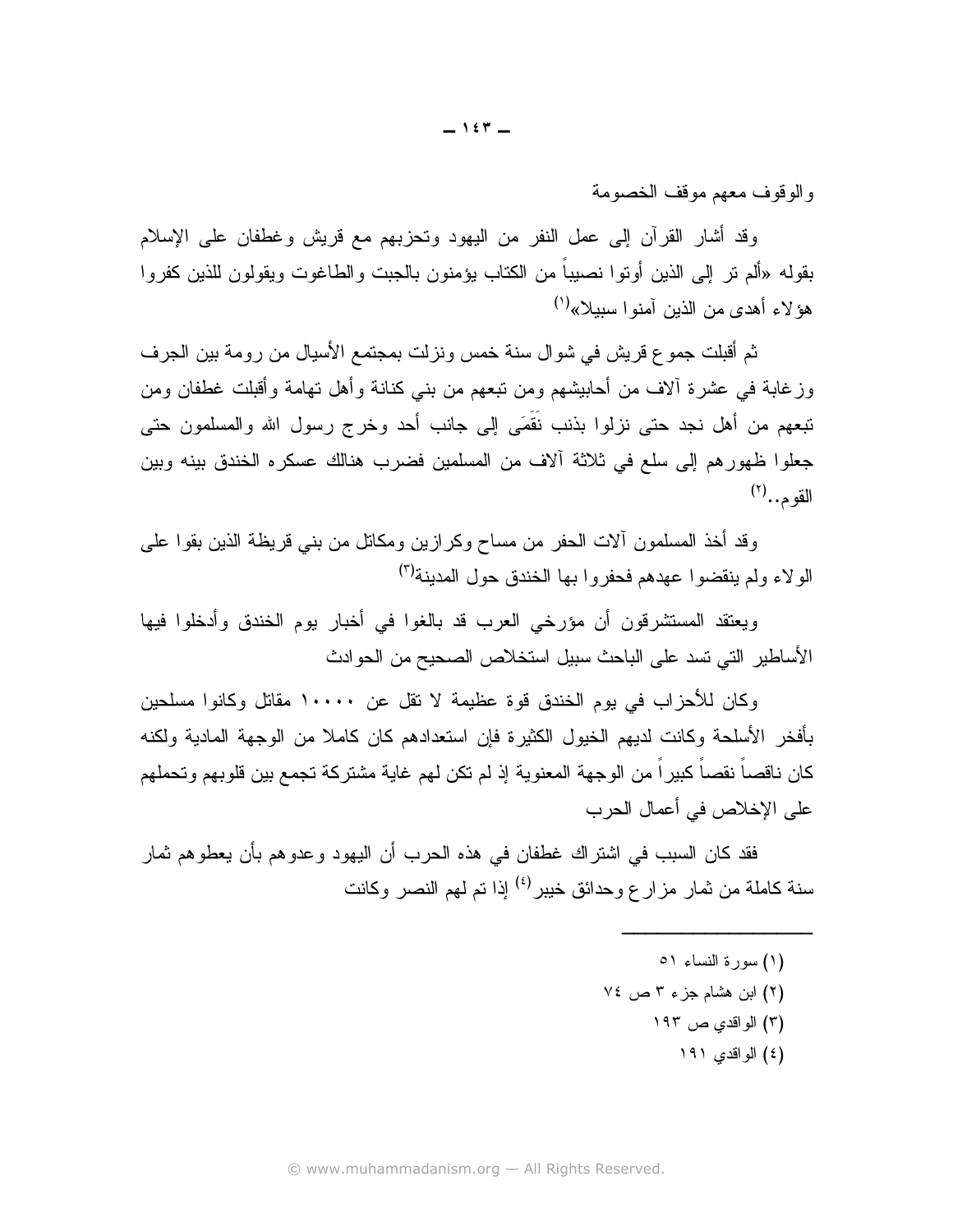قر بش تر بد من مو اصلة القتال أن نتأر القتلي بدر و أحد

وهناك سبب أخر لم يذكره المؤرخون من العرب والإفرنج وهو أن قريشاً رأت أن وجود قوة معادية لأهل مكة في شمال الحجاز ضار بهم ومؤد إلى كساد نجارة مكة فكأنهم قد اضطروا إلى الحرب اضطراراً ليتمكنوا من أن يفتحوا لتجارتهم طريق القوافل إلى الشام

وقد دخل أبو سفيان ونفر من زعماء قريش بين أستار الكعبة حتى التصقت أكبادهم بها وأقسموا ليواصلنّ القتال حتى لا يبقى فيهم رمق من الحياة<sup>(١)</sup>

وأما اليهود فقد كان رائدهم غير الذي كان لحلفائهم من بني قريش وغطفان كما ذكرنا قبلا

وقد كان هناك عامل آخر أضعف من قوة هذا الجيش العظيم ونقص من هيبته ذلك أنه لم يكن موحد القيادة فلم يكن الأمر كله فيه بيد أبي سفيان قائد قريش لذلك سرعان ما ظهر الخلاف في الرأى والعمل بين قواد الجيوش

وبعد أن مضت بضعة أيام غير كثيرة تبادل فيها الفريقان المناوشات والمبارزات انضح لز عماء الأحزاب أن الحرب قد لا تتتهى إلا إذا انضم بنو قريظة إليهم فقد كان بقاؤهم على الولاء للمسلمين من جهة وعدم إمكان جيوش الأحزاب أن تتعرض لهم من جهة أخرى مما يزيد في قوة المحصورين الذين كانوا يأخذون منهم المؤن والسلاح وألات الحفر وكانت أطامهم بين جيوش المسلمين والأحزاب بمثابة السور الذي لا يخترق

لذلك أخذ حيى بن أخطب صاحب مشروع يوم الخندق يؤثر في أبناء جلدته من بني قريظة ويحرضهم على نقض المعاهدة التي كانت بين كعب بن أسد والرسول ويقول له «قد جئتك بعز الدهر وببحر طام جئتك بقريش وسادتها

(۱) الواقدي ص، ۱۹۰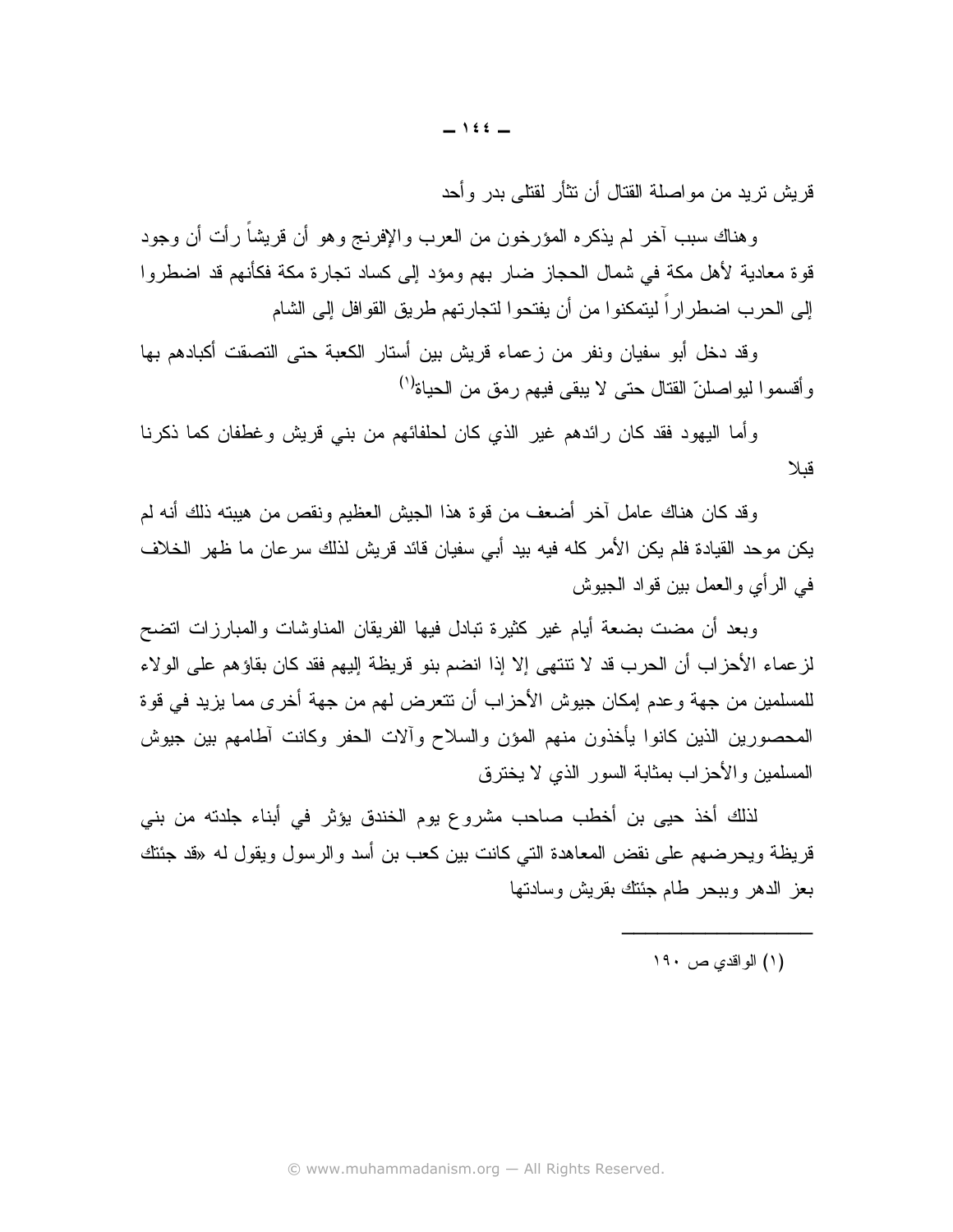حتى أنزلتهم بمجتمع الأسيال...... فلم يفلح في أول الأمر لأن الزعيم القرظي أبي أن ينقض صحيفته مع الأنصار وقال يا حيى بن أخطب جئتني والله بذل الدهر وبجهام قد هرام ماؤه فهو يرعد ويبرق ليس فيه شيء ويحك فدعني وما أنا عليه فإني لم أر من محمد إلا صدقا ووفاء فلم يزل حيى بكعب يفتل له في الذروة والغارب حتى سمح بما طلب وأعطاه عهدا وميثاقا لئن رجعت قريش وغطفان ولم يصيبوا محمدا أن أدخل معك في حصنك حتى يصيبني ما أصابك فنقض كعب بن أسد عهده وبرئ مما كان بينه وبين الرسول..»<sup>(י)</sup>

وقد أر هب هذا العمل المسلمين لأنهم علموا ما يحتمل أن ينجم من انضمام بني قريظة إلى الأعداء وإقتراب جيوش الأحزاب إلى يثرب وقد عظم البلاء وإشتد الخوف حتى ظن المؤمنون كل ظن ونجم النفاق بين بعض المنافقين حتى قال أحدهم كان محمد يعدنا كنوز كسرى وقيصر و أحدنا اليوم لا يأمن على نفسه أن يذهب إلى الغائط... ولما اشتد على الناس البلاء بعث رسول الله بعض رجاله إلى فائدي غطفان فأعطاهما نلْث نمار المدينة على أن يرجعا بمن معهما عنه وعن أصحابه فجرى بينه وبينهم الصلح حتى كبتوا الكتاب...(٢)

و قد كان هذا الاتفاق بمثابة الهزيمة التامة لجيوش الأحزاب إذ أخذ القواد بعده يتناولون الدسائس وأخذت كل فئة تضمر الشر للأخرى ثم فسد الأمر بين الأحزاب وبين بني قريظة حيث شعر بنو قريظة أن تغييرا أخذ يطرأ على الحالة فطلبوا من حلفائهم رهائن من الناس وأخذ بنو قريش وغطفان بلومون بنبي قريظة ويقولون لمهم انا لسنا بدار مقام قد هلك الخف والحافر فأعدوا للقتال حتى نناجز محمدا فأرسلوا البيهم أن اليوم يوم سبت وهو يوم لا نعمل فيه شيئاً ولسنا مع ذلك بالذين نقاتل معكم محمدا فإننا نخشى إن اشتد عليكم القتال أن تتنشر و ا إلى بلادكم

- (١) ابن هشام جزء ٣ ص ٧٤
- (٢) ابن هشام جزء ٣ ص ٧٤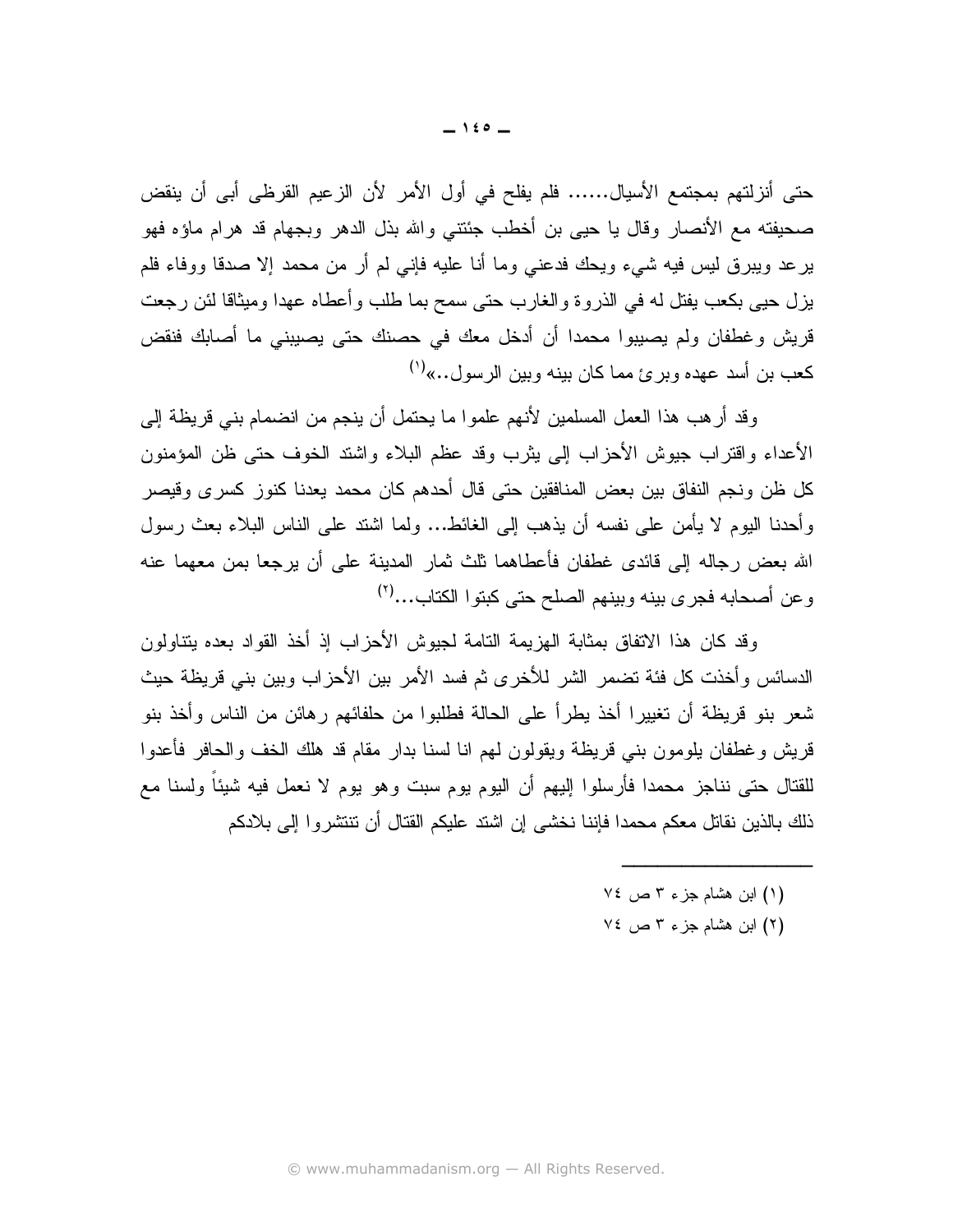ونتركونا والرجل في بلادنا ولا طاقة لنا بذلك فارسلوا لنا الرهائن حتى نطمئن وأما بنو قريش وغطفان فقالوا والله لا ندفع إليكم رجلا واحدا من رجالنا فإذا كنتم نريدون القتال فاخرجوا فقاتلوا فأبي علبهم بنو قريظة

وبعث الله عليهم الريح في ليال شانية شديدة البرد فجعلت نكفأ قدورهم ونطرح أنبيتهم... ثم تهيأت قريش و غطفان للرحيل فانشمرت ر اجعة إلى بلادها...<sup>(י)</sup>

وقد وافق المستشرقون على معظم أخبار الخندق التي سردناها إلى هنا وأما الذي لا يوافقون عليه فهو ما جاء في المراجع العربية من أنه بعد أن كتبت المعاهدة بين المسلمين وبين قائدي غطفان نتاول سعد بن معاذ الصحيفة فمحا ما فيها من الكتاب ثم قال ليجهدو ا علينا...<sup>(٢)</sup>

لأن ذلك قد يناقض الواقع إذ دب روح الشقاق بين الأحزاب بعد إثبات هذه الصحيفة بين الرسول وبين غطفان لا قبلها

على أن غطفان لم تشترك في القتال إلا طمعا في ثمار خيبر وقد علم الرسول ذلك حق العلم فوعد غطفان ما وعد وفضلت غطفان ما وعدها به الرسول على ما انفقت مع اليهود عليه و إن كان أقل إذ كان ثلث ثمار المدينة لأنها رأت أنها ستفوز بهذه المنحة دون أن تسفك قطرة و احدة من دمائها

ويلاحظ العالم Leszynsky أن رواية نتاول سعد بن معاذ للصحيفة ونمزيقه لياها نشبه ما يقال عن الرومان أثناء حصار جيوش الغلواة لمدينة روما إذ حدث أنه بعد أن تعهد المحصورون بأن يدفعوا غرامة مالية للجيوش المتوحشة نقدم بطل من أبطال روما فتناول المعاهدة ومزقها قائلاً: إن روما لا نشتري استقلالها بالدراهم وانبي سأغسل عن وطنبي هذا العار ... ولكن روما دفعت الغر امة و عادت جبوش

- $\wedge$ (۱) ابن هشام جـ ۳ ص ۸٤
- (٢) ابن هشام جـ ٣ ص ٧٧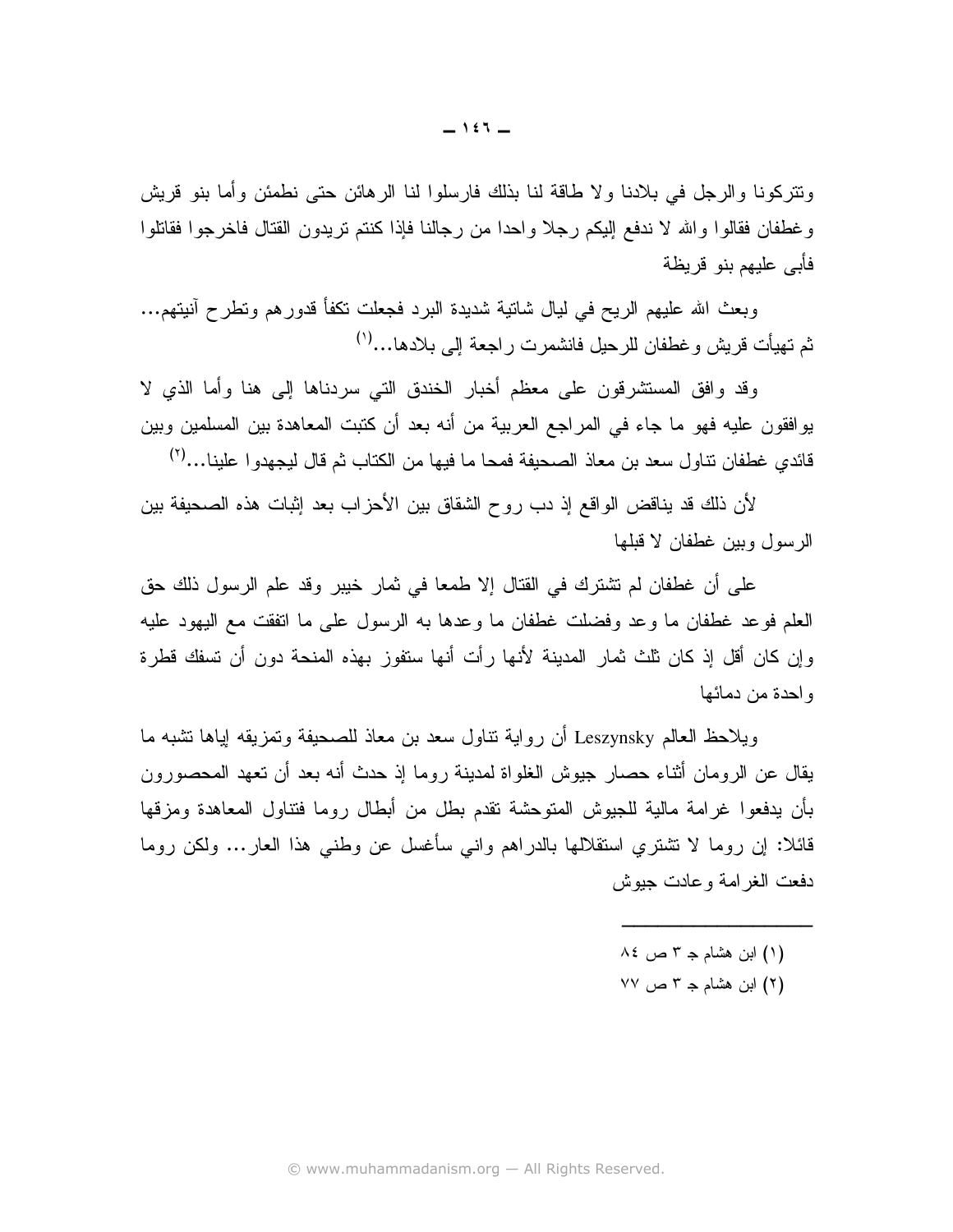الغلواة إلى وطنها...<sup>(۱</sup>)

وهناك سؤال بنردد في نفس الباحث وهو لماذا لم يطلب بنو قريظة من قريش وغطفان ر هن الرجال قبل تلك الصحيفة لكن يظهر أن قريشا لم تدرك أن الشر إنما جاء من ناحية غطفان لأن الصحيفة كانت من قبيل المعاهدات السرية التي تعقد بين الدول في الوقت الحاضر<sup>(٢)</sup>

ومهما يكن من شيء فقد تخلص المسلمون من خطر جسيم كان يهدد كيان نهضتهم وينذر يسقوط يثرب

وقد نتج من انضمام بني قريظة إلى جيوش الأحزاب ونقضهم المعاهدة التي كانت بينهم وبين النبي أن الرسول لم يمهل عليهم بعد تخلصه من جيوش الأحزاب بل بدأ يحاصر هم في نفس اليوم الذي أخذت فيه قريش وغطفان نتجلى عن المدينة حتى أنه أمرٍ من كان معه سامعا مطيعا ألا يصلوا العصر إلا ببنى قريظة

ولم يقدر حيى بن أخطب الذي كان سببا في نقض المعاهدة بين بني قريظة وبين المسلمين بما كان قد عاهد عليه كعب بن أسد بل وفي بعهده وانضم إلى أبناء جلدته ودخل معهم الحصن حيث استمروا محصورين خمسا وعشرين ليلة حتى أجهدهم الحصار

ولسنا نعلم إذا كان قد حدثت مناوشات بين الفريقين أثناء هذه المدة أم لم تحدث

لكن يظهر أن بني قريظة كانوا بميلون إلى الهدوء والسلم لأنهم كانوا رجال فلاحة وزراعة فلم يكونوا في القوة والبطش والحماس الحربي بالدرجة التي كان عليها بنو قينقاع وبنو النضير ومما يؤيد ذلك أن بني النضير كانوا يدفعون الدية كاملة

- $V$ بن هشام جـ ٣ ص ٧٤ )
- (٢) ابن هشام جـ ٣ ص ٨٣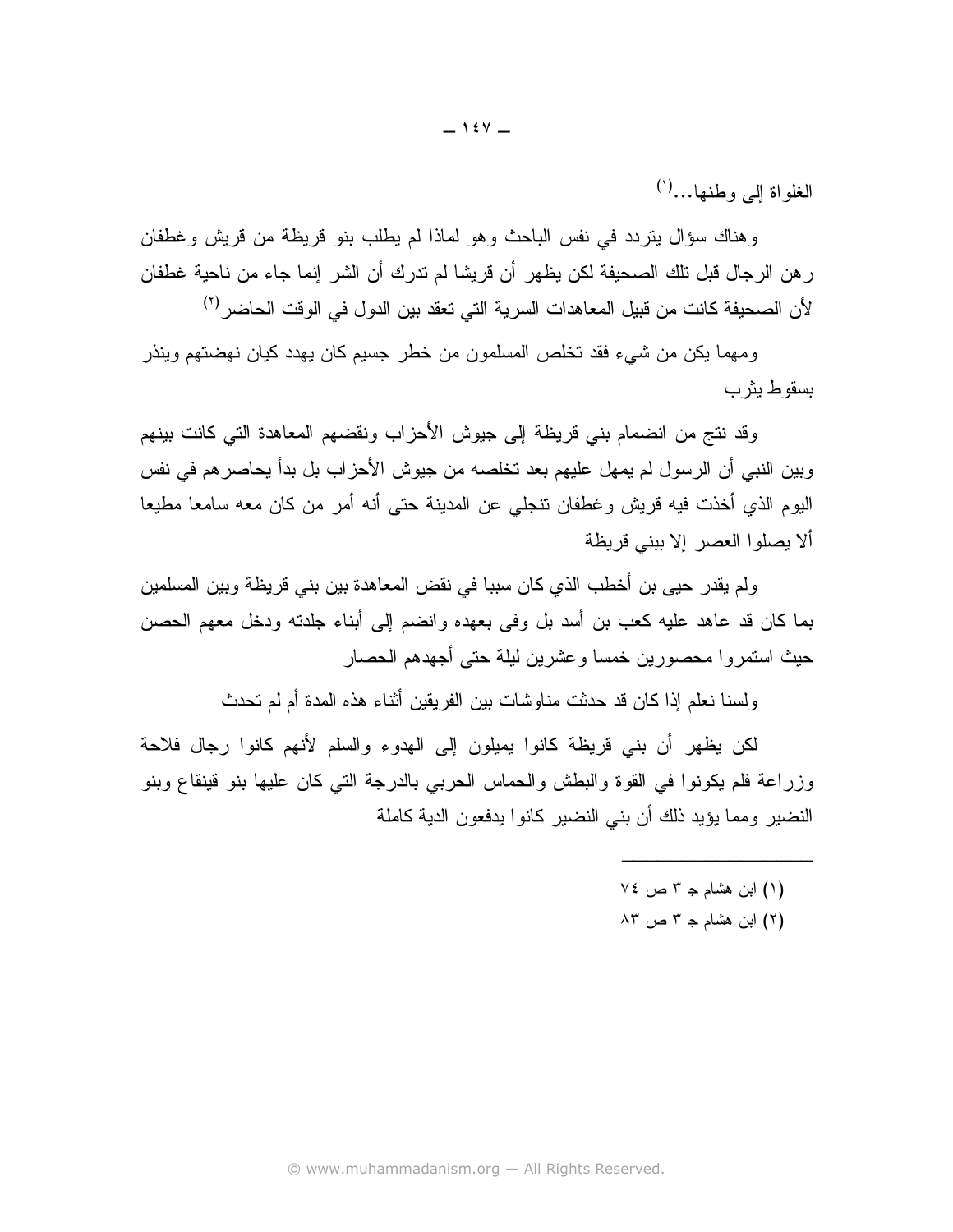بخلاف بني قريظة الذين كانوا يدفعون نصفها فقط<sup>(י)</sup>

من أجل ذلك كان العرب ينظرون إلى بني قريظة بعين غير التي كانوا ينظرون بها إلى غير هم من البطون اليهودية الأخرى

وليس معنى هذا أن بني قريظة لم نكن لديهم أية كفاءة حربية بل معناه أنهم كانوا أقل من البطون الأخرى في ذلك ومع هذا أبلوا بلاء حسنا في بوم بعاث وأبدوا من الشجاعة وقوة العزيمة ما يستحق الاحترام وأيضا فإنهم قد منعوا حصنهم خمسا وعشرين ليلة ولم ينزلوا إلا حين أيقنوا بالهلاك

على أن الواقدي بصرح بأنه حدث قتال بين اليهود وبين المسلمين أثناء الحصار حيث كان الفريقان يتراميان بالنبل والحجارة<sup>(٢)</sup>كما يذكر ابن هشام أن بعض الأنصار من الخزرج وبني حارثة قتلوا في هذه المقاتلة الضعيفة<sup>(٣)</sup> ولم يجرؤ بنو قريظة أن يخرجوا من الآطام مرة واحدة طول مدة الحصار لأن عدد المسلمين كان يربو على الآلاف بينما كان عدد اليهود لا يتجاوز سيعمائة الا قليلا

ولما أيقنوا أن مقاومة جيش الأنصار لا تفيدهم فتيلا وأنهم سوف يقعون في قبضتهم مهما طال الزمن بعثوا إلى الرسول أن أبعث إلينا أبا لبابة لنستشير ه في أمرنا فأرسله الرسول إليهم فلما ر أو ه قام إليه الرجال وجهش إليه النساء و الصبيان ببكون في وجهه فرق لهم وقالو ا له يا أبا لبابة أنزى أن ننزل على حكم محمد قال نعم وأشار بيده إلى حلقه أنه الذبح وقال أبو لبابة فوالله ما زالت قدماي من مكانهما حتى عرفت أنى قد خنت رسول الله ثم انطلق أبو لبابة على وجهه ولم يأت رسول الله حتى ارتبط في المسجد إلى عمود من عمده وقال لا أبرح من مكاني هذا حتى يتوب الله على مما صنعت وعاهد الله أن لا أطأ بنبي قريظة أبدا ولا أرى في بلد خنت الله ورسوله فيه أبداً… وأقام أبو لبابة مرتبطا بالجذع ست ليال نأتيه

- (۱) الواقدي ص ۲۱۲
- (٢) ابن هشام جـ ٣ ص ١٠٤
- (٣) ابن هشام جـ ٣ ص ١٠٤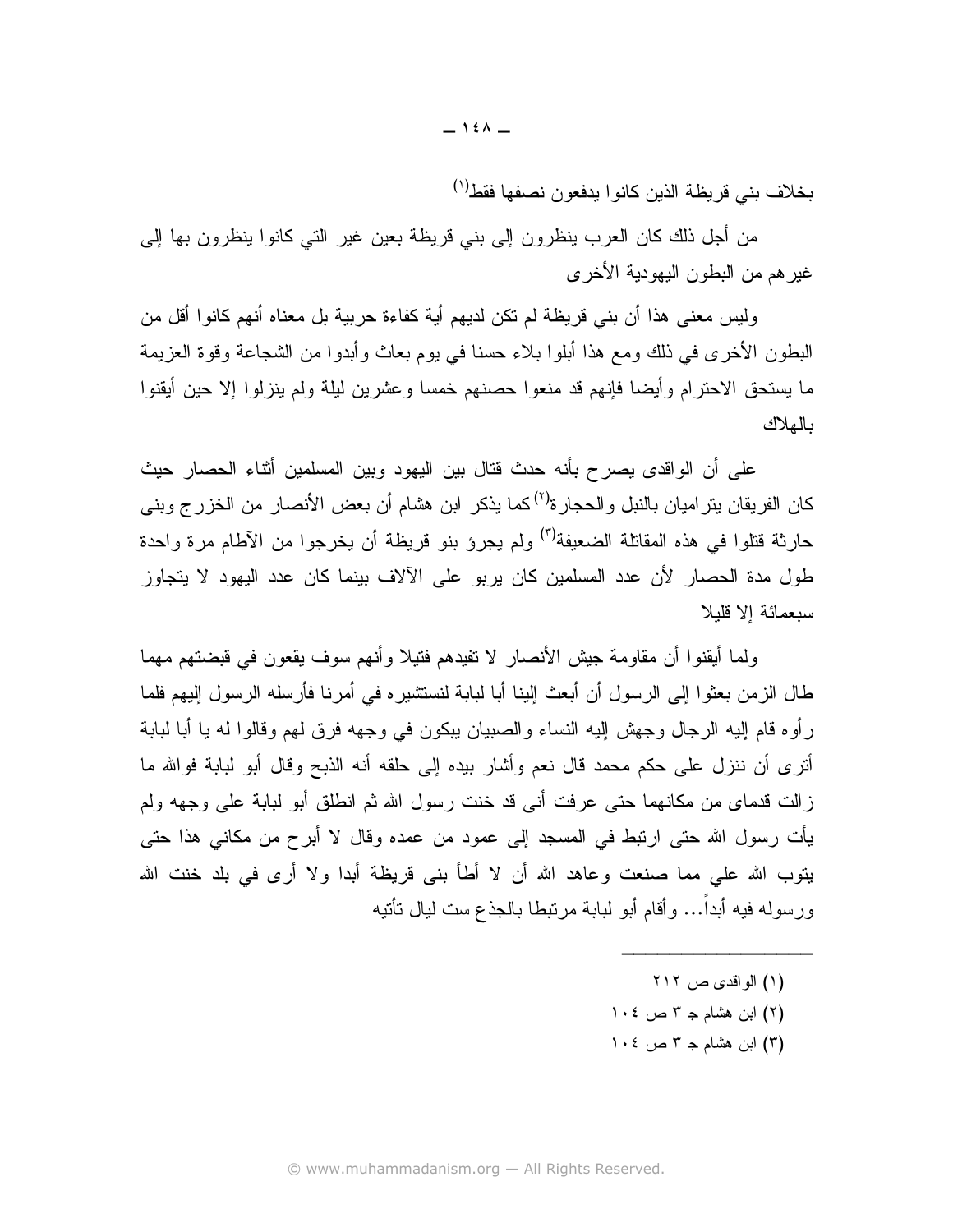امرِ أنه في كل وقت صلاة فتحله للصلاة ثم يعود فيربِّبط بالجذع إلى أن أطلقه النبي<sup>(י)</sup>

ويظهر مما جاء في كتاب الواقدي أن بني قريظة قبلت أن نتزل على حكم الرسول لأنهم اعتقدوا حق الاعتقاد أن الأنصار يعاملونهم كما عاملوا بني قينقاع والنضير<sup>(٢)</sup> وربما كان هذا هو سبب خيانة أبي لبابة إذ أشار إلى العنق تلميحاً إلى الحكم الذي سينفذ في بني قريظة بعد خضو عهم

وكان بنو الأوس يعتقدون كما أعتقد بنو قريظة في نتيجة حكم الرسول فإنهم «لما أصبحوا نزل اليهود على حكم رسول الله فتواثبت الأوس فقالوا يا رسول الله إنهم كانوا موالينا دون الخزرج وقد فعلت في موالي إخواننا بالأمس ما قد علمت فقال الرسول ألا نرضون يا معشر الأوس أن يحكم فيهم رجل منكم قالوا بلي قال فذاك إلى سعد بن معاذ… ثم حكم فيهم أن نقتل الرجال وتقسم الأموال وتسبى الذراري والنساء...»<sup>(٣)</sup>

ولا شك أن اليهود لم يكونوا ينظرون إلى هذه الخيانة من حلفائهم بني الأوس ولا إلى غدر سعد بن معاذ بهم ولم ينجهم كما نجي عبد الله بن أبي حلفاءه من بني قينقاع...<sup>(٤)</sup>

وكان بنو ٍ قريظة طول الليل قبل اعدامهم يقرأون في كتاب الزيور ٍ ويتناقشون في شؤون الدين الإسرائيلي حيث انفقوا على أن ينصروه إلى آخر رمق من الحياة<sup>(٥)</sup>

أما نتفيذ حكم الاعدام في رجال بني قريظة فقد نعلم أن الرسول خرج إلى سوق المدينة فخندق بها خنادق ثم بعث إليهم فضرب أعناقهم في تلك الخنادق

- (۱) ابن هشام جزء ۳ ص ۸۹
	- (۲) الو اقدی ۲۱۳
- (٣) ابن هشام جـ ٣ ص ٩٢ ـــ حديث البخارى جـ ٢ ص ٢٥٩
	- $\wedge$ ) ابن هشام جـ ٣ ص ٨١
		- (٥) الواقدي ص ٢١٦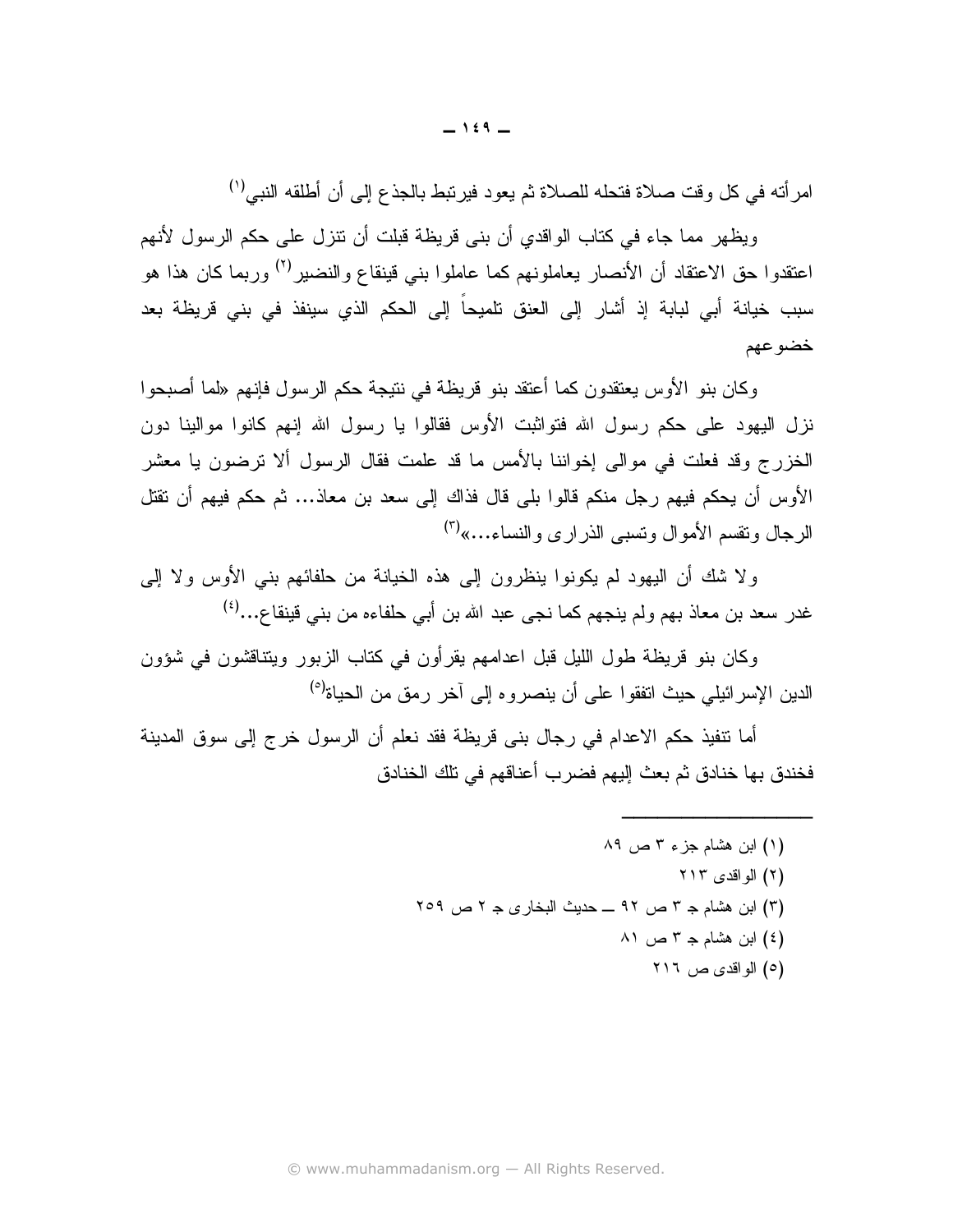يخرج بهم إليهم إرسالا وفيهم حيى بن أخطب وكعب بن أسد رأس القوم وهم ستمائة والمكثر لهم يقول تسعمائة ولما أتى بحيى بن أخطب وعليه حلة فقاحية (ضرب من الوشى) قد شقها من كل ناحية قدر أنملة لئلا يسلبها أحد فلما نظر إلى رسول الله قال أما والله ما لمت نفسى في عداونك ولكنه من يخذل الله يخذل ثم أقبل على الناس فقال أيها الناس انه لا بأس بأمر الله كتاب وقدر وملحمة كتبها الله على بني إسر ائيل ثم جلس فضربت عنقه...<sup>(י)</sup>

وقد اقترح كعب بن أسد زعيم بني قريظة على أبناء جلدته قبل خروجهم من أطامهم أن يعتنقوا الإسلام «فيأمنوا على دمائهم وأموالهم وأبنائهم ونسائهم فقالوا لا نفارق حكم التوراة أبداً و لا نستبدل به غبر ه $^{(7)}$ 

هذه الجمل ندل علمي رسوخ الديانة في نفوس بنبي قريظة وانـهم مـا كـانوا ليعبأوا بـالموت في سبيل التمسك بدينهم والمحافظة على عقائدهم

وقد قلنا إن بني قريظة أظهروا العجز في الشؤون الحربية بالنسبة للبطون الأخرى ويتضح ذلك من حديث لابن هشام إذ «قال كعب بن أسد لقومه إذا أبيتم على هذه (الدخول في الإسلام) فهلم فلنقتل أبناءنا ونساءنا ثم نخرج إلى محمد و أصحابه ر جالا مصلتين السبوف لم نترك ور اءنا نقلًا حتى يحكم الله بيننا وبينهم فإن نهلك نهلك ولم نترك ور اءنا نسلًا نخشى عليه وإن نظهر فلعمري لنجدن النساء والأبناء قالوا نقتل هؤلاء المساكين فما خير العيش بعدهم قال فإن أبيتم على هذه فإن الليلة ليلة السبت وإنه عسى أن يكون محمد و أصحابه قد آمنوا فيها فانزلوا لعلنا نصيب منهم غرة قالوا نفسد سبتنا علينا ونحدث فيه ما لم يكن ممن كان قبلنا إلا من قد علمت فأصابه ما لم يخف عليك من المسخ قال ما بات رجل منكم منذ ولدنه أمه ليلة واحدة من الدهر  $\mathcal{L}^{(\tau)}$ هان ما

- (۱) ابن هشام جـ ۳ ص ۹۲
- (٢) ابن هشام جـ ٣ ص ٨٨
- (٣) ابن هشام جـ ٣ ص ٨٨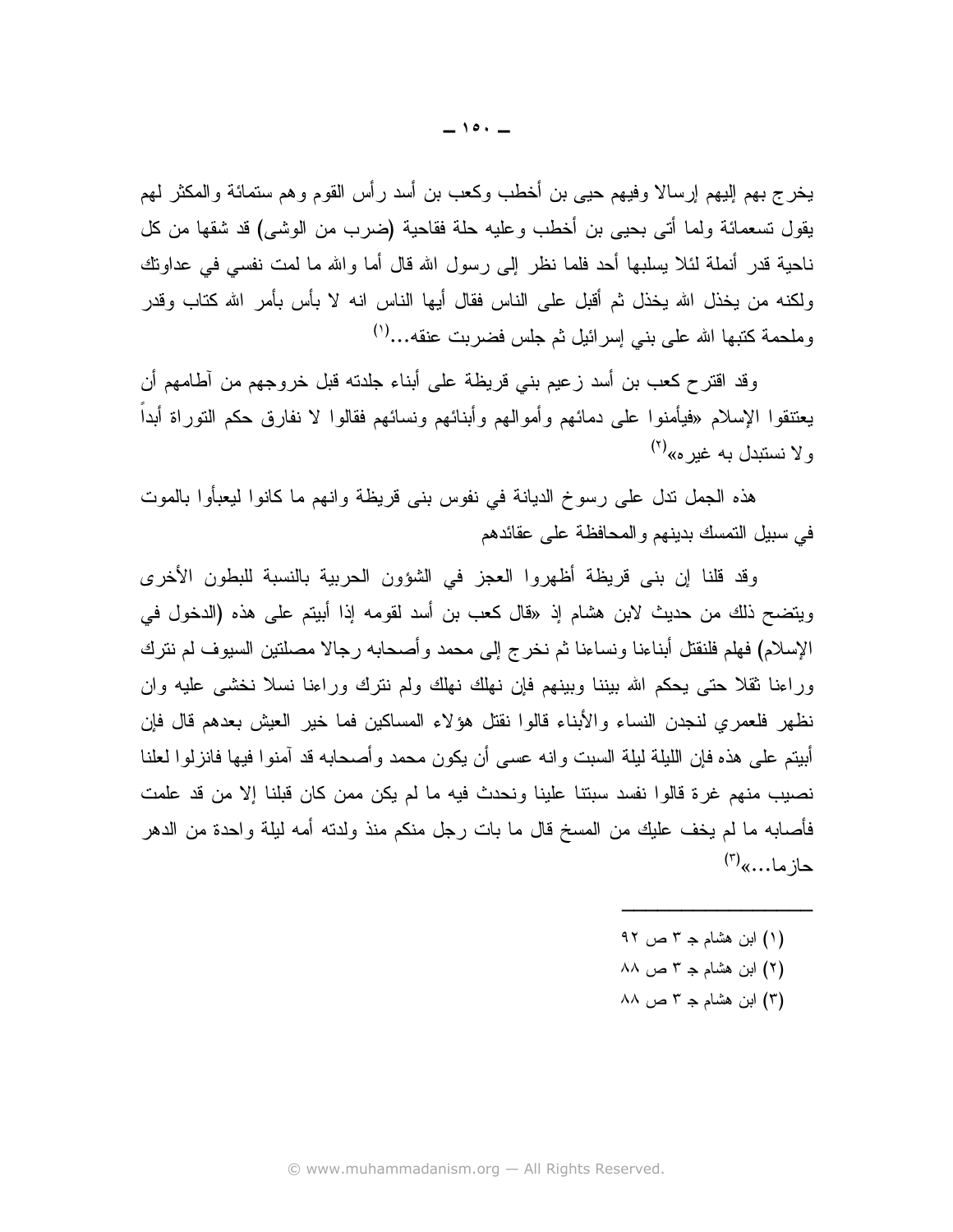وقد اشترك الأوس في قتل حلفائهم فإنه لما شرعت «الخزرج تضرب أعناقهم ويسرهم ذلك فنظر رسول الله إلى الأوس فلم ير ذلك فيهم فظن أن ذلك للحلف الذي بين الأوس وبين بني قريظة وقال ليضرب فلان وليذفف فلان...»<sup>(١)</sup>

وقد أظهر بعض بعض اليهود في نكبتهم هذه من الشجاعة ما يستوقف النظر فمن ذلك ما حدث للزبير مع أحد الأنصار ، ذلك «أن الزبير كان قد منّ على ثابت بن قيس في يوم بعاث أخذه فجز ناصبتِه ثم خلَّى سبيله فجاءه ثابت وهو شيخ كبير فقال يا عبد الرحمن هل تعرفني قال وهل يجهل مثلي مثلك قال اني قد أردت أن أجزيك بيدك عندي قال ان الكريم يجزى الكريم ثم أتي ثابت بن قيس رسول الله فقال يا رسول الله انه قد كانت للزبير ٍ على منة وقد أحببت أن أجزيه بها فهب لي دمه فقال ر سول الله هو لك فأتاه فقال ان ر سول الله قد و هب لي دمك فهو لك قال شيخ كبير لا أهل له ولا ولد فما يصنع بالحياة قال فأتى ثابت رسول الله فقال بأبي أنت وأمى يا رسول الله هب لمي امرأته وولده قال هم لك قال فأتاه فقال قد وهب لمي رسول الله أهلك وولدك فهم لك قال أهل بيت الحجاز ِ لا مال لهم فما بقاؤ هم على ذلك فأتى ثابت رِ سول الله فقال يا رِ سول الله ماله قال هو لك فأتاه ثابت فقال قد أعطاني رسول الله مالك فهو لك قال أي ثابت ما فعل الذي كان وجهه مرآة صينية بتراءى فيها عذارى الحي كعب بن أسد قال قتل قال فما فعل سيد الحاضر والبادي حيى بن أخطب قال قتل قال فما فعل مقدمتنا إذا شددنا وحاميتنا إذا فررنا عزال بن سموعل قال قتل قال فما فعل المجلسان يعني بني كعب بن قريظة وبني عمرو بن قريظة قال ذهبوا وقتلوا قال فأنبي أسألك يا ثابت بيدي عندك الا ألحقتني بالقوم فوالله ما في العيش بعد هؤلاء من خير فما أنا بصابر

(۱) ابن هشام جزء ۲ ص ۳٤٥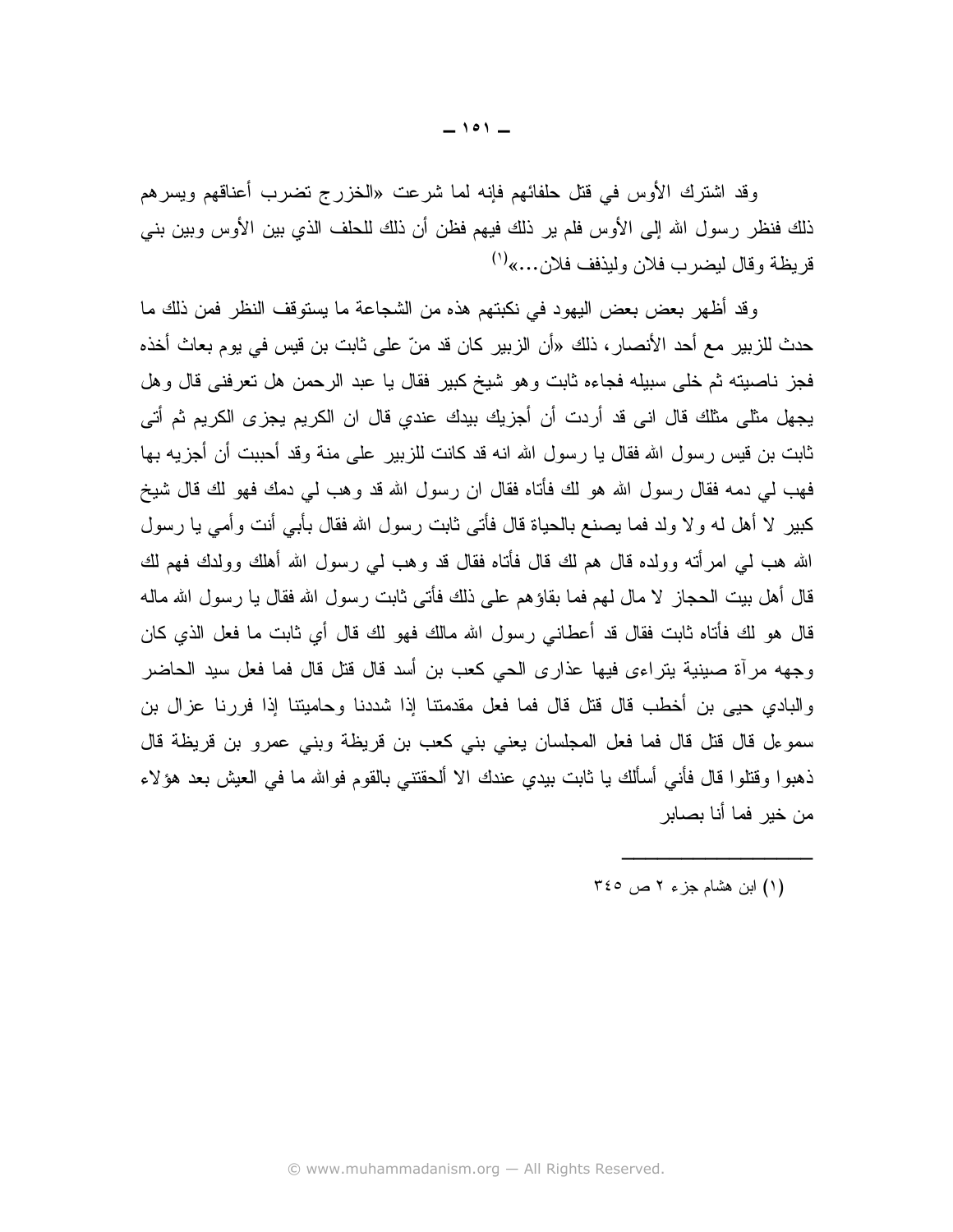لله قتلة دلو ناضح حتى ألقى الأحبة فقدمه ثابت فضر ب عنقه...»<sup>(١)</sup>

وكان المسلمون لا يقتلون في غزواتهم النساء والذرارى وكل من لا ينبت من الرجال<sup>(٢)</sup> لكن في هذه الغزوة قتلت امرأة واحدة وقد انطلقوا بها للقتل وعلى ثغرها علامة الحبور والابتهاج حتى قالت عائشة زوج الرسول: فوالله ما أنسى عجبًا منها طيب نفسها وكثرة ضحكها وقد عرفت أنبا نقتل (٢)

وقد نجى في ذلك اليوم أربعة من اليهود لم يقتلوا لأنهم اعتنقوا الإسلام فأقاموا على نسائهم وذراريهم وأملاكهم وقد بقى ثلاثة منهم في المدينة أما رابعهم فقد خرج على وجهه من يثرب ليلة إسلامه ولم يدر أحد إلى أين ذهب<sup>(٤)</sup>

ولم يكن الثلاثة الذين أسلموا من بني قريظة أو من بني النضير بل كانوا من بني هدل وهم بطن من البطون العربية التي تهودت ولم يكن عدد أفرادها المتهودين كبيرا في يثرب

ومهما يكن من شيء فقد قضت هذه الغزوة القضاء النام على بطون اليهود في بثرب وقد كان القضاء على اليهود هو رائد بطون الأوس والخزرج منذ الساعة الأولى لمجاورتهم لهم في يثرب وقد بذلت في هذا السبيل جهودا عظيمة في فترات مختلفة ولم توفق حتى جاءت الحوادث بعد الهجر ة فحققت آمالهم و أطماعهم السياسية في وقت كانت خامدة فيه تلك الآمال

وقد طرأ تغيير عظيم على يثرب بعد خروج اليهود منها إذا ندهورت شئونها التجارية والصناعية ندهوراً شديداً ولو لم يكن بهذه المدينة ضريح الرسول ولو لم نكن عاصمة الدولة الإسلامية في عصر الخلفاء الراشدين لما كان ليثرب شأن

> (۱) ابن هشام جـ ۳ ص ۹۰ ـــ الو اقدى ص ۲۱۹ (٢) حديث البخاري جـ ٢ ص ٢٥١ (٣) ابن هشام جـ ٣ ص ٩٤ (٤) ابن هشام جـ ٣ ص ٩٠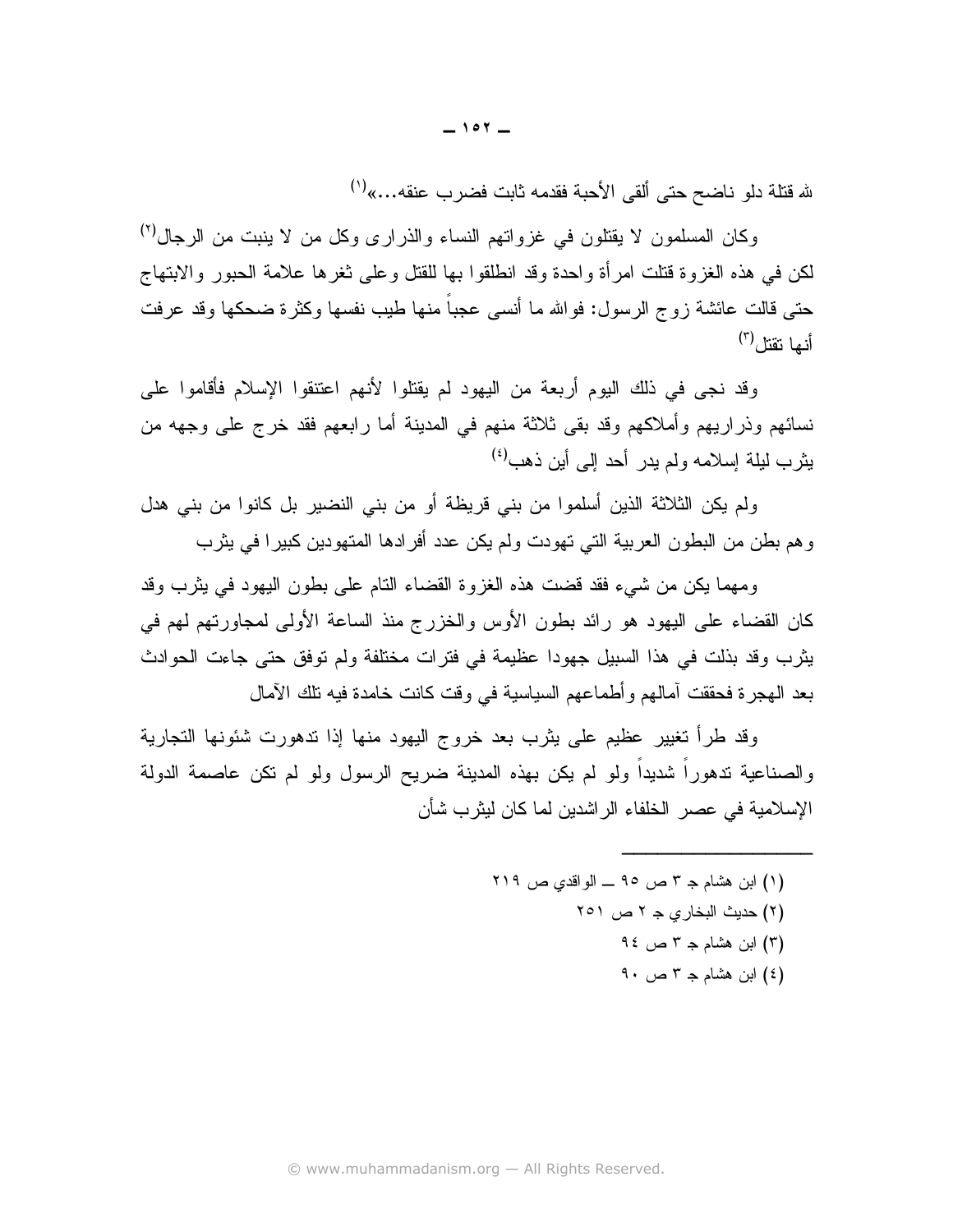يذكر بعد نلك الحوادث في الجزيرة العربية

وقد اضمحل شأن هذه المدينة بعد عصر الخلفاء الراشدين ولم نعد إليها مكانتها القديمة من الوجهة التجارية والصناعية

هذا ما يميل إليه المستشر قون وقد يكون من الصعب تفنيد هذا الر أي وتجر يده من الصحة على أن هناك نقطة جو هرية يجب أن ننتبه لها ونحن نبحث أسباب الضعف الذي طر أ على يثر ب بعد أن محبت منها سلطة البهود

فقد يظهر لكل باحث في ناريخ المسلمين بعد الخندق وغزوة بني قريظة ظاهرة جديدة في منطقة بِثرب أولا وفي الحجاز كله بعد زمن قصير: هي أن مرافق الحياة من زراعة وتجارة وصناعة أهملت إهمالا شنيعا وأخذ أفراد البطون وزعماؤها بتجهون نحو الشؤون الحرببة التبي شغلت العرب بما جلبت لمهم من المغانم وبما مكنت لمهم فيما يملك أعداء الإسلام في الجزيرة العريبة

وبعد غزوة تبوك أخذت الجيوش الإسلامية تَغْمُز سورية والعراق ومصر وأفريقيا الشمالية فلم نبق للأعمال القديمة المعروفة في الجاهلية قيمة كبيرة في كسب الرزق وإحراز المال والسلاح إذ كانت ثمار الأرض من بر أو تمر قليلة جدا بالنسبة لما تغله الفتوح من مختلف الثمر ات

وكذلك أهمل العرب أعمالهم الزراعية وتركوها بأيدى العبيد الذين جلبوهم من الأمم المغلوبة

ولم نكن هذه الظاهرة قاصرة على العنصر العربي وحده بل نجدها شاملة لكل الأمم في طور الانتقال من الفقر والبداوة إلى الملك والاستعمار فقد نعلم أن الأمة اليونانية أخذت بعد خروج الاسكندر الأكبر لفتح ممالك الشرق نتحط في الزراعة والتجارة وتهمل ما في بلادها من مصادر الثروة طمعا في جلب ما في الممالك الشرقية من المغانم الكثيرة وإلى مثل هذه الظاهرة يشير ٍ من کتب فی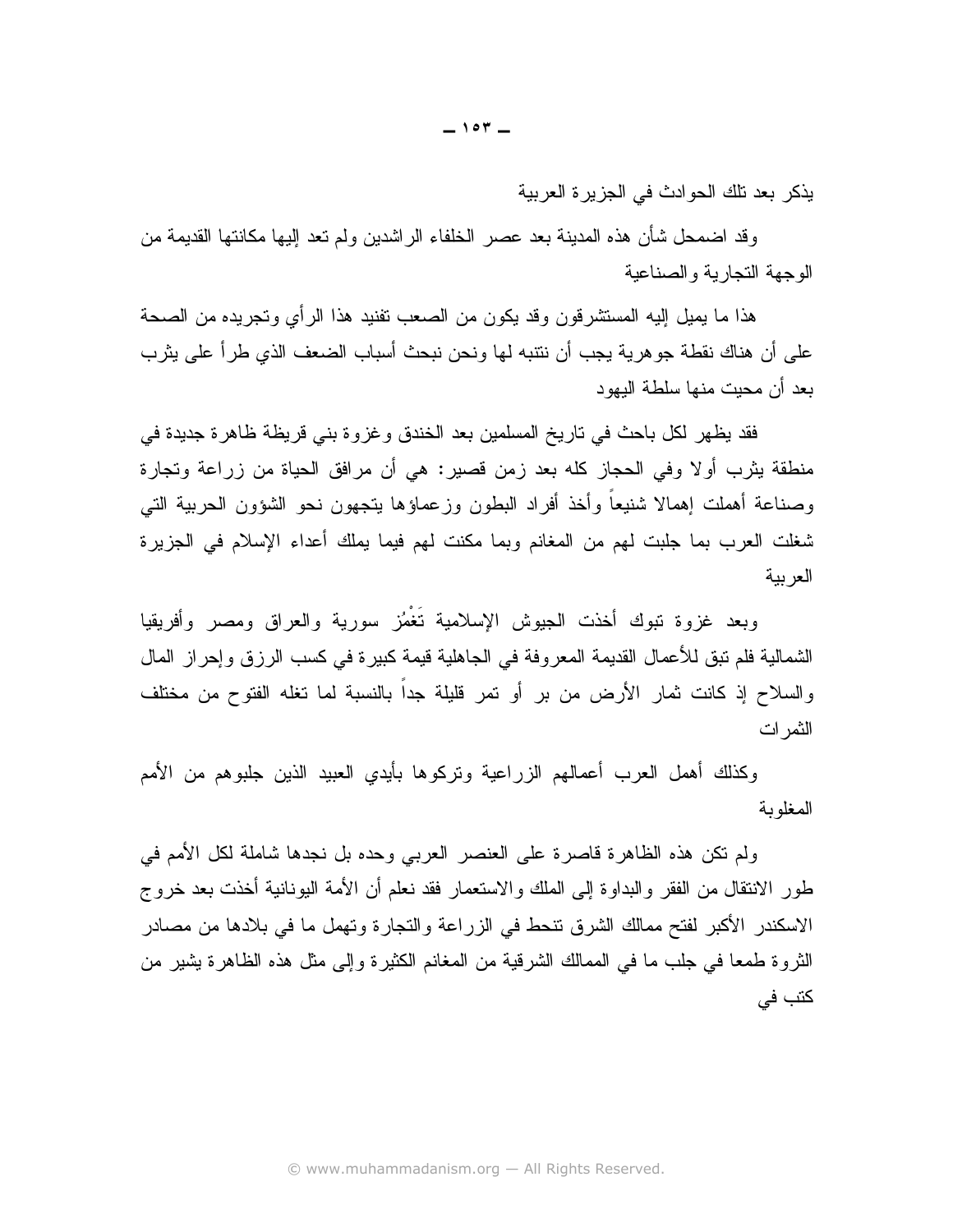ناريخ روما بعد قهرها لأمم العالم القديم

أما الاهمال الذي وقع في منطقة يثرب فقد ظهر أثره بعد زمن قصير في مكة إذ تدهورت شؤونها النجارية ولم نعد نسمع في الناريخ الإسلامي شيئاً عن فوافل مكة إلى يثرب والشام واليمن لأن عشائر فريش وزعماءها وجدوا أرزاقهم فيما انبسط لهم في الممالك الإسلامية ولولا الكعبة بمكة لظلت كسائر مدن الجزيرة التي لم ترتق ولم تعظم بظهور الإسلام بل أصبحت خالية من أهلها العرب الذين طوحت بهم مطامع الفتوح

على أن الدكتور طه حسين يرى أن انحطاط بثرب والحجاز عامة من الوجهة المادية لم يكن ناشئا عن إضعاف اليهود وإجلائهم وإنما كان نتيجة لازمة لانتقال النشاط العربي إلى جهة أخرى خارج البلاد العربية وهو يرى أن اليهود لو أنهم ظلوا مسالمين للنبي والمسلمين حتى تمت الفتوح لبخلوا بنشاطهم الطبيعي على هذه الأرض الحجازية التي لم يستعمروها إلا مضطرين ولالتمسوا لأنفسهم مستعمرات أخرى أخصب وأجلب للنفع في العراق والشام أو مصر أو غيرها من البلاد التي فتحت على المسلمين

أما النتيجة المادية لمحو السلطة اليهودية في يثر ب فواضحة فقد قسم الرسول المغانم من الذهب والفضة ومن المنازل والمزارع على المهاجرين ووضع نحت يد أنصار ه ز عامة الآطام التي أخذت من اليهود وما بقى من الأموال بعد هدايا المهاجرين والأنصار حفظ في بيت المال للدولة الفتية التي ظهرت بمظهر القوة بعد غزوة بني قريظة وكانت في حاجة شديدة إلى الأموال النبي نساعد على نتفيذ المشروعات المهمة في الحجاز وأطراف الشام

أما تأثير هذا الفوز المبين في القبائل العربية الوثنية من قريش وغيرها فسنبينه فيما بعد . . .

وأما المنافقون فقد خفت صوتهم بعد بوم قريظة ولم نعد نسمع لهم أعمالا أو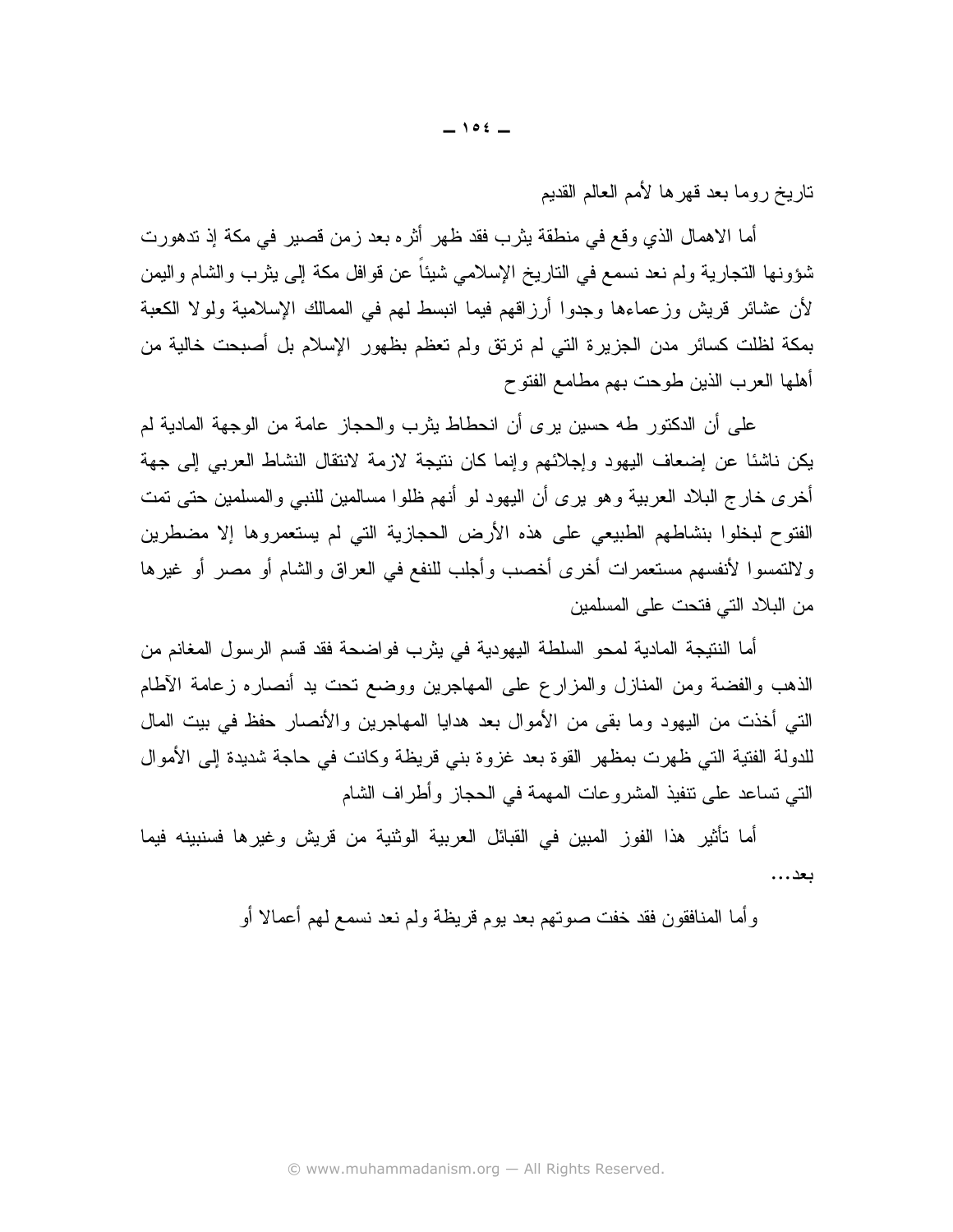أقو الا تناقض إر ادة النبي و أصحابه كما كان يفهم ذلك من قبل

أما النساء والذراري فقد بعث بهم الرسول إلى نجد فابناع بهم خيلا وسلاحا وقد اصطفى لنفسه من نساء قريظة ريحانة بنت زيد فكانت عنده حتى توفيت في حياته ويقول صاحب كتاب الطبقات إن الرسول ضرب عليها الحجاب وكان معجباً بها وكانت لا تسأله إلا أعطاها ولقد قيل لمها لو كنت سألت رسول الله بنى قريظة لأعتقهم... وكانت امرأة جميلة وسيمة... فغارت عليه غيرة شديدة فطلقها تطليقة وهي في موضعها لم تبرح فشق عليها وأكثرت البكاء فدخل عليها رسول الله وهي على نلك الحال فراجعها فكانت عنده حتى مانت عنده...(')

وفي سورة الأحزاب آيات نتعلق بغزوة بني قريظة «ورد الله الذين كفروا بغيظهم لم ينالوا خبرا وكفى الله المؤمنين القتال وكان الله قوياً عزيزاً. وأنزل الذين ظاهروهم من أهل الكتاب من صياصيهم وقذف في قلوبهم الرعب فريقاً نقتلون وتأسرون فريقاً وأورثكم أرضهم وديار هم و أمو الهم و أرضـاً لم تطؤو ها وكان الله علـى كل شـىء قدير ا»<sup>(٢)</sup>

وكذلك قال العرب شعراً كثيراً في غزوة قريظة وغزوة الخندق وهو شعر لم يوجد له نظير في الغزوات الأخرى عند ابن هشام وهو يدل على ما كان لنلك الغزوة من وقع شديد في النفو س

ومما قاله جبل بن جوال الثعلبي يبكي بني قريظة:

ألا يسا سسسعد بنسى معساذ للمسالقيت فسريظة والنضيسر لعمرك أن ســـعد بنــــى معــــاذ مــــــــــداة تـحملوا لـهــــو الصبـــور فأما الخــزرجي أبــو حبـــاب فقـــــال لقينقــاع لا تســيروا

- (١) طبقات ابن سعد جزء ٨ ص ٩٣
- (٢) سورة الأحز اب آية ٢٥ ــ ٢٧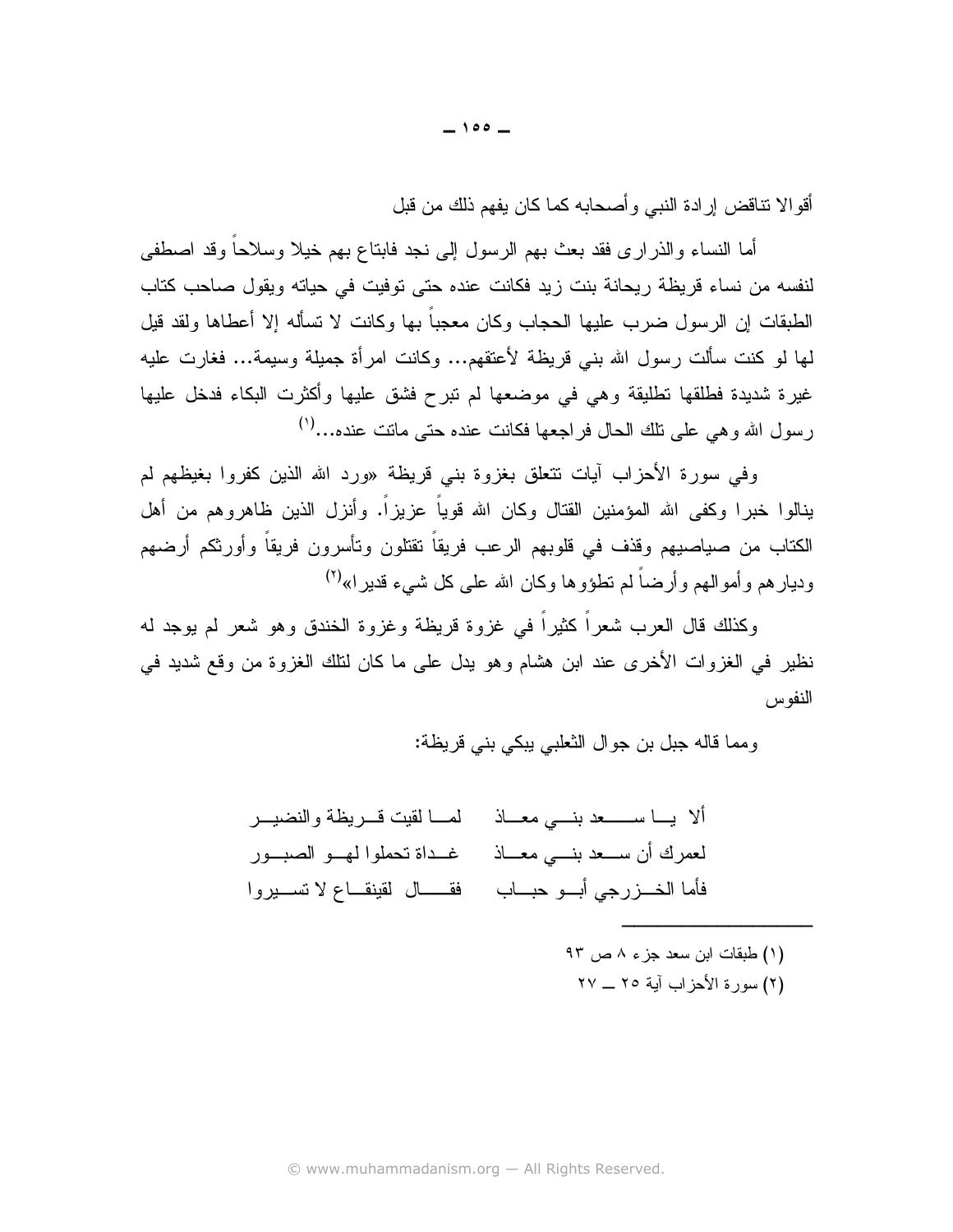## وبدلــت المـــوالى مـــن حضبر بمسلَّميد والـــدوائر قـــــد تـــدور وأقف رت البويرة مــن ســـلام مـــوسعية بـــن أخطب فهي بـــور وقــــد كانــوا ببلدتهــم نقــالا كمــا نقلت بحيطــان الصخور فإن يهلَّــك أبـــو حـــكم ســــلام فــــلا رث الســــلاح و لا دثــــور وكل الكـــاهنين وكـــان فيـــهم مـــــمع الليــــن الخضـــــارمة الصـقور وجدنا المجدقد نبتوا عليه بمجهد لا تغيبه البهور أقيمـــوا يــــا ســــراة الأوس منها كـــأنكم مـــن المخــــزاة عــــور تركتــم قـــدركـــم لا شيء فيها وقـــدر القـــوم حـــاميـــة تفـــور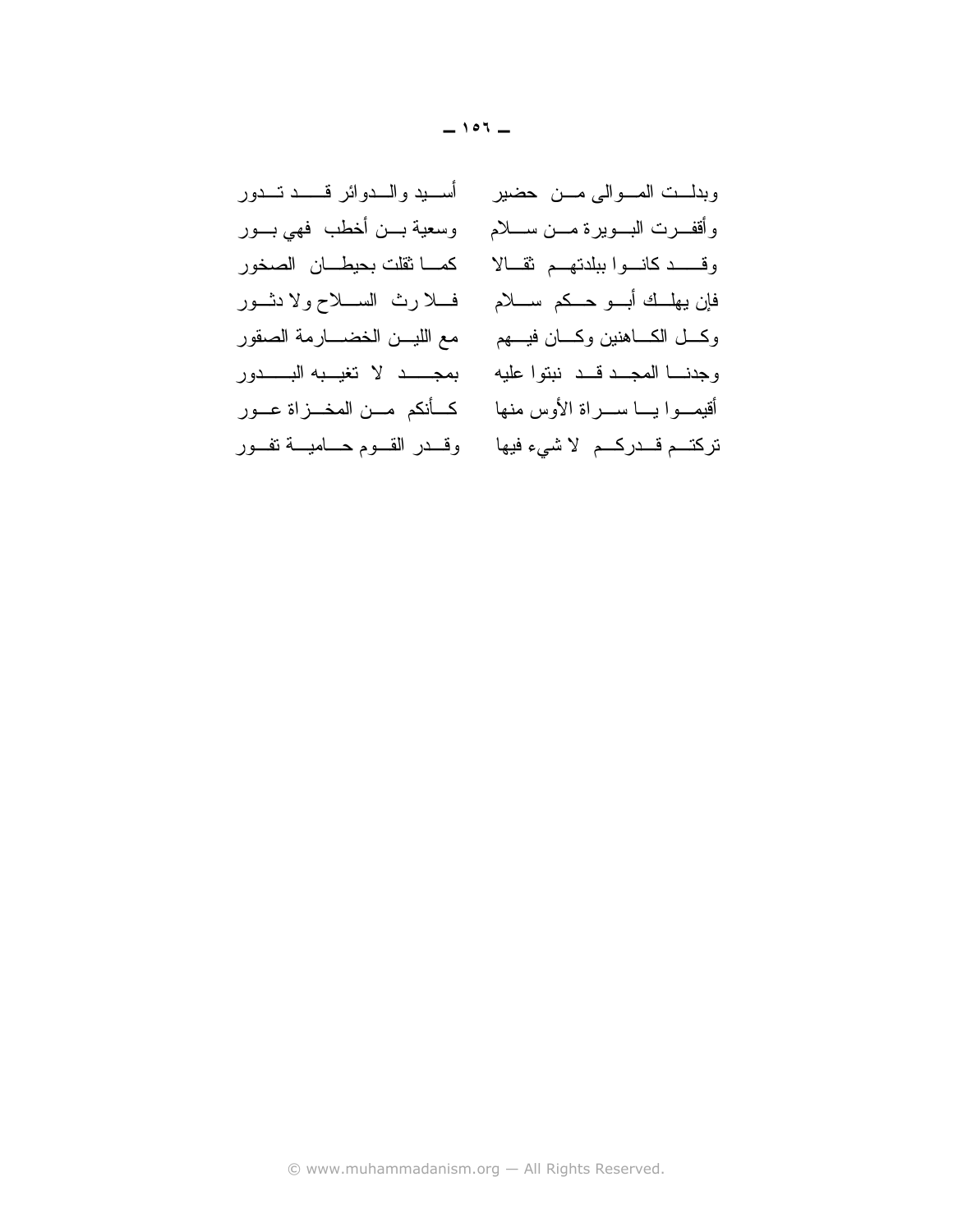### البَابُ الثامِن

#### غزوة خيبر

الأسباب التي حملت الرسول على محاربة أهل خيبر ـــ أهمية معاهدة الرسول مع قريش قبل هذه الغزوة من الوجهة السياسية والحربية ـــ مراقبة قبائل الحجاز لغزو خيبر ـــ غدر بني غطفان بحلفائهم أهل خيبر ـــ النضال حول آطام خيبر \_ سلام بن مشكم وبقية زعماء خيبر \_ المناطق الحربية في بلاد خيبر \_ حصون خيبر المنيعة ــ الحاح اليهود في طلب الصلح ــ لماذا لم يجل الرسول أهل خيبر؟ ــ رأى ابن هشام ــ آراء المستشرقين ــ مغانم خيبر ـــ صحف التوراة والرسول ـــ زواج النبي بصفية بنت حيى بن أخطب ـــ محاولة زينب ابنة الحارث الانتقام من الرسول ــ لماذا نزوج الرسول بصفية بنت حيى؟ ــ خضوع يهود وادي القرى وفدك وتيماء للرسول ـــ نتيجة غزوة خيبر

ارنعدت فرائص يهود خيبر لما وصل إليهم ما حل بإخوانهم في يثرب من التنكيل والتقتيل وأوجسوا خيفة من نقمة المسلمين عليهم من جراء تحريضهم لبنبي قريش وغطفان مع حيى بن أخطب على محار بة الأنصار

وقد صرح سلام بن مشكم لزعماء خيبر بأن خطرا بتهدد كيان اليهود في الحجاز وأبان لمهم أن الواجب عليهم أن يبادروا إلى نأليف كنلة منهم ومن يهود وادي القرى ونيماء ثم يزحفوا على يثرب دون أن يعتمدوا على البطون العربية في هذه الغزوة ولكن بعض الزعماء عارضه في هذا الرأى<sup>(י)</sup> وكانوا في هذه الأثناء يرسلون الوفود بالأموال إلى المدينة لفداء عدد عظيم من النساء والذراري...<sup>(٢)</sup>

- (۱) الواقدي ص ٢٢٤
- (۲) الو اقدی ص ۲۲۹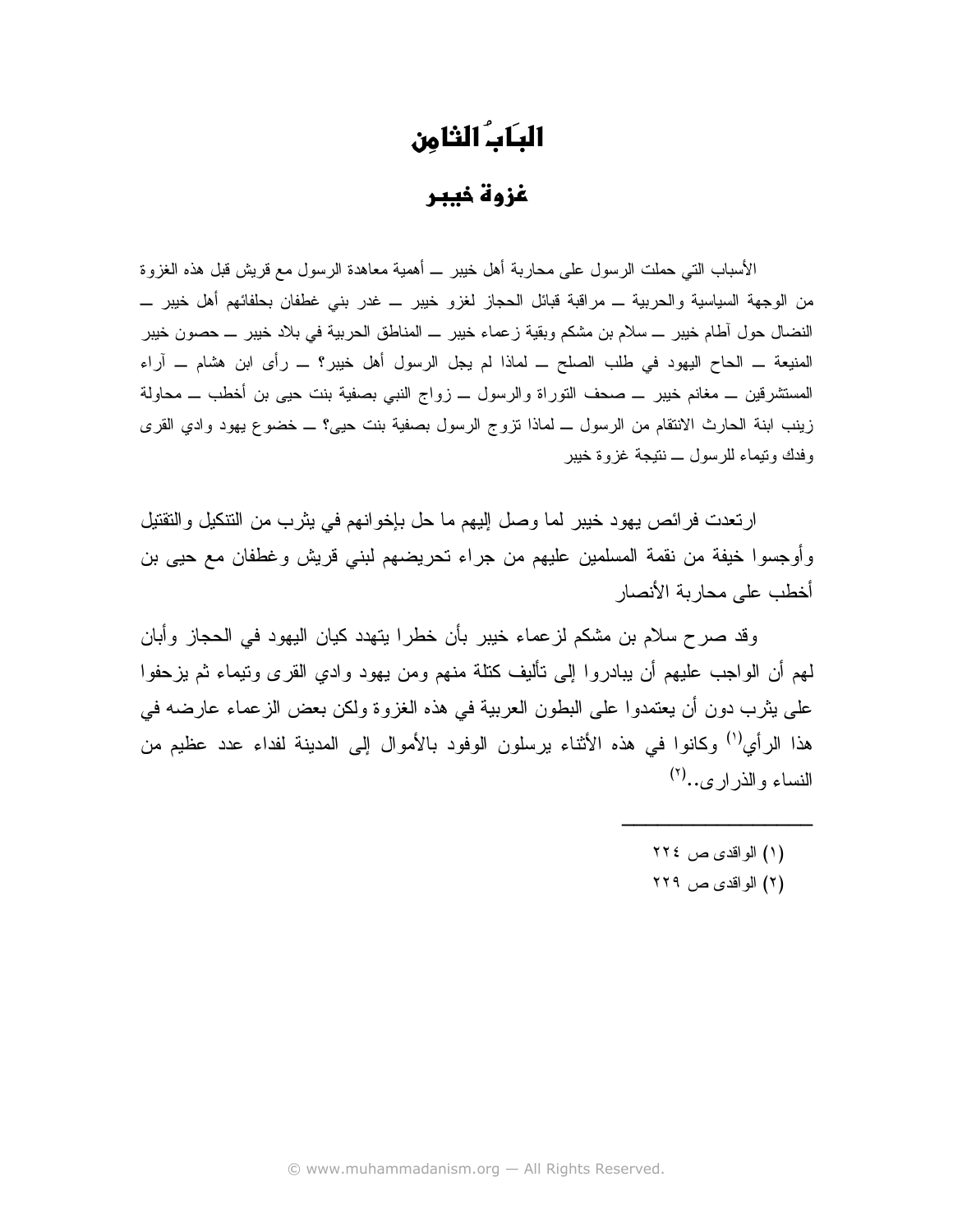وقد علم الرسول بما يدور في خلد يهود خيبر فأخذ يتهيأ لقتالهم ولكنه أجله إلى أجل قصير لأسباب سياسية وأخذ الأنصار يرسلون الوفود لقتل زعماء خيبر كمقدمات للغزوة

وكان من نلك الضحايا زعيمان كبيرا النفوذ والسيطرة في خيبر وهما سلام بن أبي الحقيق واليسير بن رزام

أما الأول فقد قتل غيلة على فراشه في خيبر بواسطة خمسة من رجال بني الخزرج قصدوا خيبر فاحتالوا على امرأة سلام وقالوا لمها إنهم يلتمسون الميرة ففتحت لمهم الأبواب فهجموا علمي سلام وطعنوه بسيوفهم وهو علمي فراشه لا يدري بهم<sup>(١)</sup>

ونلاحظ أن هذا القتل لم يكن بعد غزوة قريظة مباشرة بل جرى قبيل غزوة خيبر وكان أبو الحقيق من أصحاب العقول الراجحة فأراد المسلمون أن يتخلصوا منه قبل أن ندور المعارك بينهم وبين اليهود في ناحية خيبر

وأما الزعيم الثانبي وهو اليسير بن رزام فقد كان يجتمع ببنبي غطفان ليعقد معهم العقود والاتفاقات ليكونوا مع اليهود في حالة دخول أهل خيبر في حرب مع المسلمين «فبعث إليه الرسول عبد الله بن رواحة في نفرٍ من أصحابه فقدموا إلى اليسير بن رزام بخيبر وكلموه وقالوا له انك إن قدمت على الرسول استعملك وألزمك فلم يز الوا به حتى إذا كان بالقرقرة من خيبر على ستة أميال ندم اليسير ٍ على مسير ِه ففطن له عبد الله بن أنس فاقتحم به ثم ضربه بالسيف فقطع رجله وضربه اليسير بمخراش في يده من شوحط فأمّه ومال كل رجل من الأنصار على صاحبه من البهود فقتله إلا رجلا واحدا أفلت على رجلبه...<sup>(٢)</sup>

وقد يدل هذا على صحة ما رواه الواقدي من أن بعض زعماء خيبر لم يوافقوا

- (١) این هشام جزء ٣ ص ١٢٢
- (٢) ابن هشام جزء ٣ ص ١٤٠ ـــ تاريخ الخميس جزء ٢ ص ١٦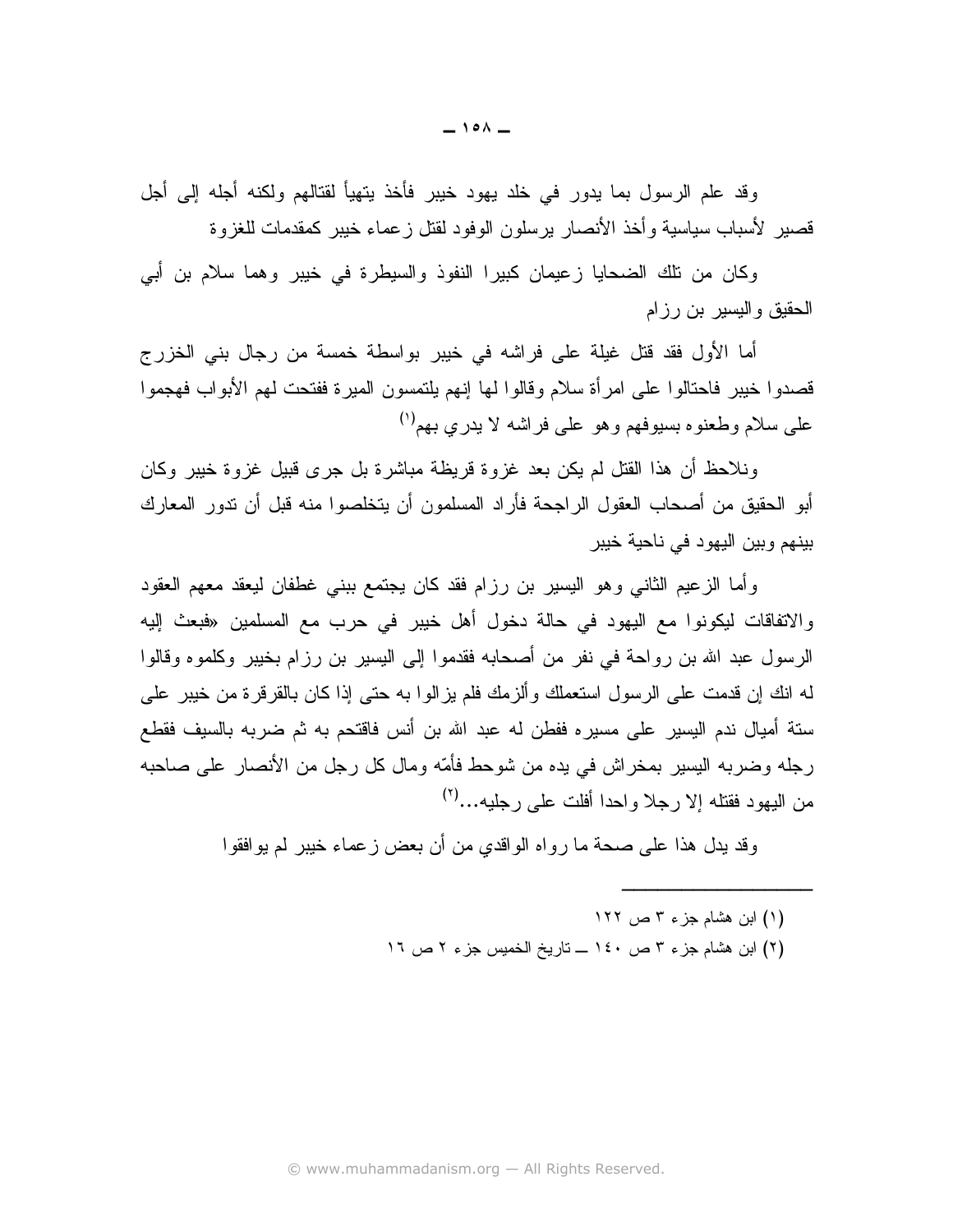على رأي سلام بن مشكم من محاربة المسملين وأن اليسير بن رزام قد خرج فعلا مع عبد الله بن رواحة يقصد المدينة ليدخل في حلف مع الرسول ليمحو من قلوب الأنصار الاستياء من اشتراك بعض زعماء خيبر والنضير في يوم الخندق وأما عبد الله بن رواحة فإنه لم يأت إلى خيبر لعقد معاهدات بل لنتفيذ خطة سياسية خطيرة كان من شأنها إضعاف اليهود بقتل بعض زعمائهم

وقد اعتبر وا مؤرخو العرب قتل اليسير بن رزام من الأعمال السياسية الجليلة فقد وضعوا له بابا خاصا كأنه غزوة من الغزوات

أما ابن هشام فقد وضعها في أخبار الأنصار قبيل غزوة خيبر ولكي يتمكن الرسول من محاربة أهل خيبر دون أن يكون عرضة لخطر من جهة أخرى فقد توجه إلى مكة في ذي القعدة من السنة السادسة ونصالح مع قريش

وقد جاء ابن هشام بنص المعاهدة: هذا ما صالح عليه محمد بن عبد الله سهيل بن عمر واصطلحا على وضع الحرب عن الناس عشر سنين يأمن فيهن الناس ويكف بعضهم عن بعض علمي أنه من أتبي محمدا من قريش بغير إذن وليه رده عليه ومن جاء قريشا ممن مع محمد لم يرد عليه وأن بيننا عيبة مكفوفة وأنه لا سلاسل ولا أغلال وأنه من أحب أن يدخل في عقد محمد و عهده دخل فيه و من أحب أن يدخل في عقد قريش و عهدهم دخل فيه...(')

أما بعد عقد الرسول هذه الهدنة فقد أصبح آمناً شر قريش وصارت له الحرية في أن يسير حيث شاء فأمر جموع المسلمين أن يتجهزوا لغزو خبير وخرج بهم في المحرم من السنة السابعة فاصداً خيبر وهي على ثلاثة أيام من المدينة

وأما الأسباب التي حملت قريشاً على عقد الهدنة فهي أن قريشاً كانت في حاجة شديدة إلى هدنة مع الرسول لما ظهر ً في مكة من الضائقة الاقتصادية بعد يوم قريظة ولما كانت تخشى على قو افلها من غار ات المسلمين ولما كانت نتوقعه

(١) ابن هشام جزء ٣ ص ١٥٩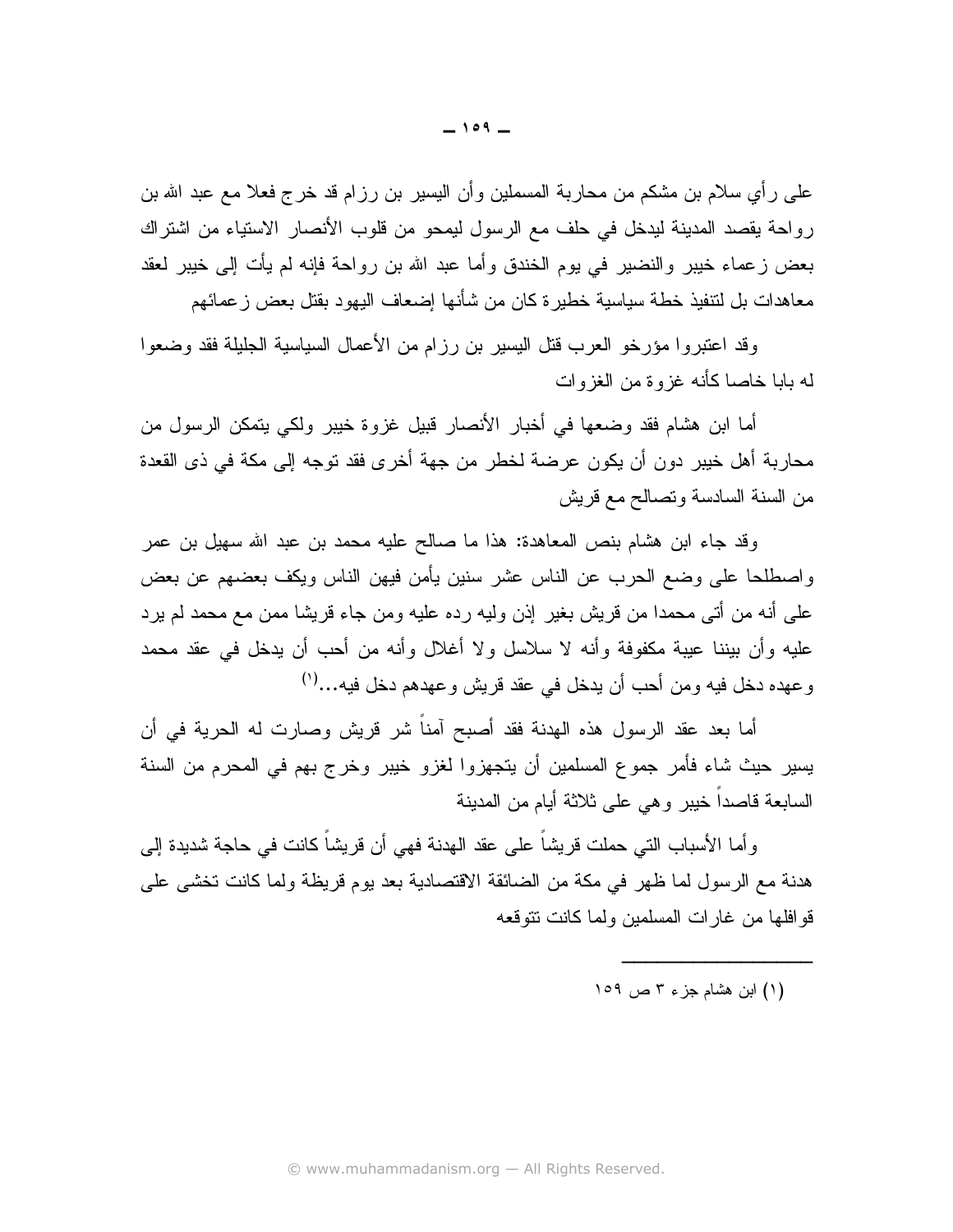من انتقام الرسول بعد أن حاربته وكادت له في بدر وأحد والخندق

ولما سمع القرشيون بمسير النبي إلى مكة خرجوا معهم العوذ المطافيل وقد لبسوا جلود النمور<sup>(י)</sup> ونزلوا بذي طوى يعاهدون الله أن لا يدخلها المسلمون عنوة أما الرسول فلم يأت للقتال ولكنه جاء لزيار ة البيت الحر ام

ولا شك في أنه قد ظهرت للنبي بعد بوم قريظة سياسة جديدة إزاء قريش فقد أراد أن يأخذهم بالرفق ولكن أي رفق؟ انه رفق القوى الذي يريد أن يصل إلى غرضه بدون أن يحكم السيف وليس رفقه هنا كرفقه بمكة يوم كان قليل الأنصار

ويحدثنا ابن اسحق أن الرسول قال: لا تدعوني قريش اليوم إلى خطة يسألونني فيها صلة الرحم إلا أعطيتهم إياها<sup>(٢)</sup>

فلما وثقت فريش أن الرسول يميل إلى مهادنتها لم تتردد في القبول

أما نص عقد الهدنة فإننا نعتقد أنه كان أطول مما وصل إلينا في كتاب السير ة فقد جرت مفاوضات كثيرة قبل الهدنة ولم تكتف قريش بأقوال مبهمة وإنما طلبت شروطا وإضحة تضمن لمتاجر ها وقو افلها الأمان

والذي يرجع إلى أيات سورة الفتح التي يشرحها ابن إسحق برى أن الأخبار القليلة التي وصلت إليه عن يوم الحديبية يرجع الفضل فيها إلى الآيات أكثر من الروايات التي لم يبق منها لعهده إلا القلبل

أما أنصار الرسول فقد غضبوا وثاروا إذ اعتقدوا أن شروط الهدنة في صالح قريش وكانوا بودون أن تذعن لحكم الرسول بلا شرط ولا قيد وفي هذه الهدنة

(١) قيل العوذ جمع عائذ وهي الناقة التي معها ولدها بريد أنهم خرجوا بذوات الألبان من الإبل ليتزودوا ألبانها ولا يرجعوا حتى يناجزوا محمداً وأصحابه في زعمهم... (الروض الانف جزء ٣ ص ٢٦٦) (٢) ابن هشام جـ ٣ ص ١٥٢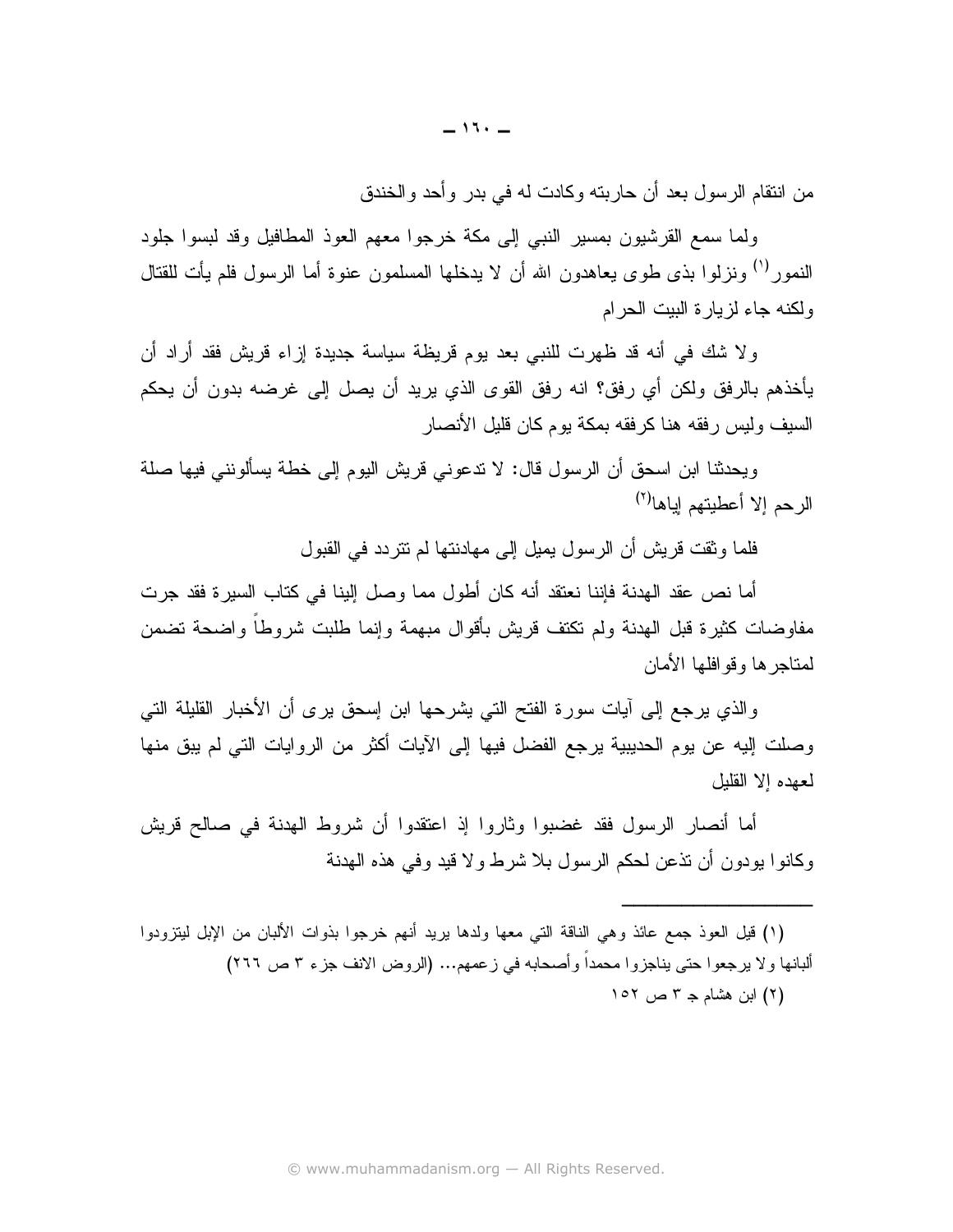قال عمر بن الخطاب كلمته المأثورة «علام نعطي الدَّنيَّة في ديننا»<sup>(י)</sup>

وبالرغم من ثورة المسلمين على شروط الهدنة فقد كان في قبولها من الرسول دلالة كبيرة على بصره بالعواقب وعلمه بالسياسة الدقيقة ويؤيد ذلك ما قاله الزهري فما فتح في الإسلام فتح قبل بوم الحديبية كان أعظم منه إنما كان القتال حيث النقى الناس فلما كانت الهدنة ووضعت الحرب أوزارها وآمن الناس كلهم بعضهم بعضاً والنقوا فتفاوضوا في الحديث والمنازعة فلم يكلم أحد في الإسلام يعقل شيئاً إلا دخل فيه ولقد دخل في نينك السنتين مثل ما كان في الإسلام قبل  $\ddot{\Omega}$ ذلك أو أكثر ...

أما الآيات التي تتعلَّق بيوم الحديبية فهي تحتوي على سورة الفتح بأجمعها «إنا فتحنا لك فتحا مبينا ليغفر لك الله ما نقدم من ذنبك وما نأخر ويتم نعمته عليك ويهديك صراطا مستقيما.. إن الذين يبايعونك إنما يبايعون الله بد الله فوق أيديهم فمن نكث فإنما ينكث على نفسه ومن أوفى بما عاهد عليهُ الله فسيؤنيه أجراً عظيما… وهو الذي كف أيديهم عنكم وأيديكم عنهم ببطن مكة من بعد أن أظفركم عليهم وكان الله بما تعملون بصيراً هم الذين كفروا وصدوكم عن المسجد الحرام والهدْيَ معكوفًا أن يبلغ محلَّه ولو لا رجال مؤمنون ونساء مؤمنات لم تعلَّموهم أن نطَّئوهم فتصيبكم منهم معرَّة بغير علم ليدخل الله في رحمته من يشاء لو نزيلوا لعذبنا الذين كفروا منهم عذابا أليما إذ جعل الذين كفروا في قلوبهم الحمية حمية الجاهلية فأنزل الله سكينته على رسوله وعلى المؤمنين وألزمهم كلمة النقوى وكانوا أحق بها وأهلها وكان الله بكل شيء عليما لقد صدق الله رسوله الرؤيا بالحق لندخلن المسجد الحرام إن شاء الله أمنين محلقين رءوسكم ومقصرين لا تخافون فعلم ما لم تعلمو ا فجعل من دون ذلك فتحاً قريباً…»

- (١) ابن هشام جـ ٣ ص ١٥٨
- (٢) ابن هشام جـ ٣ ص ٢٦٤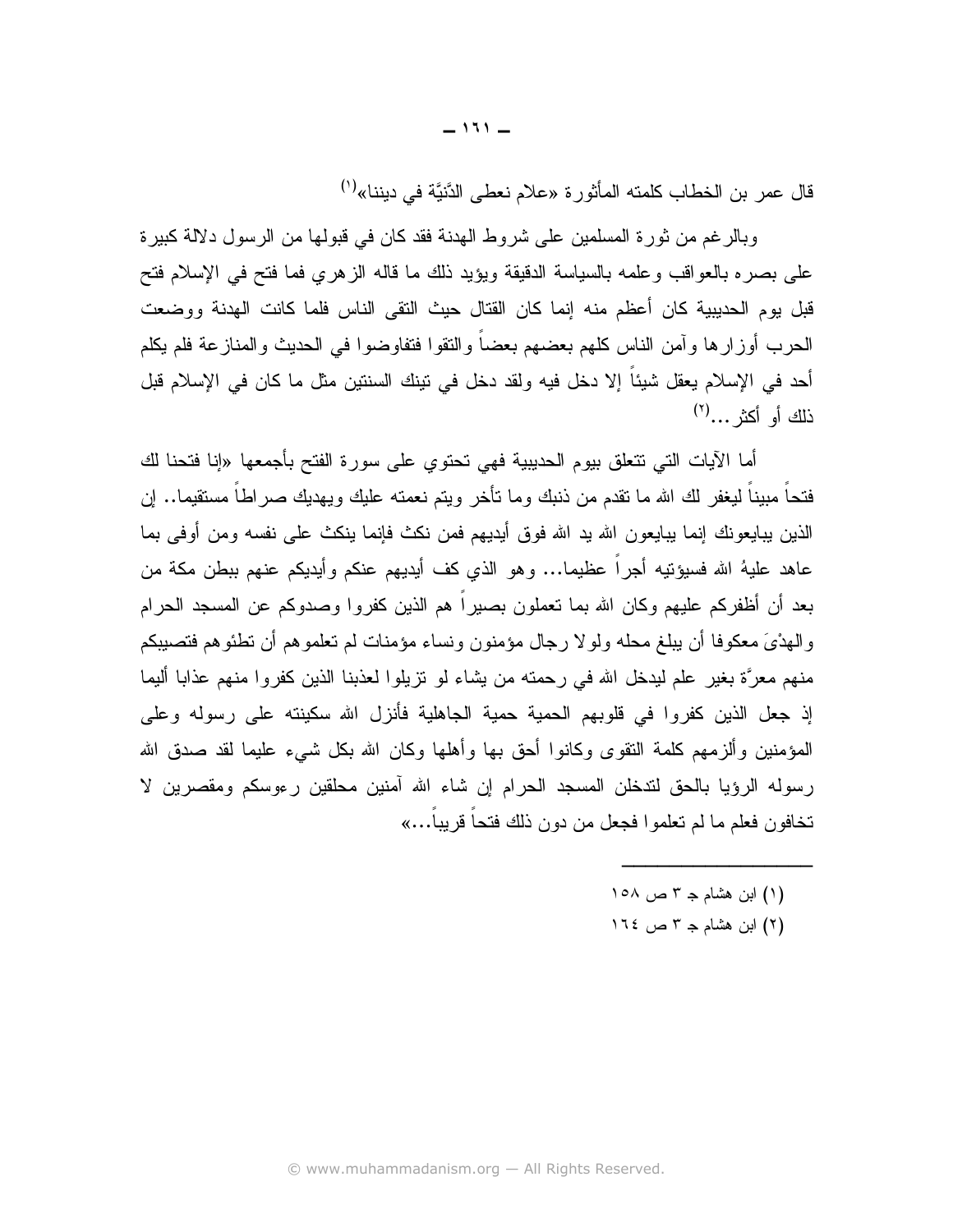ونتلخص الأسباب التي حملت النبي على غزو خيبر فيما يأتي:

(١) ثأر ه من يهود خيبر لما فعلو ه من تحريض قري و غطفان على محاربة المسلمين

(٢) كانت جموع اليهود في خيبر من أقوى الطوائف بأساً وأوفرها مالا وسلاحا ولم يكن هناك أي أمل في أن يعتنقوا الدين الإسلامي بعد ما أثبتت التجارب السابقة مع يهود يثرب أن اليهود لن يدخلوا في الإسلام، ولما كان الغرض الذي يرمى إليه الرسول إنما هو جمع العرب على دين واحد وتأليف كتلة متحدة منهم فقد كان حتما عليه في هذه الحالة أن يقضي على يهود خيبر حتى لا يكونوا حجر عثرة في سبيل تحقيق ذلك الغرض

(٣) لم يجد النبي قوة تقف في سبيل نشر دينه إلا قوتين اثنتين قوة قريش وقوة اليهود لذلك وضع نصب عينيه القضاء على هانين القونين ليخلو له الجو ويتمكن من نشر دعونه. أما بقية القبائل الحجازية فلم نكن من القوة والخطورة بمثل ما كانت قريش واليهود

ويظهر أن صاحب السيرة لم تصله أخبار كثيرة عن غزوة خيبر لذلك لجأ مؤرخو العرب \_ وقد كانت لمهم سيرة ابن هشام الينبوع الذي يستقون منه جميعاً \_ إلىي الأخبار والروايات المضطربة فجاءت بعض رواياتهم مختلطة بكثير من العجائب والغرائب كما سنوضح ذلك فيما بعد

ومما لا شك فيه أن غزوة خيبر كانت ذات شأن عظيم في تاريخ الفتوح الإسلامية إذ كانت كل فبائل الحجاز نرافب نتيجتها باهتمام ونتظم شؤونها على حسب ما كان يتراءى لها من نتيجة صليل السيوف بين الأنصار واليهود وقد كان أعداء الرسول الكثيرون في بادية العرب وحاضر نها يعلقون أمالا كبير ة علمي نلك الغزوة

وقد انقسم أهل مكة قسمين: طائفة منهم ترجح أن النصر سيكون حليف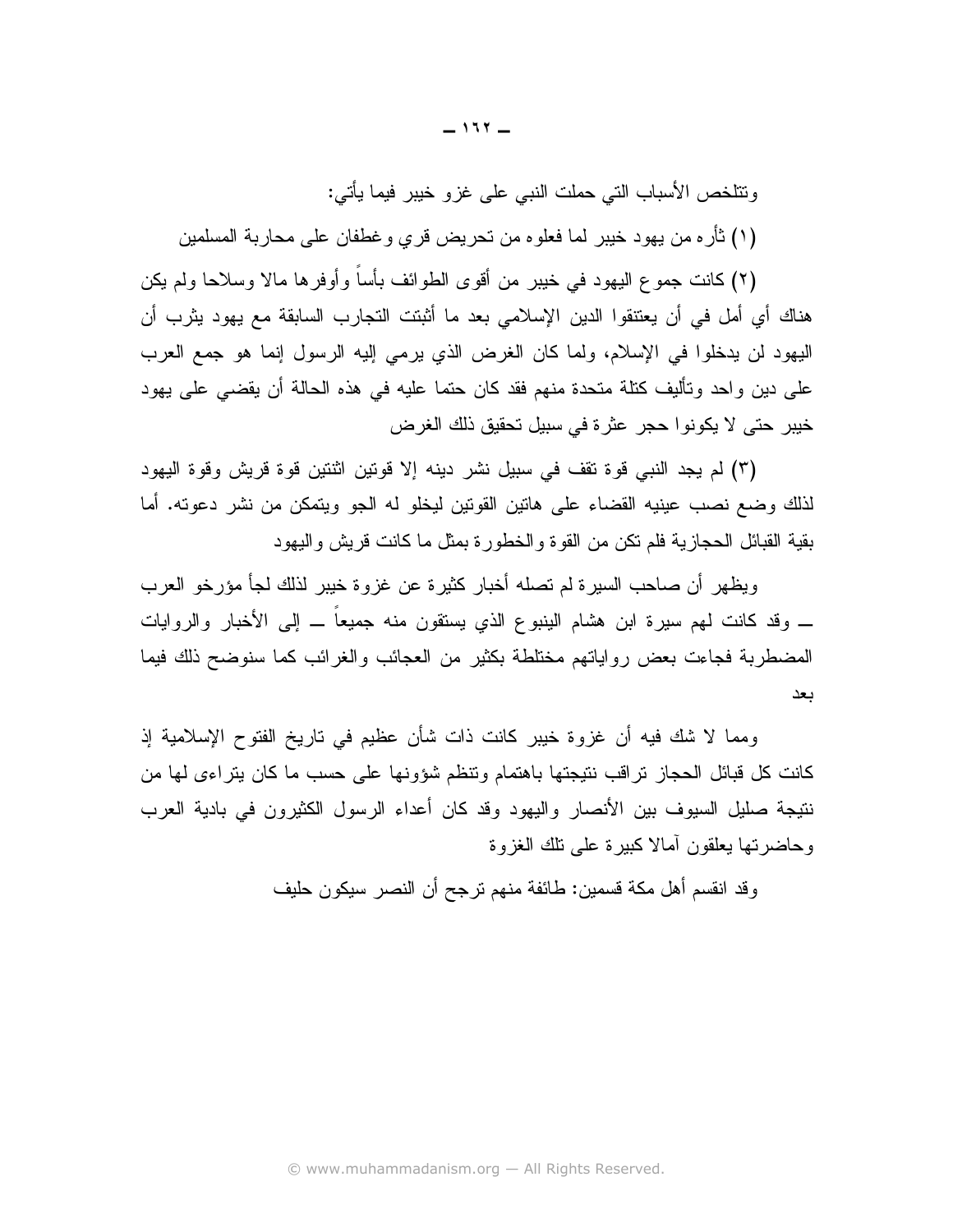اليهود وطائفة نرى أنه سيكون من نصيب المسلمين وكثيراً ما نراهن بعض الأفراد من كلتا الطائفتين بسبب ذلك (۱)

وقد كان الاهتمام بهذه الغزوة شديداً جداً في مكة أثناء القتال حول آطام خيبر حتى أن الحجاج بن علاط لما ذهب إلى مكة بعد أن انتهى الحرب بفوز المسلمين خدع أهلها وقال لهم «عندي من الخبر ما يسركم: هزم محمد هزيمة لم تسمعوا بمثلها قط وأسر محمد أسراً وقال أهل خيبر لا نقتله حتى نبعث به إلى أهل مكة فيقتلوه بين أظهر هم بمن كان أصـاب من رجالهم فابتهج أهل مكة لهذا الخبر ودخلوا إلى الكعبة لبقدموا الضحايا إلى اللات والعز ي...<sup>(٢)</sup>

وأما يهود خيبر فقد أرسلوا إلى غطفان يستمدونهم لأنهم كانوا من حلفائهم وشرطوا لهم نصف ثمار خبير أن غلبوا على المسلمين فقبلوا<sup>(٣)</sup>

ولكن بطون غطفان التي اشتهرت بغدرها يوم الخندق أخلت بيهود خيبر أيضاً إذ بعد أن تهيأت غطفان للقتال وظهرت طلائع الجيش الإسلامي دب الخوف في قلوبهم واستولى عليهم الفز ع فرجعوا على أعقابهم وأقاموا في أهليهم وخلوا بين الرسول وبين خيبر<sup>(٤)</sup>

ولكن يظهر أن غطفان لم ترجع على أعقابها من جراء الخوف من طلائع الجيش الإسلامي كما يقول ابن هشام لأن لدينا رواية أخرى نقول إن الرسول قد بعث إلى بني فزارة من بني غطفان وكانوا قد قدموا لمحاربة المسلمين مع يهود خيبر يطلب منهم أن «لا يعينوهم وأن يخرجوا عنهم على أن يعطيهم من خيبر شيئاً سماه لهم فأبوا عليه وقالوا حلفاؤنا وجيراننا فلما افتتح الله خيبر أتاه من كان هناك

> (١) الو اقدى ص ٢٨٩ (٢) ابن هشام جـ ٣ ص ١٨٦ (٣) تاريخ الخميس جـ ٢ ص ٤٨ (٤) ابن هشام جـ ٣ ص ١٧١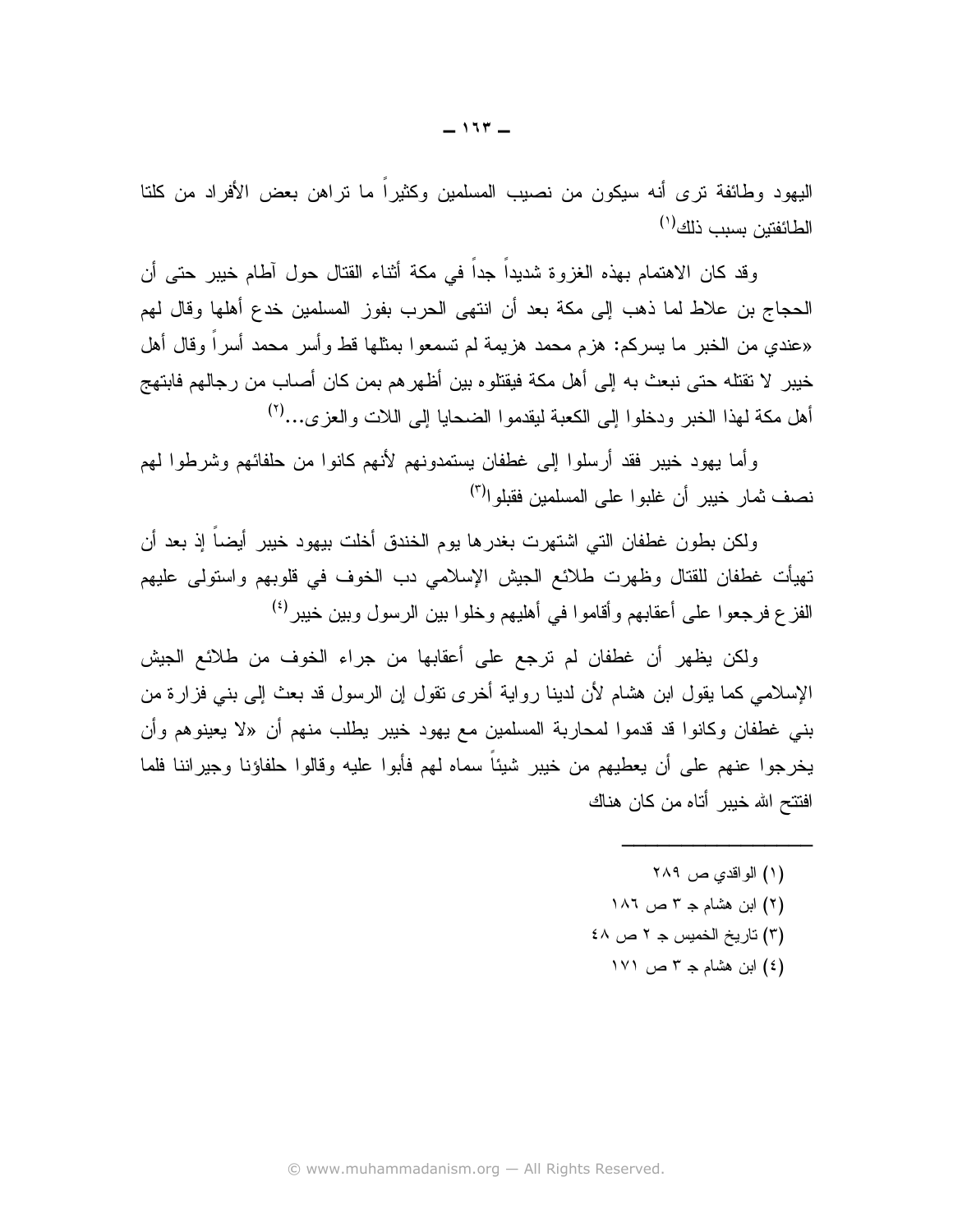من بني فزارة فقالوا الذي وعدتنا فقال لكم ذو الرقيبة لجبل من جبال خيبر (')

وقد جاءت هذه الرواية في كتاب المغازي للواقدي حيث يقول: إن عيينة زعيم بني فزارة قد غضب ولم يقبل ذا الرقيبة لأن أرضها لم تكن خصبة<sup>(٢)</sup>

أما اليهود فإنهم بعد أن شاوروا زعيمهم سلام بن مشكم «أدخلوا أموالهم وعيالهم في حصن الوطيح والسلالم وأدخلوا ذخائرهم في حصن ناعم وجمع المقاتلة وأهل الحرب في حصن نطاة وسلام بن مشكم مع أنه كان مريضاً جاء ودخل نطاة معهم وحرض الناس على الحرب»<sup>(٣)</sup>

وكانت حصون خيبر منيعة على رؤوس الجبال وكان رجالها مدربين قد مارسوا القتال والنضال وكانوا أصحاب سلاح كثير واستعملوا ألات الهدم في رد عادية المغيرين عن آطامهم..<sup>(٤)</sup>

وكان الرسول قد جاء بخيار الأنصار مسلحين بكل ما غنموه في الغزوات السابقة وكذلك انضم الِيهم كثير ون من قبائل العرب البادية طمعاً في أمو ال اليهود

وكان من نتائج أول معركة بعد أن النقى الجمعان حول حصن نطاة أن وصل عدد جرحى المسلمين إلى ٥٠°)

وعلى العموم فإنه من المتعذر معرفة عدد القتلي في هذه المعارك لأن مؤرخي العرب ــــ كما قلنا ـــ لم تصلهم أخبار كثيرة عن غزوة خبير وفضلاً عن ذلك فإنه من المعروف أن المؤرخين في الناريخ العام لا يذكرون عدد القتلي والجرحى من جهاتهم بينما يبالغون في عدد القتلبي والجرحبي من العدو

> (۱) تاريخ الخميس جـ ٢ ص ٦٠ (۲) الواقدي ص ۲۷۹ (٣) تاريخ الخميس جـ ٢ ص ٥٠ (٤) تاريخ الخميس ج ٢ ص ٥٠ (٥) الواقدي ص ٢٨٦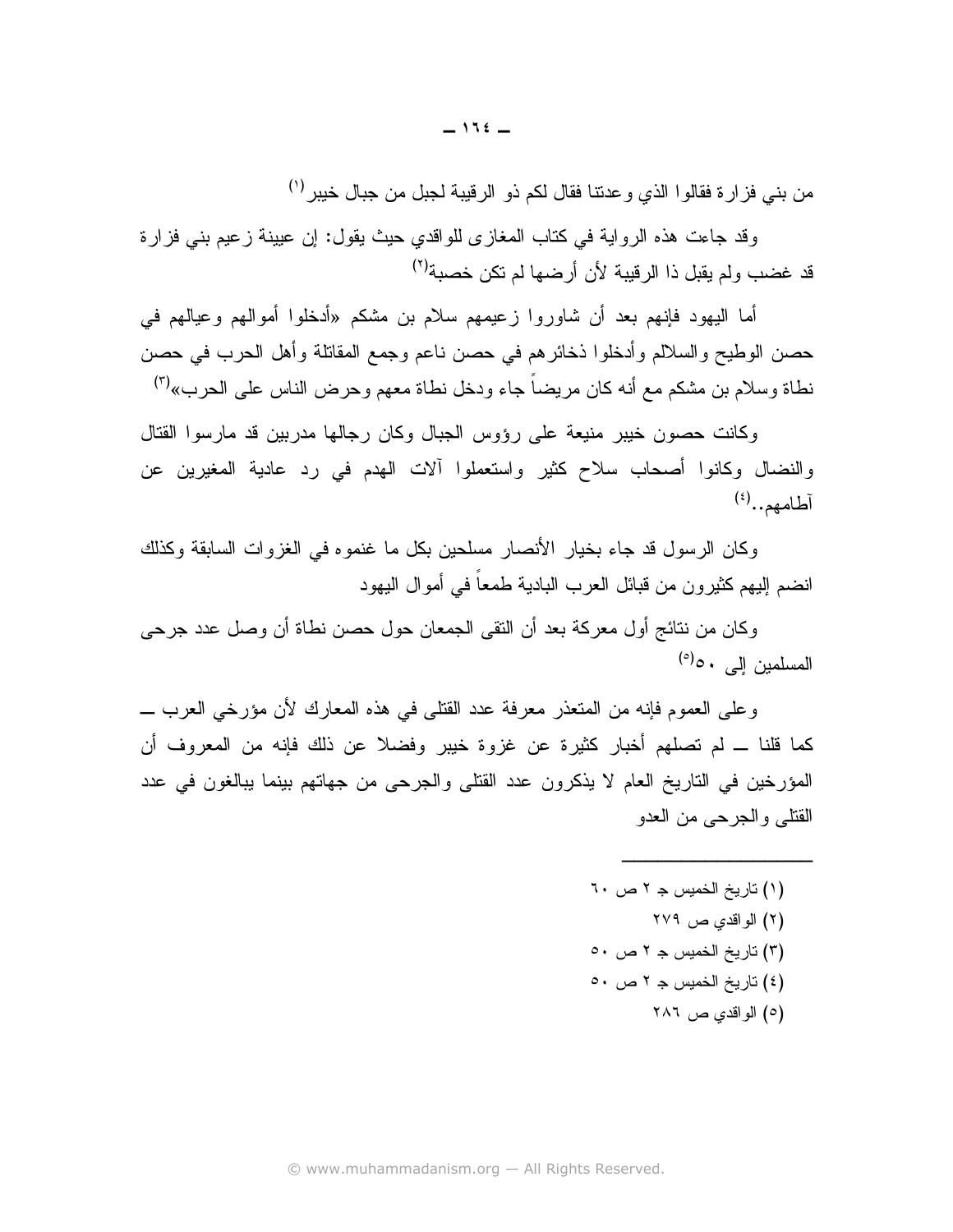$-110 -$ 

وقد نكب اليهود في أول عهد الغزوة بنكبة شديدة بسبب وفاة زعيمهم سلام بن مشكم في حصن نطاة وكان المسلمون يحاصرونه أثناء ذلك (')

وقد وجد في هذا الحصن أولاد بني قمة وكانوا أصحاب ثروة طائلة في خيبر حتى قالت عائشة زوج الرسول عن هذه الأسرة: ما شبع رسول الله من خبز الشعير والنمر حتى فتحت دار  $\ddot{\left( \begin{smallmatrix} 1 \end{smallmatrix} \right)}$ بنے قمة

وانتقلت القيادة بعد وفاة سلام بن مشكم إلى الحارث أبي زينب الذي خرج بعد ذلك من حصن ناعم لمنازلة الجيش الإسلامي فانهزم أمام بنبي الخزرج الذين بادروا لقتاله واضطروه إلىي أن برجع إلى الحصن ثم نجمع جماعة من اليهود رابطي الجأش وهجموا على الأنصار حتى وصلوا إلى حامل الرابة بالقرب من الرسول فبعث الرسول أبا بكر الصديق براية إلى الحصن فقاتل ورجع ولم يكن فتح وقد جهد ثم بعث في الغد عمر بن الخطاب ورجع ولم يكن فتح وقد جهد فدعا الرسول عليا وهو أرمد فتفل في عينه ثم قال خذ هذه الراية فامض بها حتى يفتح الله عليك فلما دنا من الحصن خرج إليه أهله فقاتلهم فضربه رجل من اليهود فطاح نرسه من يده فتناول عليّ بابا كان عند الحصن فتترس به فلم يزل في يده وهو يقاتل حتى فتح الله عليه ثم ألقاه من يده حين فر غ. فلقد كان في نفر ثمانية اجتهدوا على أن يقلبوا الباب فلم يقلبوه<sup>(٣)</sup>

أما صباحب ناريخ الخميس فيسرد هذه الأخبار ويلاحظ أن الذين أرادوا خلع باب الحصن كانوا سبعين ولم يحركوه إلا بعد جهد… وقد حمله علي بن أبي طالب على ظهره وجعله قنطرة دخل عليها المسلمون الحصن ثم ألقى ذلك الباب وراء ظهره ثمانين شبر ا<sup>(٤)</sup>

- (۱) تاريخ الخميس جـ ۲ ص ٥٠
- (٢) تاريخ الخميس جـ ٢ ص ٥٣
	- (۳) ابن هشام جـ ۳ ص ۱۷۲
- (٤) تاريخ الخميس جـ ٢ ص ٥٦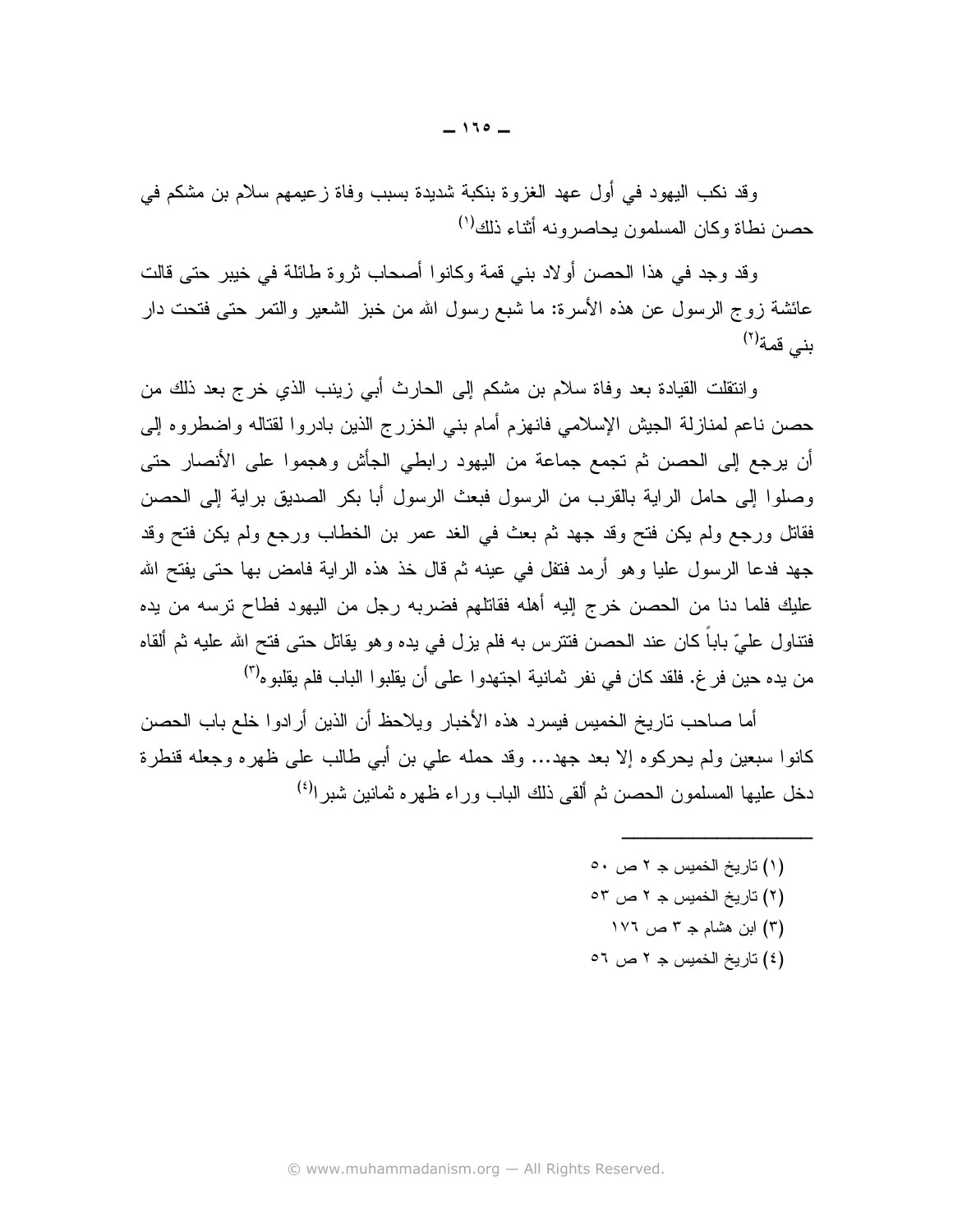وفي أثناء هجوم الأنصار على حصن ناعم قتل البطل الخيبري مرحب بعد مبارزة عنيفة مع محمد بن مسلمة<sup>(۱)</sup>

ونذكرنا هذه المبارزة بحسب رواية صاحب الخميس بالروايات الخرافية عند قدماء الإغر يق

والذي يمكننا أن نستنتجه من هذه الروايات أن معارك عنيفة دارت حول حصن ناعم دون أن يتغلب المسلمون على اليهود فأمر الرسول أنصاره أن يقطعوا أربعمائة من نخيل اليهود لبدخل الر عب في نفو سهم<sup>(٢)</sup>

وقد نصىح أبو بكر الصديق الرسول بأن يمتنع عن قطع باقي الأشجار ففعل<sup>(٣)</sup> وسقط حصن ناعم بعد أن قتل قائده الحار ث أبو ز بنب<sup>(٤)</sup>

وكان حصن ناعم من الحصون المنيعة في منطقة نطاة التي كانت بها أطام نعرف بهذا الأسم

وكانت بلاد خيبر منقسمة إلى ثلاث مناطق حربية الأولى نطاة والثانية الشق والثالثة الكنيبة

وبعد أن سقط حصن ناعم نوجه المسلمون إلى حصن الصعب بن معاذ وزحفوا عليه ففرق اليهود شملهم فاضطر الرسول أن يزجر رجاله ويحمسهم فتقدموا واقتحموا السور ولكنهم وجدوا بعده سورا آخر داخليا فأنزلوه بعد جهد شديد وارند اليهود إلى حصن آخر هو حصن الزبير في نفس منطقة نطاة<sup>(0)</sup>

وكان مقاتلة المسلمين قبل فتح حصن الصعب بن معاذ في حالة ضنك شديد لقلة المؤن عندهم وكثرة الجيوش فتوجهت جماعة منها إلىي الرسول نشكو إليه

> (۱) ابن هشام جـ ۳ ص ۱۷۰ (٢) تاريخ الخميس جـ ٢ ص ٥١ (۳) الواقدي ص ۲٦۸ (٤) تاريخ الخميس جـ ٢ ص ٥٥ ـــ الواقدى ص ٢٧١ (٥) الواقدي ص ٢٧٤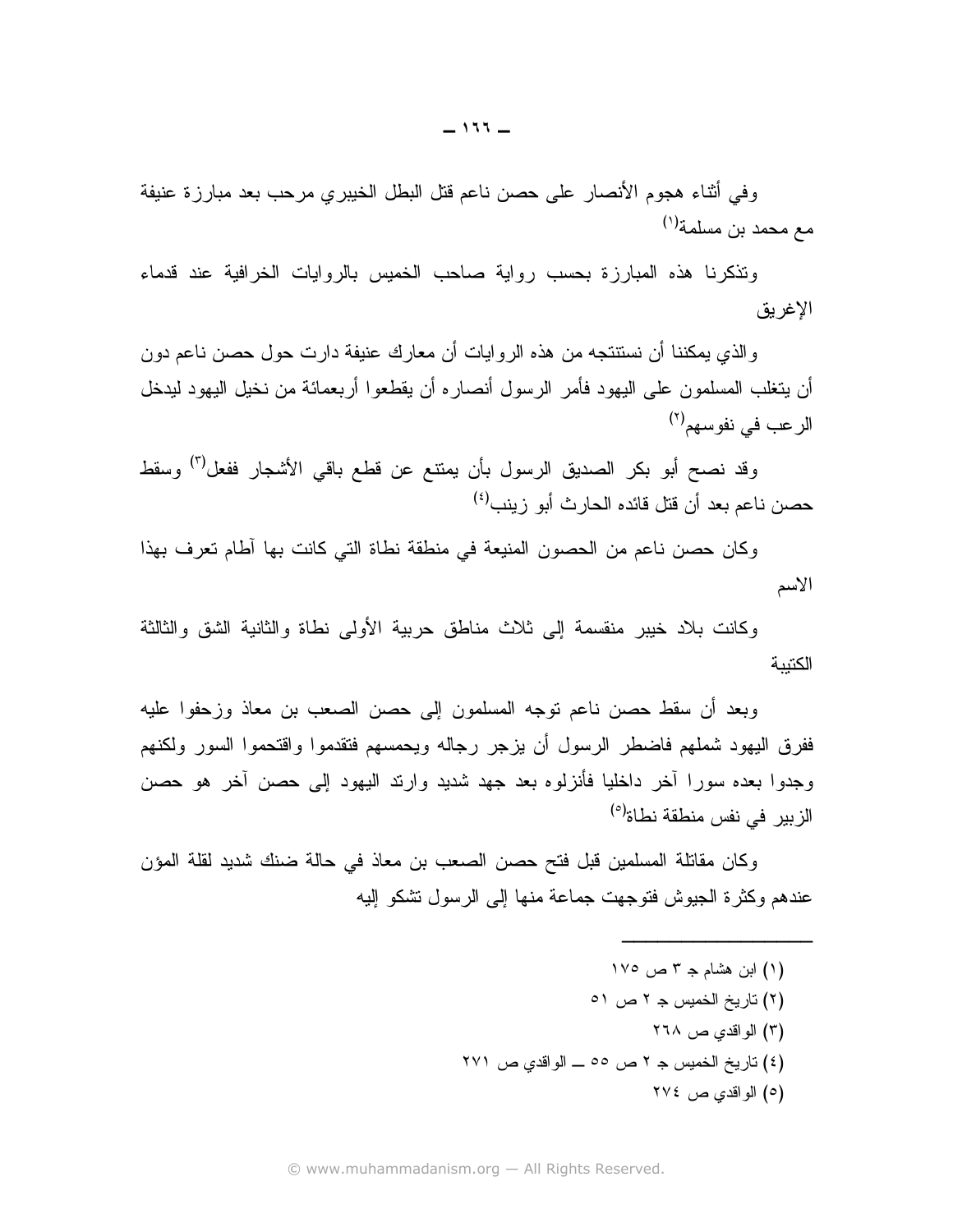ونطلب منها ما نسد به رمقها. فلم يجد الرسول شيئا يعطيهم إياه فقال اللهم انك عرفت حالهم وأن ليست بهم قوة وأن ليس بيدي شيء أعطيهم إياه<sup>(١)</sup>

وقد أذن الرسول للأنصار في أكل لحوم الخيل (٢)

وحدث أثناء ذلك أن أحد المسلمين اغتنم شاتين اغتنمهما بعد أن دخلت أو لاهما الحصن فحضنهما تحت يديه وأقبل بهما إلىي الرسول فذبحوهما وأكلوهما وكان هذا الرجل إذا حدث هذا الحديث بكي<sup>(٣)</sup>

لكن بعد فنح حصن الصعب بن معاذ وجد المسلمون طعاماً وودكا كثير ا<sup>(٤)</sup>

ويظهر لمي أن معاذاً هذا لم يكن علما لشخص كما تشعر بذلك تسمية الحصن به بل تعرف الصخر ة العالية في اللغة العبر ية باسم معاذ

وقد كان هذا الحصن على صخرة عالية كما ذكر ذلك صاحب تاريخ الخميس<sup>(٥)</sup> أما حصن الزبير فقد كان منيعاً جداً حتى ان المسلمين لم يستطيعو! فتحه على عظم ما بذلو! من جهود إلا بعد أن جاءهم يهودي فغدر بإخوانه فنصح لهم بقطع الماء عن المحصورين وكان هذا الماء يجري إلى القلعة من تحت الأرض فاضطر اليهود إلى أن يخرجوا منه. وبعد مبارزة عنيفة انهز مو ا و فر و ا إلى أبناء جلدتهم في منطقة آطام الشق<sup>(٦)</sup>

- (۱) ابن هشام جـ ۳ ص ۱۷۳
- (٢) ابن هشام جـ ٣ ص ١٧٢
- (۳) ابن هشام جـ ۳ ص ۱۷۷
- $V\in$ بن هشام جس ۳ ص

(٥) على أن تسمية الصخرة بمعاذ في العبرية لا يمنع من أن يكون أبا لرجل مسمى بمعاذ أيضاً لأن معاذ في اللغة العربية الملجأ وهو يطلق على المصدر والزمان والمكان كما في الناج ص ٥٧٠ ج ٢ وقد سمي العرب معاذ تشبيها للشخص بالملجأ الذي يلجأ إليه الخائف قال صاحب القاموس (وسموا عائذاً وعائذة ومعاذاً) ص ٣٦٩ ج ١ (٦) الو اقدى ص ٢٧٦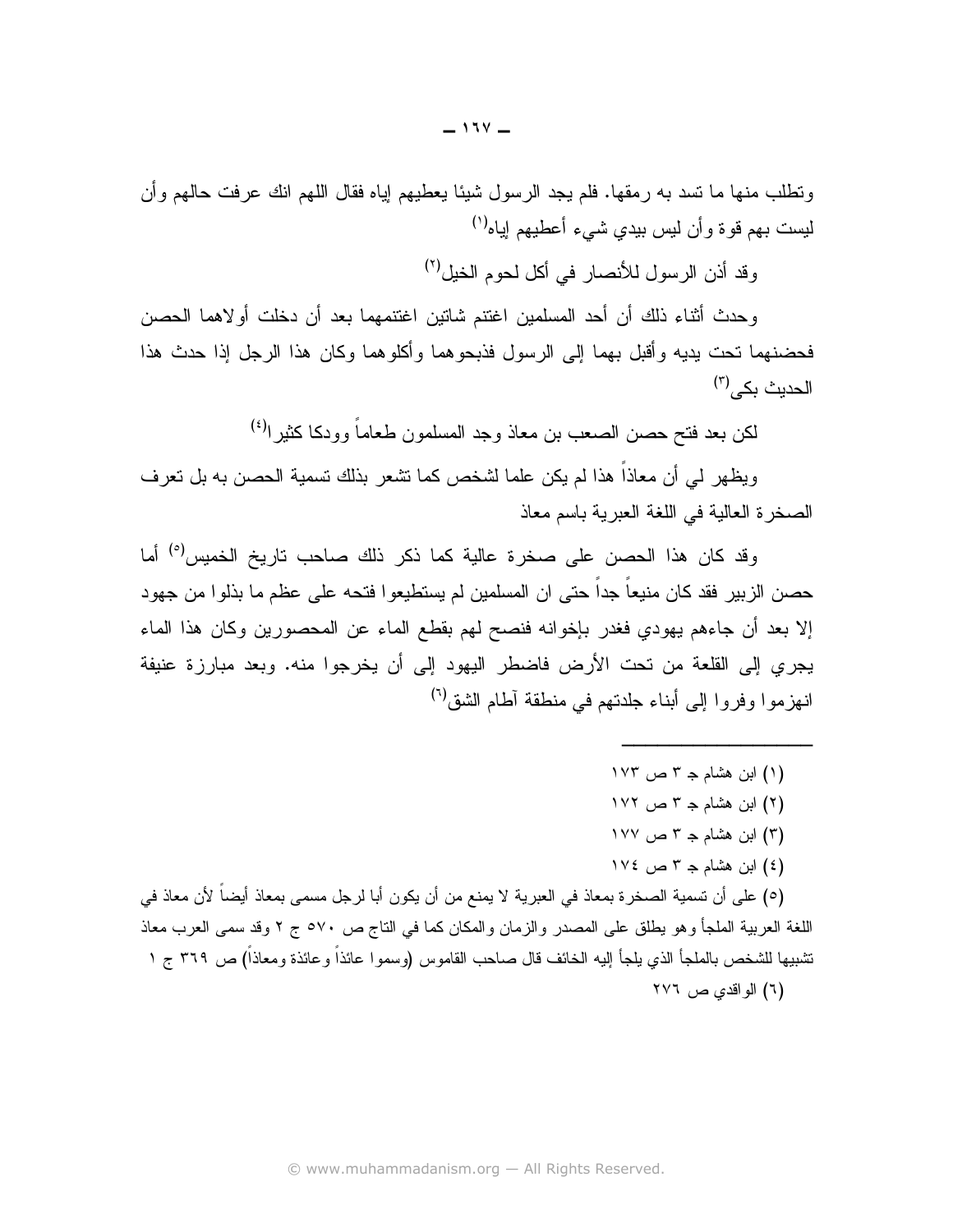ولما أصبحت أطام منطقة النطاة في أيدي الغزاة انجهوا إلى إقليم الشق وشرعوا بحاصرون قلعة أبي وهي علىي جبل شمران

ولسنا نعرف مما جرى أثناء حصار هذا الحصن أكثر من أنه حدثت مبارزات بين أفراد من اليهود والمسلمين انتهت بفتح القلعة

ترك الرسول بعد ذلك بقية حصون منطقة الشق في أيدي اليهود لقلة أهميتها من الوجهة العسكرية وقصد أرض الكتيبة حيث احتشد اليهود في حصن القموص الذي تجمعت فيه جموع المنهزمين والفارين من الحصون الخيبرية الأخرى

وكانت القمومي تحت قيادة بعض الأشراف من بني الحقيق وكان في هذا الحصن نساء هذه الأسرة وقد كان لهذا الحصن اسم أخر وهو نزار ومعناه باللغة العبرية الناج (נור)

وقد اختلف بعض مؤرخي العرب في أخبار حصني ناعم والقموص فابن هشام والواقدي يقصان بعض الأخبار عن ناعم في حين يأتي صاحب تاريخ الخميس بنفس هذه الأخبار على أنها حدثت أثناء الحصار حول القموص $^{(1)}$ 

علَّمِي أننا لا نعلق أهمية كبير ة على أخبار كهذه لا تجدي المجادلة فيها فتيلا لأنها ر و ايات خيالية أكثر ًمنها حوادث حقيقية

استمر الحصار حول حصن القموص عشرين يوماً حيث انتهى بتمكين المسلمين من فتحه عنوة ووقع في قبضتهم سبايا من النساء والذراري فقسمها الرسول بين أنصاره واصطفى لنفسه منها صفية ابنة حيى بن أخطب

وبينما كانت الجيوش الإسلامية تحاصر الوطيح والسلالم في إقليم الكتيبة طلب اليهود الصلح وسألوا الرسول أن يحقن دماءهم فأجابهم إلى طلبهم وحقن دماءهم<sup>(٢)</sup>

- (١) تاريخ الخميس جـ ٢ ص ٥٥
	- (۲) ابن هشام جـ ۳ ص ۱۷۹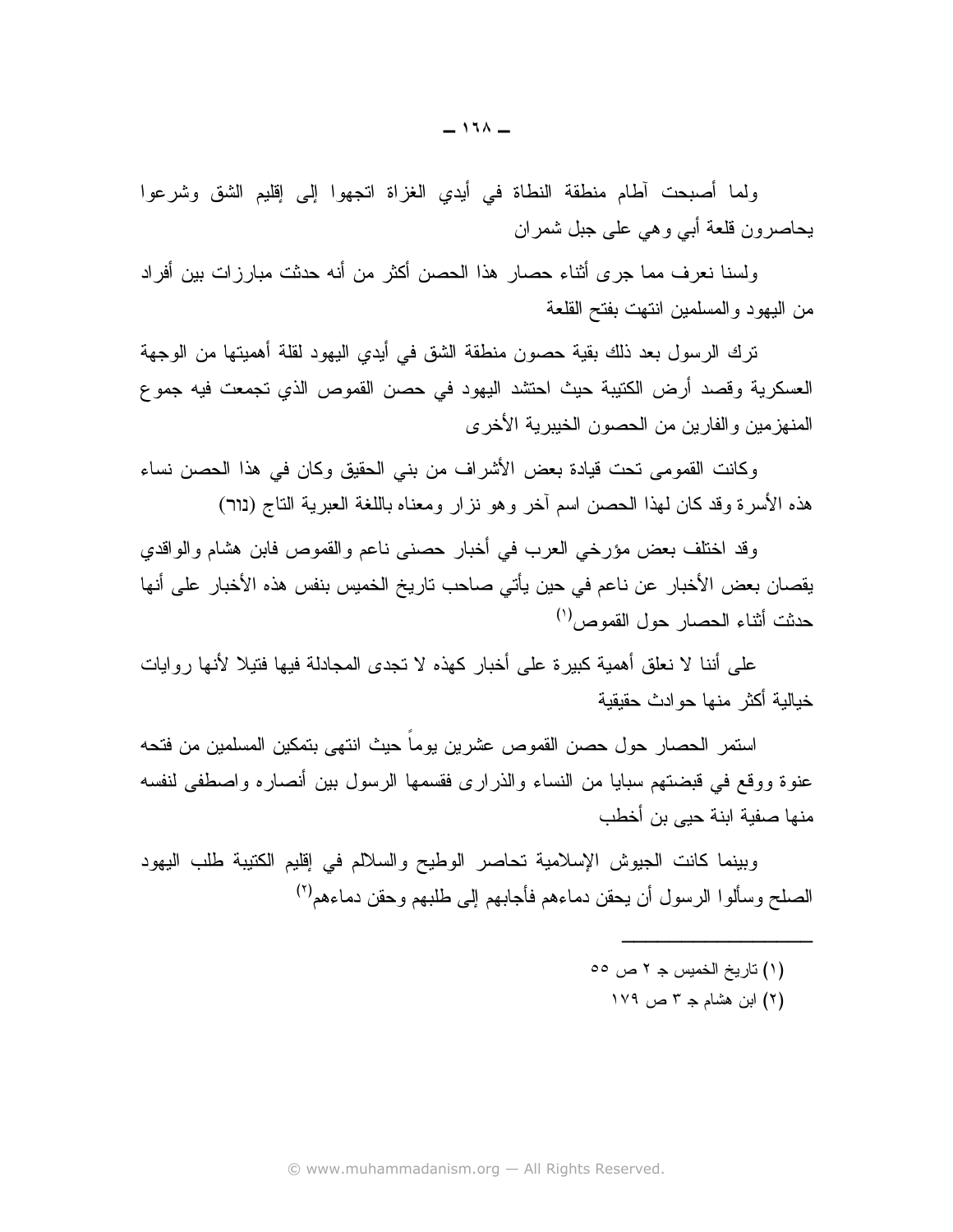وهنا نتساءل لماذا عامل الرسول بهود خيبر بغير المعاملة التبي عامل بها بهود بثرب؟

ويتلخص الجواب على هذا السؤال في أن خيبر كانت واسعة الأطراف وفيها من الحدائق والمزارع والنخيل ما يحتاج للأيدى الكثيرة التي مارست أشغال الزراعة والفلاحة ولم يكن من العرب من مارس ذلك إلا النزر القليل وفوق ذلك لم يرض الرسول أن يترك من أنصاره من يستوطن هذه الأرض ويعمل بها لاحتياجه إليهم في الأعمال الحربية ولم يكن في الإمكان ترك هذه الأرض الخصبة بوراً لا نتنج زرعاً ولا شراً إلا أن الدولة الإسلامية الناشئة كانت في أشد الحاجة إلى الأموال الكثيرة فلم يكن بد من الإبقاء على اليهود ليعملوا في هذه الأرض وينتجوا منها الزرع والثمر ولذلك كانت شروط الصلح التي عقدت بين الطرفين في مصلحة المسلمين أكثر منها في جانب المغلوبين

هذا إلى أن يهود خيبر لم يفعلوا ما يوغر صدر الرسول ويثير حقده عليهم كما فعل غير هم وكل ما كان منهم لا يعدو اشتراك بعض زعماء بني النضير اللاجئين إلى يهود خيبر في تحريض قريش وغطفان على المسلمين في يوم الخندق فما دامت شوكة اليهود في الحجاز قد انكسرت فليس ما يخشى من وجود يهود خيبر في أراضيهم بل كان في وجودهم مصلحة كبيرة حيث يستثمر مجهوداتهم في الأعمال النجارية والزراعية للإكثار من واردات الحكومة الجديدة كما ذكر ت آنفا

ويرتاب بعض المستشرقين في قول الواقدي «إن المسلمين لم يتركوا ليهود خيبر سوى ثوب واحد لكل منهم وسوى نسائهم وذراريهم»<sup>(۱</sup>)

ويؤيد المستشرقين في ارتيابهم هذا أن الواقدي نفسه يقول في نفس الصحيفة التي ذكر فيها ذلك إن اليهود قد جاءوا من منطقة الكتيبة لشراء غنيمة القموص وفداء النساء والذراري من أيدى الظافرين فمن أين جاءوا بما يشترون

(۱) الواقدي ص ۲۷۷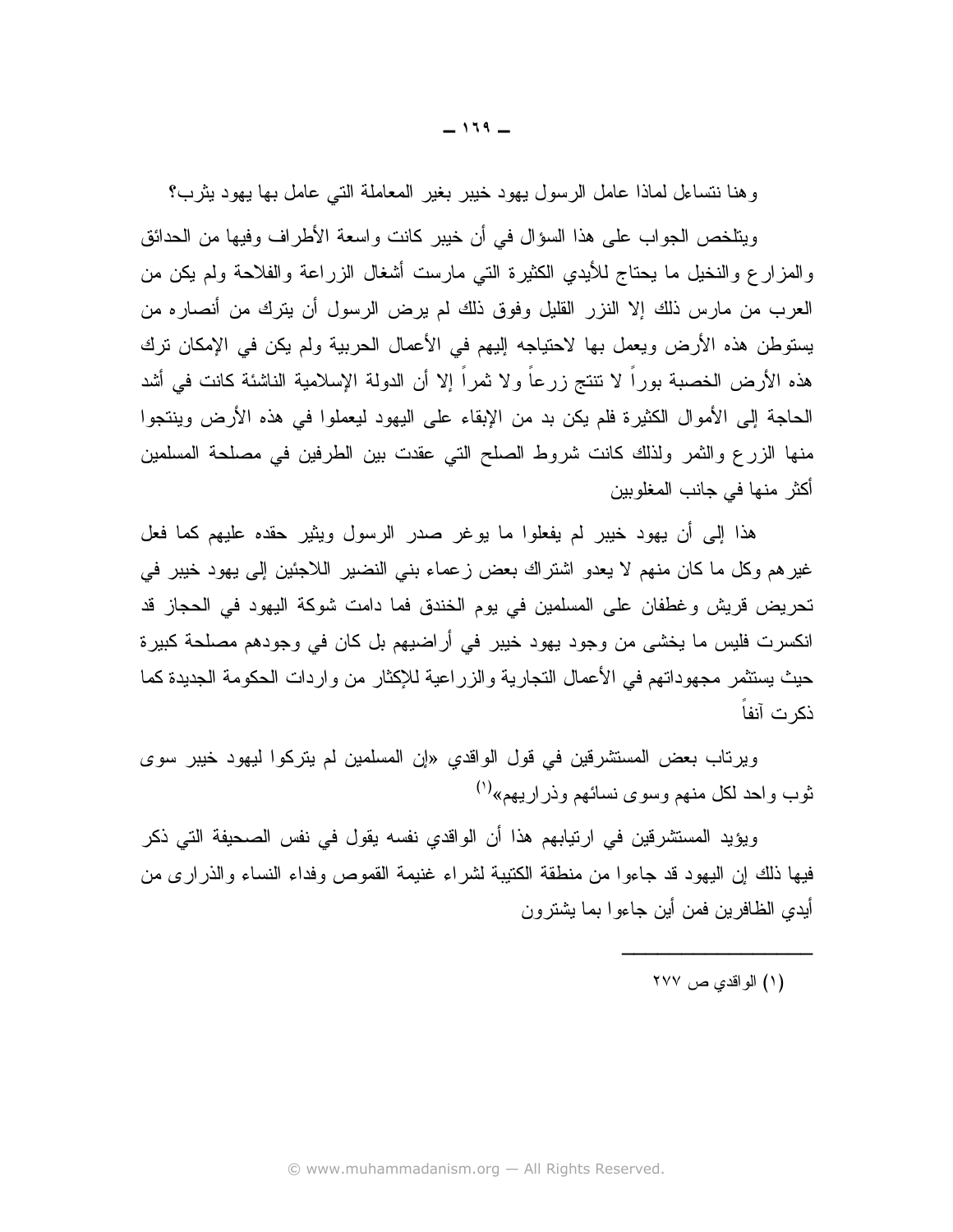به الغنائم ويفدون النساء والذر ارى إذا لم يكن المسلمون نركوا لـهم إلا ثوباً وإحداً لكل وإحد منهم

والواقع أن الرسول خمس بلاد خيبر وفسمها على الأنصار وعلى أصحابه ونسائه بطريقة الأسهم وأقام اليهود على أراضيها على أن يعطوا نصف ثمارها للمسلمين وكان رسول الله يبعث عبد الله بن ر و احة فيقسم ثمر ها ويعدل عليهم في الخر ص'')

وهناك أمر يستوقف النظر وهو أنه كان من بين المغانم التي غنمها المسلمون في غزوة خيبر صحائف متعددة من التوراة فلما جاء اليهود يطلبونها أمر النبي بتسليمها لهم...(٢)

ويدل هذا على ما كان لهذه الصحائف في نفس الرسول من المكانة العالية مما جعل اليهود يشيرون إلى النبي بالبنان ويحفظون له هذه اليد حيث لم يتعرض بسوء لصحفهم المقدسة ويذكرون بإزاء ذلك ما فعله الرومان حين نغلبوا على أورشليم وفتحوها سنة ٧٠ ب. م إذ أحرقوا الكتب المقدسة وداسوها بأرجلهم وما فعله المتعصبون من النصارى في حروب اضطهاد اليهود في الأندلس حيث أحرفوا أيضاً صحف التوراة. هذا هو البون الشاسع بين الفاتحين ممن ذكرناهم وبين رسول الإسلام

وقب ذقانا إن الرسول قد اصطفى لنفسه صفية بنت حيى بن أخطب بعد أن قتل زوجها كنانة بن الربيع ويظهر أن بعض الأنصار خافوا على النبي من هذا الزواج إذ «لما أعرس رسول الله بصفية بخبير أو ببعض الطريق وكانت التبي جملتها لرسول الله ومشطتها وأصلحت من أمرها أم سليم ابنة ملحان فبني بها رسول الله في قبة له وبات أبو أيوب خالد متوشحاً سيفه بحرس ر سول الله وبطوف

- $(1)$  ابن هشام جـ ٣ ص ١٩٠ ــ ١٩٧
	- $7 \cdot \omega$ ۲ تاريخ الخميس جـ ۲ ص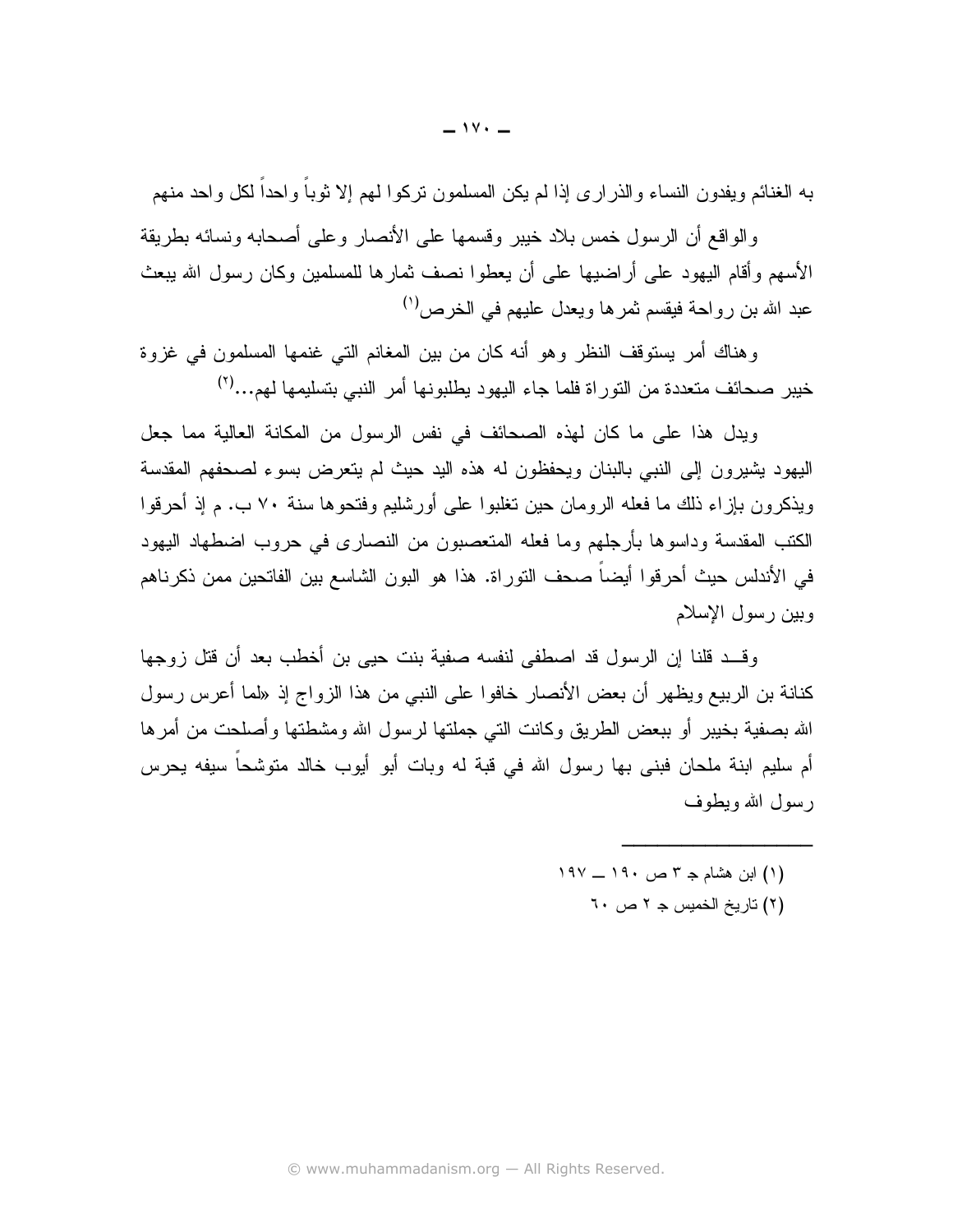بالقبة حتى أصبح رسول الله فلما رأى مكانه قال مالك يا أبا أيوب قال يا رسول الله خفت عليك من هذه المرأة وكانت امرأة قد قتلت أباها وزوجها وقومها وكانت حديثة عهد بكفر فخفتها  $\mathcal{L}^{(1)}$ ...  $\Delta$ 

وقد كان المسلمون محقين في خوفهم على الرسول وقيامهم على حراسته لأن يهود خيبر كانت نفوسهم قد امتلأت بالحقد على الأنصار الذي فتحوا أمصار هم واقتسموا أموالهم وأخضعوهم لسلطانهم وهي غريزة بشرية لا يخلو منها أحد إذ ليس في الناس من يقبل على نفسه الضيم والهوان فقد قتل يهود خيبر رجلا من المسلمين بعد أن رجعت جيوش الأنصار إلى المدينة<sup>(٢)</sup>

ويدل على مبلغ ما كان في نفوس اليهود من الاستياء ما أقدمت عليه امر أة يهودية من عمل بالـغ غايـة القسوة إذ أرادت أن تتتقم لقومـها «فأهدت زينب ابنـة الـحارث امرأة سلام بن مشكم شاة مصلية كانت مسمومة ووضعتها بين يدي الرسول فتناول الذراع فلاك منها فلم يسغها ومعه بشر بن البراء بن معرور قد أخذ منها كما أخذ رسول الله وأما بشر فأساغها وأما رسول الله فلفظها ثم قال ان هذا العظم ليخبرني أنه مسموم ثم دعا بها فاعترفت فقال ما حملك على ذلك قالت بلغت من قومي ما لم يخف عليك فقلت إن كان ملكا استرحت منه وإن كان نبيا فسيخبر فتجاوز عنها رسول الله ومات بشر من أكلته التبي أكل..»<sup>(٣)</sup>

ولقد يجب ألا يغيب عن البال صعوبة اطمئنان فتاة إلى الحياة بعد أن قتل أبوها وكان ز عيما شريفاً ومات زوجها وكان قائداً ذا مجد تليد وفتاة في

- (۱) ابن هشام جـ ۳ ص ۱۸۲
- (۲) ابن هشام جـ ۳ ص ۱۹۰
- (۳) ابن هشام جـ ۳ ص ۱۸۹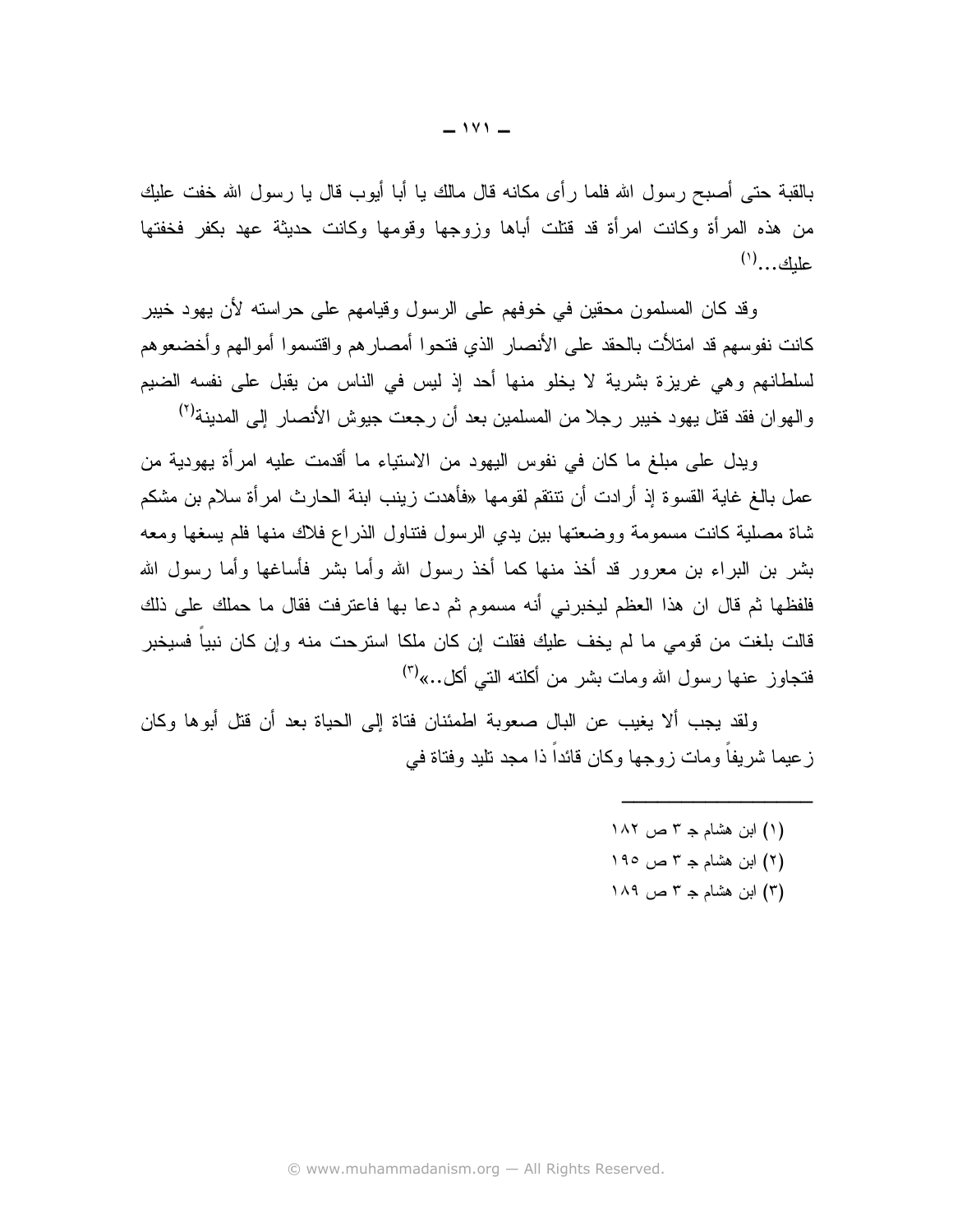مثل موقفها لا بد أن تسقط تحت سلطان الغضب وتصغى لوحى الانتقام لا سيما وهي مالكة له قادرة علبه

والمؤرخ الذي يلتفت إلى هذه الاعتبارات كلها يلتمس لهذه المرأة بعض العذر فيما أقدمت عليه من عمل منكر

أما صفية بنت حيى بن أخطب فقد أقامت على الولاء والوفاء لزوجها الجديد وبقيت معه قرينة مخلصة إلى أن انتقل إلى جوار ربه

وقد افتفى النبي بعمله هذا أثر الفاتحين العظماء حيث كانوا ينزوجون من بنات عظماء الممالك التي كانوا يفتحونها ليخففوا من مصابهم ويحفظوا من كرامتهم<sup>(י)</sup>

ولقد كان بعض نساء الرسول يعاملن صفية بكبر ياء و عظمة فكان ذلك يؤلمها ويبكيها فقال لمها النبي: قولمي لهن إنك ابنة هارون وكان عمك موسى رسول الله<sup>(٢)</sup>

ويحدثنا ابن سعد «أن نبي الله في الوجع الذي توفي فيه اجتمع إليه نساؤه فقالت صفية بنت حيى أما والله يا نبي الله لوددت أن الذي بك بي فغمزها أزواج النبي وأبصرهن رسول الله فقال مضمضن<sup>(٣)</sup> فيقلن من أي شيء يا نبي الله قال من تغامزكن بصاحبتكن والله إنها لصادقة...»<sup>(٤)</sup>

وقد توفيت صفية سنة اثنتين وخمسين في خلافة معاوية بن أبي سفيان ودفنت بالبقيع<sup>(٥)</sup> وفي أثناء محاصرة المسلمين للوطيح والسلالم من أطام خيبر أرسل الرسول

(١) راجع حديث البخاري جـ ١ ص ١٠٦ [صفية بنت حيى سيدة قريظة والنضير الا تصلح إلا لك... فأعتقها ر سول الله].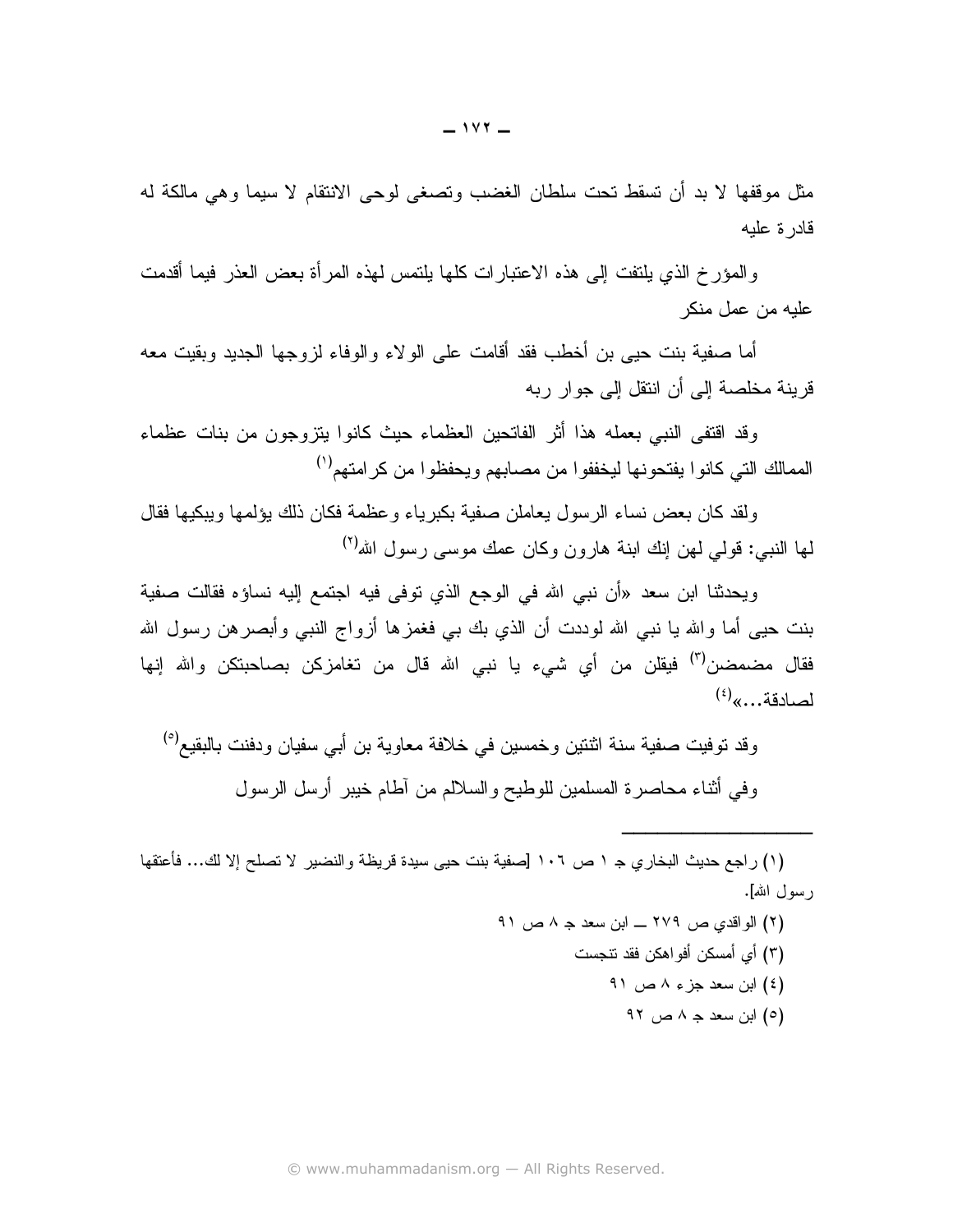بعض جنوده إلى فدك الواقعة شمال بلاد خيبر وكان قائد هذه البعثة محيصة بن مسعود «فدعا أهلها إلى الإسلام ولما رأى أن لا ميل لهم في الصلح وأرادوا أن يحاربوه جاءت إليهم أخبار خيبر فوقع في قلوبهم خوف عظيم فأرسلوا جماعة من اليهود إلى النبي حتى يصالحوه فبعد القيل والقال الكثير استقر الأمر على أن يعطوا النبي نصف أرض فدك ولهم نصفها فرضي النبي فصالحهم على ذلك<sup>(١)</sup>

فكانت فدك خالصة للرسول لأنه لم يوجف عليها بخيل ولا ركاب<sup>(٢)</sup> ولما فرغ الرسول من أمر خيبر تجهز للرحيل إلى المدينة عن طريق وادى القرى فلما سمع أهلها جنود المسلمين تهيأوا للقتال وعرض عليهم الرسول الإسلام فأبوا عليه ذلك وفاتلوا ذلك اليوم إلى الليل ثم تصالحو ا و أقامهم النبي علي أر اضبهم و ذر ار بهم و أمو الهم

ولما وصل أمر خيبر وفدك ووادى القرى إلى يهود نيماء خافوا وقبلوا الجزية<sup>(٣)</sup>

وقد سرد الواقدي حوادث مبارزات وقعت بين جماعات من بهود وادي القرى وجمهور من المسلمين<sup>(٤)</sup> ر أيت ألا أنقلها لعدم أهميتها

 $***$ 

وعلى كل حال فقد قضت غزوة خيبر على استقلال اليهود السياسي في البلاد الحجازية قضاء نهائياً بعد أن قضوا عصوراً طويلة وهم يتمتعون به ويتفيأون ظلاله فأخذت حالهم الاقتصادية تتدهور شيئاً فشيئاً حتى وصلوا إلى الدرك الأسفل من الفقر والفاقة وقد فقدوا ما كان لمهم من تأثير ونفوذ عند العرب في الجزيرة العربية

> (١) تاريخ الخميس جـ ٢ ص ٢٤ (۲) ابن هشام جس ۳ ص ۱۹۳ (٣) تاريخ الخميس جـ ٢ ص ٢٤ (٤) فتوح البلدان للبلاذري ص ٣٣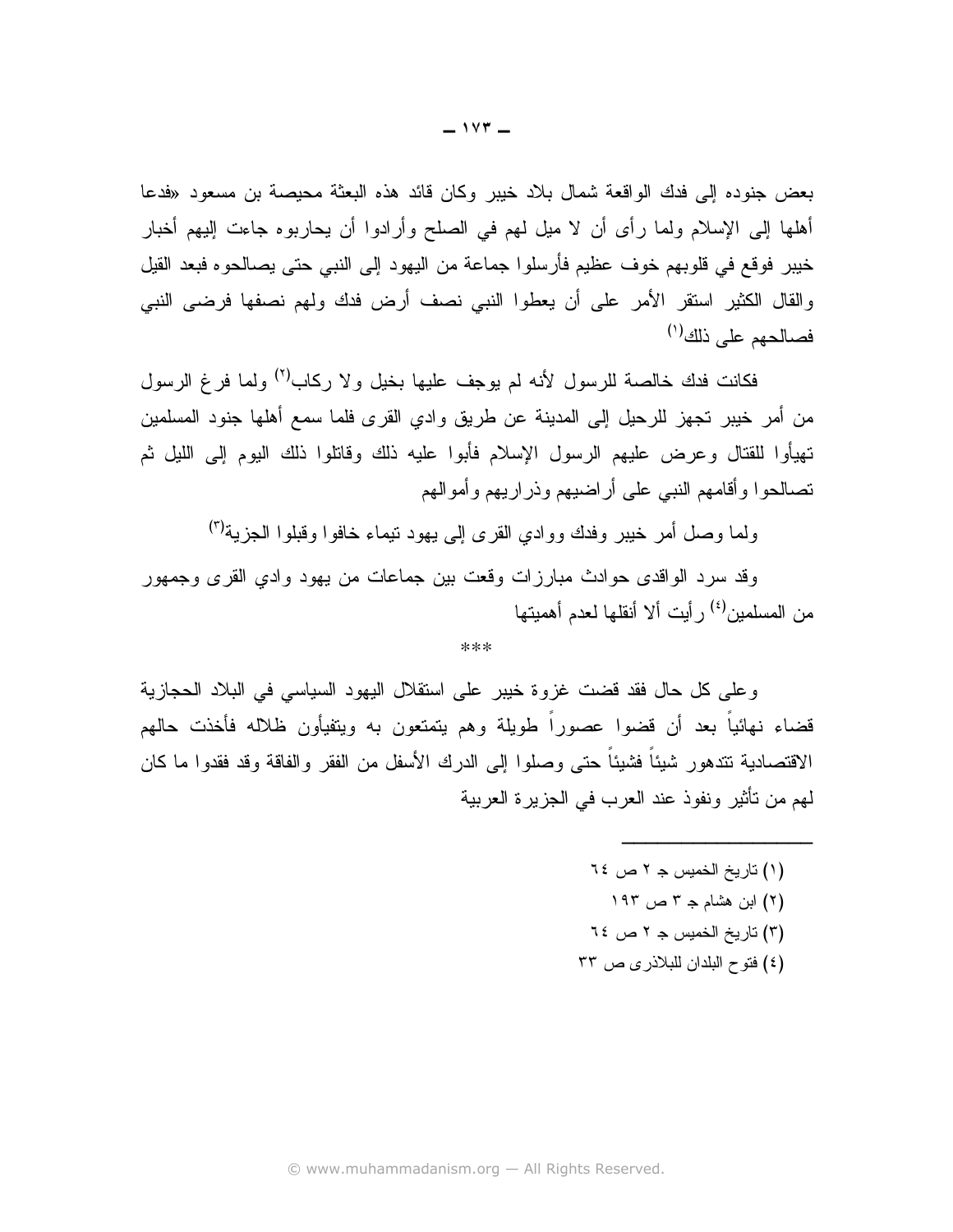وقد جاء الواقدي بقصة نذل على ما وصل إليه اليهود بعد غزوة خيبر من سوء حال وغضاضة عيش فقال عمن انتهت إليه روايته: كانت عادننا أن نخرج في الجاهلية أثناء القحط من يثرب إلى جهات خيبر وفدك حيث كنا نجد عند اليهود الثمار الوافرة والأموال الكثيرة وحيث كنا نقابل منهم بالحفاوة والإكرام فلما أدركنا الضغط الشديد بعد غزوة خيبر خرجنا إليها كعادتنا فوجدنا الدهر قد انقلب عليها ووجدنا الجدب قد ضرب أطنابه فيها حتى لم نجد أحداً من الأغنياء والأشراف بل كان معظم أهلها في فقر مدقع يجهدون أنفسهم في أعمال الفلاحة وكذلك لم نجد من بينهم من يقابلنا بنلك الحفاوة التي اعتدناها منهم في الجاهلية بل كانوا ينظرون إلينا بعين البغض والانتقام وكان يهود نطاة والشق في سوء شديد أما في أطام الكتيبة فقد شعرنا بأن حالة السكان أحسن فأقمنا بينهم مسر ورين<sup>(۱)</sup>

 $***$ 

و هذه الوثيقة النار يخية أكبر بر هان على سوء حال اليهود في خيبر بعد الغزوة فضلا عن أنها نؤكد ما جاء في سيرة ابن هشام عن الدمار والخراب الذي أصاب خيبر أثناء الغزوة

أما وجودٍ منطقة الكتيبة في حالة أحسن مما كانت عليه منطقتا نطاة والشق فيرجع إلى أن أغلب آطامها صالح الرسول فأقامهم على أراضيهم ولم يمس الأنصار من حدائقهم وذر اريهم شيئاً

(۱) الو اقدی ص ۲۹۳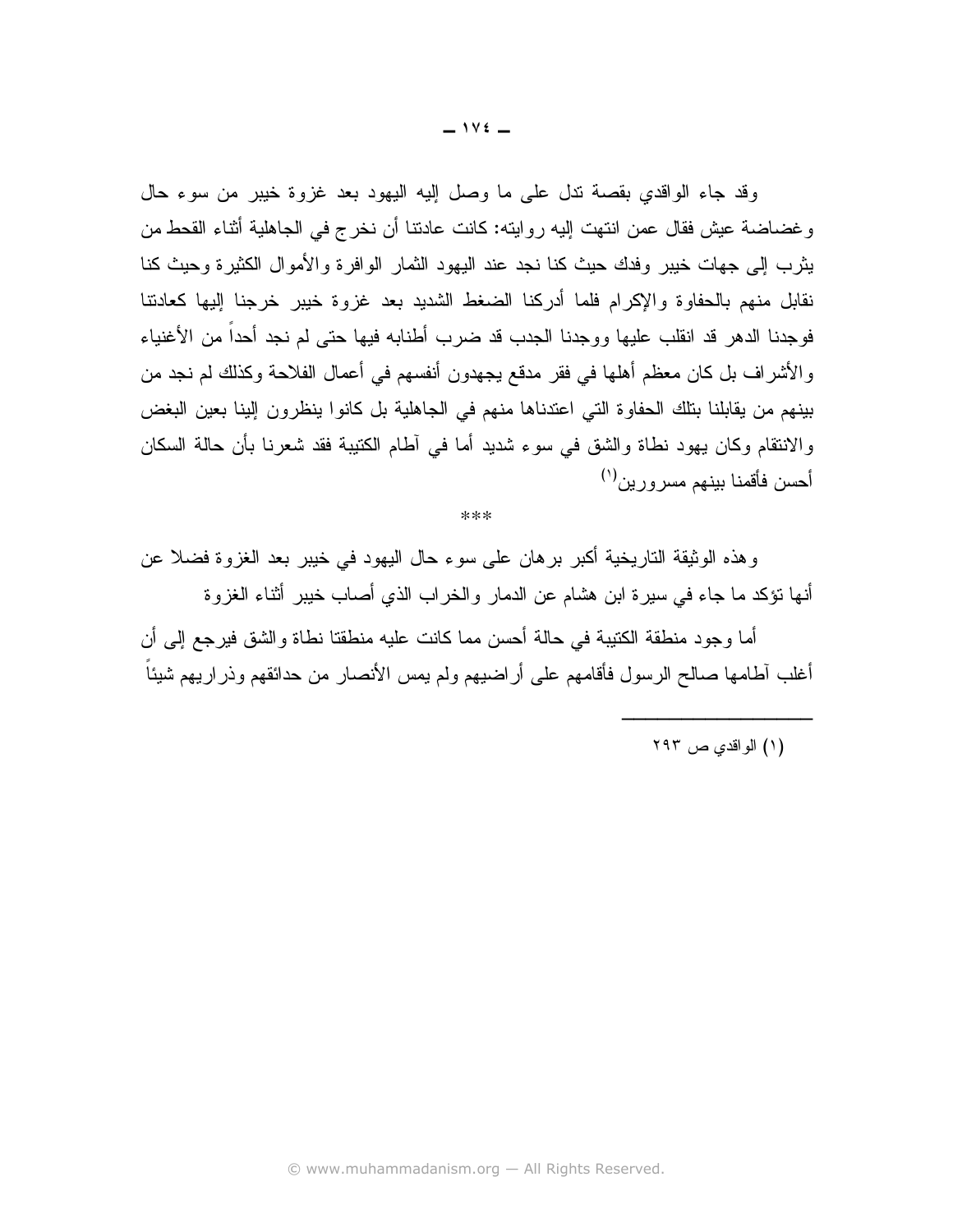# البَابُ التّاسع

## إجلاء اليمود عن البلاد الحجازية

وقوف الخصومة بين اليهود والمسلمين بعد غزوة خيبر \_ عبد الله بن أبي واليهود \_ وجود عناصر يهودية في المدينة طول حياة الرسول ـــ كتب الرسول إلى بطون العرب واليهود ـــ الصحيفة إلى أل بني حنينة ــــ ر أي صاحب فتوح البلدان في هذه الصحيفة ـــ اكتشاف نص الكتاب في المقبرة اليهودية بمصر ــــ ر أي المؤلف في هذه الصحيفة ـــ حالة اليهود في البلاد الحجازية بعد وفاة الرسول ـــ لماذا طرد أمير المؤمنين عمر بن الخطاب أغلب يهود خيبر ؟ ـــ أحاديث نبوية في هذا الموضوع ـــ قصة ابن هشام في إجلاء عمر بن الخطاب طوائف اليهود \_ رأى ابن سعد صاحب الطبقات في هذا الموضوع \_ صحيح البخاري وأحاديثه في هذا الموضوع ـــ وجود اليهود في بلاد الحجاز إلى نهاية القرن الحادي عشر للميلاد ـــ بقايا طوائف اليهود في بلاد العرب إلىي الآن

قلنا إنه كان من نتائج غزوة خيبر أن قضي قضاء ناما على القوة السياسية والاقتصادية و الدينية التي كانت لليهود في أقاليم الحجاز

وقد نزنب على هذا أنه انقطعت الخصومة بين المسلمين واليهود ووقف نيار المطاعن و المثالب التي كانت متبادلة ببن الطر فبن

ويدل على ذلك أن الرسول لم ينزل عليه شيء كثير من الأيات القرآنية التي تتضمن ذم اليهود والطعن فيهم بعد هذه الغزوة على خلاف ما كان من ذلك في الفترة التي كانت بين يوم بدر و غز و ة خبير

وقد عاش اليهود الذين لم ينزحوا من الحجاز مطمئنين لا يمسهم أحد بسوء وعاد عدد منهم إلى المدينة بدليل ما جاء لبعضهم من ذكر في سيرة ابن هشام وفي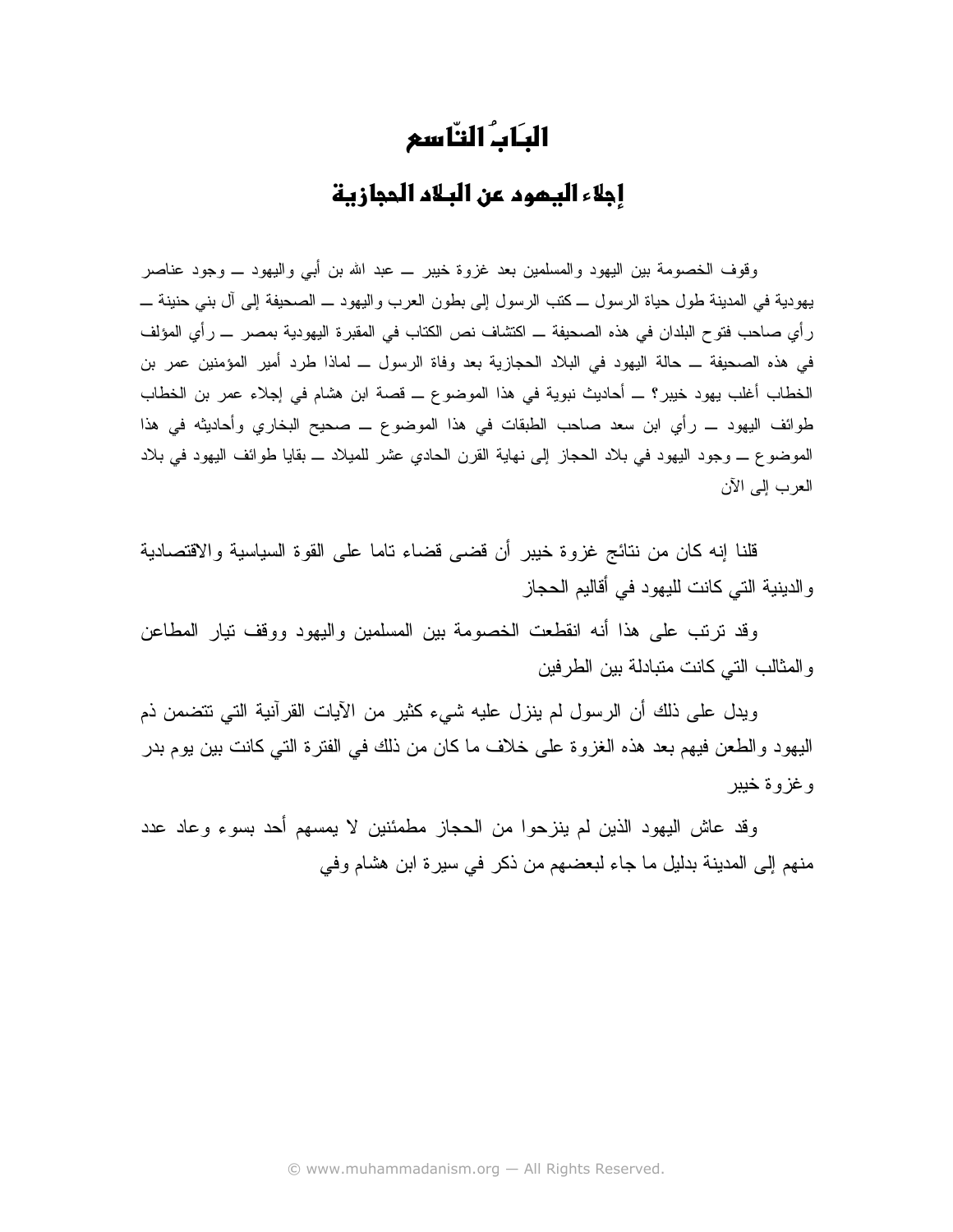كتاب المغاز ي للو اقدى وقد استتنجت مما قر أت في هذين الكتابين عن البقية الباقية من اليهود في المدينة بعد غزوة خيبر أنهم كانوا جميعاً من بني قينقاع وقد كان هؤلاء قد جلوا عنها فما هو السر في عودتهم إليها وما هي الأسباب التي دعت إلى ذلك؟ لم يكن من سبب لإجلاء بني فينقاع عن المدينة إلا امتناعهم عن اعتناق الدين الإسلامي فهم لم يرتكبوا شيئا من الجرائم التي توغر صدور المسلمين وتملؤها بالحقد والضغينة عليهم بعد نوطيد سلطانهم ونتثبيت قواعدهم وإذن فليس ما يمنع من عودة بعض الأسر من بني قنيقاع إلى المدينة واستيطانهم فيها لا سيما وان وجودهم في المدينة كان ضروريا للانتفاع بهم في استثمار الأموال الكثيرة التي جلبت إلى يثرب من غنائم البطون العربية واليهودية المغلوبة على أمرها وكان بنو قينقاع يحسنون كثيرًا من الصناعات لا سيما صناعة الصياغة

أما العرب فلم نكن لهم خبرة بهذه الصناعات من أجل ذلك تغاضبي الأنصار عن رجوع بعض البهود إلى بِثرب فأقبل عدد منهم عليها وعكفوا بعملون في أعمالهم القديمة

ولما نوفي عبد الله بن أُبي بَكَى عليه اليهود ووقف النبي على قبره وعزى ابنه وألبسه قميصه<sup>(۱)</sup>

وقد خرجت نساء الأوس والخزرج جميعاً إلى جميلة ابنة عبد الله وشاركنها في البكاء عليه وضربن بأيديهن على وجوههن وكثر القوم من بني فينقاع والمنافقون حول سريره حين لفظ نفسه الأخير أثناء مرضه فأغضب ذلك ابنه الحنيف حتى هم في ذات يوم أن يغلق الباب في وجههم فمنعه والده وقبح فعله وأنحى عليه باللائمة وقال له دعهم فإن قربهم منبي يشفي صدري العليل ويخفف من ألامي فقد شاركوني فيما نزل بي من النوائب وقد كان عبد الله بن أبي مبجلا

<sup>(</sup>١) تاريخ الخميس جـ ٢ ص ١٥٦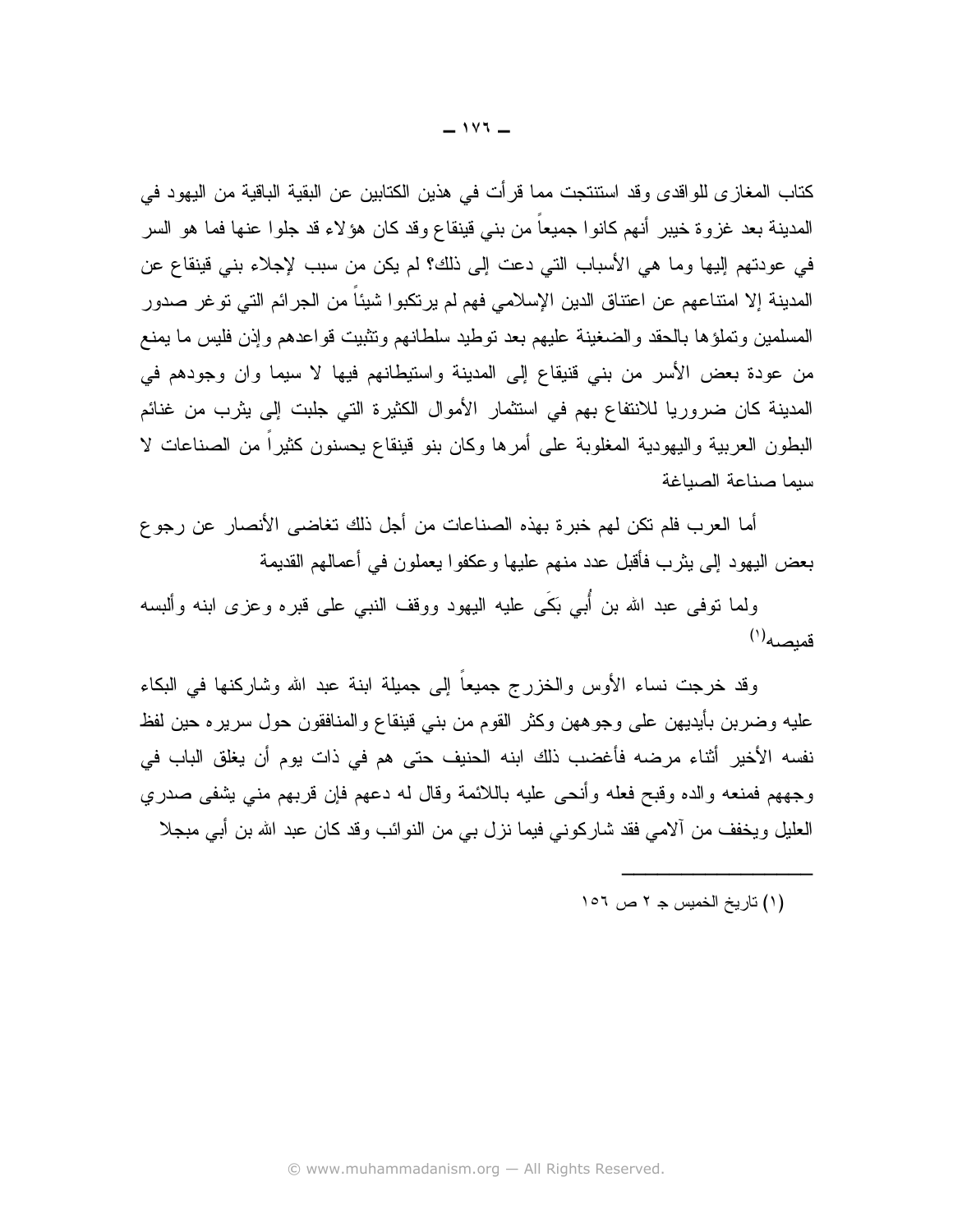فيهم حتى قالوا له با عبد الله نود أن نفديك بدمائنا وأموالنا... ولما مات أرادوا أن بستأثر وا بدفنه دون الأنصار ولكن عبادة بن الصامت أمر بضربهم وقام المسلمون بأعمال الدفن وظل الرسول أثناء ذلك واقفاً لا يتحرك من مكانه حتى امتلأ الضريح بالنراب ونوارت الجثة عن العيون وأخذ بنو قينقاع والمنافقون ينشرون النراب على رؤوسهم من شدة الحزن والألم...<sup>(י)</sup>

وقد أثر ت هذه النصوص التي نقلتها آنفاً في العلماء المستشر قين وحملتهم على أن يشكو ا في صحة بعض الأحاديث التي تقول إن البقية الباقية من اليهود في المدينة قد تم جلاؤها عنها في حباة الر سو ل<sup>(۲)</sup>

ويؤيد شكهم ما وجدنا من روايات ونصوص ناريخية ندل على أن الرسول كان يعامل اليهود بعد غزوة خيبر بروح التسامح حتى انه أوصبي عامله معاذ بن جبل «بأن لا يفتن اليهود عن يهوديتهم»<sup>(۳)</sup>

وعلى هذا النحو عومل يهود البحرين إذ لم يكلفوا إلا دفع الجزية وبقوا متمسكين بدين آبائهم...(٤)

وقد دخل يهود بني غادية وعريض في حلف الرسول كما يحدثنا ابن سعد في مصنفه عن (بعثة رسول الله الرسل بكتبه): وكتب رسول الله: بسم الله الرحص الرحيم هذا كتاب من محمد رسول الله لبنبي غادية أن لمهم الذمة وعليهم الجزية ولا عدى ولا جلاء الليل مدّ والنهار شد وكسب خالد بن سعد وهم قوم من يهود… وكتب رسول الله بسم الله الرحمن الرحيم هذا كتاب من محمد رسول الله لبنبي

(٢) ولصاحب كنز العمال حديث يقول أن عمر أجلى اليهود من المدينة فقالوا أقرنا الرسول وأنت تخرجنا قال أقركم النبي وأنا أرى أن أخرجكم فأخرجهم من المدينة (جـ ٢ ص ٢٠٣): (حديث ٦٣٥١) (۳) البلاذر ی ص ۷۱ (٤) البلاذري ص ٧٨

<sup>(</sup>١) الو اقدى ص ١٥٤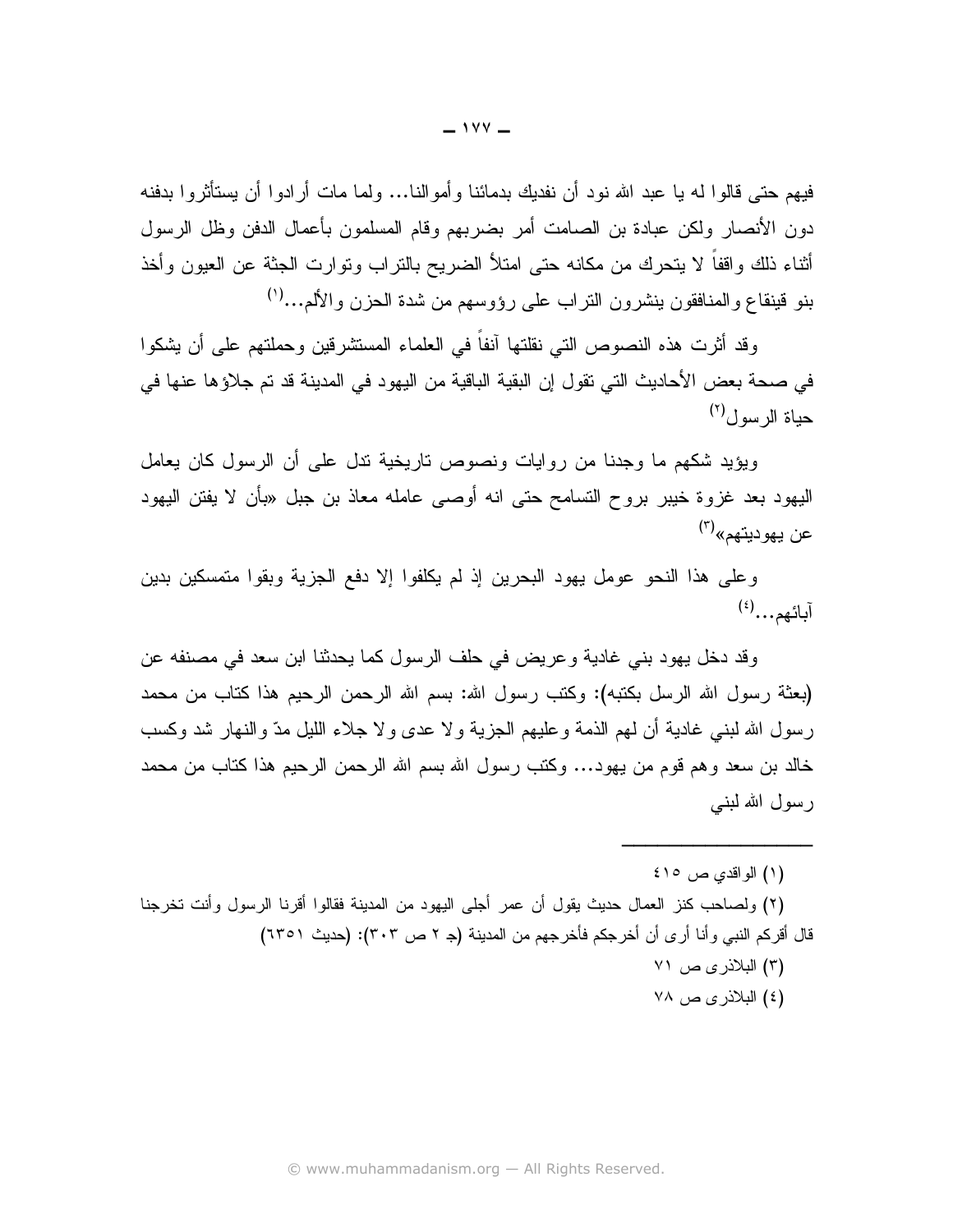عريض طعمة من رسول الله عشرة أوسق قمح وعشرة أوسق شعير في كل حصاد وخمسين وسقا تمرا يوفون في كل عام لحينه لا يظلمون شيئا وكتب خالد بن سعيد وبنو عريض قوم من  $(')$ يھو د

وأهم من كل هذا نلك الحقوق والامتيازات التبي منحها الرسول لآل بنبي حنينة وأهل مقنا فقد وصلت إلينا وثيقة تاريخية في هذا الصدد من مرجعين مختلفين ونحن ننقل النصين لنقارن بينهما ونستخلص منهما بعض النتائج المرتبطة بموضوعنا

يقول صاحب المرجع الأول وهو البلاذري: إن الرسول صالح أهل مقنا وبني حبيبة (الصواب حنينة) على ربع عروكهم وغزولهم (العروك خشب يصطاد عليه) وربع كراعهم وحلقتهم وعلى ربع ثمارهم وكتب إليهم:

بسم الله الرحمن الرحيم من محمد رسول الله إلى بنبي حبيبة (حنينة) وأهل مقنا سلم أنتم فإنه أنزل على أنكم راجعون إلى قريتكم فإذا جاءكم كتابي هذا فإنكم آمنون ولكم ذمة الله وذمة رسوله وأن رسول الله قد غفر لكم ذنوبكم وكل دم اتبعتم به لا شريك لكم في قرينكم إلا رسول الله يجير كم كما<sup>(٢)</sup> يجير منه نفسه فإن لرسول الله بز تكم ورقيقكم والكر اع والحلقة إلا ما عفا عنه ر سول الله أو ر سول ر سول الله و أن لكم بعد ذلك ر بع ما أخر جت نخيلكم ور بع ما صادت عر ككم وربع ما اغتزلت نساؤكم وانكم قد ثربتم بعد ذلكم ورفعكم رسول الله عن كل جزية وسخرة إن سمعتم وأطعتم أن يكرم كريمكم ويعفو عن مسيئكم ومن ائتمر في بني حبيبة (حنينة) وأهل مقنا من المسلمين فهو خير له ومن أطلعهم بشر فهو شر له وليس عليكم أمير إلا من أنفسكم أو من أهل بيت ر سول الله...

> (١) بعثة رسول الله الرسل بكتبه: ابن سعد ص ١٨ طبع العالم Wellhausen: برلين (٢) لعلها: مما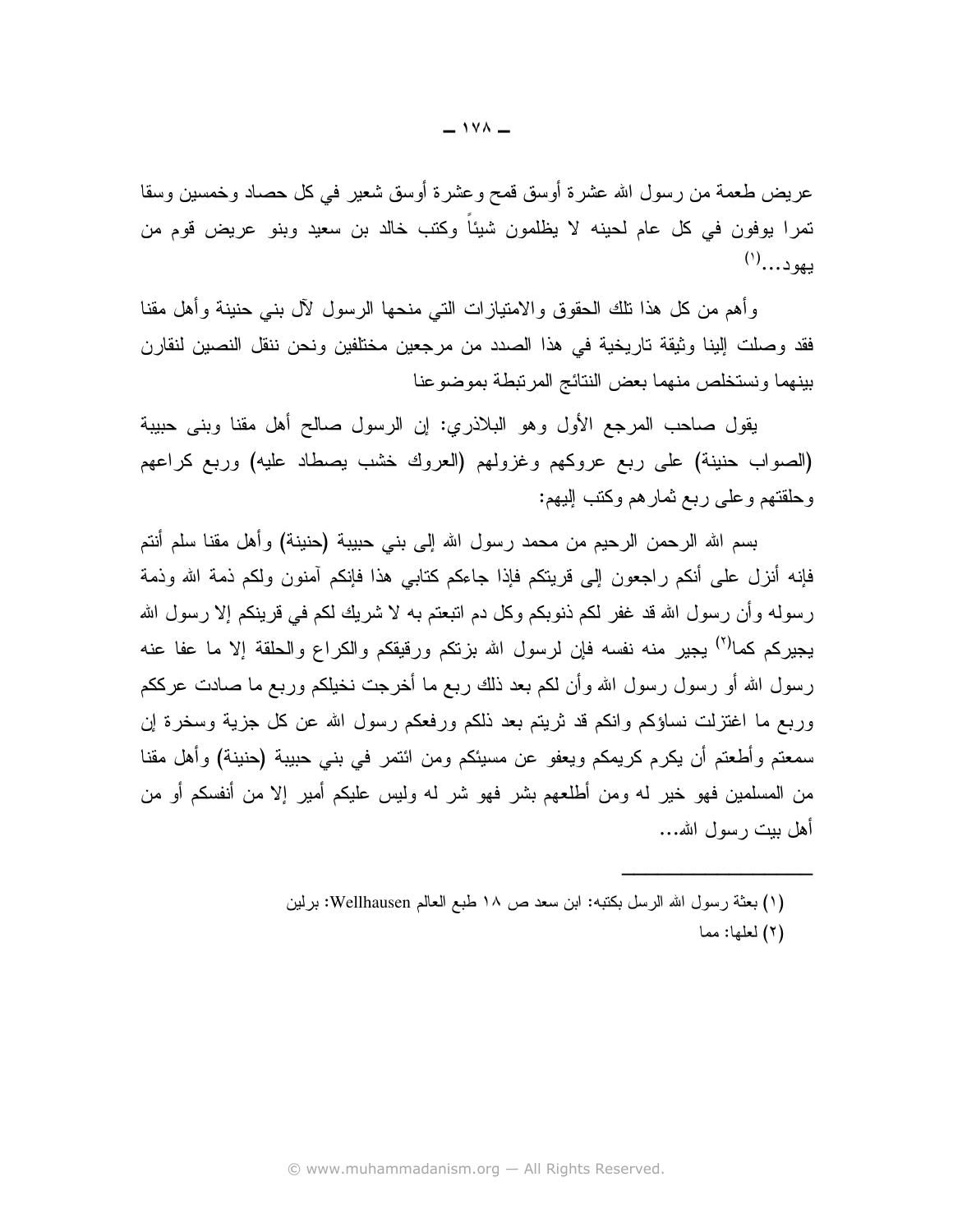وكتب على بن أبي طالب في سنة ٩...(')

ويضيف المؤلف إلى هذه الوثيقة التاريخية أنها وصلت إليه من بعض أهل مصر الذين رأوا الصحيفة بعينها وهي من جلد أحمر دارس الخط

وأما النص الآخر لهذه المعاهدة فقد وصل البنا بعد اكتشاف آثار قديمة في المقيرة اليهودية بمدينة الفسطاط حيث عثر عليه تحت أنقاض وهذا هو :

بسم الله الرحمن الرحيم

هذا كتابٍ من محمد ر سول الله لحنينة و لأهل خيير ۖ و آل مقنا وذر ار يهم ما دامت السموات و الأرض

(سلام) أنتم إني أحمد إليكم الله الذي لا إله إلا هو ...

أما بعد فإنه أنزل الوحي إنكم راجعون إلىي قراكم وسكني داركم فارجعوا آمنين بأمان الله و أمان ر سوله ولكم ذمة الله وذمة ر سوله ولكم ذمة الله على أنفسكم ودونكم و أموالكم ور فيقكم وكل ما ملكت أيمانكم وليس عليكم أداء جزية و لا تجز لكم ناصية و لا توطأ أرضكم و لا تحسدون (و لا تحرشون؟!) و لا تصلَّمون و لا يجعل أحد عليكم و لا تمنعون من لباس المشققات والملونات و لا من ركوب الخيل ولباس أصناف السلاح ومن قاتلكم فقاتلوه ومن قتل في حربكم فلا يقاد به أحد منكم و لا له دية ومن قتل منكم أحد المسلمين تعمداً فحكمه حكم المسلمين و لا يعتدى عليكم بالفحشاء (و لا تجزيلون منزلة؟!) أهل الذمة وإن استعنتم تعانون وإن استرفدتم ترفدون ولا تطالبون ببيضاء ولا بصفراء ولا بسمراء ولا كراع ولا حلقة ولا يقطع لكم شسع نعل ولا تمنعون دخول المساجد ولا تحجبون من ولاية المسلمين ولا يولى عليكم إلا منكم أو من أهل بيت رسول الله (واسع) لجنائزكم إلى أن تصير إلى موضع الحق واليقين وتكرموا لكر امتكم

 $\mathcal{U}$  البلاذري ص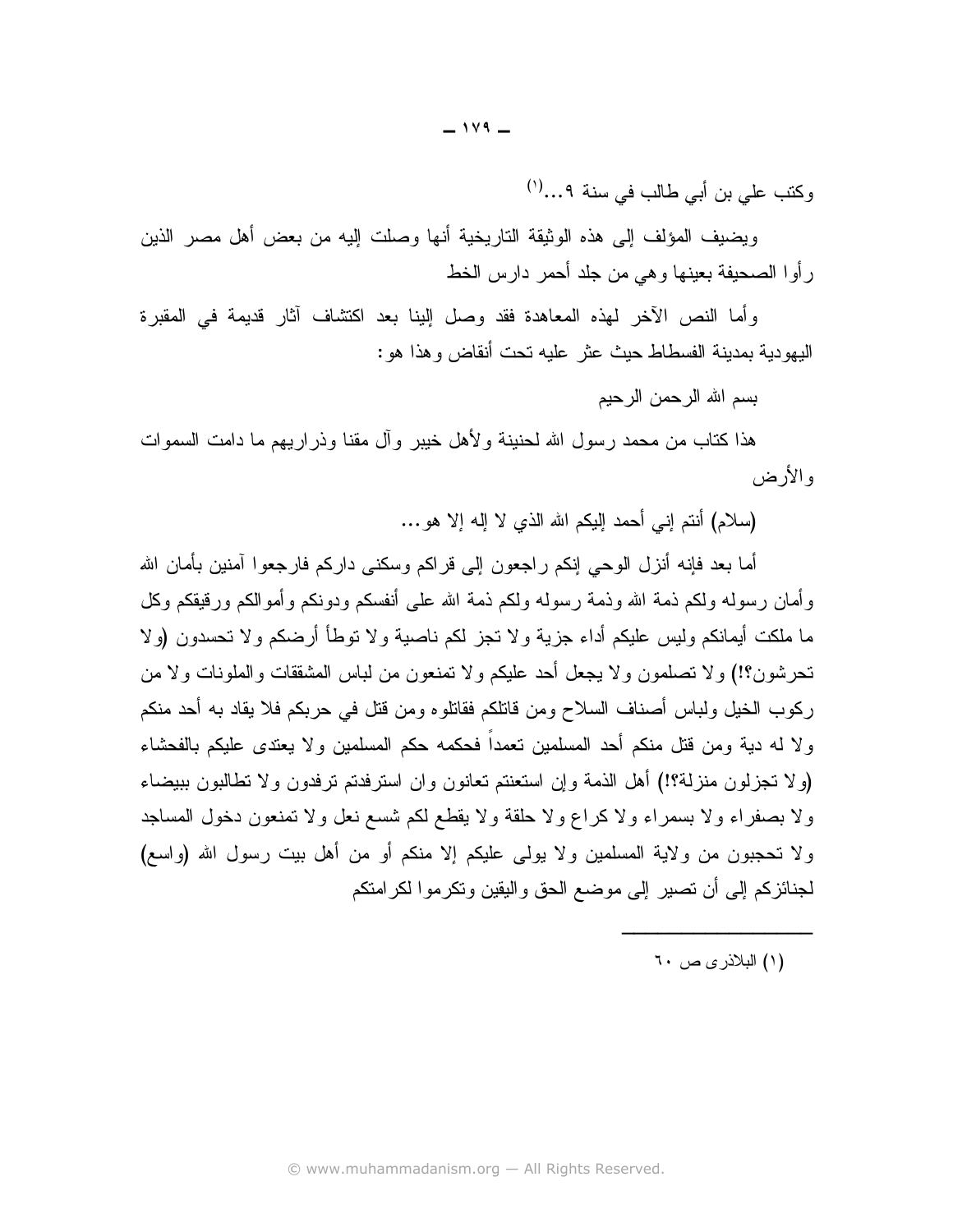ولكر امة صفية ابنة عمكم وعلى أهل بيت رسول الله وعلى المسلمين أن يكرموا كريمكم ويعفوا عن مسيئكم ومن سافر منكم فهو في أمان الله وأمان رسوله ولا إكراه في الدين ومن منكم انبع ملة رسول الله ووصيته كان له ربع ما أمر به رسول الله لأهل بيته تعطون عطاء قريش وهو خمسون ديناراً ذلك بفضل منبي عليكم وعلى أهل بيت رسول الله وعلى المسلمين الوفاء بجميع ما في هذا الكتاب فمن اطلع إلى حنينة وأهل خيبر ومقنا بخير فهو خير له ومن اطلع له بشر فهو شر له ومن قرأ كتابي هذا أو قرئ عليه وغير أو خالف شيئاً مما به فعليه لعنة الله ولعنة اللاعنين من الملائكة والناس أجمعين وهو برىء من ذمتى وشفاعتى بوم القيامة وأنا كاظمه ومن كاظمنى فقد كاظم الله فهو في النار وكفي بالله شهيداً وبملائكته وبمن حضر من المسلمين وكتب على بن أبي طالب بخطه ورسوله الله أملي عليه حرفاً حرفاً يوم الجمعة للثلاث الأول خلت من رمضان سنة خمس مضت من الهجرة شهد عمار بن ياسر وسلمان الفارسي مولى رسول الله وأبو ذر  $\mathcal{L}^{(1)}$ الغفاري...

ويظهر أن هذه المعاهدة التبي استخلص صاحب فتوح البلدان خلاصتها ووصفها في كتابه إنما كانت معروفة لدى العلماء والمؤرخين من العرب في مصر وقد حافظ عليها اليهود في مدة قرون طويلة إلى أن اندثرت مدينة الفسطاط في عهد الفاطميين و أصبحت قاعاً صفصفاً فدفنت هذه الصحيفة تحت أنقاض منازل يهودية إلى أن اكتشفت حديثاً

لكن لا شك أن هذه الصحيفة ملفقة كما لفقت صحائف ومعاهدات كثيرة جداً بعد أن انتقل الرسول إلى دار ربه لأن الذين كانت بأيديهم معاهدات صحيحة قد أقرهم عليها الخلفاء الراشدون ولم ينقضوا من شروطها شسع نعل (كما نقول هذه المعاهدة)

<sup>(</sup>۱) ص 1۹ Vewish Ouarterly Review XV اص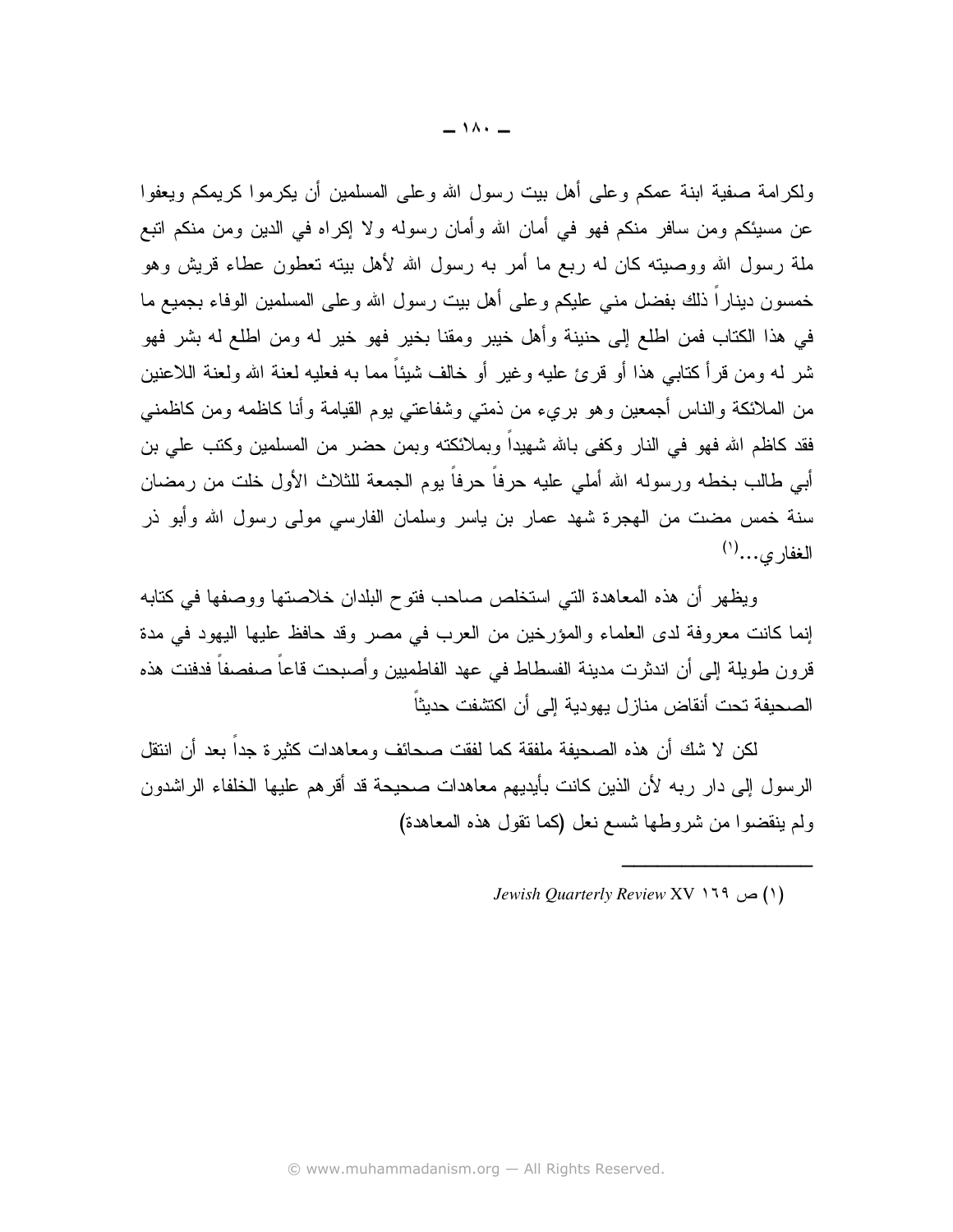وإنا لنعلم أن بطونا عربية كثيرة اندفعت إلى نزوير الكتب باسم الرسول وقد حافظت علبها

ولا غرو أن نظهر رسائل ملفقة في عصر الاضطرابات التي حلت في الأقاليم الإسلامية من جراء الخصومة التي ظهرت بين الإمام على بن أبي طالب وبين عصبة معاوية بن أبي سفيان بعد مقتل عثمان بن عفان فعلي ذلك قد يكون لنا الحق كل الحق أن نشك في صحة هذه المعاهدة التي نحن بصددها

لكن ما لا شك فيه أن الرسول قد منح أسراً غير قليلة من أهل خيبر حقوقاً لم يمنحها لبقية اليهود ما عدا الإقرار على الأراضي وإبقاءه لهم نصف الثمار فإن هذا كان من حق كل يهود خيبر وقد نص على ذلك ابن هشام والبخاري كما نصا على أنه كانت هناك عقود وعهود بين الرسول وبين أسر يهودية في خيبر كما سيتضح ذلك فيما بعد

أما أسلوب هذه الصحيفة ولغتها ففيها شبه كبير بنصوص المعاهدة الكبيرة التي عقدها الرسول مع اليهود بعد هجرته إلى بِثرب وهذا حمل بعض المستشرقين على الاعتقاد بأن معاهدة من هذا النو ع لم تكن ملفقة لأنها كانت موجهة إلى آل صفية ز و ج الر سول أي إلى حنينة في مقنا و خيبر

وأما الأسباب التي حملتنا على أن نشك في صحة هذه الصحيفة فهي:

(١) لم يكن المسلمون أثناء حياة الرسول يؤرخون بالهجرة لأن هذا لم يتقرر إلا في زمن خلافة عمر بن الخطاب على أن سنة خمس التي وجدت في ذيل هذه المعاهدة إنما ندل على أن كاتبها كان يجهل جهلا تاماً تاريخ غزوات الرسول

(٢) لأن مسير المسلمين إلى خيبر كان في سنة سبع من الهجرة ولا يحتمل أن يعقد الرسول عقدا مع آل زوجه صفية قبل التحاقها به وقد كانت هي السبب الوحيد في منح الرسول آل بني حنينة تلك الحقوق الكثير ة إذا فرضنا صحة هذه الصحيفة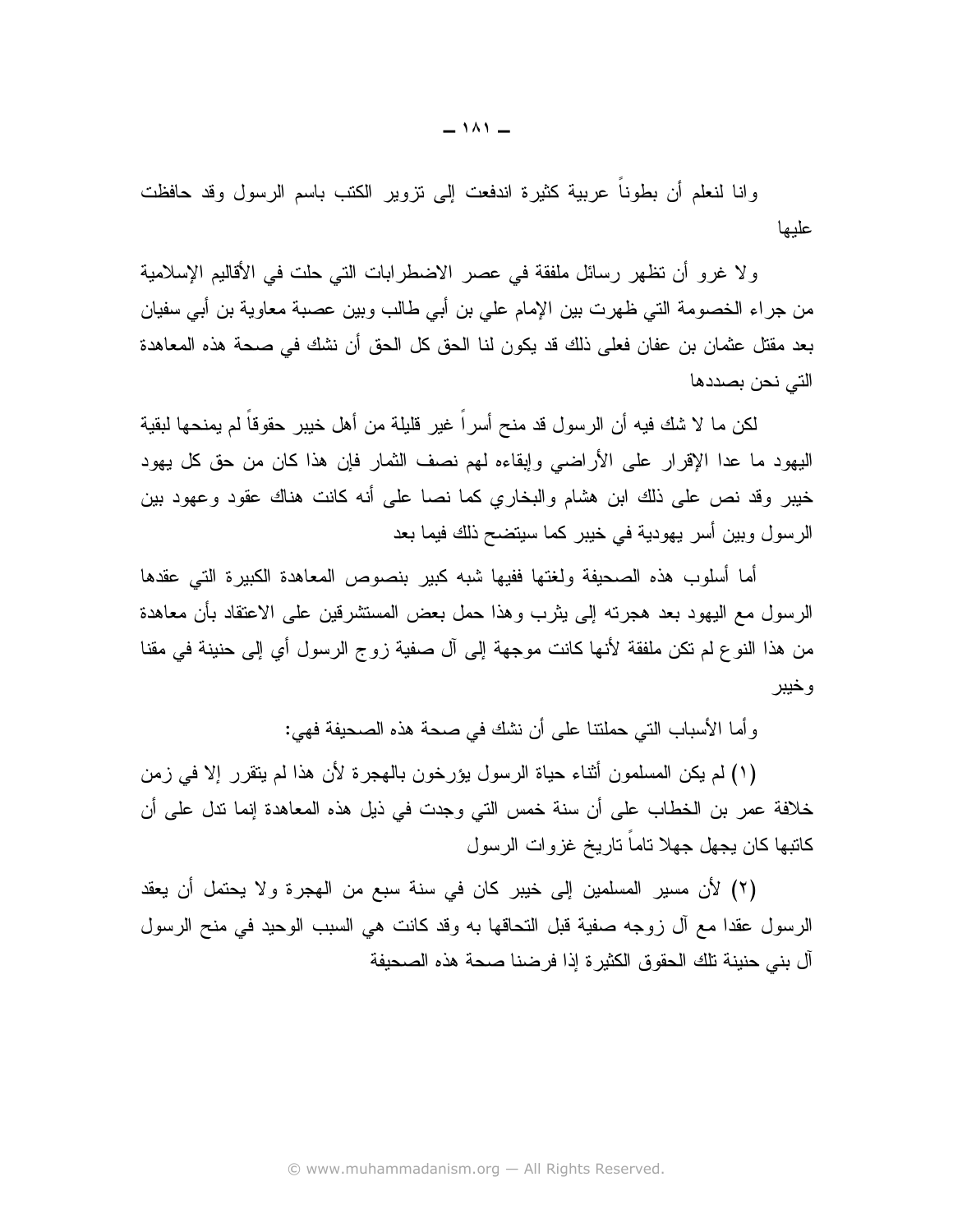(٣) ان السنة الخامسة للهجرة كان النزاع فيها بين الرسول واليهود على أشد ما يكون من الحدة والقوة وقد نزل في نلك السنة بعض أيات قرأنية نكاد نكون من نار نطعن في اليهود ونؤنبهم تأنيباً شديداً فليس معقولا أن يعقد الرسول في نلك السنة مثل هذا العقد مع أسرة حنينة الخيبرية دون أن يكون هناك عامل خاص يدفعه إلى ذلك لا سيما أن آل صفية كانوا من زعماء القوم ومن أشدهم معارضة في نتفيذ مشروعات الرسول الدينية والسياسية

(٤) المفهوم أن المعاهدة لم تكن تشمل أهل خيبر ۖ ومقنا جميعاً كما جاء في المعاهدة حيث يقول فيها «إلى حنينة وأهل خيبر ومقنا» بل كانت موجهة إلى حنينة وأهله في خيبر ومقنا لأن هذه الحقوق والامتيازات لم تمنح إلا لآل صفية دون غيرهم من اليهود وقد غير هذا التلفيق اليسير معنى المعاهدة جمبعها

(٥) نتص المعاهدة على أن الرسول يسمح لكل يهود خيبر بأن يحملوا السلاح والا يعاقبوا على قتل المشركين فهي حقوق لم تمنح لقوم مغلوبين لأنها بمثابة تمكينهم من وسائل الأخذ بالثأر والانتقام ممن غلبوهم وأذلوهم

(٦) ونتص المعاهدة على أن كل أهل خبير يمنحون من العطاء مثل ما يمنح لبطون قريش على أن هذا العطاء بهذا المعنى لم يصرف أيام النبي فضلا عن تحديده بخمسين دينارا

وغير ذلك مما جاء في الصحيفة من الحقوق والامتيازات التي لم نكن إلا لآل الرسول دون سواهم من الناس وغير معقول أن الرسول بمنح اليهود حقوقا لم بمنحها لعامة المسلمين وأن يسو ي بينهم و بين آل بيته

(٧) على أن حوادث عمر بن الخطاب مع يهود خيبر دليل كاف على عدم وجود حقوق من هذا النوع لكل يهود خيبر كما سنوضح ذلك فيما بعد

على أن هذه العقود التي كانت لبعض الأسر لم تغير بوجه عام الحال التي آل إليها اليهود في البلاد الحجازية لأنهم لم يرجعو ا إلى ما كانو ا عليه في الجاهلية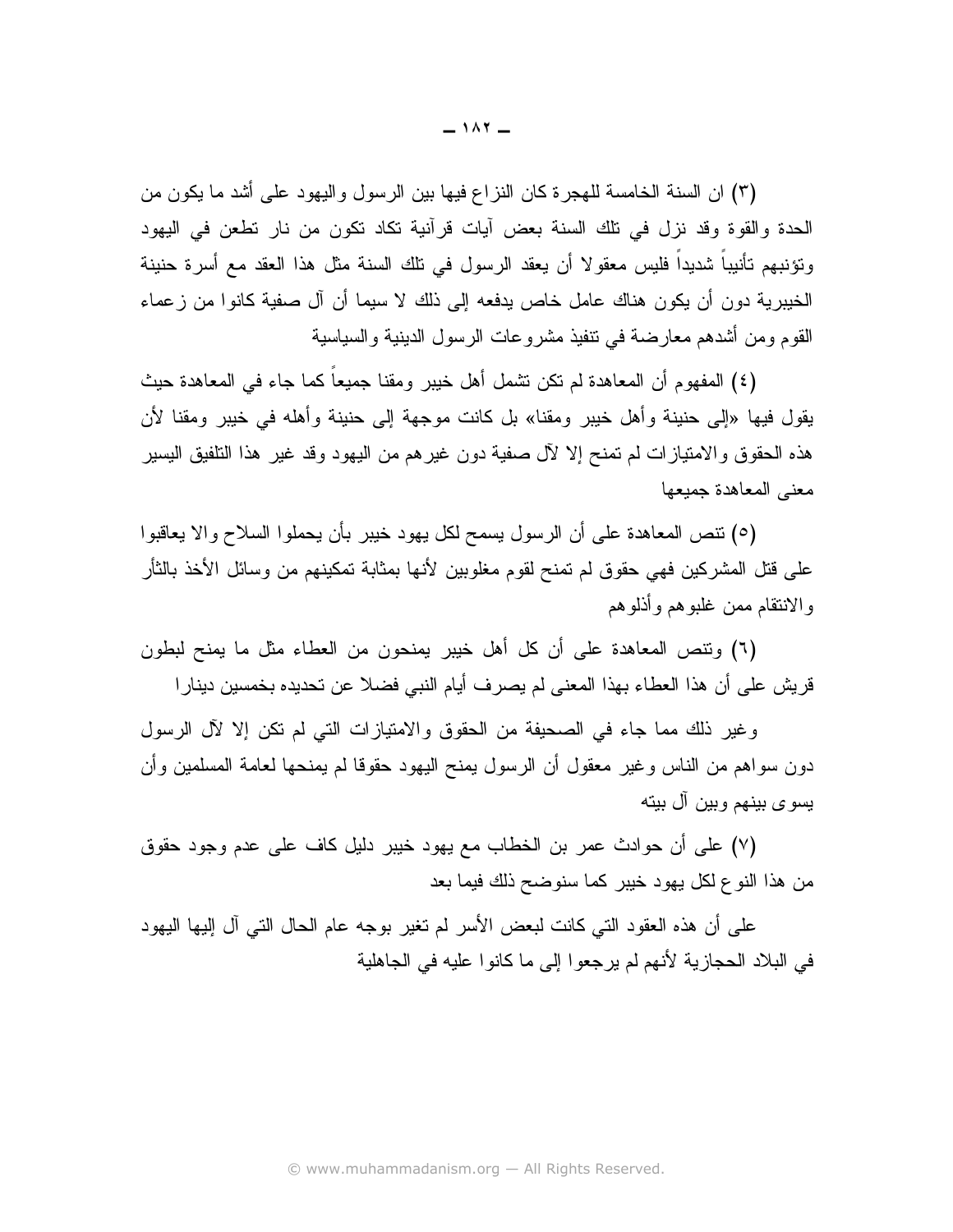من ثروة طائلة وسلطان كبير بل أخذوا في الندهور شيئاً فشيئاً ولم تفد كل الظروف الحسنة التي صادفتهم بعد ذلك في إيقاف حركة هذا التدهور

والسبب في ذلك برجع إلى المراقبة الشديدة التي وضعت على حاصلاتهم الزراعية وثمار أشجارهم التي كانوا يدفعون نصفها لأصحاب الأسهم من المسلمين أما النصف الباقي فلم يكن كافيا لتموين سكان خبير ولم بكن ذلك كفيلا بأن بوجدهم كحالتهم الأولى...

ثم جاء عمر أمير المؤمنين فأمر بإجلاء أغلب بطون البهود من خبير وفدك كما بذكر ذلك ابن هشام فيقول: كان الرسول يبعث عبد الله ابن رواحة إلى خيبر فيقسم ثمارها ويعدل عليهم في الخرص فلما توفي الله نبيه أقرها أبو بكر بأيديهم على المعاملة التي عاملهم عليها الرسول حتى نوفي ثم أقرها عمر صدرا من امارته ثم بلغ عمر أن رسول الله قال في وجعه الذي قبضه الله فيه لا يجتمعن بجزير ة العرب دينان ففحص عمر عن ذلك حتى بلغه الثبت فأرسل إلى اليهود فقال ان الله عز وجل قد أذن في جلائكم فقد بلغني أن رسول الله قال لا يجتمعن بجزيرة العرب دينان فمن كان عنده عهد من رسول الله من اليهود فليأتني به أنفذه له ومن لم يكن عنده عهد من رسول الله من اليهود فليتجهز للجلاء فأجلى عمر من لم يكن عنده عهد من رسول الله منهم...(')

ومن هنا نستتنج أنه كانت هناك عقود ليعض الأسر البهودية وأن عمر الذي أمر ياجلاء أغلب طوائف اليهود من خيبر وفدك لم يتعرض ليهود وادى القرى وتيماء بسوء

ويؤخذ من هذا أن أهل وإدى القرى ونيماء كان لهم عقد خاص لم يسمح للخليفة بإخر اجهم من بلادهم لا كما يعتقد بعض مؤرخي العرب أن نتيماء ووادي

(١) ابن هشام جـ ٣ ص ١٩٧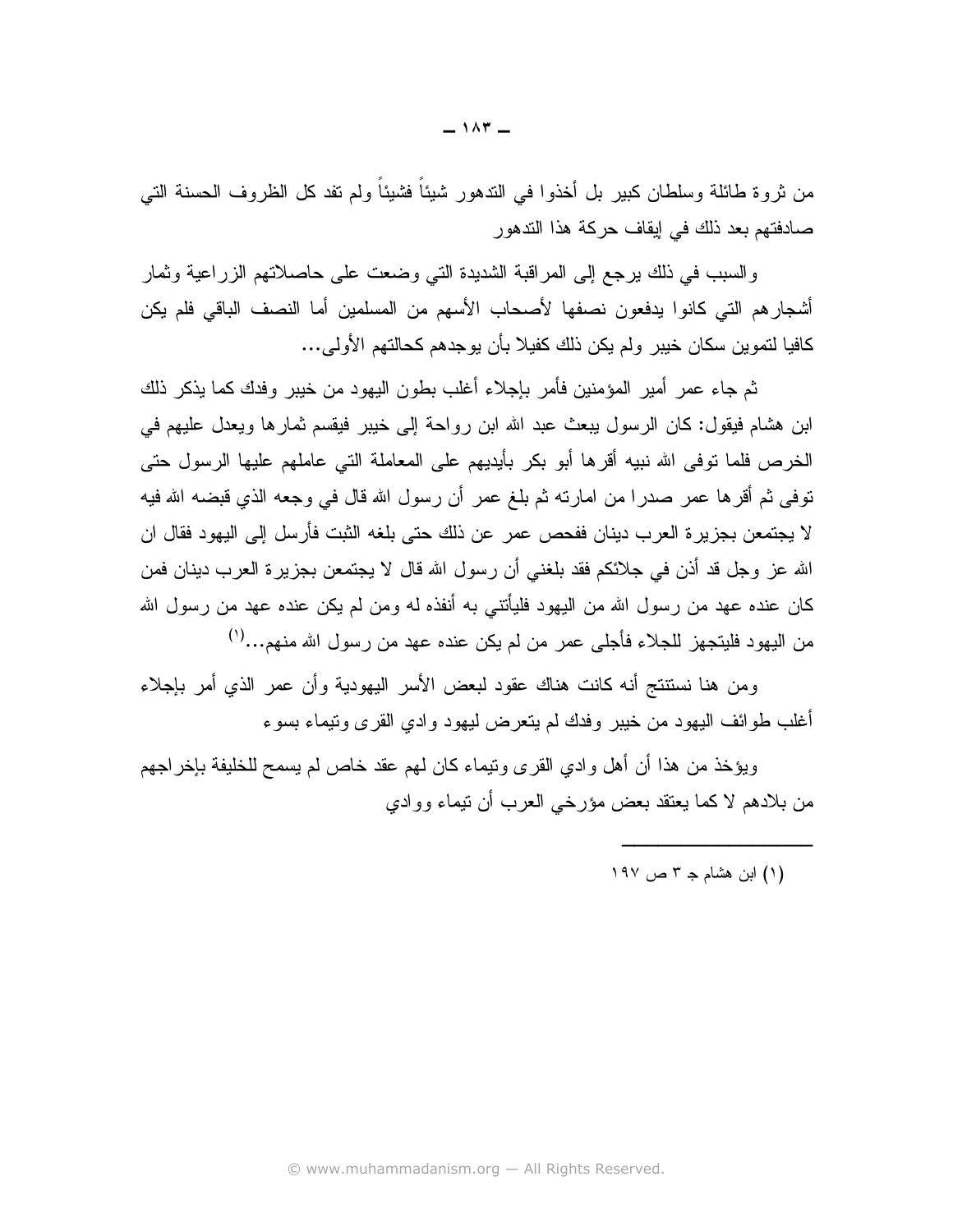القر ي لم تكن من أرض الحجاز لأن الحدود في تلك الأز منة لم تكن معينة بدقة إلى درجة أن يقال إن وادي القرى ليس دخلا في الحدود الحجازية بل بالعكس كان هذا الوادي منطقة تابعة لخيبر الحجازية وكان اليهود الذين يسكنونه يعتبر ونه من يهود خيبر

ويلفت العالم Leszynsky نظر الباحثين إلى بعض أحاديث نتضمن الأمر بإخراج اليهود من بلاد الحجاز كحديث: أخرجوا المشركين من جزيرة العرب... وحديث أخرجوا اليهود والنصاري من جزيرة العرب... وحديث أخرجوا يهود الحجاز وأهل نجران من جزيرة العرب…<sup>(י)</sup>. ويشك العالم المذكور في صحة هذه الأحاديث ويقول إنها قيلت بعد وفاة الرسول لأغراض خاصة...<sup>(٢)</sup> ثم أن المسلمين لا يعولون على الأحاديث إلا إذا كانت صحيحة ولهم في قبولها ترتيب خاص فأهمها أحاديث البخاري ثم أحاديث مسلم وفي الدرجة الثالثة باقي الكتب الستة

ولابن إسحاق قصة أخرى عن سبب إخراج عمر بن الخطاب طوائف اليهود من خيبر ويقول: حدثتي نافع عن ابن عمر قال خرجت أنا والزبير والمقداد بن الأسود إلى أموالنا بخيبر نتعاهدها فلما قدمنا تفرقنا في أموالنا قال فعدى على تحت الليل وأنا نائم على فراشي ففدعت بداي من مرفقي فلما أصبحت استصر خ على صاحباي فأتياني فسألاني من صنع هذا بك فقلت لا أدري قال فأصلحا من يدي ثم قدما بي علي عمر فقال هذا عمل يهود ثم قام في الناس خطيباً فقال أيها الناس ان رسول الله كان عامل يهود خيبر على أنا نخرجهم إذا شئنا وقد عدوا على عبد الله بن عمر ففدعوا يديه كما قد بلغكم مع عدوهم على الأنصاري قبله لا نشك أنهم أصحابه ليس لنا هناك عدو غير هم فمن كان له مال بخيبر فليلحق بي

- (١) كنز العمال جـ ٢ ص ٢٧٤ طبع حيدر أباد ـــ حديث ٥٨٧٣ و ٧٤ و ٧٥
	- $115$  ص $Die Juden zu Medina (5)$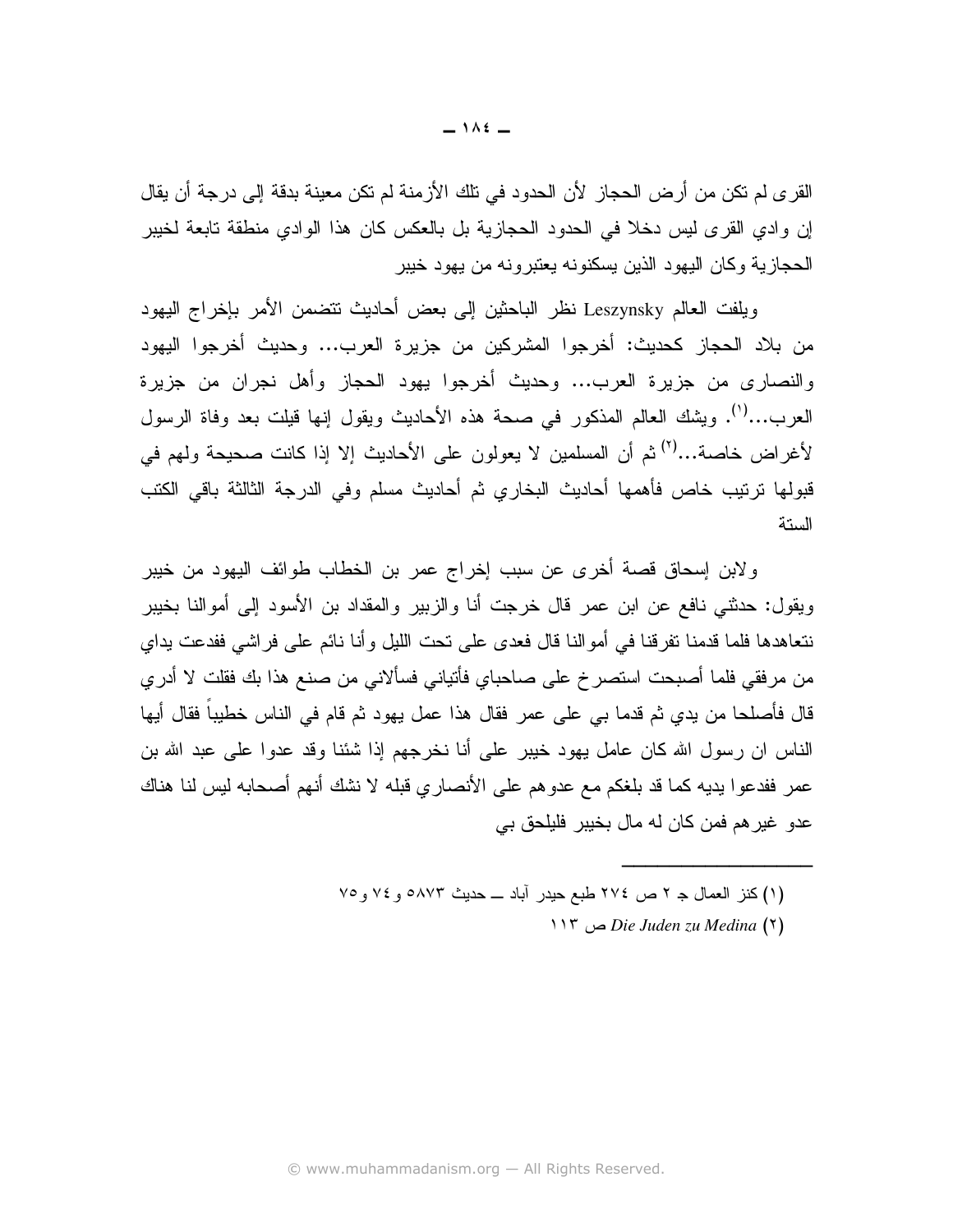فإني مخرج اليهود فأخرجهم... ولما أخرج عمر اليهود من خيبر ركب في المهاجرين والأنصار وخرج معه جبار بن صخر وكان خارص أهل المدينة وحاسبهم فقسم خيبر على أهل جماعة الأسهم...(۱)

أما ابن سعد فلم يأت بهذه القصص ويقول: ان رسول الله لما أفاء الله عليه خيبر فسمها علي ستة و ثلاثين سهماً جمع كل سهم مائة سهم و جعل نصفها لنو ائبه وما ينز ل به و عز ل النصف الأخر فقسمه بين المسلمين وسهم النبي فيما قسم بين المسلمين الشق ونطاة وما حيز معهما وكان فيما وقف الوطيحة والكتيبة وسلالم وما حيز معهن فلما صارت الأموال في يد النبي وأصحابه لم يكن لهم من العمال ما يكفون عمل الأرض فدفعها النبي إلى اليهود يعملونها على نصف ما يخرج منها فلم يز الوا على ذلك حتى كان عمر بن الخطاب وكثر في يد المسلمين العمال وقووا على عمل الأرض فأجلَّى عمر اليهود إلى الشام وفسم الأموال بين المسلمين<sup>(٢)</sup>

فعلي ذلك يتضح جلياً أن السبب الذي حمل عمر على إجلاء أغلب طوائف اليهود من خيبر برجع إلى كثرة الأيدي العاملة من الأسرى الذين كثروا عند العرب بعد فتوح بلاد الشام والعراق وفارس وكان هؤلاء الأسرى ذوى خبرة بالأعمال الزراعية كيهود خيبر

ولما كان بهود خبير بدفعون نصف حاصلات الأرض آثر المسلمون أصحاب الأسهم أن يكون لهم كل هذه الحاصلات ليتمكنوا من تموين أسراهم الكثيرين من جهة وليوجدوا لهؤلاء الأسرى عملا يقومون به من جهة أخرى فأشاروا على أمير المؤمنين بإجلاء البطون التي لم نكن لمها عقود خاصة مع الرسول

ويحدثنا البخاري أن عمر أجلبي يهود خيبر إلى نيماء وأريحاء<sup>(٣)</sup>

- (۱) ابن هشام جـ ۳ ص ۱۹۷ (٢) ابن سعد جـ ٢ ص ٨٢
- (۳) البخاري جـ ۲ ص ۷۲ ـــ وص ۲۹۰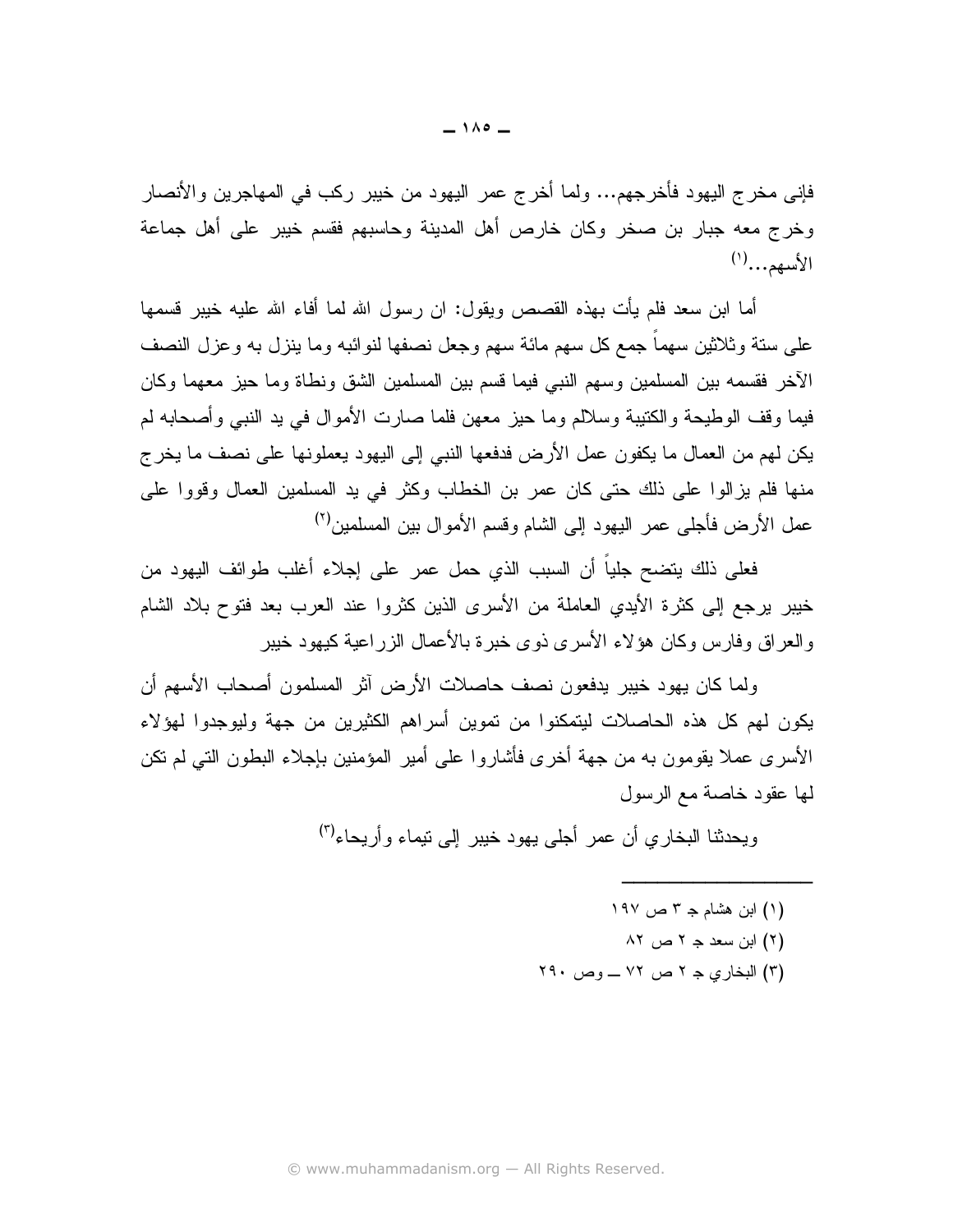وللواقدي رواية تؤيد صحة ما رواه البخاري يقول فيها: ان عمر أجلي أل الحارث أبي زينب المشهورين إلى أريحاء بأرض فلسطين وكان أحد أبناء الحارث قد النقى في يوم من الأيام بقافلة من الأعراب في جهات أريحاء وهي راجعة من الشام إلى خيبر فنزع ابن الحارث إلى وطنه وحن إليه واشتد به الشوق حتى ألمه الأمر فخاطب الأعراب بقوله انه كان بود بوم أجلبي عمر أسرته من خيبر أن يدخل في الإسلام حتى لا يبعد عن أرض أجداده ولكنه خشى أن يحتقر ه الخلف ويقولون لقد ضحى الحارث بحياته وأسرته ووطنه لأجل دينه ودين آبائه فجاء ابنه فغدر  $(1)$ 

أما الأسر التي كانت لها معاهدات خاصة مع الرسول فقد أقرها عمر وأقامت على أملاكها وأموالها

وقد بقيت الأغلبية لليهود في وادي القرى إلى القرن الحادي عشر وكذلك وجدت طوائف منهم في جهات نيماء في القرن الثاني عشر للميلاد

ثم انعدم وجودهم في الحجاز وأطرافها شيئاً فشيئاً حتى اختلطوا في بقية الأعراب واندمجوا فيهم وكان ذلك بسبب الضغط الشديد الذي حل بهم في عصور الاضطرابات التي حدثت بعد أن تسرب الوهن والاضمحلال الى الدولة العباسبة

 $***$ 

أما في بلاد اليمن فقد بقي فيها اليهود طول العصور القديمة ولم يزل لهم وجود في جهات مختلفة من أطراف الجزير ة العربية إلى أيامنا هذه رغم الرزايا التي لحقت بهم في ظروف شتي، والله بحكم لا معقب لحكمه

(۱) الواقدي ص ۲۷۱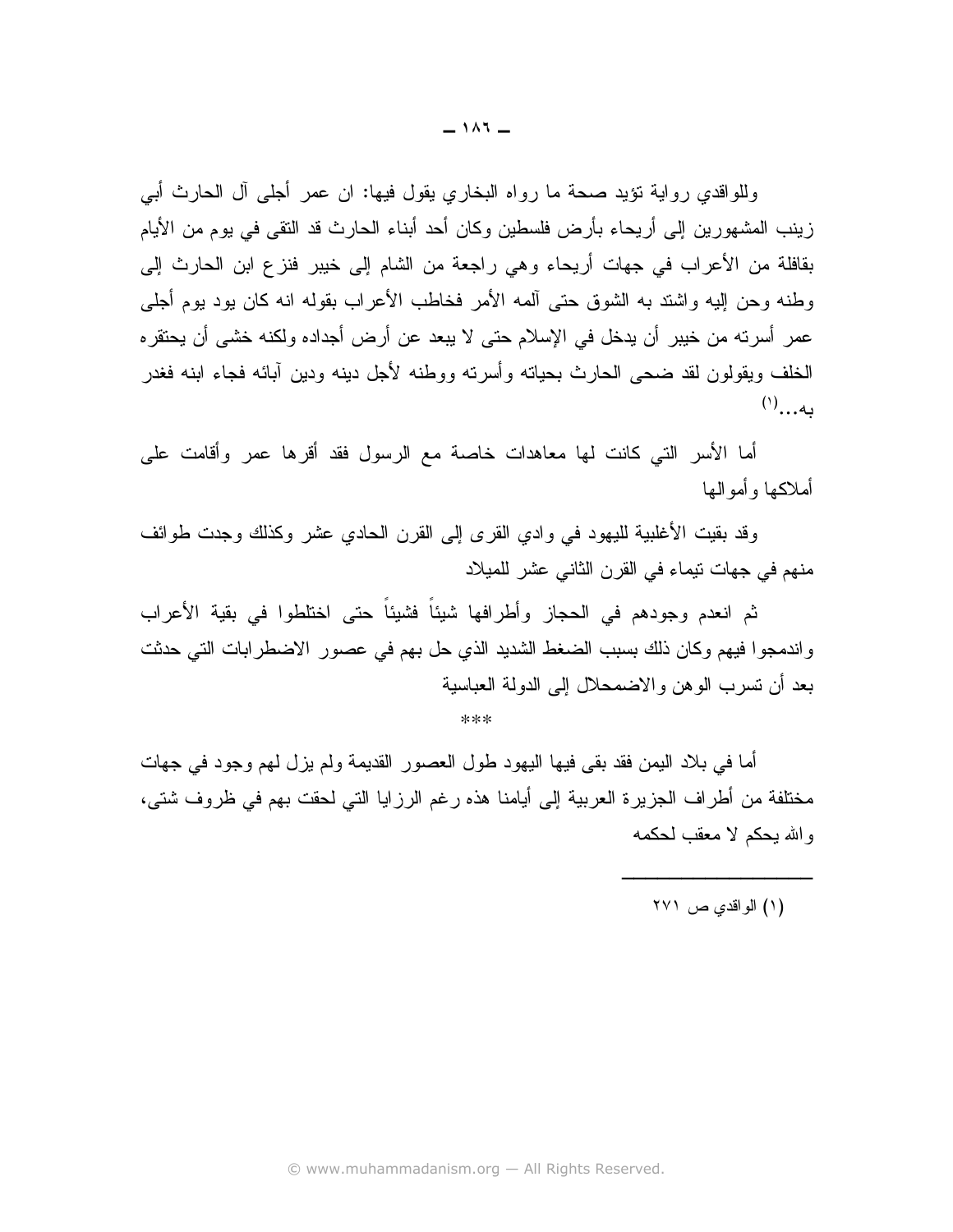# المراجع

 $-14V -$ 

## تنقسم معادر هذا الكتاب إلى عبرية وعربية وأفرَنجية

#### معادر عبرية

תורה נביאים וכתובים (תנך) תלמוד בבלי דברי ימי ישראל ד״ר שמחוני היסתוריה ישׂראלית ד״ר קלויזנר דברי ימי ישראל גרץ בכורי העתים

معادر عربية

القر آن الكريم سيرة ابن هشام طبع مصر طبع ليدن فتوح البلدان للبلاذرى طبع أوربا **تاريخ الخميس** للديار بكر *ى* طبع ليدن صحيح البخار ي طبع برلين (ترجمة ألمانية) **كتاب المغازى** للواقدى أمثال الميداني طبع مصر طبع مصر تاج العروس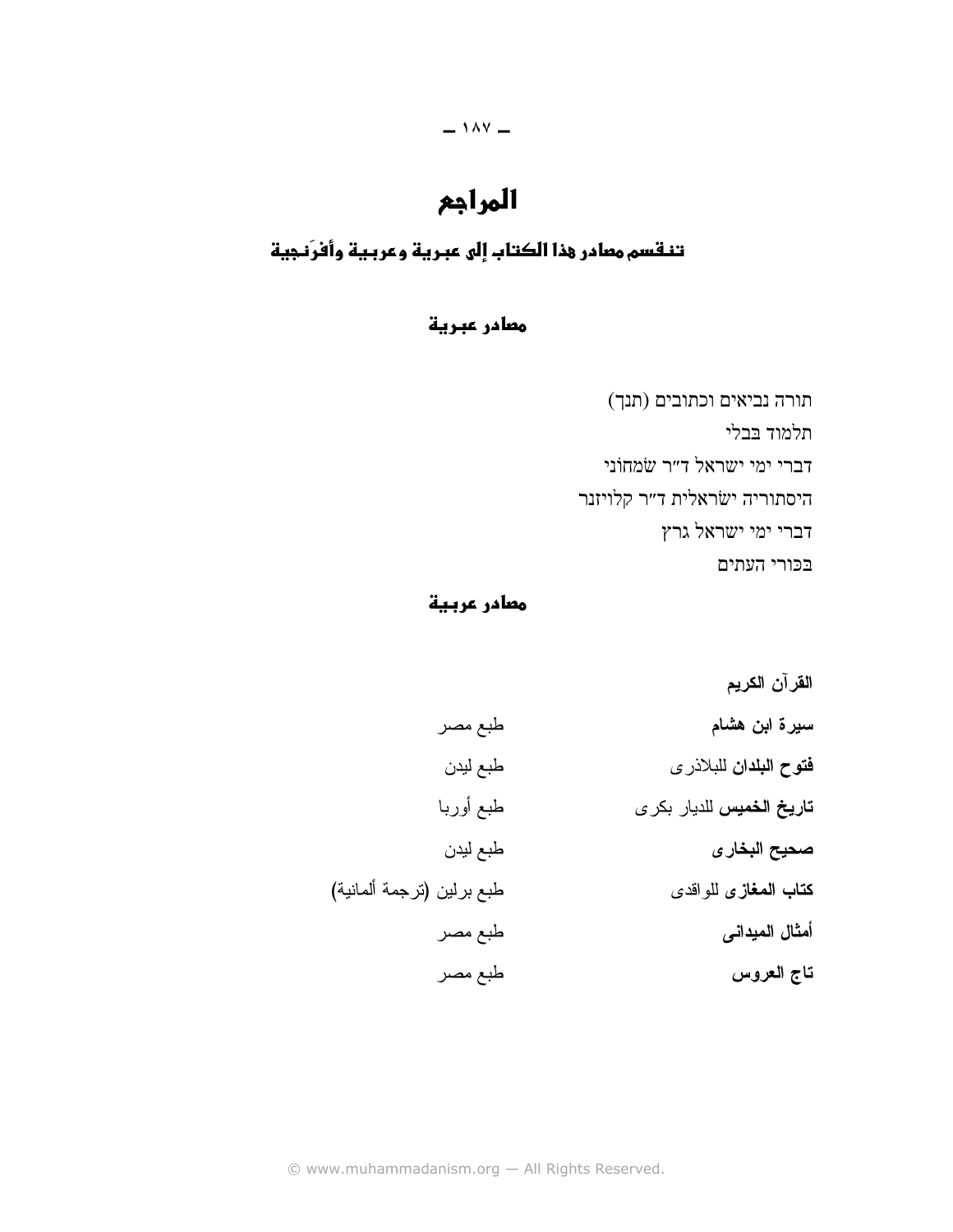طبع مصر معاهد التنصيص ری مسلم است است مطبع بیروت نوادر أب*ى* زيد الأنصا 1- " @"E **ديوان السموعل لنفط**ويه طبع مصر , @"E ! G "- U F 9 "- @"E ? F G تاريخ اليعقوبي **خلاصة الوفا بأخبار دار المصطفى** للسمهودى طبع بولاق -, @"E J-تاريخ الأمم والملوك للطبر *ي* طبع مصر , @"E <L  G تار**يخ الأمم الإسلامية** للخضر *ى* بك رلين طبقات ابن سعد **كنز العصال (**مجموعة من الأحاديث النبوية) طبع حيدر أباد بالهند أ**ديان العرب** تأليف الشيخ محمد نعمان الجار م رلين " @"E / "- 
 W ' 2F **كتاب الأغاني** للإمام أبي الفرج الأصبهاني طبع مصر طبع مصر **ديوان الحماسة** لأبي تمام **مقالـة في الإسلام** من كتب المبشرين طبع مصر , @"E 0 " B-  ^- +Y Z معجم البلدان لياقوت مجلة الجامعة المصرية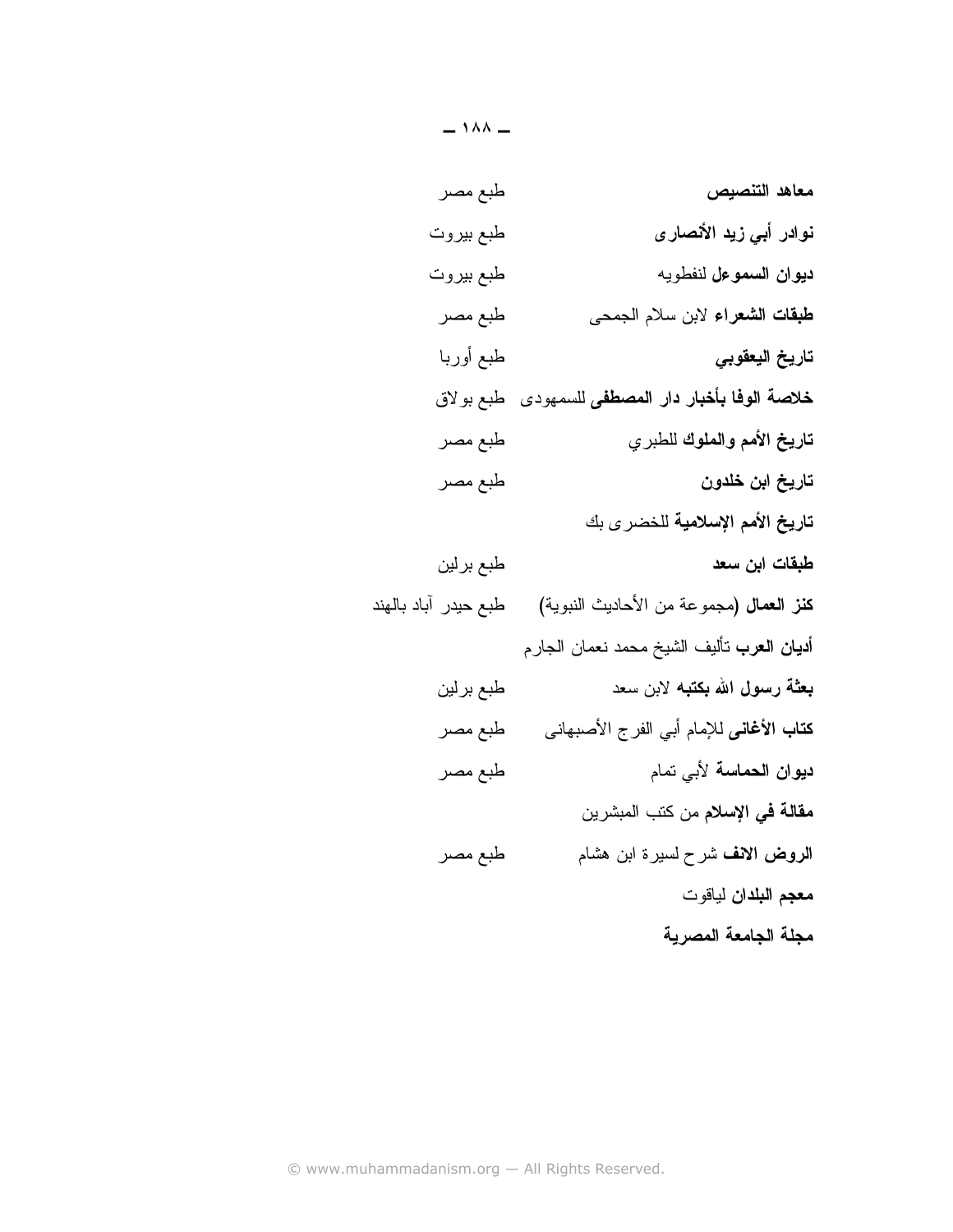#### $-149-$

## معادر افرنجية

### (ألمانية وانجليزية وفرنسية)

R. Dozy: *Die Israeliten zu Mekka*.

Margolioth: *The Relation between Arabs and Israelites prior to the Rise of Islam*.

Burney: *Israel's Settlement in Canaan*.

Caussin de Perceval *L'histoire des Arabes avant L'Islamisme*.

Wellhausen Y: *Skizzen & Vorarbeiten*.

Glaser: *Sammlung*.

Glaser: *Skizzen der Geschichte und Geographie Arabiens bis Mohamed*.

Wüstenfeld: *Geschichte der Stadt Medina*.

Silvestre de Sacy: *Mémoires sur divers événement de l'histoire des arabes avant Mahomet*.

Lamence: *Les Juives à la Mecque*.

Nicholson: *A Literary History of the Arabs*.

Leszynsky: *Die Juden zu Medina*.

*Mitteilungen der Vorderasiatischen Gesellschaft*.

*Jewish Quarterly Review* 

*Journal Asiatique*.